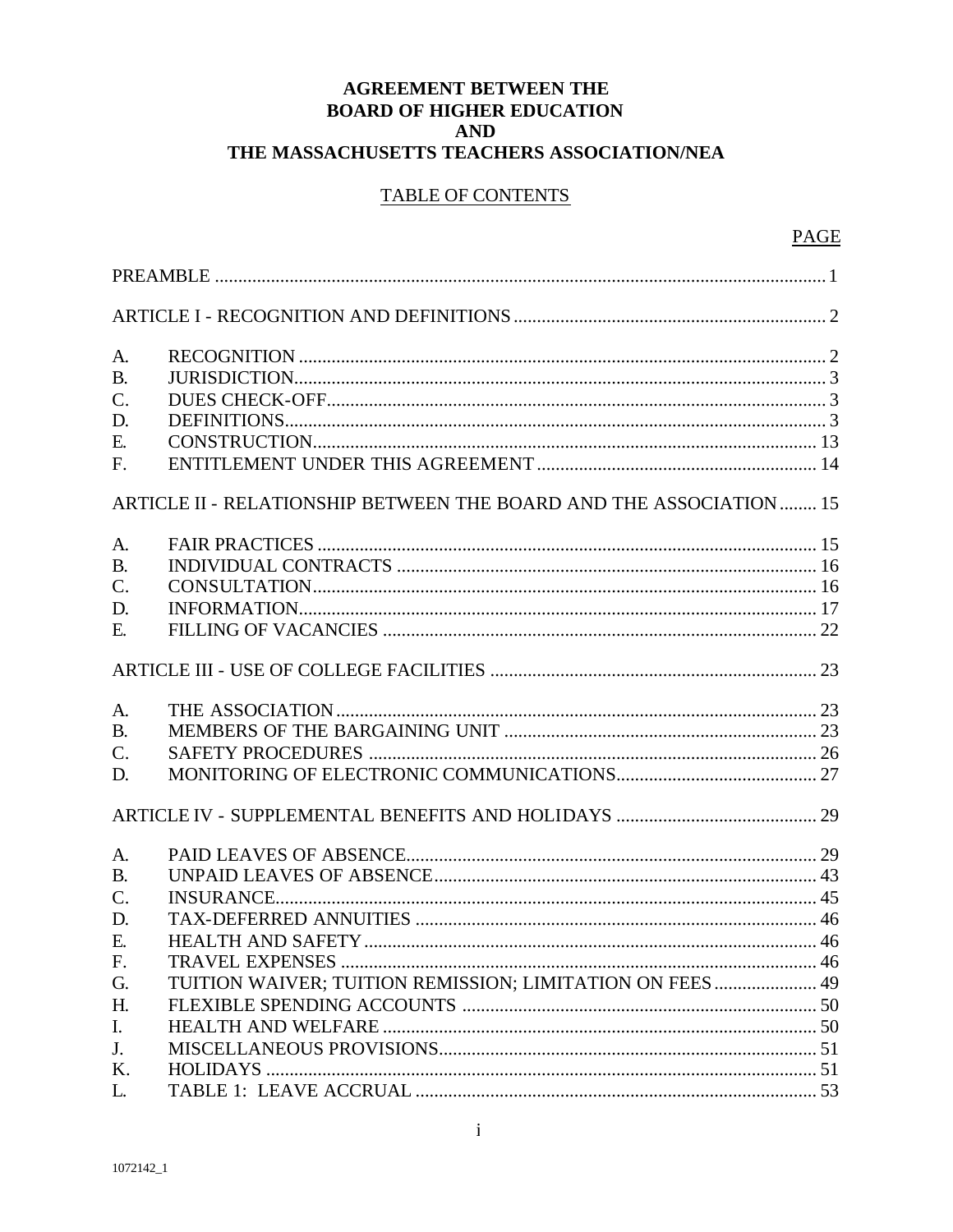| A.              |                                                                      |  |
|-----------------|----------------------------------------------------------------------|--|
| <b>B.</b>       |                                                                      |  |
|                 | ARTICLE VI - SELECTION AND RESPONSIBILITIES OF DEPARTMENT CHAIRS  59 |  |
| A.              |                                                                      |  |
| <b>B.</b>       |                                                                      |  |
| $\mathbf{C}$ .  |                                                                      |  |
| D.              |                                                                      |  |
| Ε.              |                                                                      |  |
| F.              | REDUCTION OF INSTRUCTIONAL WORKLOAD OF DEPARTMENT CHAIR 65           |  |
| G.              |                                                                      |  |
| H.              |                                                                      |  |
| I.              |                                                                      |  |
| J.              |                                                                      |  |
| K.              | DEPARTMENTS OF NAVAL SCIENCE AND OF HEALTH SERVICES,                 |  |
|                 |                                                                      |  |
| L.              | APPLICATION OF CERTAIN PROVISIONS TO PROGRAM AREA CHAIRS  71         |  |
| M.              |                                                                      |  |
|                 |                                                                      |  |
| A.              |                                                                      |  |
| <b>B.</b>       | THE ALL-COLLEGE COMMITTEE: MEMBERSHIP AND RESPONSIBILITIES  72       |  |
| $\mathcal{C}$ . | THE PRESIDENT OF THE COLLEGE: ROLE AND RESPONSIBILITIES  76          |  |
| D.              |                                                                      |  |
| E.              | ROLE OF THE ASSOCIATION AND OF THE STUDENT GOVERNMENT                |  |
|                 |                                                                      |  |
| F.              |                                                                      |  |
| G.              |                                                                      |  |
| H.              |                                                                      |  |
| I.              |                                                                      |  |
| J <sub>r</sub>  | EXCLUSIONS: TRUST FUNDS, DEPARTMENT OF NAVAL SCIENCE, ROTC  87       |  |
| Κ.              |                                                                      |  |
| L.              |                                                                      |  |
| M.              |                                                                      |  |
|                 |                                                                      |  |
| A.              |                                                                      |  |
| <b>B.</b>       |                                                                      |  |
| C.              |                                                                      |  |
| D.              | MATERIALS TO BE USED IN THE CONDUCT OF EVALUATIONS  94               |  |
| E.              |                                                                      |  |
| F.              |                                                                      |  |
| G.              |                                                                      |  |
| H.              |                                                                      |  |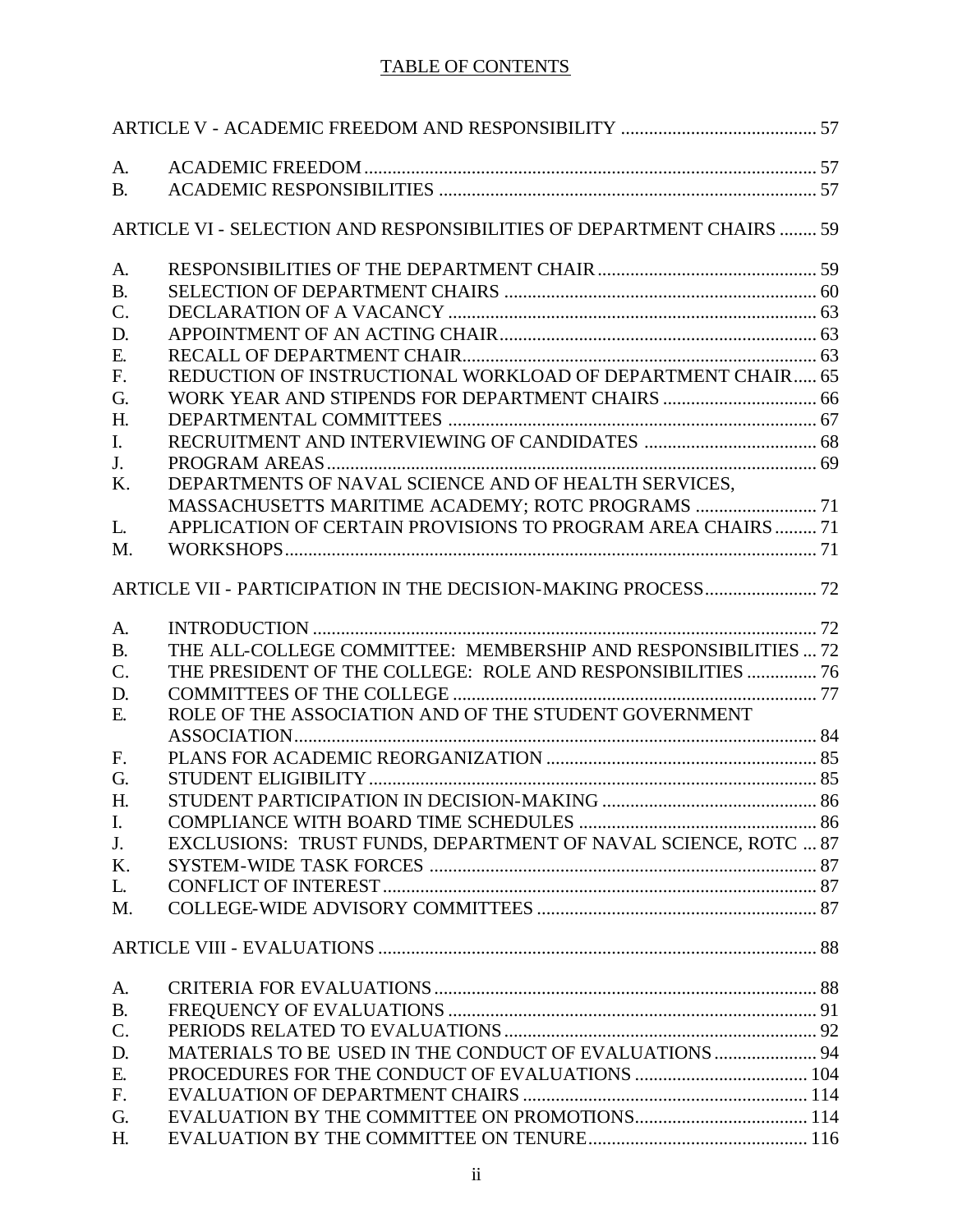| $\mathbf{I}$ .  |                                                                  |  |
|-----------------|------------------------------------------------------------------|--|
| J <sub>r</sub>  |                                                                  |  |
| K.              |                                                                  |  |
| L.              |                                                                  |  |
| M.              |                                                                  |  |
| N.              |                                                                  |  |
| O.              |                                                                  |  |
| <b>P.</b>       |                                                                  |  |
|                 | ARTICLE VIII-A - EVALUATION OF UNIT MEMBERS AT THE MASSACHUSETTS |  |
|                 |                                                                  |  |
| A.              |                                                                  |  |
| <b>B.</b>       |                                                                  |  |
| $C_{\cdot}$     |                                                                  |  |
|                 | ARTICLE VIII-B - EVALUATION OF CAMPUS SCHOOL TEACHERS  124       |  |
|                 |                                                                  |  |
| A.              |                                                                  |  |
| <b>B.</b>       |                                                                  |  |
| $\mathcal{C}$ . |                                                                  |  |
| D.              |                                                                  |  |
| E.              | LONGEVITY ADJUSTMENTS FOR COMPRESSION AND INVERSION  131         |  |
| F.              | FORMULARY ADJUSTMENTS FOR COMPRESSION AND INVERSION  133         |  |
| G.              |                                                                  |  |
| H <sub>1</sub>  |                                                                  |  |
|                 |                                                                  |  |
| A.              |                                                                  |  |
| <b>B.</b>       |                                                                  |  |
| $\mathcal{C}$ . |                                                                  |  |
| D.              | APPLICATION TO CERTAIN CAMPUS SCHOOL TEACHERS  142               |  |
| E.              | REMOVAL OF A TENURED MEMBER OF THE BARGAINING UNIT  142          |  |
| F.              |                                                                  |  |
|                 |                                                                  |  |
| A.              |                                                                  |  |
| <b>B.</b>       |                                                                  |  |
| $C$ .           |                                                                  |  |
| D.              |                                                                  |  |
| E.              |                                                                  |  |
| F.              |                                                                  |  |
| G.              | RIGHTS AND BENEFITS OF RETRENCHED BARGAINING UNIT MEMBERS  154   |  |
| H.              |                                                                  |  |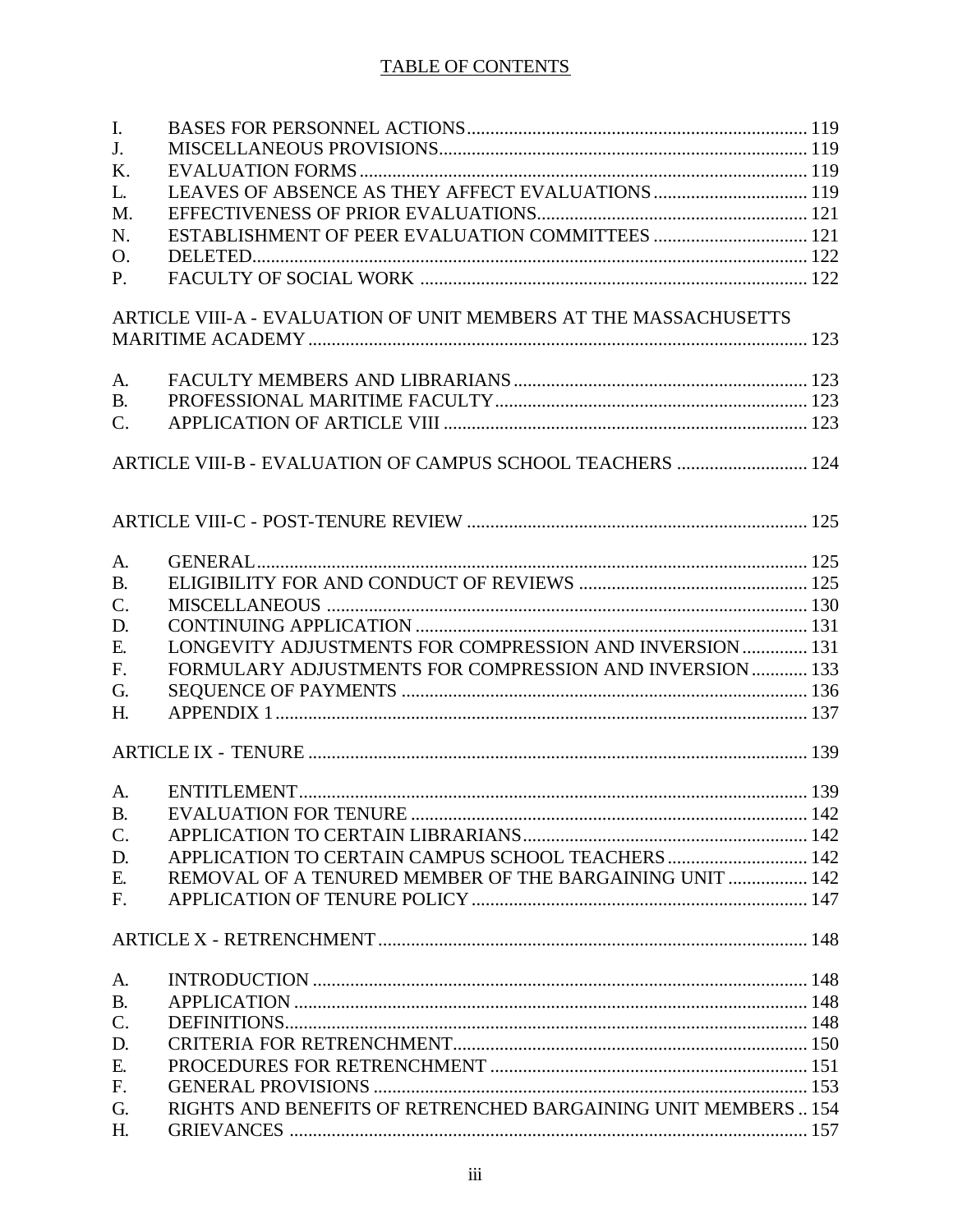| $\mathbf{I}$ .  |                                                                |  |
|-----------------|----------------------------------------------------------------|--|
| J <sub>r</sub>  |                                                                |  |
|                 |                                                                |  |
|                 |                                                                |  |
| A.              |                                                                |  |
| <b>B.</b>       |                                                                |  |
| $\mathcal{C}$ . |                                                                |  |
| D.              |                                                                |  |
| E.              |                                                                |  |
| F.              | PROCEDURES FOR RETRENCHMENT: ACADEMIC PROGRAM                  |  |
|                 |                                                                |  |
| G.              | OFFER TO REASSIGN OR TO PROVIDE A PROGRAM OF PROFESSIONAL      |  |
|                 |                                                                |  |
| H <sub>1</sub>  | RIGHTS AND BENEFITS OF RETRENCHED BARGAINING UNIT MEMBERS 166  |  |
| $\mathbf{I}$ .  |                                                                |  |
| J.              |                                                                |  |
| K.              |                                                                |  |
|                 |                                                                |  |
|                 |                                                                |  |
|                 |                                                                |  |
| A.              |                                                                |  |
| <b>B.</b>       |                                                                |  |
| $\mathcal{C}$ . |                                                                |  |
|                 |                                                                |  |
| A.              |                                                                |  |
| <b>B.</b>       |                                                                |  |
| $\mathcal{C}$ . |                                                                |  |
| D.              |                                                                |  |
| E.              |                                                                |  |
| F <sub>1</sub>  |                                                                |  |
| G.              |                                                                |  |
| H.              |                                                                |  |
| I.              | WAIVER, ADMISSION, TERMINATION AND GROUNDS OF APPEAL  181      |  |
| J.              |                                                                |  |
| K.              | RELEASE TIME FOR MEMBERS OF THE BARGAINING UNIT  182           |  |
| L.              |                                                                |  |
| M.              | GRIEVANCES FILED PRIOR TO THE DATE OF EXECUTION OF THIS        |  |
|                 |                                                                |  |
| N.              |                                                                |  |
|                 |                                                                |  |
|                 | ARTICLE XII - WORKLOAD, SCHEDULING AND COURSE ASSIGNMENTS  185 |  |
| A.              |                                                                |  |
| <b>B.</b>       |                                                                |  |
| $\mathcal{C}$ . | REDUCTION OF WORKLOAD FOR CERTAIN MEMBERS OF THE ASSOCIATION   |  |
|                 |                                                                |  |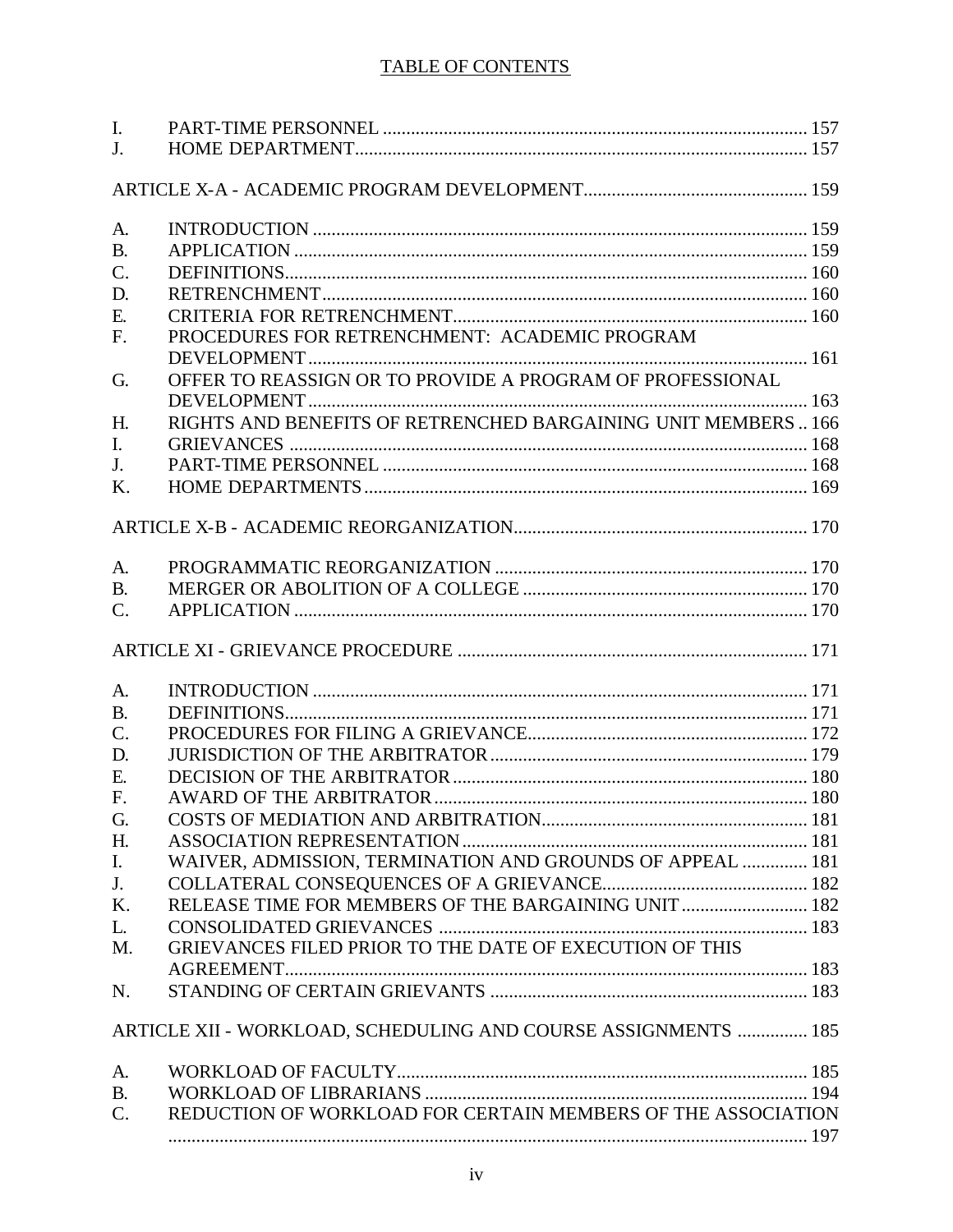| D.              |                                                                   |  |
|-----------------|-------------------------------------------------------------------|--|
| E.              |                                                                   |  |
| F.              | COMPENSATORY ADJUSTMENT FOR EXTRAORDINARY TEACHING                |  |
|                 |                                                                   |  |
| G.              |                                                                   |  |
| H.              |                                                                   |  |
|                 | ARTICLE XII-A - WORKLOAD, SCHEDULING AND COURSE ASSIGNMENTS,      |  |
|                 |                                                                   |  |
|                 |                                                                   |  |
| A.              |                                                                   |  |
| <b>B.</b>       |                                                                   |  |
| $\mathcal{C}$ . |                                                                   |  |
| D.              |                                                                   |  |
| Ε.              | MASTER AND CHIEF ENGINEER OF THE ACADEMY TRAINING SHIP  214       |  |
| F.              |                                                                   |  |
| G.              |                                                                   |  |
| H.              | APPENDIX 1: PRE-SEA TERM MEDICAL HISTORY FORM  216                |  |
| $\mathbf{I}$ .  |                                                                   |  |
|                 |                                                                   |  |
|                 |                                                                   |  |
| A.              |                                                                   |  |
| <b>B.</b>       |                                                                   |  |
| $\mathbf{C}$ .  |                                                                   |  |
| D.              |                                                                   |  |
| Ε.              |                                                                   |  |
| F.              | MINIMUM SALARY REVIEW: TERMINAL DEGREE ADJUSTMENTS AND            |  |
|                 |                                                                   |  |
| G.              |                                                                   |  |
| H.              | SALARY AND STIPEND ADJUSTMENTS: PART-TIME FACULTY  221            |  |
| $\mathbf{I}$ .  |                                                                   |  |
| J <sub>r</sub>  |                                                                   |  |
| Κ.              |                                                                   |  |
| L.              |                                                                   |  |
| M.              |                                                                   |  |
| N.              |                                                                   |  |
|                 |                                                                   |  |
|                 |                                                                   |  |
| A.              |                                                                   |  |
| <b>B.</b>       |                                                                   |  |
| $\mathbf{C}$ .  |                                                                   |  |
|                 |                                                                   |  |
|                 | ARTICLE XIV - PROFESSIONAL DEVELOPMENT AND CONTINUING SCHOLARSHIP |  |
|                 |                                                                   |  |
| A.              |                                                                   |  |
| <b>B.</b>       |                                                                   |  |
|                 |                                                                   |  |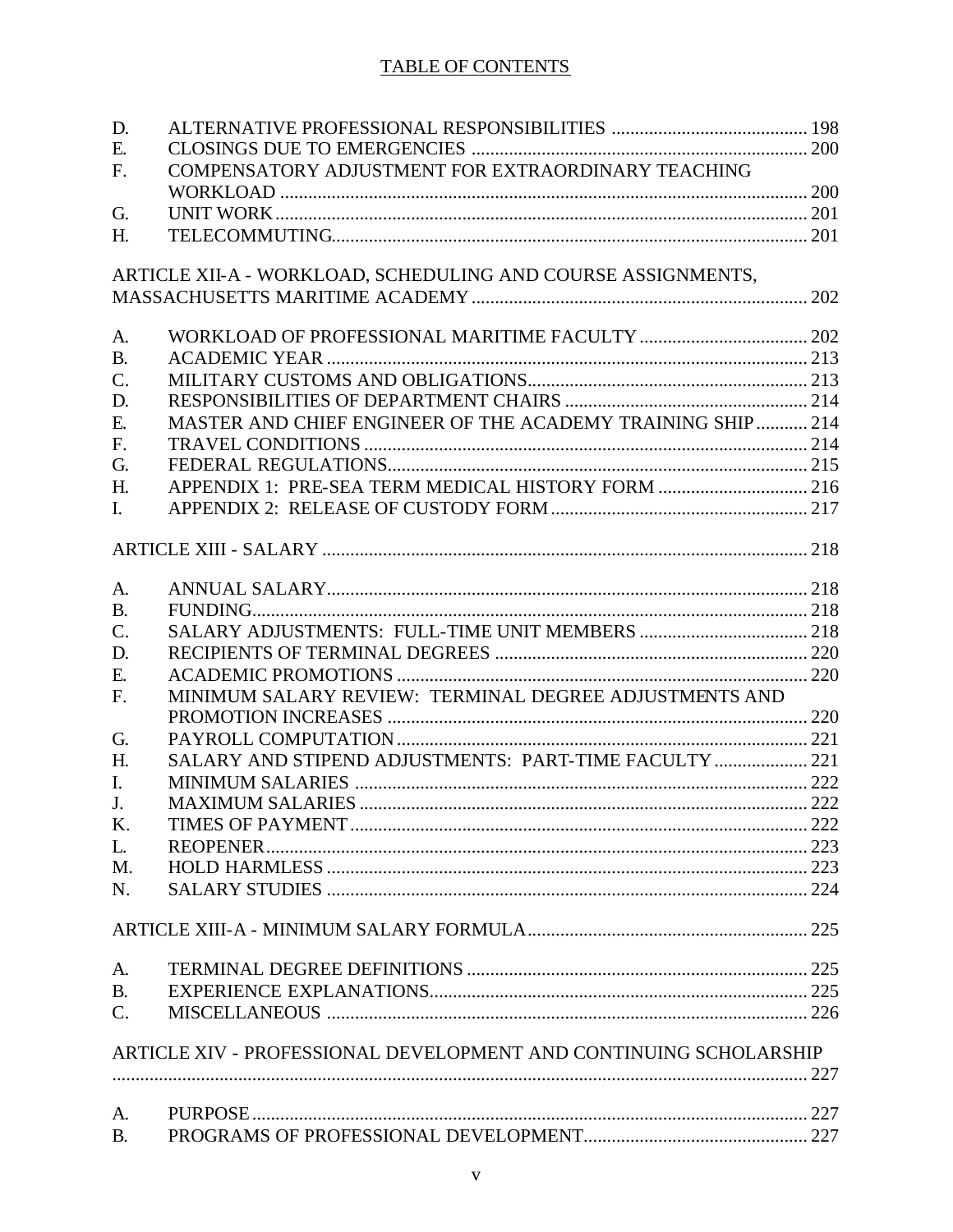| $\mathcal{C}$ . |                                                                  |  |
|-----------------|------------------------------------------------------------------|--|
| D.              |                                                                  |  |
| Ε.              |                                                                  |  |
| F.              |                                                                  |  |
| G.              |                                                                  |  |
|                 |                                                                  |  |
| A.              |                                                                  |  |
| <b>B.</b>       |                                                                  |  |
| $C$ .           |                                                                  |  |
| D.              |                                                                  |  |
| Ε.              |                                                                  |  |
| F.              |                                                                  |  |
| G.              |                                                                  |  |
|                 |                                                                  |  |
|                 |                                                                  |  |
|                 |                                                                  |  |
|                 |                                                                  |  |
|                 | ARTICLE XIX - STATUTORY RESPONSIBILITIES OF THE BOARDS  240      |  |
|                 |                                                                  |  |
| A.              |                                                                  |  |
| <b>B.</b>       |                                                                  |  |
| $\mathbf{C}$ .  | APPOINTMENT PROCEDURES AND TERMS FOR FACULTY  243                |  |
| D.              |                                                                  |  |
| Ε.              | APPOINTMENT PROCEDURES AND TERMS FOR LIBRARIANS 250              |  |
| F.              |                                                                  |  |
| G.              |                                                                  |  |
| H.              |                                                                  |  |
| $\mathbf{I}$ .  |                                                                  |  |
|                 | TERMINATION OF CERTAIN LIBRARIANS ONLY FOR JUST CAUSE 252        |  |
| J.              |                                                                  |  |
| K.              | TERMINATION OF CERTAIN PART-TIME UNIT MEMBERS ONLY FOR JUST      |  |
| L.              | REVIEW BY COMMISSIONER UPON TERMINATION FOR JUST CAUSE 253       |  |
| $M_{\cdot}$     |                                                                  |  |
|                 | ARTICLE XX-A - APPOINTMENT AND PROMOTION, MASSACHUSETTS MARITIME |  |
|                 |                                                                  |  |
|                 |                                                                  |  |
| A.              | REQUIREMENTS FOR ELIGIBILITY OF PROFESSIONAL MARITIME FACULTY    |  |
|                 |                                                                  |  |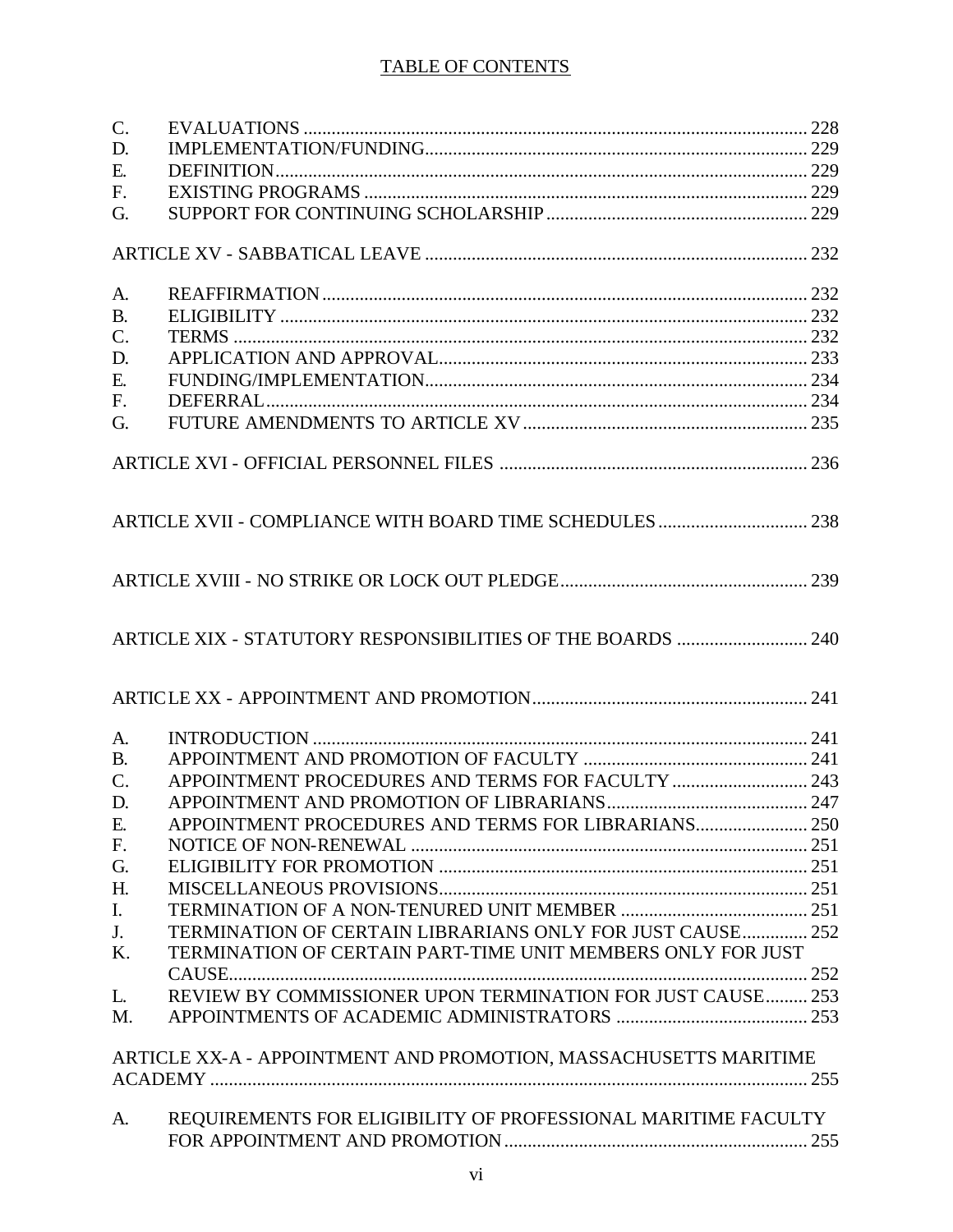| <b>B.</b> |  |
|-----------|--|
|           |  |
|           |  |
| A.        |  |
| <b>B.</b> |  |
| $C$ .     |  |
| D.        |  |
|           |  |
|           |  |
|           |  |
|           |  |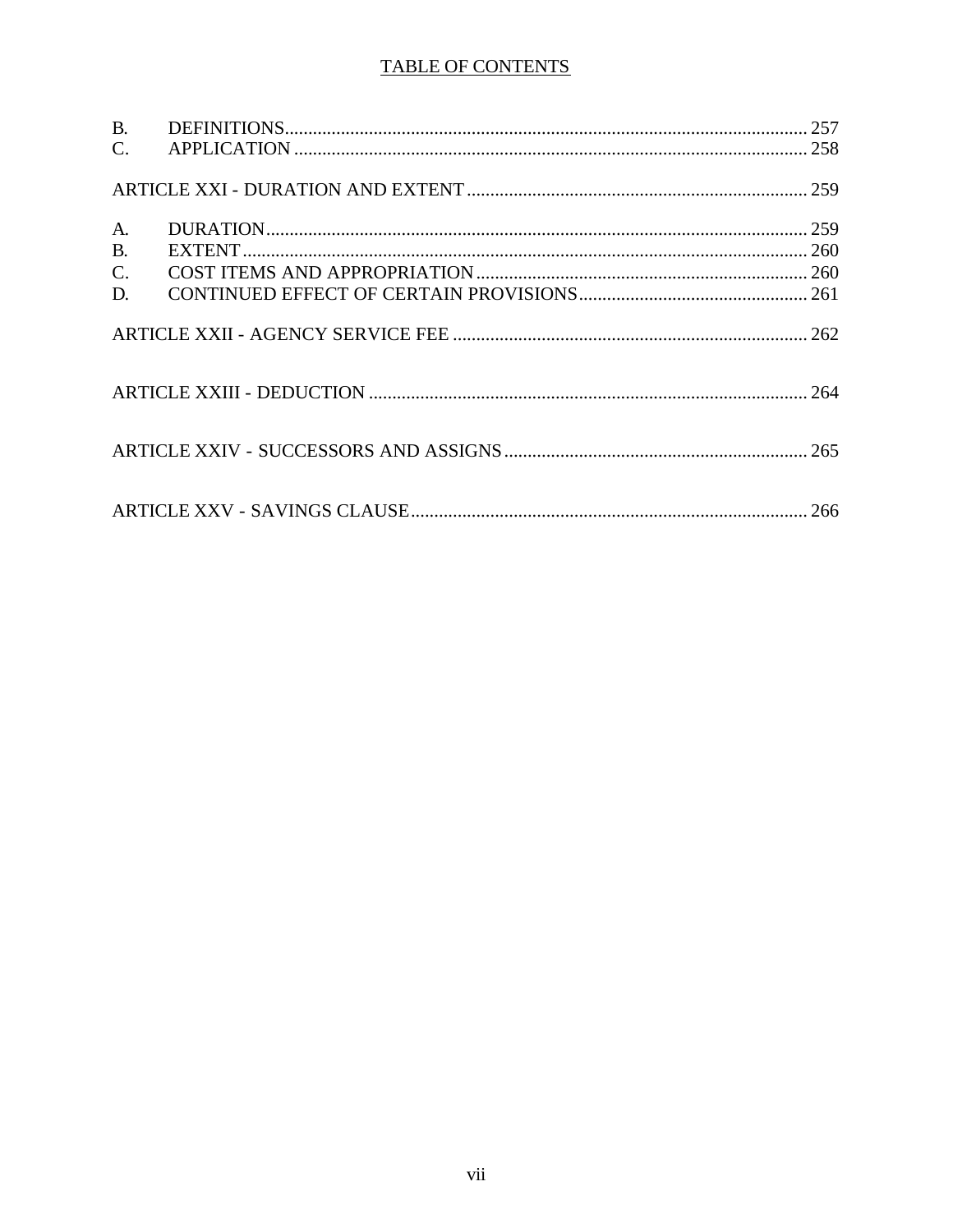#### **PREAMBLE**

This Agreement is entered into by and between the Board of Higher Education, acting through the Council of Presidents of the State Colleges, and the Massachusetts Teachers Association/NEA, as the exclusive collective bargaining agent for members of the bargaining unit described in Article I, Section A.

Each College is an integral part of the institutions of higher learning operated through the Board of Higher Education and the Boards of Trustees of the State Colleges under the laws of the Commonwealth of Massachusetts.

The basic functions of instruction, research and public service at each College are performed by a community of men and women who have chosen a profession whose primary functions are facilitating learning, assisting students in their quest for scholarly fulfillment, demonstrating the qualities associated with scholarship and performing public service. It is therefore fitting that, in accordance with the provisions of this Agreement, they participate with students and administrators in decision-making at each State College.

Accordingly, this Agreement seeks to establish a firm basis for the professional role of faculty and librarians at the State Colleges.

The Massachusetts Maritime Academy is an institution of public higher education which also has a military mission in accordance with the standards and regulations directed by the Maritime Administration of the United States Department of Commerce, under the Maritime Academy Act of 1958, as amended, and the United States Navy and Coast Guard. As such, the Academy prepares young men and women for careers as officers in the United States Merchant Marine and the seagoing components of the armed services. As a specialized College, it has programs, facilities, and goals which are unique to it.

The parties to this Agreement recognize the need and the opportunity for improvement and growth at each College. They pledge themselves cooperatively therefore to the task of attaining high standards in teaching, research and service to the community.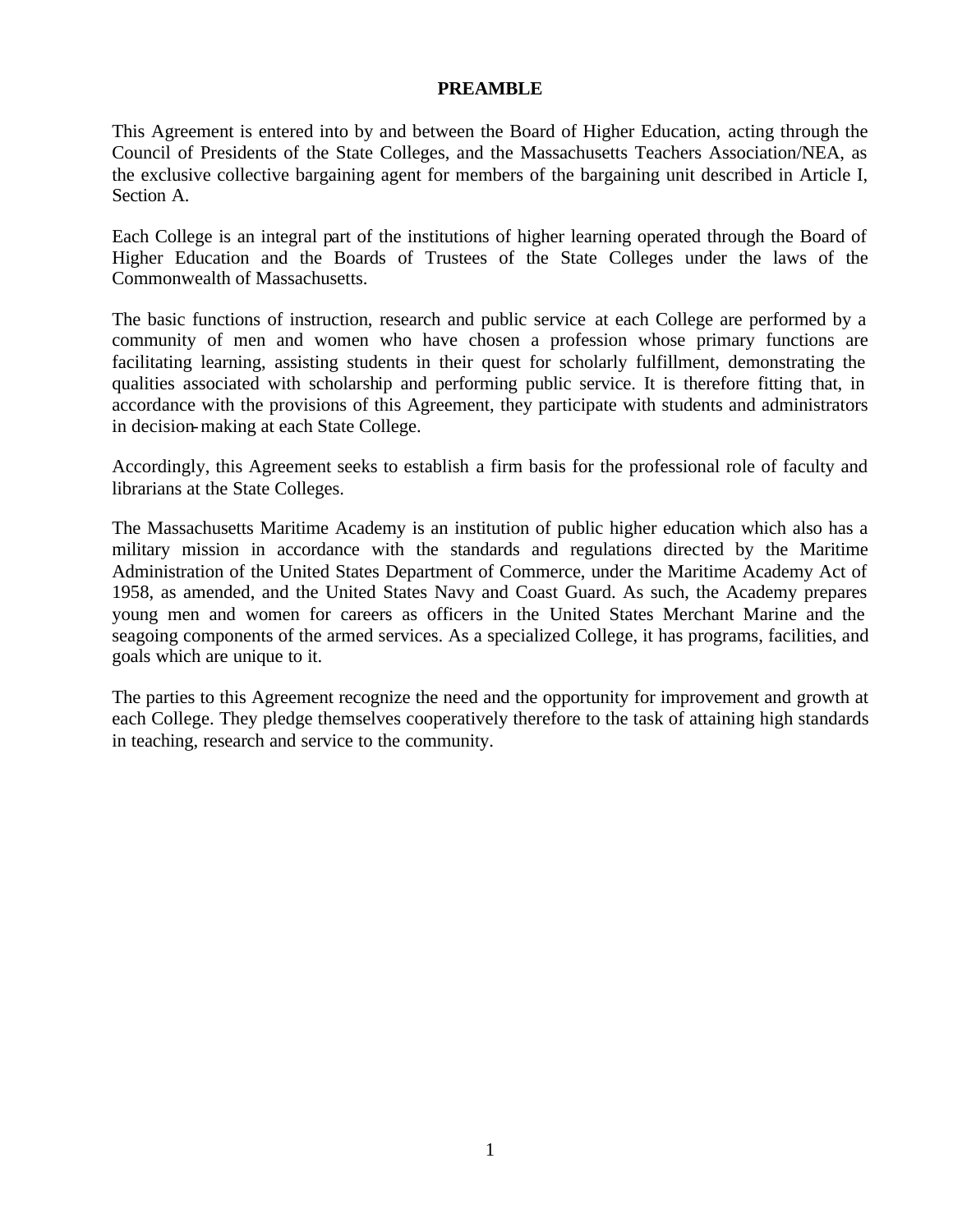#### A. RECOGNITION

The Board of Higher Education recognizes the Massachusetts Teachers Association/NEA (hereinafter referred to as the "Association") as the exclusive collective bargaining representative with respect to the conditions of employment of a unit which comprises:

Every person employed at the State Colleges of the Commonwealth of Massachusetts and holding a full-time appointment to the position of Professor, Associate Professor, Assistant Professor, Instructor, Senior Librarian, Librarian, Associate Librarian, Assistant Librarian, Library Associate and Library Assistant; and further including any person who holds one of the foregoing titles and also the title of Department Chair; and further including any person holding a full-time appointment to any of the foregoing titles, or as a teacher, however designated, at a Campus School; and further including any person holding a part-time appointment as Professor, Associate Professor, Assistant Professor, or Instructor at the Massachusetts College of Art and Design; and further including any person who is employed on a fulltime basis as an Adjunct Instructor at the Massachusetts Maritime Academy, subject to the exclusions set forth in the Decision and Direction of Election issued by the Labor Relations Commission and dated November 2, 1977; and further including any person holding a part-time appointment for three (3) or more consecutive semesters to a position defined in the Decision and Direction of Election issued by the Labor Relations Commission and dated April 21, 1987 (Case No. SCR-2172); and further including any person holding a part-time appointment as a Clinical Nursing Instructor. The parties recognize and understand that personnel at the Massachusetts Maritime Academy who are detailed to such Academy by the President of the United States pursuant to the provisions of the Maritime Education and Training Act of 1980 or otherwise, and military personnel assigned by the government of the United States to teach any ROTC programs at a State College, are not members of the bargaining unit.

With effect on February 28, 1989, the bargaining unit status of part-time unit members who have taught three (3) consecutive semesters, shall not be affected by:

- a. a temporary interruption of service of one (1) semester caused by the Employer/College administration;
- b. a temporary interruption of service of one (1) semester for study toward a graduate degree as approved by the Vice President of a College; or
- c. a temporary interruption of service of one (1) semester caused by an injury, illness or pregnancy.

With effect on July 1, 1995, any person who shall have retired after not less than ten (10) years of service as a member of the bargaining unit at a College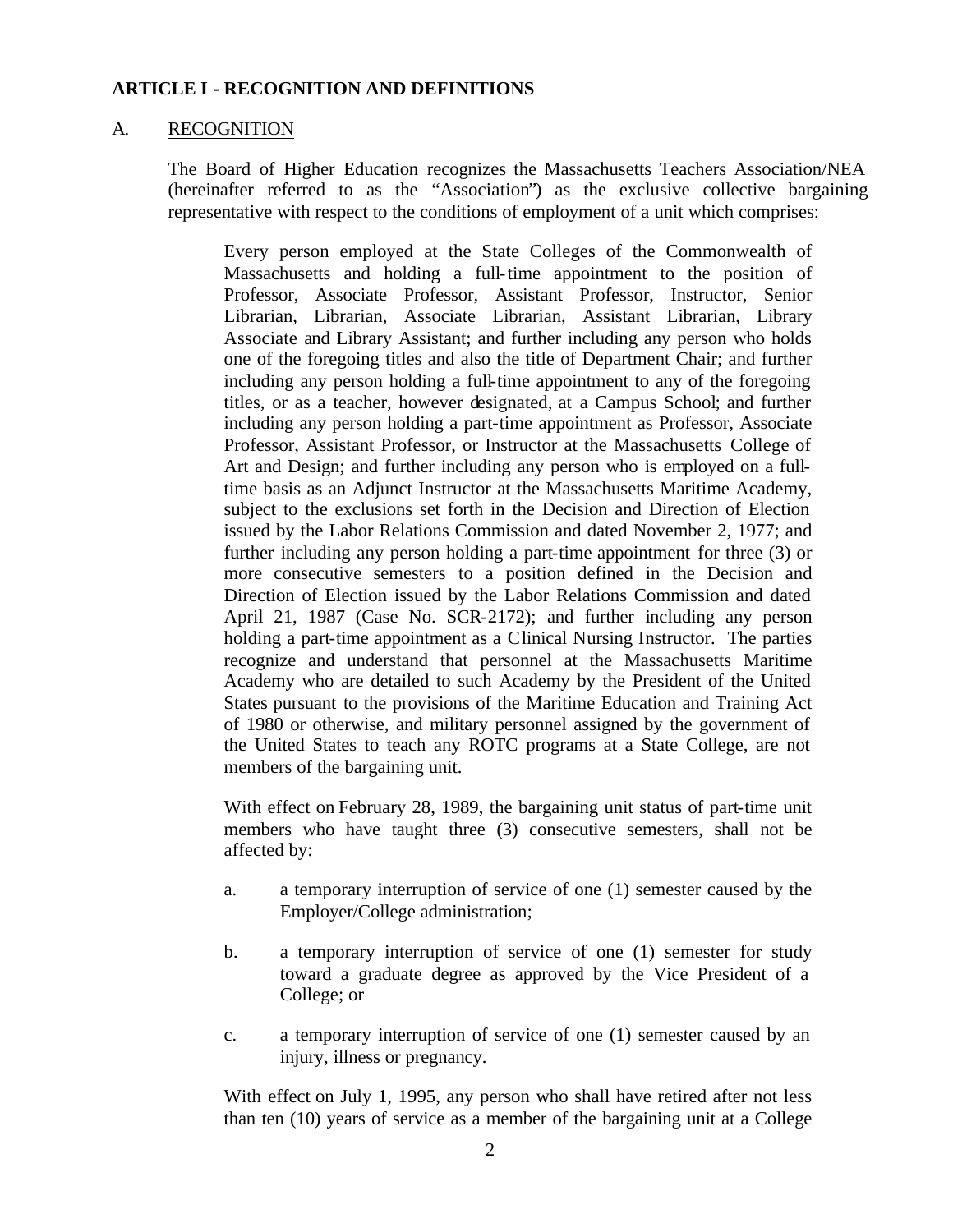or as a member of the administration of a College shall, if appointed to teach on a part-time basis at such College, thereupon become a member of the bargaining unit unless the appointment to teach on a part-time basis occurs more than one (1) year following the effective date of such person's retirement.

#### B. JURISDICTION

During the term of this Agreement, the jurisdiction of the Association shall extend to those persons who now or hereafter hold appointments to a position included in the bargaining unit.

# C. DUES CHECK-OFF

The Association shall be permitted authorization for payroll dues deductions as set forth in Appendix J and for agency service fee deductions as set forth in Appendix K.

# D. DEFINITIONS

As used in this Agreement, the following words and phrases shall have the following meanings:

- 1. Academic Year. "Academic year" shall mean the nine (9)-month period from September 1 to and including May 31 following; provided, however, that in the case of members of the faculty employed at the Massachusetts Maritime Academy, the academic year shall mean the above-described nine (9)-month period together with such additional period, if any, as may be fixed from time to time pursuant to the provisions of Article XII-A of this Agreement.
- 2. Administration. "Administration" shall mean the President and other principal administrative officers serving as such at each College; such designation shall not include individuals and positions as defined in Article I, Section A, of this Agreement.
- 3. Administrator. "Administrator" shall mean any person serving in an administrative capacity and appointed as an administrator at any State College.
- 4. Association. "Association" shall mean the Massachusetts Teachers Association/NEA as recognized pursuant to Article I, Section A, of this Agreement.
- 5. Association President. "Association President" and "President of the Association" shall mean the person serving from time to time as President of the Association. The parties recognize and agree that the Association may, in the discharge of its responsibilities hereunder, act through its affiliate, the Massachusetts State College Association, and that the Association and its affiliate are jointly and severally liable for the discharge of such responsibilities.
- 6. Association Representative. "Association representative" shall mean any representative of the Association who is a member thereof and who has been officially so designated in writing by the President of the Association to the Board of Higher Education acting through the Chair of the Council of Presidents, and where such representative has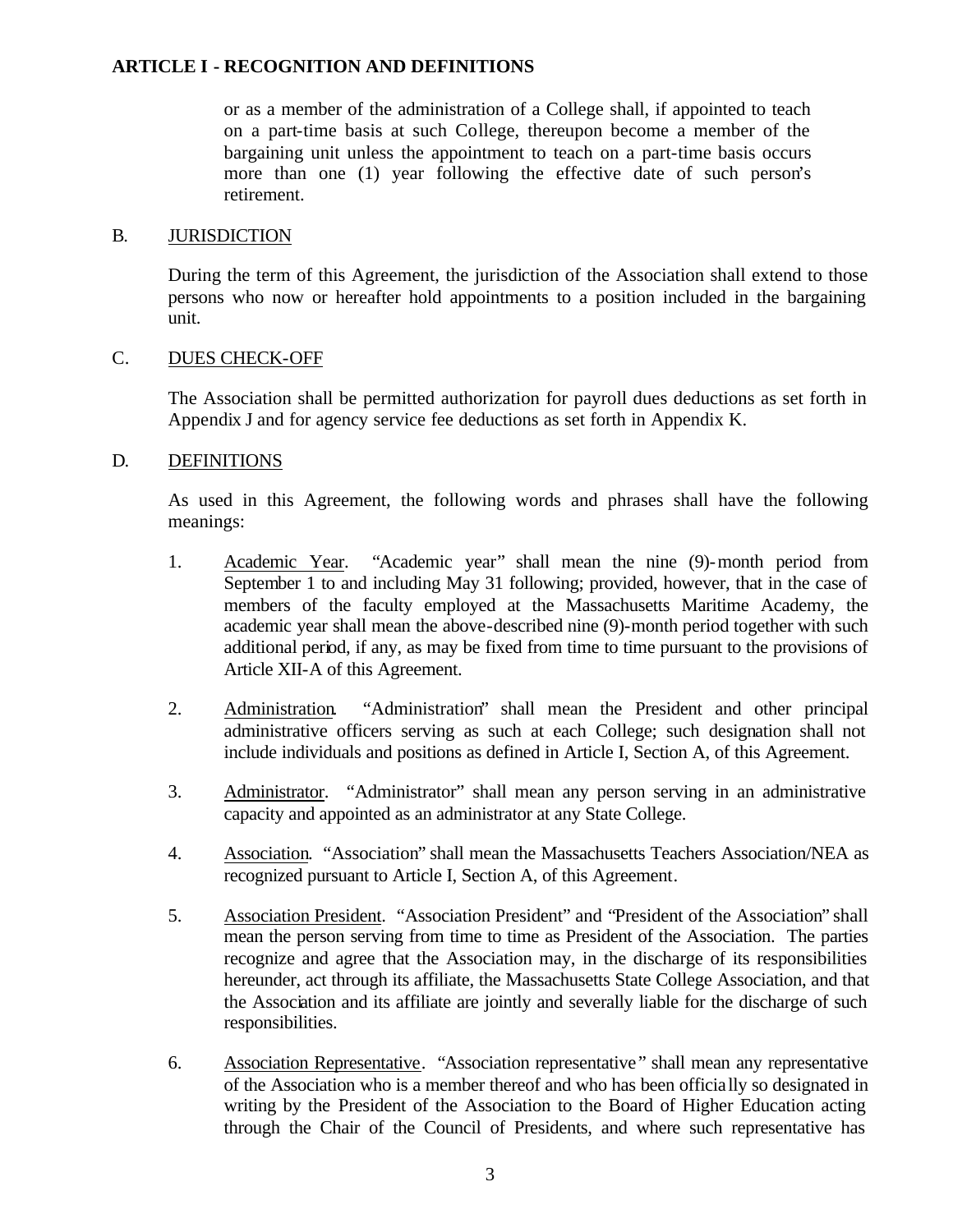responsibilities that are confined to a single College, to the President of such College, and shall, without further designation, include the Chapter President.

- 7. Board and Board of Trustees. "Board" and "Board of Trustees" shall both mean the Board of Trustees of any State College as established pursuant to Massachusetts General Laws, Chapter 15A, §21, and shall mean the successor in interest of any such Board of Trustees. Actions to be taken by any Board or Boards of Trustees are rights and obligations created or imposed by the terms of this Agreement and as such are binding upon the Board of Higher Education as the employer under Chapter 150E.
- 8. Board of Higher Education. "Board of Higher Education" shall mean the Board of Higher Education established pursuant to Massachusetts General Laws, Chapter 15A, §4, or its successor in interest.
- 9. Campus. "Campus" shall mean all facilities and properties which are now or shall hereafter be designated by the Commonwealth of Massachusetts, acting by the Board of Higher Education, by a Board of Trustees or otherwise, for the exclusive use of any one or another of the State Colleges, and shall, at the Massachusetts Maritime Academy, include any vessels used for training purposes or under the control of the Academy, including any vessel commonly known as the Training Ship.
- 10. Chapter. "Chapter" shall mean any organizational unit of the Association that is based at a single College.
- 11. Chapter President. "Chapter President" shall mean the member of the bargaining unit at each College who shall have been designated as such from time to time by the President of the Association.
- 12. Cognate Department. "Cognate department" shall, for purposes of Articles VIII and VIII-C of this Agreement, mean a department determined by the Vice President to be a department the academic discipline of which is by common practice in the academic world deemed to be related to the academic discipline of the department in question or of the library.
- 13. Commissioner. "Commissioner" shall mean the chief executive officer of the Board of Higher Education, or any person or persons acting in that capacity, duly appointed and authorized by the Board of Higher Education.
- 14. Cooperative Education. "Cooperative education" shall mean that mode of instruction in which a student is assigned work at an institution or agency with which the College has established programs of work-related studies and pursuant to which the regular direct supervision of such student is the responsibility of someone other than a faculty member. The responsibility of any faculty member with respect to cooperative education shall be confined to preliminary, periodic and final conferences with the student and his/her regular supervisor for the purpose of evaluating the student's work and educational experience in accordance with the established guidelines of the cooperative education program at the College.
- 15. Council of Presidents. "Council of Presidents" shall mean the Presidents of the State Colleges, including any person designated by any such President to act in his/her stead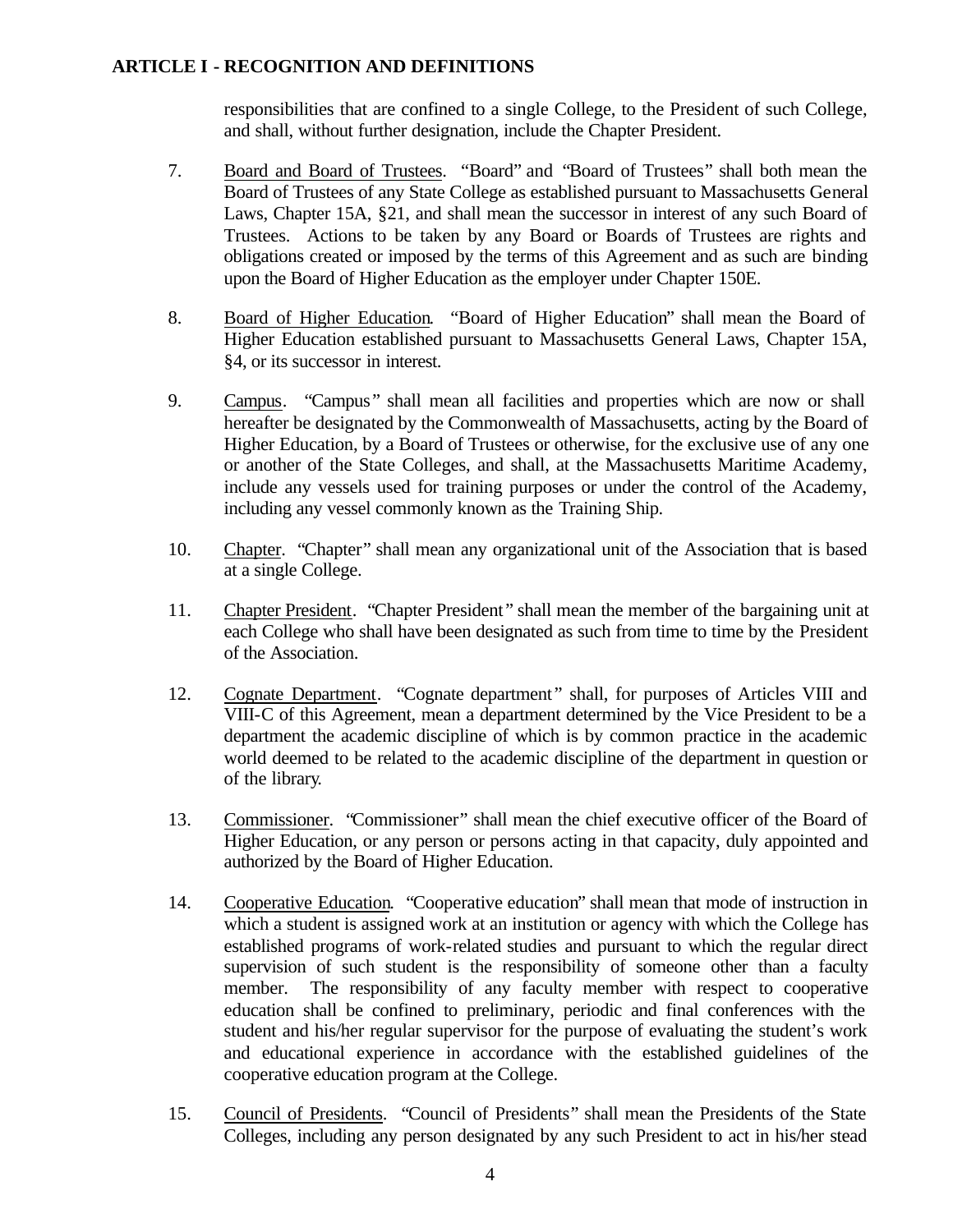at any meeting thereof, or such number of Presidents as they may determine, either generally or for any specific purpose, to constitute a quorum thereof, acting solely in order to exercise any right or discharge any responsibility required or permitted to be exercised or discharged by the Council of Presidents pursuant to any provision of this Agreement.

- 16. Chair of the Council of Presidents. "Chair of the Council of Presidents" shall mean the President of a State College selected by the Council of Presidents from time to time to serve as the Chair of said Council in its exercise of the rights and discharge of the responsibilities hereinbefore described. Notice of the President selected as the Chair shall be promptly provided to the Association.
- 17. Course Materials. "Course materials" shall mean lectures, exercises designed for online collaboration, multimedia developed for Web distribution, notes, outlines, syllabi, bibliographies, tests, instructional handouts, videotaped presentations and any like materials and documents (whether in electronic or other medium) that a member of the bargaining unit authors or creates in connection with the preparation or teaching of a course at a College.
- 18. Critique. "Critique" shall mean a course at the Massachusetts College of Art and Design in which the professional criticism of the student's artistic and creative works or projects is the principal and paramount mode of instruction.
- 19. Day. Except as otherwise provided (e.g., "day" means "working day" in Article XI Grievance Procedure), "day" shall mean a calendar day.
- 20. Dean. "Dean" shall, at each College, mean any person, however denominated, who is the administrative head of a School or Division of a State College, or any person serving or acting in that capacity, duly appointed and authorized therein by the President of such College and, further, shall mean any person holding the position, however denominated, of Dean of Undergraduate Studies or any person serving or acting in such capacity. The Academic Vice President may, consistent with usual and customary academic practice, delegate various Vice Presidential responsibilities to the Dean as those responsibilities are detailed in Articles VI, XII, XIV, and XV only. Notwithstanding any other provision of this paragraph, the Dean shall not be assigned duties of the Department Chair as set forth in Article VI.
- 21. Department. "Department" shall mean any organizational unit of faculty at any College that is now, or may from time to time hereafter be, established and so designated by the President of such College; provided, however, that any such organizational unit shall cease to be a department if at any time hereafter it shall have been disestablished in accordance with any applicable provisions of this Agreement.

"Home Department" shall have the meaning ascribed to it in Article X, Section J.

22. Department Chair. "Department Chair" shall mean any person appointed by the President of a College, in accordance with the provisions of Article VI of this Agreement, to fulfill the responsibilities set forth herein with respect to any department of such College.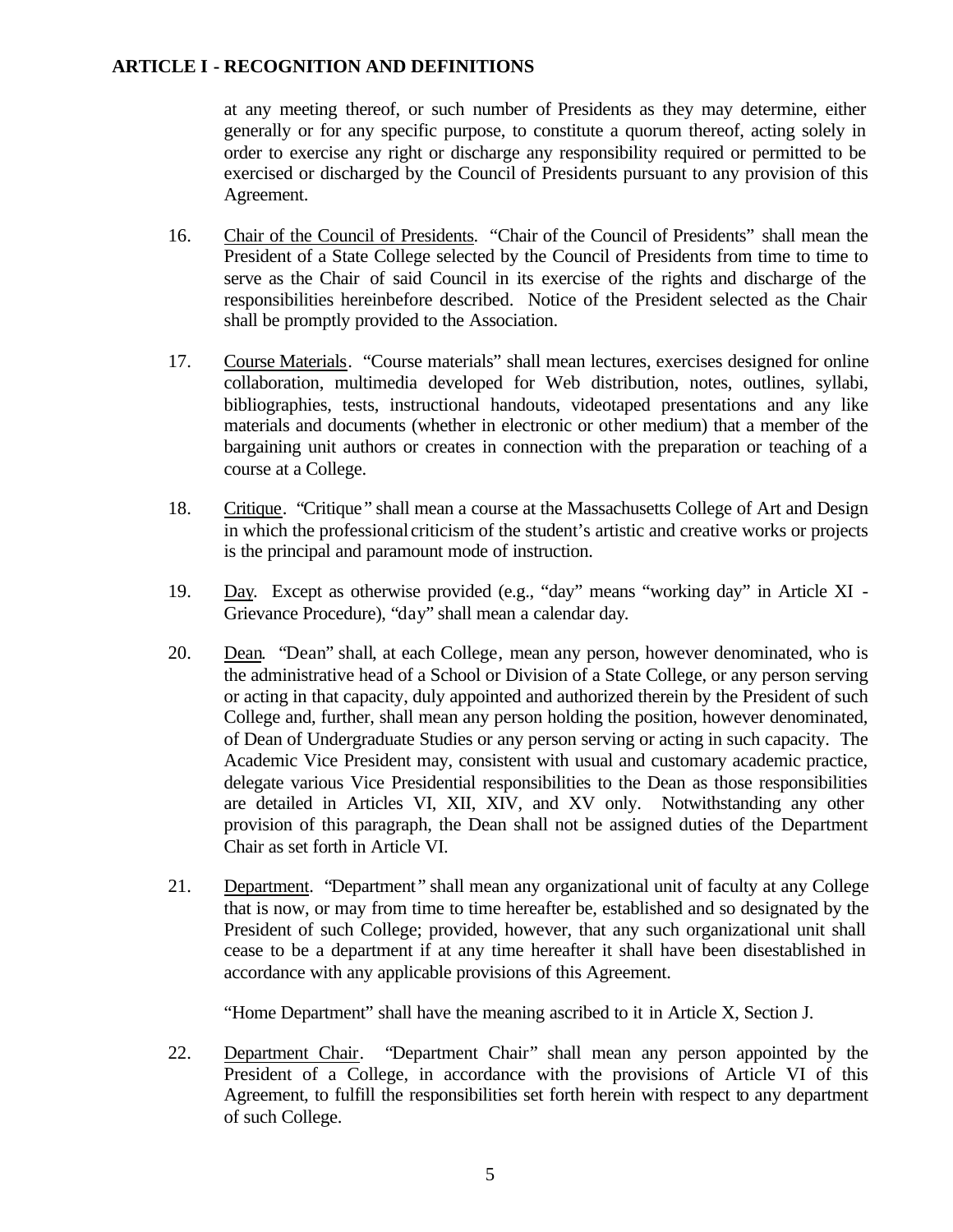- 23. Faculty and Faculty Member. "Faculty" and "faculty member" shall mean any member of the bargaining unit who holds a full-time appointment at a State College as one of the following, namely:
	- a. Professor,
	- b. Associate Professor,
	- c. Assistant Professor, or
	- d. Instructor,

including any such person who, holding such appointment, also holds the position of Department Chair, and further including (i) any person who holds a part-time appointment as Professor, Associate Professor, Assistant Professor or Instructor at the Massachusetts College of Art and Design, (ii) any person holding an appointment as a part-time Clinical Nursing Instructor at any College, and (iii) any person holding a part-time appointment to a position defined in the Decision and Direction of Election issued by the Labor Relations Commission and dated April 21, 1987 (Case No. SCR-2172).

- 24. Fieldwork Supervision and Internship. "Fieldwork supervision" and "Internship" shall mean those modes of instruction in which a member of the faculty has responsibility for the educational objectives and for the observation, criticism and evaluation of a student in a learning experience in an area other than teacher education, such as, for example, human services or public services; the faculty member is expected to make regular onsite observes to the student and to confer with the student's off-campus supervisor, if there be any.
- 25. Full-time Appointment. "Full-time appointment" shall mean such status of full-time employment, if any, as shall have been conferred upon any member of the bargaining unit as a term of such person's appointment to teach twelve (12) semester hours of credit of instruction per semester in courses offered by his/her department, or the equivalent through the fulfillment of alternative professional responsibilities assigned pursuant to Article XII, or workload reductions made in accordance with this Agreement.
- 26. Graduate Faculty. "Graduate faculty" shall mean those members of the faculty who shall have been designated as such by the President at any College in accordance with criteria approved therefor after recommendation by the Graduate Education Council.
- 27. Graduate Teaching. "Graduate teaching" shall mean teaching a course that shall have been designated a graduate course by the President or his/her designee.
- 28. Grievance. "Grievance" shall mean a grievance as defined in Article XI of this Agreement.
- 29. Intellectual Property. "Intellectual property" shall mean a legally cognizable interest in a work or creation of whatever kind, including a copyright or patent.
- 30. Laboratory Instruction. "Laboratory instruction" shall mean that mode of instruction which consists of student learning activities, under the direction and supervision of a faculty member, using instruments, equipment and techniques appropriate to a particular discipline in which the student observes or measures phenomena, conducts experiments,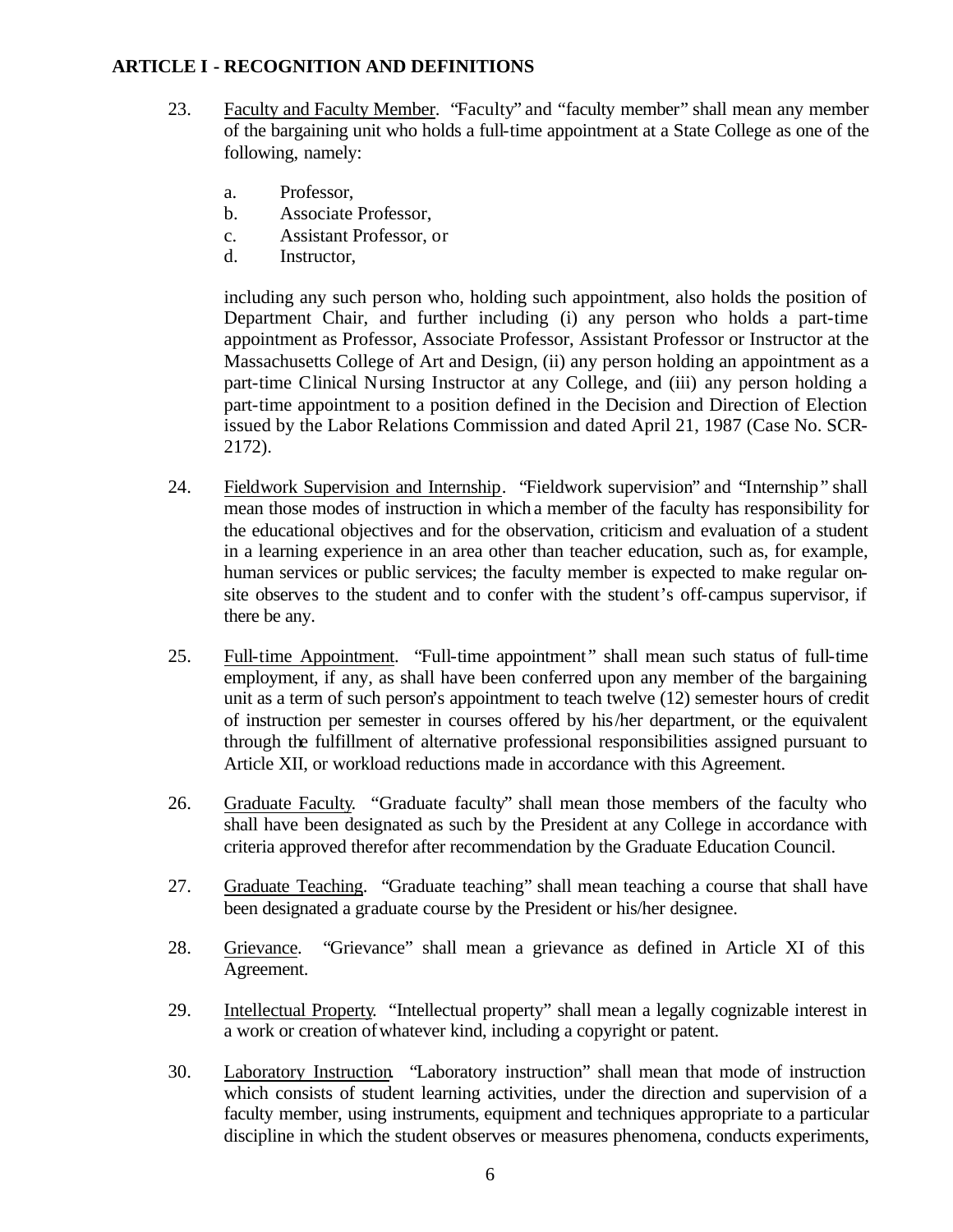undertakes projects, acquires specialized skills, and pursues similar kinds of experiences. "Laboratory instruction" shall not include instruction in a language laboratory.

- 31. Librarian. "Librarian" shall mean any member of the bargaining unit who holds a fulltime appointment as one of the following, namely:
	- a. Senior Librarian,
	- b. Librarian,
	- c. Associate Librarian,
	- d. Assistant Librarian,
	- e. Library Associate, or
	- f. Library Assistant.
- 32. Library Director. "Library Director," "Director, Library," "Director of the Library," "Dean of the Library" and "Director of the Learning Resource Center" shall each mean the person, bearing whatever title, who, not being a member of the bargaining unit, from time to time holds the position of Library Director at a College or who from time to time is authorized to act in that capacity, whether solely for the purposes of this Agreement or otherwise.
- 33. Nursing Clinical. "Nursing clinical" shall mean that mode of instruction of students in which a member of the faculty provides patient care within a health care facility.
- 34. Official Personnel Correspondence. "Official personnel correspondence" shall mean correspondence from the Board of Trustees or from the Administration of any College to or concerning a member of the bargaining unit which states therein that it is Official Personnel Correspondence and which gives notice of any personnel action taken or proposed to be taken or of any official commendation, reprimand or disciplinary action, or from the Commissioner pursuant to the provisions of Article XX.
- 35. Part-time Appointment. "Part-time appointment" shall mean such status of employment as shall have been conferred upon any member of the bargaining unit as a term of such person's appointment to the rank of Professor, Associate Professor, Assistant Professor or Instructor at the Massachusetts College of Art and Design or as a Clinical Nursing Instructor at any College, and further including any part-time unit member holding a part-time appointment to a position defined in the Decision and Direction of Election issued by the Labor Relations Commission and dated April 21, 1987 (Case No. SCR-2172).
- 36. Physical Education Activity Courses. "Physical education activity courses" and "activity courses" shall mean that mode of instruction within any department of physical education, however denominated, in which the principal course work is the teaching of skills in some physical, athletic or recreational activity.
- 37. President. "President," when not otherwise qualified, and "President of the College" shall both mean the chief executive officer of each State College or any person or persons acting in that capacity, duly appointed and authorized therein.
- 38. Professional Maritime Faculty. "Professional Maritime Faculty" shall mean a full-time faculty member at the Massachusetts Maritime Academy who is appointed to perform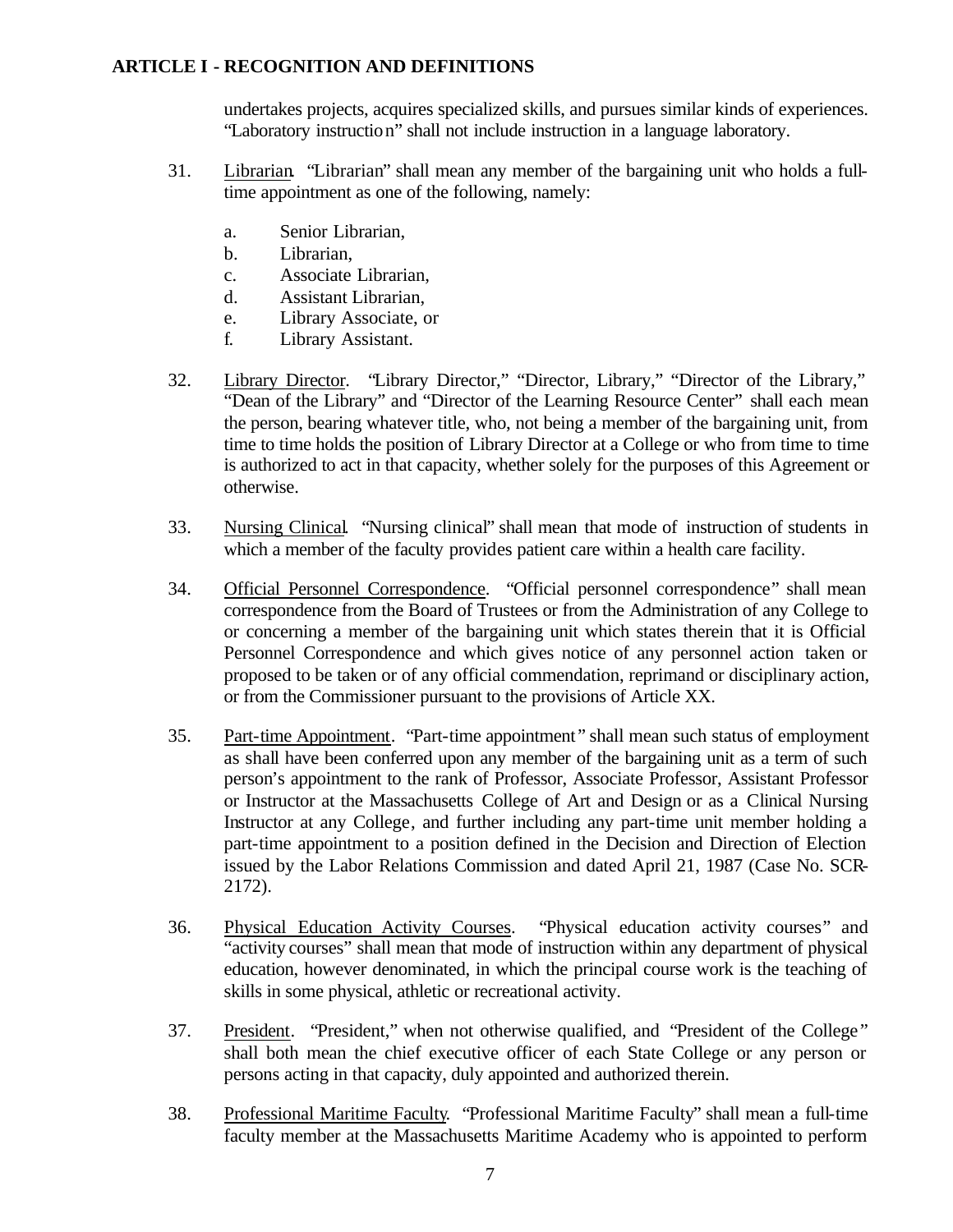services during the work year, as provided in this Agreement, of a member of the Professional Maritime Faculty and who holds a United States Coast Guard Merchant Marine License.

- 39. Program Area. Except as otherwise expressly provided in Article VI with reference to librarians, "program area" shall, at any College, mean any organizational unit of faculty, librarians or faculty and librarians that does not have the status of a department and that is now, or may from time to time hereafter be, established and so designated by the President of such College and shall include any subordinate unit, so designated by the President of such College, within any department or departments or within any other organizational unit of faculty; provided, however, that any such organizational unit shall cease to be a program area if at any time hereafter the President shall have ceased so to designate it.
- 40. Program Area Chair. "Program Area Chair" shall mean any unit member appointed by the President of a College, in accordance with the provisions of Article VI of this Agreement, to fulfill the responsibilities set forth herein with respect to any program area of such College.
- 41. Promotion. "Promotion" shall mean advancement from a lower faculty rank to the next higher faculty rank or advancement from a lower librarian rank to the next higher librarian rank, whichever may be applicable.
- 42. Rank. "Rank" shall mean any one of the four (4) faculty ranks of Instructor, Assistant Professor, Associate Professor and Professor, and any one of the six (6) librarian ranks of Library Assistant, Library Associate, Assistant Librarian, Associate Librarian, Librarian and Senior Librarian.
- 43. Regiment of Cadets. "Regiment of cadets" shall mean, collectively, all uniformed undergraduate students enrolled at the Massachusetts Maritime Academy excepting certain non-traditional commuter students.
- 44. Retrenchment. "Retrenchment" shall mean the laying off of any member of the bargaining unit pursuant to the provisions of Article X, X-A or X-B of this Agreement, respectively, and shall not mean termination.
- 45. Salaried Part-time Faculty Member. "Salaried part-time faculty member" shall mean those part-time members of the bargaining unit who are described in Sections H(1) and H(2) of Article XIII of this Agreement and shall not mean any of those part-time members of the bargaining unit who are described in Sections H(3) of Article XIII of this Agreement.
- 46. Sea Term. "Sea Term" shall mean the whole of an annual training exercise. Such period shall constitute the period of sea time required as a prerequisite for licensing under applicable Federal Regulations and shall not exceed seventy (70) days aboard the Training Ship.
- 47. Semester. At each College, "semester" shall, in the case of the first semester or "fall semester" of any academic year, mean the period commencing on the first day of the academic year and ending on the last day preceding the commencement of the second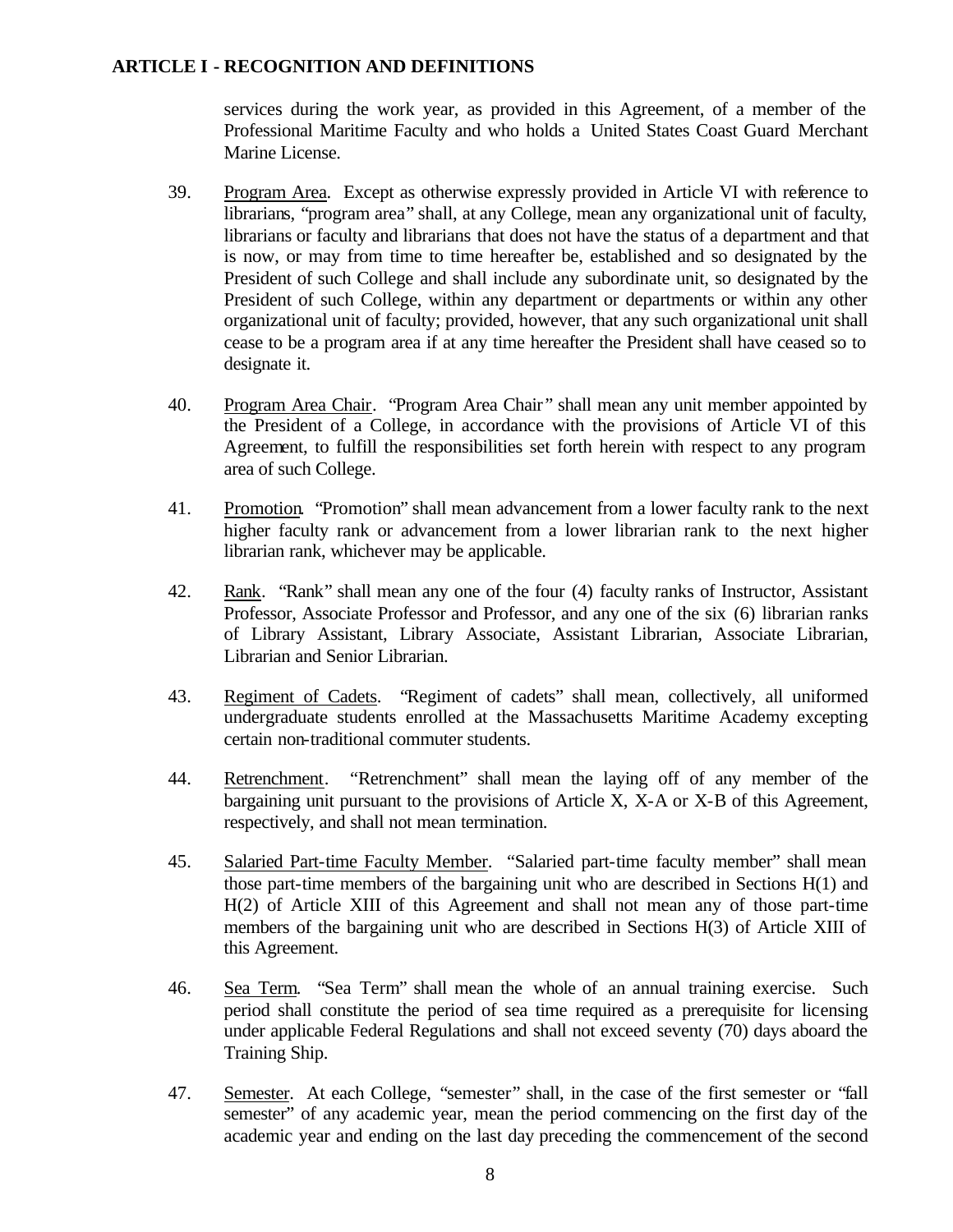semester of such year, and shall, in the case of the second semester or "spring semester" of any academic year, mean the period commencing on the day appointed by the applicable academic calendar for such purpose and ending on the last day of the academic year.

- 48. State Colleges. "State Colleges" and "Colleges" shall mean, collectively, Bridgewater State College, Fitchburg State College, Framingham State College, the Massachusetts College of Art and Design, the Massachusetts College of Liberal Arts, the Massachusetts Maritime Academy, Salem State College, Westfield State College and Worcester State College; when used in the singular, the terms "State College" and "College" shall mean any one or another of such State Colleges.
- 49. Status of Training Ship. For the purposes of this Agreement, the status of the Training Ship at the Massachusetts Maritime Academy shall be as follows:
	- a. Sea Term Status. "Sea Term status" shall mean any period when the Training Ship is not on dockside status or shipyard status, it being understood that such period shall be of a duration sufficient to meet the sea time requirements for licensing under applicable Federal Regulations; but shall not exceed seventy (70) days aboard the Training Ship.
	- b. Dockside Status. "Dockside status " shall mean any period during which the Training Ship is made fast alongside the Academy pier in Buzzards Bay except any such period during which the Training Ship, while so made fast, is determined by the President of the Academy or his/her designee to be on Sea Term status or shipyard status.
	- c. Shipyard Status. "Shipyard status " shall mean any period during which the Training Ship is proceeding to, is located at, or is returning from a shipyard or similar repair facility for the purpose of overhaul, repair or dry docking, and shall include a period of not less than ninety-six (96) hours prior to the Training Ship's getting underway from the Academy pier in Buzzards Bay, and a period of not less than twenty-four (24) hours subsequent to its returning alongside the Academy pier in Buzzards Bay.

The status of the Training Ship, including the date and time of the commencement and termination of any such status, shall be determined from time to time by the President of the Academy.

- 50. Student. Unless otherwise specified, "student" shall mean any person enrolled as a student at a College and shall include any "cadet," so called, at the Massachusetts Maritime Academy; and for the purposes of Article VII of this Agreement, a "full-time student" shall mean any student who, at the time of his/her selection to act in a representative capacity pursuant to the provisions of the said Article, is enrolled at a College in courses valued at not fewer than twelve (12) semester hours of credit per semester.
- 51. Student Government Association. "Student Government Association" shall mean the Student Government Association, however denominated, at each State College.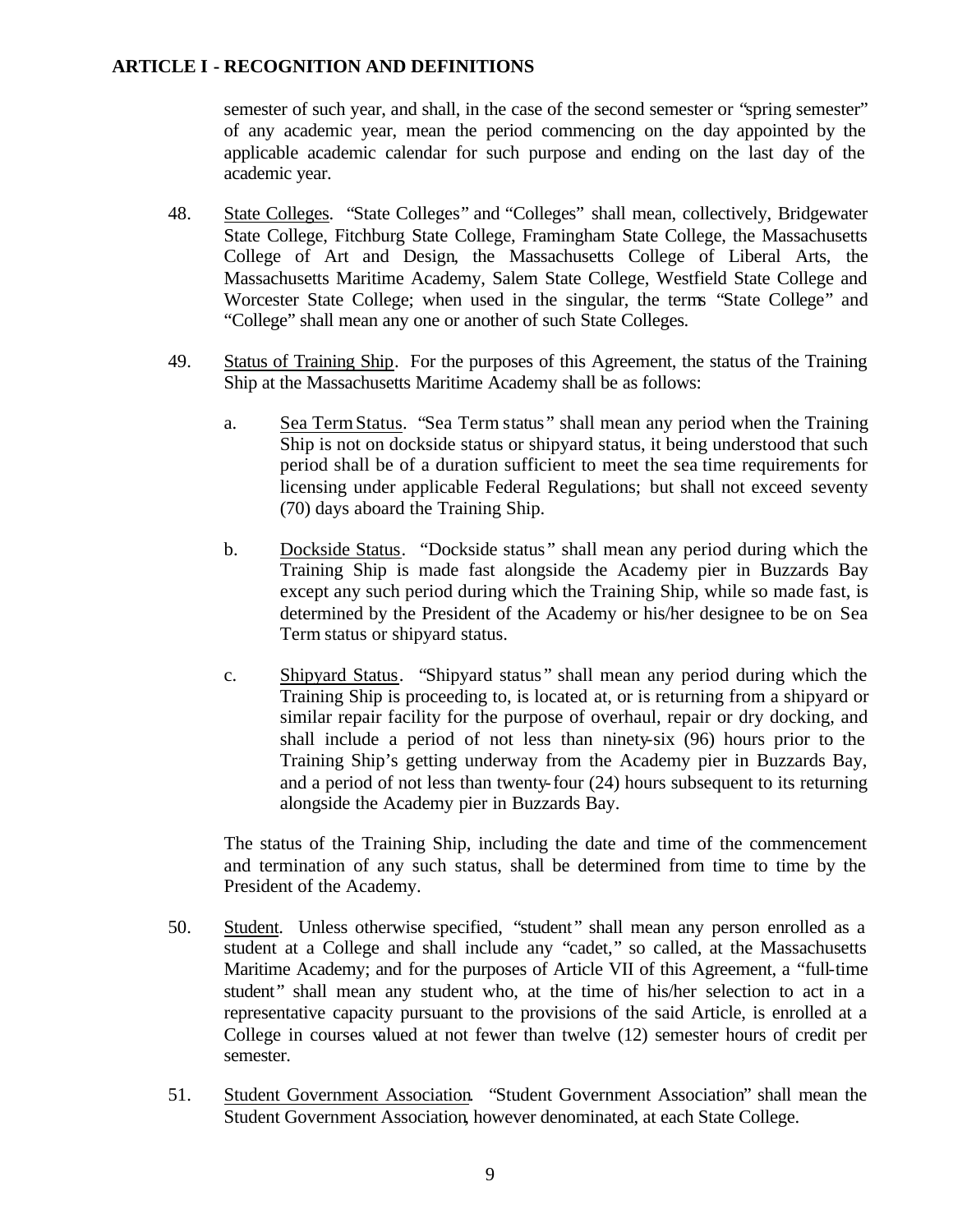- 52. Student Teaching Supervision. "Student teaching supervision" shall mean that mode of instruction in which a faculty member observes, critiques and evaluates a student teacher and confers with the supervisors of a student in an early-childhood, elementary, middle, junior high or secondary school classroom experience; the faculty member is expected to make regular on-site observations of the student and to confer with the student's offcampus supervisor, if there be any; for these purposes, there shall be used as a guideline the making of four (4) such observations within a single quarter in respect of a student teaching on a full-time basis.
- 53. Studio Instruction. "Studio instruction" shall mean that mode of instruction in such courses as art, music and performance which are essentia lly skill-oriented and/or for the development of creativity.
- 54. Temporary Appointment. "Temporary appointment" shall mean a non-tenure track fulltime appointment to a position within the bargaining unit. Such appointment shall not exceed four (4) consecutive academic semesters.
- 55. Tenure. "Tenure" as used in this Agreement shall mean the right of certain members of the bargaining unit to be terminated only upon a finding of just cause and a review and hearing prior to termination, all as is provided for in this Agreement.
- 56. Terminal Degree.
	- a. In the case of any person first appointed to a position as a member of the bargaining unit at a State College prior to September 1, 1988, "terminal degree" shall mean the degree of Doctor of Philosophy (Ph.D.), the degree of Doctor of Education (Ed.D.), or such other doctoral degree (doctorate), other than the degree of Juris Doctor (J.D.), as is granted in and with reference to any specialized discipline or field of learning; provided, however, that a degree, including the degree of Juris Doctor (J.D.), other than a doctorate may be deemed to be a terminal degree for the purposes of this Agreement whenever the Board recognizes any such degree as one customarily regarded by members of any learned profession or field of learning as the final degree qualifying any person for the practice of such profession or for recognition within such field of learning but only to the extent that the holder of any such degree other than a doctorate is employed as a member of the bargaining unit to perform services, including teaching, within the scope of such profession or such field of learning.

The degrees of Master of Business Administration (M.B.A.), Master of Library Science (M.L.S.) or an equivalent Master's degree, including Master of Library Science and Information Science (M.L.S.I.S), accredited by the American Library Association (but in all cases only after June 30, 1996), Master of Science in Nursing (M.S.N.), Master of Social Work (M.S.W.), and, for those faculty whose area of teaching is primarily in the creative and performing arts, the Master of Fine Arts (M.F.A.) shall be deemed to stand in lieu of a terminal degree when a bargaining unit member who holds such a degree has earned not fewer than seventy-two (72) hours of graduate credit, including the hours of credit for which such degree was awarded, in the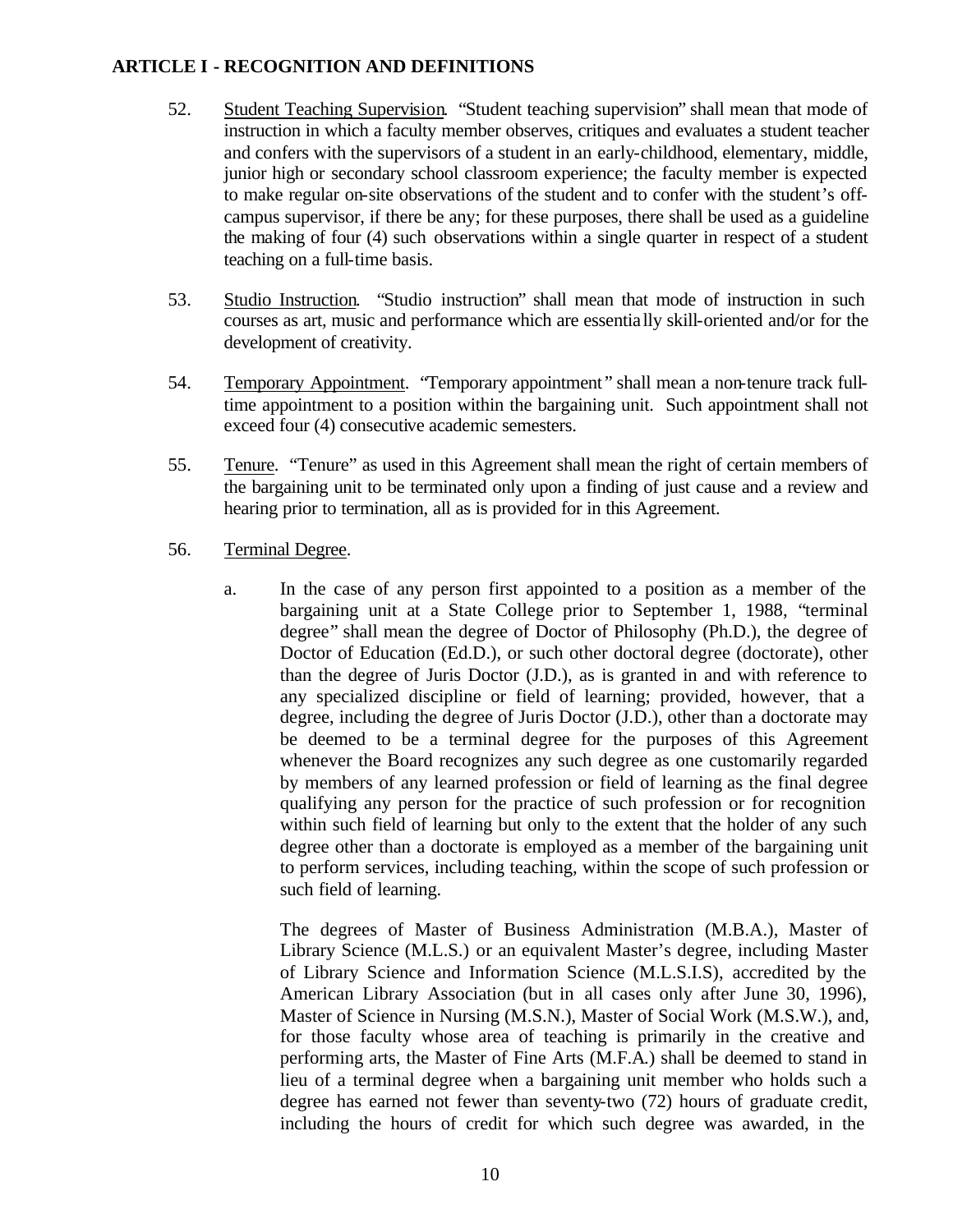academic or professional discipline in which he/she holds such degree, provided that such credits shall have been earned at an institution or institutions accredited at least to the level of such degree in the academic or professional discipline in question. Any such degree may stand in lieu of a terminal degree only to the extent that the holder of such degree is employed as a member of the bargaining unit to perform services, including teaching, within the scope of the profession or field of learning within which such degree has been awarded.

b. In the case of any person first appointed to a position as a member of the bargaining unit at a State College on or after September 1, 1988, "terminal degree" shall mean the degree of Doctor of Philosophy (Ph.D.), the degree of Doctor of Education (Ed.D.), the degree of Doctor of Social Work (D.S.W.), the degree of Doctor of Nursing Science (D.N.S.), the degree of Doctor of Business Administration (D.B.A.), the degree of Doctor of Library Science (D.L.S.) or an equivalent doctoral degree, including the degree of Doctor of Library Science and Information Science (D.L.S.I.S.), accredited by the American Library Association, or such other doctoral degree (doctorate), other than the degree of Juris Doctor (J.D.), as is granted in and with reference to any specialized discipline or field of learning; provided, however, that a degree other than a doctorate may be deemed to be a terminal degree for the purposes of this Agreement whenever the Board recognizes any such degree as one customarily regarded by members of any learned profession or field of learning as the final degree qualifying any person for the practice of such profession or for recognition within such field of learning but only to the extent that the holder of any such degree other than a doctorate is employed as a member of the bargaining unit to perform services, including teaching, within the scope of such profession or such field of learning.

After June 30, 1996, the degree of Master of Library Science (M.L.S.) or an equivalent Master's degree, including the degree of Master of Library Science and Information Science (M.L.S.I.S.), accredited by the American Library Association, shall be deemed to stand in lieu of a terminal degree when a bargaining unit member who holds such degree is employed as a librarian within the unit and has earned not fewer than seventy-two (72) hours of graduate credit, including the hours of credit for which such degree was awarded, in an academic discipline appropriate to the individual's role as a professional librarian, provided that such credits shall have been earned at an institution or institutions accredited at least to the level of such degree in the discipline of library science. For those faculty whose area of teaching is primarily in creative and performing arts courses, as distinguished from such courses as art history and musicology, the Master of Fine Arts (M.F.A.) shall be deemed to be a terminal degree when a bargaining unit member who holds such a degree has earned not fewer than sixty (60) hours of graduate credit, including the hours of credit for which such degree was awarded, in the creative or performing discipline in which he/she holds such degree, provided that such credits shall have been earned at an institution or institutions accredited at least to the level of such degree in the discipline in question.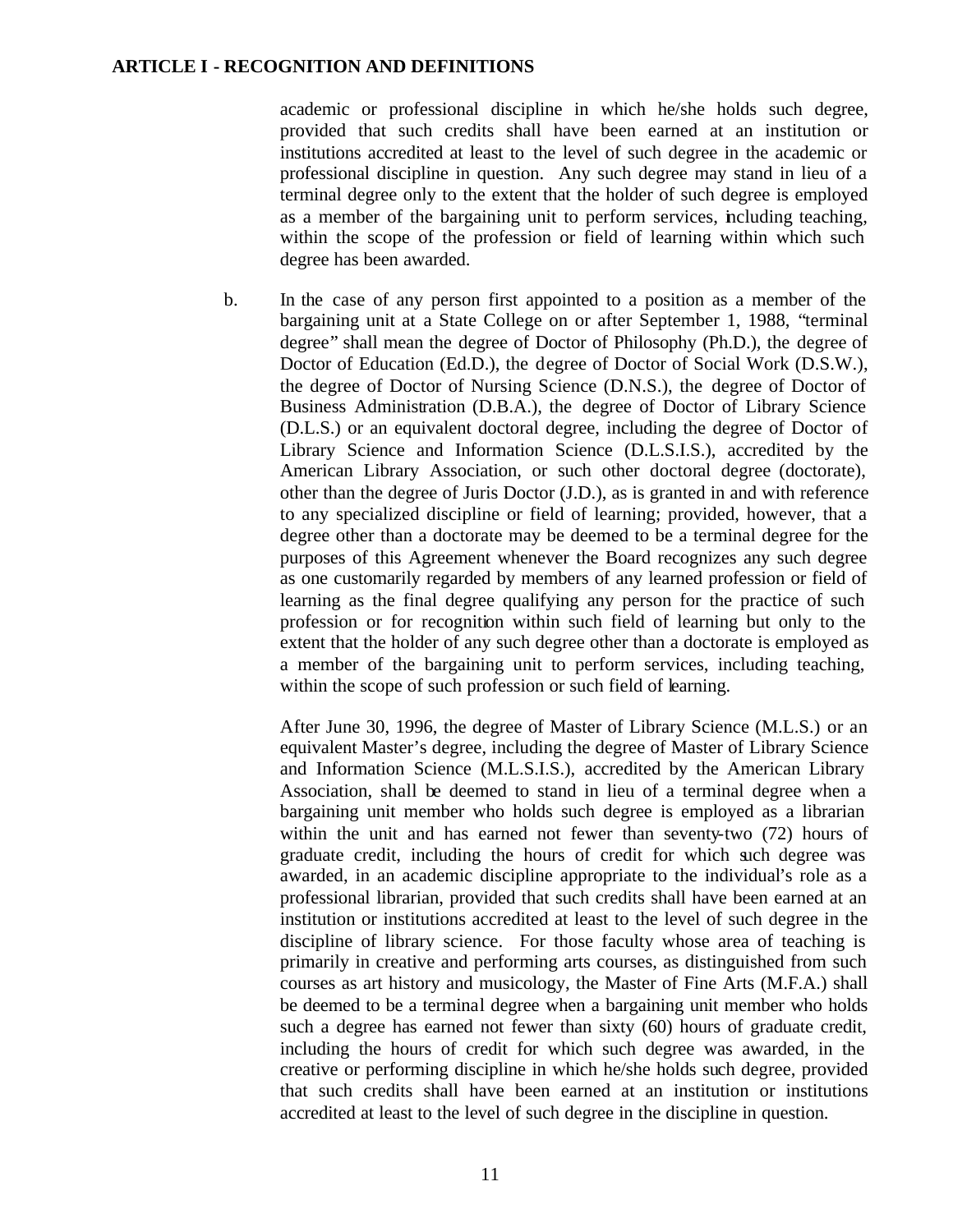c. Solely for the purpose of calculating a minimum salary (Article s XIII and XIII-A), any member of the faculty who holds the degree Master of Fine Arts (M.F.A.) that was awarded by an accredited college or university prior to December 31, 1977, shall be deemed to hold a terminal degree notwithstanding the fact that such degree was awarded on the basis of thirty (30) units of graduate credit; provided, however, that such degree shall be deemed to be a terminal degree for such purposes only if such faculty member shall have documented all additional uncredited work (e.g., an oral exam, a written thesis, or a final exhibition) that was a prerequisite to the awarding of such degree.

Any member of the faculty who holds a degree of Master of Fine Arts (M.F.A.) of the kind described in the preceding paragraph shall, in order to establish that it is a terminal degree for the purposes aforesaid, arrange to have the institution(s) awarding the degree(s) mail a certified copy of his/her transcript directly to the Academic Vice President. A certified academic transcript bears the official seal of the granting institution and is transmitted directly by it.

For those members of the faculty who earned the Master of Fine Arts (M.F.A.) degree after December 31, 1977, the terminal degree requirement shall be sixty (60) credit hours.

- d. Those members of the faculty who possess a Master of Fine Arts (M.F.A.) degree in a specific area (e.g., Creative Writing) will be deemed to hold a terminal degree only if they have met either of the criteria listed in the foregoing clause (c) and were hired to teach in the area in which they hold such degree (e.g., the posting listed as a required qualification an M.F.A. -Creative Writing), and such terminal degree shall thereafter be deemed to be a terminal degree for all purposes under this Agreement.
- 57. Termination. "Termination" shall mean the permanent severance of an existing employment relationship initiated by the administration of a College or by the Board of Trustees and shall not mean the non-renewal of a contract of employment.
- 58. Training Craft. "Training craft" shall mean and include any vessels, in addition to the Training Ship, used by the Massachusetts Maritime Academy for training purposes or instructional purposes.
- 59. Training Ship. "Training Ship" shall mean any vessel, being that commonly known as the "Training Ship", made available to the Massachusetts Maritime Academy pursuant to the provisions of the Maritime Education and Training Act of 1980, as amended, or otherwise, and used in the annual Sea Term.
- 60. Unit. In addition to its use in the terms "bargaining unit" and "unit member," as used in definition 39 above, Article X, Section E, and Article X-A, Section F, "unit" shall include Department, Program Area, Library and other similar related administrative organizational units pertaining to the performance of bargaining unit work.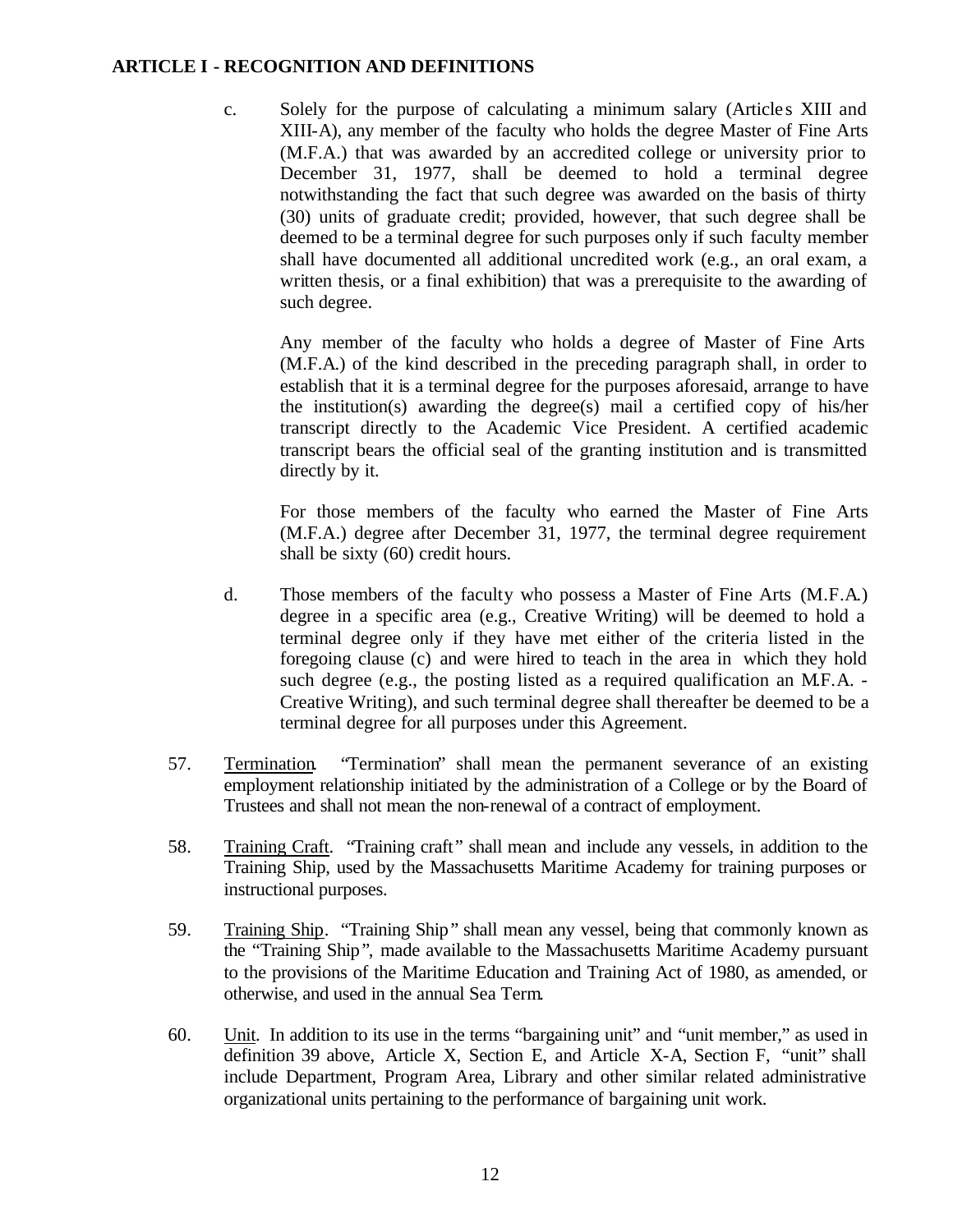- 61. Vacancy. "Vacancy" shall mean a vacancy at any College in an approved full-time professional (AA) position for which moneys have been appropriated and allocated and which the Board, acting by its agents or otherwise, intends to fill.
- 62. Vice President. Unless otherwise expressly provided, "Vice President, Academic Affairs," and "Vice President" shall mean, at each College, the Vice President, Academic Affairs, or any person or persons serving in that capacity, duly appointed and authorized therein.
- 63. Visiting Professor. "Visiting professor" shall mean a full-time faculty member appointed at any rank for a single semester or a single academic year in order to fulfill some special academic need or provide some special enhancement to an existing program. Any such appointment may be made pursuant to the first paragraph of Article XX, Section B.
- 64. Working Day. "Working day" shall mean any day on which the administrative offices of a College are open for business.
- 65. Work Year. "Work year" shall mean the following:
	- a. In the case of every faculty member other than a faculty member to whom paragraph (c) is applicable, the academic year;
	- b. In the case of every librarian, the twelve (12) month period from and including September 1 to and including the August 31 following; and
	- c. In the case of every Department Chair, the academic year together with such additional period or periods as are provided for in Section G of Article VI.

#### E. CONSTRUCTION

Wherever the singular is used and the context clearly so requires, it shall include the plural.

Whenever any provision of this Agreement prescribes any particular benefit, right, limitation or exemption in respect only of persons holding appointments as part-time members of the faculty at the Massachusetts College of Art and Design, such benefit, right, limitation or exemption shall apply only to persons who, at the Massachusetts College of Art and Design, hold part-time appointments at the rank of Professor, Associate Professor, Assistant Professor or Instructor.

Whenever any provision of this Agreement shall require that any act be done by the Board of Trustees, by the Commissioner, by the Chair of the Council of Presidents, by the President of a College, by any member of the Administration of a College or by the President of the Association, such act may be done by the designee of the Board, the Commissioner, the Chair of the Council, the President, such member of the Administration or the President of the Association, respectively (and without regard to whether there is or is not any reference in such provision to the designee of the person or body required to act), but subject to such limits and requirements as the person or body appointing the designee may impose.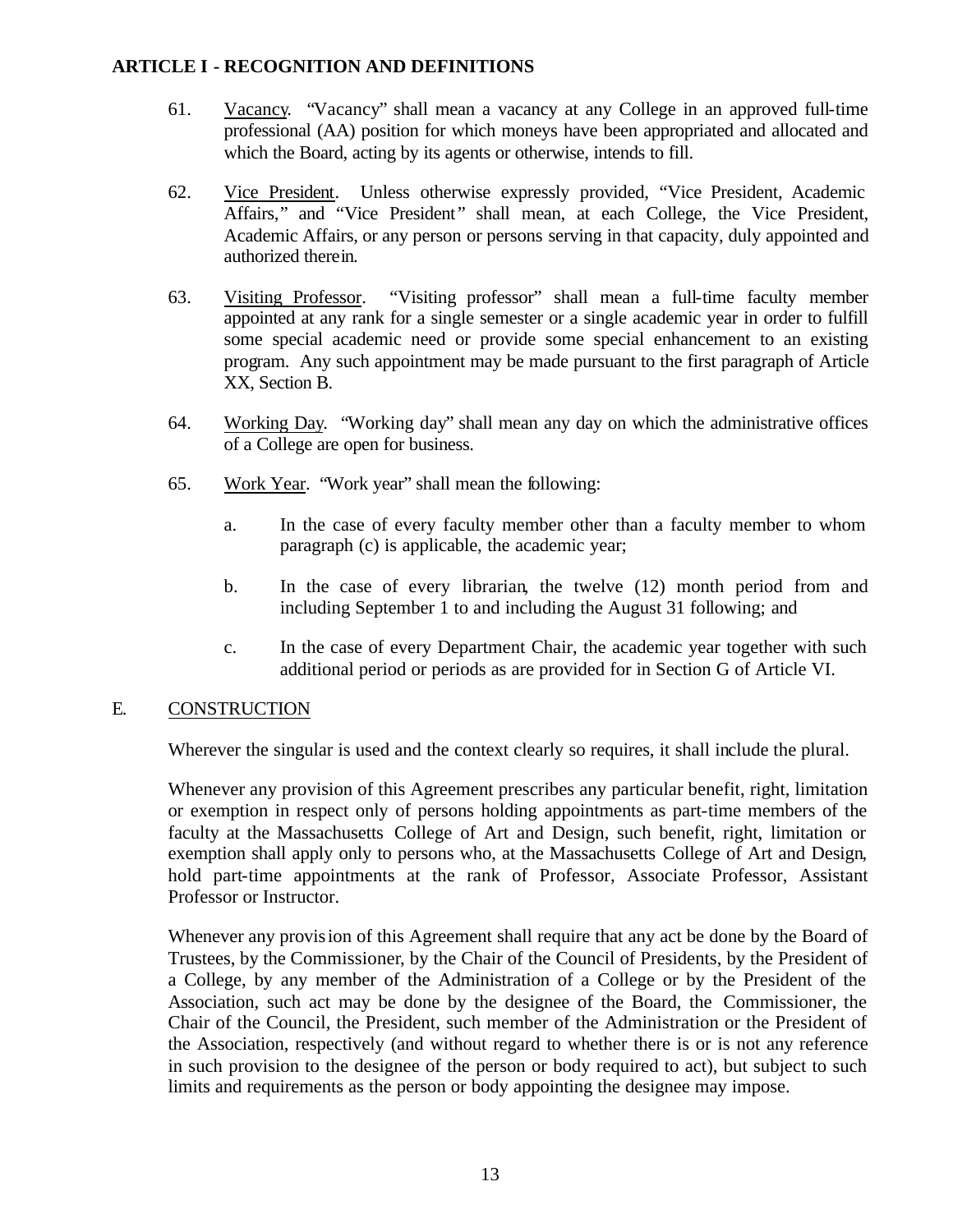#### F. ENTITLEMENT UNDER THIS AGREEMENT

#### 1. Benefits

Except as otherwise provided in this Agreement, every member of the bargaining unit as described in Article I, Section A, of this Agreement shall be entitled to the applicable benefits of this Agreement, and shall have the right to participate in any election, referendum or like proceeding conducted pursuant to the provisions of this Agreement, subject to the following limitations:

No person in the bargaining unit holding a part-time appointment elsewhere than at the Massachusetts College of Art and Design or as a part-time Clinical Nursing Instructor shall be entitled to any of the benefits set forth in Article III, Section B, or Article IV of this Agreement, with the exception of the following:

- a. System-wide tuition remission benefits to the extent the same are provided pursuant to any policy of the Board of Higher Education;
- b. Health and Welfare benefits as may be determined by the Trustees of the Health and Welfare Fund; and
- c. Life Insurance, Group Insurance and Worker's Compensation to the extent permitted by Massachusetts law and the Massachusetts Group Insurance Commission.
- 2. Elections
	- a. No person in the bargaining unit holding a part-time appointment shall be entitled to vote in any election, referendum or like proceeding conducted pursuant to the provisions of this Agreement; provided, however, that any person holding an appointment of less than one-half-time at the Massachusetts College of Art and Design or as a part-time Clinical Nursing Instructor shall be entitled to vote in any such election, referendum or like proceeding except that each such vote shall be counted as a one-fourth (1/4) vote; and provided further that all part-time faculty holding appointments at the Massachusetts College of Art and Design or as a part-time Clinical Nursing Instructor of onehalf-time or more shall be entitled to a full vote.
	- b. Any person in the bargaining unit holding a part-time appointment at the Massachusetts College of Art and Design or a part-time appointment as a Clinical Nursing Instructor, but no other member of the bargaining unit holding a part-time appointment, shall be entitled to be selected for membership on any council or committee established in accordance with the provisions of this Agreement, and shall be entitled to full voting membership once selected for any such membership.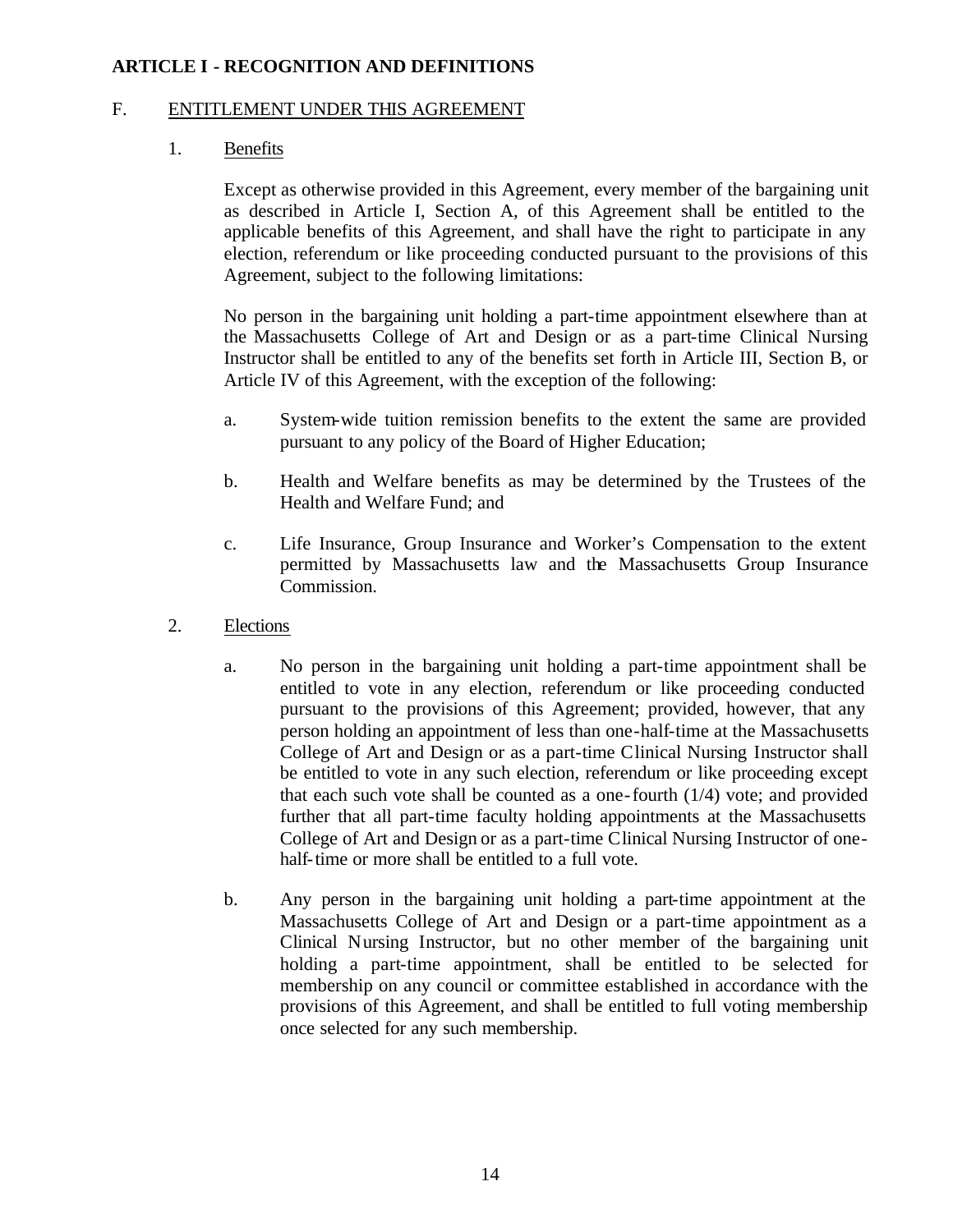# A. FAIR PRACTICES

- 1. As sole bargaining agent the Association shall continue its policy of accepting into membership all eligible persons in the unit without regard to age, race, color, creed and religious creed, national origin, sex, marital status, sexual orientation, veteran's status, handicap or membership or non-membership in any political or ideological organization. The Association shall represent equally all members of the bargaining unit without regard to membership or participation in the activities of any employee organization.
- 2. The Board of Higher Education and the Boards of Trustees agree to continue their policy of non-discrimination against any person on the basis of age, race, color, creed and religious creed, national origin, sex, marital status, sexual orientation, veteran's status, handicap, participation in or association with the activities of any employee organization, or membership or non-membership in any political or ideological organization.
- 3. The Association agrees to cooperate with the Board of Higher Education in the implementation of the Affirmative Action Program for the State Colleges in effect on the date of execution of this Agreement; provided, however, that nothing herein contained shall be deemed to prohibit the Board of Higher Education from amending such Program from time to time for the purpose of causing it to conform with any applicable state or federal law, any applicable rule or regulation made thereunder, or any applicable order or directive issued by any agency, including any court, having authority therein.
- 4. The parties to this Agreement are committed to a policy of affirmative action and nondiscrimination. One purpose of the policy is to provide for equal access and equal opportunity through the recruitment and hiring of minorities, women, and the handicapped.
- 5. The parties support a policy of non-discrimination in all personnel actions.
- 6. At the request of the Chapter President, the President of the College, the Chapter President, the College Affirmative Action Officer, and the Vice President shall meet at least once each semester to confer on the College's Affirmative Action Program and to discuss any problems therein.
- 7. The parties mutually condemn any conduct that inflicts sexual harassment upon any member of the College community. Unwelcome sexual advances, requests for sexual favors, and other verbal or physical conduct of a sexual nature constitute sexual harassment for this purpose when (1) submission to such conduct is made either explicitly or implicitly a term or condition of an individual's employment or his/her academic status or entitlements, (2) submission to or rejection of such conduct by an individual is used as the basis for employment decisions or academic decisions that affect such individual, or (3) such conduct has the purpose or effect of unreasonably interfering with an individual's academic or work performance or creating an intimidating, hostile or offensive academic or working environment.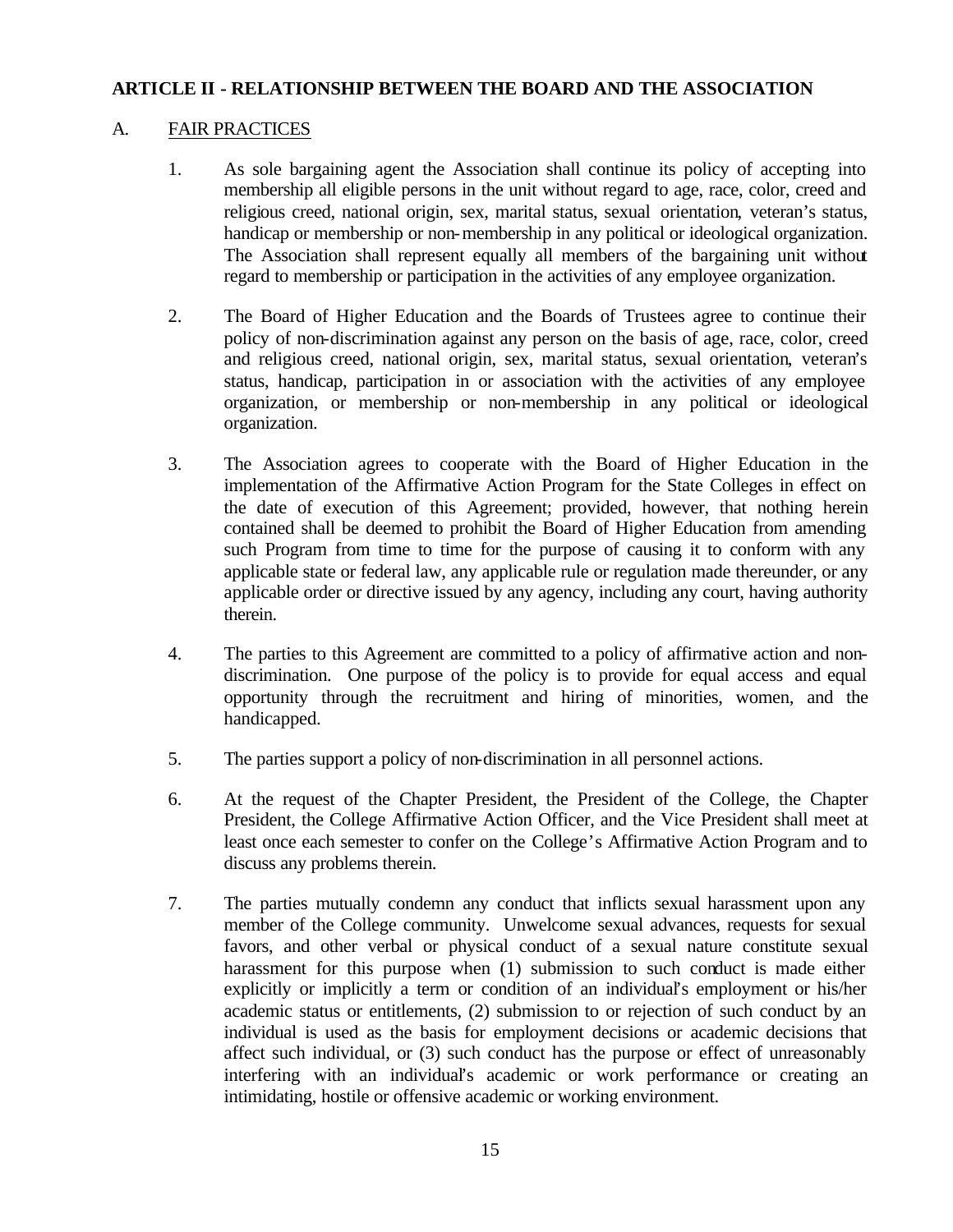8. The parties agree that no provision of this Section A shall be deemed to create, or to confer on any person, any right enforceable under the terms of this Agreement, it being the common and agreed understanding of the parties that the public policies to which they hereby pledge themselves are properly established and enforced through mechanisms other than those pursuant to which the terms of this Agreement have been entered into and pursuant to which they may be enforced.

# B. INDIVIDUAL CONTRACTS

All rights, benefits, duties and obligations of members of the bargaining unit as set forth in this Agreement shall, during the term of this Agreement, be expressly incorporated by reference into, and made a part of, any contract of employment that has been or shall hereafter be entered into between a Board of Trustees and any person who is or shall thereafter become a member of the bargaining unit; and no such contract shall be contrary, in whole or in part, to the terms and conditions set forth herein.

# C. CONSULTATION

# 1. General

The Chair of the Council of Presidents and/or such others as he/she may designate shall meet with the Board of Directors of the Massachusetts State College Association at the request of either party once each semester for the purpose of maintaining good relationships through regular communication and for discussion of matters concerning the implementation of this Agreement. Such meeting shall be held within fifteen (15) days of such request having been made in writing to the other party, which request shall state the reason or reasons for which such meeting is to be held.

The Chair of the Council of Presidents and the Board of Directors of the Massachusetts State College Association may meet at other times and for such other purposes as either party may request and as they may mutually agree.

The President of each College and representatives of the Association shall meet at least once each semester at the request of the President of the College or of the Chapter President for the purpose of maintaining and improving relationships. Such meeting shall be held within ten (10) days of such request having been made in writing to the other party, which request shall state the reason or reasons for which such meeting is to be held.

The President of the College and representatives of the Association may meet at such other times and for such other purposes as they may mutually agree upon.

#### 2. Employee Relations Committee

The parties agree to establish and maintain a joint Employee Relations Committee, which shall consist of three (3) representatives of the Association appointed by the President of the Association and three (3) management representatives appointed by the Board of Higher Education acting through the Council of Presidents. The representatives of the parties may be accompanied by advisors of their choosing at any meeting of the Employee Relations Committee.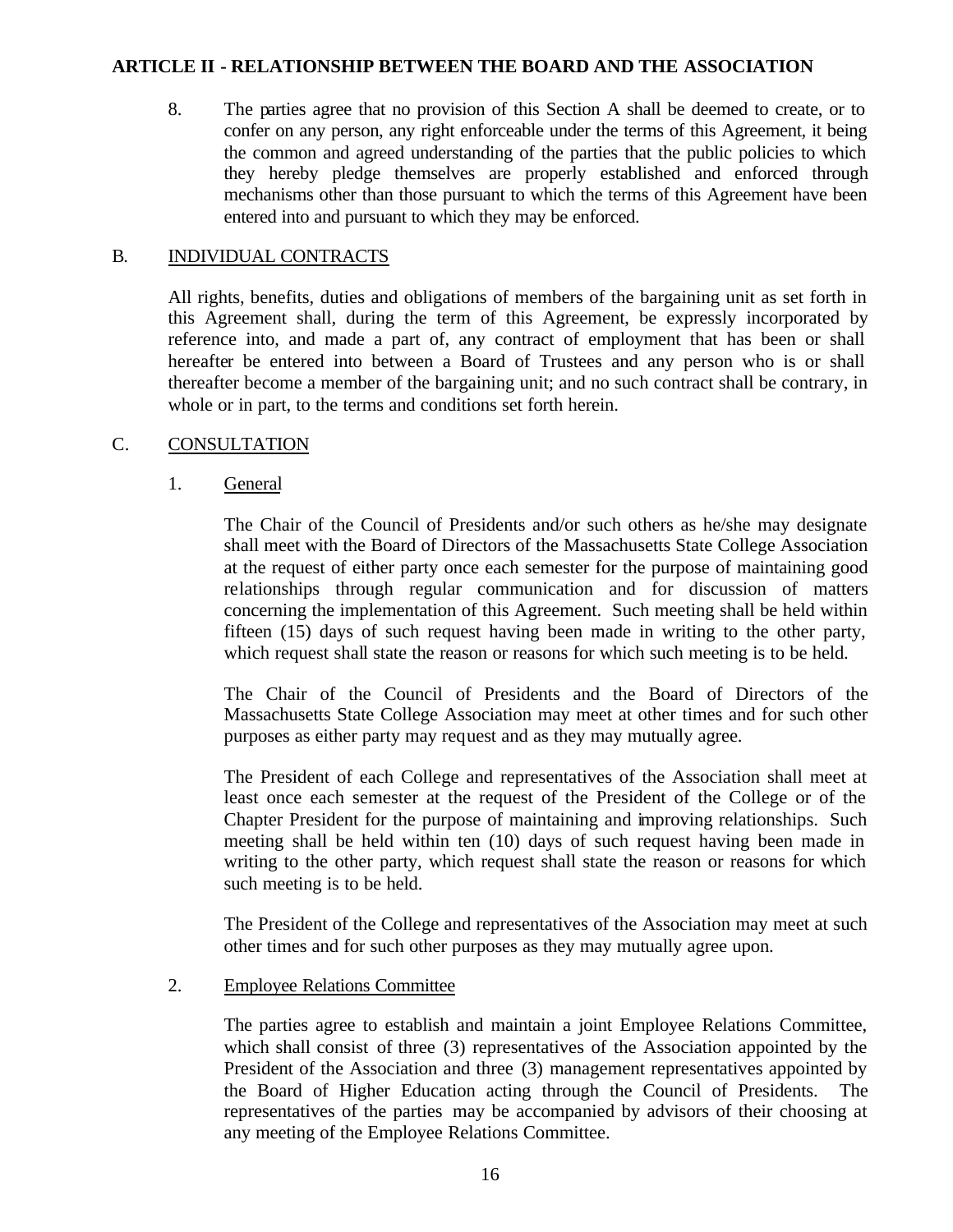The purposes of this committee shall be (1) to foster good labor-management relations through the implementation of the terms of this Agreement; (2) to seek to resolve, consistent with this Agreement, problems or disputes arising under this Agreement; (3) where appropriate, to seek the resolution of grievances consistent with the terms of this Agreement; and, (4) where appropriate, subject to the provisions of this Section, to enter into mutual agreements to effectuate the terms of this Agreement.

Anything herein contained to the contrary notwithstanding, no person or body referenced in this Section C(2) shall have the authority to alter, amend, extend or revise any term of this Agreement.

The Association and the Board of Higher Education acting through the Council of Presidents shall each designate a spokesperson who shall be the authorized agent of each party in the discharge of its responsibilities under this Section.

Meetings of the Employee Relations Committee will be scheduled monthly, and on the call of either party, through its spokesperson. Special meetings shall be scheduled at mutually agreeable times, but not later than five (5) working days from the date of receipt of the request. Special meeting requests may be made orally or in writing by the spokesperson of either party to the other and shall specify the reasons for which such special meeting is requested.

The spokesperson of the Association shall serve and preside as Chair at the first meeting; thereafter, the role of Chair will alternate between the spokesperson of the Association and the spokesperson of the Council of Presidents. A representative of the party not chairing the meeting will take minutes of the meeting.

The parties agree that their representatives shall have the authority and power to reach agreements, settlements, and other adjustments on their behalf.

Minutes of each meeting should be signed within forty-five (45) days after such meeting.

The Committee shall sponsor and arrange for a contract orientation meeting to be held at a State College no later than October 31, 2009. Each Chapter President and a person appointed by him/her and two (2) persons designated by the President of each College shall attend representing the parties at each College.

#### D. INFORMATION

#### 1. General

The Board of Higher Education shall make available to the Association, upon the written request of the President thereof and within a reasonable time thereafter, such statistics and information related to the collective bargaining unit in its possession as are necessary for the implementation of this Agreement. It is understood that this shall not require the Board of Higher Education to compile information and statistics in the form requested unless already compiled in that form, or to supply any information deemed by the Board of Higher Education to be confidential.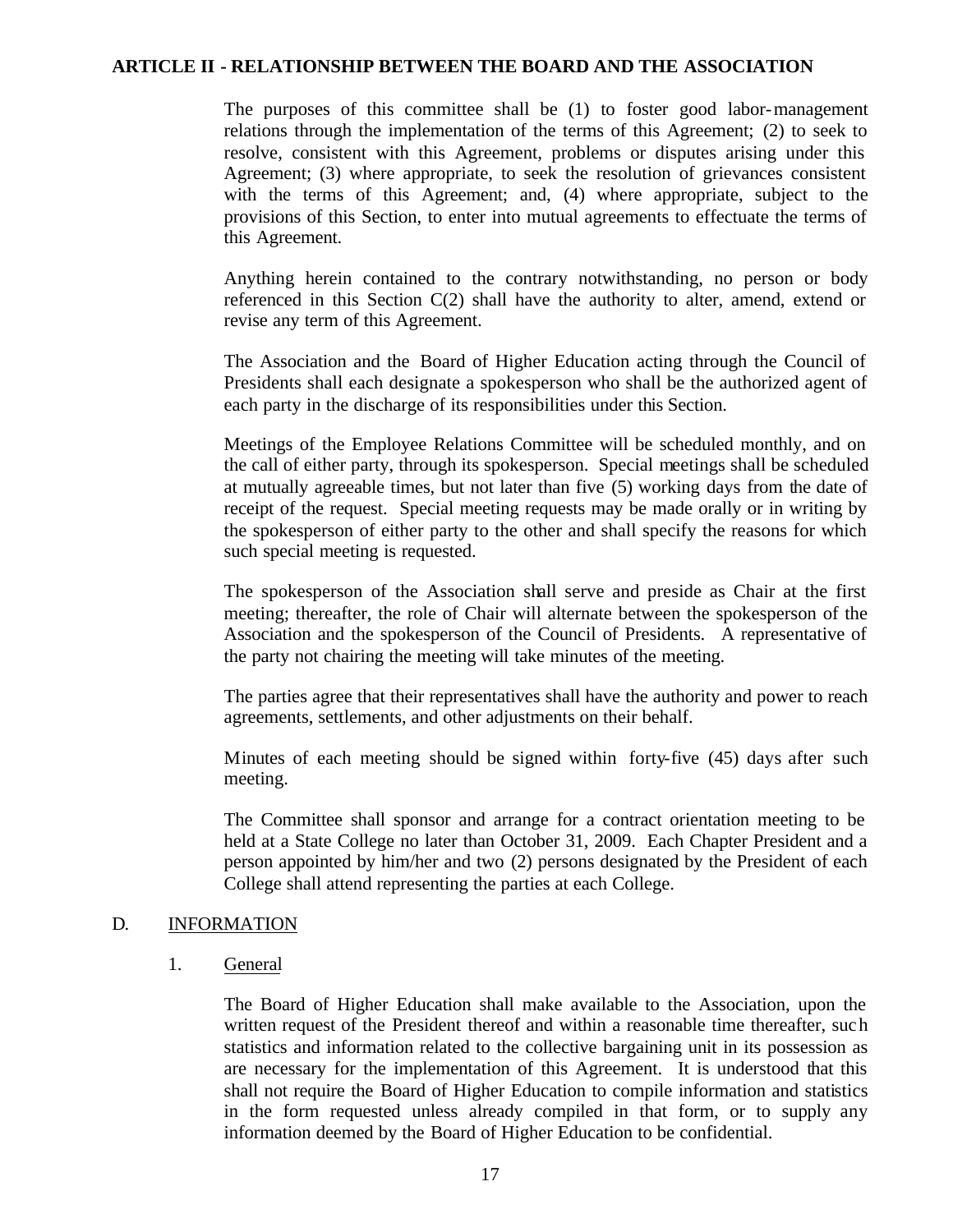#### 2. Personnel Data

No later than October 31 in each academic year and, again, not later than February 28 in each academic year, each College shall submit to the Chapter President the information depicted on Appendix Q of this Agreement.

Whenever any person has accepted an appointment to a position within the bargaining unit, a copy of the countersigned letter of appointment (as depicted in Appendices N-1 through N-6) shall be transmitted to the Chapter President.

#### 3. Concurrent Evaluation Files

The following provisions of this Section D shall be of no application to any person holding an appointment to a part-time position in the bargaining unit.

In addition to the foregoing, but solely in strict compliance with the procedures and limitations that are hereinafter set forth, the Board of Higher Education shall make available to the Association such concurrent evaluation files as are requested in conformity with the following provisions.

- a. Whenever any member of the bargaining unit
	- i. has been denied tenure after having been evaluated therefor pursuant to the applicable provisions of Articles VIII and IX of this Agreement, or
	- ii. has, as a non-tenured member of the bargaining unit who holds a tenure-track appointment, been issued a terminal contract of employment pursuant to the applicable provisions of Articles VIII and XX of this Agreement,

the Association may request, and the Board of Higher Education shall thereupon make available, the concurrent evaluation files of other members of the bargaining unit.

- b. No such request shall be made unless there is then properly pending at Step 3 or Step 4 of the Grievance Procedure contained in Article XI a grievance alleging that the grievant, being a member of the bargaining unit described in the provisions of the foregoing paragraph (a)(i) or (ii), has been denied tenure or has been granted a terminal contract of employment, as the case may be, either arbitrarily or capriciously; and no such request shall be made unless it is made by the President of the Association as a part of the written notice by which the Association, in accordance with the applicable provisions of Article XI, elects to submit the grievance for resolution at Step 3 or Step 4 of the Grievance Procedure.
- c. Such request shall be made in writing and shall set forth a full and complete statement of the reasons therefor, which statement shall include the following: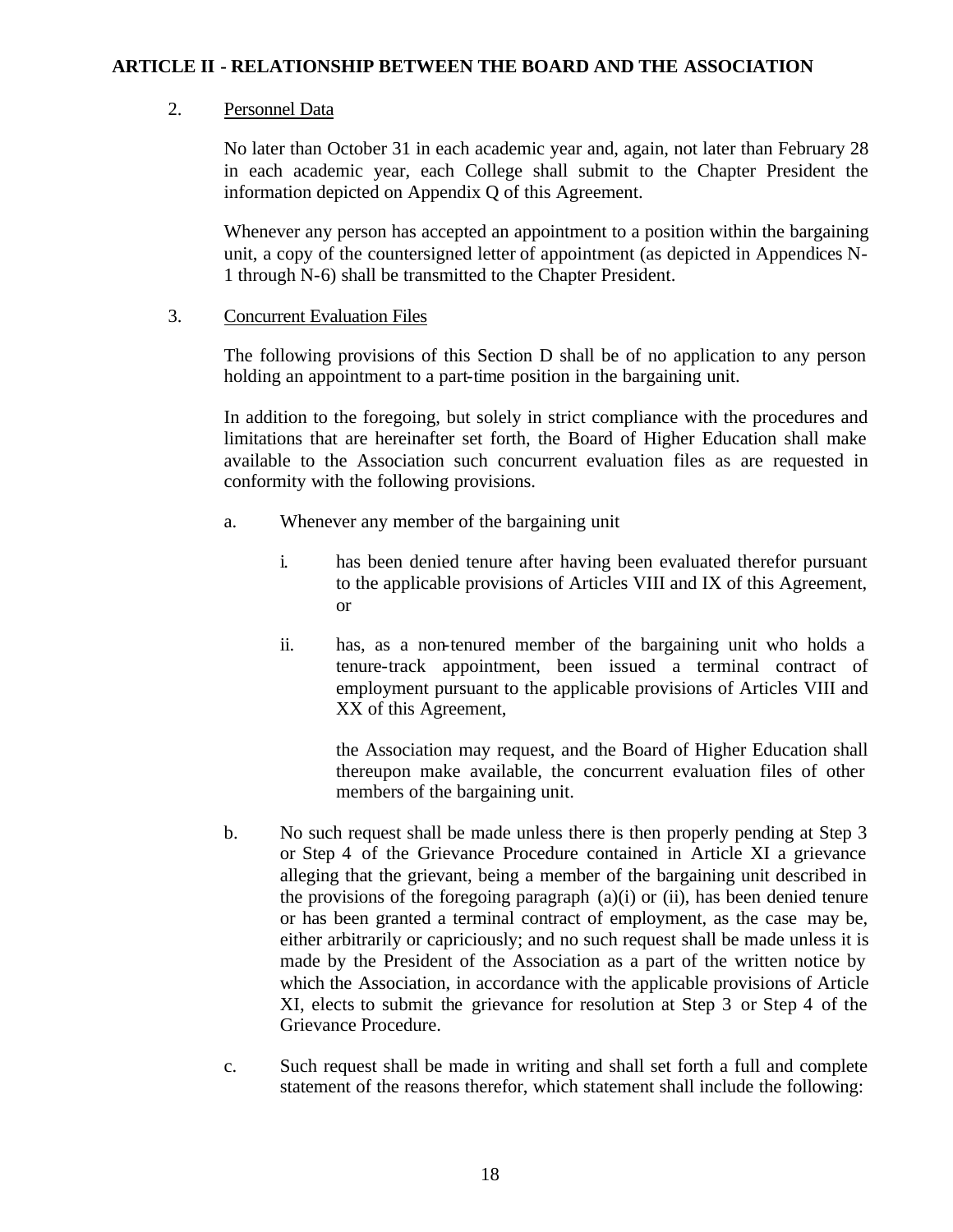- i. the names of those members of the bargaining unit whose evaluation files are requested; and
- ii. the reasons for which it is claimed that such evaluation files are materially relevant to the grievance in respect of which they are sought.
- d. Within ten (10) days following its receipt of any such request timely made, the Board of Higher Education, acting by the President to whom such request has been made, shall give not less than forty-eight (48) hours' notice to the Association of the time, date and place at which the Board of Higher Education will make such files available to it; provided, however, that the time and date so fixed shall be not more than ten (10) days following the giving of such notice; and provided further that no such files shall be made available to the Association save in the manner prescribed by the following paragraph (e).
- e. Upon the date, time and place fixed by the above-described notice, a representative of the Association and of the Board of Higher Education, acting by such President, shall meet and proceed as follows:
	- i. they shall first review the request made by the President of the Association and shall determine
		- (A) whether the procedures for making such a request have been strictly complied with; and
		- (B) whether the evaluation files requested are concurrent evaluation files;
	- ii. if they determine that such procedures have not been strictly complied with or that any such evaluation file is not a concurrent evaluation file, they shall dismiss such request, and such dismissal shall constitute a final and binding denial thereof;
	- iii. if they determine that such procedures have been strictly complied with and that the evaluation files requested are concurrent evaluation files, they shall then examine the content of each such file. Such examination shall take place in camera;
	- iv. the representative of the Association and the representative of the Board of Higher Education shall determine whether the content of any such file or files is materially relevant, in whole or in part, to the grievance in respect of which such files have been sought:
		- (A) if they determine that the content of any such file or files is materially relevant, in whole or in part, to such grievance, they shall provide a certified copy of so much of the same as is agreed by them to be materially relevant to the President of the Association;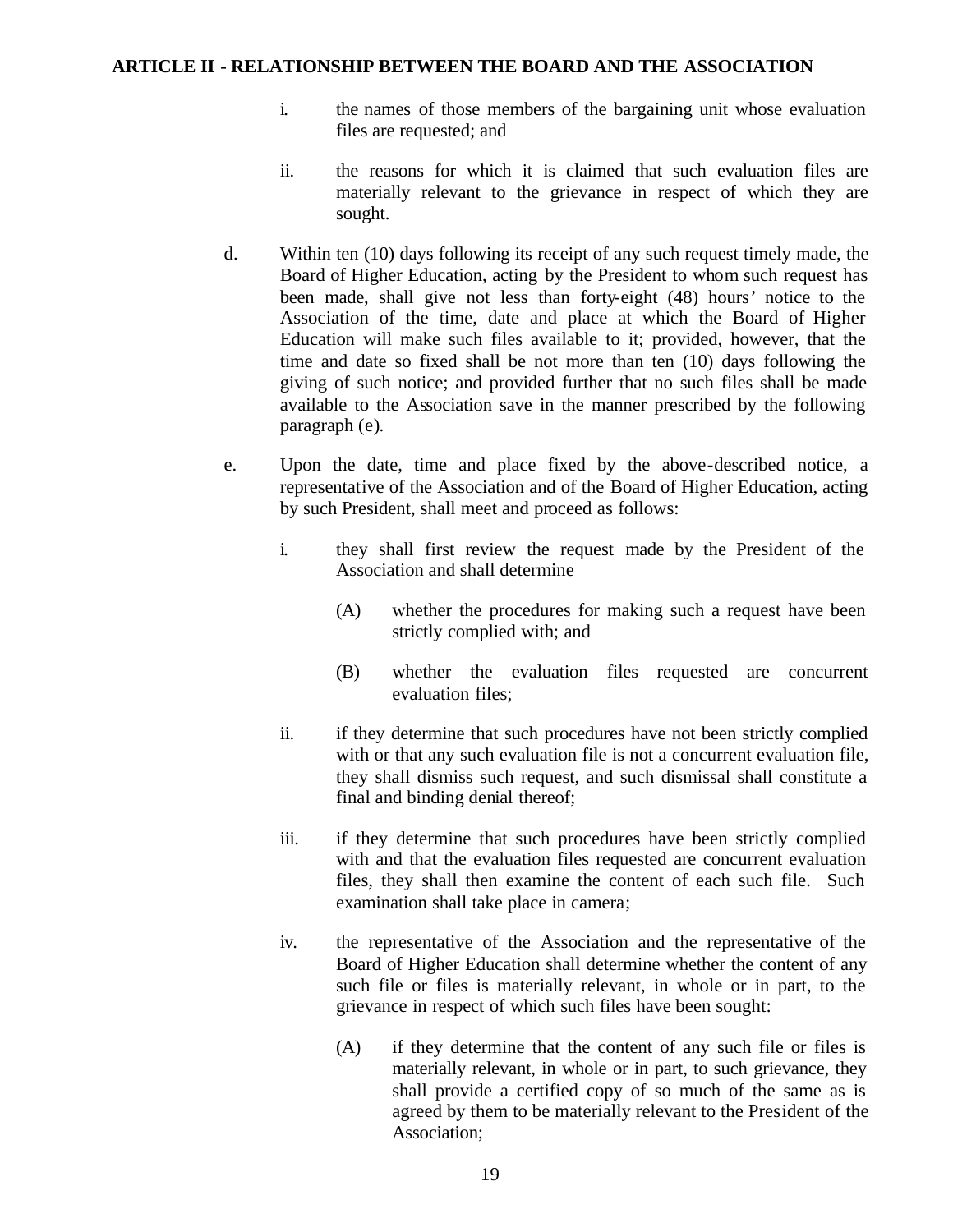(B) if they determine that the content of any such file or files is not materially relevant to such grievance, they shall notify the President of the Association of their determination.

Whenever the representative of the Association and the representative of the Board of Higher Education shall have determined that a concurrent evaluation file is, in whole or in part, not materially relevant to the grievance in respect of which it is sought, such determination shall constitute a final and binding denial of so much of the request of the President of the Association as pertains thereto.

- v. Whenever the representatives of the Association and the representative of the Board of Higher Education shall have failed to agree whether a concurrent eva luation file requested by the President of the Association is materially relevant, in whole or in part, to the grievance in respect of which it is sought, they shall promptly so notify the President by which the Board of Higher Education is then acting and the President of the Association.
- vi. In the event the representative of the Association or the representative of the Board of Higher Education shall have failed or refused to attend the meeting required to be held pursuant to this paragraph (e), then, unless those representatives shall have otherwise agreed in writing, the representative who does attend such meeting shall have full authority to make any and every determination required or permitted to be made pursuant to this Section, and his/her determination shall be final and binding.
- f. If at the time a grievance is presented at a hearing before an arbitrator in conformity with the applicable provisions of Article XI, there remains unresolved a dispute between the parties whether the content, or any part thereof, of a concurrent evaluation file is materially relevant to such grievance, a certified copy of the content of such file, or so much of it as is in dispute, shall be presented to the arbitrator, and the arbitrator shall examine the same in camera for the purpose of determining whether it is materially relevant to the grievance then before him/her; provided, however, that the representative of each party shall be entitled to be present during such examination and to present arguments to the arbitrator concerning whether the content of such file is materially relevant to such grievance. The arbitrator may withhold his/her decision in that regard until such time as he/she thinks it appropriate, provided only that he/she shall render his/her decision prior to the close of the hearing. The decision of the arbitrator shall be final and binding on the parties.
- g. Whenever a certified copy of the whole or any part of a concurrent evaluation file shall have been made available to the President of the Association pursuant to the provisions of paragraph (e), (f) or (h) hereof, the same shall be used solely as evidence, or for the purpose of presenting evidence, in the hearing before the arbitrator concerning the grievance in respect of which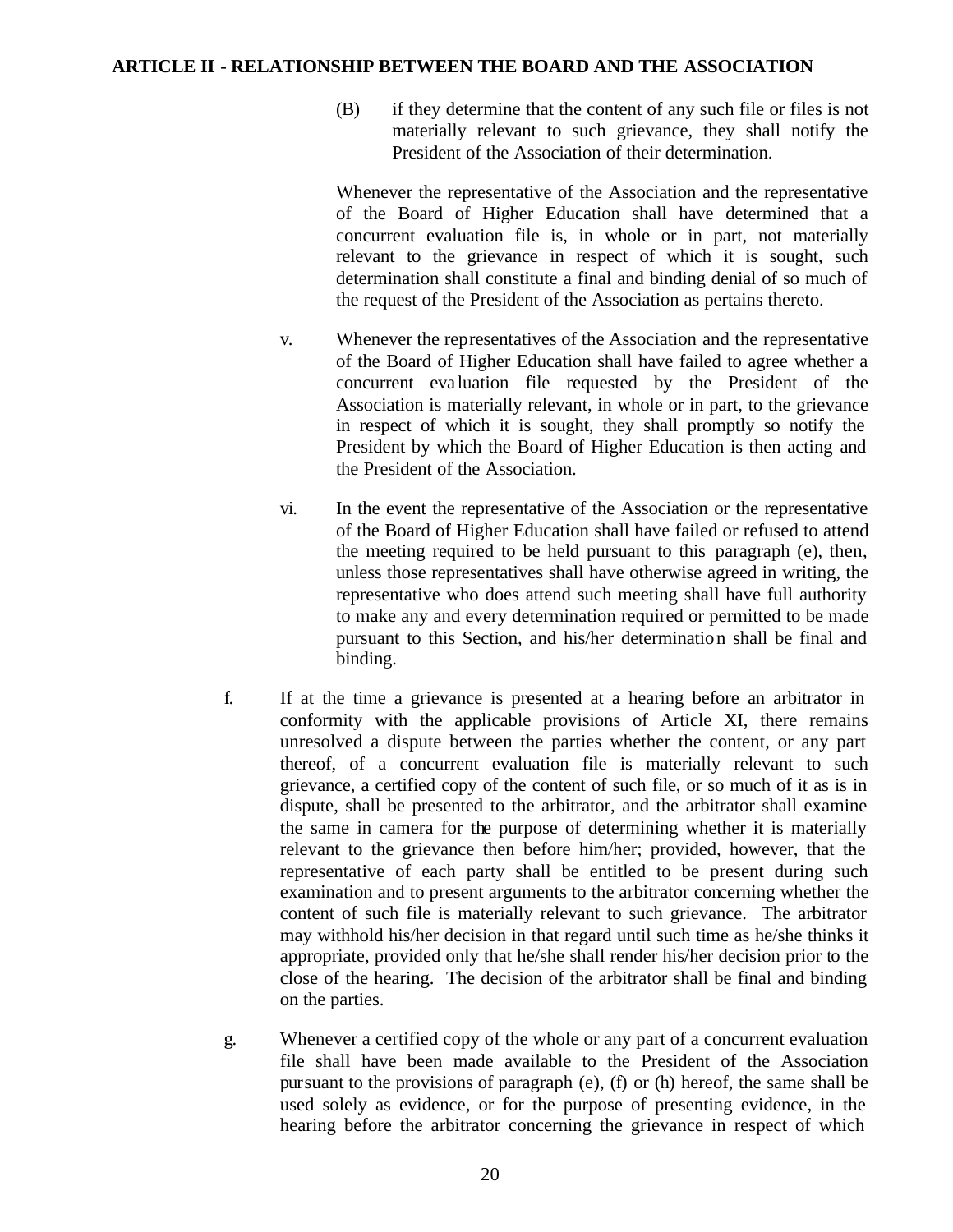such file was sought. The President of the Association shall take all measures reasonably necessary to ensure that the content of such file is maintained in the strictest confidence, and he/she shall not disclose the same except to counsel, nor shall any person to whom he/she properly discloses it disclose the same to any person unless such person is reasonably required to have access thereto for the purposes of presenting evidence at the aforesaid hearing before the arbitrator.

Whenever any document contained in a concurrent evalua tion file is admitted as evidence at a hearing before an arbitrator, testimony shall be able to be taken by any party at such hearing concerning the evaluation, including any judgments made and opinions formed in connection therewith, of which such concurrent evaluation file is the record. Every such document so admitted shall become a part of the record in the matter then pending before the arbitrator and shall be able to be used by the parties in the presentation and argument of their case; provided, however, that they shall take reasonable care to protect the strict confidentiality of such document and shall make no disclosure thereof save for the purposes heretofore permitted. Nothing in this paragraph shall prohibit the disclosure of such document to any court of competent jurisdiction when done so pursuant to the prosecution of an appeal or like proceeding arising from or in connection with the decision of any arbitrator.

- h. Whenever it shall have been determined, whether pursuant to the foregoing paragraph (e) or (f), that any concurrent evaluation file is materially relevant to the grievance in respect of which it is sought, the Board of Higher Education may thereupon determine which, if any, of the concurrent evaluation files that have not been sought by the President of the Association are materially relevant to such grievance. It shall immediately make available to the President of the Association a certified copy of the content of any such concurrent evaluation file.
- i. For the purposes of this Section D, the following words and phrases shall have the meaning hereinafter ascribed to them:
	- i. The phrase "concurrent evaluation file" shall mean all documentary materials compiled or used in the conduct of an evaluation of a member of the bargaining unit where such evaluation
		- (A) has been conducted and completed pursuant to the provisions of Article VIII of this Agreement;
		- (B) has been conducted in respect of a member of the bargaining unit who is a member of the same academic department of which the grievant is also a member; and
		- (C) has been conducted for the same kind of personnel action and in the same academic year as the evaluation that, in the case of the grievant, gave rise to the personnel action that is the subject of the grievance.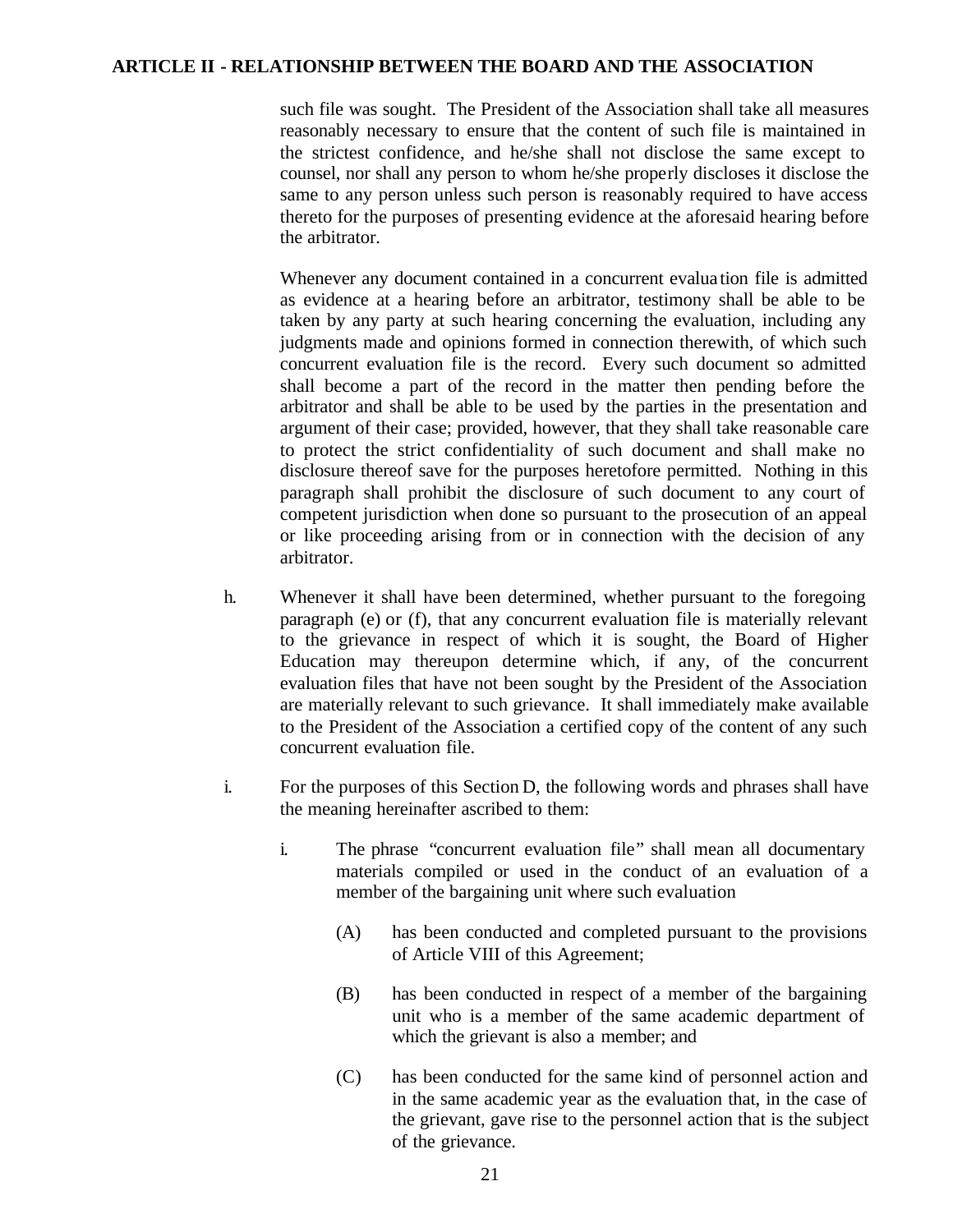The phrase "concurrent evaluation file" shall not be deemed to be synonymous with the phrase "official personnel file."

- ii. The phrase "materially relevant" shall mean that the content of a concurrent evaluation file bears in a direct and substantial way on the adjudication of the question whether the grievant has been denied tenure or been granted a terminal contract of employment arbitrarily or capriciously.
- j. Any matter required to be addressed to the Board of Higher Education under this Section D, or any action to be undertaken by, or on behalf of, the Board of Higher Education under this Section D shall be addressed to, or undertaken by, the President of the College at which the then-pending grievance has arisen, acting on behalf of the Board of Higher Education.
- k. Nothing contained in this Section D shall be deemed to confer on an arbitrator any jurisdiction, not otherwise conferred by the provisions of Article XI of this Agreement, to consider, adjudicate or arbitrate such portion of any grievance as relates to any determination or decision made pursuant to an exercise of academic judgment.

# E. FILLING OF VACANCIES

The President of each College shall post for the information of unit members written notice of all vacancies for professional positions at each College. In respect of each such vacancy, such notice shall be posted not later than the date on which such vacancy is advertised elsewhere. Copies of all such notices shall be sent to the Association President and the Chapter President within fifteen (15) days of the posting.

Each notice shall contain a description of the job to be performed, the applicable salary or salary range and the qualifications for the position to be filled.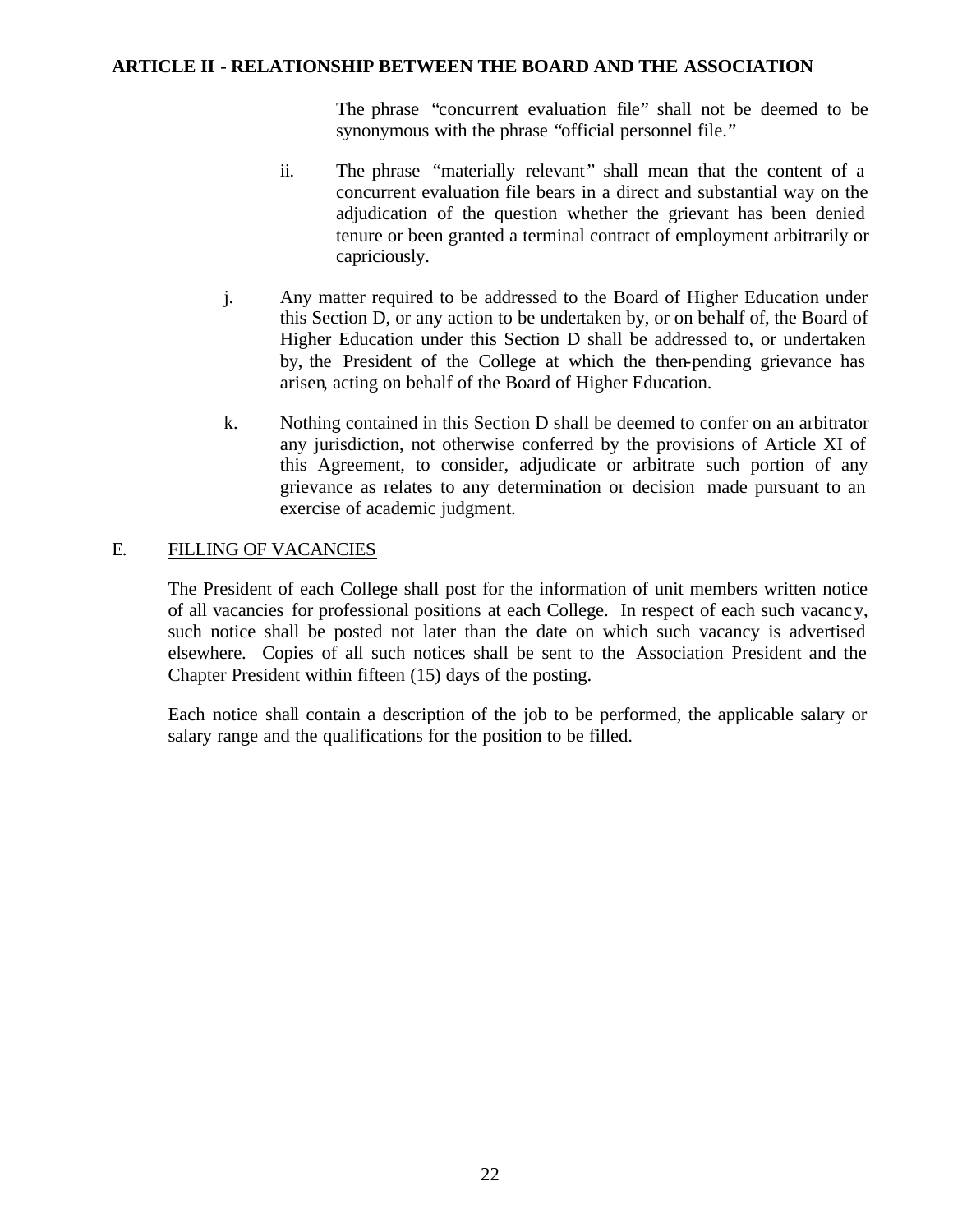#### A. THE ASSOCIATION

- 1. Upon a request in writing made to the President of a College, the Association or any Chapter thereof shall have the right to meet at such College if appropriate facilities are available. All requests must be received at least twenty-four (24) hours prior to the time requested for the meeting. The parties agree not to schedule meetings involving members of the bargaining unit which would conflict with any previously scheduled meetings or regularly scheduled classes. The parties intend that this provision shall not be deemed to prevent the reasonable scheduling of Association meetings or to permit interference with the normal conduct of College affairs.
- 2. The Association shall be provided with an office on each campus with a desk, chair, and filing cabinet, reasonable use of an intra-College telephone, and a separate campus mailbox, for the purpose of contract administration.
- 3. The President of each College shall assign at least two (2) bulletin boards for the exclusive use of the Association for the purpose of posting Association notices concerning the administration of the provisions of this Agreement.
- 4. The Association shall be permitted to use the intra-College mail system and e-mail system for the distribution of Association communications.
- 5. The Association and members of the bargaining unit shall be entitled to make reasonable use of such telephones as may from time to time be available in their respective department for the purposes of local and intra-College communication of official Association or departmental business.

#### B. MEMBERS OF THE BARGAINING UNIT

- 1. Each faculty member shall have office space, a desk and chair, use of a closet or its equivalent, space in a file cabinet, and reasonable access to an intra-College telephone. The Board hereby further agrees that it shall continue to provide at each College such number of private offices for unit members as exist at each such College on the date of execution of this Agreement.
- 2. The parties recognize the desirability of permitting members of the bargaining unit to have access to unit members' offices and work areas twenty-four (24) hours a day, seven (7) days a week. The parties further recognize the necessity for maintaining the security of all College properties and buildings. The parties therefore agree that procedures shall be established to permit bargaining unit members to have such access to their offices and work areas, but agree that such access shall be subject to any applicable rules and regulations that may be in effect from time to time at each College for the purpose of maintaining such security.
- 3. The Board shall continue to maintain available secretarial and/or clerical assistance for the use of unit members in connection with the proper discharge of their duties. This undertaking is made subject to the actual availability of secretarial and/or clerical assistance at each College as that availability may exist from time to time. Necessary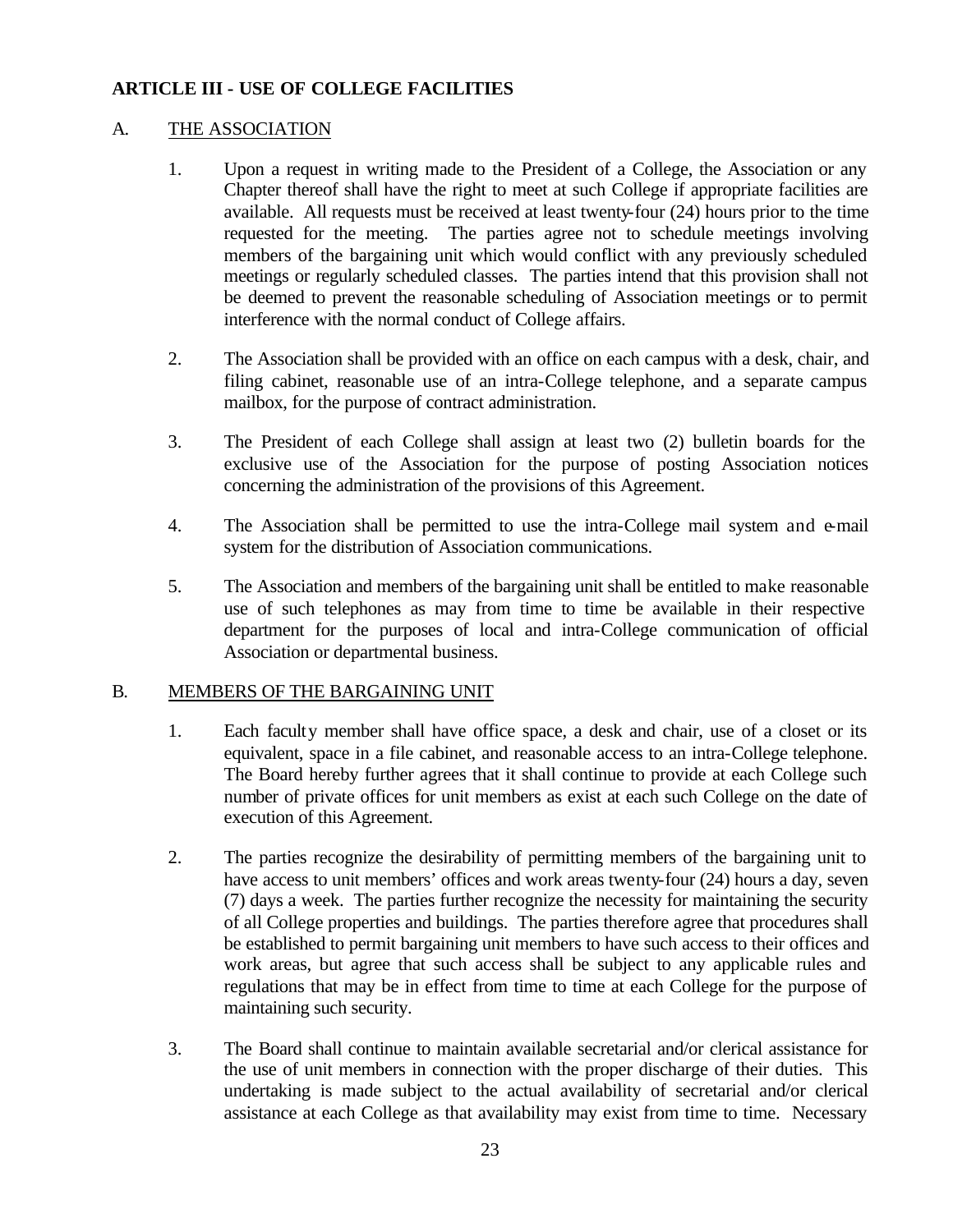secretarial assistance shall be provided to unit members to whom the Vice President assigns responsibility for the preparation of accreditation reports, institutional reviews, work in the educational advising center, and other similar duties.

4. Essential teaching supplies such as paper, examination books, chalk and like materials, and stationery for use in College business, subject to the availability of the same, shall, upon request, be provided in reasonable amounts to members of the bargaining unit.

At each College, up to fifty (50) laboratory coats shall be provided at no cost to those faculty teaching in laboratories and in the industrial and fine arts. Notwithstanding the foregoing, the Boards shall not be required to expend more than Three Thousand Five Hundred Dollars (\$3,500.00) cumulatively, at the State Colleges, for the purpose of providing such coats.

In addition thereto the Board shall continue to provide sufficient typewriter, duplicating and computer equipment in good repair for the use of members of the bargaining unit, and shall do so in a manner that maintains typewriting, duplicating and computing services at a level not less than that which exists immediately prior to the date of execution of this Agreement.

- 5. To the extent that the same are now provided in the existing buildings of each College, the Board shall continue to provide in each such building that is used by members of the bargaining unit in the discharge of their responsibilities each of the following, namely:
	- a. Clean, separate restrooms and lavatories for male and female unit members; and
	- b. A faculty lounge furnished with appropriate lounge furniture.
- 6. The Board shall provide service for the distribution of all unit members' mail throughout the calendar year. During the months of June, July and August, the Board shall forward the first-class mail of any unit member who shall have submitted a written request for that purpose to the business office of the respective College, which request shall state the address to which such mail is to be forwarded.
- 7. The Board shall provide and maintain at each College properly surfaced parking facilities without cost for members of the bargaining unit, such parking facilities to be located as close as is practicable to the appropriate teaching and/or work areas of bargaining unit members. The Board further agrees that the number of designated unit member's parking spaces shall be at least equal to the number of parking spaces presently used by bargaining unit members.

New, secured and specified parking facilities may be established where they do not now exist upon the agreement of the President of the College and the Chapter President, and subject to the prior approval of the Chair of the Council of Presidents and the President of the Association.

At those Colleges where on the date of execution of this Agreement there exist secured parking facilities for the use of bargaining unit members, rules and regulations pertaining to such facilities in effect on the date of execution of this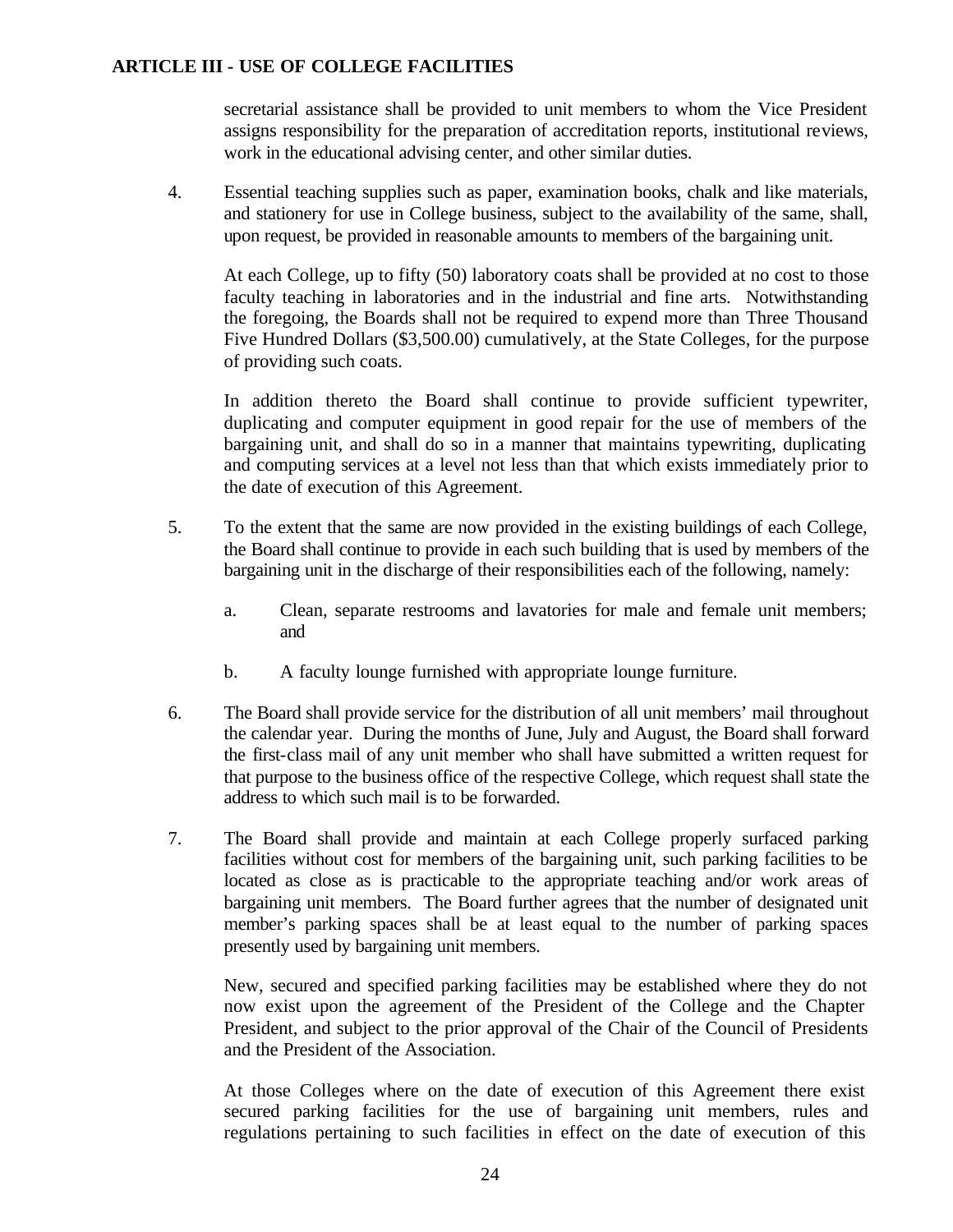Agreement shall not be altered or amended without the prior agreement of the Association.

Notwithstanding the foregoing there shall be reserved at each College preferred unit member parking spaces for those unit members who are handicapped or otherwise disabled, in accordance with the provisions of Chapter 5 of the General Laws of the Commonwealth.

In addition, each College shall maintain a system of parking stickers which shall be issued upon request to bargaining unit members annually at a cost for the sticker of not more than One Dollar (\$1.00). No additional sticker charge shall be made at secured facilities. Bargaining unit members shall maintain parking stickers on vehicles used by them in all parking facilities.

The College agrees to enforce rules prohibiting the unauthorized use of such designated facilities.

In addition, if the designated areas are filled or be otherwise unavailable, bargaining unit members shall be permitted to park in spaces other than those so designated for unit members whenever such unit member's vehicle has a unit member parking sticker affixed thereto.

- 8. The Board shall maintain reasonable security for instructional equipment, libraries and offices. The Board shall honor unit members' expectation of privacy in campus areas such as their offices, the offices of the Association, restrooms and locker rooms, and shall not use surveillance technology in such areas except as necessary for criminal investigations and in accordance with judicial standards. Additionally, no surveillance technology shall be used in classrooms, studios, laboratories, or meeting rooms except as necessary for criminal investigations and in accordance with judicial standards.
- 9. Members of the bargaining unit shall have access to computers or computer terminals at the College at which they are employed for the purpose of discharging their duties hereunder, provided that such access shall be governed by any applicable rules and regulations in effect from time to time at such College regarding the use of any such computer or terminal. No such computer or terminal shall be used for Association business.
- 10. All unit member work areas shall be cleaned regularly.
- 11. Part-time members shall have the use of college facilities to the extent that the same were provided at each College on June 30, 2009. Each College shall provide College email addresses and access for part-time members during the semesters when they are teaching at the College.
- 12. Unless a member of the bargaining unit and a College otherwise agree, a unit member who creates intellectual property in any book, monograph, academic paper, article, course materials, musical composition, work of art, dissertation, thesis, software program, or like material shall own and hold all rights to such intellectual property; provided, however, as follows: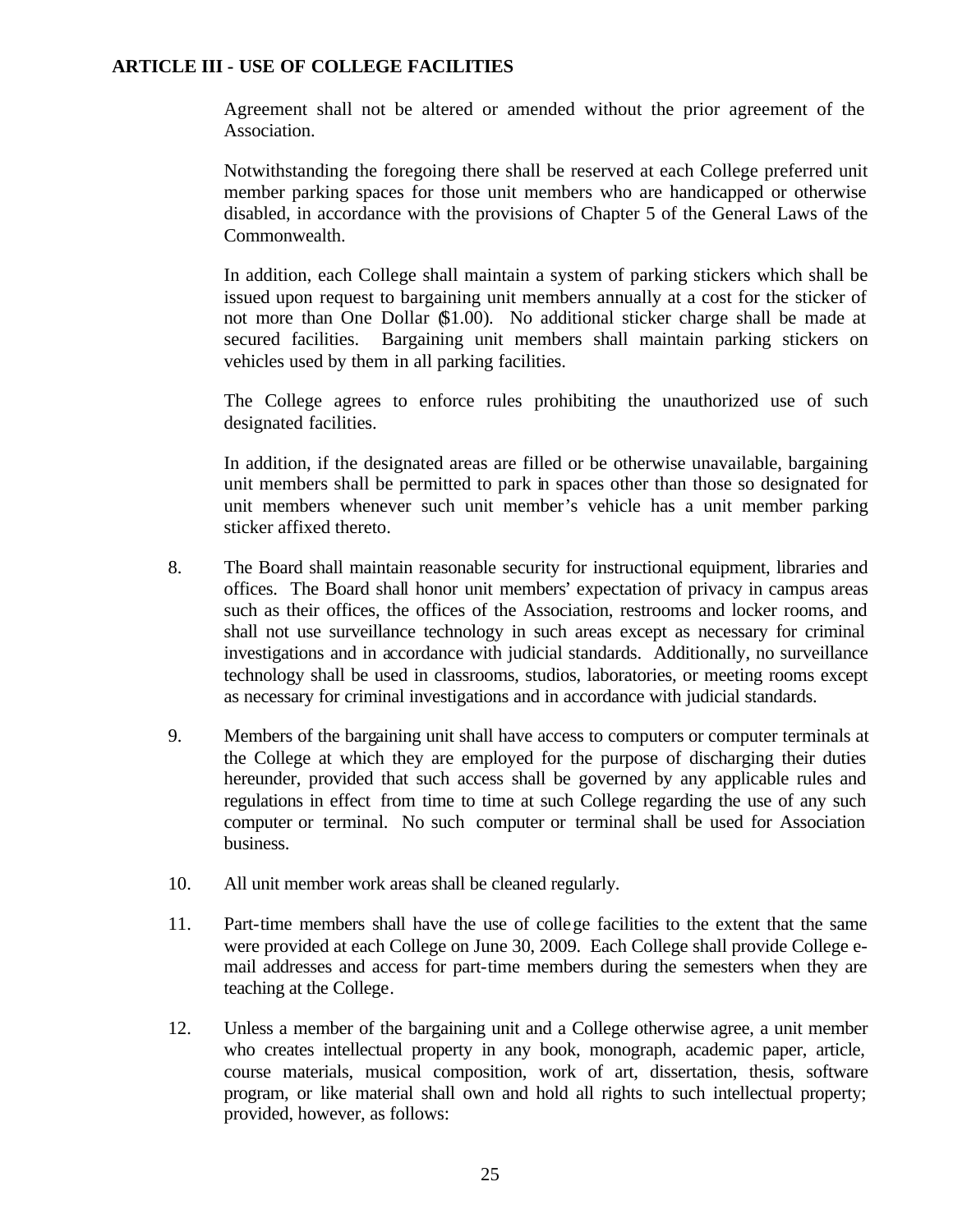- a. that the ownership of any such right in any work whose creation was sponsored by a grant from a source external to Massachusetts public higher education shall be assigned by the terms of the grant;
- b. that nothing in this subsection shall be deemed to vest in any member of the bargaining unit any property right in or to any committee report, the content of any catalogue or any like material produced or created within the scope of his/her employment as a member of the bargaining unit; and
- c. that nothing in this Agreement shall be deemed to permit any member of the bargaining unit to charge to the College or to any student a fee in connection with the use of such unit member's course materials in connection with the performance of his/her own responsibilities as a member of the bargaining unit.

# C. SAFETY PROCEDURES

The Boards shall comply with any and every applicable statute, federal and state, and with any such rules and regulations as may be promulgated thereunder, that govern the conditions of health and safety in the place of work of its employees. Each College may promulgate and enforce any such rules and regulations as it may deem appropriate from time to time to provide for the safety of its employees and to ensure compliance with any such statute or with the rules and regulations promulgated thereunder. Prior to the promulgation of any such rules or regulations by the College, the President of the College shall first consult with the Chapter President regarding such rules and regulations and their enforcement; provided, however, that such consultation shall not be required in respect of any such rules and regulations in force at any College on the date of execution of this Agreement.

Whenever, upon the recommendation of the Library Director or the Library Program Area Chair, as may be appropriate, the Vice President shall have determined that the work environment in the library or a portion thereof shall be intolerable, he/she shall take such steps as may be practical to provide alternative work areas for the performance of the unit member's contractual responsibilities.

Whenever any Board shall have been informed or shall have other cause to believe that any work location or part thereof is unsafe or unhealthy, it shall investigate the same and shall, as soon as may be practicable thereafter, take such steps as it deems necessary and appropriate to correct any unsafe or unhealthy condition that it determines actually to exist.

At the request of the Chapter President, the Board shall provide annual asbestosis tests, at no cost to any member of the bargaining unit, to those members of the bargaining unit who, while in the employ of the Board, have worked in buildings or other facilities where asbestos is or has been present. Members of the bargaining unit shall be provided information concerning test results promptly upon receipt of the information by the College.

Grievances involving the interpretation or application of the provisions of this Section may be processed through Step 2 of the Grievance Procedure contained in Article XI but shall not be processed to Step 3 or Step 4 thereof.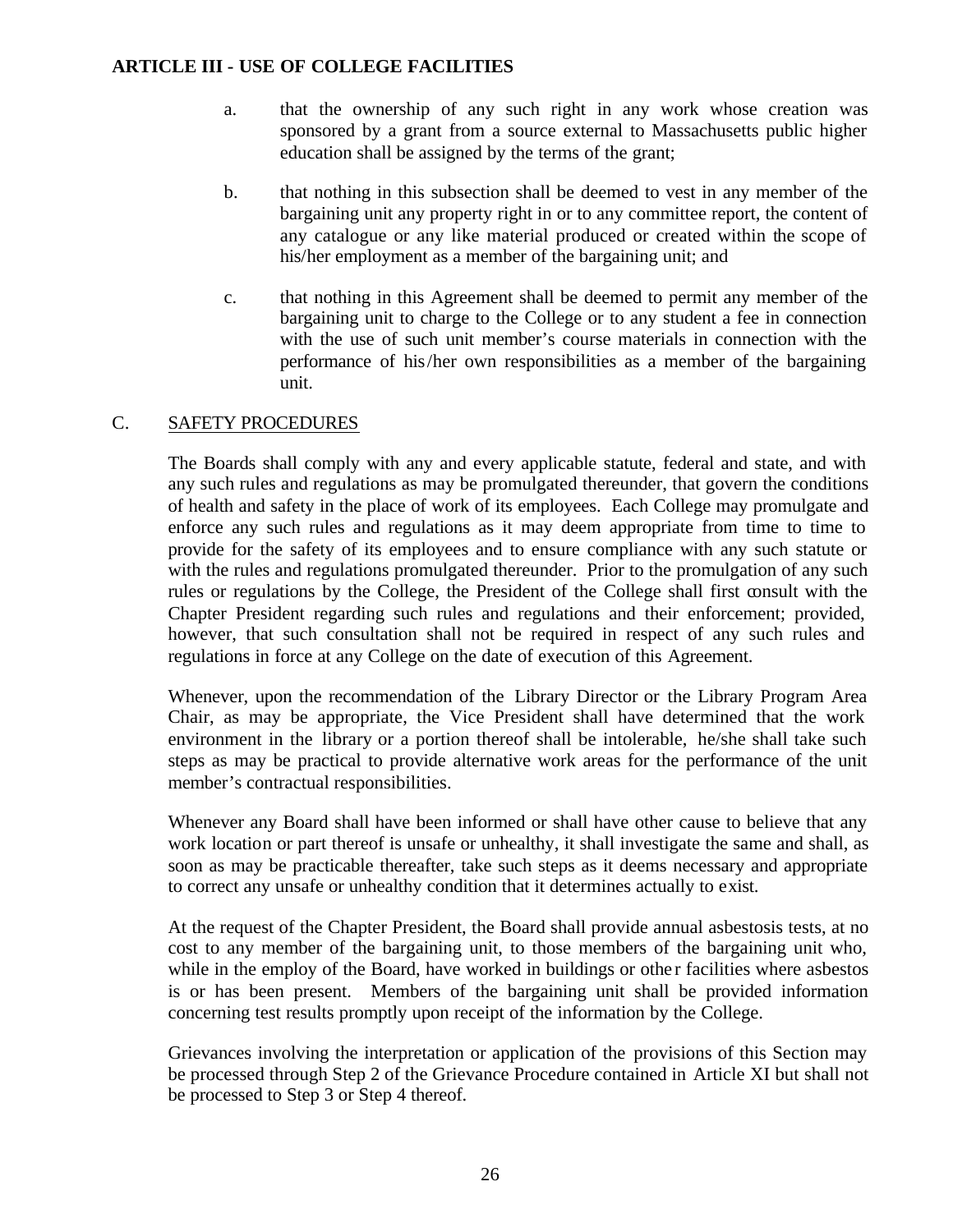Grievances not resolved at Step 2 may be submitted by the Association for consideration by the Employee Relations Committee.

Consistently with the preservation of rights of privacy and the effective conduct of investigations by law enforcement personnel, the College shall, if the same are known to it, inform members of the bargaining unit of any threats made against their persons or property by any individual or group, including any member of the academic community.

# D. MONITORING OF ELECTRONIC COMMUNICATIONS

- 1. The parties recognize that a substantial portion of any information (including e-mail and other communications and records of account usage) that is stored on a computer legally constitutes public records and is accessible as such to any person at any time. The Board and the Colleges therefore agree to treat such information as confidential only if and to the extent that it does not constitute a public record, provided always that the Board and the Colleges need not treat any information as confidential if the person whose confidential information it is (including any person to whom a communication has been transmitted) discloses it or otherwise disclaims its confidential nature. The Board and the Colleges shall not, in an arbitrary manner, selectively record or monitor the information transmitted or stored by unit members. Nothing in this undertaking shall:
	- a. constitute the Board or any College the guarantor of the privacy of any such information;
	- b. prohibit a College from having access to such information in order, in accordance with an acceptable use policy, to (i) back up and maintain the functionality of its electronic communications systems, (ii) enforce any lawful prohibition against the use of such systems for personal or commercial purposes, (iii) prevent or investigate unauthorized access to such systems, (iv) enforce any requirements of law, and (v) enforce any software or other licensing agreements or copyrights;
	- c. prohibit the College from having access to such information in order to comply with a subpoena lawfully issued and enforceable, to comply with a request for public records under the Public Records Act, or to comply with any like order or requirement of law;
	- d. prohibit the College from installing "spam" filters, firewalls, virus detectors or any like software or equipment that limits the use of or access to its electronic communications systems;
	- e. prohibit the College from monitoring and logging usage data on a routine basis, including network session connection times and end points, CPU and disk utilization for individual users, security audit trails, and network loading, pursuant to an acceptable use policy or as an incident of the troubleshooting, repair or maintenance of its electronic communications systems or the preservation or enhancement of their functionality;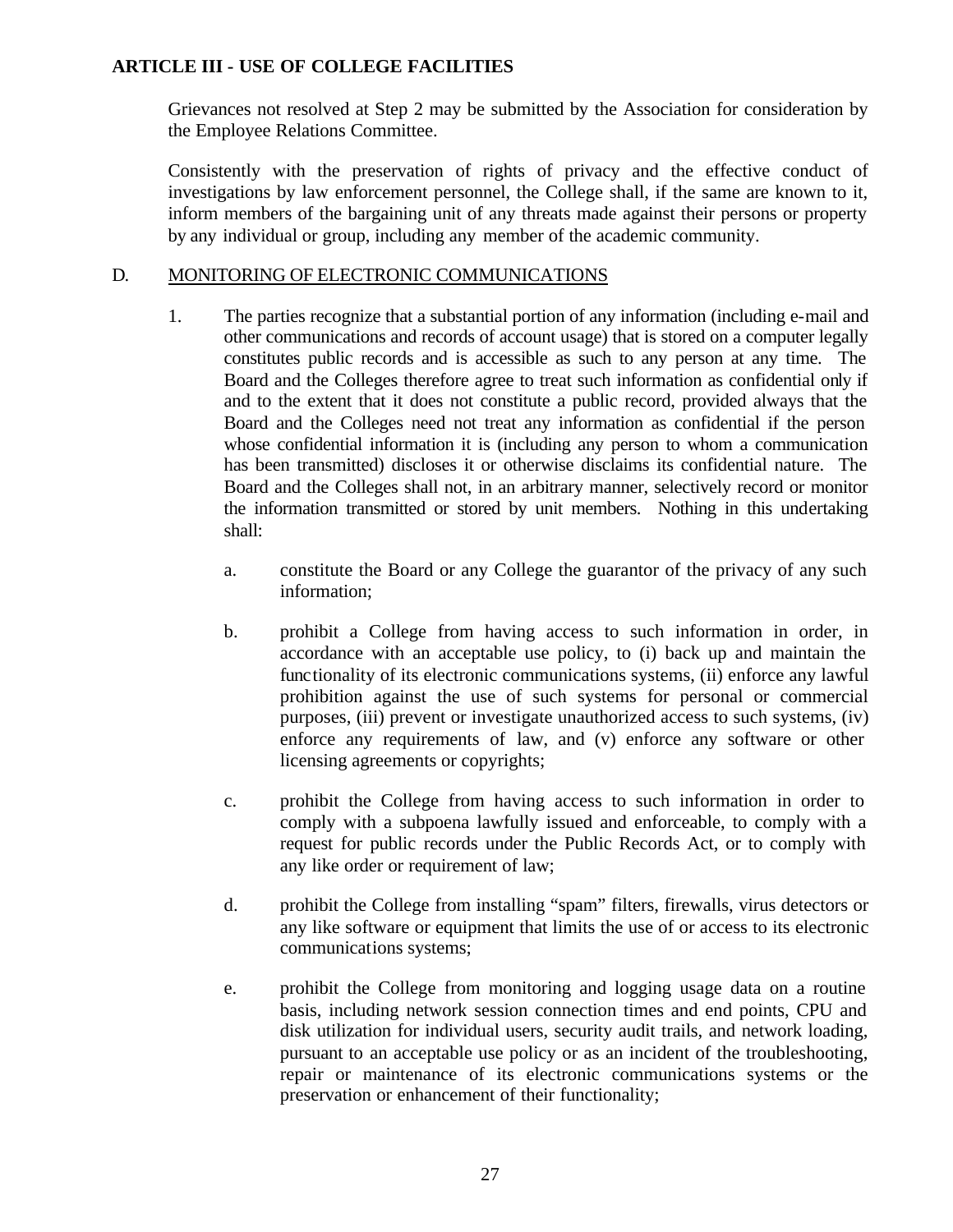- f. prohibit any person who is the lawful recipient of any electronic transmission or communication from making such disclosure of it as he/she chooses; or
- g. permit any member of the bargaining unit to alter any College's electronic communications system (by altering, adding or deleting any software or equipment) or any College's website or its associated links without the College's prior written approval.
- 2. The provision of acceptable use policies shall not conflict with the provisions of this Agreement; in the event, therefore, that any provision of an acceptable use policy does conflict with any provision of this Agreement, the latter provision shall prevail. Nothing in the preceding sentence shall be deemed to limit or amend the preceding subsection of this Section D.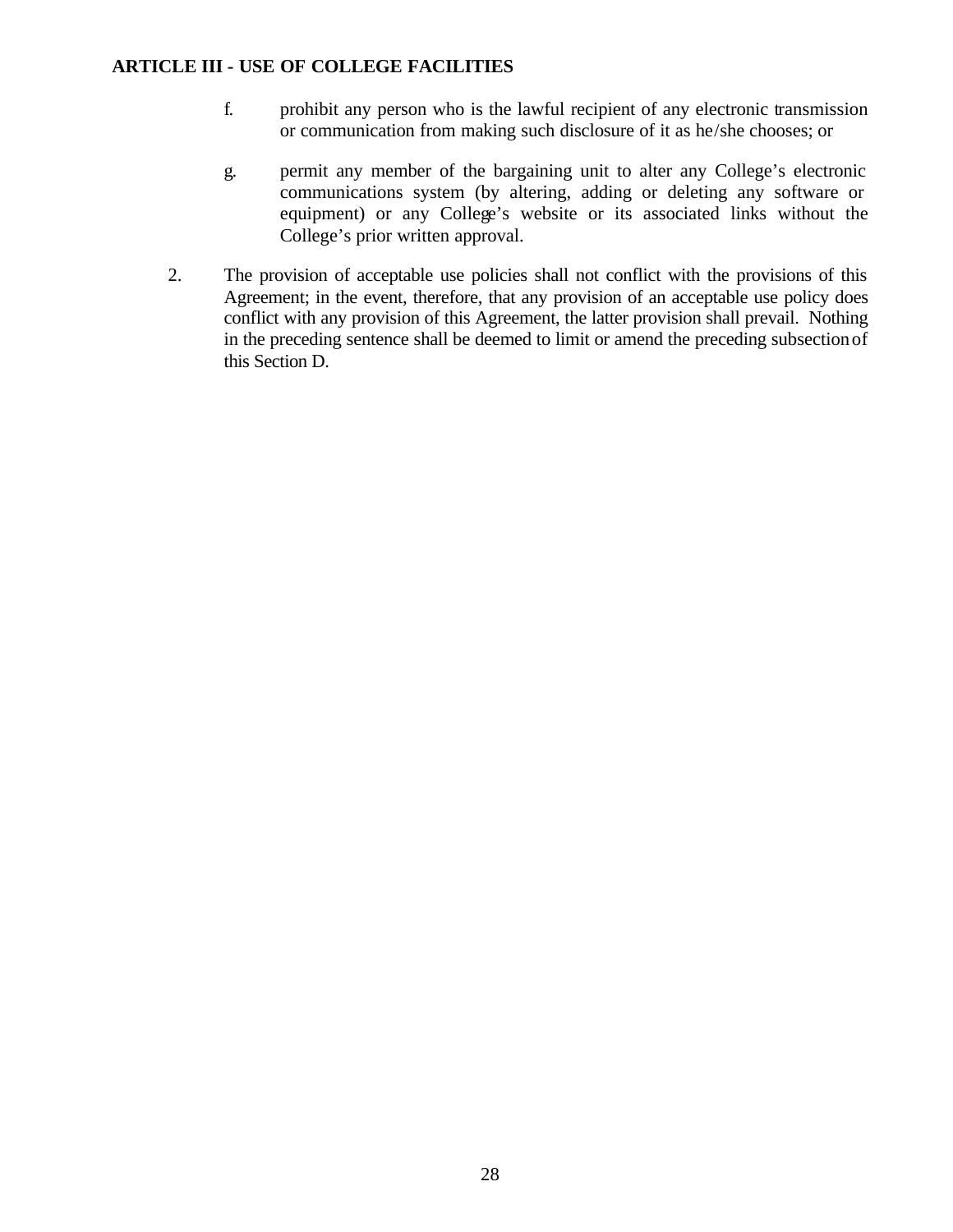#### **ARTICLE IV - SUPPLEMENTAL BENEFITS AND HOLIDAYS**

#### A. PAID LEAVES OF ABSENCE

- 1. Sick Leave
	- a. Entitlement
		- i. All members of the bargaining unit shall be entitled to seventy-five (75) hours (the equivalent of ten (10) days) of sick leave for each complete year of service; provided, however, that all librarians shall be entitled to one hundred twelve and one-half (112.5) hours (the equivalent of fifteen (15) days) of sick leave for each complete year of service. Sick leave credit shall begin upon the commencement of employment and shall accumulate at the rate depicted in Table 1 of this Article IV (see page 53).

A renewal of contract shall be deemed to be a continuation of service.

- ii. Sick leave may be taken by a member of the bargaining unit whenever, with respect to any regular work day falling within the work year:
	- (A) he/she cannot perform his/her duties because he/she is incapacitated by illness or injury; or
	- (B) through exposure to contagious disease, his/her presence at his/her place of work would jeopardize the health of others.
- iii. In addition to the foregoing, sick leave may be taken by a member of the bargaining unit when his/her spouse or domestic partner, child, stepchild, domestic partner's child, parent, spouse's or domestic partner's parent, or relative living in his/her immediate household is seriously ill; provided only that not more than ten (10) days of accumulated sick leave may be so taken in a single calendar year.
- iv. In addition to the foregoing, a member of the bargaining unit may use up to twenty (20) days of his/her accrued sick leave during any calendar year for the following purposes:
	- (A) to care for (i) the unit member's spouse or domestic partner or (ii) the unit member's child or parent or (iii) the child or parent of his/her spouse or domestic partner or (iv) a relative of the unit member or of the unit member's domestic partner living in the unit member's immediate household whenever, in any such case, any such person has a serious medical condition within the meaning of the Family and Medical Leave Act (29 U.S.C. §2601, *et seq*.); and
	- (B) in connection with the birth or adoption of such unit member's child (whether the unit member is the child's father or mother)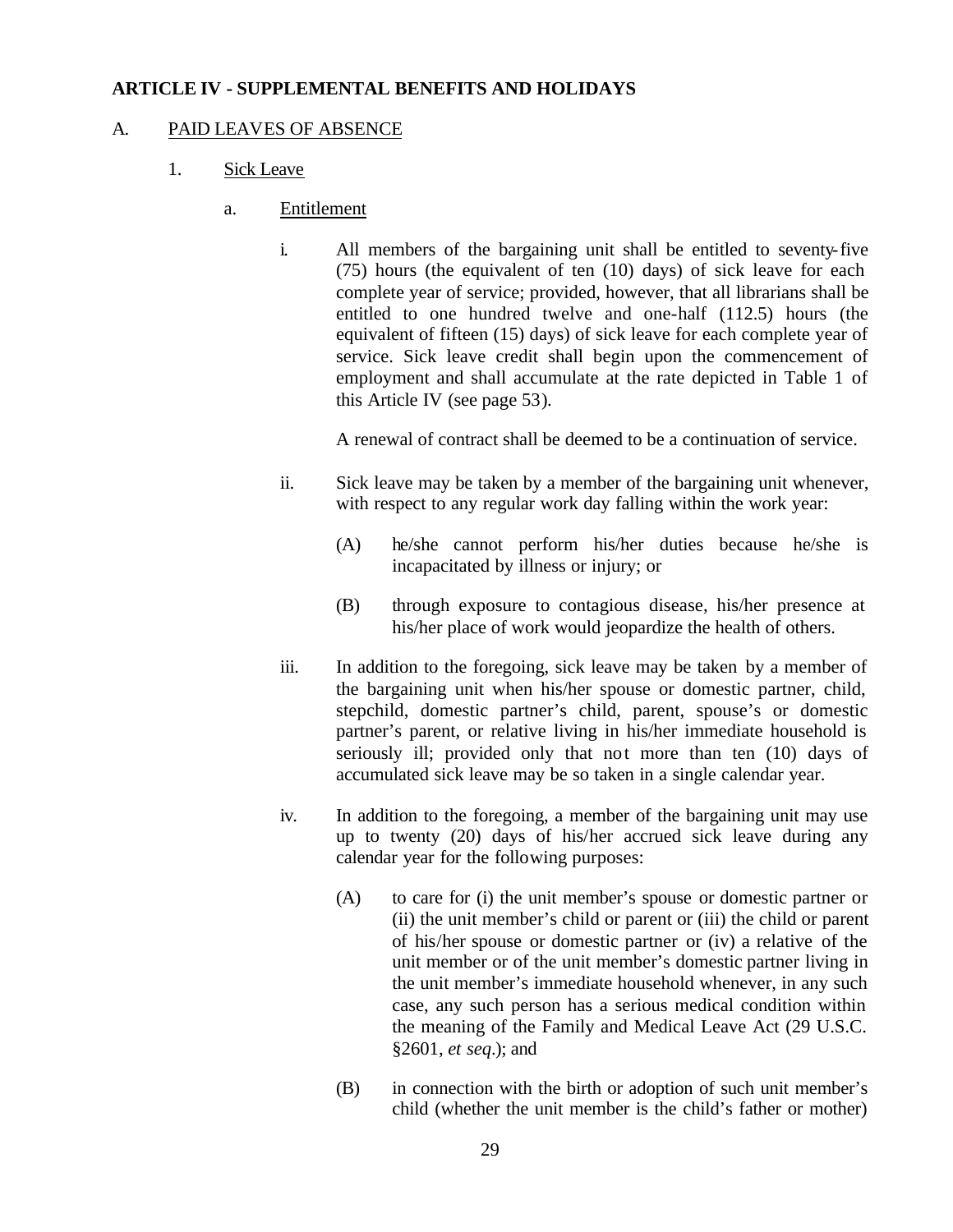or the child of such unit member's domestic partner (whether the domestic partner is the child's father or mother).

Such leave shall be taken and shall run concurrently with any leave then available under the Family and Medical Leave Act; and to the extent the same are congruent, leave taken hereunder or under the preceding subparagraph (iii) shall be taken together and shall run concurrently with one another.

- v. In addition to the foregoing, sick leave may be taken by a member of the bargaining unit in connection with a foster child's placement, by the Department of Children and Families, in the home of such bargaining unit member; provided only that not more than ten (10) days of accumulated sick leave may be so taken in a single calendar year. Such leave shall be taken and shall run concurrently with any leave then available under the Family and Medical Leave Act.
- vi. In addition to the foregoing, a member of the bargaining unit may use up to fifteen (15) days of his/her accrued sick leave for any purpose arising from his/her having been the victim of domestic violence. A member of the bargaining unit may, further, take up to six (6) months of unpaid leave for any such purpose; provided only that any other leave taken for such purpose, including any leave taken pursuant to the preceding sentence, shall be taken and run concurrently with any leave taken pursuant to this sentence, and with any leave then available under the Family and Medical Leave Act. The granting of leave hereunder shall not be deemed to limit any unit member's entitlement to sick leave.
- vii. Any member of the bargaining unit who is or anticipates being absent for any of the reasons described in the preceding subparagraphs (ii) and (iii) shall, as promptly as is practicable, give notice thereof to the College in accordance with College policy.
- viii. Any member of the bargaining unit who seeks to be granted any leave under the preceding subparagraphs  $(iv)$ ,  $(v)$  and  $(vi)$  shall submit to the College in accordance with College policy appropriate documentary confirmation of his/her entitlement to or qualification for such leave; and any member of the bargaining unit who seeks to be granted any such leave shall give advance notice to his/her Department Chair (in the case of faculty) or to the Library Director (in the case of librarians), when scheduling any discretionary absence and, in any event, as promptly as is practicable.
- ix. Sick leave not used in any year may be accumulated.
- x. A faculty member who takes part of a day for sick or personal leave shall be charged for the actual hours of class, office hours, or meetings missed or for hours unavailable for work that day.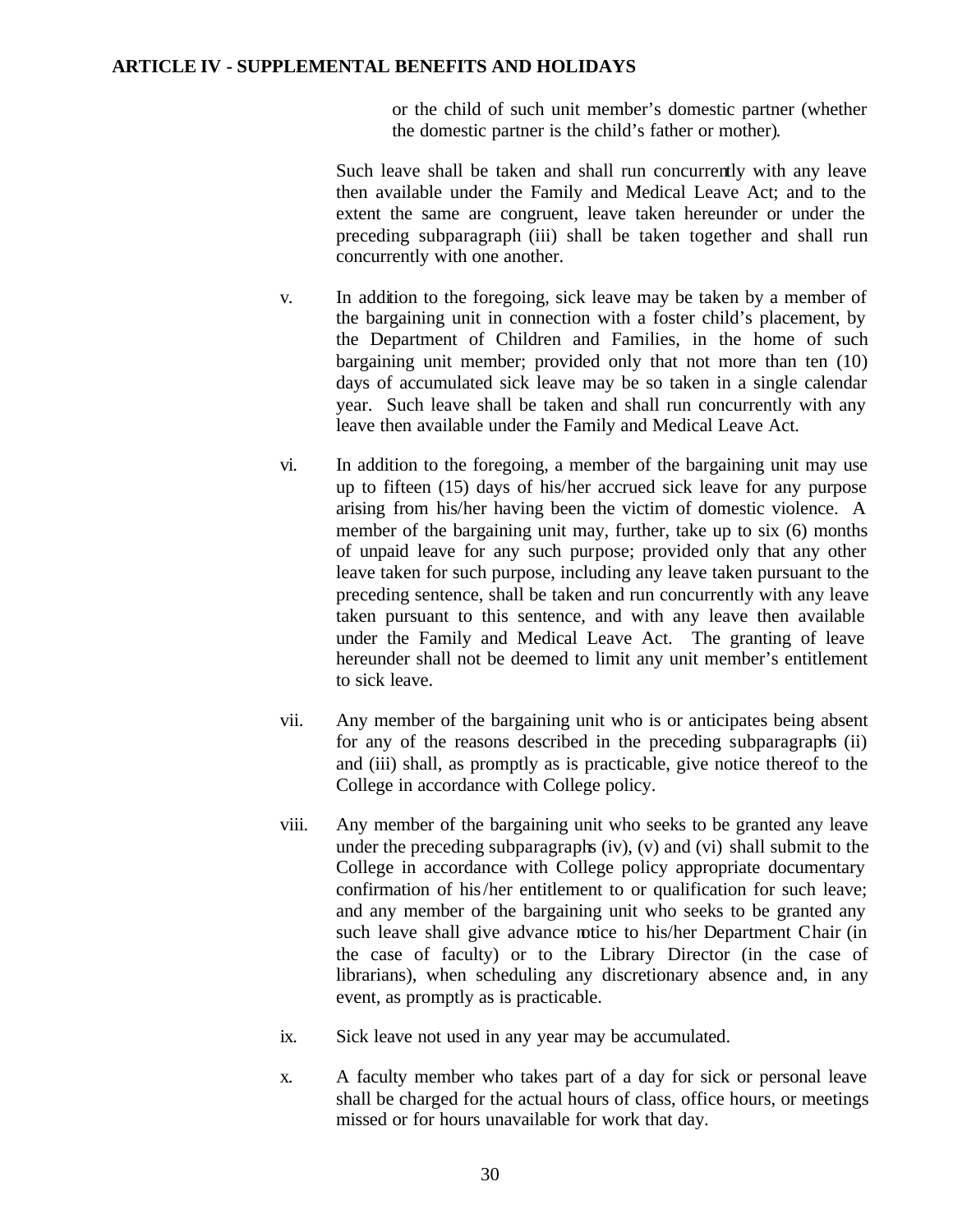By way of illustration, assume a faculty member is scheduled to teach from 8:00 a.m. to noon.

- (A) The faculty member teaches 8:00 a.m. to 10:00 a.m. and leaves campus because of illness. The faculty member would be charged for five and one-half (5.5) hours of sick leave (seven and one-half (7.5) hours less the two (2) hours spent teaching).
- (B) The faculty member is unable to teach from 8:00 a.m. to 10:00 a.m. because of illness but comes to campus and teaches from 10:00 a.m. until noon. The faculty member would be charged for two (2) hours of sick leave.
- (C) The faculty member is unable to teach from 8:00 a.m. to noon and does not render service on campus at all that day. The faculty member would be charged for seven and one-half (7.5) hours of sick leave.
- xi. A faculty member whose schedule does not require his/her presence on campus during every day of the work week will be charged for sick leave on days when his/her presence is not required whenever he/she is absent on both days that are contiguous with any such day.

By way of illustration, assume a faculty member is scheduled to teach on Monday from 10:00 a.m. to 11:00 a.m. and from 2:00 p.m. to 3:00 p.m., has no commitments requiring his/her presence on campus (e.g., scheduled advising hours, committee meetings) during Tuesday, and is scheduled to teach on Wednesday from 10:00 a.m. to 11:00 a.m. and from 2:00 p.m. to 3:00 p.m.

- (A) The faculty member is absent from 10:00 a.m. to 11:00 a.m. on Monday, but teaches from 2:00 p.m. to 3:00 p.m. on that day and is then absent for the whole of Wednesday. The faculty member would be charged for a partial day of sick leave on Monday (see subparagraph (x) above) and for an entire day (7.5 hours) on Wednesday but would not be charged for any absence on Tuesday.
- (B) The faculty member teaches from 10:00 a.m. to 11:00 a.m. on Monday, is absent from 2:00 p.m. to 3:00 p.m. and is then absent for the whole of Wednesday. The faculty member would be charged for a partial day of sick leave on Monday (see subparagraph (x) above) and for an entire day (7.5 hours) on both Tuesday and Wednesday.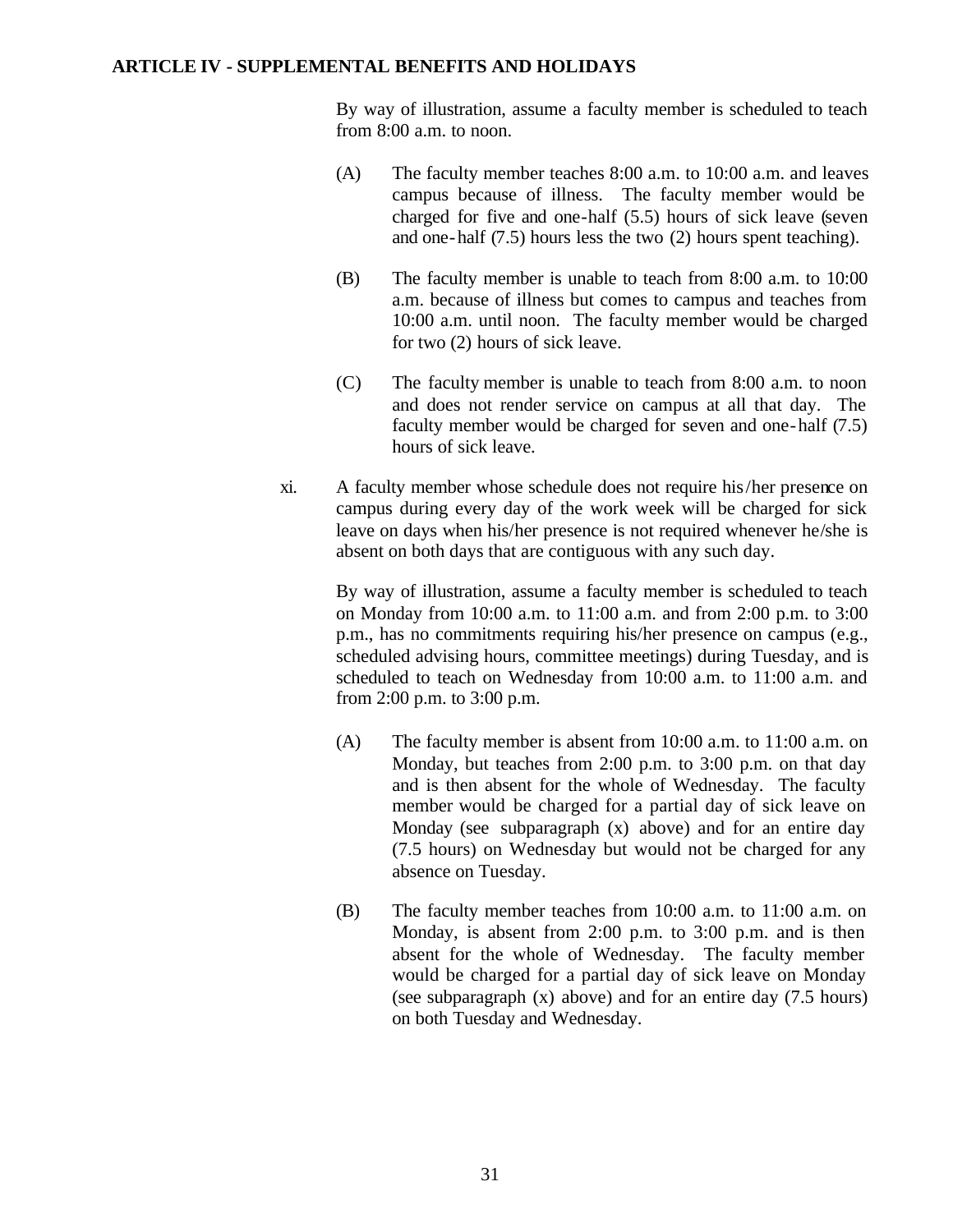#### b. Sick Leave Bank **(A summary description of the administration and operation of the sick leave bank is set out on pages 54-56.)**

Upon the date of execution of this Agreement, every sick leave bank established pursuant to the provisions of the agreement that was the predecessor to this Agreement shall be maintained for the benefit of all those members of the bargaining unit who shall choose, pursuant to the provisions of this Agreement, to become a member thereof; and any member of the bargaining unit who is a member of any such bank on the effective date of this Agreement shall remain a member thereof subject to the terms and conditions of this paragraph (b).

On October 1st of each academic year, a member of the bargaining unit who is not already a member of a sick leave bank shall become a member thereof and be deemed to have assigned seven and one-half (7.5) hours (the equivalent of one (1) day) of his/her personal sick leave accumulation to the bank unless, during the preceding thirty (30) days, he /she shall have elected not to become a member of the bank; such election shall be made in writing and otherwise in accordance with such requirements as may be established by the College. Any person who becomes a member of the bargaining unit after September 1 in any work year shall become a member of the sick leave bank and be deemed to have assigned seven and one-half (7.5) hours (the equivalent of one (1) day) of his/her personal sick leave accumulation to the bank on the date on which he/she first accrues at least seven and one-half (7.5) hours (the equivalent of one (1) day) of such leave unless, during the preceding thirty (30) days and in the manner described above, he/she shall have elected not to become a member of such bank.

Whenever the accumulation of sick leave in the sick leave bank shall have fallen below three hundred seventy-five (375) hours (the equivalent of fifty (50) days), or, in the case of the Massachusetts College of Art and Design, the Massachusetts College of Liberal Arts and the Massachusetts Maritime Academy, whenever such accumulation shall have fallen below one hundred eighty-seven and one-half (187.5) hours (the equivalent of twenty-five (25) days), the President shall notify the Chapter President in writing, and on the fifteenth (15th) day following the giving of such notice, every member of the sick leave bank shall be deemed to have assigned seven and one-half (7.5) hours (the equivalent of one (1) day) of his/her personal sick leave accumulation to the bank unless, during the period of fifteen (15) days following the giving of such notice, he /she shall have elected, in the manner described above, not to remain a member of the bank; provided, however, that any member of the sick leave bank wishing to remain a member thereof and who shall have exhausted his/her personal sick leave accumulation on the date of the giving of such notice, shall be deemed to have assigned such additional hours within fifteen (15) days after the date on which such member is next entitled to personal sick leave, unless, within such period, he /she shall have elected, in the manner described above, not to remain a member of the bank; and provided further that such member shall retain all his/her rights in the bank until such election shall have been made.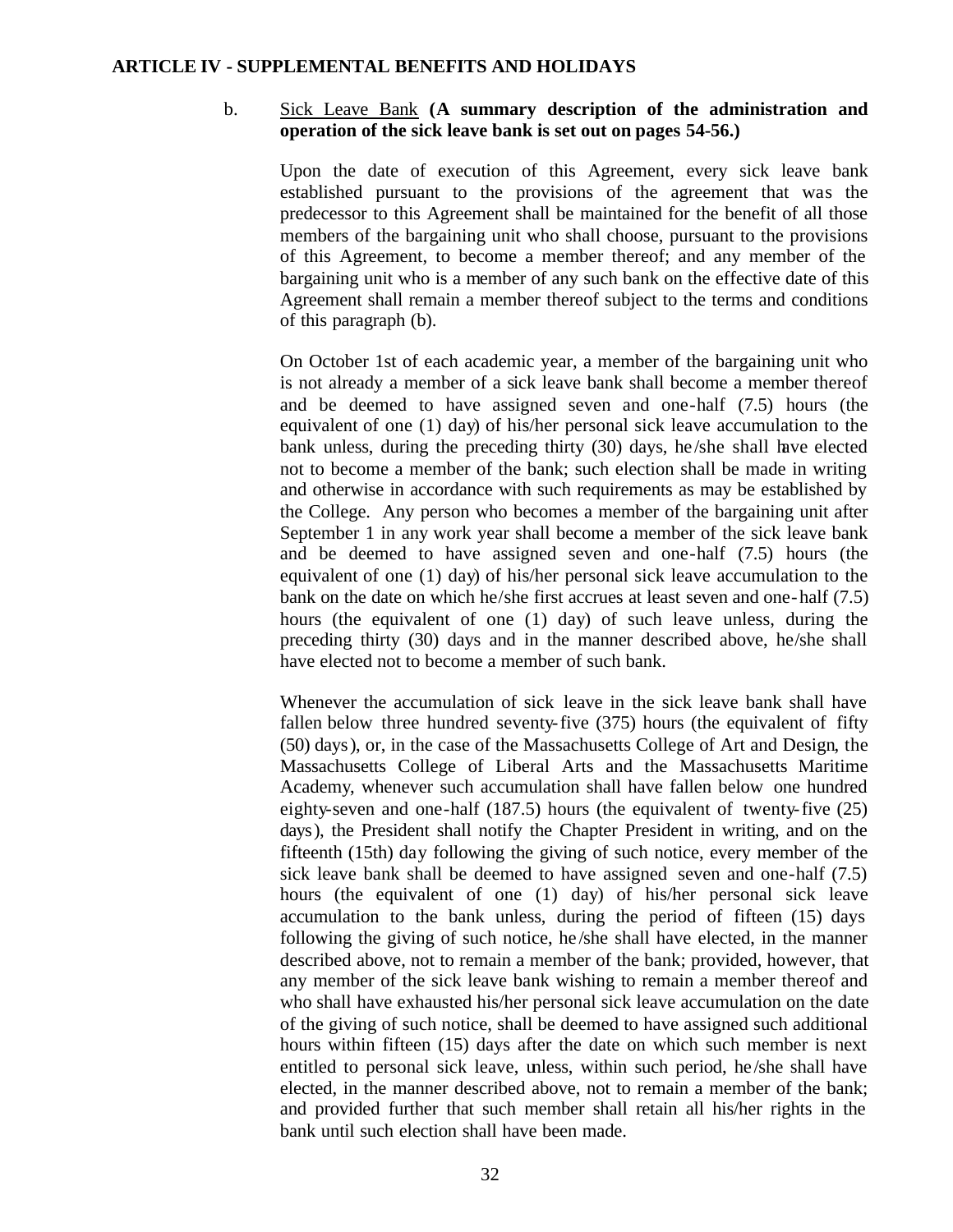Any member of the bargaining unit who is employed at the Massachusetts College of Art and Design, the Massachusetts College of Liberal Arts or the Massachusetts Maritime Academy and who wishes to become or to remain a member of the sick leave bank in accordance with any provision of this paragraph (b) shall be deemed to have assigned fifteen (15) hours (the equivalent of two (2) days), rather than seven and one-half (7.5) hours (the equivalent of one (1) day) of his/her personal sick leave accumulation to the bank for such purpose.

The President shall maintain a register of the membership of the sick leave bank and of the number of sick leave hours accumulated in the bank.

No member of the bargaining unit shall be entitled to become a member of the sick leave bank save as is hereinbefore provided.

Once he/she has been off the payroll for thirty-seven and one-half (37.5) hours, every member of the sick leave bank shall draw upon the sick leave bank as needed; provided, however, that no member of the bargaining unit shall, during any five (5)-year period commencing with the date on which he/she first draws upon the sick leave bank, draw in the aggregate therefrom more than the equivalent of two (2) work years of sick leave for any single illness or injury; and provided further that no two (2) absences shall be deemed to have been occasioned by the same illness or injury if separated from one another by more than one (1) calendar year. For a period not to exceed one hundred eighty-five (185) days during the applicable work year(s), a member of the sick leave bank who otherwise qualifies to draw upon the sick leave bank shall be entitled to draw upon the sick leave bank on a parttime basis in conjunction with part-time employment at the College; provided only that such member on the sick leave bank shall have documented the medical necessity or appropriateness of doing so, either as a reasonable accommodation for a disability or otherwise, by submitting to the College a statement or similar record from a qualified medical provider that confirms the same. The partial days from the sick leave bank shall be subtracted from the two (2) work years' maximum described in this paragraph.

Any member of the bargaining unit who shall have ceased to be eligible to draw upon the sick leave bank in respect of any illness or injury shall be entitled to be accorded an unpaid leave of absence for up to two (2) years for such illness or injury.

Whenever any person is drawing upon the sick leave bank and, while doing so, is entitled to accumulate personal sick leave in accordance with the provisions of the foregoing paragraph (a), the amount of such sick leave that would otherwise accrue to such person shall accrue in its full amount to the sick leave bank.

The President may at any time, and upon the written request of the Chapter President shall, require that any member of the bargaining unit who is on leave of absence by reason of sickness be examined by a physician chosen by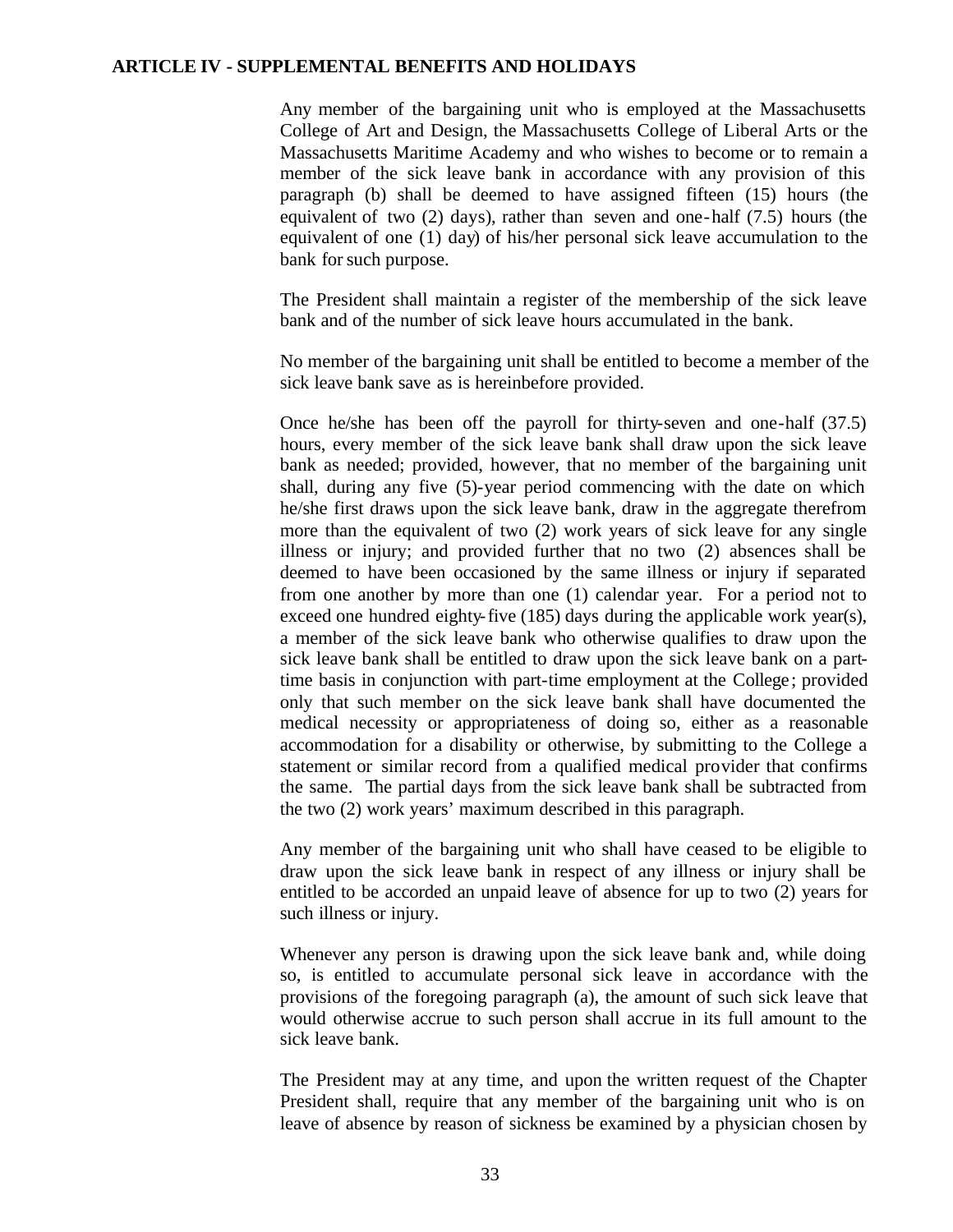the President; and any member of the bargaining unit who thereafter fa ils or declines to be so examined shall not be entitled to draw upon any accumulated sick leave or upon any sick leave bank for so long as he/she fails or declines to be so examined. The cost of any such examination shall be borne by the College.

In the event that the physician conducting such examination thereafter certifies that the member of the bargaining unit in question is medically able to resume the performance of his/her duties, such member of the bargaining unit shall thereupon do so, and his/her entitlement to sick leave shall cease on the date he/she resumes the performance of his/her duties or at the expiration of the fifth (5th) day following the date of the physician's certification, whichever is sooner; provided that such entitlement shall not lapse during the pendency of any appeal from the physician's certification.

Any member of the bargaining unit wishing to appeal any physician's certification shall do so by giving notice thereof in writing to the President of the College within five (5) days following the date of such certification. Within ten (10) days following the giving of such notice, the member of the bargaining unit shall give further notice to the President of the name of a physician whom he/she thereby designates to serve as a member of a medical review panel, which panel shall be thereupon constituted for the purpose of considering the question whether the member of the bargaining unit in question is medically able to resume the performance of his/her duties. Failure to give either of the above-described notices in timely fashion shall constitute waiver of the appeal.

The medical review panel shall be composed of the physician so designated by the member of the bargaining unit; the physician whose certification has given rise to the appeal or another physician chosen by the President if the first is unwilling or unable to serve; and a third physician chosen by the other two (2).

The medical review panel, as promptly as it may, shall, by a majority vote of its members, determine whether the member of the bargaining unit is or is not, at that time, medically able to resume the performance of his/her duties. The panel shall not be required to conduct any hearings in this regard but the panel may require such member of the bargaining unit to produce, or authorize the release of, such medical records as it deems relevant to the making of its determination, and it may conduct or cause to be conducted such physical examinations as it deems appropriate.

The decision of the panel shall be final and binding and shall not be the subject of any claim or grievance prosecuted pursuant to Article XI of this Agreement or otherwise. Notwithstanding the foregoing, upon the written request of either party to this Agreement, such decision may be reconsidered by the same panel or, in the event that any of its members are unwilling or unable to serve, by one constituted in like fashion. Any such panel shall have the authorities and responsibilities of the original panel.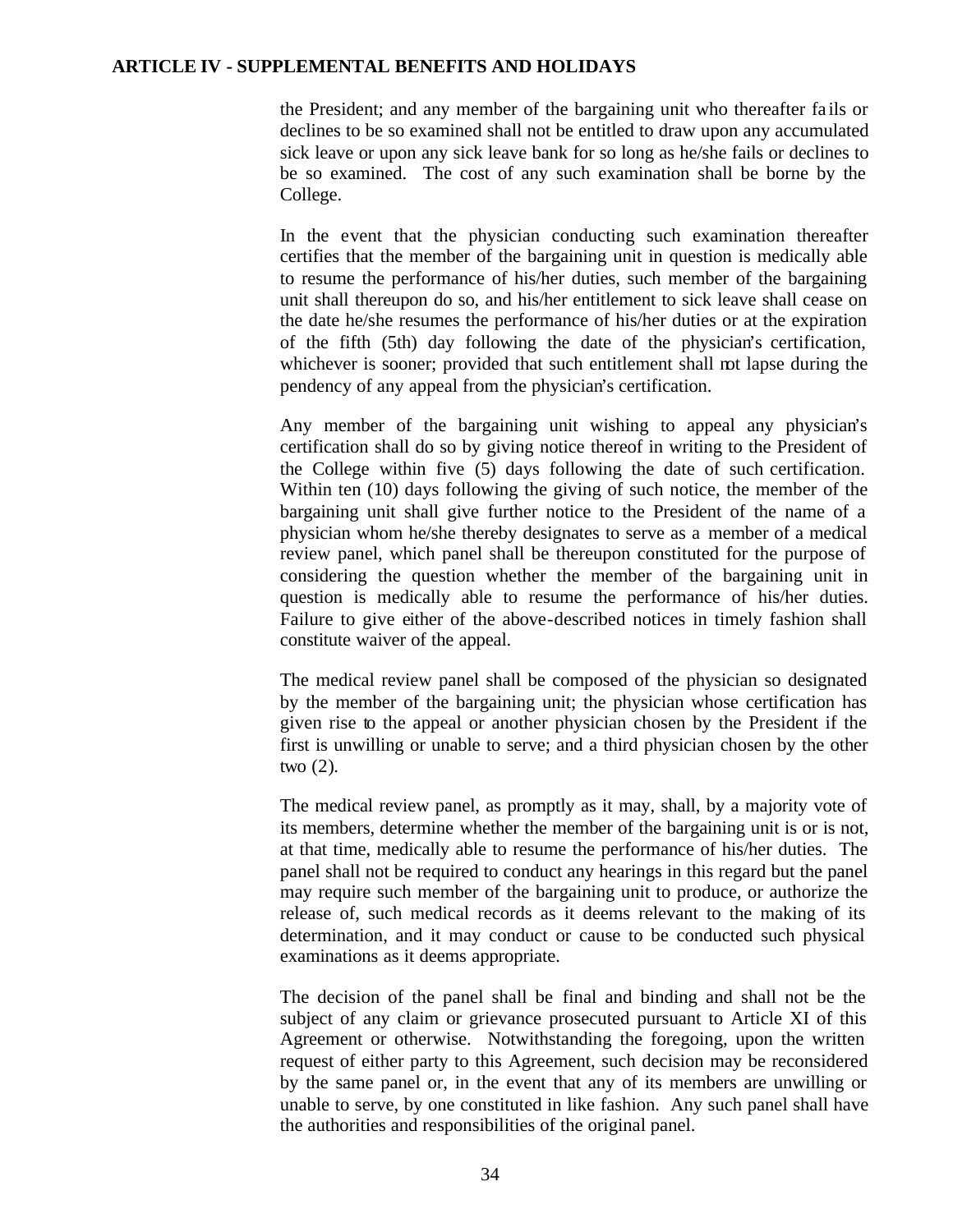The College shall bear the cost of any physician designated by it to serve on a medical review panel, the member of the bargaining unit taking the appeal shall bear the cost of any physician designated by him/her for such purpose, and the parties to this Agreement shall, in equal shares, bear the cost of the third physician; provided, however, that they shall not be required to bear the cost of any laboratory tests or other medical procedures, exclusive of physical examinations conducted by members of the panel, without their first agreeing to do so.

The failure or refusal of any member of the bargaining unit who has taken an appeal to submit to any physical examination by a member or members of a medical review panel or to produce, or authorize the production of, any medical records requested by such panel shall be cause for it to dismiss such appeal.

Sick leave shall not be permitted to be drawn from the sick leave bank for use pursuant to subparagraphs (iii),  $(iv)$ ,  $(v)$  or  $(vi)$  of the preceding paragraph (a).

c. Alcohol and Drug Addiction

The parties recognize that alcohol and drug addiction may be treatable illnesses. The parties agree to cooperate in encouraging employees afflicted with alcohol and drug addiction to undergo a program of rehabilitation.

d. Re-employment

Any member of the bargaining unit who leaves the employ of the Board and is later re-employed shall be credited with any such personal sick leave accumulation as existed at the end of his/her previous service, unless such member of the bargaining unit shall have been compensated for his/her personal sick leave accumulation pursuant either to paragraph (g) of this subsection 1 or to any like provision of any predecessor agreement to this Agreement. Any such person so re-employed shall be entitled to draw on the sick leave bank if he/she was so entitled on the date on which he/she left the employ of the Board. The provisions of this paragraph shall not apply where re-employment occurs after an absence of three (3) years or more unless approval of the President is secured and only if such absence was for any of the following reasons:

- i. illness of such person and not because of illness in his/her immediate family;
- ii. dismissal through no fault or delinquency attributable to such person; or
- iii. injury sustained while in the service of the Commonwealth in the line of his/her duties and for which such individual would be entitled to receive worker's compensation benefits.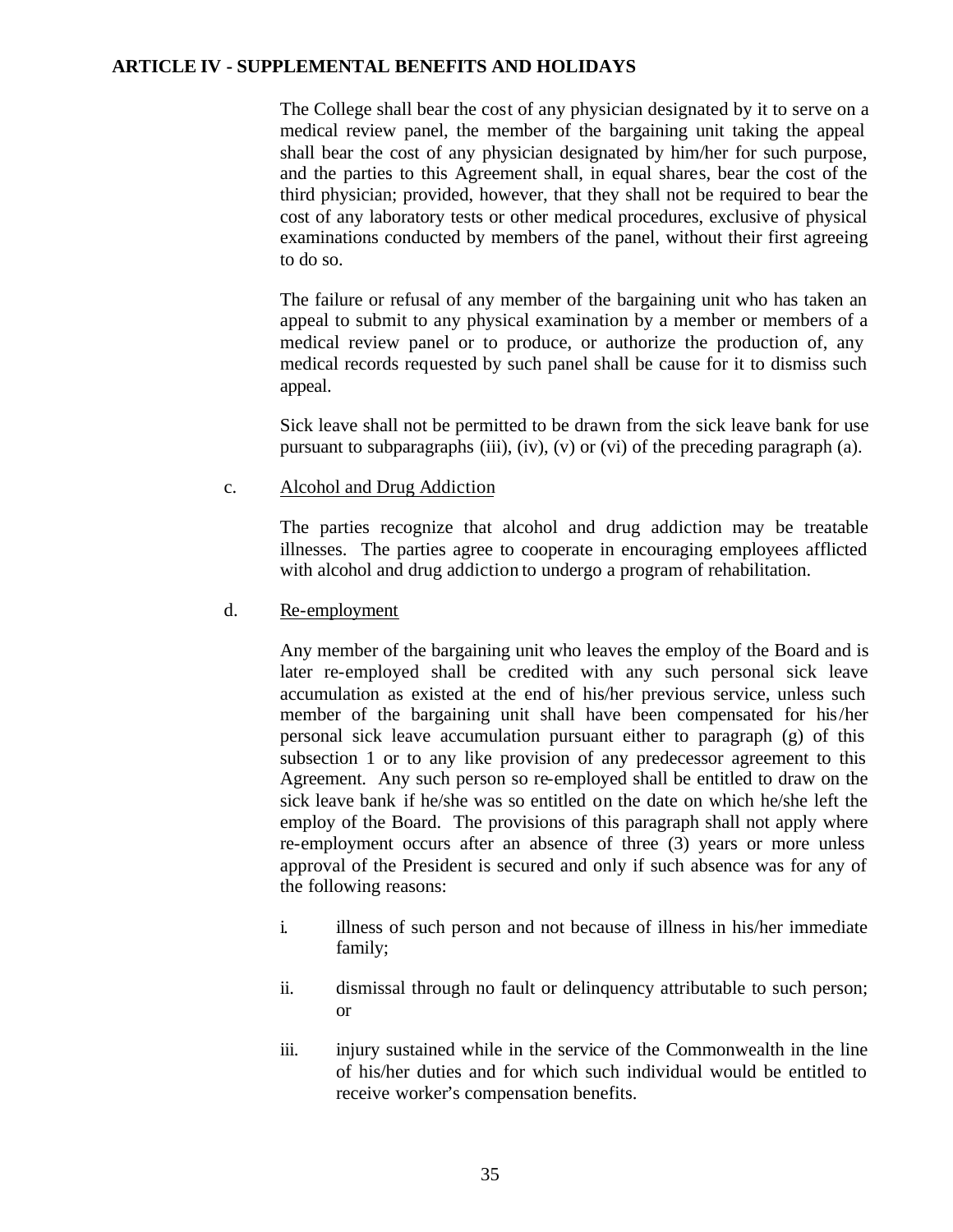## e. Disability and Worker's Compensation

A member of the bargaining unit who receives disability compensation provided by statute and who is entitled to any personal sick leave allowance may take that portion of his/her personal sick leave allowance payment which, when added to the amount of the disability compensation provided by statute, will result in the payment to him/her of his/her full salary. The sick leave bank shall not be used for this purpose.

If and when a member of the bargaining unit has personal sick leave available and is injured while in the performance of his/her duty, and if such injury could result in a claim under Chapter 152 of the General Laws, as amended (Worker's Compensation Act), he/she shall be entitled to use his/her personal sick leave to the extent such leave is available until payments under the Worker's Compensation Law begin. Any adjustments due him/her because of the effects of this provision shall be made thereafter. The sick leave bank shall not be used for this purpose.

The provisions of this paragraph (e) shall not be deemed to be of application to a bargaining unit member who shall have retired.

# f. Notice of Benefits

Unless regularly provided by HR/CMS, the President on or before September 30 of each year, shall inform every member of the bargaining unit at the College of the number of sick leave hours accumulated to his/her credit on that date. A copy of an aggregate report of such information shall be transmitted to the Chapter President on or before September 30 of each year.

# g. Retirement: Sick-leave Buy-back

Employees, upon leaving the employ of the Board, shall not be entitled to compensation for accumulated sick leave; provided, however, that any employee who is eligible to retire in accordance with the State Retirement Act and who, having given the President not less than three (3) months' advance written notice thereof, does retire shall be paid twenty percent (20%) of the value of his/her unused accumulated sick leave at the time of his/her retirement, which value shall be calculated on the basis of such employee's rate of pay as it is on the date immediately prior to the date on which his/her retirement has effect. The President, for reasons deemed satisfactory to him/her, may waive the notice required by the preceding proviso.

In calculating the daily rate of pay of any member of the bargaining unit, the following formulas shall be used:

i. in the case of any faculty member, the daily rate of pay shall be an amount equal to 1/195th of such unit member's annual salary rate as such annual salary rate is on the date on which or in respect of which such calculation is required to be made; or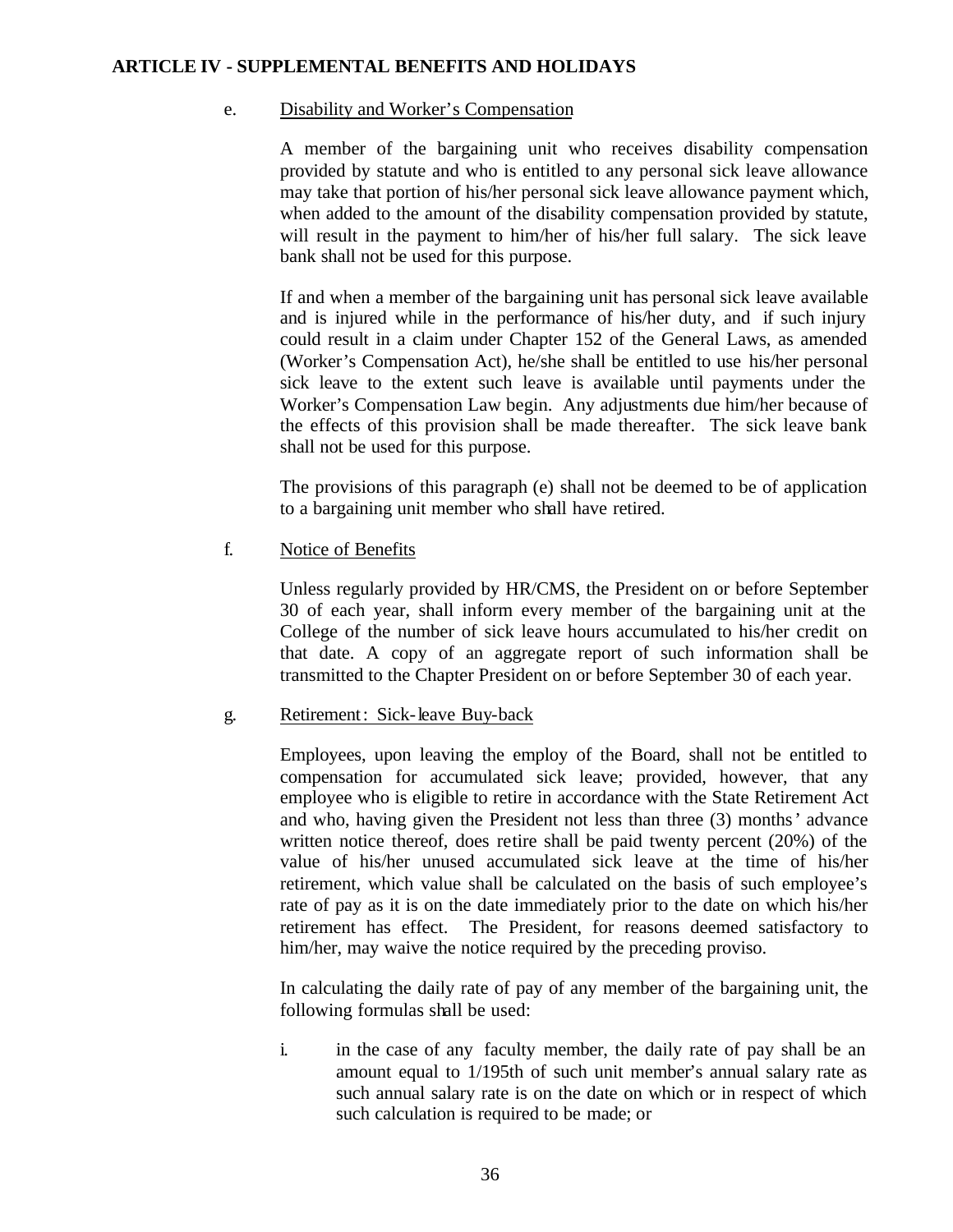ii. in the case of any librarian, the daily rate of pay shall be an amount equal to 1/260th of such unit member's annual salary rate as such annual salary rate is on the date on which or in respect of which such calculation is to be made.

In determining the work year of a Department Chair for any of the foregoing purposes, the extension provided for at Section G(1) of Article VI of this Agreement shall be disregarded.

# h. Deferred Retirement

Any employee who is otherwise qualified to be paid the sick-leave buy-back, so called, that is described in the preceding paragraph (g) but who, having given notice thereof to the College, defers his/her retirement in accordance with the requirements of the State Retirement Act shall be entitled to be paid his/her sick-leave buy-back when he/she actually retires, and the value thereof shall be calculated on the basis of his/her rate of pay as it was when he/she was last employed as a member of the bargaining unit.

# i. Death

If at the time of an employee's death he/she was eligible to retire in accordance with the State Retirement Act (regardless of whether such employee was enrolled in the retirement program under such Act or was enrolled in the Optional Retirement Program established under Chapter 15A, §40), then the estate of such employee shall be paid twenty percent (20%) of the value of his/her accumulated sick leave at the time of his/her death, provided that no monetary or other allowance has been made therefor. The President shall authorize such payment upon the establishment of a valid claim therefor. In calculating the daily rate of pay of any such member of the bargaining unit, the formulas depicted in the preceding paragraph (g) shall be used.

# 2. Enhanced Paid Leave for the Birth, Adoption or Placement of a Child in Foster Care

Paid leave shall, at the request of any member of the bargaining unit, be granted to him or her (whether the unit member is the child's father or mother or whether the unit member's domestic partner is the child's father or mother) on any of the following occasions:

- a. for the birth of such unit member's child or the birth of such unit member's domestic partner's child;
- b. for the adoption of a child by the unit member or the unit member's domestic partner; and
- c. for the placement of a child as a foster child in the unit member's home.

The leave so granted shall be such number of consecutive days as the unit member may request but shall not exceed ten (10) such days.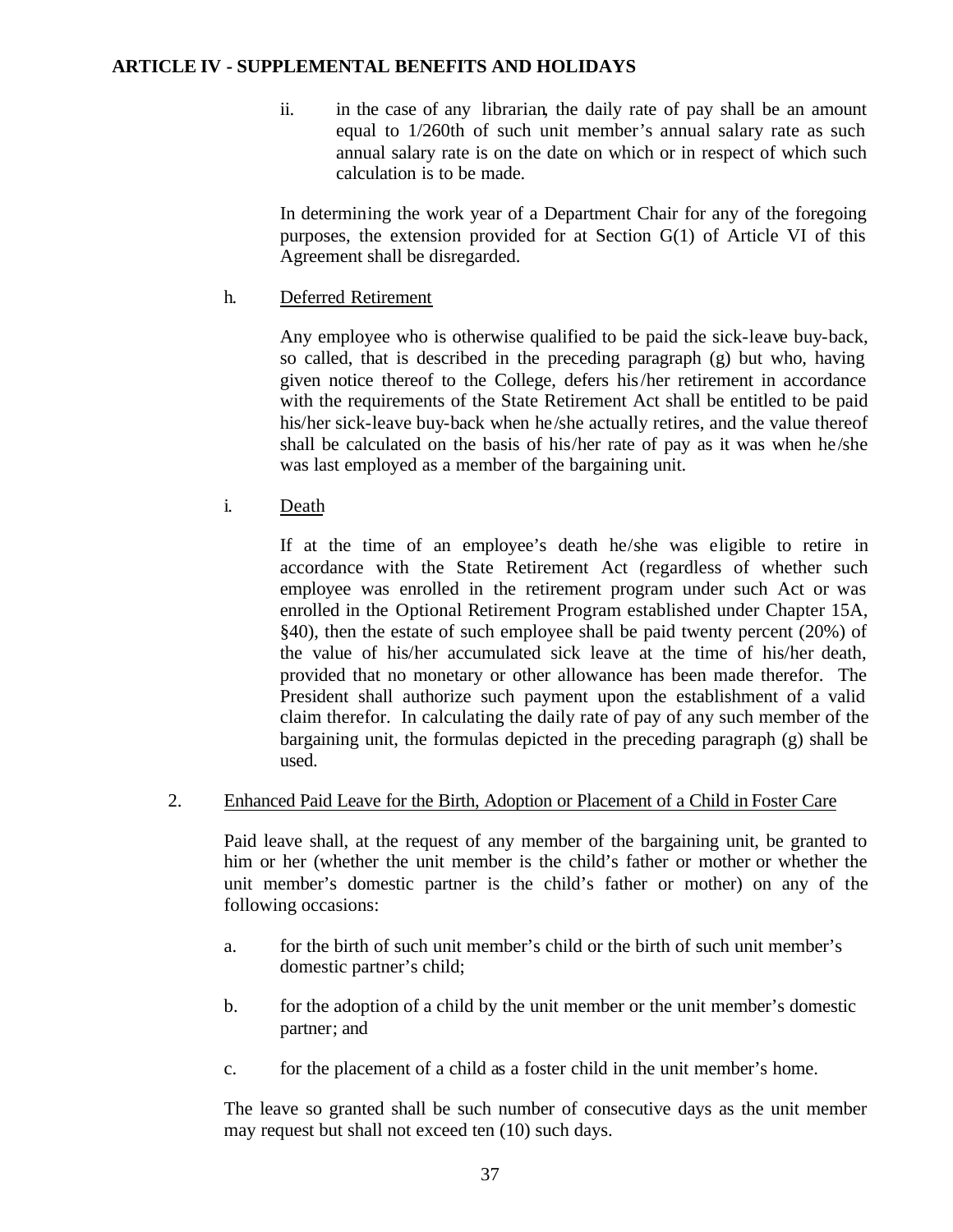The granting of leave hereunder shall not be deemed to limit any member's entitlement to sick leave but shall be taken and shall run concurrently with any leave then available as maternity leave or paternity leave, including any leave then available under the Family and Medical Leave Act.

Any member of the bargaining unit who seeks to be granted any leave under this subsection 2 shall submit to the College in accordance with College policy appropriate documentary confirmation of his/her entitlement to or qualification for such leave; and any member of the bargaining unit who seeks to be granted such leave shall give advance notice to his/her Department Chair (in the case of faculty) or to the Library Director (in the case of librarians) and, in any event, as promptly as is practicable.

#### 3. Bereavement Leave

Upon evidence satisfactory to the Board of the death of the husband, wife, domestic partner, child or stepchild of any member of the bargaining unit, bereavement leave with full pay shall be granted for a period not exceeding seven (7) days; upon such evidence of the death of the domestic partner's child, brother, sister, parent, parent of the spouse or domestic partner, grandparent, or grandchild of any member of the bargaining unit or of a person, including a domestic partner, living in his/her immediate household, bereavement leave with full pay shall be granted for a period not exceeding four (4) days; and upon such evidence of the death of the brother or sister of the spouse or domestic partner of a member of the bargaining unit, bereavement leave with full pay shall be granted for a period not exceeding two (2) days. A unit member may have up to three (3) hours to attend the funeral of a colleague or former colleague after filing a notice with the Vice President.

#### 4. Military Leave

a. Every member of the bargaining unit shall be entitled, during the time of his/her service in the armed forces of the Commonwealth, under §§ 38, 40, 41 or 60 of Chapter 33 of the General Laws, or during his/her annual tour of duty of not more than seventeen (17) days as a member of a reserve component of the armed forces of the United States, to receive pay therefor without loss of his/her ordinary remuneration, and shall also be entitled to all leaves of absence provided in this Agreement.

Any member of the bargaining unit who is a member of a reserve component of the armed forces of the United States and who is called for duty other than the annual tour duty of not more than seventeen (17) days shall be subject to the provisions of Chapter 708 of the Acts of 1941, as amended, or of Chapter 805 of the Acts of 1950, as amended.

b. Any member of the bargaining unit who, on or after January, 1940, shall have tendered his/her resignation or otherwise ended his/her employment for the purpose of serving in the military or naval forces of the United States and who does or did so serve or was or shall be rejected for such service, shall, except as is otherwise provided by Chapter 708 of the Acts of 1941, as amended, be deemed to be or to have been on military leave, and no such member of the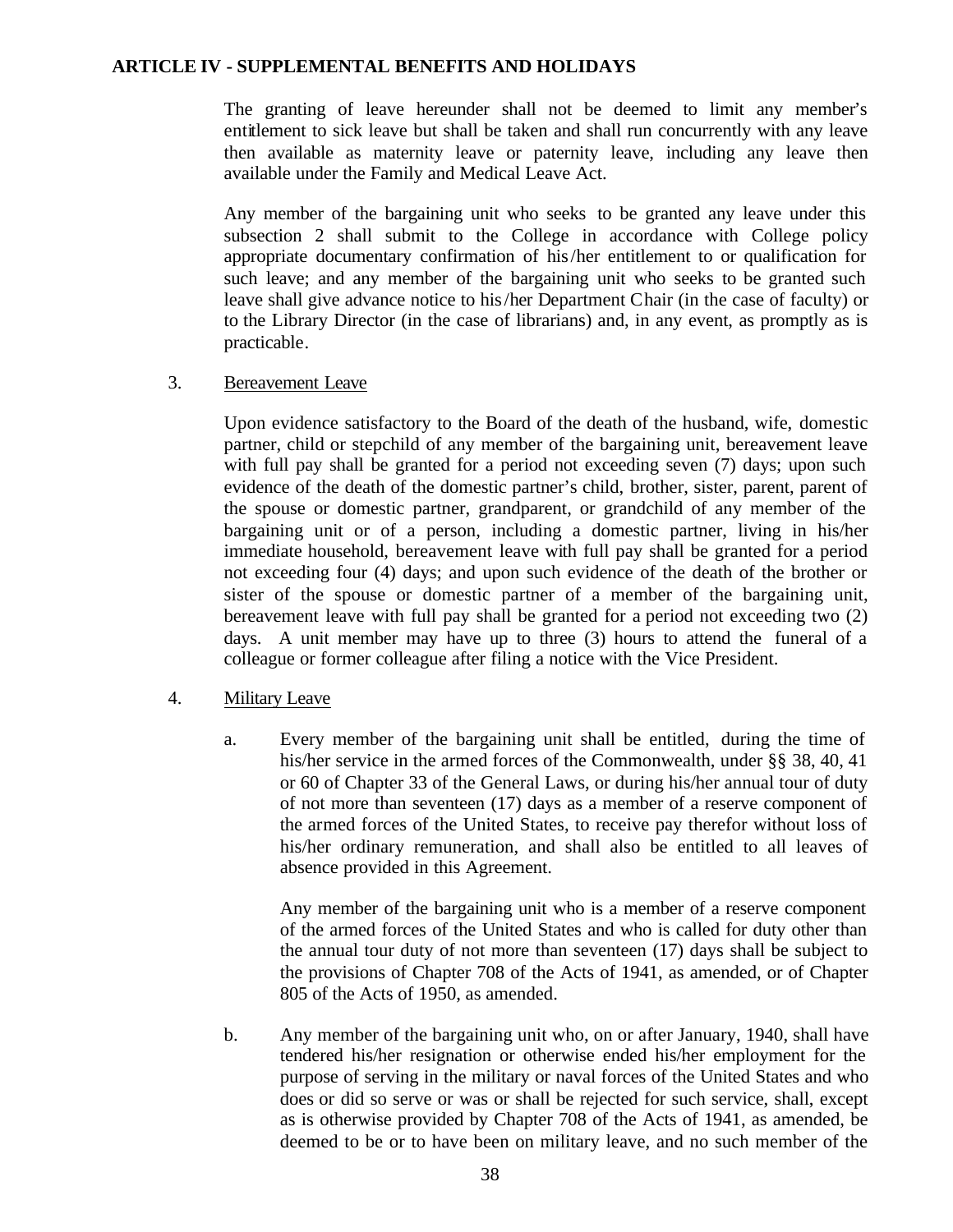bargaining unit shall be deemed to have resigned or to have ended his/her employment until the expiration of two (2) years from the termination of said military or naval service by him/her.

- c. Leave of absence with pay shall be granted to any member of the bargaining unit for the period of time of his/her appearance before local draft boards or draft appeal boards, or for physical examinations ordered by such boards.
- d. A member of the bargaining unit who is rejected by the armed forces of the United States shall be granted leave of absence with pay from the date on which he/she is ordered to report to the draft board until the time of his/her rejection, and, in addition for such period of time, not to exceed forty-eight (48) hours, as may be required for travel in connection therewith.

# 5. Court Leave

- a. Members of the bargaining unit who are called for jury duty shall be granted court leave. Members of the bargaining unit shall file notice of service with the President of the College immediately upon receipt of summons.
- b. If jury fees received by a member of the bargaining unit amount to more than his/her regular rate of compensation, he/she may retain the excess of such fees and shall turn over the regular rate of compensation, together with a court certificate of service, to the President, and shall be deemed to be on leave of absence with pay. If the jury fees amount to less than his/her regular rate of compensation, he/she shall be deemed to be on leave of absence with pay and shall turn such fees over to the President with a court certificate of service.
- c. Expenses reimbursed by the court for travel, meals, room hire, etc., shall be retained by the member of the bargaining unit and shall not be considered part of the jury fees.
- d. Members of the bargaining unit who are summonsed to appear as witnesses on behalf of any town, city, county, state, or the federal government shall be granted court leave; provided, however, that if any member of the bargaining unit is summonsed to appeared as a witness because of the duties of an additional position, whether part-time or not, with a city, town, county, state or the federal government or otherwise, such member of the bargaining unit shall not be granted court leave with pay. Members of the bargaining unit shall file notice of service with the President upon receipt of summons.
- e. Whenever a member of the bargaining unit is granted court leave with pay, witness fees and all other fees except jury fees shall be paid to the President of the College. Whenever a member of the bargaining unit is called for jury duty or summonsed to appear as a witness and such jury duty or appearance occurs during his/her vacation or, in the case of faculty, without the academic year, there shall be no necessity to account for any fees received during such period.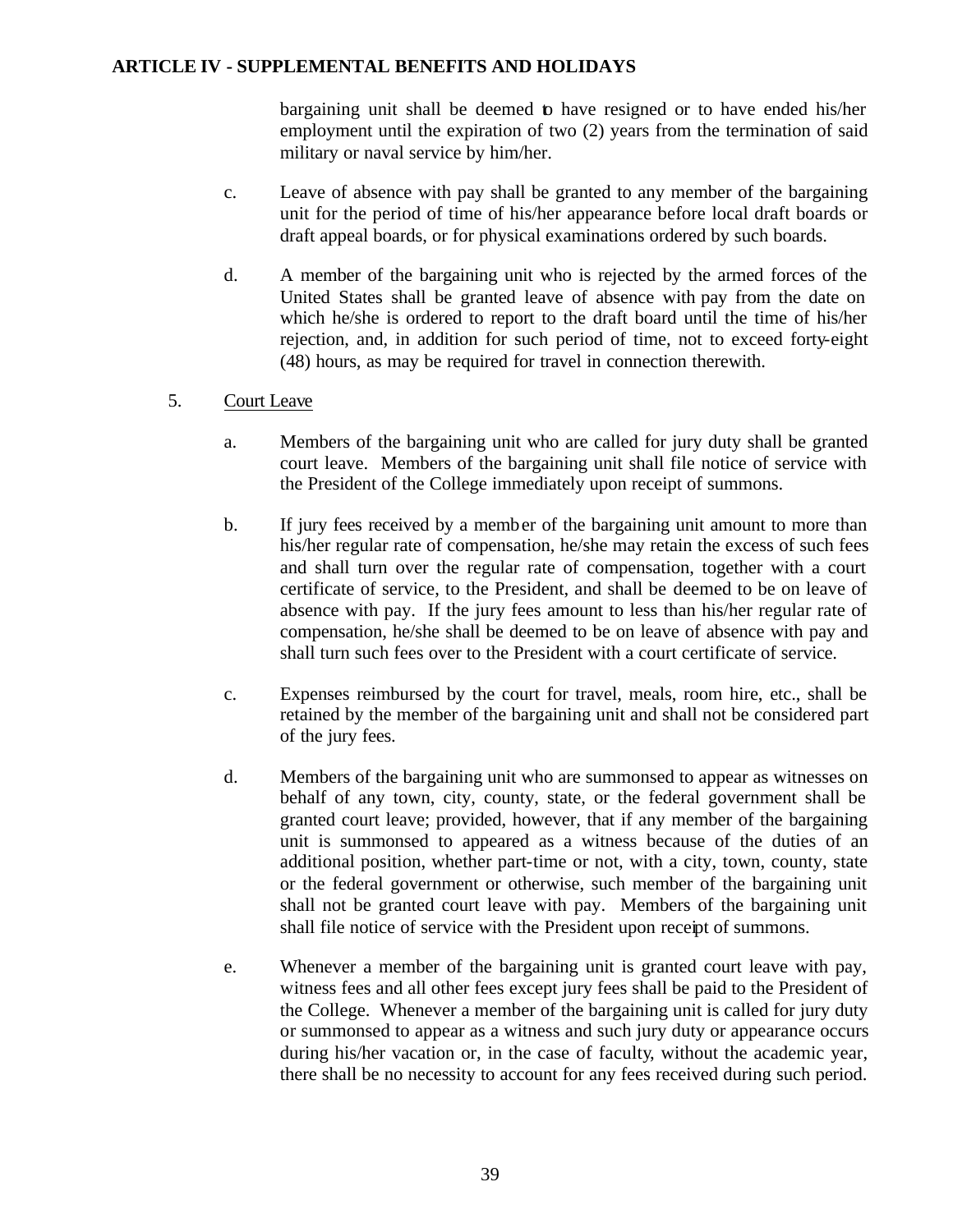- f. Expenses reimbursed the member of the bargaining unit for travel, meals, room hire, etc., shall be retained by him/her and shall not be considered as part of the witness fees.
- g. When a member of the bargaining unit has been granted court leave for jury or witness service, and is excused by proper court authority, he/she shall report back to his/her official place of duty whenever the interruption in jury or witness service shall permit four (4) or more consecutive hours of employment.
- h. Court leave shall affect no employment rights.
- i. Court leave shall not be granted when a member of the bargaining unit is the defendant or is engaged in personal litigation.
- 6. Volunteer Leave

At the sole discretion of the President, a member of the bargaining unit who requests the same may be granted up to one (1) day of paid leave each month to volunteer at a public school in the Commonwealth or to participate in a mentoring program to assist young people.

# 7. Other Leaves

Such other leaves as are herein authorized shall also be available to members of the bargaining unit, provided that whenever the granting of any such leave is discretionary, such discretion shall be exercised by the President.

- a. To permit members of the bargaining unit who are veterans to pay tribute at the funeral in Massachusetts of a dead veteran, the President shall grant leave of absence with pay to veterans who are members of firing squads, color details, pall bearers, buglers or escorts participating in such service.
- b. Members of the bargaining unit shall be entitled to leave of absence with pay for loss of time due to prophylactic inoculation required as a result of their employment. If such absence with pay exceeds one (1) week, the Board shall immediately initiate a worker's compensation claim and further payments because of such prophylactic inoculation shall cease.
- c. Members of the bargaining unit shall be entitled to leave of absence with pay for the period of absence due to quarantine because of exposure to contagious disease in the regular performance of duty.
- d. Leave of absence with pay may be granted for the following absences:
	- i. blood donations;
	- ii. oral and written examination for the State service conducted by the Civil Service Unit or the Division of Professional Licensure;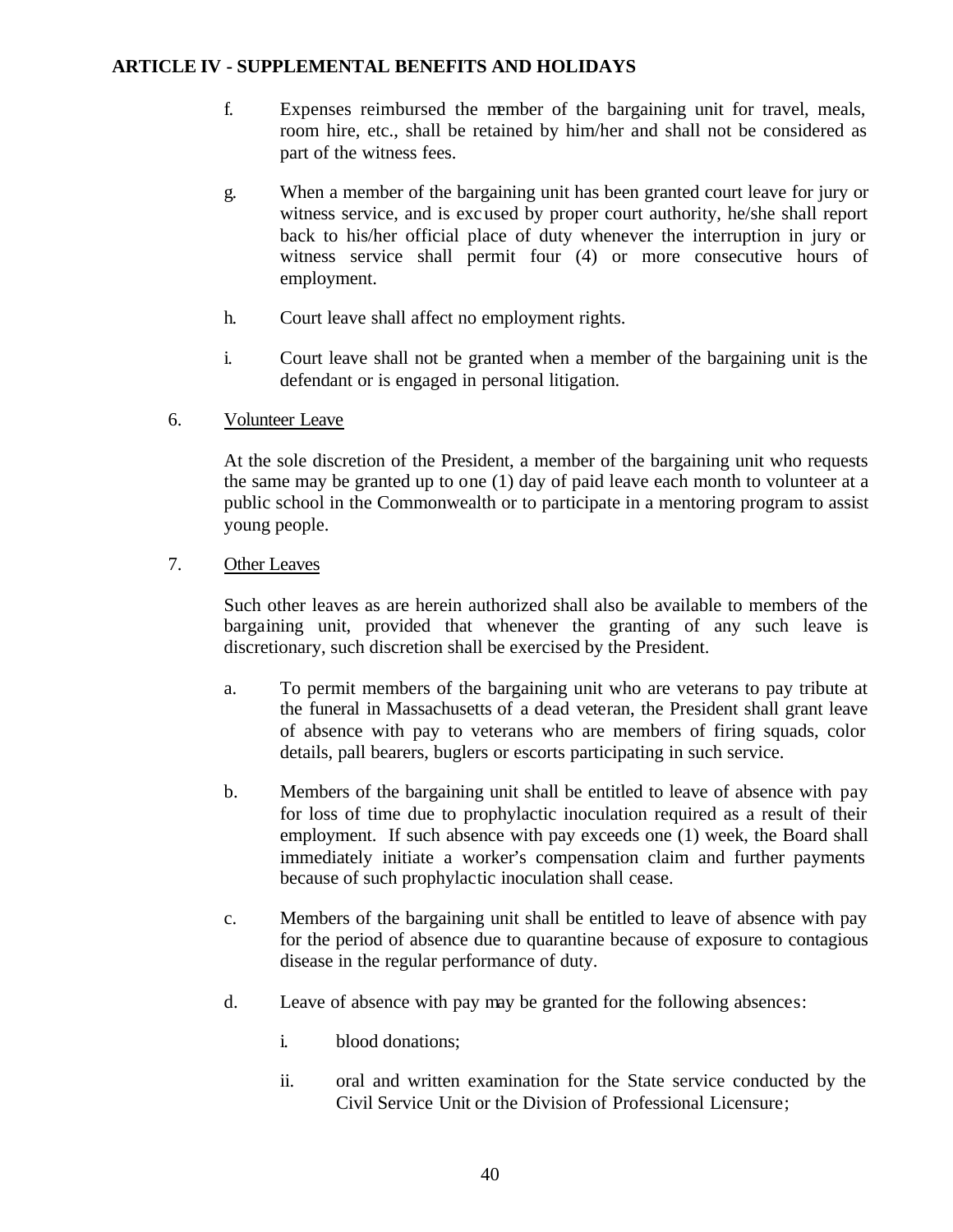- iii. practical and written examination for the renewal or upgrading of marine licenses conducted by the United States Coast Guard;
- iv. physical examination for State service conducted by the Civil Service Unit or the Division of Professional Licensure;
- v. State Retirement physical examinations; and
- vi. to attend hearings in Industrial Accident cases as the injured person or as a witness therein. Any witness fees received for such attendance shall be refunded to the President.
- e. Leave of absence with pay may be granted members of the bargaining unit who are delegates or alternates to state or national veterans' conventions.
- f. Leave of absence with pay, not to exceed two (2) hours, shall be granted to any member of the bargaining unit, if he/she makes written application therefor, to permit him/her to vote in the voting precinct, ward or town in which he/she is entitled to vote, provided that the hour of opening and the hour of closing of the polls at such voting place would preclude his/her working his/her regular hours of employment and his/her traveling to or from the polls.

#### 8. Exclusions from Leave Deduction

Upon the written application of a member of the bargaining unit, made through his/her Department Chair, or through the Library Director or the Library Program Area Chair, as the case may be, the President of the College may grant such member of the bargaining unit permission to attend a convention, meeting of a learned society, or other professional function without loss of compensation or other penalty, and such attendance shall be deemed to be a part of the professional duties of such member of the bargaining unit.

#### 9. Vacation Leave

Librarians shall be entitled during each such year to an annual vacation leave in accordance with and subject to the following provisions.

a. Vacation Year

The vacation year shall be the period July 1 to June 30 inclusive.

b. Vacation Accrual

For service beginning on the first working day of July in any vacation year, vacation leave shall accumulate monthly at the applicable rate depicted on Table 1 of this Article IV (see page 53).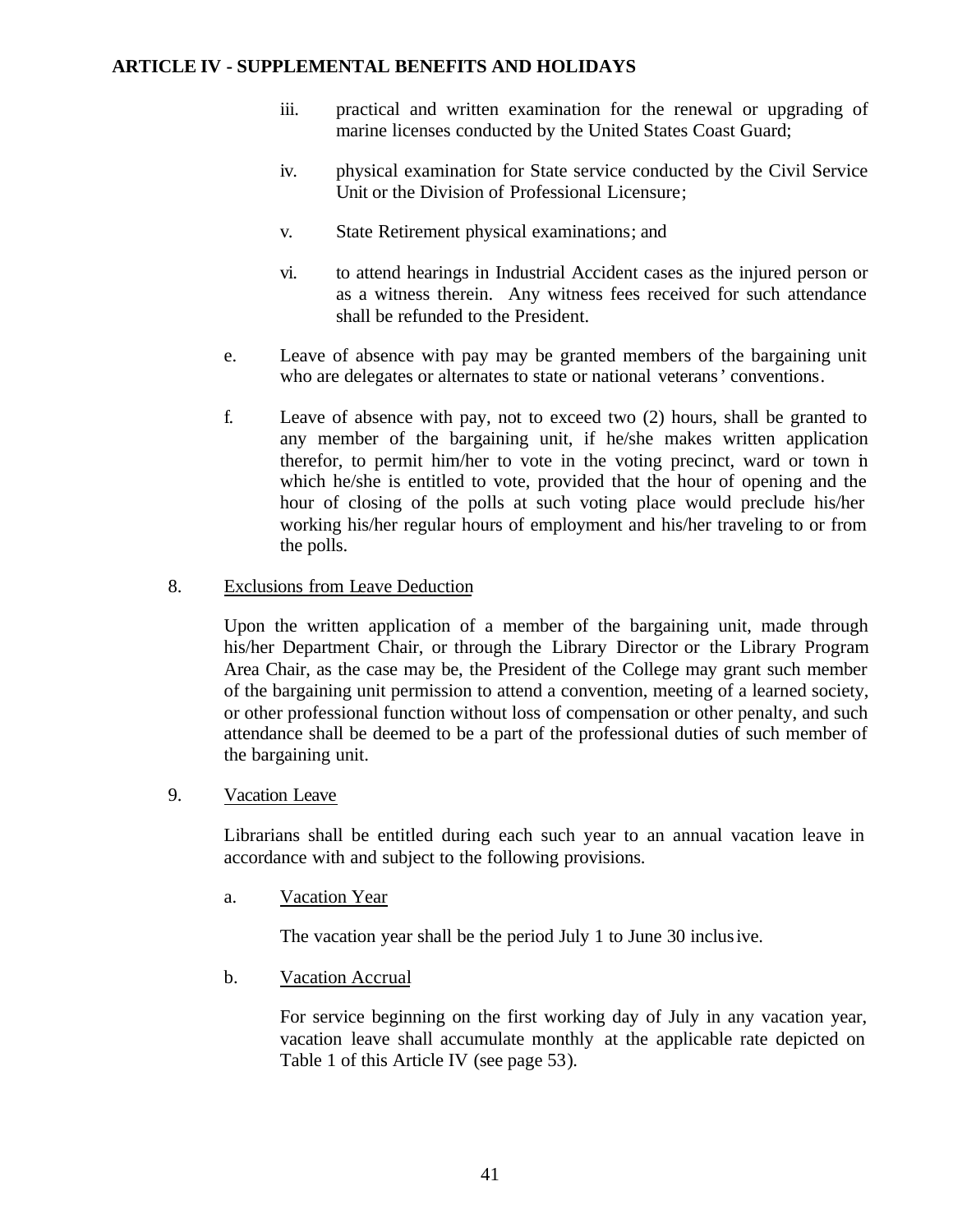## c. Scheduling of Vacation Leave

In scheduling vacations, the Library Director or the Library Program Area Chair, as may be appropriate, and the Vice President shall endeavor to permit the taking of vacation at the times requested by each librarian, subject, however, to the maintenance of librarian services which are required at the College. Librarians shall make reasonable efforts to schedule their vacations during the times when the demand for library services at the College is diminished.

The Library Director or the Library Program Area Chair, as may be appropriate, shall ensure that the vacation leave is scheduled during the year succeeding the year of its accrual in order that the librarian may not lose vacation leave; provided, however, that vacation leave not so scheduled or taken may be converted to sick leave, but only as is hereinafter provided; and provided further that a vacation allowance so scheduled but not taken shall cease to be credited.

In no event shall vacation leave be accumulated in excess of four hundred eighty (480) hours (the equivalent of sixty-four (64) days) without the prior mutual agreement of the librarian and the Vice President. If, without such agreement, any librarian accumulates vacation leave in excess of four hundred eighty (480) hours (the equivalent of sixty-four (64) days), all such excess shall thereupon be converted to sick leave.

#### 10. Leave Entitlement While on Shipyard Status

No paid leave of absence shall be available to any member of the bargaining unit during any period in which such member of the bargaining unit is serving aboard the Training Ship while such ship is on shipyard status, except with the prior approval of the President of the Academy.

# 11. Personal Leave

On each January 1, each librarian shall be credited with twenty-two and one-half (22.5) hours (the equivalent of three (3) days) of personal leave, which may be taken during the following twelve (12) months at a time or times requested by the employee and approved by the Vice President. Any such leave when so taken shall be taken without loss of pay. Any personal leave not taken by any December 31 will be forfeited by the member of the bargaining unit.

Every faculty member shall be credited with seven and one-half (7.5) hours (the equivalent of one (1) day) of personal leave for the spring semester and seven and one-half (7.5) hours (the equivalent of one (1) day) of personal leave for the fall semester. If unused, the day credited for the spring semester shall be carried forward to the ensuing fall semester, but no personal leave credited for or carried forward to the fall semester shall, if unused, be carried forward to the ensuing spring semester.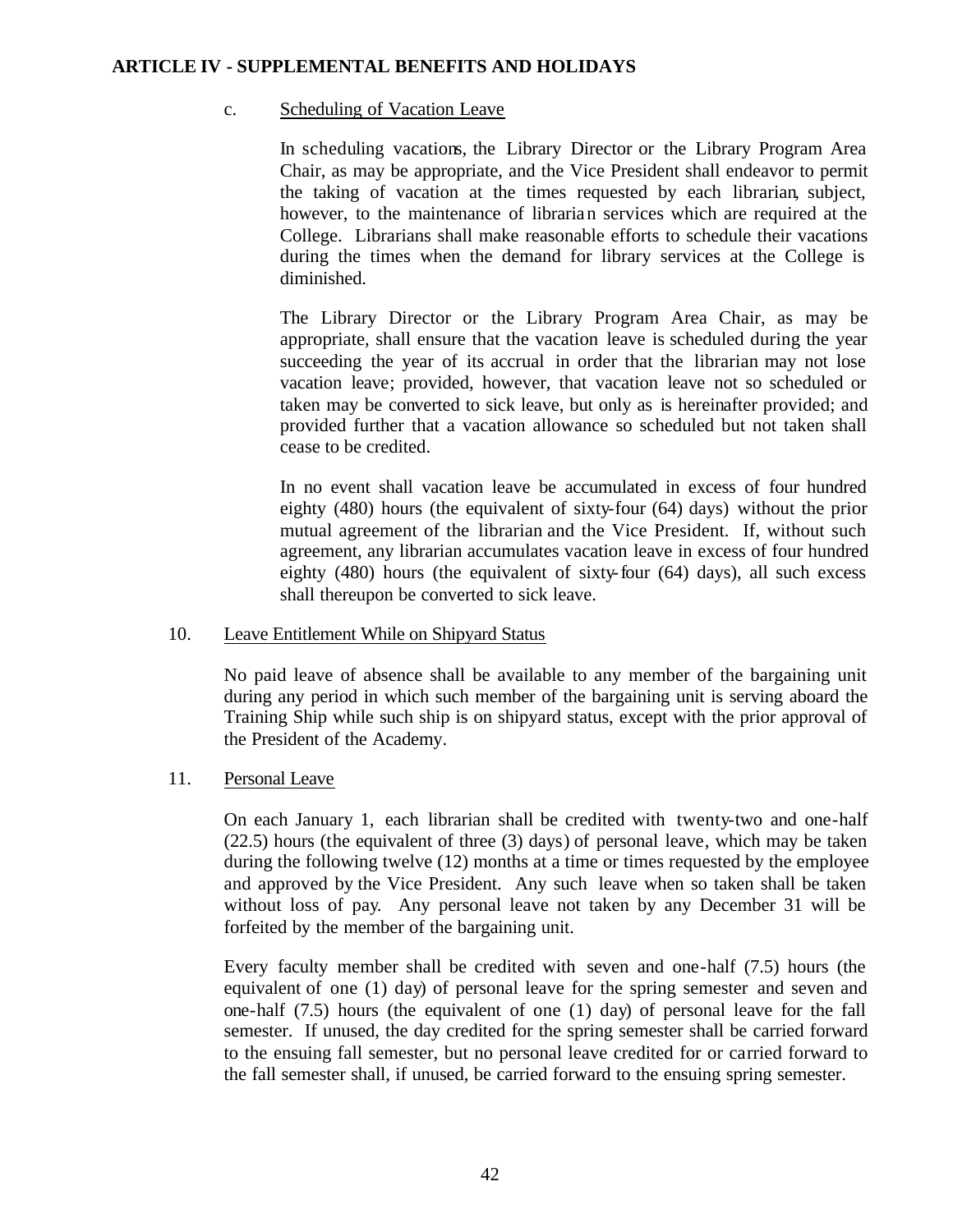## 12. Reimbursed Leave

A member of the bargaining unit shall be granted a paid leave of absence when

- a. it is necessary to be excused from all workload obligations under Article XII or XII-A in order either
	- i. to hold elective MTA or NEA office, or
	- ii. to engage in scholarship with the approval of the College President, and
- b. the agency or organization in which the office is held or which is sponsoring the scholarship will reimburse the College for the unit member's salary and all indirect costs that are attributable to the unit member's employment at the College and for which the College is responsible during the period of the leave.

# B. UNPAID LEAVES OF ABSENCE

1. Professional Leave

Upon the application of a member of the bargaining unit, the President of a College may grant to such member of the bargaining unit leave without pay for such term, upon such condition and for such purpose as he/she may determine. The purposes for which a member of the bargaining unit may submit his/her application for such unpaid leave include, but shall not be limited to:

- a. advanced study, including creditable service at sea for the purpose of the renewal or upgrading of licenses;
- b. participation in an exchange-teaching program;
- c. participation in a cultural program related to his/her professional responsibilities;
- d. service in a public office to which he/she has been elected or appointed;
- e. service as an administrator at any College; and
- f. for such other purposes as may be allowed under the laws of the Commonwealth.

Any member of the bargaining unit granted an unpaid leave of absence shall retain those benefits accrued during the period of his/her leave which are permitted by statute and the policies of the Board of Higher Education; provided, however, that the period of any such leave shall not be included in the computation of the seniority of any member of the bargaining unit, nor shall the taking of any such leave be deemed to affect any prior-accrued seniority.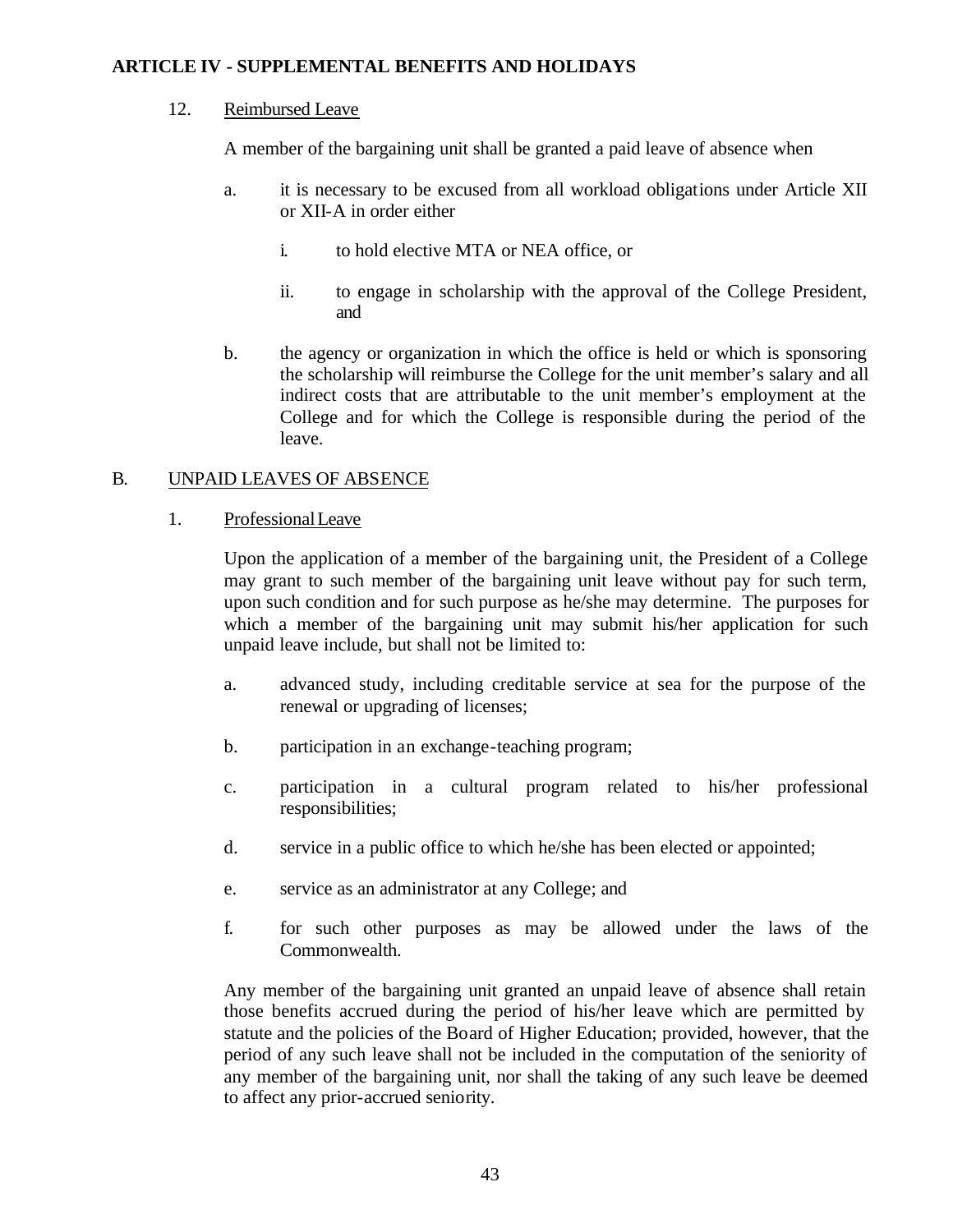## 2. Maternity Leave

Any female member of the bargaining unit who has been employed full-time for at least three (3) consecutive months, who has given notice at least two (2) weeks prior to her anticipated date of departure, and who has given notice of her intention to return to her employment at the College, is entitled to be absent from such employment for a period not exceeding eight (8) weeks for the purpose of giving birth or for the purpose of adopting a child under three (3) years of age; provided, however, that whenever such leave when so granted will terminate during the course of an academic semester, the President may, by agreement with the person in question, require that such leave shall terminate at the end of the semester during which it would otherwise terminate. Such leave shall be without pay for such period.

Any member of the bargaining unit taking such a maternity leave shall, upon her return to work, be restored to her previous position or a similar position, with the same status, pay, and seniority; provided, however, that any such restoration shall be subject to all the applicable provisions of Chapter 149, § 105D, of the General Laws. Accrued sick leave benefits shall be provided for disabilities caused or contributed to by the pregnancy, miscarriage, childbirth and recovery therefrom. Such benefits shall be provided for maternity leave purposes under the same terms and conditions which apply to other temporary disabilities.

Maternity leave shall not affect the right of any member of the bargaining unit to continue to accumulate sick leave.

3. Family Leave

Upon written application to the President, including a statement of reasons, any member of the bargaining unit who has been employed for at least three (3) consecutive months, who has given notice at least two (2) weeks prior to his/her anticipated date of departure, and who has given notice of his/her intention to return to his/her employment at the College, may be granted family leave from such employment for a period not exceeding one (1) year; provided, however, that whenever such leave when so granted to a member of the faculty will terminate during the course of an academic semester, the President may, at his/her sole discretion, require that such leave shall terminate at the end of the semester during which it would otherwise terminate. Such leave shall be without pay for such period.

The purposes for which a member of the bargaining unit may submit his/her application for such unpaid leave include, but shall not be limited to:

- a. the need to care for, or to make arrangements for the care of, a minor child of the member of the bargaining unit, whether or not such child is the natural, adopted or stepchild of such member of the bargaining unit;
- b. to discharge any other responsibilities or duties in his/her capacity as the parent of a minor dependent child, whether or not such child is the natural, adopted or stepchild of such member of the bargaining unit; or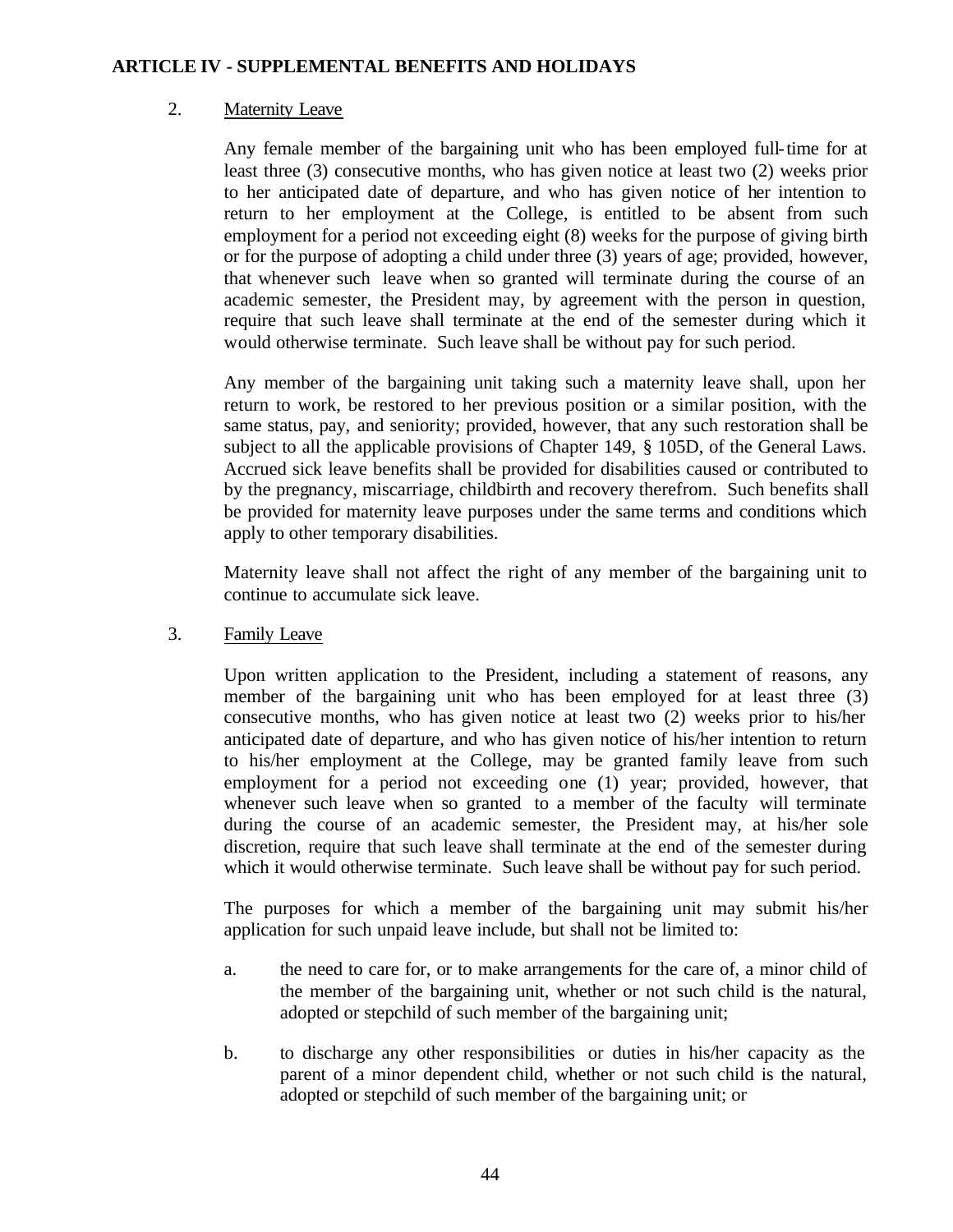c. the need to care for a member of the bargaining unit member's immediate family.

Any member of the bargaining unit taking such a family leave shall, upon his/her return to work, be restored to his/her previous position or a similar position, with the same status, pay, and seniority; provided, however, that any such restoration shall be subject to all the applicable provisions of Article X of this Agreement.

A member of the bargaining unit on family leave shall not be entitled to use any accumulated sick leave, but upon cancellation or expiration of the family leave, such member of the bargaining unit shall regain his/her right to use such accumulated sick leave.

# 4. Family and Medical Leave Act

Nothing contained in this Agreement shall be deemed to abridge any right conferred on any member of the bargaining unit or on either of the parties hereto by the Family and Medical Leave Act of 1993 (P.L. 103-3) as the same may be amended from time to time (the "FMLA"). At the request of any member of the bargaining unit who is then on leave under the FMLA, further leave shall, from and after the date on which the FMLA leave expires, be granted for up to an additional fourteen (14) weeks if and for so long as (but not for more than the additional fourteen (14) weeks) the condition for which the FMLA leave was originally granted persists. No such further leave will be granted on an intermittent basis hereunder.

# 5. Small Necessities Leave Act

Nothing contained in this Agreement shall be deemed to abridge any right conferred on any member of the bargaining unit or on either of the parties hereto by the Small Necessities Leave Act (Chapter 149, §52D of the General Laws) as the same may be amended from time to time.

# C. INSURANCE

#### 1. Insurance

Every member of the bargaining unit who shall have paid such premium or share thereof as is required by law shall be afforded such group health insurance, group accidental death and dismemberment insurance and group life insurance as may be provided from time to time under and in accordance with the applicable provisions of Chapter 32A of the General Laws.

If authorized or permitted by the Group Insurance Commission, the teaching of six (6) semester hours of credit of instruction shall, during any academic semester, constitute half-time employment for purposes of any faculty member's eligibility for benefits of insurance under Chapter 32A of the General Laws. Nothing in this paragraph shall be deemed to obligate the Board or any College to provide any member of the bargaining unit with any insurance coverage or benefit.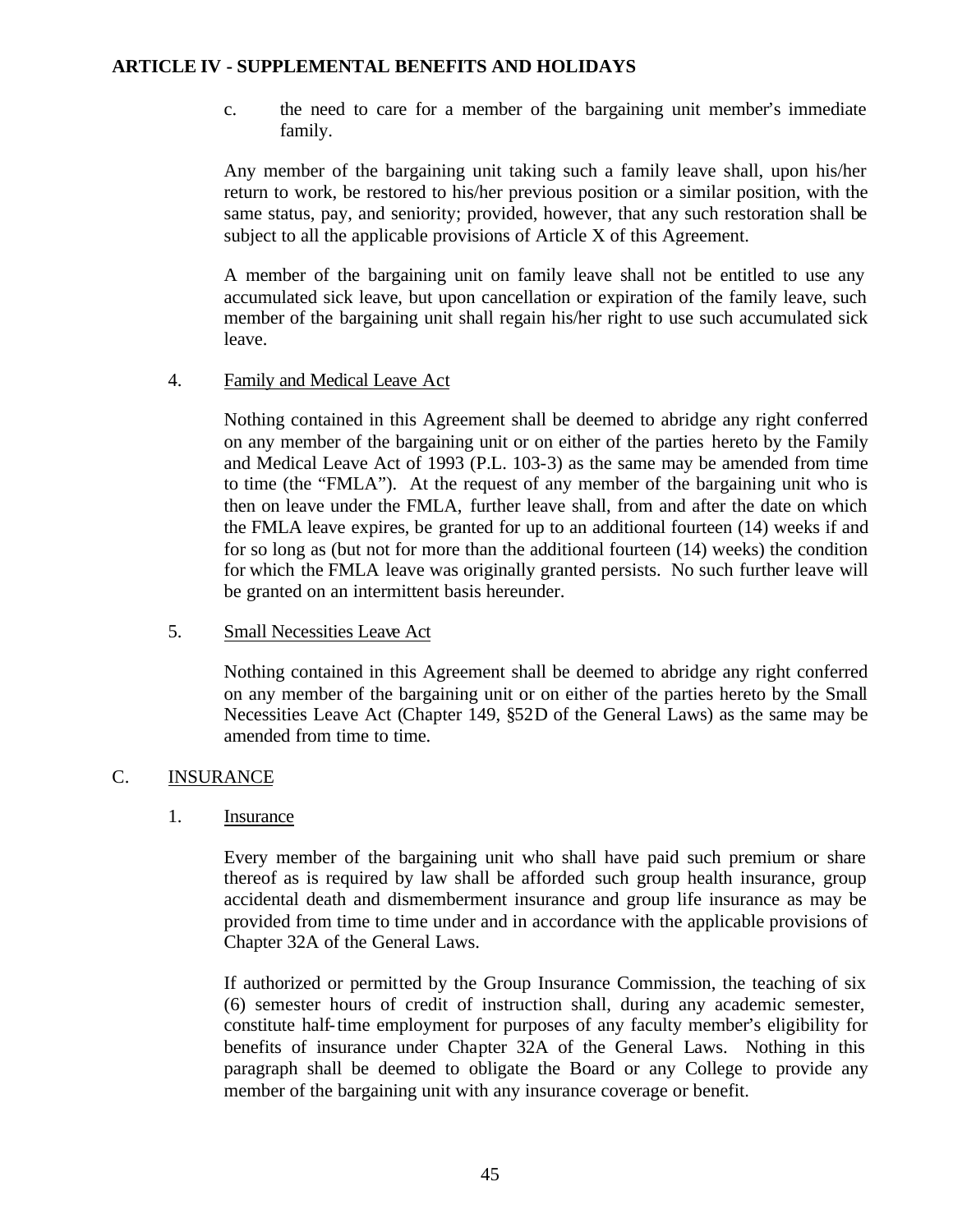# 2. Worker's Compensation

The members of the bargaining unit sha ll be covered by the provisions of Chapter 152 of the General Laws to the extent that the Commonwealth has acted pursuant to §69 thereof to include them within the coverage of said Chapter 152.

# 3. Protection of Members of the Bargaining Unit

The parties recognize that members of the bargaining unit are employees of the Commonwealth for purposes of Chapter 258 of the General Laws.

# 4. Nurses Malpractice Insurance

The Board shall provide the sum of up to One Hundred Twenty Dollars (\$120.00) annually to each nursing faculty member of the bargaining unit who is required as a condition of his/her employment to carry malpractice insurance; provided, however, that each such member of the bargaining unit shall utilize such funds for the purchase of such insurance as is required to be maintained, and shall maintain the same in force and effect during each such year so required.

# D. TAX-DEFERRED ANNUITIES

The Board of Higher Education shall continue its policy of permitting the purchase of annuities by members of the bargaining unit pursuant to the provisions of Chapter 15, §18A, of the General Laws.

# E. HEALTH AND SAFETY

The parties recognize the need to maintain and preserve safe and healthful working conditions, and to this end, they agree to consult from time to time pursuant to the provisions of Article III, Section C, of this Agreement.

#### F. TRAVEL EXPENSES

Subject to the following provisions, all members of the bargaining unit shall be compensated for travel expenses for which prior authorization has been given by the President:

- 1. For expenses incurred for travel that is required in the discharge of the prescribed duties of a member of the bargaining unit and that is authorized as such by the President, a member of the bargaining unit shall be reimbursed as follows:
	- a. Whenever use of a bargaining unit member's private car is necessary and has been so authorized, the IRS mileage rate as it is from time to time and the costs of parking and tolls shall be allowed.
	- b. Whenever use of any other mode of transportation is necessary and has been so authorized, the cost of all fares shall be allowed.
	- c. Transportation between a member of the bargaining unit's home and the College shall not be reimbursable.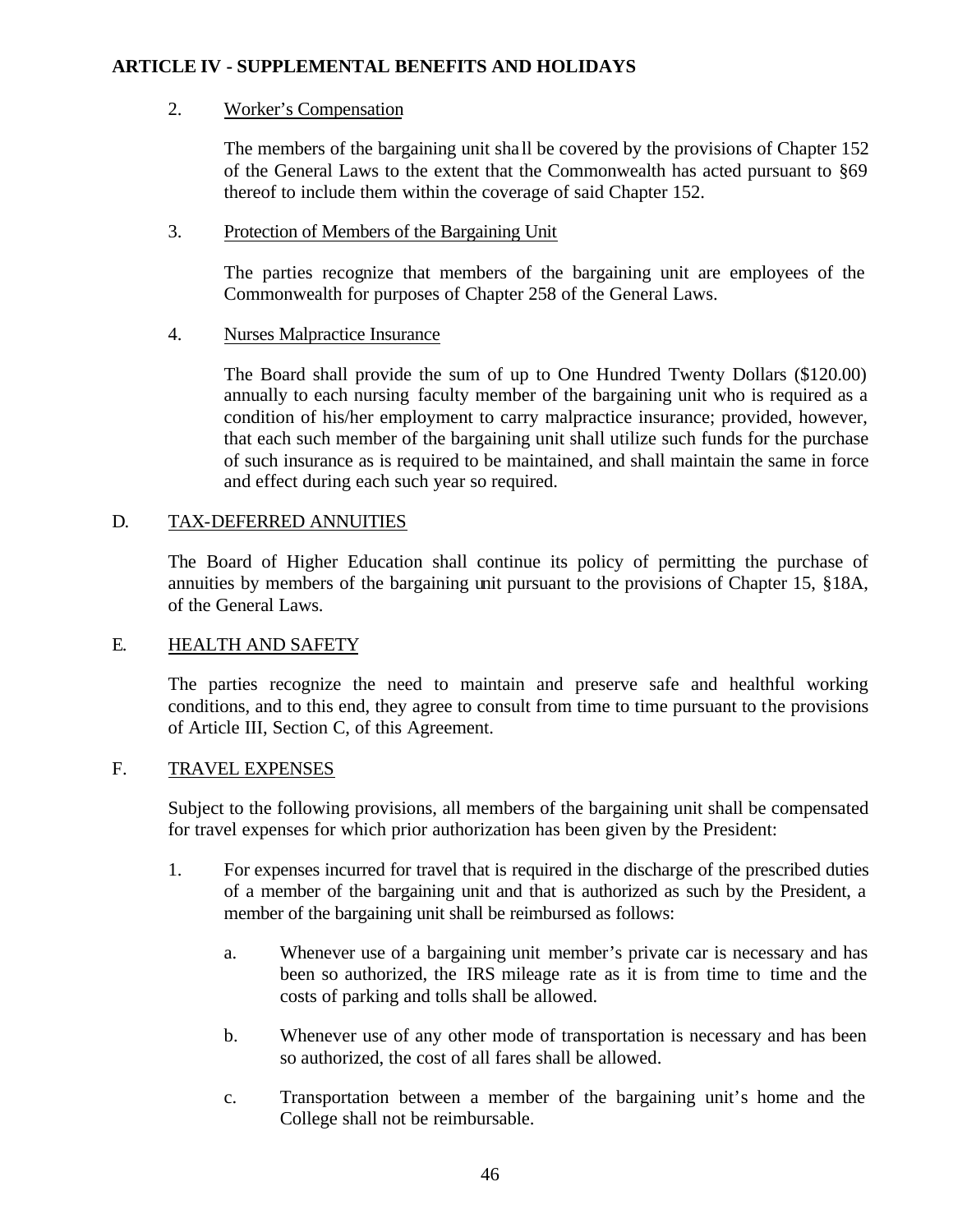- d. Reasonable charges for hotel rooms shall be reimbursable. Receipted bills shall be submitted for such charges.
- e. Reasonable tips, including those for meals, shall be reimbursable.
- f. Reimbursement shall not be made for expenses incurred for the sole benefit of the traveler, such as, by way of example, valet service, entertainment and laundry service.
- g. Members of the bargaining unit shall be reimbursed for meals when on full travel status, which is defined as being temporarily absent from their home on assignment to duty for more than twenty-four (24) hours.
- h. Such reimbursement shall be allowed for actual meal expenses incurred, including tips, not to exceed the following amounts unless higher amounts shall have been approved by the Commonwealth:

| Breakfast             | \$7.50  |
|-----------------------|---------|
| Lunch (midday meal)   | \$12.50 |
| Supper (evening meal) | \$20.00 |

provided that the maximum prescribed herein for lunch and supper may be reversed at the option of the person when he/she is entitled to both meals in one (1) day. These rates shall apply to the European Plan only.

- i. For travel status of twenty-four (24) hours or more, the following are the allowances on the first day: when travel status begins before 6:00 a.m., the member of the bargaining unit shall be entitled to breakfast, midday and evening meals. When the travel status begins between 6:00 a.m. and noon, the member of the bargaining unit shall be entitled to the midday and evening meals. When travel status begins between noon and 6:00 p.m., the member of the bargaining unit shall be entitled to the evening meal.
- j. When travel status of a twenty-four (24) hour period or more ends between 6:00 a.m. and noon, the member of the bargaining unit shall be entitled to breakfast. For travel ending between noon and 6:00 p.m., breakfast and the midday meal shall be allowed. For travel ending after 6:00 p.m., breakfast and the midday and evening meals shall be allowed.
- k. Breakfast at the beginning and the evening meal at the end of full travel status shall not be allowed unless the claim is accompanied by a statement of the necessity for early departure or later return.
- l. For travel of one (1) day's duration starting before 6:45 a.m. the member of the bargaining unit shall be entitled to the breakfast allowance. In no event shall the midday meal be allowed for travel of less than twenty-four (24) hours' duration. In the case of the breakfast allowance, every claim for reimbursement must state the time of departure; in the case of the evening meal allowance, every claim for reimbursement must state the time of arrival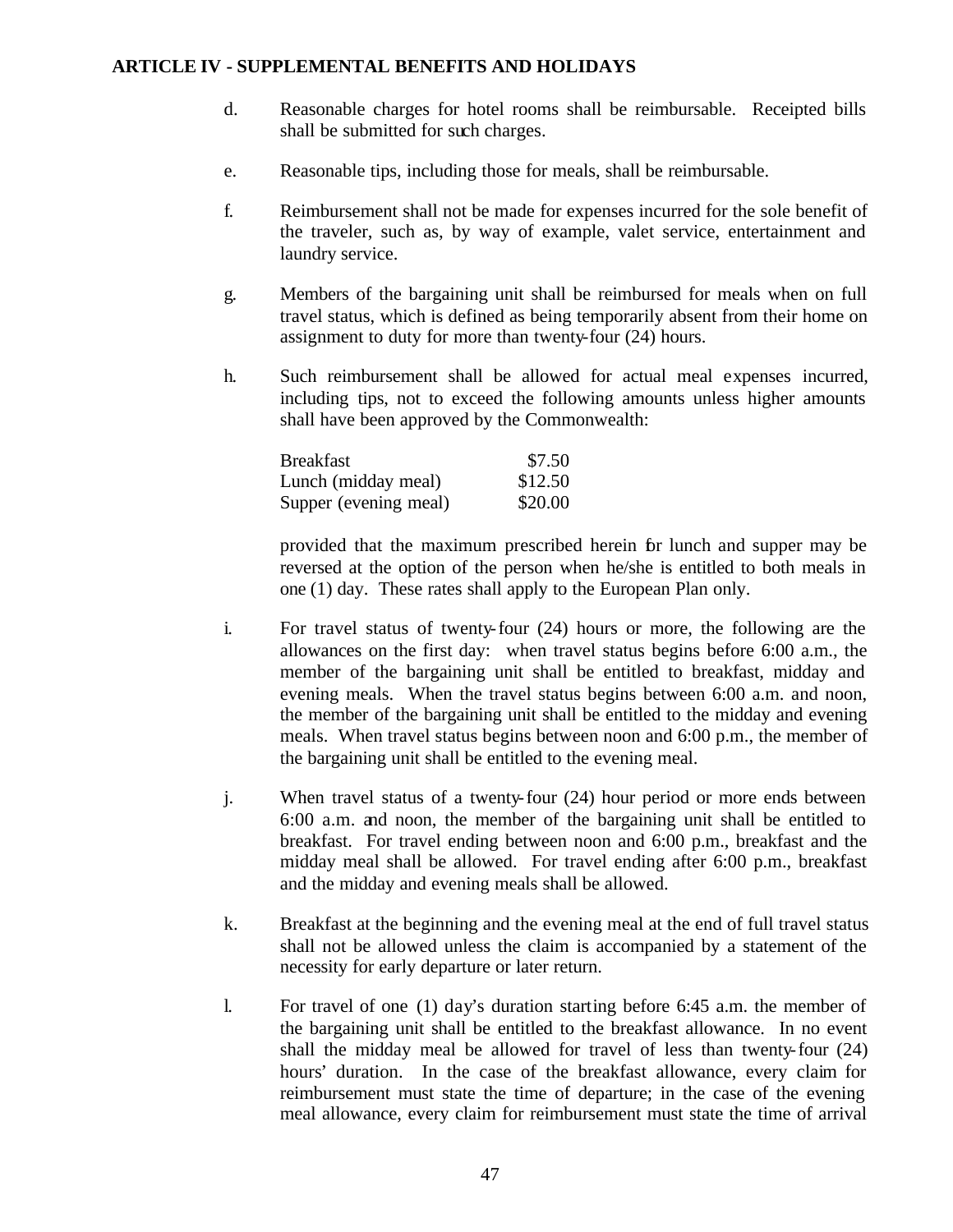home. Such claim must also state the necessity for early departure or late return.

Every claim for reimbursement made pursuant to the provisions of subsection 1 shall be made on such form and, subject to the foregoing provisions, in such manner as may from time to time be approved by the President.

- 2. In order to facilitate and encourage participation by members of the bargaining unit in professional conferences, meetings and other activities related to the performance and development of their role as professional academics, the President may, in accordance with past practice but only insofar as it is possible and feasible so to do, approve the request of a member of the bargaining unit to pay, in whole or in part, such travel expenses as shall have been incurred by such member of the bargaining unit for the foregoing purpose, but only the following such expenses:
	- a. whenever a bargaining unit member's private car shall have been used, the IRS mileage rate as it is from time to time;
	- b. whenever any other mode of transportation shall have been used, the cost of fares;
	- c. reasonable charges for hotel rooms, receipted bills in respect of such charges having been submitted;
	- d. reasonable tips other than those for meals; and
	- e. actual meal expenses incurred, including tips; provided, however, that any reimbursement that may be so paid shall not exceed the following amounts unless higher amounts shall have been approved by the Commonwealth:

| Breakfast             | \$7.50  |
|-----------------------|---------|
| Lunch (midday meal)   | \$12.50 |
| Supper (evening meal) | \$20.00 |

Every request for reimbursement made pursuant to the provision of subsection 2 shall be made on such form and, subject to the foregoing provision, in such manner as may be from time to time approved by the President.

The President shall, at his/her sole discretion, determine whether and in what amount any moneys shall be paid to any member of the bargaining unit as reimbursement for travel expenses pursuant to the provisions of this subsection 2.

Nothing in this subsection 2 shall be deemed to derogate from the right of any President to allocate travel moneys to departments or program areas within a College in such manner and subject to such criteria as the President may deem appropriate.

3. Nothing in the foregoing provisions of this Section F shall be deemed to be of application to any member of the bargaining unit in respect of any period spent on board the Training Ship or any other vessel owned or operated by the Massachusetts Maritime Academy, irrespective of whether such ship or vessel is on Sea Term status; provided,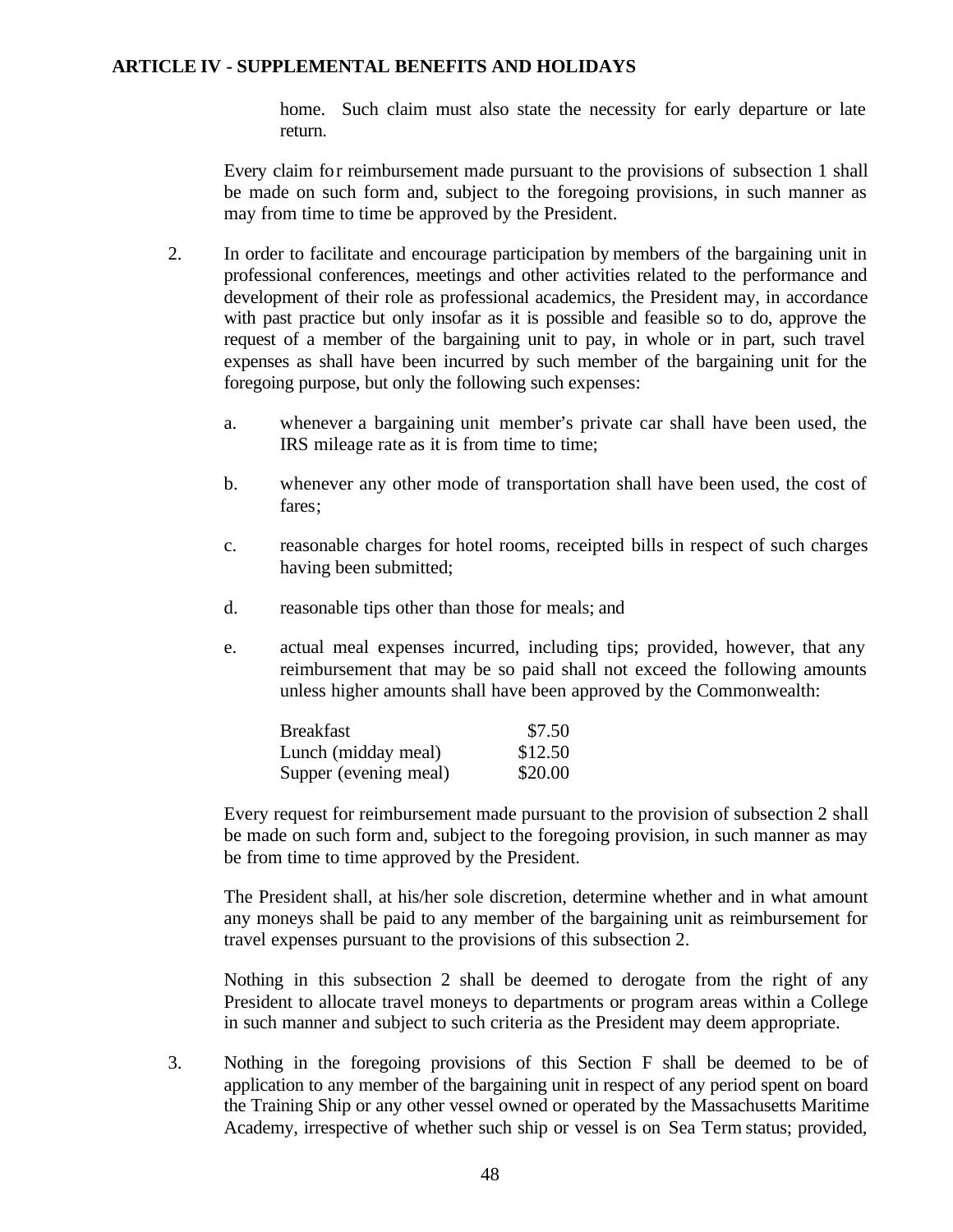however, that the foregoing provisions of Section F shall be of application, in accordance with such provisions, to travel expenses incurred by a member of the bargaining unit while serving aboard such ship or vessel, when such ship or vessel is on Sea Term status or shipyard status if such expenses are incurred while away from such ship or vessel.

## G. TUITION WAIVER; TUITION REMISSION; LIMITATION ON FEES

#### 1. TuitionWaiver

The following tuition waiver provisions shall be of application during the term of this Agreement.

The spouse and/or child or children, including any such adopted or stepchild or children, of any present, former, retired or deceased member of the bargaining unit represented by the Massachusetts Teachers Association/NEA, who, after the date of execution of this Agreement, shall have been admitted as a student in the regular day program, or in any program of Continuing Education, at any Massachusetts State College, shall be entitled to enroll as a student in such program without the payment of tuition.

In addition, any member of the bargaining unit who shall have been admitted as a student at any institution of public higher education in the Commonwealth of Massachusetts, excluding the program for the Doctorate of Medicine at the University of Massachusetts Medical School, shall be entitled to matriculate as a student without the payment of any tuition; provided, however, that in the case of any course in any program of Continuing Education tuition shall be remitted in the amount of fifty percent (50%) thereof.

#### 2. Tuition Remission

The following tuition remission provisions shall be of application during the term of this Agreement.

The parties agree to continue in effect the present policy of the Board of Higher Education, acting through the Commissioner, regarding tuition remission applicable to all unit members, their spouses and dependent children. Such policy shall provide for full tuition remission in all institutions of public higher education in the Commonwealth exclusive of the University of Massachusetts Medical School, and shall, additionally, make provision for fifty percent (50%) tuition remission in courses in continuing education.

# 3. Limitation on Fees

During the period commencing on July 1, 2009, and ending on June 30, 2012, the fees that any College charges to members of the bargaining unit and to their spouses and children as a condition of their enrollment in any undergraduate day course or program at such College (and exclusive, therefore, of any course or program in the Division of Graduate and Continuing Education at such College) shall not exceed the fees so charged on September 1, 2008.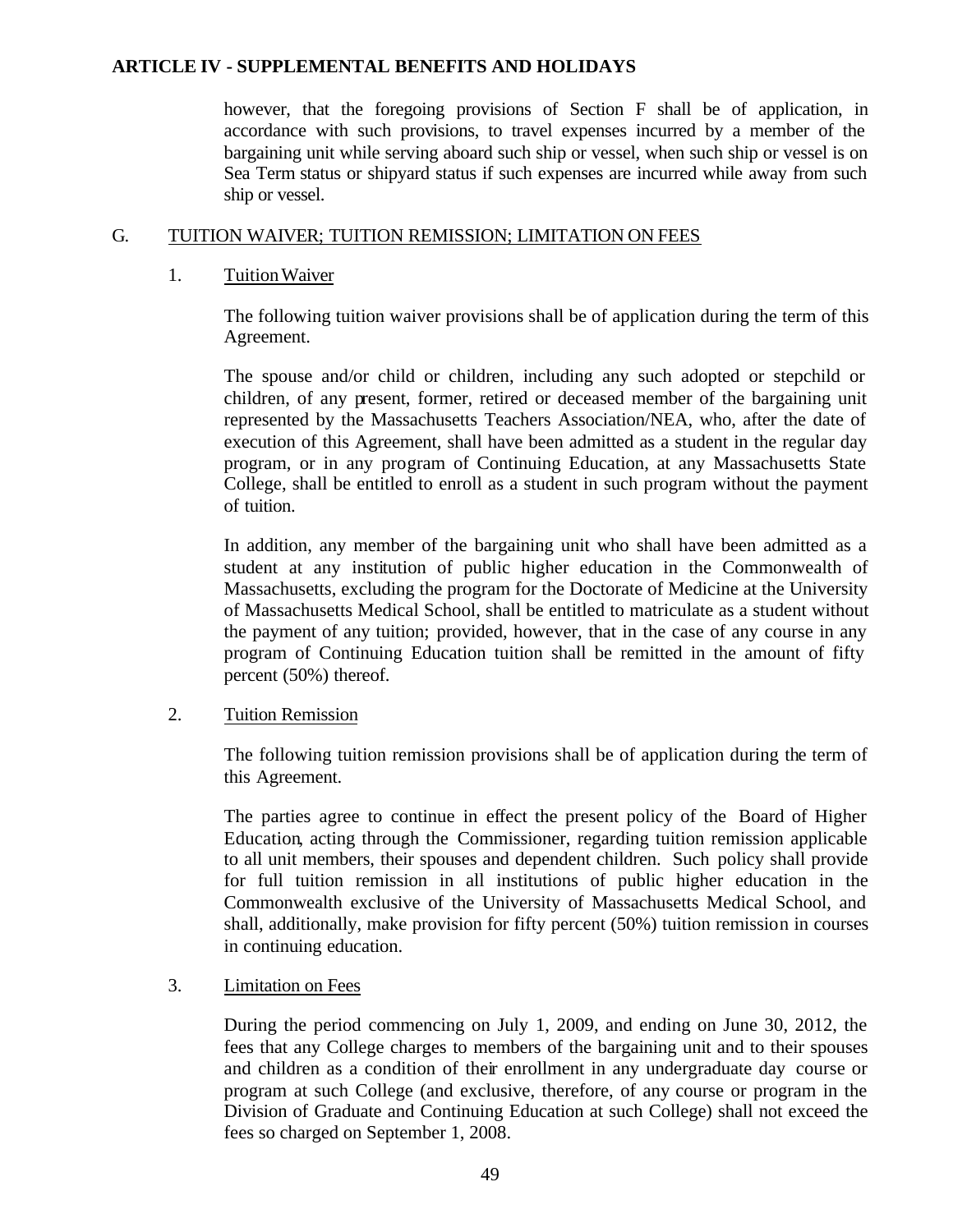# H. FLEXIBLE SPENDING ACCOUNTS

- 1. The Board of Higher Education acting through the Council of Presidents agrees to enable bargaining unit members, who so elect, to participate in any Dependent Care Assistance Program (DCAP) or Health Care Spending Account (HCSA) that is generally made available to employees of the Commonwealth.
- 2. No dispute over a claim for any benefits extended by either such plan shall be subject to the grievance procedure.
- 3. It is expressly understood and agreed that the Board of Higher Education does not accept, nor is it to be charged with, any responsibility in any manner connected with the determination of liability to any employee claiming under any benefit extended by either such plan.

Every employee shall indemnify the Board of Higher Education and the Association in all respects, and hold them harmless from any deficiency assessment or tax lien arising out of any error or omission attributed to such employee on any federal or state tax return hereafter filed by such employee, as well as any damages and/or expenses whatsoever in connection therewith.

# I. HEALTH AND WELFARE

1. Benefit

The Board of Trustees of the Health and Welfare Fund shall determine in their discretion and within the terms of this Agreement and the Agreement and Declaration of Trust made pursuant to the predecessor to this Agreement such health and welfare benefits as are to be extended by the Health and Welfare Fund to employees and/or their dependents.

2. Funding

With effect on July 1, 2009, the Commonwealth shall continue to contribute to the Health and Welfare Fund on behalf of each full-time employee equivalent a total of Thirteen Dollars (\$13.00) per calendar week; commencing with effect on January 1, 2011, the Commonwealth shall contribute to the Health and Welfare Fund on behalf of each full-time employee equivalent a total of Thirteen and 50/100 Dollars (\$13.50) per calendar week; and commencing on January 1, 2012, the Commonwealth shall contribute to the Health and Welfare Fund on behalf of each full-time employee equivalent a total of Fourteen Dollars (\$14.00) per calendar week.

The amount of contributions for each year shall be based on the number of full-time equivalent employees as of the first or second payroll period in October of such fiscal year, whichever has the greater number of full-time equivalent members of the bargaining unit.

The contributions made by the Commonwealth to the Health and Welfare Fund shall not be used for any purpose other than to provide health and welfare benefits and to pay the operating and administrative expenses of the fund. The contributions shall be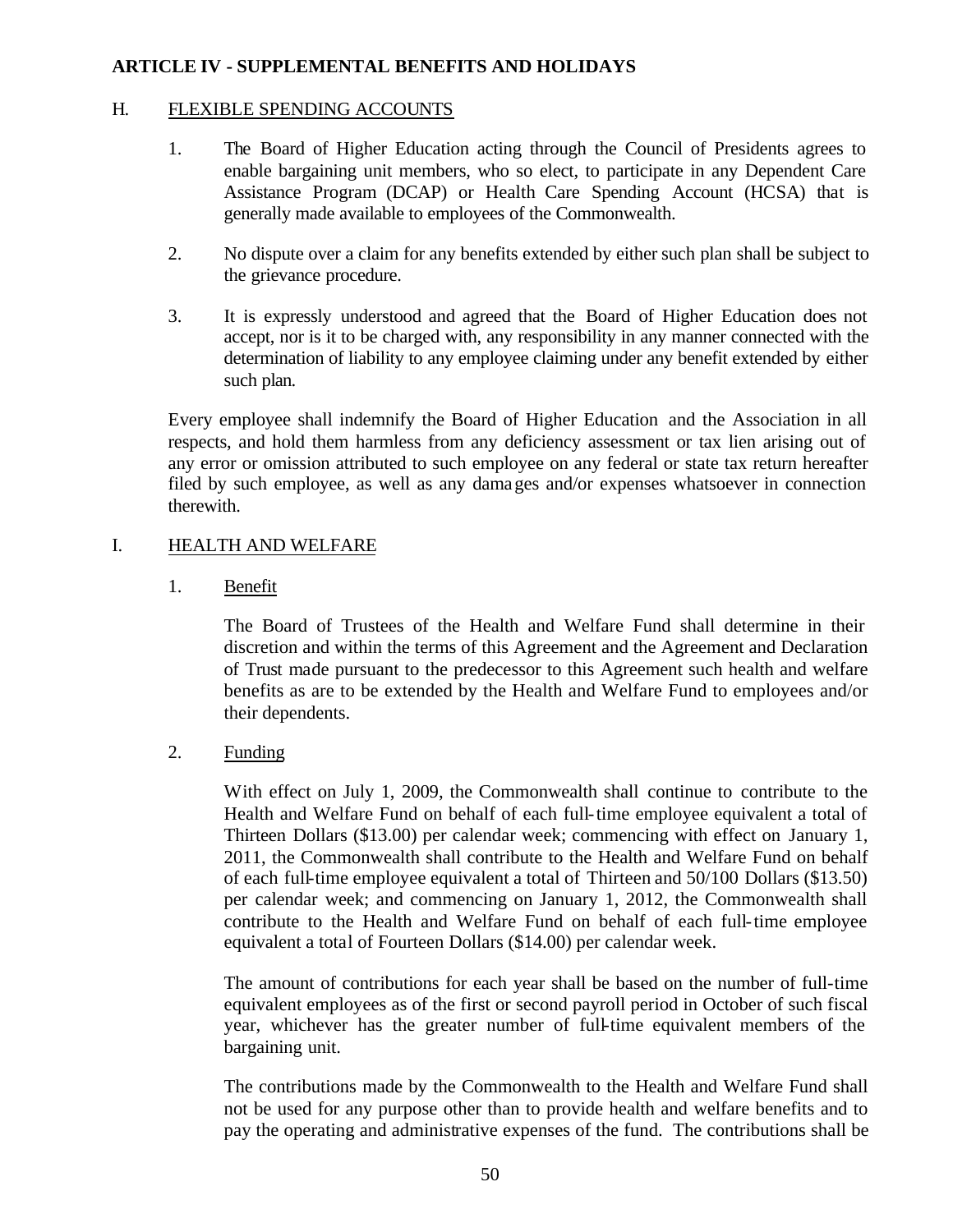made by the Commonwealth in an aggregate sum within forty-five (45) days following the end of the calendar month during which contributions were collected.

Nothing herein contained shall be deemed to obligate the Board of Higher Education or any College to make any contribution to the Health and Welfare Fund.

#### 3. Non-grievability

No dispute over a claim for any benefits extended by this Health and Welfare Fund shall be subject to the grievance procedure.

# 4. Employer's Liability

It is expressly understood and agreed that the Board of Higher Education and the Colleges do not accept, nor are they to be charged with, any responsibility in any manner connected with the determination of liability to any employee claiming under any of the benefits extended by the Health and Welfare Fund. The Commonwealth's liability shall be limited to the contributions required by subsection 2 above.

#### J. MISCELLANEOUS PROVISIONS

- 1. Members of the bargaining unit on leaves of absence on a full-time basis for whatever reason shall relinquish their rights to take part in campus activities, including voting privileges and participation in or attendance at committee meetings, during the periods of such leaves of absence.
- 2. Unpaid professional leaves of absence for members of the bargaining unit may be granted for any period of time but will not ordinarily be granted for periods in excess of two (2) consecutive work years, and in no event will they be granted for more than three (3) consecutive work years; provided, however, that leaves of absence granted (i) to enable a member of the bargaining unit to take up an appointment as an academic administrator in the manner described at Article XX, Section M, or (ii) for the purpose described in this Article IV at Section  $B(1)(d)$  shall be able to be granted for periods of any duration.
- 3. Members of the bargaining unit on leaves of absence shall not be eligible for promotion during the period of any such leave save in accordance with the provisions of Section L of Article VIII of this Agreement.

# K. HOLIDAYS

 $\overline{a}$ 

1. Paid Holidays

The following legal holidays will be observed as paid holidays during the term of this Agreement:

| New Year's Day              | Memorial Day                 | Veterans' Day    |
|-----------------------------|------------------------------|------------------|
| Martin Luther King Day      | <sup>1</sup> Bunker Hill Day | Thanksgiving Day |
| Presidents' Day             | Independence Day             | Christmas Day    |
| <sup>1</sup> Evacuation Day | Labor Day                    |                  |
| Patriots' Day               | Columbus Day                 |                  |

<sup>&</sup>lt;sup>1</sup> For librarians working in Suffolk County only.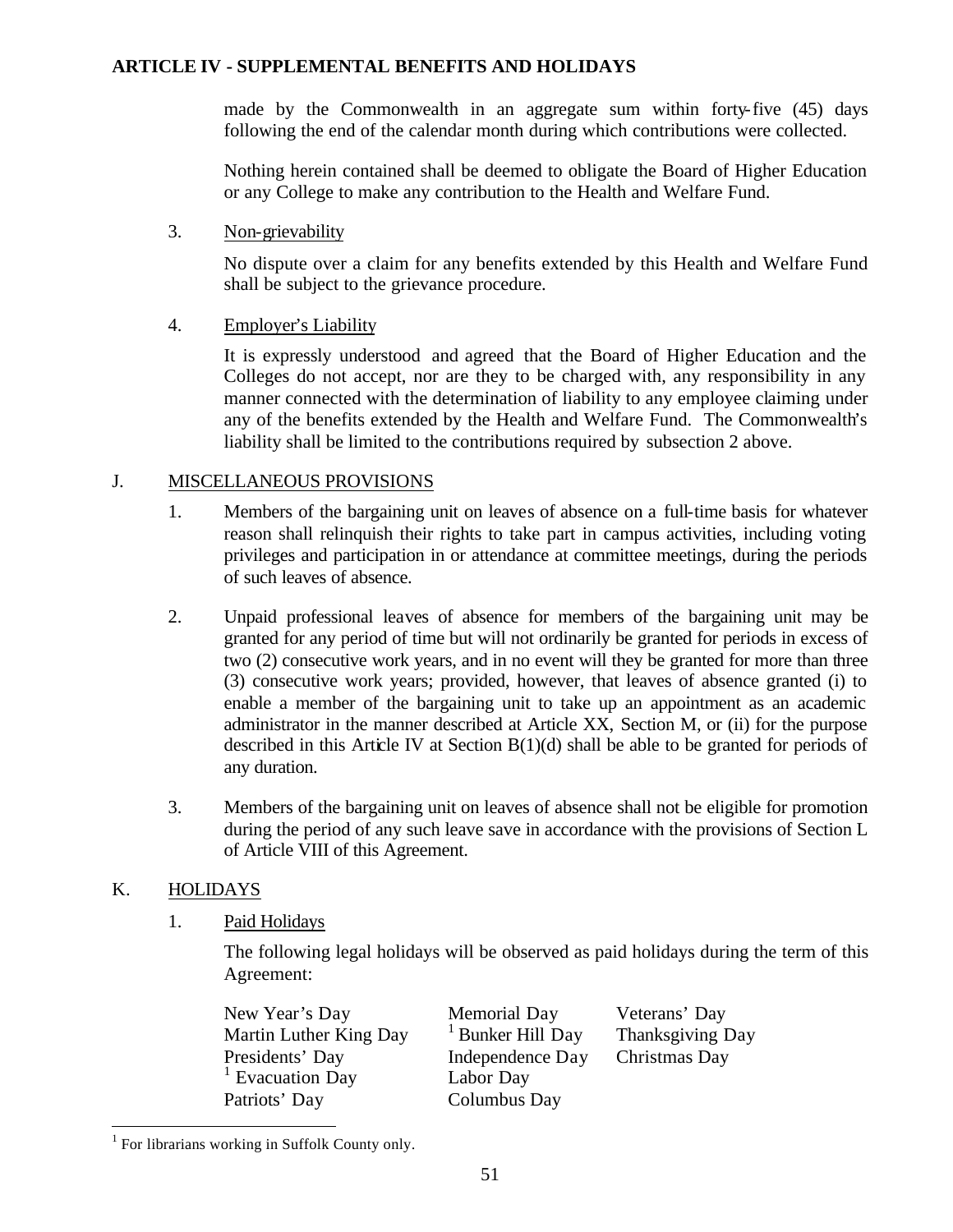## 2. Compensation for Working on Holidays for Librarians

Any librarian scheduled to work on a holiday and who does work on that holiday shall be granted a compensatory day off within the next succeeding sixty (60)-day period. The specific day off may be requested by the individual librarian, subject to the approval of the Library Director or the Library Program Area Chair, as may be appropriate. If the compensatory day off is not granted by the administration within the sixty (60)-day period, such librarian shall be paid at the rate of one (1) additional tour of duty for working a holiday.

# 3. Exceptions

Any unit member not scheduled to work on a holiday during the applicable work year, shall not suffer a loss of pay for such holiday unless such unit member is on leave without pay or absent without pay on any part of a scheduled work day immediately preceding the holiday or any part of a scheduled work day immediately following the holiday.

Any librarian scheduled to work on a holiday who fails to report as scheduled shall be recorded as absent without pay unless the librarian properly notifies the Library Director or the Library Program Area Chair, as may be appropriate, at least one (1) hour prior to the beginning of the scheduled tour of duty and indicates, as a reason for such absence, a reason that, pursuant to the terms of this Agreement, warrants the granting of a paid leave of absence for such day; provided, however, that when sickness is the reason for such absence, the librarian may be required to produce evidence in the form of a doctor's certificate within the next succeeding seven (7)-day period. When a librarian who is absent by reason of sickness on a scheduled holiday complies with these procedures, no sick leave previously earned shall be applied for the holiday, and the holiday shall be granted but no additional day off shall be provided. This provision shall be of no application to Section B of this Article IV.

#### 4. Additional Holidays

A librarian not otherwise entitled to the Suffolk County holidays and who is scheduled to work on such holiday shall be entitled to a day off with pay in lieu of each of the Suffolk County holidays. Such day off may be taken by the librarian at a time approved by the Library Director or the Library Program Area Chair, as may be appropriate, within the next succeeding sixty (60)-day period.

#### 5. Religious Holidays

Members of the bargaining unit shall be permitted to observe religious holidays consistently with the requirements of their religious tenets and without loss of pay or any use of personal or vacation leave.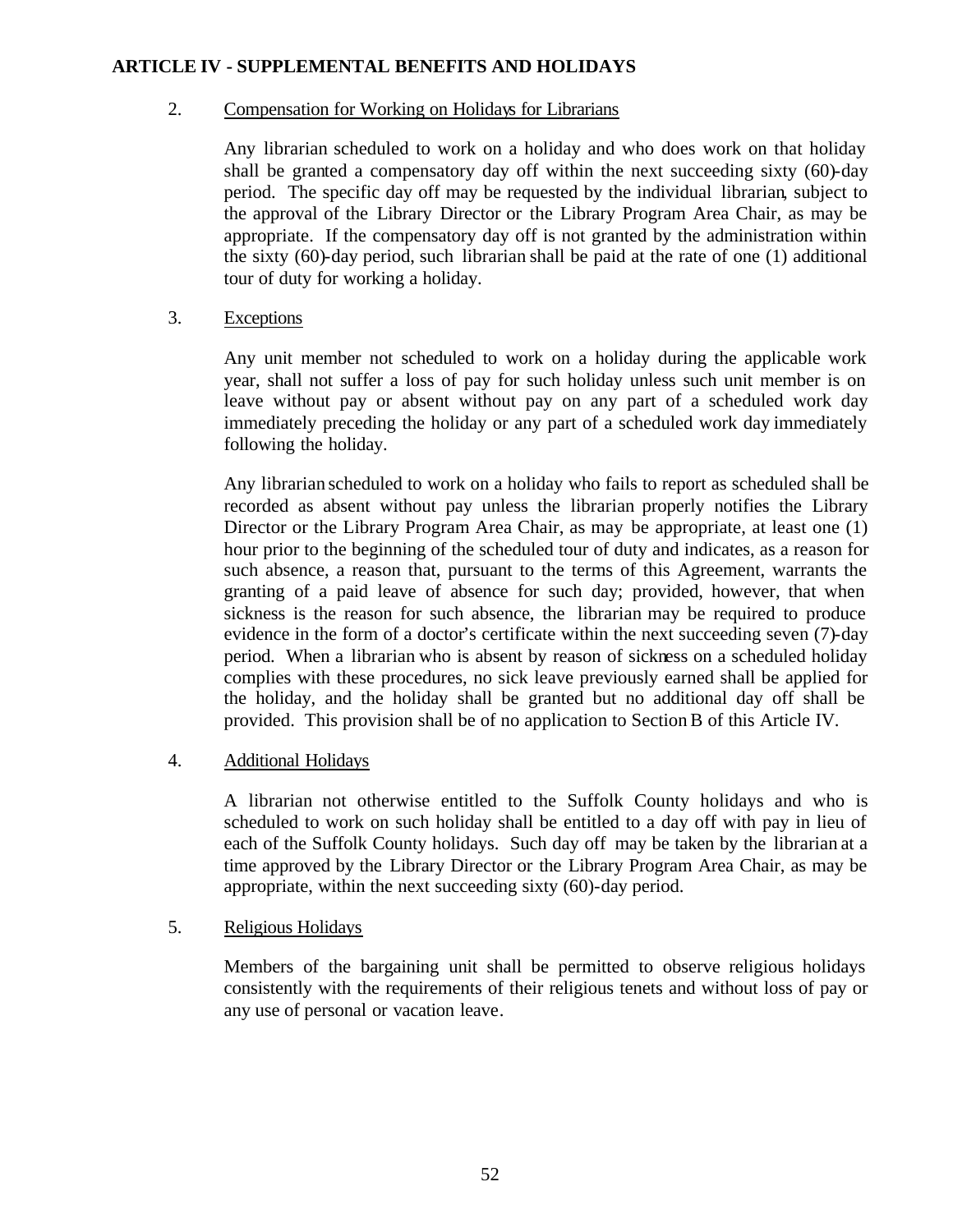# L. TABLE 1: LEAVE ACCRUAL

| <b>Employee</b> | <b>Sick Leave</b>                                                                                                               | <b>Vacation Leave</b>                                                                                                                                                                                                                                                                                                                                                                                                                                                                                                                                                                                                                                                                                                                                          | <b>Personal Leave</b>                                                       |
|-----------------|---------------------------------------------------------------------------------------------------------------------------------|----------------------------------------------------------------------------------------------------------------------------------------------------------------------------------------------------------------------------------------------------------------------------------------------------------------------------------------------------------------------------------------------------------------------------------------------------------------------------------------------------------------------------------------------------------------------------------------------------------------------------------------------------------------------------------------------------------------------------------------------------------------|-----------------------------------------------------------------------------|
| Faculty         | Ten $(10)$ days (seventy-<br>five (75) hours) per<br>academic year;<br>$(0.051282$ hours per<br>hour worked)                    | N/A                                                                                                                                                                                                                                                                                                                                                                                                                                                                                                                                                                                                                                                                                                                                                            | One (1) day (7.5)<br>hours) per semester<br>15 hrs per year                 |
| Librarians      | Fifteen (15) days (one<br>hundred twelve and<br>one-half $(112.5)$ hours)<br>per year;<br>$(0.057692$ hours per<br>hour worked) | Less than eight $(8)$ years of service:<br>twenty-two (22) days (one hundred<br>sixty-five $(165)$ hours) per year;<br>$(0.084615$ hours per hour worked)<br>At least eight $(8)$ , but less than<br>sixteen $(16)$ , years of service:<br>twenty-three (23) days (one<br>hundred seventy-two and one-half<br>$(172.5)$ hours) per year;<br>(0.088462 hours per hour worked)<br>At least sixteen (16), but less than<br>twenty five (25), years of service:<br>twenty-five (25) days (one hundred<br>eighty-seven and one-half (187.5)<br>hours) per year;<br>(0.096154 hours per hour worked)<br>Twenty-five $(25)$ or more years of<br>service:<br>Thirty (30) days (two hundred<br>twenty-five (225) hours) per year;<br>$(0.115385$ hours per hour worked) | Three $(3)$ days<br>(twenty-two and<br>one-half $(22.5)$<br>hours) per year |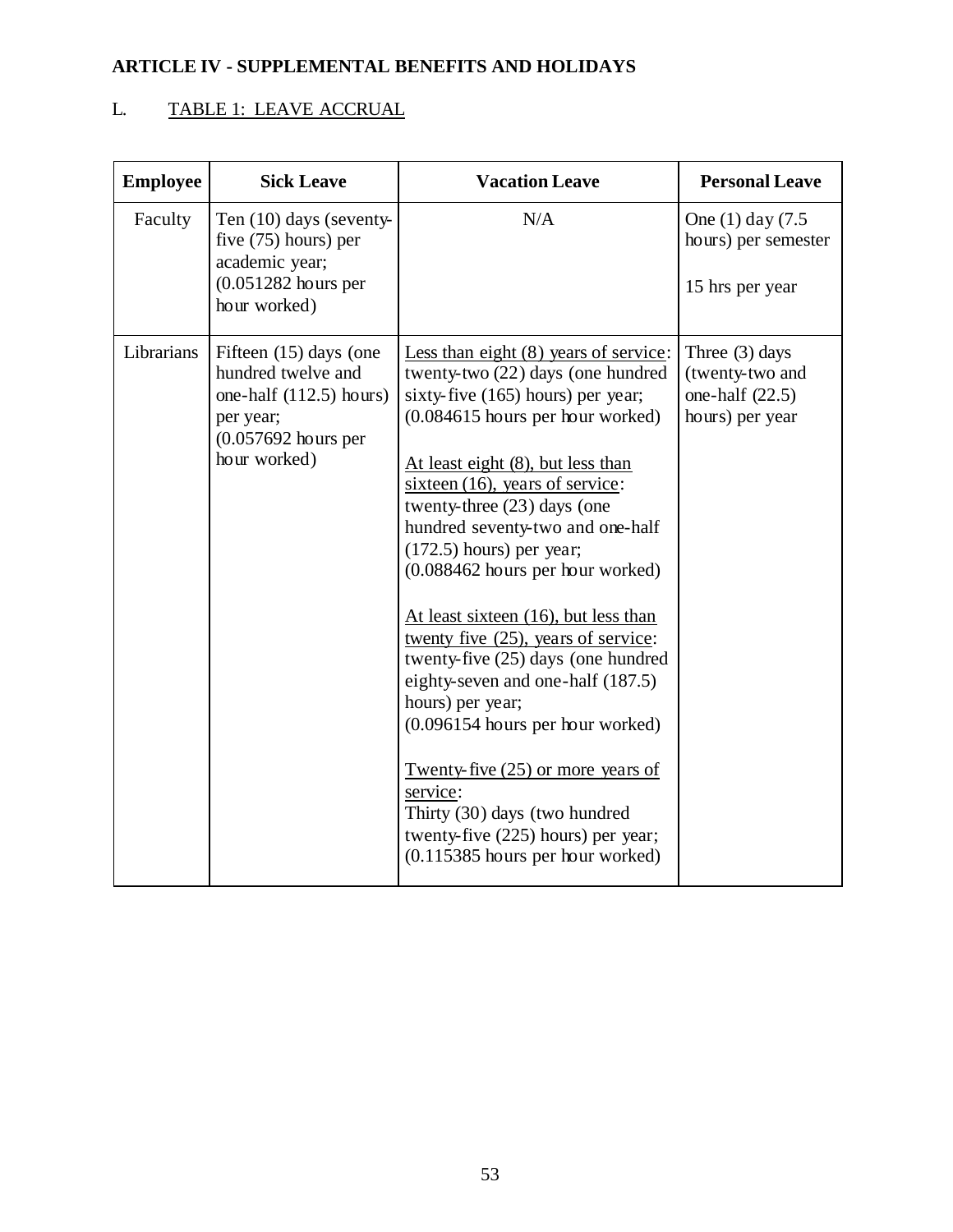# **SUMMARY DESCRIPTION:**

# **OPERATION AND ADMINISTRATION OF THE SICK LEAVE BANK**

This statement contains a summary description of the operation and administration of the sick leave bank **(Section A(1)(b), at pages 32-35)**.

#### 1. Sick Leave Bank Membership

Unit members entitled to sick leave are members of the sick leave bank in the following circumstances unless they opt out of participation in the bank.

- a. Unit members hired after September 1 automatically become members of the bank when they have accrued seven and one-half  $(7.5)$  hours (fifteen  $(15)$ ) hours at the Massachusetts College of Art and Design, the Massachusetts College of Liberal Arts and the Massachusetts Maritime Academy) of sick leave, which are automatically contributed to the bank unless the unit members opt out of participation in the bank within the preceding thirty (30) days.
- b. Each year on October 1, unit members (other than those described in paragraph (a) above) not members of the bank automatically become bank members, and seven and one-half (7.5) hours (fifteen (15) hours at the Massachusetts College of Art and Design, the Massachusetts College of Liberal Arts and the Massachusetts Maritime Academy) of their accrued sick leave are contributed to the bank unless they opt out of participation in the bank within the preceding thirty (30) days. Unit members who do not have the required number of hours of sick leave on October 1 and who do not opt out of the bank will contribute seven and one-half (7.5) hours or fifteen (15) hours, whichever applies, when those hours have accrued.
- c. When the balance of hours in the bank falls below the contractual minimum the College President shall give notice of such, and seven and one-half (7.5) hours (fifteen (15) hours at the Massachusetts College of Art and Design, the Massachusetts College of Liberal Arts or the Massachusetts Maritime Academy) of accrued sick leave are automatically contributed to the bank from each bank member, unless the bank member opts out of participation in the bank within fifteen (15) days of the notice.

#### 2. Notification

- a. The only contractually required notice is that given by the College President to the Chapter President when the number of hours in the bank is falling below the contractual minimum.
- b. Additionally, at each College the administration will give notice of the sick leave bank and the ability to opt out of participation in the bank as follows:
	- i. To new unit members in time to opt out of participation in the bank.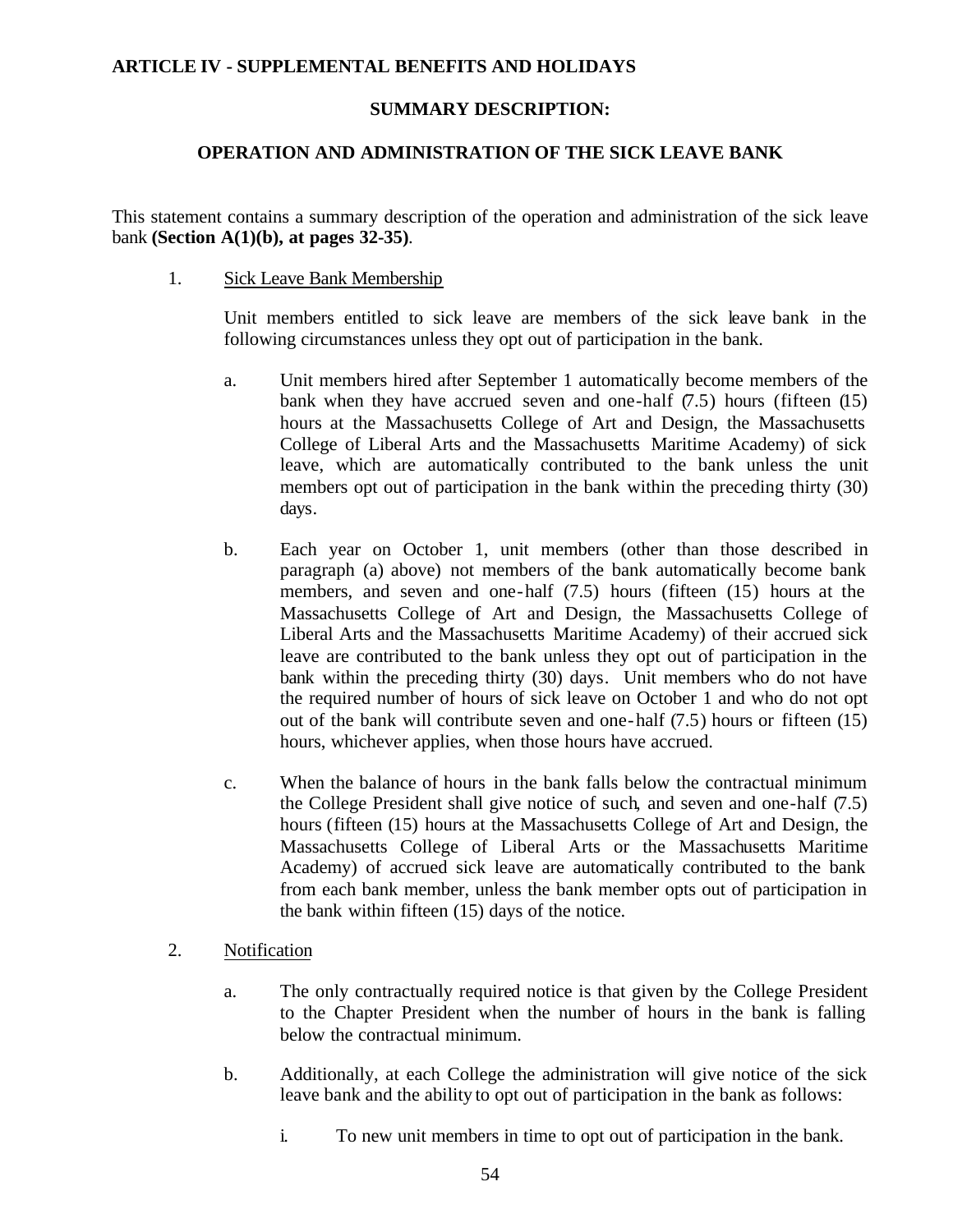- ii. To unit members who are not members of the bank, by September 30 each year.
- iii. To the extent possible, to unit members who are members of the bank, fifteen (15) days before automatic contributions are required to maintain the bank at the contractual minimum.
- iv. To the extent possible, to unit members who are members of the bank fifteen (15) days before the end of the semester if automatic contributions are likely to be required during the summer.

# 3. Duration on the Sick Leave Bank

- a. Full-time Use:
	- i. Faculty who are members of the bank may use up to two thousand seven hundred seventy-five (2,775) hours for one (1) illness/injury; charges to the bank are made only during the faculty work year, exclusive of ten (10) holidays.
	- ii. Librarians who are members of the bank may use up to three thousand seven hundred five (3,705) hours for one (1) illness/injury; charges to the bank are made during the librarian work year, exclusive of thirteen (13) holidays.
- b. Part-time Use:
	- i. Faculty who are members of the bank may use up to one thousand three hundred eighty-seven and one-half (1,387.5) hours on a part-time basis for one (1) illness/injury; charges to the bank are made only during the faculty work year, exclusive of ten (10) holidays.
	- ii. Librarians who are members of the bank may use up to one thousand three hundred eighty-seven and one-half (1,387.5) hours on a part-time basis for one (1) illness/injury; charges to the bank are made during the librarian work year, exclusive of thirteen (13) holidays.
	- iii. Any sick leave drawn from the bank on a part-time basis is subtracted from the maximum amounts described in paragraph (a) above.
- c. If a unit member is drawing from the bank on a part-time basis and becomes fully incapacitated from working, the member shall draw from the bank on a full-time basis, regardless of the cause of the additional incapacity, without having to be off the payroll for an additional 37.5 hours.
- 4. Accrual of Sick Leave While on the Sick Leave Bank

A unit member earns sick leave while on the bank, but all such time accrues to the sick leave bank rather than to the unit member.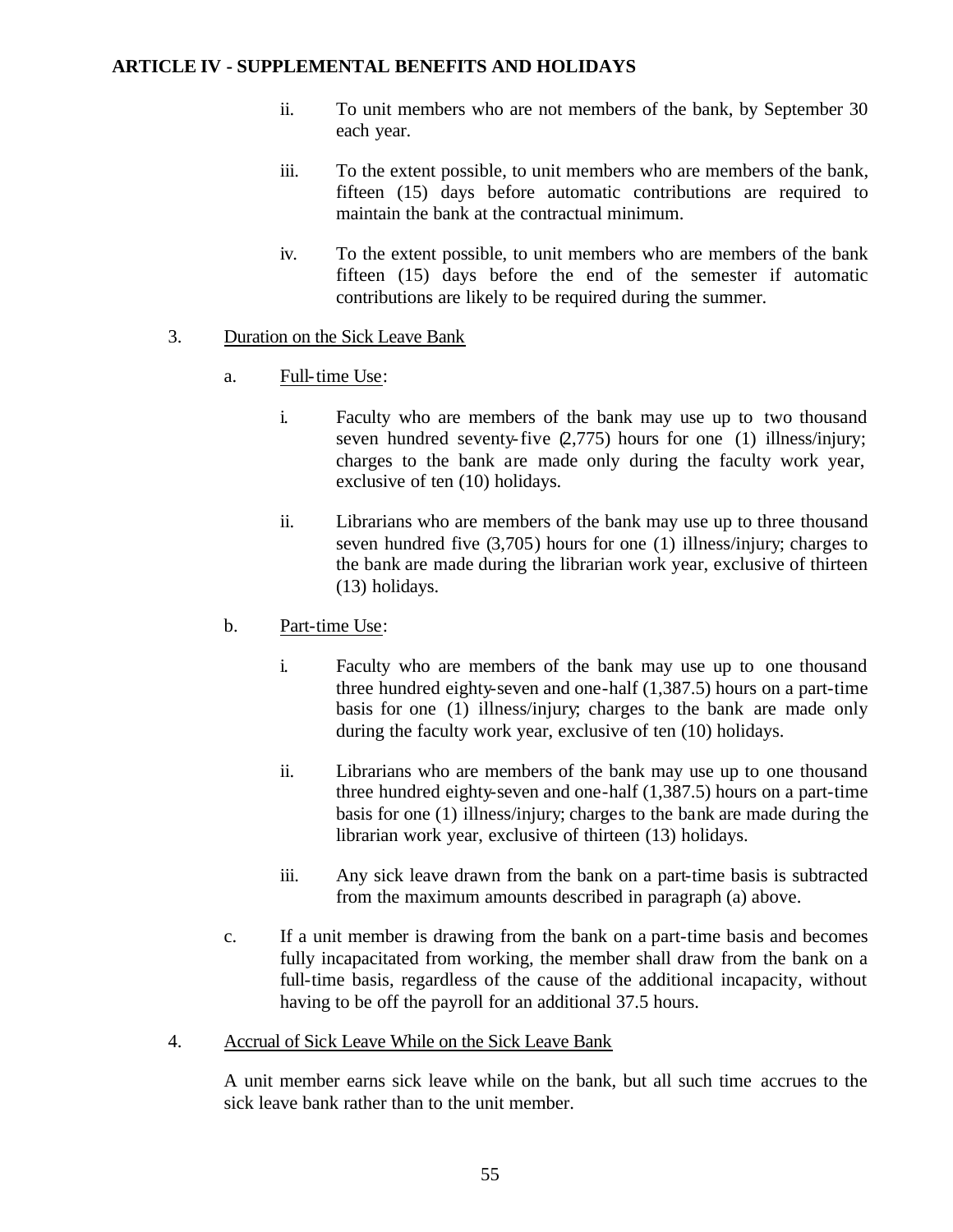#### 5. Personal Leave and Vacation Leave

- a. If a unit member who is drawing on the bank has unused personal leave before December 31, then the unit member's absence is to be charged to his/her remaining personal leave rather than to the bank. The member shall not be required to be off the payroll for an additional 37.5 hours.
- b. If a librarian who is drawing on the bank has accrued four hundred eighty (480) hours of vacation leave and there is no agreement with the Vice President to accrue more than four hundred eighty (480) hours of vacation leave, then the librarian's excess vacation credits are to be converted to sick leave. Such sick leave shall be credited to the bank.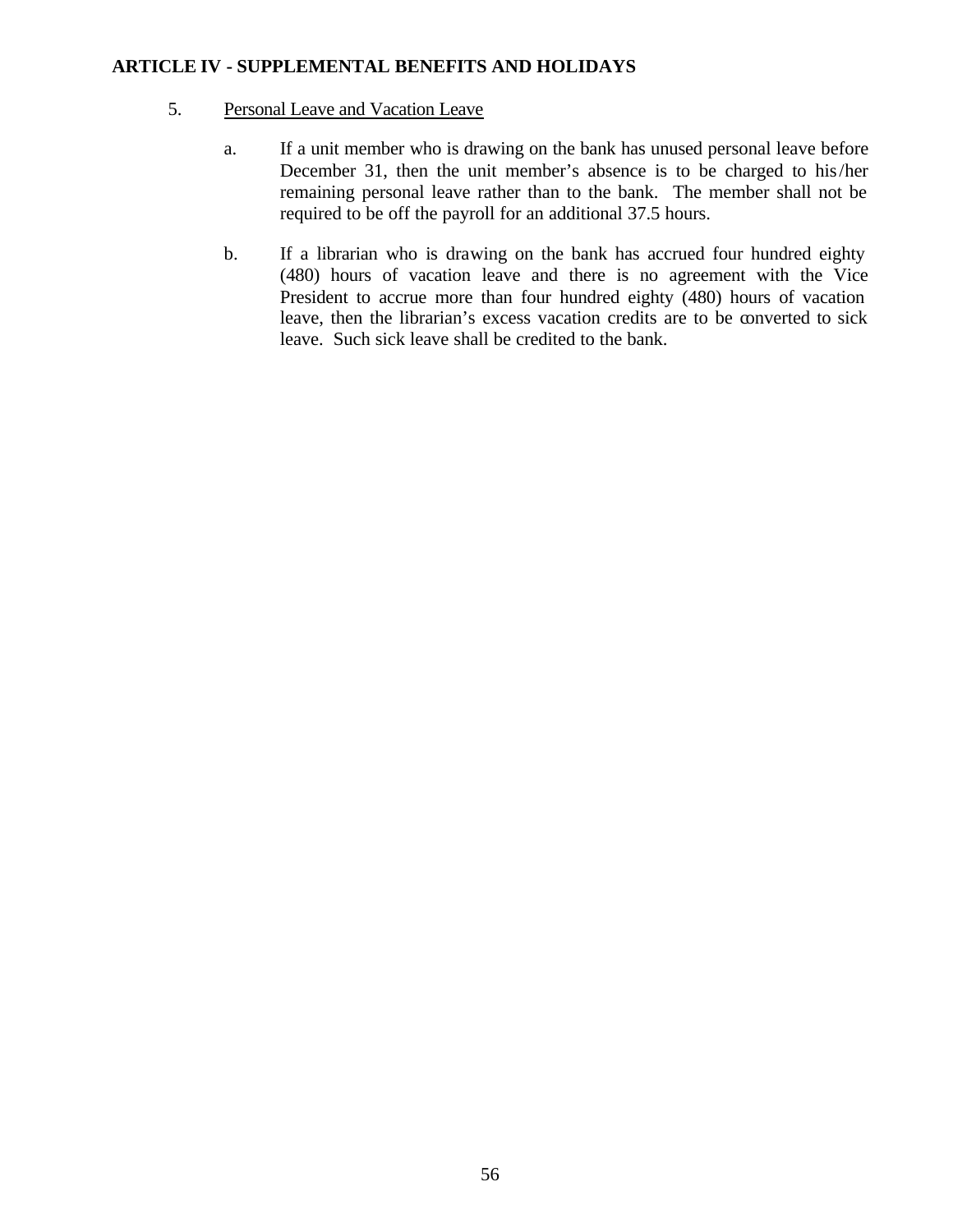## **ARTICLE V - ACADEMIC FREEDOM AND RESPONSIBILITY**

#### A. ACADEMIC FREEDOM

The parties endorse the principles and standards of academic freedom and academic responsibility as generally and traditionally accepted in institutions of higher education. The parties agree to promote public understanding and support of academic freedom and agreement upon procedures to assure academic freedom in colleges and universities. Institutions of higher education are conducted for the common good and not to further the interests of either the individual teacher or librarian or the institution as a whole. The common good depends upon the free search for truth and its free exposition. Academic freedom is essential to these purposes and applies to both teaching and research.

Academic freedom is the right of scholars in institutions of higher education freely to study, discuss, investigate, teach, exhibit, perform and publish. Freedom in research is fundamental to the advancement of truth. Academic freedom in its teaching aspect is fundamental for the protection of the rights of the teacher in teaching and of the student in learning.

The scholar is entitled to full freedom in research and in the exhibition, performance and publication of the results of his/her research, and to full freedom in the classroom in discussing his/her subject, most specifically in the selection of his/her course materials and in the selection of texts. The scholar is entitled to discuss controversial issues. As both a teacher and scholar he/she recognizes his/her professional obligation to present various scholarly opinions and to avoid presenting totally unrelated materials, that being fundamental to the advancement of truth.

Faculty members and librarians have the right to determine the amount and character of the work and other activities they pursue outside the College provided such work and other activities do not interfere with the discharge of their responsibilities under the terms of this Agreement.

#### B. ACADEMIC RESPONSIBILITIES

Academic freedom carries with it correlative responsibilities.

Faculty members and librarians have the responsibility to their colleagues and the College community to preserve intellectual honesty in their teaching and their research. They respect the free inquiry of their associates and avoid interference in their work.

The parties recognize that adherence to the complementary concepts of academic freedom and academic responsibility will most nearly ensure that the greatest contributions to the several Colleges will be made by their most valuable resource, the faculty. The college or university teacher or librarian is a citizen and a member of a learned profession affiliated with an educational institution. When he/she speaks, writes, or expresses himself/herself in any other fashion as a citizen, he/she should be free from institutional censorship or discipline, but his/her special position in the community imposes special obligations. As a person of learning, affiliated with an educational institution, he/she should remember that the public may judge his/her profession and his/her institution by his/her utterances. Hence he/she should at all times be accurate, should exercise appropriate restraint, should show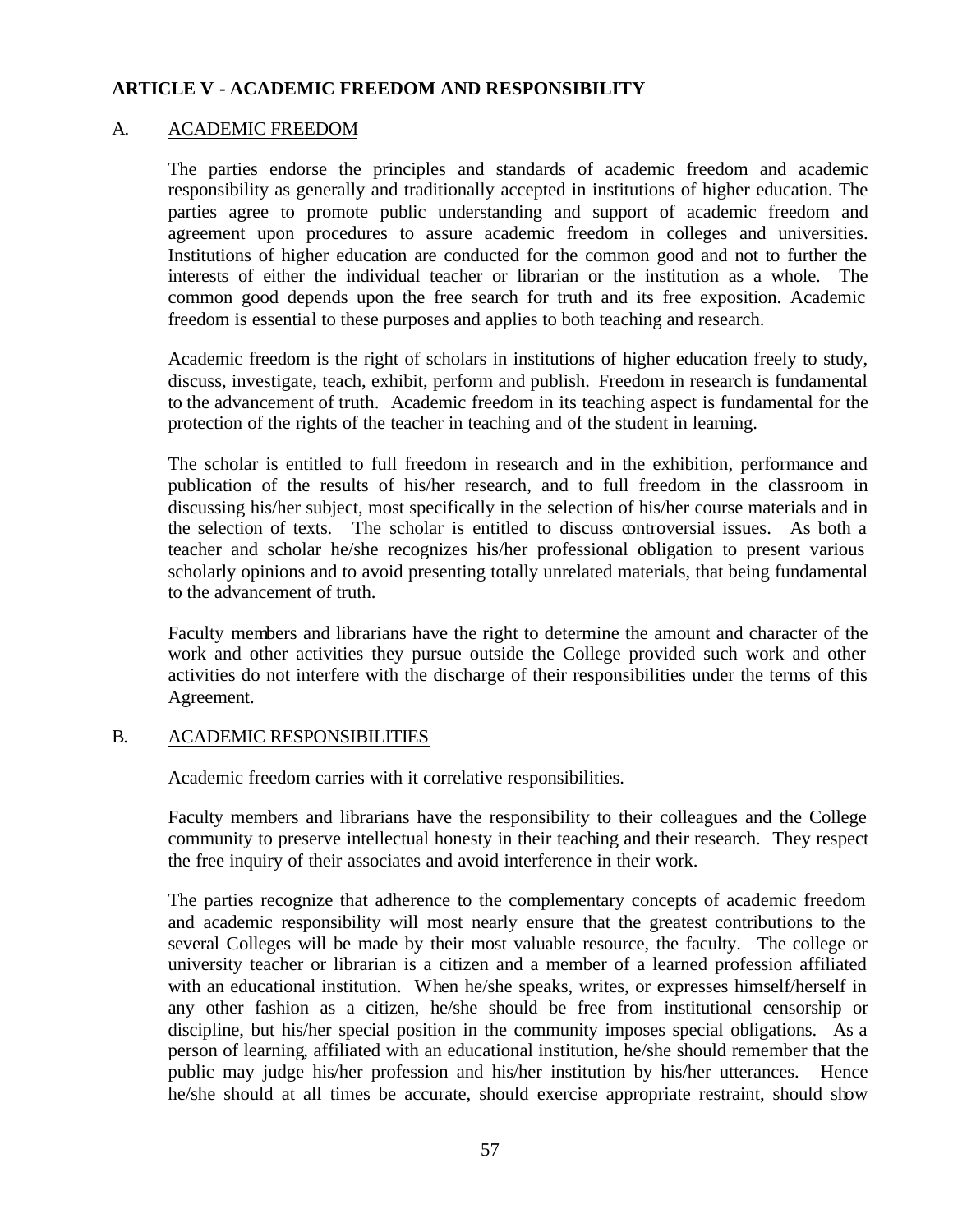# **ARTICLE V - ACADEMIC FREEDOM AND RESPONSIBILITY**

respect for the opinions of others, and should make every effort to indicate when he/she is not an institutional spokesman.

Institutions of higher education are committed to the search for truth and knowledge and to contribution to the solution of problems and controversies.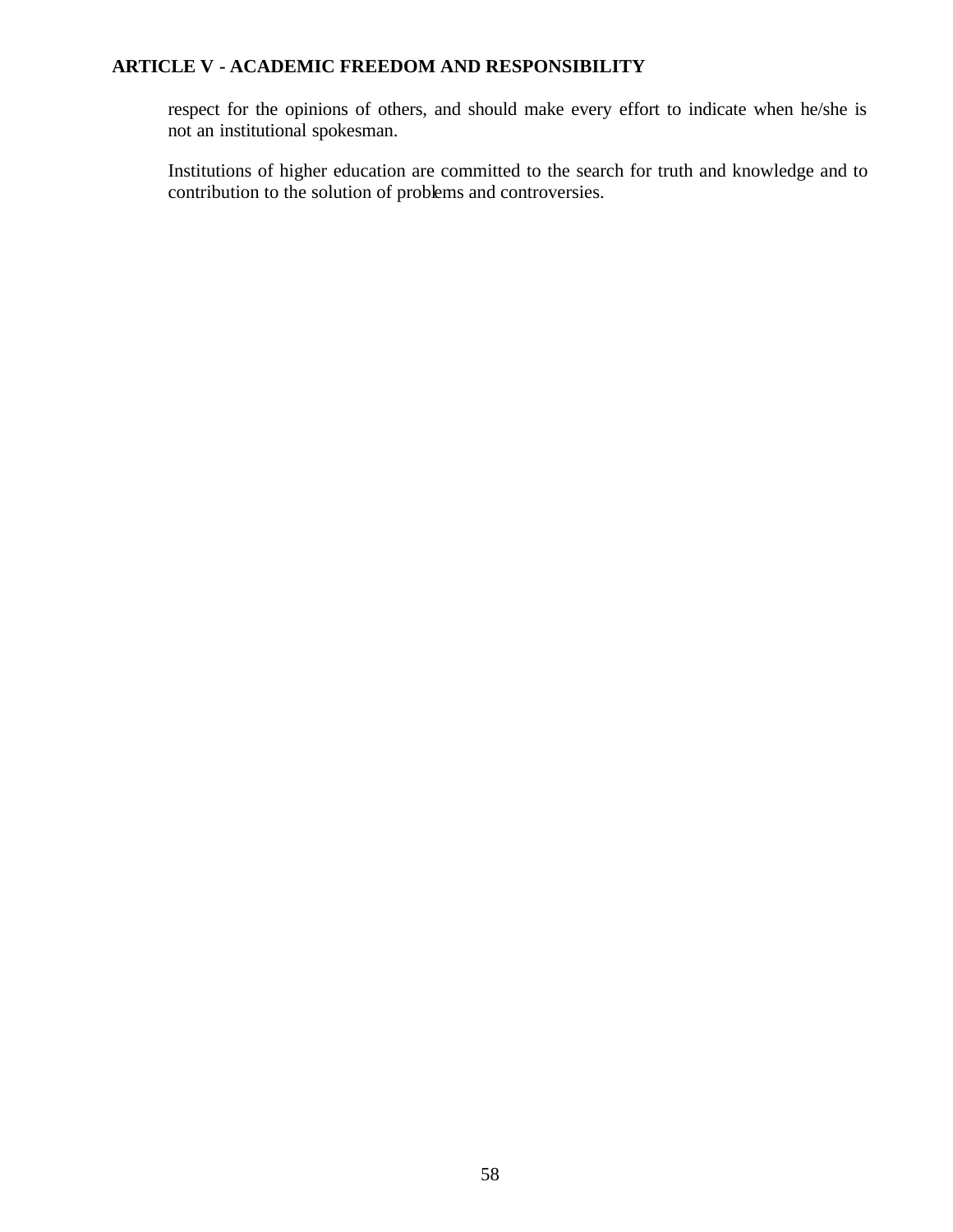The provisions of this Article VI shall be of no application to part-time members of the bargaining unit except as otherwise provided in Article I, Section F.

No person who is a member of the bargaining unit by reason of the fact that he/she holds a temporary appointment of the kind described in Section C(6) of Article XX shall be entitled to vote in any election conducted pursuant to the provisions of this Article VI.

## A. RESPONSIBILITIES OF THE DEPARTMENT CHAIR

Each Department Chair shall exercise professional leadership in the department, shall conduct the routine operation of departmental affairs and shall take appropriate initiative in recommending the development of the curricular and resource requirements of the department. Where applicable, his/her responsibilities shall more specifically include but shall not be limited to the following:

- 1. in accordance with the other applicable provisions of this Agreement, providing for the scheduling of courses and classes, academic advising, independent and intradepartmental and interdisciplinary learning programs, student practica, fieldwork and internships, faculty research, and other student and faculty activities within the department;
- 2. making recommendations regarding the extension or modification of the curriculum structure within the department to strengthen the College's programs and to endeavor to provide students with maximum accessibility to the College's offerings;
- 3. assisting in the conduct of periodic academic program reviews and outcome assessments to strengthen and update the curriculum;
- 4. assisting in the recruitment of faculty;
- 5. periodically submitting requests for supplies, equipment, library holdings and other needs of the department;
- 6. maintaining communication with students, prospective students and other faculty at the College relative to departmental matters;
- 7. assigning on a fair and equitable basis student advisees to members of the faculty of the department; operating and monitoring the advising program of the department to provide for the quality of such program and, where appropriate, its proper interaction with the advising program of the College; and evaluating each faculty member in the department with respect to the quality of advising as it is rendered by him/her to students;
- 8. supervising members of the faculty in the department and conducting faculty evaluations;
- 9. advising faculty members of the receipt of any substantial complaint of a student or member of the faculty which the Chair believes may affect the employment status of the faculty member;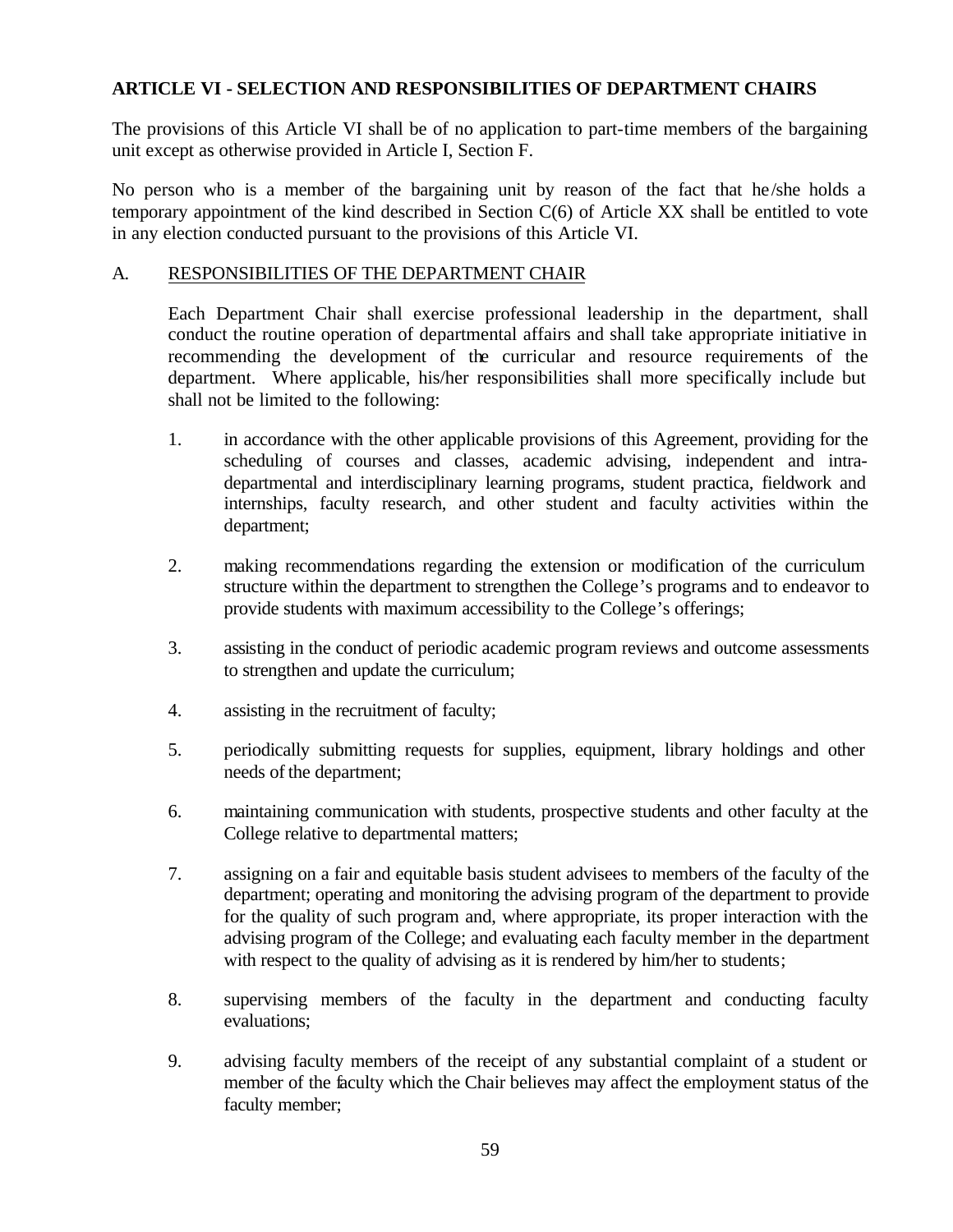- 10. seeking, where appropriate, to resolve informally complaints made against faculty and to resolve conflicts between a student and a faculty member or between one member of the faculty and another;
- 11. preparing annual and long-range academic and budgetary plans for the department;
- 12. maintaining an inventory of academic and instructional equipment assigned to the department and developing a long-range plan for the replacement of equipment;
- 13. meeting regularly with the Vice President and/or Dean or Deans and from time to time with members of the department and with the appropriate departmental committees in order to coordinate the interaction of departmental programs and activities with one another and with the programs and mission of the College and to facilitate the discharge of the responsibilities set forth above;
- 14. making recommendations concerning class sizes;
- 15. supervising clerical and other non-unit staff where appropriate; and
- 16. carrying out such other assignments as may be made from time to time by the Vice President.

The Department Chair shall meet regularly with the Vice President and/or any appropriate Dean or Deans and from time to time with the members of the department and the appropriate departmental committees to coordinate the interaction of the various programs, to discuss joint actions to improve educational effectiveness and, consistent with the terms of Section H below, to develop plans for modification and extension of the programs of the College, all in accordance with the terms of this Agreement. In addition, the Vice President and/or any appropriate Dean or Deans shall meet with the Department Chairs collectively at least twice during each semester and at such other times as he/she may deem necessary; provided only that the Vice President shall meet with the Department Chairs collectively on at least one (1) such occasion.

Whenever any of the foregoing responsibilities must, in the determination of the Vice President, be performed during any period when the Department Chair is unable to or cannot be required to perform such responsibilities, such responsibilities may be discharged by the Vice President. In any such situation, the Vice President shall endeavor to notify or inform the Department Chair of responsibilities he/she deems it necessary to perform, and the Department Chair, if so notified or informed, may undertake to discharge such responsibilities.

#### B. SELECTION OF DEPARTMENT CHAIRS

Only members of the bargaining unit who are not on leaves of absence on a full-time basis shall be eligible to vote in making recommendations pursuant to the provisions of this Section B.

#### 1. Eligibility

Every Department Chair shall be a member of the bargaining unit.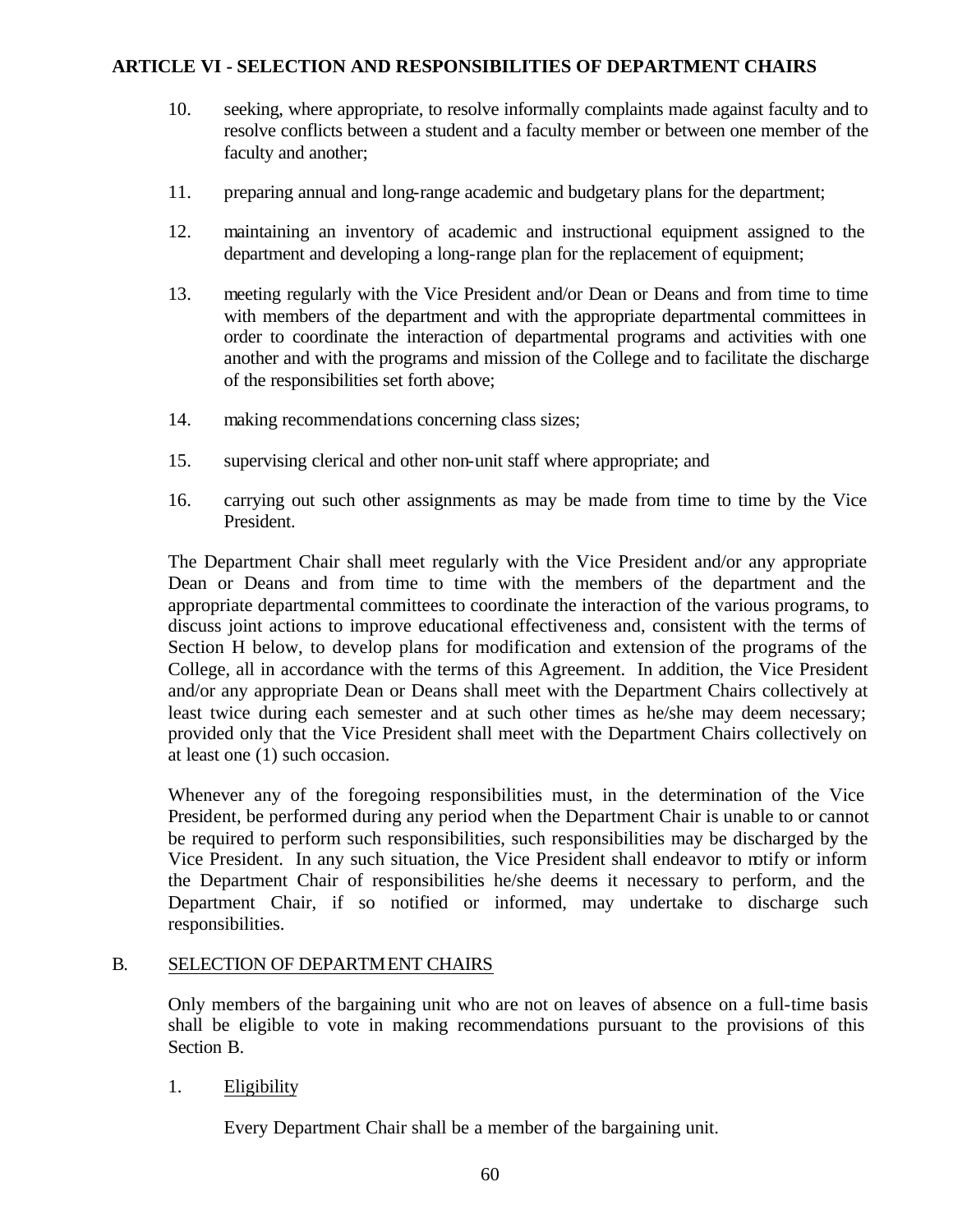Except in rare and unusual circumstances, no person shall be chosen to serve as a Department Chair who is not also a tenured faculty member or, in the alternative, a non-tenured Associate Professor or Professor; provided only that nothing herein contained shall operate to prohibit the appointment of any person to serve as Department Chair pursuant to subsection 3(c) of this Section B. For the purposes of this paragraph, a member of the bargaining unit shall be deemed to have tenure from and after the date on which the Board of Trustees of a College shall have acted to accord tenure to him or her even if the effective date thereof has not yet arrived.

#### 2. Terms of Office

The terms of office of all Department Chairs shall be of three (3) years' duration. Every such term of office shall commence on July 1 and shall expire on the June 30 succeeding three (3) years thereafter.

In the event that the chair of any department shall have been vacated prior to the expiration of the incumbent's term of office therein, a successor shall be chosen, in accordance with the applicable provisions of this Article VI, to serve in such office for the duration of his/her predecessor's unexpired term; provided only that if such unexpired term is of no more than six (6) months' duration, the successor so chosen shall be chosen to serve both for such unexpired term and, unless another has already been chosen therefor, for the term next succeeding.

No person, including the incumbent on the date of execution of this Agreement, shall serve as the Chair of a department of five (5) or more members for more than three (3) successive three (3)-year terms; provided, however, that (a) any such incumbent may complete his/her then-current term of office, and (b) a Department Chair's service in office for the unexpired term of a predecessor shall not be deemed to be a term of office for purposes of this rule of limitation, if such unexpired term shall have been no more than one and one-half (1.5) calendar years in duration. Whenever any person shall have served as the Chair of a department for three (3) successive three (3)-year terms of office, he/she shall not be eligible to serve again as Chair of such department until three (3) academic years shall have elapsed from the expiration of the last such term of office. For the purposes of applying this paragraph to the selection of the Chair of any department, the membership of such department shall be the number of its full-time members (excluding those on leaves of absence on a fulltime basis) on the date when the procedures for selecting a Chair are to be conducted. No count of the membership of a department shall be applied retroactively for the purpose of determining any person's eligibility to serve as the Chair of such department.

### 3. Procedures for Selecting a Department Chair

a. General

Whenever the term of office of any Department Chair is to expire on June 30 of any year, the procedures for filling the chair of such department with effect on the ensuing July 1 shall be conducted during the period commencing on February 1 of such year and ending on April 30 thereof; provided only that nothing herein contained shall be deemed to require that such procedures be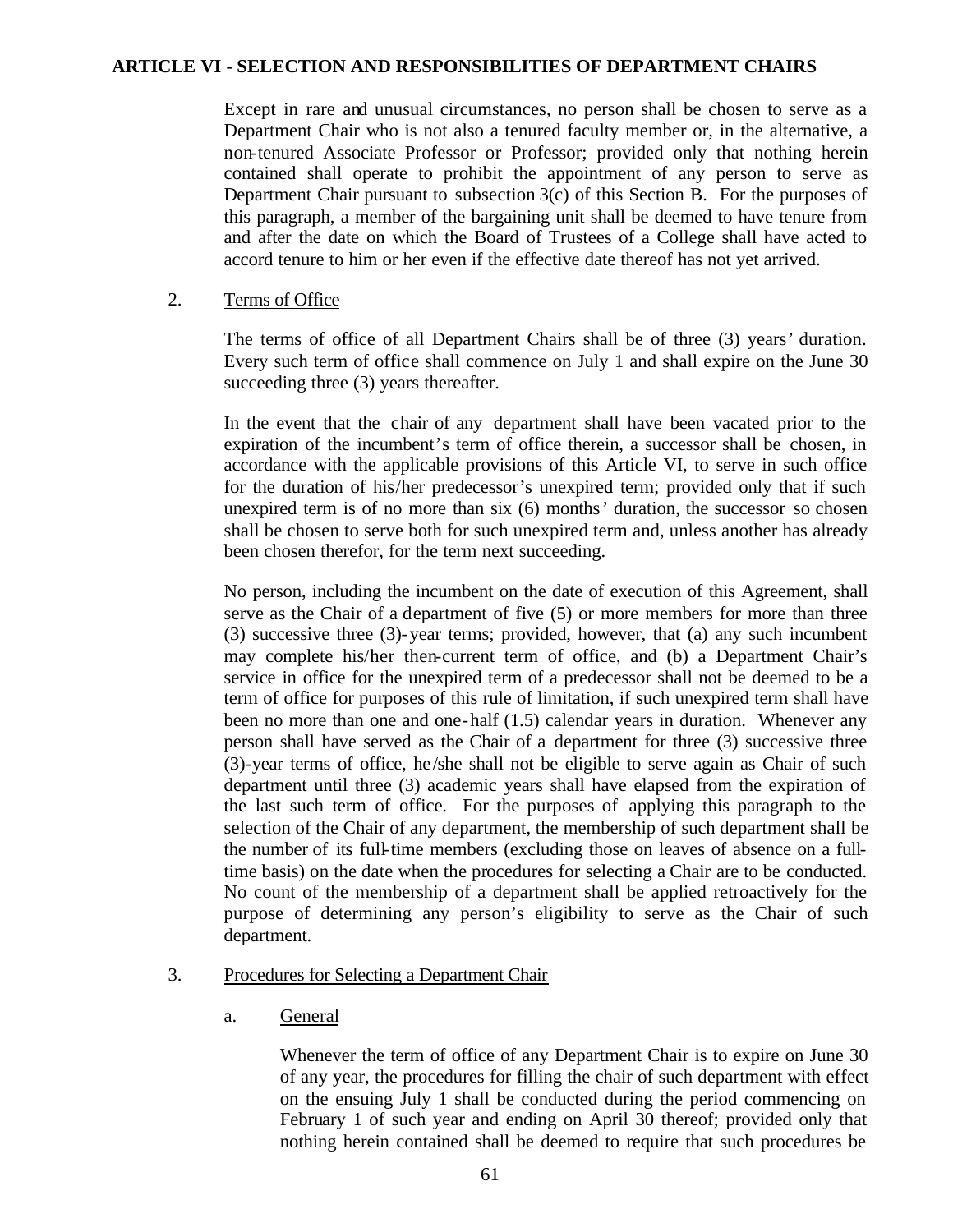completed within such period whenever, with respect to an appointment that is to be made pursuant to subsection 3(c) of this Section B, it is impracticable or infeasible to do so.

A vacancy in the chair of any department shall be filled within ten (10) working days after the date on which, in respect of any department, any of the following shall have come to pass, namely:

- i. The chair shall have been declared vacant by the President of the College, or
- ii. The chair shall have become vacant by reason of the recall of the incumbent Chair, or
- iii. The chair shall have become vacant by reason of the death, illness, resignation or other incapacity of the incumbent Chair.

#### b. Filling a Vacancy from within the Department

The unit members of each department to which these provisions apply shall meet upon the call of the Vice President to select and submit in writing to the President the name of a single nominee for the chair of the department.

The Vice President shall submit to the Department Chair, the department members and the Chapter President a list of the members of the department who are eligible to vote. The Department Chair will provide department members who are eligible to vote not less than ten (10) days notice of the meeting.

Such meeting shall be held between the hours of 8:30 a.m. and 4:30 p.m. during the academic year. If a scheduling conflict occurs, the Vice President shall make an appropriate decision in order to allow the department member to attend the meeting.

A quorum shall consist of a majority of those members of the department eligible to vote. The nominee shall be elected by a majority of those department members present and voting, and the nomination shall thereupon be transmitted to the President.

Selection of such nominee shall be accomplished pursuant to written departmental procedures established by the department, which procedures shall not be contrary to the terms and conditions of this Agreement.

Thereafter, the President shall, within ten (10) working days of his/her receipt of such nomination, either appoint or decline to appoint such nominee. Should the President decline to appoint such nominee, the department shall reconvene and select a different nominee in accordance with the foregoing procedures. This process shall continue until the President of the College shall have appointed a nominee duly submitted.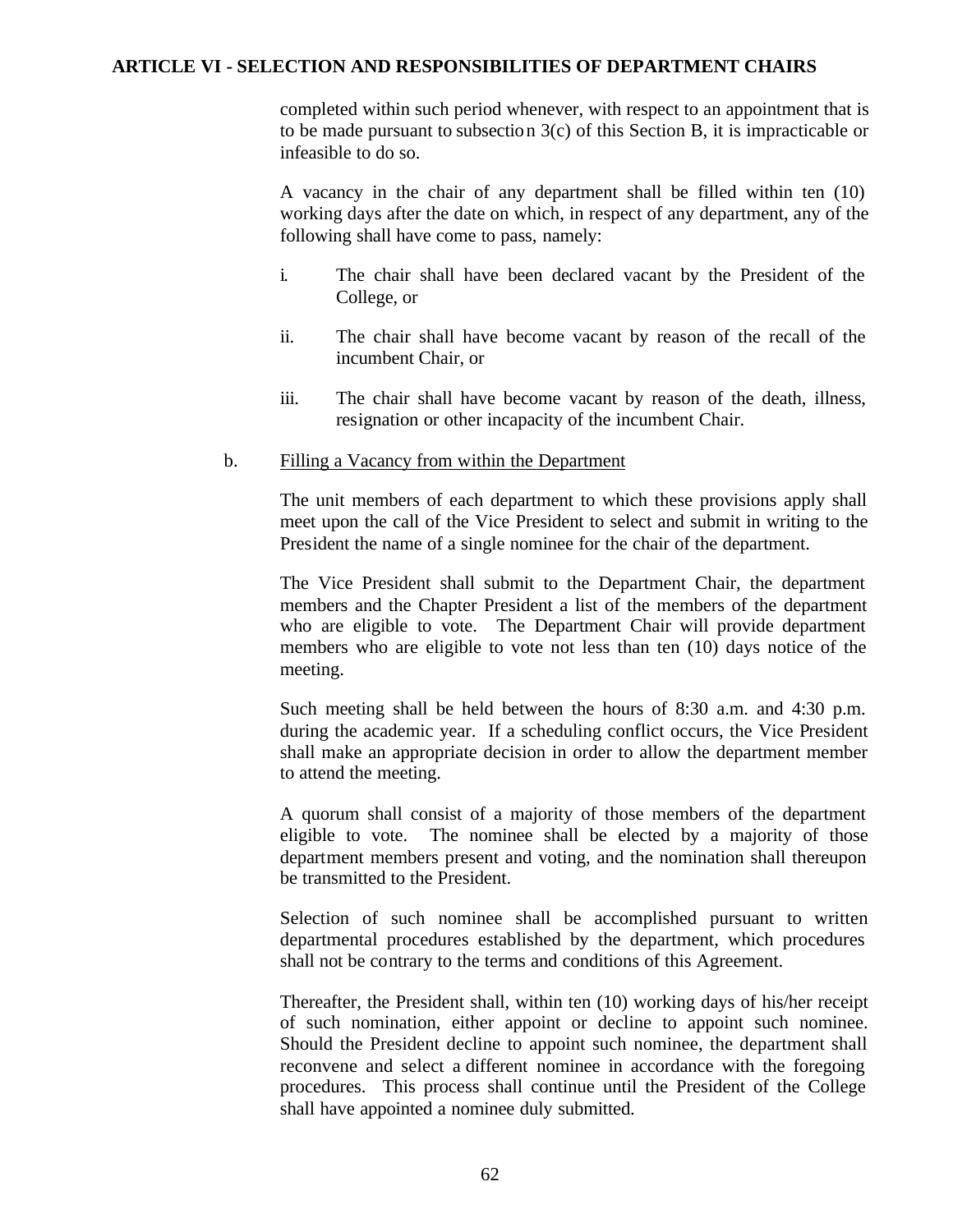#### c. Filling a Vacancy from outside the Department

The President, after first consulting with the Chapter President, and upon a majority vote of the members of a department, may fill a vacancy in a chair by someone not then employed as a member of the faculty of that department. Upon notification by the President, the Vice President and the Chapter President shall convene a meeting of the members of the affected department at which the members of the department shall elect not fewer than two (2) among them who shall serve as the members of the Search Committee to recruit a candidate or candidates for the position of Department Chair. The committee shall submit its recommendation to the Vice President.

A vacancy in a chair shall not be filled from outside the department unless the President sha ll have allocated or reallocated to and authorized the filling of a funded vacant faculty position in that department; provided, however, that such a vacant position shall have not been created by the retrenchment of any unit member.

During the period in which any search is being conducted, the responsibilities of the Department Chair shall be discharged, if applicable, by an acting Chair.

#### C. DECLARATION OF A VACANCY

The President of the College shall have the authority to declare that a vacancy exists in the chair of any department; provided, however, that prior to the exercise of such authority, the President shall notify, in writing, the members of the department and the Department Chair thereby affected of his/her reasons therefor.

#### D. APPOINTMENT OF AN ACTING CHAIR

The President may appoint an acting Chair to serve during any period when no Chair shall have been appointed in accordance with the provisions of this Article or when the Chair shall be on paid or unpaid leave, incapacitated or otherwise unable to fulfill his/her duties or upon the declaration of a vacancy or resignation; provided, however, that except in rare and unusual circumstances, no person shall be appointed as acting Chair who is not also a tenured faculty member or, in the alternative, a non-tenured Associate Professor or Professor, and such appointment shall not exceed twelve (12) months.

## E. RECALL OF DEPARTMENT CHAIR

The recall of a Department Chair by department members is an unusual occurrence and such recall should be based upon extraordinary circumstances. The following procedures for the recall of a Department Chair by department members shall not be used until a Chair has served at least one (1) calendar year from the date of appointment, or until an acting Chair has served at least one (1) semester from the date of appointment; provided, however, that in the case of any acting Chair who has been appointed pursuant to the provisions of the foregoing Section D and who is serving in such capacity by reason of the President's having declined to appoint as Chair a nominee duly submitted to him/her pursuant to the provisions of the foregoing Section B, the following procedures for the recall of a Department Chair by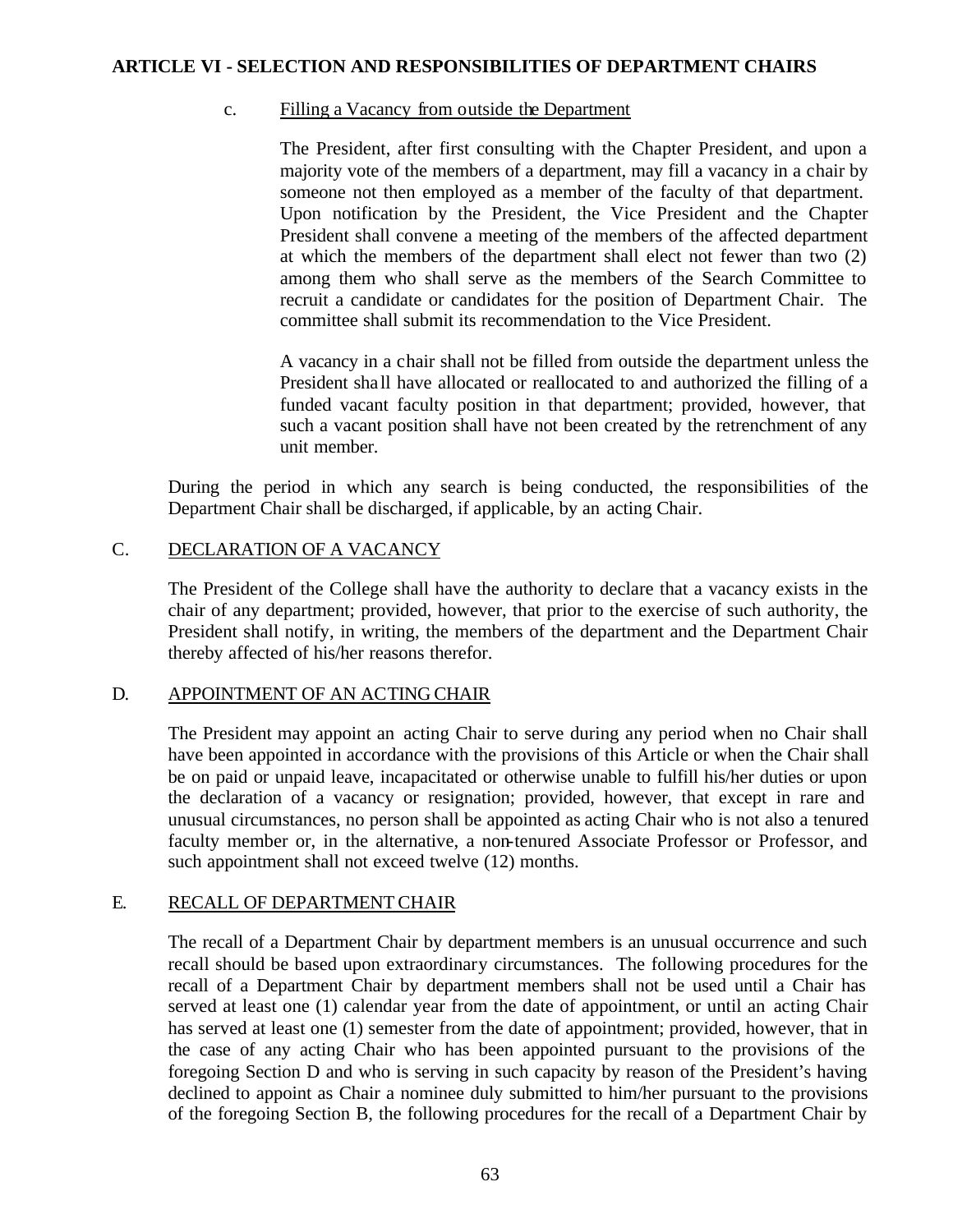department members may be used after such acting Chair shall have served in such capacity for a period of not fewer than ten (10) weeks during one (1) or more academic years.

Only members of the department who are not on leaves of absence on a full-time basis shall be eligible to participate in the procedures set forth in this Section E.

1. Informal Procedure

Within five (5) working days of the receipt of a statement setting forth specific complaints signed by one-third (1/3) of all full-time department members, the Chair shall meet to confer with all members of the department. This meeting shall be for the purpose of attempting to find an informal resolution of any complaints set forth in the signed statement.

If the complaints are not resolved to the satisfaction of one-third  $(1/3)$  of all full-time members of the department who are eligible to participate, the concerned members shall next meet informally with the Vice President to discuss the matter and obtain the Vice President's assistance in reaching an informal settlement of such complaints. Failing this, the department members may then proceed to the formal recall procedures hereinafter prescribed.

- 2. Formal Procedures
	- a. Upon presentation to the Vice President of a petition, signed by one-third (1/3) of the full-time members of the department who are eligible to participate, excluding the Department Chair, stating specific reasons for recalling the Chair, the Vice President shall promptly give fourteen (14) days written notice to all full-time department members setting forth the time, date and place of a meeting to consider the recall petition and to vote on either a motion that the Chair continue in office or a motion to recommend to the President that he/she declare a vacancy to exist in the chair. The Department Chair may be present at this meeting.
	- b. The Vice President and an impartial person from the faculty at large, who shall be elected by the majority of the eligible and voting unit members of the department, shall conduct the recall meeting, and, if the Vice President and the majority of such full-time members of the department sha ll have so decided, shall conduct successor meetings for the same purpose. The Vice President and such impartial person from the faculty at large shall record any subsequent vote(s) taken within the department on this matter.
	- c. A vote by secret ballot of two thirds (2/3) of all full-time members of the department who are eligible to participate, including the Department Chair, shall be required to recommend to the President that he/she declare a vacancy to exist in the chair, together with a written record of the minutes of such department meeting, and a record of the number of votes cast; when any such vote has been taken and recorded in the manner prescribed above, the President shall thereupon declare a vacancy to exist in the chair of the department.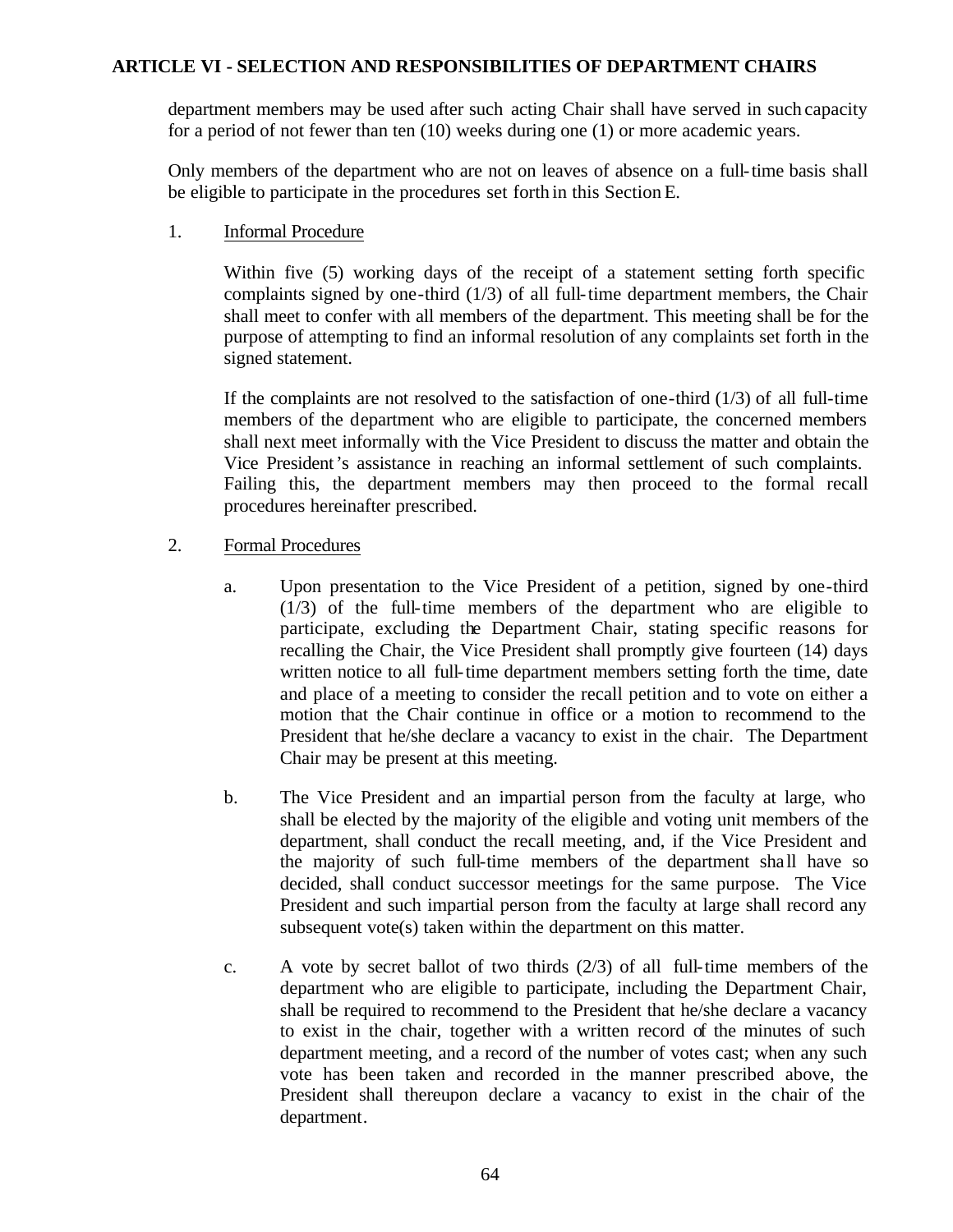#### F. REDUCTION OF INSTRUCTIONAL WORKLOAD OF DEPARTMENT CHAIR

In order to permit a Department Chair to function effectively as a teacher and at the same time permit him/her to fulfill his/her administrative obligations, his/her teaching workload shall, upon request, at Colleges other than Framingham State College, be reduced as follows:

| Number of<br><b>Faculty Members</b><br>in the Department | <b>Reduction per Year</b><br>(semester hours of<br>credit of instruction) |  |
|----------------------------------------------------------|---------------------------------------------------------------------------|--|
| 3                                                        | 3                                                                         |  |
| 4 to 8                                                   | 6                                                                         |  |
| 9 to 12                                                  | 9                                                                         |  |
| 13 to 19                                                 | 12                                                                        |  |
| 20 to 25                                                 | 15                                                                        |  |
| 26 or more                                               | 18                                                                        |  |

At Framingham State College the teaching workload of each Department Chair shall, upon request, be reduced as follows:

| Number of<br><b>Faculty Members</b><br>in the Department | <b>Reduction per Year</b> |
|----------------------------------------------------------|---------------------------|
| 3                                                        | one course                |
| 4 to 10                                                  | two courses               |
| 11 to 19                                                 | three courses             |
| 20 or more                                               | four courses              |

At all Colleges, Chairs of departments having three (3) faculty members shall be granted the reduction above in the academic semester during which the Department Chair is required to conduct faculty evaluations pursuant to the provisions of Article VIII of this Agreement.

For the purposes of this Section, the membership of a department shall be calculated by the number of equivalent full-time teaching members of such department (which phrase shall be deemed to include any full-time member of such department part of whose workload has been assumed pursuant to Article XII, Section D, of this Agreement and shall be deemed to exclude any full-time member of such department who is then on a leave of absence on a full-time basis that is not to expire sooner than the expiration of the then-current semester) who are teaching on October 1 of the academic year preceding the academic year for which the reduction is granted.

Twelve (12) semester hours of credit of instruction, when taught in any department by parttime members of the faculty, shall for these purposes be the equivalent of one (1) full-time teaching member of such department; and every full-time member of the faculty shall, for the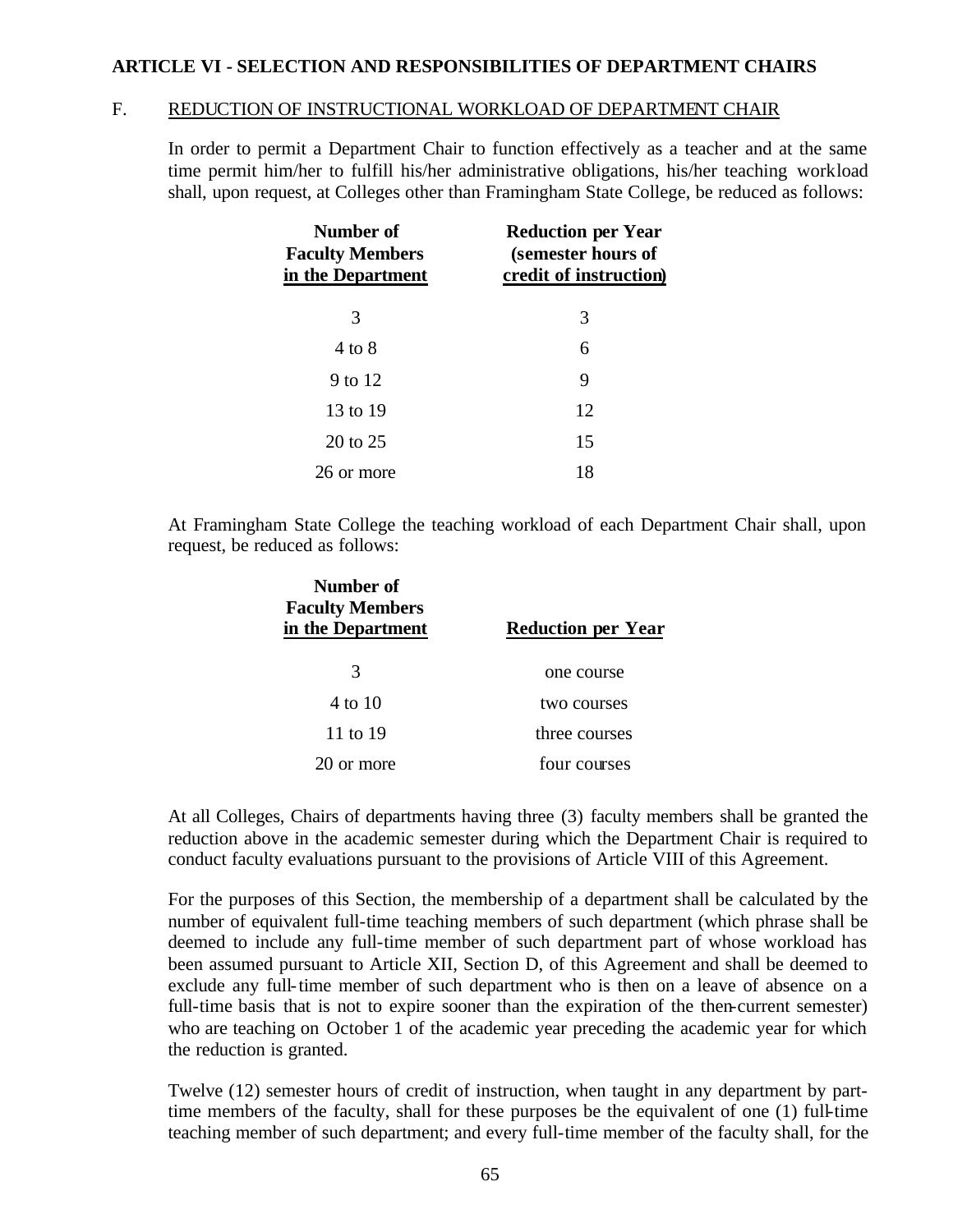purposes of this paragraph, be counted as a full-time member of his/her home department as defined in Article X, Section J.

At the discretion of the President, upon recommendation of the Vice President, and where circumstances so require, the workload of a Department Chair may be further reduced.

Every reduction granted pursuant to the provisions of this Section is granted on the express understanding that the Department Chair to whom such reduction has been granted has undertaken to and will discharge those obligations and duties that are set forth in the other provisions of this Agreement and with the further express understanding that the President is charged with the responsibility for evaluating such Department Chair pursuant to Article VIII of this Agreement for the purpose, among others, of ascertaining whether such Department Chair is discharging such obligations and duties in accordance with the terms of this Agreement.

## G. WORK YEAR AND STIPENDS FOR DEPARTMENT CHAIRS

1. Work Year

During a period cumulatively equal to ten (10) working days, exclusive of the period of the academic year, every Department Chair may be annually required to perform such additional services related to the functions and activities of the College as may be prescribed from time to time by the President. The days during which such services are to be rendered shall be scheduled such that they fall within the first fifteen (15) days following the end of the academic year or the final fifteen (15) days prior to the commencement of the academic year or both, provided that the total number of days so scheduled shall not exceed ten (10). Such days shall be annually scheduled not later than April 15 of each academic year, and each Department Chair shall be notified of such schedule not later than such date. Such schedule may or may not be of uniform application to all Department Chairs at a College as the President may determine.

2. Stipends

In consideration of the foregoing, every Department Chair shall be paid a stipend for each academic semester in the following amount; provided, however, that any member of the bargaining unit who, in respect of any academic semester, shall serve as Department Chair for less than the whole thereof shall be paid a pro ration of such stipend for such academic semester:

| <b>Effective Date</b> | Stipend per Semester |
|-----------------------|----------------------|
| July 1, 2009          | \$1,685              |
| July 1, 2010          | \$1,745              |
| July 1, 2011          | \$1,810              |

The cost at each College of all stipends required to be paid to Department Chairs in each fiscal year pursuant to this Section G shall be paid from moneys other than those that are (a) pooled for the purpose of paying salary increases or bonuses to members of the bargaining unit pursuant to Article XIII of this Agreement or (b) pooled for the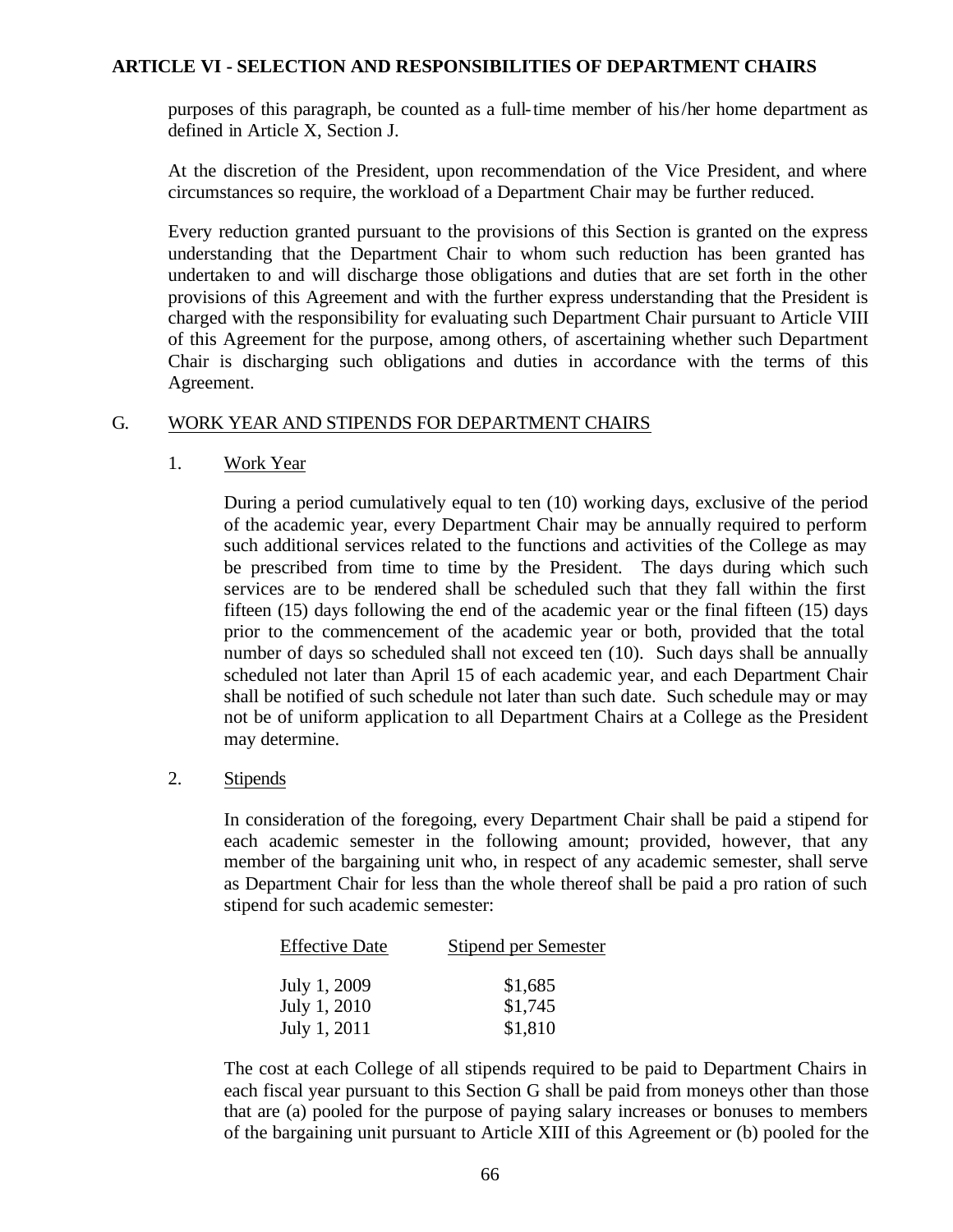purpose of supporting professional development for members of the bargaining unit pursuant to Article XIV of this Agreement.

#### H. DEPARTMENTAL COMMITTEES

#### 1. Departmental Undergraduate Curriculum Committee and Graduate Committee

On or before September 30, 2009, the Department Chair shall establish an Undergraduate Curriculum Committee and a Graduate Committee as follows.

#### a. Departmental Undergraduate Curriculum Committee

There shall be established a Departmental Undergraduate Curriculum Committee, the membership of which shall consist of the Department Chair and such other members of the department as shall be selected pursuant to departmental procedures that shall be published in written form and made available to the members of the department. Such procedures shall not be inconsistent with the provisions of this Agreement. In addition, the membership of the committee shall include not fewer than two (2) students who are registered as majors within the department or, in the case of departments without such majors, students who are registered as minors within the department, or in the case of departments with neither such majors nor minors, students with a significant interest in the program of the department.

The committee shall review and make recommendations concerning the undergraduate curriculum of the department.

The committee shall from time to time review the long-range educational objectives of the department as those may relate to its academic curriculum and to the goals and objectives of the College. The committee shall also make recommendations concerning the quality of student academic advising in the department and the manner of its most effective delivery to students, interdisciplinary cooperation, innovative instructional techniques, career opportunities for students, or such other related matters as the committee shall deem appropriate.

In respect of all of the foregoing matters, the committee shall consider such recommendations and proposals as the Vice President may from time to time submit to the committee. The Vice President may also meet with the committee from time to time to discuss matters of mutual concern.

The committee shall transmit its recommendations to the Department Chair, who shall transmit the committee's recommendation to the Vice President.

In considering and making its recommendations on the quality of academic advising in the department and its most effective delivery to students, the committee shall solicit recommendations and comments from those students who are advisees assigned to members of the department, and shall do so using Appendix H.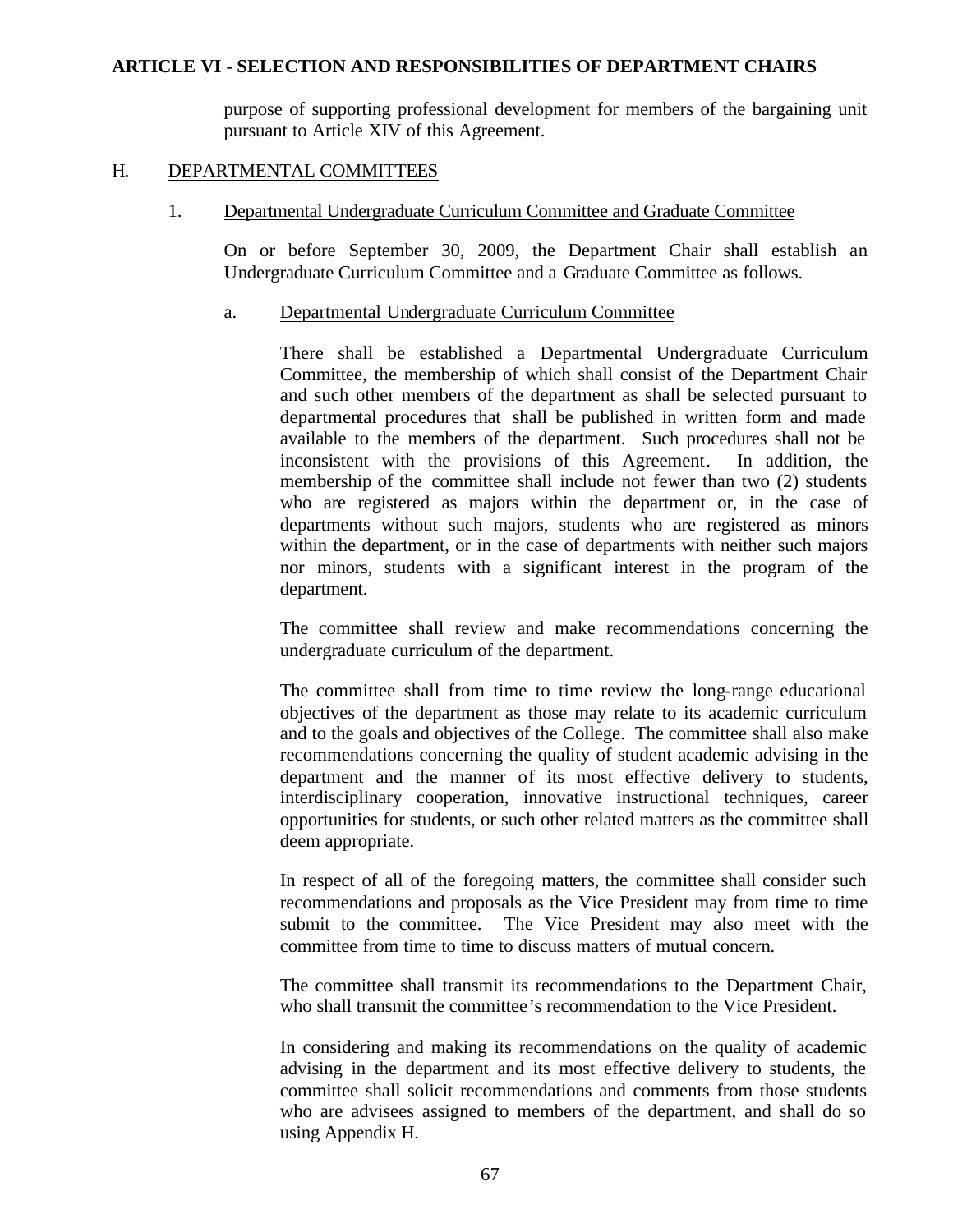#### b. Departmental Graduate Committee

In those departments that sponsor graduate programs there shall be established a Departmental Graduate Committee, which shall consist of such members of the graduate faculty in each such department as shall be determined from time to time by the Department Chair after consultation with such faculty; the selection of members of the committee shall not be inconsistent with the provisions of this Agreement. The committee chair shall be selected by majority vote of the committee.

The Departmental Graduate Committee shall review and make recommendations concerning graduate curriculum, admissions, the criteria for appointment to membership on the graduate faculty and other related matters. From time to time the committee shall also review the long-range educational objectives of the department in relation to the department's graduate curriculum and make recommendations concerning interdisciplinary cooperation, career opportunities for students or such other matters as the committee shall deem appropriate.

The committee shall transmit its recommendations to the Department Chair, who shall transmit the committee's recommendation to the Graduate Dean.

## 2. Ad Hoc Committees

Departmental ad hoc committees may be established from time to time by the Department Chair for the consideration of academic and other matters. The establishment of any such committee shall not be inconsistent with the provisions of this Agreement.

## I. RECRUITMENT AND INTERVIEWING OF CANDIDATES

## 1. General

Whenever a vacancy is to be filled within a department, members of the department shall assist in the recruitment and interviewing of candidates, provided that the filling of such vacancy shall have been duly authorized by the President. Such assistance shall be rendered upon the request of the Vice President or the Department Chair and shall be rendered pursuant to such procedures as may be established from time to time by the department; such written procedures shall not be inconsistent with the provisions of this Agreement. Recommendations made by the members of the department, exclusive of the Department Chair, shall be transmitted to the Department Chair, who shall make such additional recommendations to the Vice President as he/she deems appropriate. Copies of the recommendation of the Chair shall be provided to the members of the department. Nothing in these provisions shall be deemed to abrogate or qualify the right of the Department Chair to participate in the recruitment and interviewing of candidates.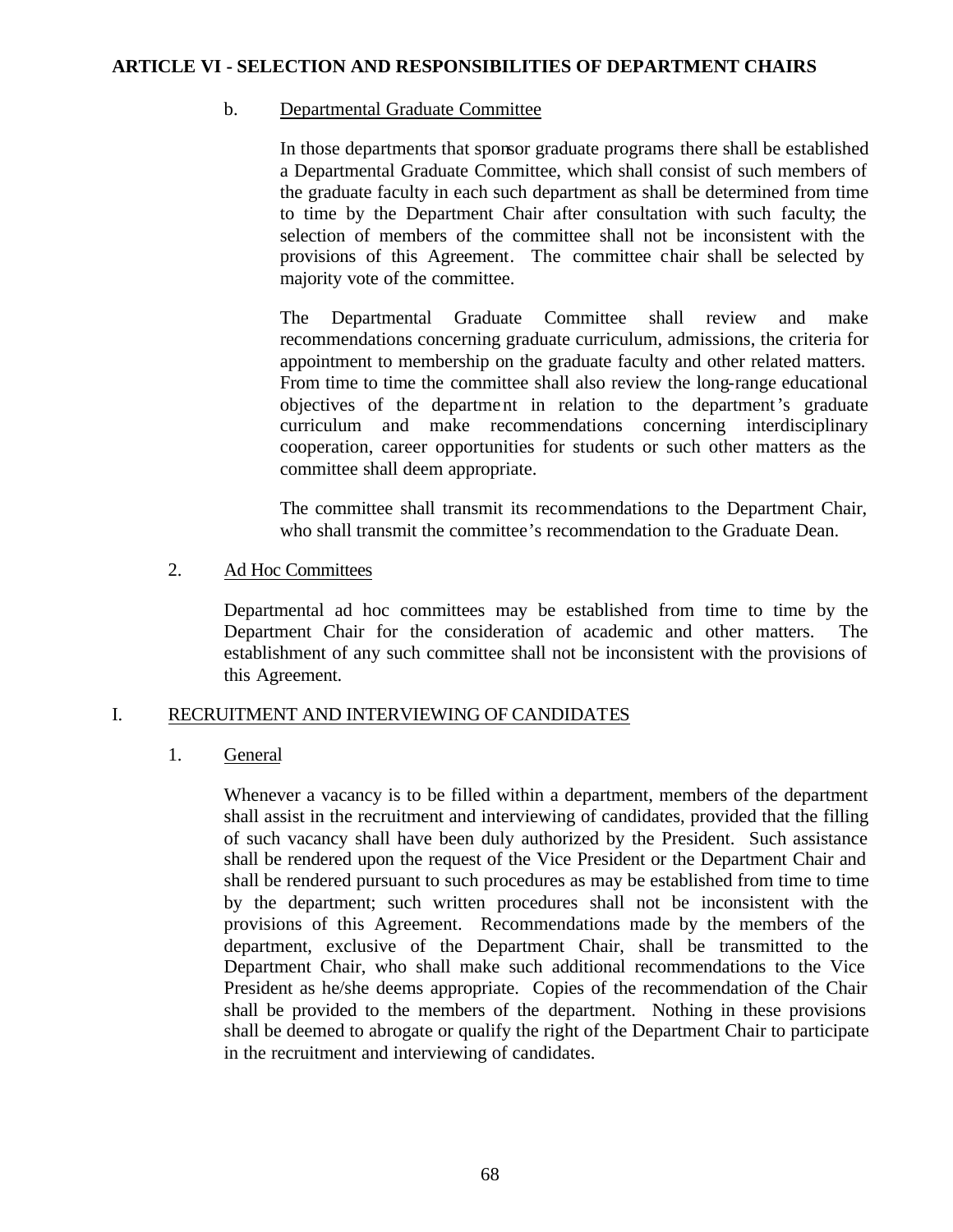# 2. Special Procedures

Whenever a vacancy is to be filled by a faculty member whose responsibilities will include teaching in a department or departments outside his/her home department (i.e., the department filling the vacancy), those members of the faculty who assist in the recruitment and interviewing of candidates in accordance with subsection 1 shall, at the request of the Vice President, consult with members of the other department or departments in which the faculty member who fills the vacancy will have teaching responsibilities.

As used in this subsection 2, the phrase "home department" shall have the meaning ascribed to it in Article X, Section J, of this Agreement.

# 3. Conflicts of Interest

No member of the bargaining unit shall serve on a search committee or otherwise participate in any way in the hiring of a member of the bargaining unit if to do so would constitute a conflict of interest or the appearance of a conflict of interest. No unit member, for example, shall serve on a search committee if his/her spouse or domestic partner is a candidate for the position.

# 4. Departmental Procedures

The departmental procedures that are used in the recruitment and interviewing of candidates shall be published in written form and made available to the members of the department. All such procedures shall conform with the Affirmative Action/Equal Opportunity guidelines of the College and with other applicable policies and shall not be inconsistent with the provisions of this Agreement.

## 5. Recruitment of Part-time Faculty

The recruitment of part-time faculty shall be conducted by or under the supervision of the Department Chair.

## 6. Exclusions

The provisions of this Section I shall be of no application to any person who holds a professional position, and has academic rank and tenure, within the system of State Colleges on the date immediately prior to the date of his/her appointment, assignment or transfer to a position in a department unless such person shall have voluntarily applied for such position in accordance with the provisions of Section C(7) of Article XX of this Agreement.

# J. PROGRAM AREAS

## 1. Academic Program Areas

Except as is specifically provided in this Section J and in Section L, the provisions of this Article VI shall be of no application to any program area; and in the case of any program area that is not a subordinate unit within any department or departments, the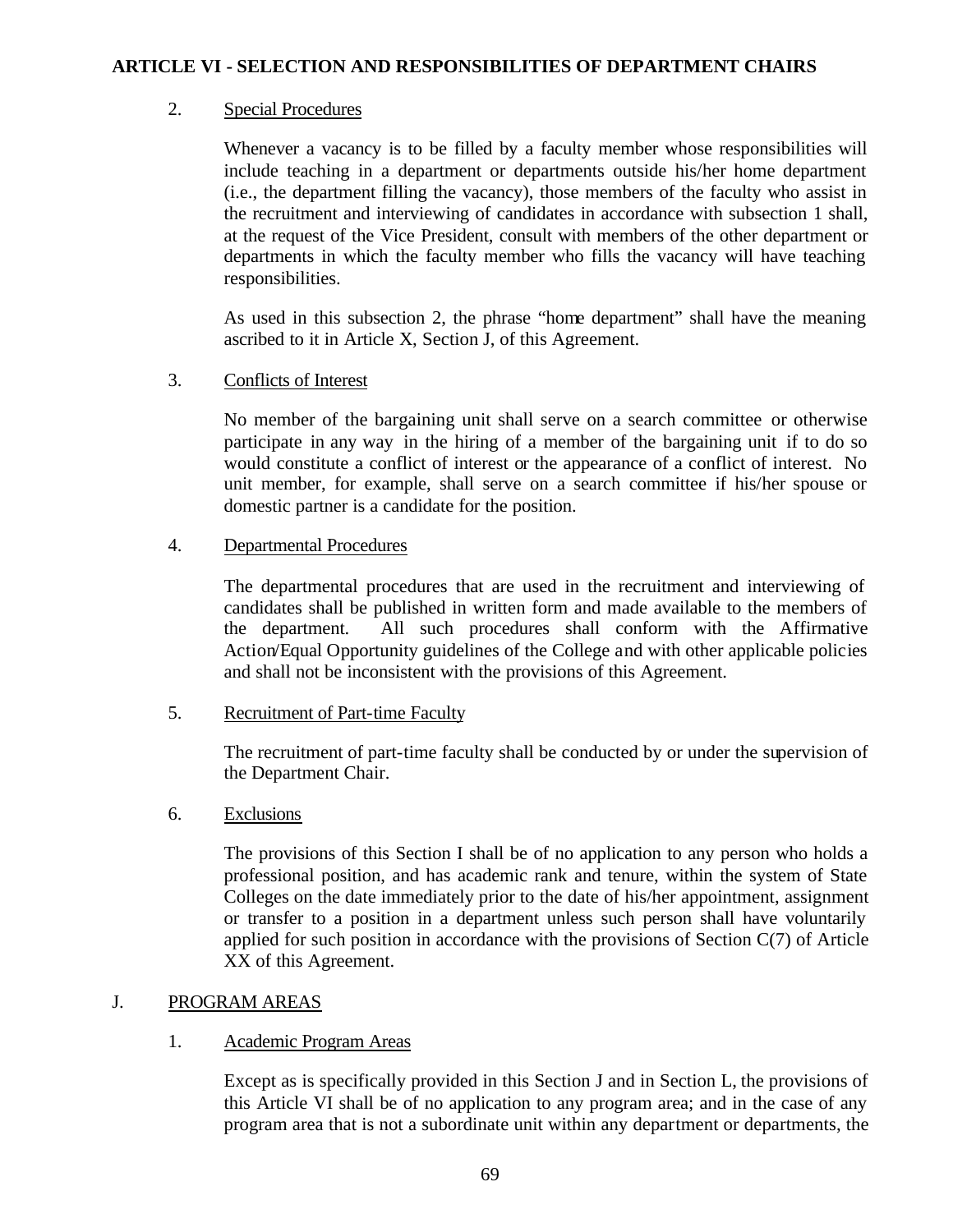President shall arrange for the discharge, by a member of the faculty in such program area or by such other unit member as the President may deem appropriate, of all those responsibilities provided for in this Agreement that would otherwise be those of a Department Chair.

At the discretion of the President, upon recommendation of the Vice President, and where circumstances so require, a reduction in the workload of any such program area chair may be granted.

#### 2. Libraries

At any College which, on the first day of any academic year falling within the term of this Agreement, shall have in its employ six (6) or more librarians who are members of the bargaining unit, the Library shall (but subject, if applicable, to the provisions of Section  $D(1)(c)(i)$  of Article VII, and otherwise as the President shall have determined after consultation with the librarians) be constituted and be deemed to be a program area. At any library so constituted, the President shall designate one among the librarians who are members of the bargaining unit to discharge, during such academic year, those responsibilities, including, without limitation, the conduct of evaluations, which are required by the provisions of Section A of this Article VI to be performed by a Department Chair and which are relevant and appropriate to the conduct of affairs within the library. The librarian so designated by the President shall be known as the Library Program Area Chair.

Upon the recommendation of the Vice President and where circumstances so require, the President may grant a reduction in the workload of a Library Program Area Chair commensurate with the duties performed as such.

At such Colleges, the librarians shall review and make recommendations concerning policies applicable to the operation of the library after consultation with the Library Director. Such recommendation shall be submitted in writing to the Library Director and the Vice President.

The members of such library program area shall consider such recommendations and suggestions as the Vice President, the Library Director or the Library Program Area Chair may from time to time submit for consideration.

Not less than once each semester the Vice President, the Library Director and the Library Program Area Chair shall meet and confer to facilitate the operation of the library, which the parties recognize to be an essential professional service and resource of the College.

At those Colleges at which there are fewer than six (6) professional librarians so employed on the first day of any academic year during the term of this Agreement, there shall be created a Library Policies Committee which shall consist at such College of all such librarians except the Library Director. The Committee shall elect a chair who shall convene their meetings and shall convey to the Vice President and the Library Director the recommendations and suggestions of the committee concerning policies applicable to the operation of the library, which the parties recognize to be an essential professional service and resource of the College.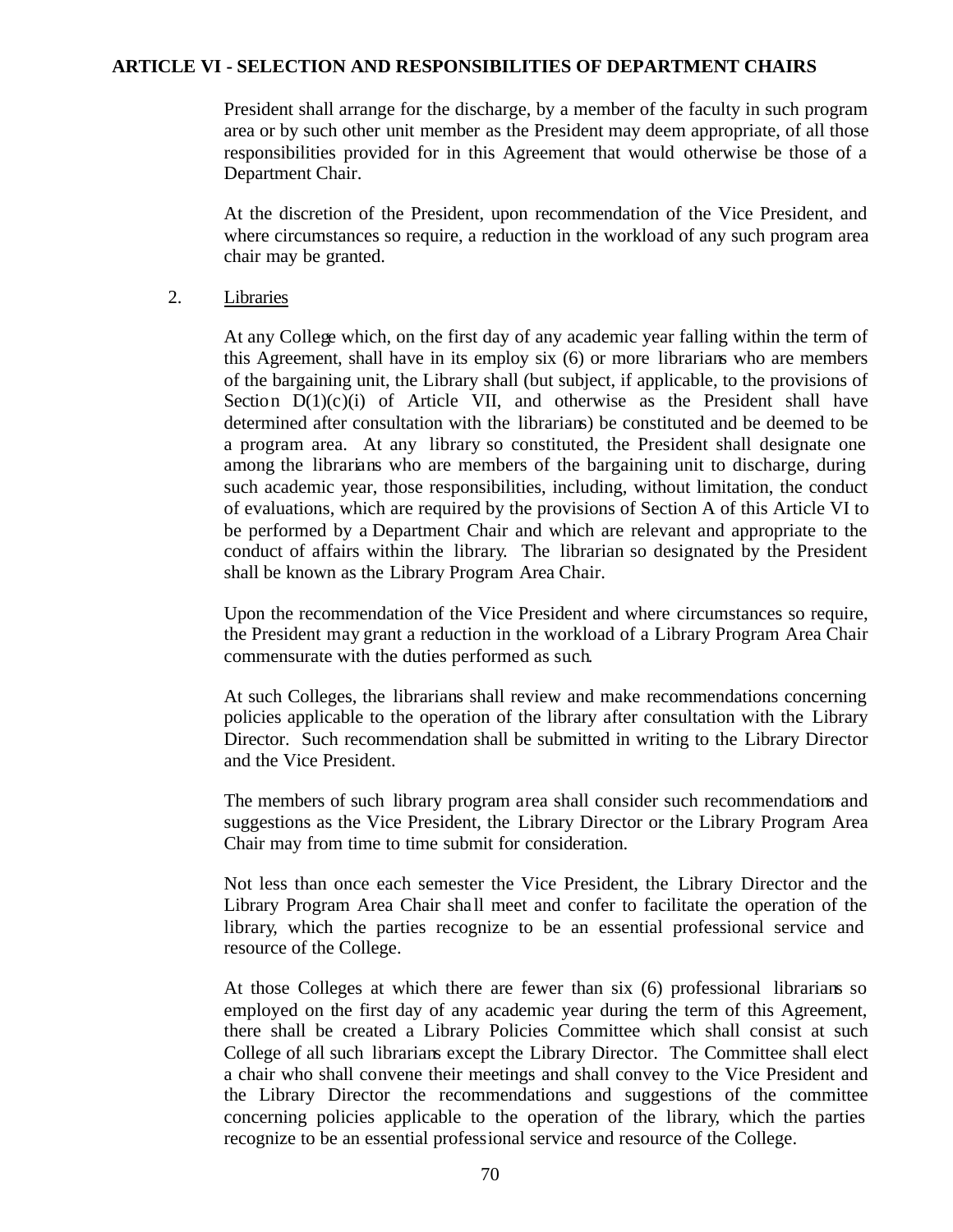## K. DEPARTMENTS OF NAVAL SCIENCE AND OF HEALTH SERVICES, MASSACHUSETTS MARITIME ACADEMY; ROTC PROGRAMS

This Article VI shall be of no application to the Departments of Naval Science and of Health Services at the Massachusetts Maritime Academy and to any ROTC program at any State College.

## L. APPLICATION OF CERTAIN PROVISIONS TO PROGRAM AREA CHAIRS

Any other provision of this Agreement to the contrary notwithstanding, the stipend payable pursuant to Section G(2) of this Article VI shall be payable, in accordance with the provisions of Section G(2), to all persons who from time to time hold the position of Program Area Chair (including Library Program Area Chair) at any State College ; provided that such stipend may be paid in addition to a reduction of workload granted in accordance with Section J(1) of this Article VI or in lieu of such reduction; and provided further that such reduction in workload may, at the request of the Program Area Chair, be granted in lieu of such stipend.

## M. WORKSHOPS

During the month of September or October of each year during the term of this Agreement, there shall be held at each College a workshop for Department Chairs at which will be discussed their roles and responsibilities as such. Representatives of the College, at its election, and representatives of the Association, at its election, shall be permitted to participate jointly in such workshop.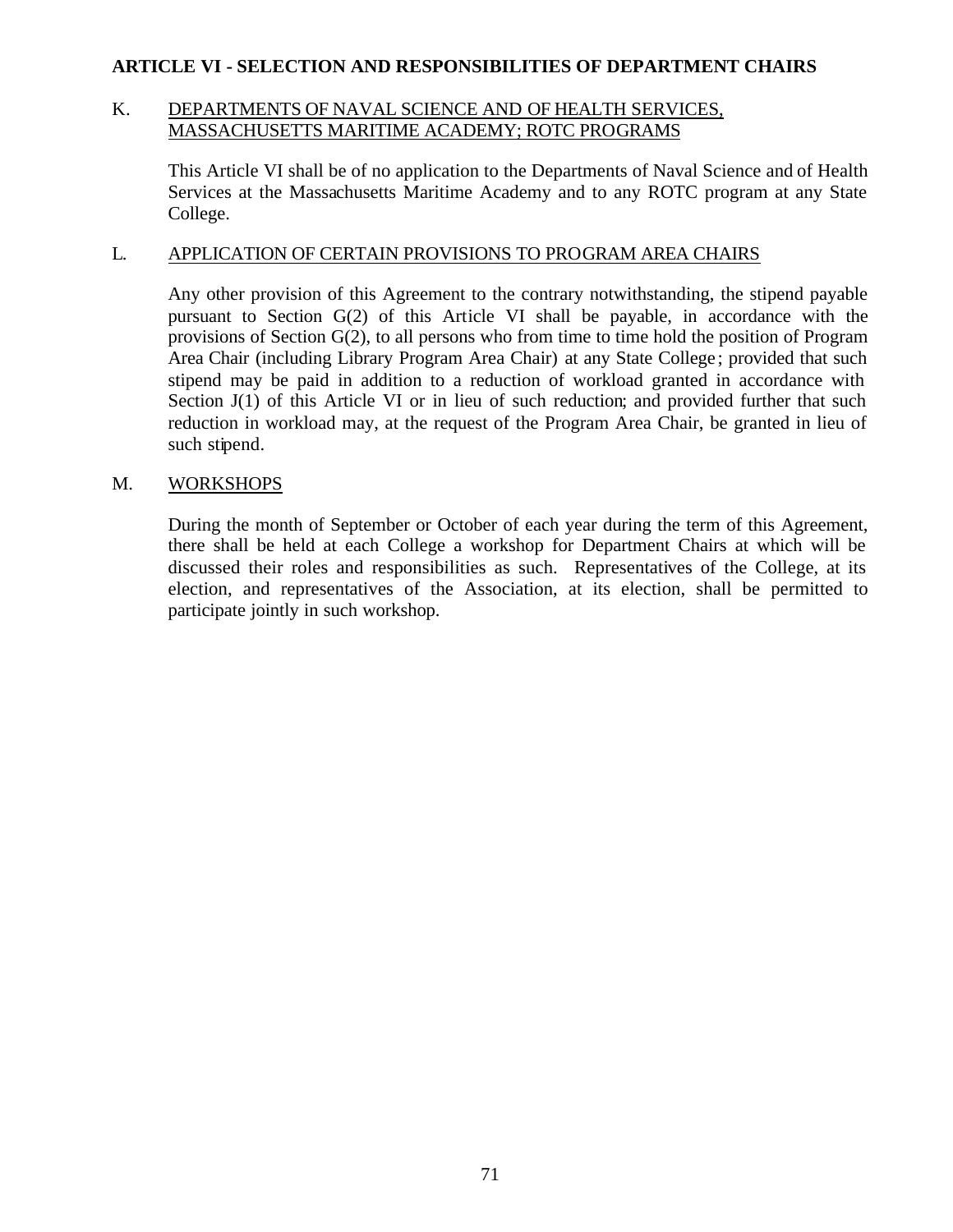#### A. INTRODUCTION

In recognition of the fact that the faculty and librarians have fundamental and unique responsibilities in matters affecting the academic well-being of the several State Colleges, the parties hereby agree to establish a firm basis for the professional role of facultyand librarians in the decision-making process at the several State Colleges; provided, however, that the provisions of this Article VII shall be of no application to part-time members of the bargaining unit except as otherwise provided in Article I, Section F, and no member of the bargaining unit shall participate in the decision-making process hereunder while on a leave of absence on a full-time basis.

It is therefore fitting that such unit members assume a primary role in academic decisionmaking at the several State Colleges in accordance with the terms of this Agreement.

#### B. THE ALL-COLLEGE COMMITTEE: MEMBERSHIP AND RESPONSIBILITIES

#### 1. Establishment of the All-College Committee

In order to ensure participation by members of the bargaining unit, by students and by administrators in the formulation of policies affecting such academic matters of common concern as are hereinafter prescribed, with effect on September 1, 2009, there shall be established at each College an All-College Committee. The Committee shall consist of

- i. eight (8) representatives of members of the bargaining unit;
- ii. three (3) student representatives; and
- iii. three (3) administrative representatives,

who shall be chosen at each College as follows:

#### a. Representatives from the Bargaining Unit

At each of Bridgewater State College, Framingham State College, the Massachusetts College of Art and Design, the Massachusetts College of Liberal Arts, the Massachusetts Maritime Academy, Salem State College and Westfield State College, the bargaining unit representatives to the Committee shall, under the auspices of the Association, be selected from among the members of the bargaining unit on or between May 1 and May 31 of each academic year.

At Fitchburg State College and Worcester State College, the bargaining unit representatives to the Committee shall, under the auspices of the Association, be elected from among the members of the bargaining unit on or between May 1 and May 31 of each academic year.

Notice of the procedures for selecting or electing unit members shall be published as an official Association communication at least ten (10) days prior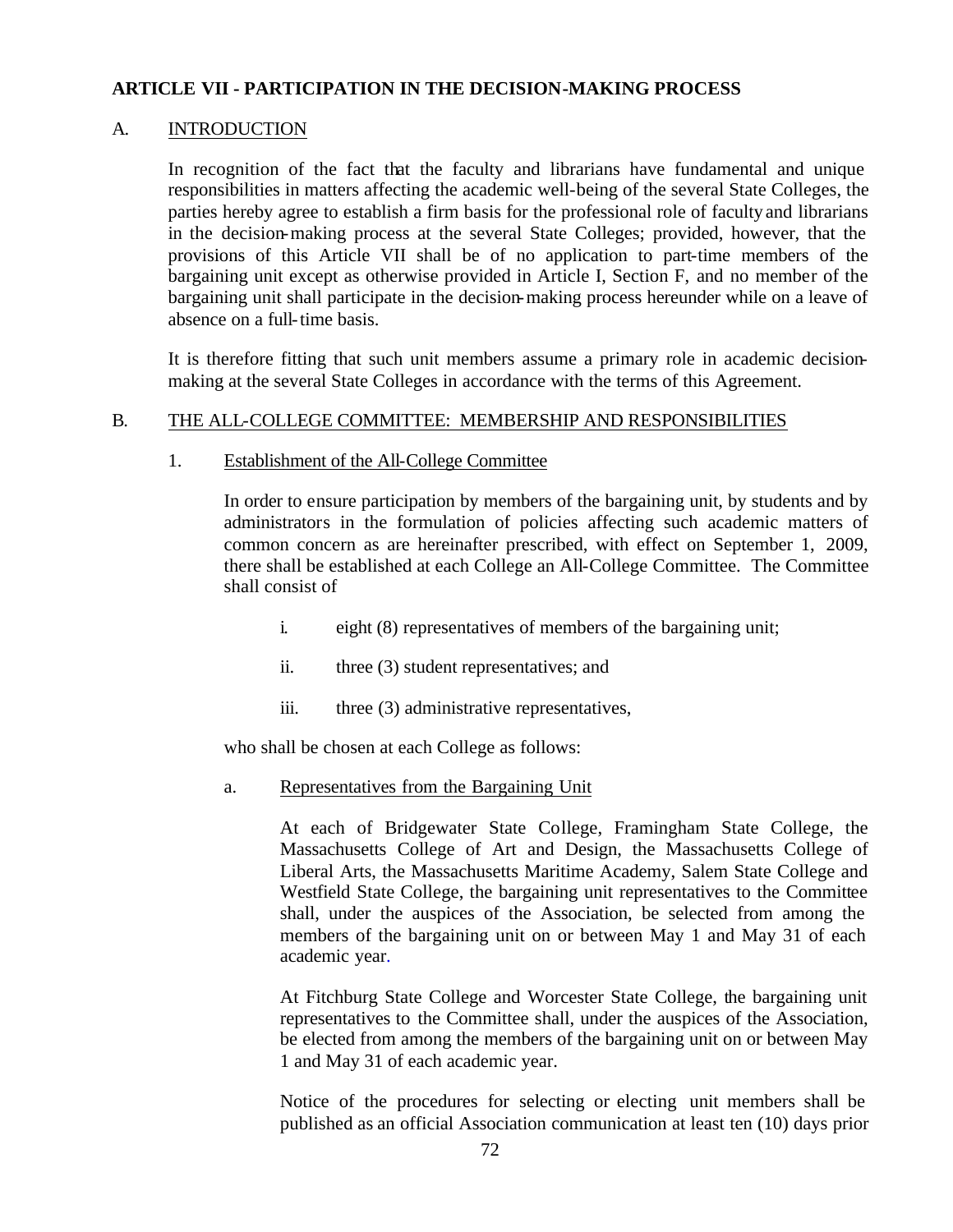to the date on which such selection or election is to take place. The term of office of each representative shall commence on the September 1 following such selection or election and shall end on the next following August 31. Except as is otherwise provided in this Agreement, all members of the bargaining unit as described in Article I, Section A, of this Agreement shall be eligible for membership on the All-College Committee.

In providing for the selection or election of unit member representatives to the All-College Committee and to every other committee constituted pursuant to the provisions of this Article VII, the Association agrees to conduct the selection or election fairly and equitably and without reference to whether any member or members of the bargaining unit is or are a member or members of the Association.

#### b. Student Representatives

The three (3) student representatives to the Committee shall be selected under the auspices of the Student Government Association within thirty (30) days after the student ratification of this Article in accordance with Sections G and H hereof and, thereafter, on or between April 15 and May 31 of each succeeding academic year; provided, however, that at the Massachusetts Maritime Academy, of the three (3) student representatives, one (1) shall be selected under the auspices of the Student Government Association and two (2) under the auspices of the cadet officers of the Regiment of Cadets. Notice of the procedures for nominating and selecting student members shall be published as an official College communication at least ten (10) days prior to the date on which such selection is to take place. The term of office of each student representative shall be from the date of his/her selection to the date of his/her successor's selection on or between the April 15 and May 31 next following. All full-time students of the College shall be eligible to serve on the All-College Committee.

## c. Administrative Representatives

The three (3) administrative representatives to the Committee shall be appointed from time to time by the President of the College and shall serve at his/her discretion. Notice of such appointments shall be thereafter published as an official College communication.

## d. Vacancies on the All-College Committee

In the event that any duly selected or elected member of the bargaining unit or student representative to the Committee shall be unable or unwilling to serve in that capacity, the College President, the Chapter President, the President of the Student Government Association or the Regimental Commander, as the case may require, shall appoint a representative to complete the term of a member who is unwilling to serve or to serve in the place of a member while he/she is unable to serve. Such appointment shall be made within thirty (30) days after the Chair of the Committee shall have given notice to any such President or the Regimental Commander that such vacancy exists.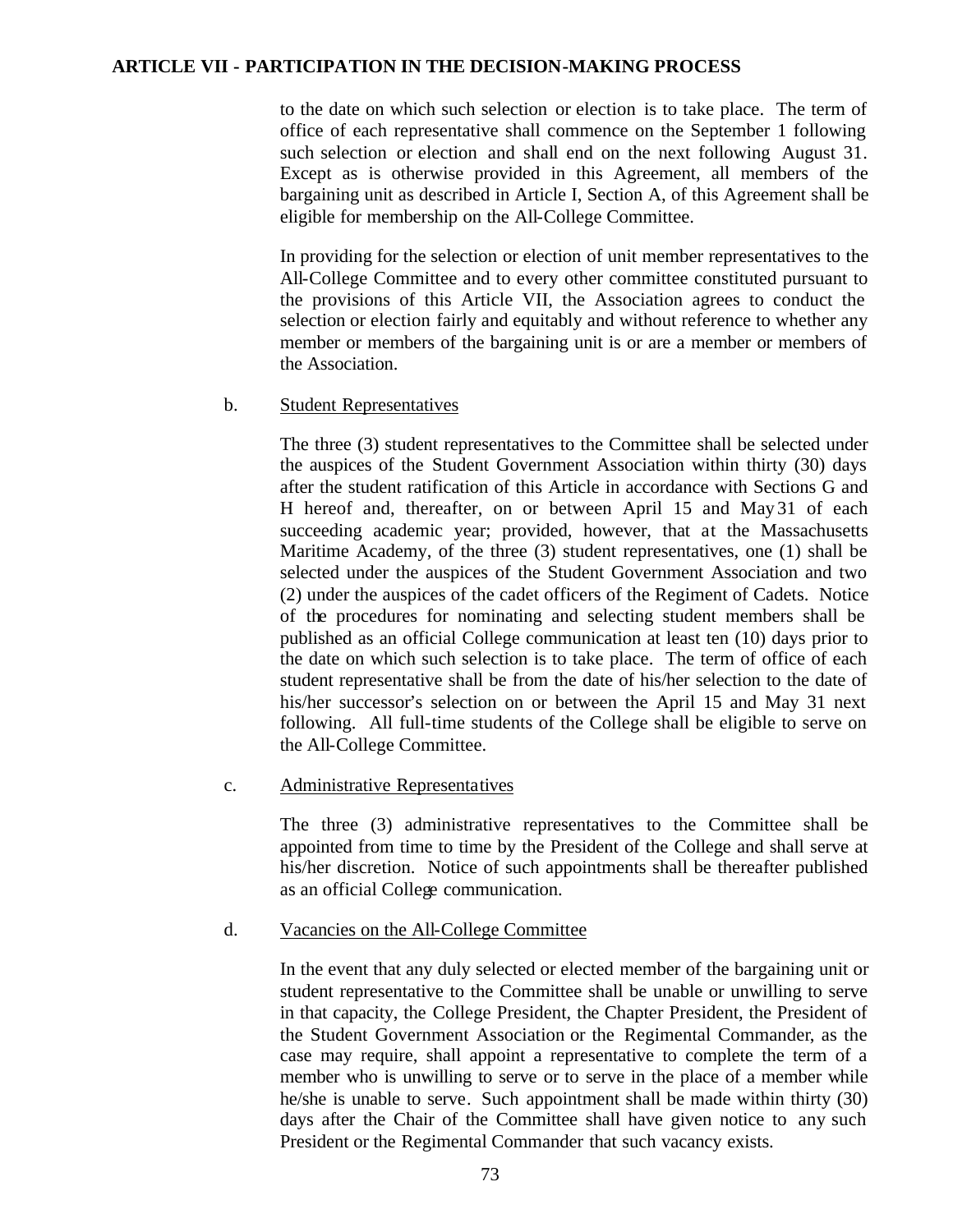## 2. Officers of the All-College Committee

At the first meeting of the Committee convened on or after September 1 of each academic year, which meeting shall be convened by the President of the College prior to September 15 in such year, a Chair, a Vice Chair and a Secretary of the Committee shall be elected by and from among the membership thereof; provided, however that the Chair of the All-College Committee shall be a unit member elected by and from among the members of the Committee. All nominations shall be from the floor and elections shall be by secret written ballot. A majority vote of the members present shall be necessary for the election of each such officer. The officers of the Committee shall serve until the next subsequent election and shall take office immediately upon election. An officer shall be eligible for re-election.

Whenever, other than by virtue of the expiration of a term of office, there shall be a vacancy in any office of the Committee, then, pursuant to the procedures prescribed in this Section, there shall be an election of such officer as may be required to fill the vacancy until the expiration of the then-current term of office.

# 3. Duties of Officers

- a. The Chair shall:
	- i. preside at all meetings of the All-College Committee;
	- ii. make provision for the discharge, *pro tempore*, of the duties of members who are absent; and
	- iii. carry out assignments and instructions given to him/her by vote of the Committee.
- b. The Vice Chair shall:
	- i. be an aide to the Chair; and
	- ii. in case of the absence or disability of the Chair, assume and perform the duties of the Chair.
- c. The Secretary shall:
	- i. maintain minutes, records and reports of the Committee; and
	- ii. regularly forward copies of such minutes, records and reports to the members of the Committee, the President of the Student Government Association, the Regimental Commander, the Chapter President, the President of the College and the Department Chairs for posting.

The administration shall provide secretarial services to the Chair and Secretary of the Committee in order to allow them to fulfill the duties of their offices.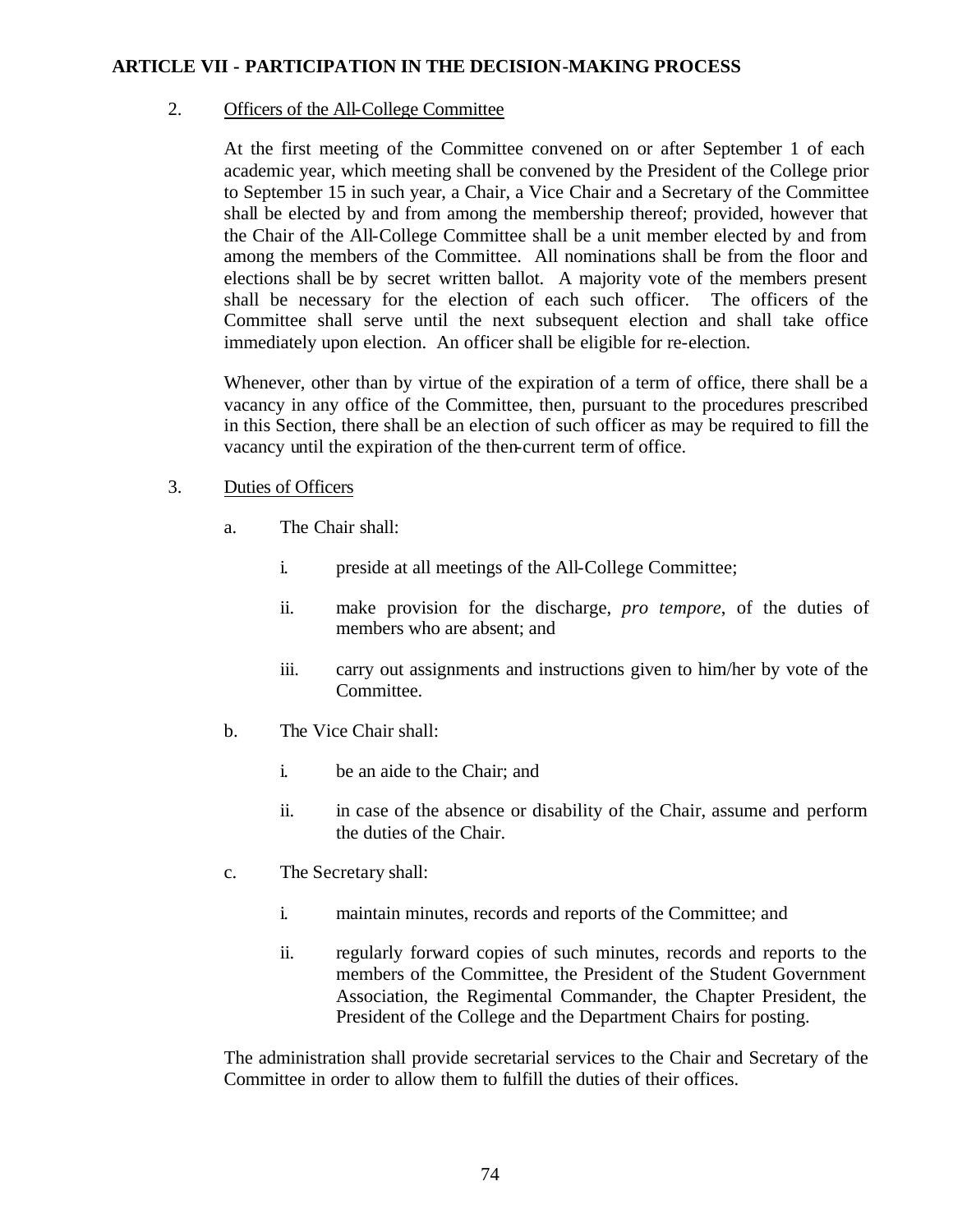#### 4. Meetings of the All-College Committee

The Committee shall meet regularly during the academic year at such times and places as may be convenient to its members and in such manner as will permit it to complete its work. In the case of all meetings, an agenda shall be published. The Committee shall meet at the call of its Chair or at the request of a majority of any constituency of voting representatives.

The All-College Committee shall establish an Executive Committee with full power to meet and carry out the work of the All-College Committee during the months of June, July and August and at such other times when classes are in recess for ten (10) or more consecutive working days. The membership of the Executive Committee shall consist of six (6) individuals drawn from the membership of the All-College Committee. The six (6) members shall be elected by the All-College Committee and shall include two (2) bargaining unit representatives, two (2) student representatives and two (2) administrative representatives. During such period, a quorum of the Executive Committee shall consist of one (1) bargaining unit representative, one (1) student representative and one (1) administrative representative.

## 5. Responsibilities of the All-College Committee

The All-College Committee shall encourage the participation of all members of the bargaining unit, members of the College administration, and members of the student body in the process of decision making. The Committee shall be the primary agency for coordinating and implementing such participation in accordance with the provisions of this Article. Whenever any matter is submitted by any person who is a member of the College community for consideration by the All-College Committee or any standing committee, such matter shall be submitted to the All-College Committee and shall thereafter be promptly referred by the Committee to such standing committee, if any, within whose purview such matter falls; provided, however, that in the event that there shall be no standing committee within whose purview such matter falls, the All-College Committee shall, in accordance with Section  $D(3)$  hereof, refer such matter to an ad hoc committee. Such assignments to standing committees shall be made in accordance with the duties of such committees as they are hereinafter set forth.

Through the vehicle of official minutes, the All-College Committee shall monitor the proceedings of the standing committees constituted pursuant to the provisions of this Article. All recommendations and reports from any standing or ad hoc committee shall, without exception, be made to the All-College Committee in accordance with the provisions of this Agreement. The All-College Committee may take up and act upon any recommendation, report or other matter submitted to it by any standing or ad hoc committee, provided only that a majority of its members shall have voted to do so. No later than thirty (30) days following its receipt thereof, the All-College Committee may, by majority vote, make to the President such recommendation as it deems appropriate concerning any recommendation or report that has been made to it by any standing or ad hoc committee. During that thirty (30) day period the All-College Committee may request of the President an additional thirty (30) days within which to make such recommendation.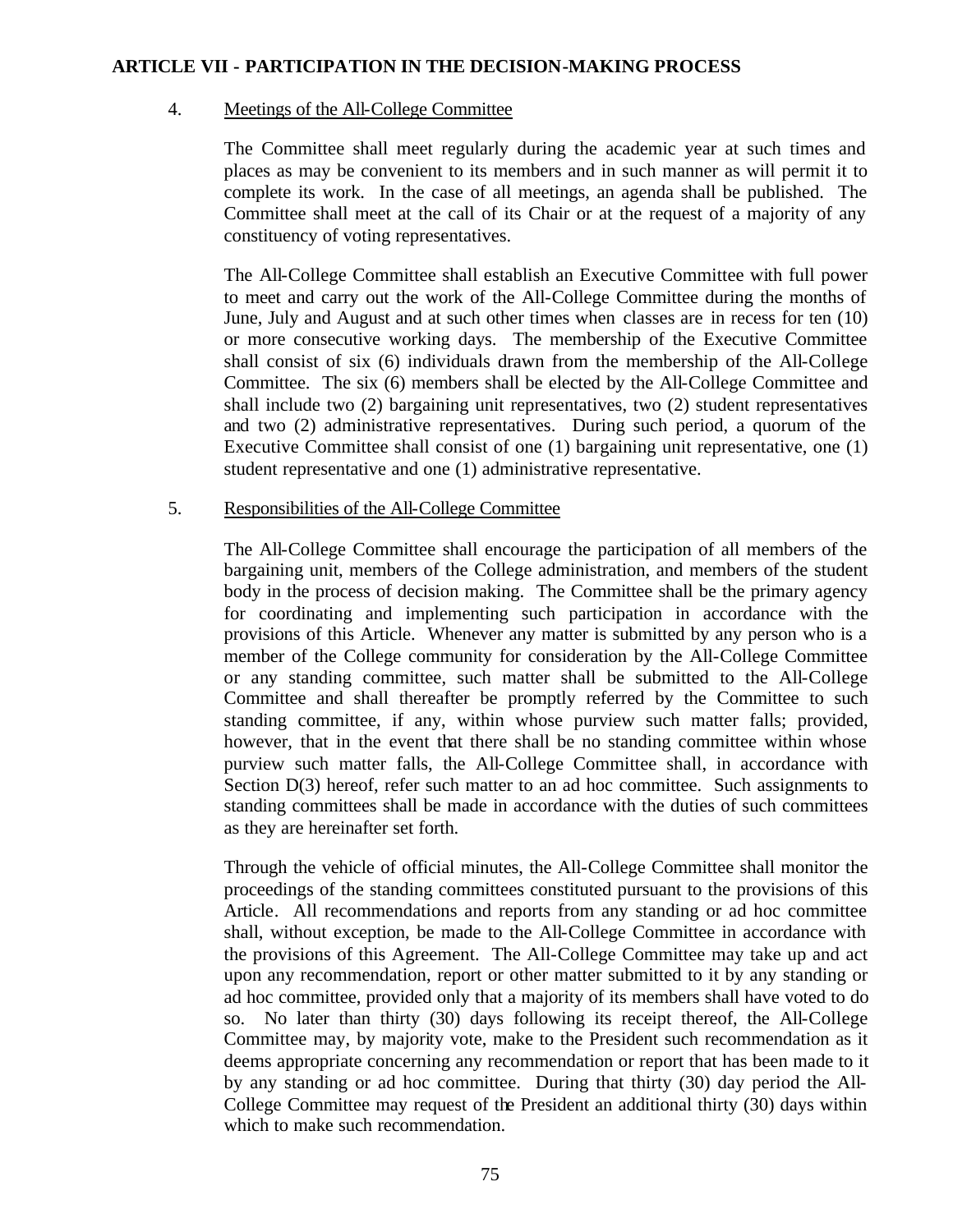Whenever any recommendation of the All-College Committee shall be contrary in whole or in part to any recommendation or report of a standing or ad hoc committee, the All-College Committee shall, with its own recommendation, transmit to the President, a copy of the recommendation or report of such committee. When conducting its own review of a matter, the All-College Committee shall make every effort to resolve any conflicts and difference in the recommendations of standing committees prior to their being transmitted by such committees to the appropriate administrative officer.

The Board of Trustees has the statutory responsibility for development of the institutional Five-Year Plan and its annual updates and for the submission thereof to the Board of Higher Education.

The parties recognize the desirability of providing all segments of the College community an opportunity to participate in the preparation of the Five-Year Plan and its annual updates. The Board of Trustees, acting through the President, shall establish a timetable for the development of the Five-Year Plan and its annual updates which shall provide for such participation. In addition, in order to ensure full participation the President of the College shall submit to the All-College Committee a draft of the Five-Year Plan and update for its review and recommendation prior to its adoption by the Board of Trustees.

A copy of all minutes of the All-College Committee, together with any reports and recommendations, shall be sent to the administrative officer within whose purview such matter falls and to the President of the College, to the Chapter President, to the President of the Student Government Association and to the Regimental Commander.

## C. THE PRESIDENT OF THE COLLEGE: ROLE AND RESPONSIBILITIES

All recommendations of the All-College Committee, or of any standing committee, or of any other committee established under the terms of this Agreement shall be transmitted to the President of the College for final review.

In reviewing such recommendations and prior to making any decision in respect of the specific subject matter thereof, the President shall consider any recommendations, then current, made by any committee or other body in respect of such specific subject matter, giving due weight to the knowledge and expertise of the members of such committee or other body. Whenever the President shall have declined to accept, in whole or in part, any recommendation made to him/her pursuant to the provisions of this Article, he/she shall, within a reasonable time thereafter, transmit his/her reasons therefor in writing to the committee or other body by which such recommendation shall have been made.

Without derogating from the exclusive rights of the Association as those are provided for in Chapter 150E of the General Laws, the President and the Board may, in making decisions and in considering recommendations, consult with those persons or bodies that either of them thinks necessary or desirable.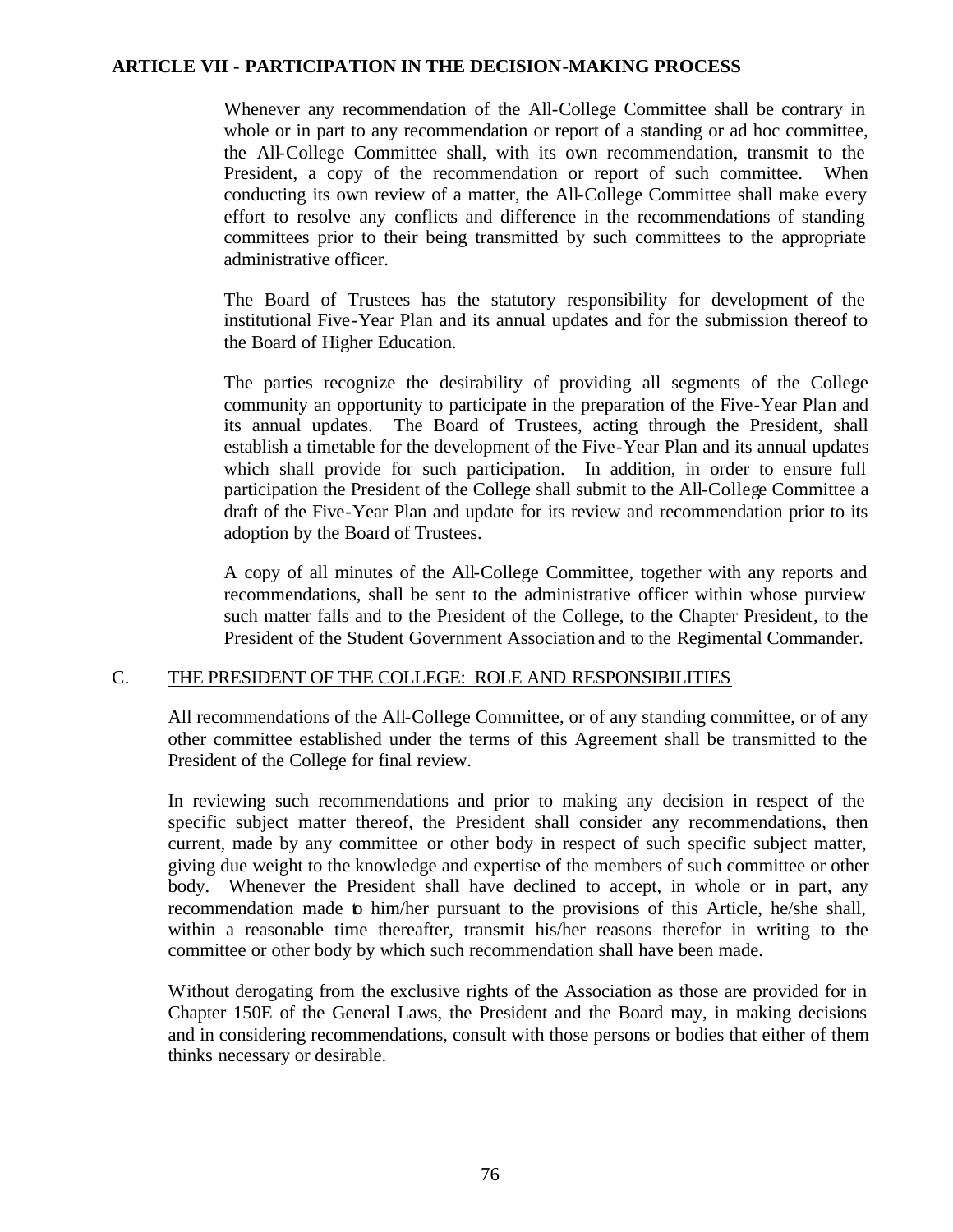## D. COMMITTEES OF THE COLLEGE

# 1. Standing Committees of the College

a. Establishment and Composition of Standing Committees

With effect on September 1, 2009, there shall be established at each College the following standing committees:

i. Curriculum Committee

The Curriculum Committee shall consist of sixteen (16) members of the bargaining unit, three (3) students, and three (3) administrators; provided, however, that in the case of the Massachusetts College of Art and Design, the Massachusetts College of Liberal Arts and the Massachusetts Maritime Academy, the Curriculum Committee shall be composed of ten (10) members of the bargaining unit, two (2) students, and two (2) administrators.

# ii. Academic Policies Committee

The Academic Policies Committee shall consist of sixteen (16) members of the bargaining unit, at least one (1) of whom shall be a librarian, three (3) students, and three (3) administrators; provided, however, that in the case of the Massachusetts College of Art and Design, the Massachusetts College of Liberal Arts and the Massachusetts Maritime Academy, the Academic Policies Committee shall be composed of ten (10) members of the bargaining unit, at least one (1) of whom shall be a librarian, two (2) students, and two (2) administrators.

## iii. Student Affairs Committee

The Student Affairs Committee shall consist of five (5) members of the bargaining unit, nine (9) students, and five (5) administrators.

## b. Selection of Members of Standing Committees

The membership of each standing committee sha ll be selected as follows.

The representatives of the bargaining unit shall be selected under the auspices of the Association from among the members of the bargaining unit who are employed at the College. The representatives so selected shall serve from the September 1 following said selection until the next following September 1.

Representatives chosen from among the members of the bargaining unit shall be eligible to succeed themselves as representatives to any standing committee.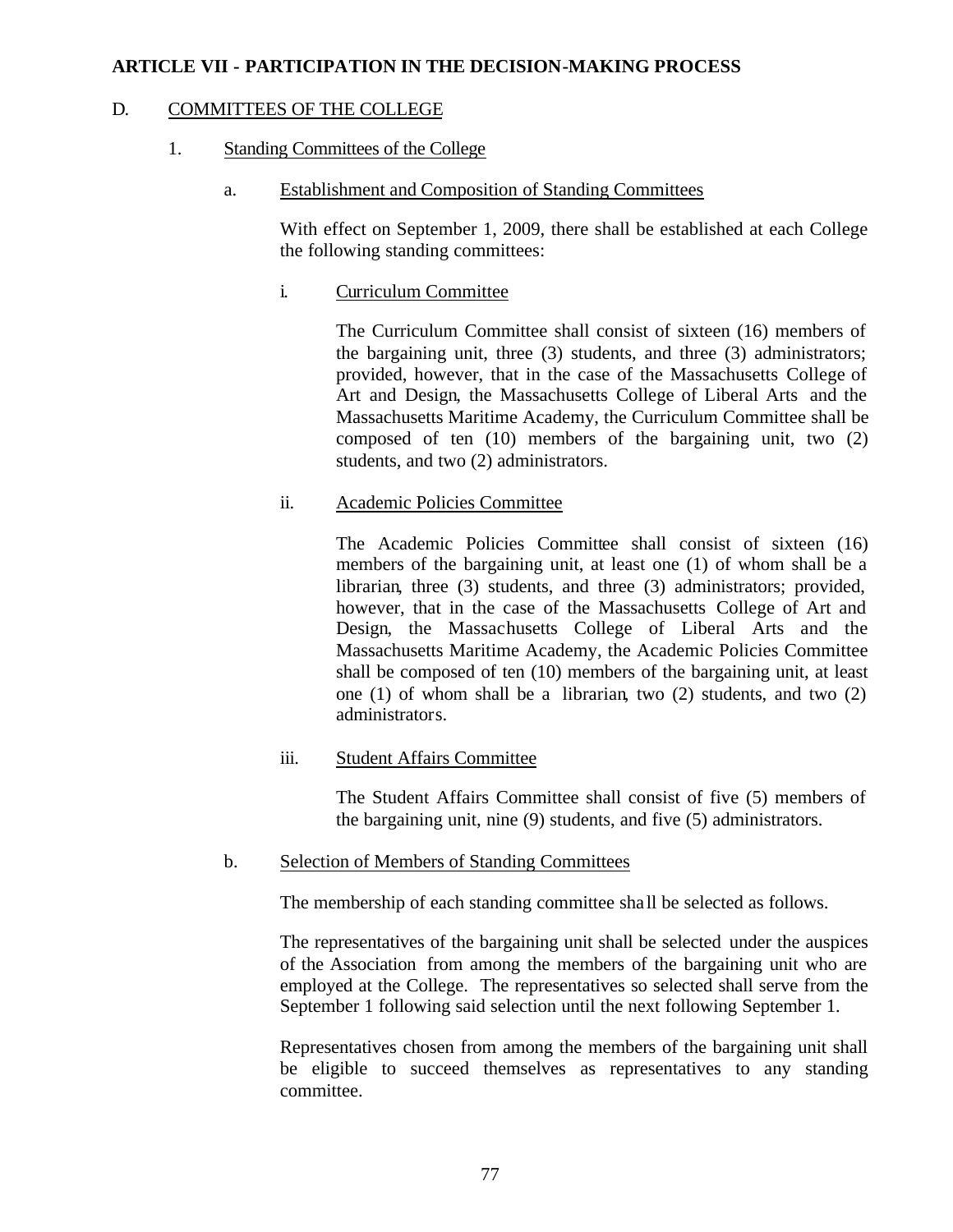Except as is otherwise provided in this Agreement, all members of the bargaining unit as set forth in Article I, Section A, of this Agreement shall be eligible to serve as representatives to any standing committee.

Within thirty (30) days after the date on which the students shall have ratified this Article in accordance with the provisions of Sections G and H hereof, the student representatives shall be selected under the auspices of the Executive Committee of the Student Government Association at the College; provided, however, that only students who will be full-time juniors or seniors during their service in office shall be eligible to be selected to serve as such representatives; and provided further that at the Massachusetts Maritime Academy, one (1) of such representatives shall be selected under the auspices of the cadet officers of the Regiment of Cadets. The representatives first so selected shall serve until their successors are chosen pursuant to the foregoing provisions between April 15 and May 31 of each year.

The administrative representatives to the committee shall be appointed by the President of the College and shall serve at his/her discretion.

#### c. Responsibilities of the Standing Committees

i. Curriculum Committee

After receiving from the All-College Committee any recommendation submitted by any Department Chair or by any member of the College community, the Curriculum Committee, after consultation with any appropriate department or departments, shall from time to time prepare and transmit to the Vice President reports and recommendations with respect to the general coordination and improvement of the College's academic program. In carrying out this charge, the committee shall evaluate and make recommendations concerning the following:

- (A) all deletions from, additions to, or changes in the College inventory of courses;
- (B) major and general educational requirements and proposed changes therein; and
- (C) proposals for new major programs of study.

In addition to the foregoing, the committee shall from time to time conduct a College-wide study of the overall academic program in order to consider and propose major changes in the curriculum design.

Prior to making any decision to establish or disestablish any academic or library department or academic or library program area at the College, the President shall inform the Curriculum Committee of such intended or pending decision, and the Curriculum Committee may thereafter make any such recommendation in respect thereof as it may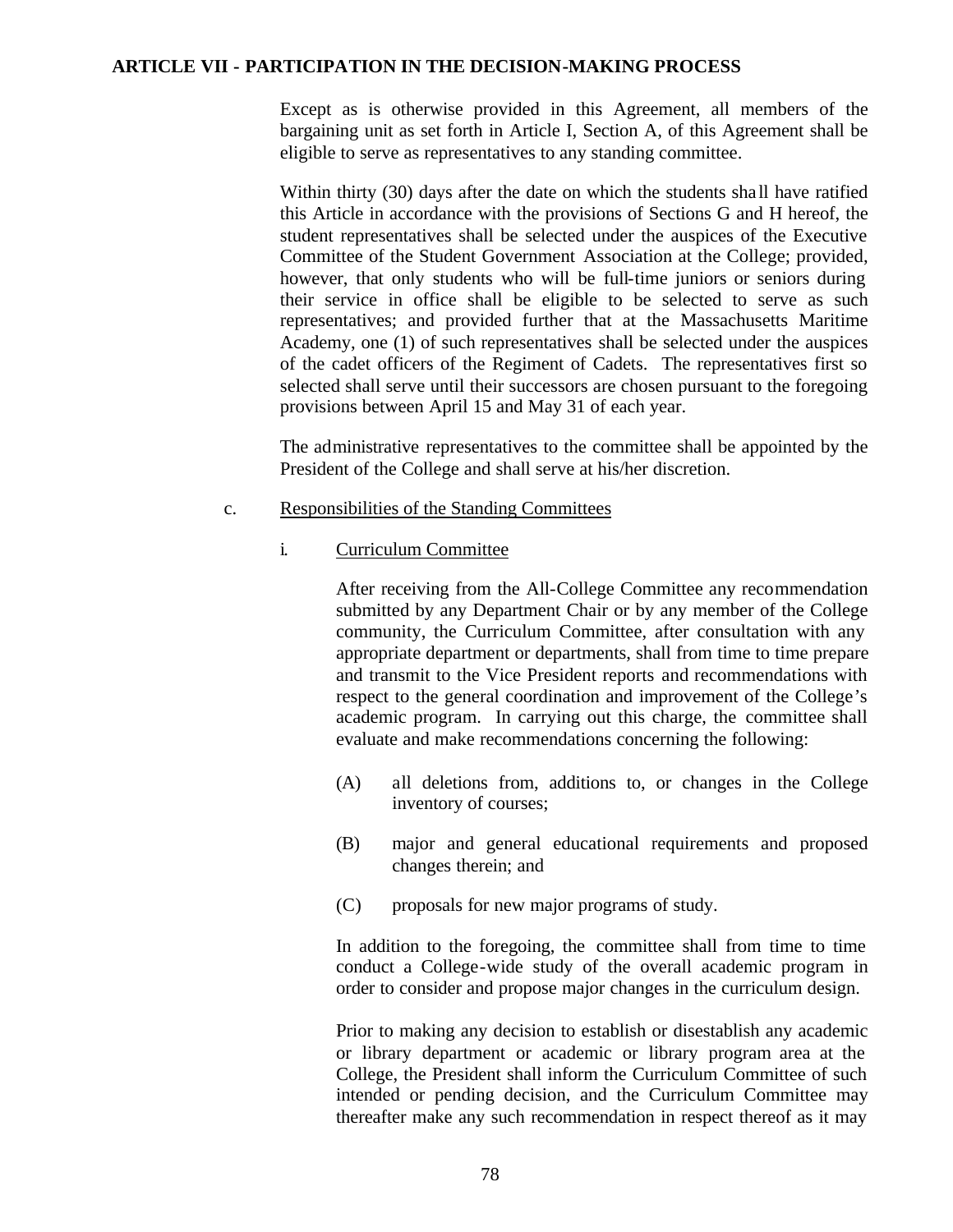deem appropriate. No other provision of this Article VII shall apply to any such decision.

ii. Academic Policies Committee

After receiving from the All-College Committee any recommendation submitted by any member of the College community, the Academic Policies Committee shall from time to time prepare and transmit to the Vice President reports and recommendations with respect to the following:

- (A) the academic calendar;
- (B) academic standards;
- (C) standards for admission to the College;
- (D) policies governing selective retention;
- (E) educational services that the College should render to the local community; and
- (F) library services.

#### iii. Student Affairs Committee

After receiving from the All-College Committee any recommendation submitted by any member of the College community, the Student Affairs Committee shall from time to time prepare and transmit to the Vice President, Student Services, reports and recommendations with respect to the following:

- (A) needs of the student population to be served;
- (B) student activities, including, at the Massachusetts Maritime Academy, activities of the Regiment of Cadets; and
- (C) student participation in the cultural and social activities of the College.

The Committee shall make studies of the practices, policies and trends related to student life at other institutions of higher education in the Commonwealth and in the na tion.

- 2. Graduate Education Council
	- a. Establishment of a Graduate Education Council

With effect on September 1, 2009, there shall be established at each College at which there is a graduate education program a Graduate Education Council.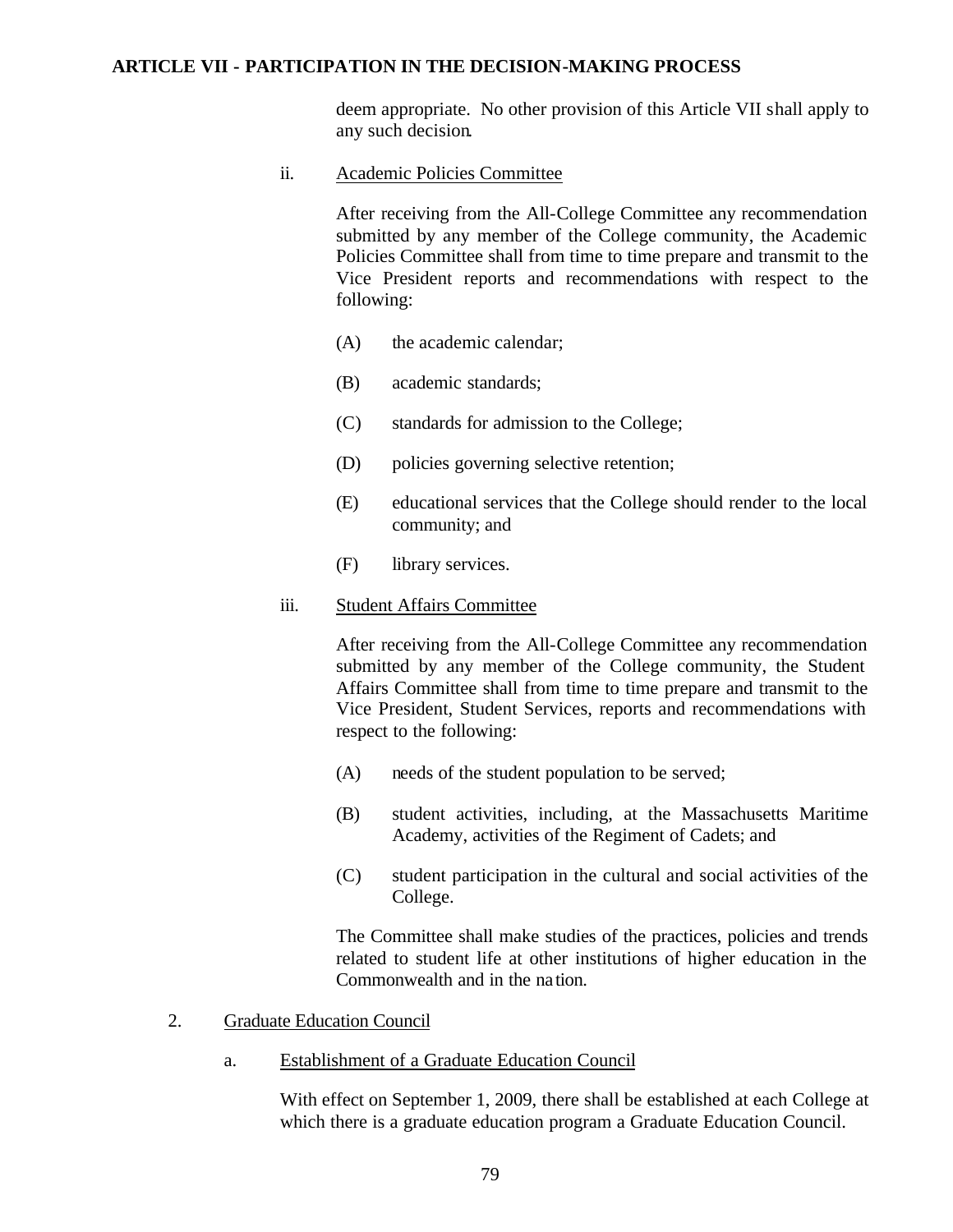The membership thereof shall be as follows:

- i. the President of the College shall appoint three (3) administrators who shall serve at his/her discretion;
- ii. under the auspices of the Association, five (5) members of the graduate faculty shall be selected from among all members of the graduate faculty of the College; and
- iii. the members of the council selected pursuant to the foregoing provisions shall elect one (1) member who shall be a student at the College enrolled in two (2) or more graduate courses in a semester.

The terms of office of members of the council shall commence on the September 1 following said selection and shall end on the next following August 31. Whenever a vacancy shall have occurred in the membership of the council, such vacancy shall be filled pursuant to the applicable provisions of the foregoing paragraph.

#### b. Responsibilities of the Graduate Education Council

Matters in respect of which the council may make reports and recommendations shall be the following:

- i. the changing of course requirements within the existing graduate curricula;
- ii. the addition of new courses and the deletion of existing courses within such curricula; and
- iii. the criteria to be applied in designating as such members of the graduate faculty.

The council shall receive and may solicit from the academic departments of the College recommendations pertaining to the preceding item (iii).

The council shall also hear appeals from graduate students to the College's graduate program.

#### c. Reporting Procedure Applicable to the Graduate Education Council

Anything in this Article VII to the contrary notwithstanding, every report and recommendation made by the Graduate Education Council shall be transmitted directly to the President of the College through the Vice President, and a copy thereof shall be transmitted to the Chapter President and to the Chair of each department that sponsors a graduate program. No such report or recommendation shall be required to be transmitted to the All-College Committee or to any standing or other committee thereof. The Graduate Education Council shall send copies of minutes and its agenda to the All-College Committee.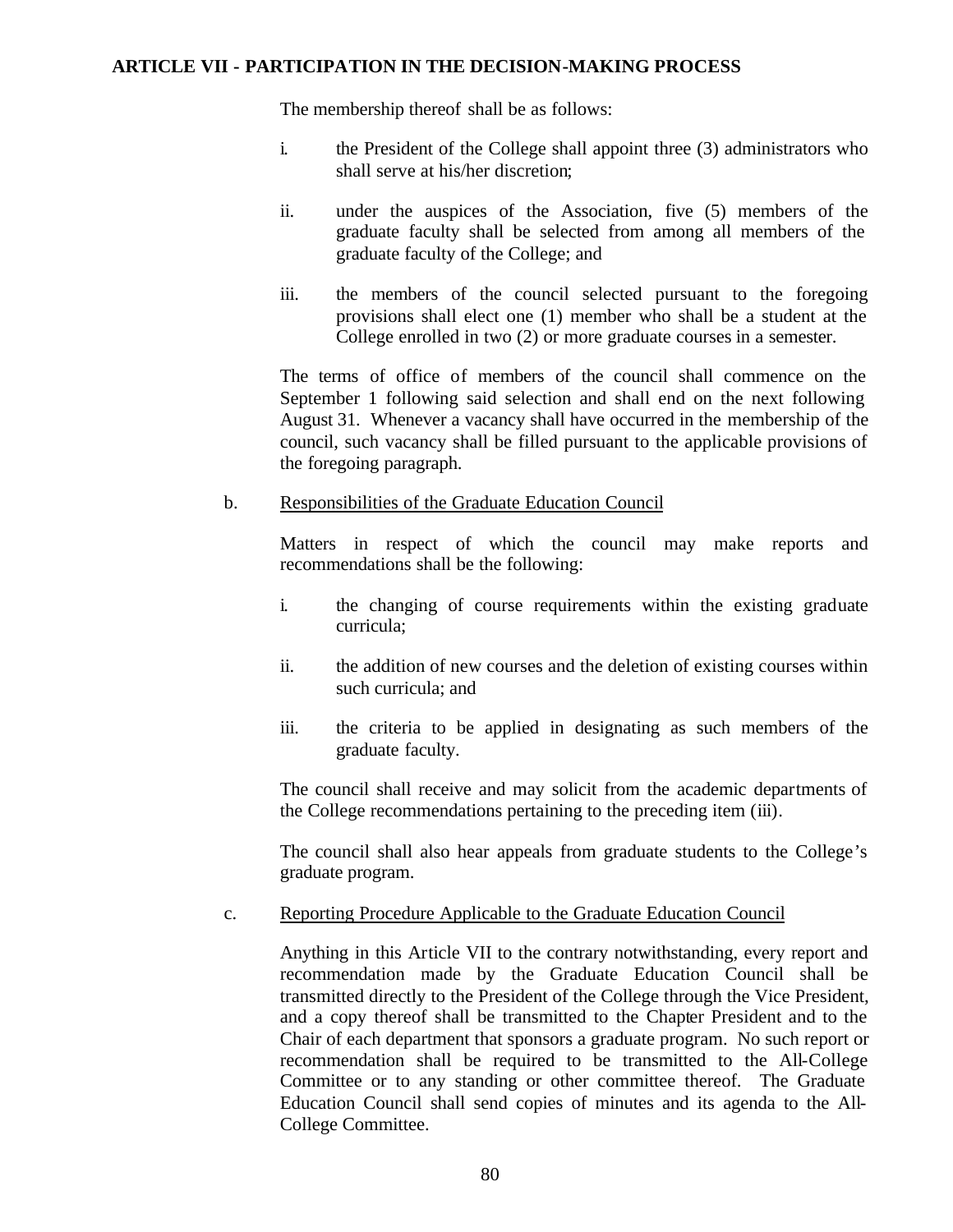#### 3. Ad Hoc and Special Committees

## a. Establishment of Ad Hoc Committees

Upon a majority vote of the members of any one (1) of its three (3) constituencies, or upon the request of the President, the All-College Committee shall from time to time establish one (1) or more ad hoc committees of the College to make recommendations and reports to the Committee in respect of any matter duly referred to it by the Committee pursuant to the provisions of this Agreement. No such ad hoc committee shall be constituted for the purpose of receiving, nor shall any such committee receive, any assignment regarding a matter falling within the purview of any standing committee, any Graduate Education Council, or the Sea Term Council at the Massachusetts Maritime Academy, constituted pursuant to the terms of this Agreement; nor shall any ad hoc committee be constituted for the purpose of receiving, and no such committee shall receive, any assignment regarding any matter agreed to be dealt with through any other process or procedure prescribed or deferred to by this Agreement; nor shall any ad hoc committee be constituted for the purpose of receiving, and no such committee shall receive, any assignment regarding any matter of the kind described in Section J.

Every such ad hoc committee shall be responsible to the Committee for the completion of its assignment.

#### b. Membership of Ad Hoc Committees

The membership of any ad hoc committee shall consist of at least one (1) representative from the bargaining unit, one (1) student and one (1) administrative representative and shall in every case consist of an equal number of voting members from among the bargaining unit, students and administrators, respectively. The number of such representatives shall be determined by the All-College Committee. The representative or representatives of the bargaining unit shall be selected under the auspices of the Association; the student representative or representatives shall be selected under the auspices of the Student Government Association and, at the Massachusetts Maritime Academy, the Regiment of Cadets; and the administrative representative or representatives shall be selected by the President.

The ad hoc committee may also invite an administrator, a member of the bargaining unit and/or a student having expertise in the matter being considered by the committee to assist it in a consultative capacity.

#### c. Establishment of Special Committees

Whenever the President of the College, the Chapter President, and, by a majority vote thereof, the All-College Committee shall have agreed upon the establishment of any special committee at any College (including any such committee on strategic planning, on long-range planning for the use of space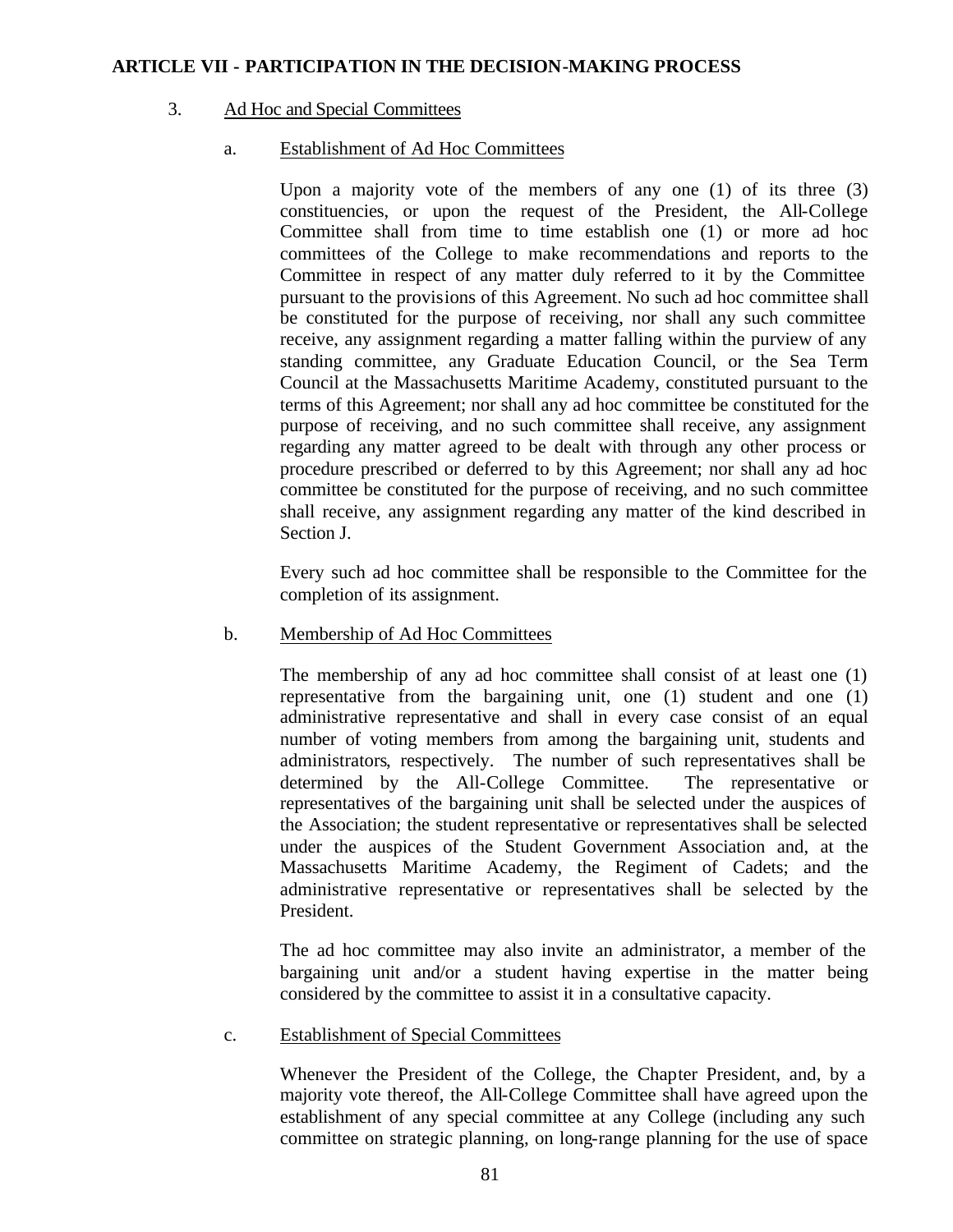and facilities or any like matter), such committee shall be established in accordance with the terms of such agreement and shall have such responsibilities and membership and shall exist for such term, not being greater than the term of this Agreement, as shall have been so agreed upon. Any such committee so established shall be governed by any and every provision of this Agreement, except to the extent that the contrary shall have been so agreed upon, that is of general application to the standing committees otherwise established pursuant to the provisions of this Agreement; provided, however, that the provisions of Section H of this Article shall be of no application to the establishment of any such committee.

- 4. Committee Reporting Procedures and Meetings
	- a. Reporting Procedures

Each of the aforesaid committees, excluding the Graduate Education Council but including any ad hoc or special committee, shall submit reports and recommendations to the All-College Committee in accordance with the following procedures:

At the time of its submission of any final report and/or recommendation to the All-College Committee, each committee shall simultaneously submit such final report and/or recommendation to the following, namely:

- i. the President of the College;
- ii. the Chapter President;
- iii. the President of the Student Government Association and, in the case of the Massachusetts Maritime Academy, the Regimental Commander; and
- iv. such administrator as may from time to time be designated for such purpose by the President in respect of such committee.

Not later than May 15 of each academic year, each standing committee shall submit to the All-College Committee and to the President a report setting forth its activities during such academic year.

b. Meetings

Each standing committee shall meet regularly during the academic year at such times and places as may be convenient to its members and in such manner as will permit it to complete its work. The academic calendar may prescribe a regular weekly period during which classes are not normally scheduled in order thereby to provide a convenient time during which members of the academic community may attend meetings of the All-College Committee and other committees established in accordance with this Article.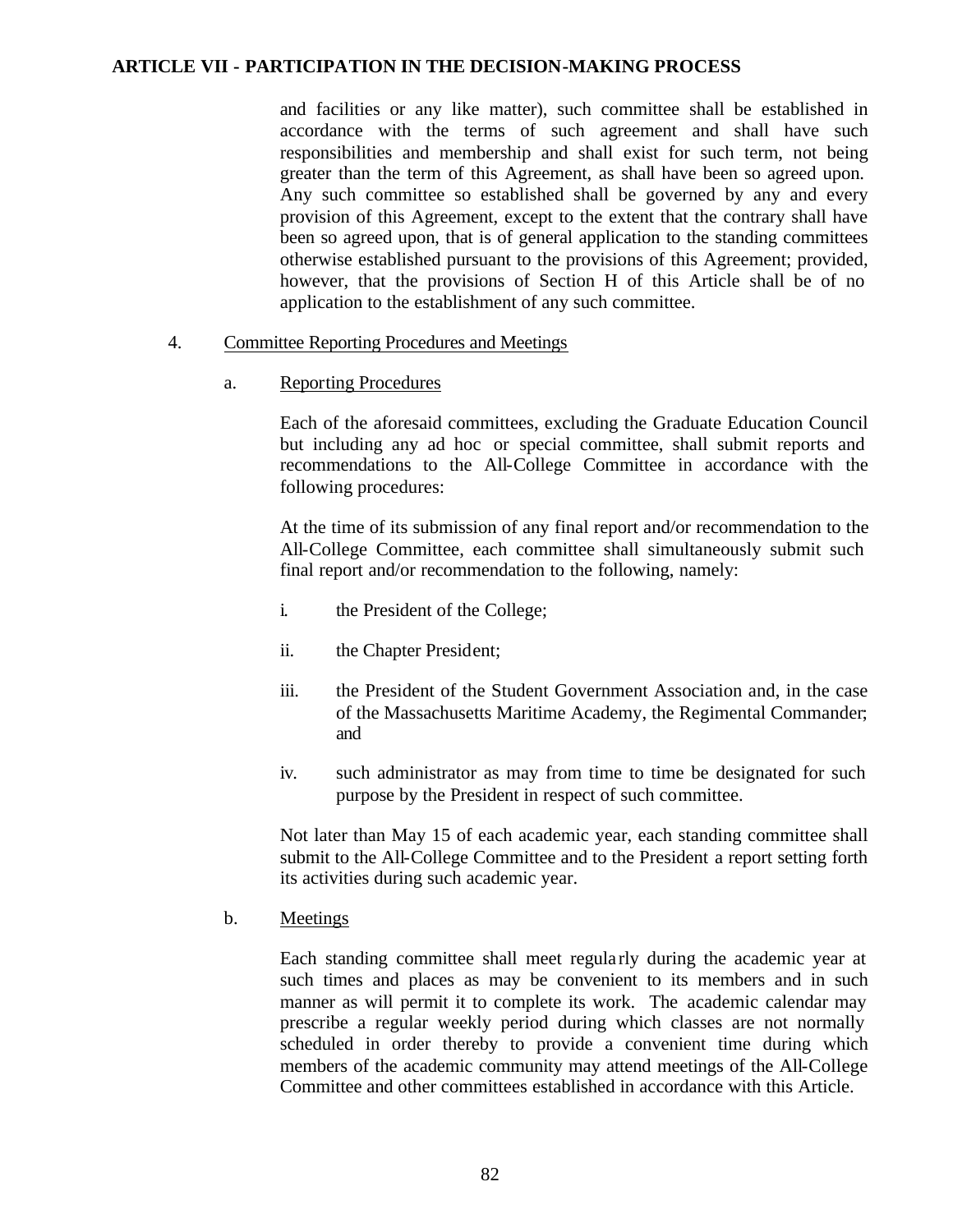Each member of the All-College Committee and of any other committee established in accordance with this Article shall have one (1) vote.

Not less than annually, each committee shall elect a chair by a majority vote of all the committee members present at a meeting called for such purpose; each committee shall also elect a secretary who shall record minutes of each meeting of the committee and maintain its records and reports, and who shall regularly forward copies of minutes, records and reports to the Chapter President, the President of the Student Government Association, the Regimental Commander and the President of the College.

Every committee shall have the prerogative of asking the advice and assistance of any student, member of the bargaining unit, administrator or departmental committee in the performance of its responsibilities.

## 5. Notice of Selections, Elections and Appointments

Written notification of all selections, elections or appointments to the All-College Committee and to other committees established in accordance with this Article shall be sent by the President of the College, the Chapter President, the President of the Student Government Association and the Regimental Commander, as the case may require, to the All-College Committee, the President of the College, the Chapter President, the President of the Student Government Association and the Regimental Commander.

## 6. Filling Vacancies on Committees

In the event that any duly selected representative of the bargaining unit, any student representative or any administrative representative serving on any standing, special or ad hoc committee, including the Graduate Education Council, shall be unable or unwilling to serve in that capacity, the Chapter President, the President of the Student Government Association, the Regimental Commander or the President of the College, as the case may require, shall, pursuant to the applicable provisions of this Article, provide for the filling of the vacancy thereby created for the purpose of completing the term of the retiring member; provided however, that a vacancy of a student representative to the Graduate Education Council shall be filled in accordance with the provisions of subsection  $2(a)(iii)$  above.

## 7. Establishment of a Sea Term Council at the Massachusetts Maritime Academy

a. Membership

The President of the Massachusetts Maritime Academy may establish a Sea Term Council whose membership, if so established, shall consist of the following:

i. the Chairs of the departments of Engineering, Marine Transportation and any other department having a training component on the Sea Term;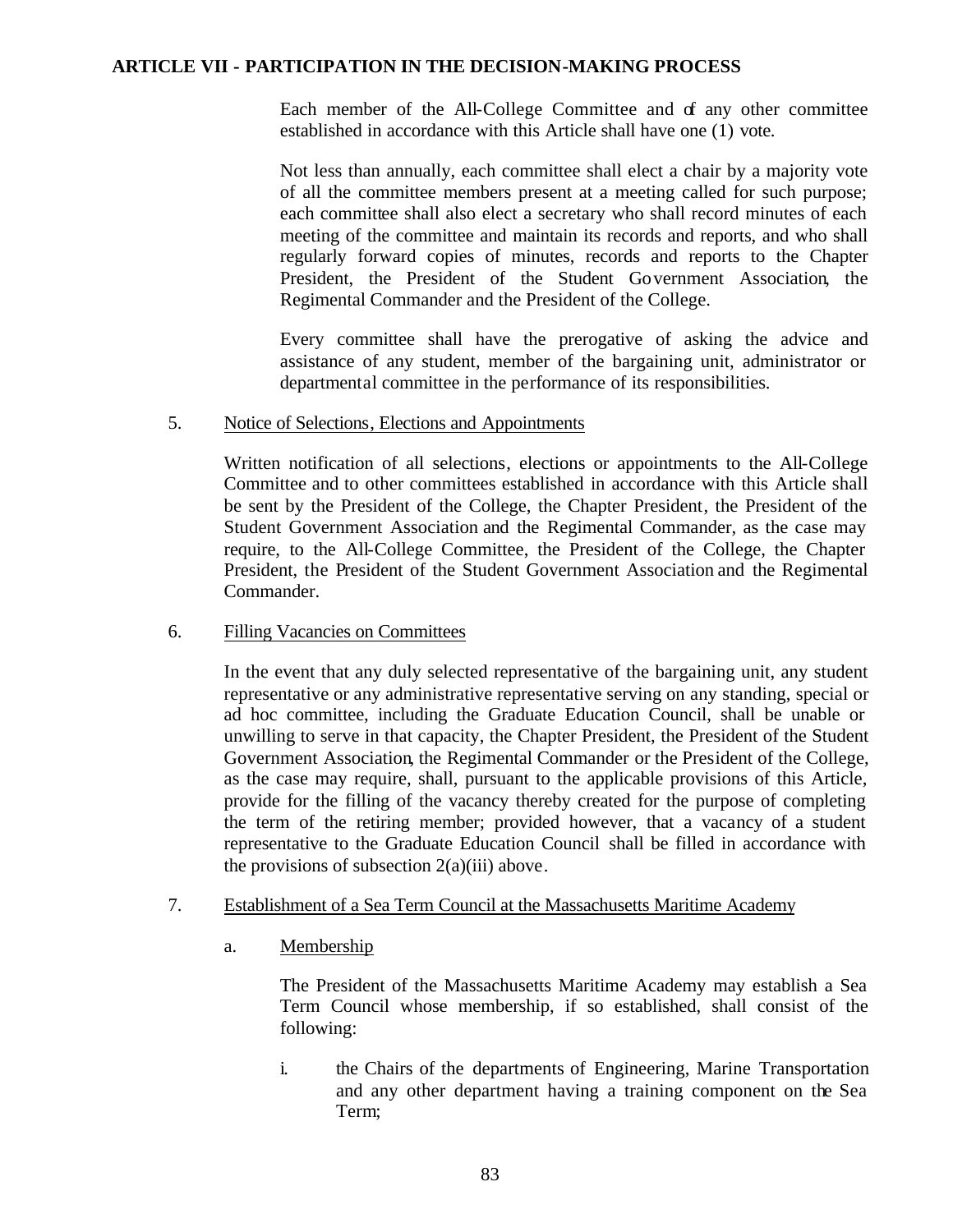- ii. a member of the bargaining unit from each of the departments of Engineering and Marine Transportation and from any other department having a training component on the Sea Term;
- iii. the Master, Chief Engineer or Chief Mate of the Training Ship;
- iv. the Commandant of Cadets; and
- v. three (3) student representatives.

The three (3) student representatives shall be chosen annually in an election conducted under the auspices of the Executive Committee of the Student Government Association. One (1) such representative shall be a member in good standing of the second class, one (1) of the third class and one (1) of the fourth class of cadets at the Academy.

b. Responsibilities

The Sea Term Council, if so established, shall make recommendations to the President, by way of the Vice President, concerning the following:

- i. the itinerary of the annual Sea Term;
- ii. the training program of the annual Sea Term; and
- iii. the staffing requirements for the annual Sea Term.

## E. ROLE OF THE ASSOCIATION AND OF THE STUDENT GOVERNMENT ASSOCIATION

The College Chapter of the Association, by its duly constituted officers, and the Student Government Association at each College, by its duly constituted officers, may, respectively, submit a recommendation to the President in respect of any ma tter that is the subject of a prior recommendation made by the All-College Committee, by any standing committee, including the Sea Term Council at the Massachusetts Maritime Academy, and by the Graduate Education Council, by any special committee or by any ad hoc committee, as they or either of them may deem appropriate.

Whenever the Chapter President and the President of the Student Government Association, or either of them, shall, within five (5) days following the receipt of such recommendation, have given written notice to the President of an intention to make a recommendation in respect of such prior recommendation, the College Chapter of the Association or the Student Government Association may, having given such notice, make any such recommendation within ten (10) days following the receipt of such prior recommendation; provided, however, that whenever, prior to the expiration of such ten (10) day period, the Chapter President and the President of the Association, or either of them, having given such notice, shall have given further notice of any intention to discuss such prior recommendation at a meeting of the faculty or of the students, as the case may be, the College Chapter of the Association or the Student Government Association may, having given such further notice, make any such recommendation within fifteen (15) working days following the receipt of such prior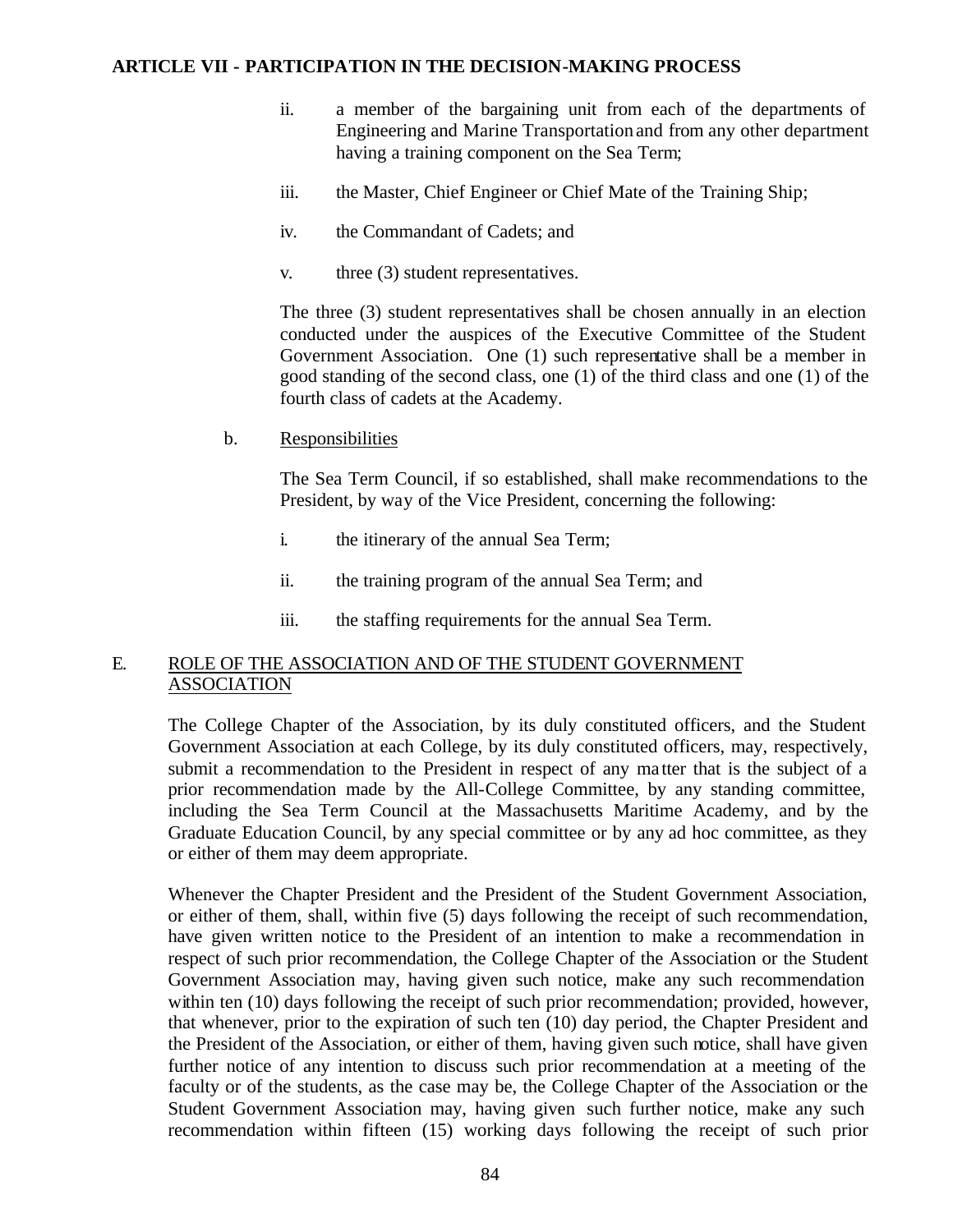recommendation. Nothing in the foregoing shall be deemed to prohibit either the Chapter President or the President of the Student Government Association from giving both of the aforesaid notices within five (5) days following the receipt of the recommendation in question.

Until the expiration of such period of time or until his/her receipt of any such recommendation from the College Chapter of the Association or from the Student Government Association, whichever shall first occur, the President shall make no final decision in respect of the matter that is the subject of such recommendation.

## F. PLANS FOR ACADEMIC REORGANIZATION

Prior to implementing in whole or in part any plan of a kind described in Section A of Article X-A and of Article X-B of this Agreement, but only to the extent that such plan or part of such plan will, if implemented, change any academic program, curriculum or structure at any one or more of the State Colleges, the Board of Trustees, or the Board of Higher Education, as the case may be, shall transmit such plan or part thereof, to the extent that the same will, if implemented, change any academic program, curriculum or structure at any College, through the President of such College to the All-College Committee. A copy of the same shall also be transmitted to the Chapter President and to the President of the Association. Upon its receipt thereof, the All-College Committee shall refer the same to any such standing committee or committees within whose jurisdiction such plan or part thereof falls, but only to the extent, in the case of each such standing committee, that such plan or part thereof so falls.

At the time of such transmittal, the appropriate Board, acting through the President, shall give written notice to the All-College Committee of the date by which any final recommendation or recommendations are required to be submitted to the President, pursuant to the provisions of this Article VII, in respect of such plan or part thereof; provided, however, that different dates may be so established with respect to different portions of such plan or plans; and provided further that if after its receipt of any recommendation or recommendations from any standing committee, the All-College Committee shall have determined that an extension of time is reasonably required for its consideration of any such recommendation, it shall so notify the President in writing and it shall thereupon be granted, during an academic year, an additional thirty (30) days for such purpose from and after the date first set for the making of any final recommendation. The date or dates that are established pursuant to the foregoing provision for the making of any recommendation in respect of any such plan or part thereof shall govern the making of any such recommendation made, whether by the All-College Committee or otherwise, pursuant to the provisions of this Article VII, anything in such provisions to the contrary notwithstanding.

## G. STUDENT ELIGIBILITY

No student may be selected to or continue to serve on the All-College Committee or any committee established hereunder who is not a full-time student and in good academic standing.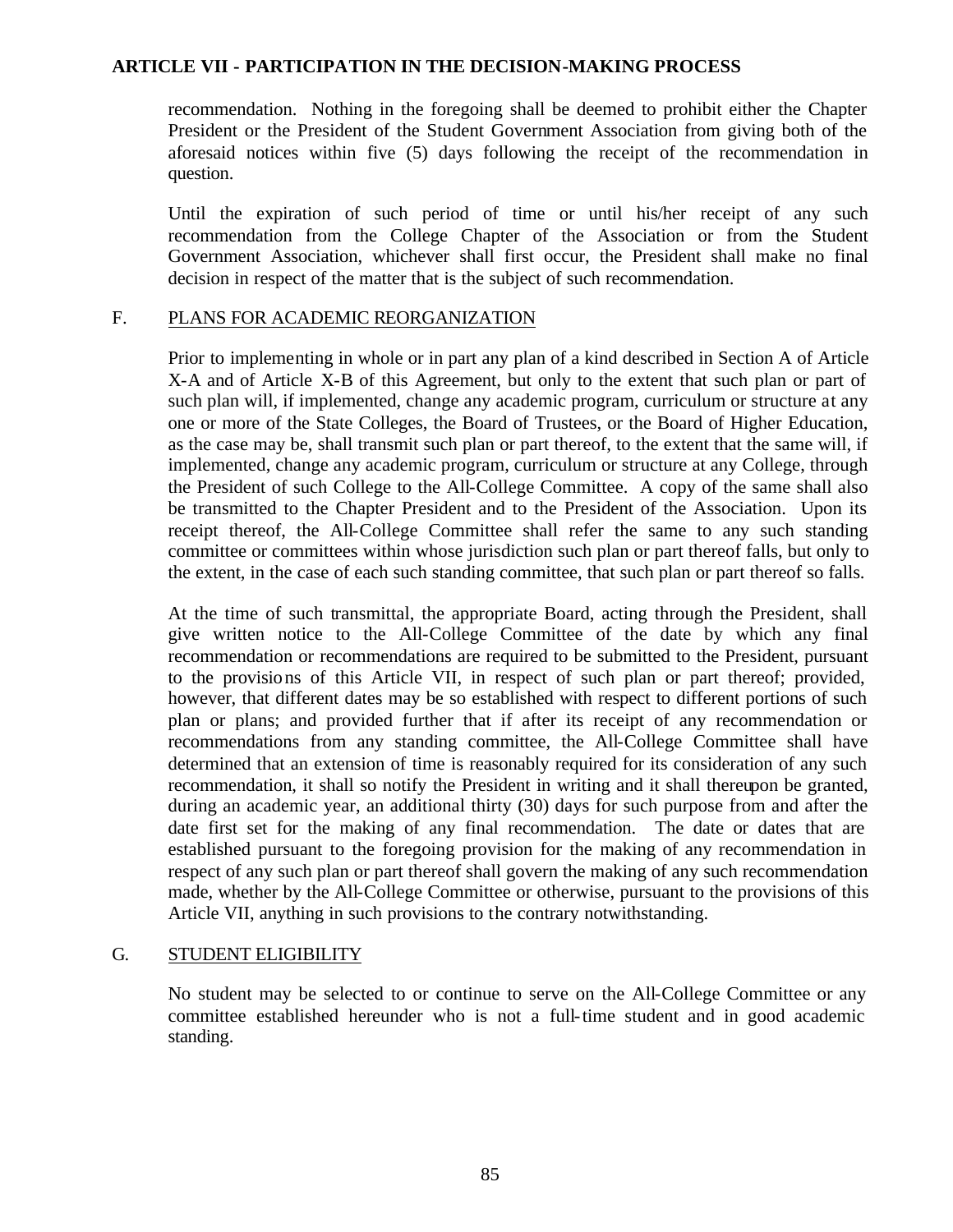## H. STUDENT PARTICIPATION IN DECISION-MAKING

#### 1. Acceptance

At each College student participation as provided in this Article shall be subject to acceptance of the terms of this Article to be evidenced by a vote, taken by secret ballot, of the student body which shall be determined by a referendum to be conducted by the Student Government Association at each College not later than October 31, 2009. Every student shall be eligible to vote. A majority of those voting shall be required for acceptance. Acceptance by such vote shall be for the term of this Agreement. The referendum question shall be as follows:

"Shall the students of \_\_\_\_\_\_\_\_\_\_\_\_\_\_\_\_\_\_ [name of institution] participate in decision-making at the College as provided for in the contract executed between the Massachusetts Teachers Association/MSCA and the Board of Higher Education?

"Yes No

"(Acceptance or rejection shall in no way affect the entitlement of students to participate in other duly authorized student or campus organizations.)"

The ballots cast in such referendum shall be counted at a meeting open to members of the College community and shall, after completion of the tally, be kept for the duration of this Agreement in the records of the Student Government Association.

## 2. Effectiveness

Acceptance of this proposal by the students of the College in accordance with the provisions of this Article shall be a condition precedent to the right, at such College, of students to participate in the decision-making procedures provided herein. Nonacceptance shall make the terms of this Article, insofar as they grant to students the right to participate in such decision-making procedures, null and void, but shall in no way otherwise impair any other term of this Article or of this Agreement.

## I. COMPLIANCE WITH BOARD TIME SCHEDULES

Any assignment, report, recommendation or other action of any committee provided for in this Article shall be completed in compliance with such reasonable time schedules as may be established from time to time by the Board or the President.

Written notice of such time schedules shall be provided by the President of the College to the Chair of the All-College Committee, the Chapter President and the President of the Student Government Association. Notice to the All-College Committee shall be deemed to be notice to all other committees established by or pursuant to the provisions of this Article. In the event that any such committee, having received such notice, shall not have so completed its work, the President or the Board, as the case may be, may in his/her or its discretion make such recommendations or take such actions as he/she or it deems appropriate, and the making of such recommendations or the taking of such actions shall not be in violation of the procedures set forth in any provision of this Agreement.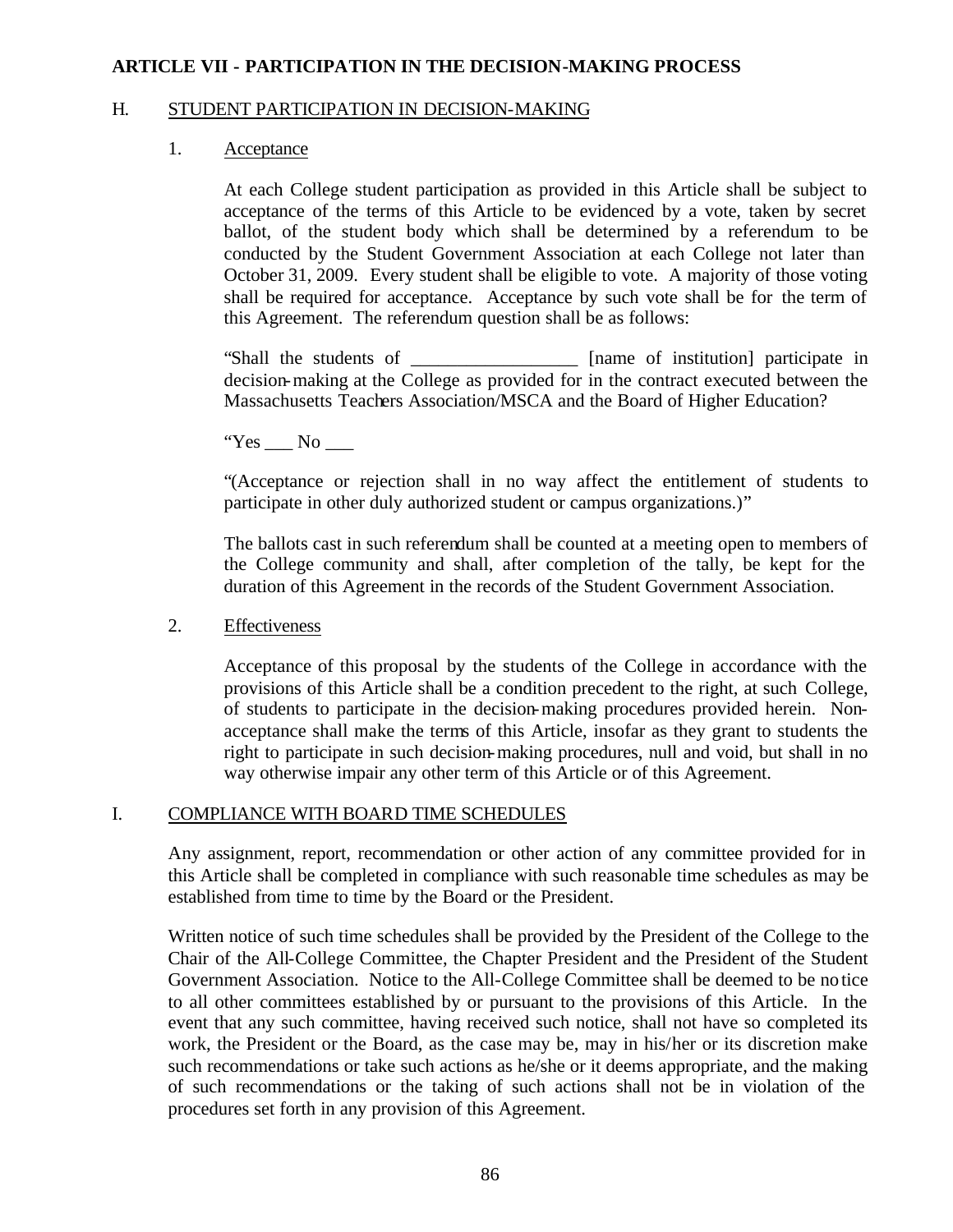## J. EXCLUSIONS: TRUST FUNDS, DEPARTMENT OF NAVAL SCIENCE, ROTC

Anything in this Agreement to the contrary notwithstanding, no provision of this Article VII shall be of any application to any person, committee, council or body to the extent that such person, committee, council or body has any responsibilities concerning the administration of any trust fund or funds at any College or Colleges; nor shall any provision of this Article VII be of any application to the curriculum, or to any course of the curriculum, of the Department of Naval Science at the Massachusetts Maritime Academy or any ROTC program at any College.

## K. SYSTEM-WIDE TASK FORCES

- 1. Whenever a system-wide task force is to be formed, the Commissioner shall inform the Chair of the Council of Presidents and the President of the Association of the creation of that task force and provide the purview of that task force.
- 2. In the selection of unit members to serve on the task force, the Commissioner shall request the Chair of the Council to submit the names of such unit members. The Chair of the Council of Presidents shall request such names from the President of the Association and shall forward such names to the Commissioner.

#### L. CONFLICT OF INTEREST

No member of the All-College Committee, its standing or ad hoc committees shall be permitted to serve as such while he/she is simultaneously performing duties as a member of any institutional Board of Trustees or the Board of Higher Education.

#### M. COLLEGE-WIDE ADVISORY COMMITTEES

Whenever the President of the College shall establish an Advisory Committee to which he/she wishes to appoint representatives of the bargaining unit, he/she shall confer with the Chapter President and request the names of nominees for such positions from the Chapter President. The President of the College shall appoint from the nominees provided by the Chapter President.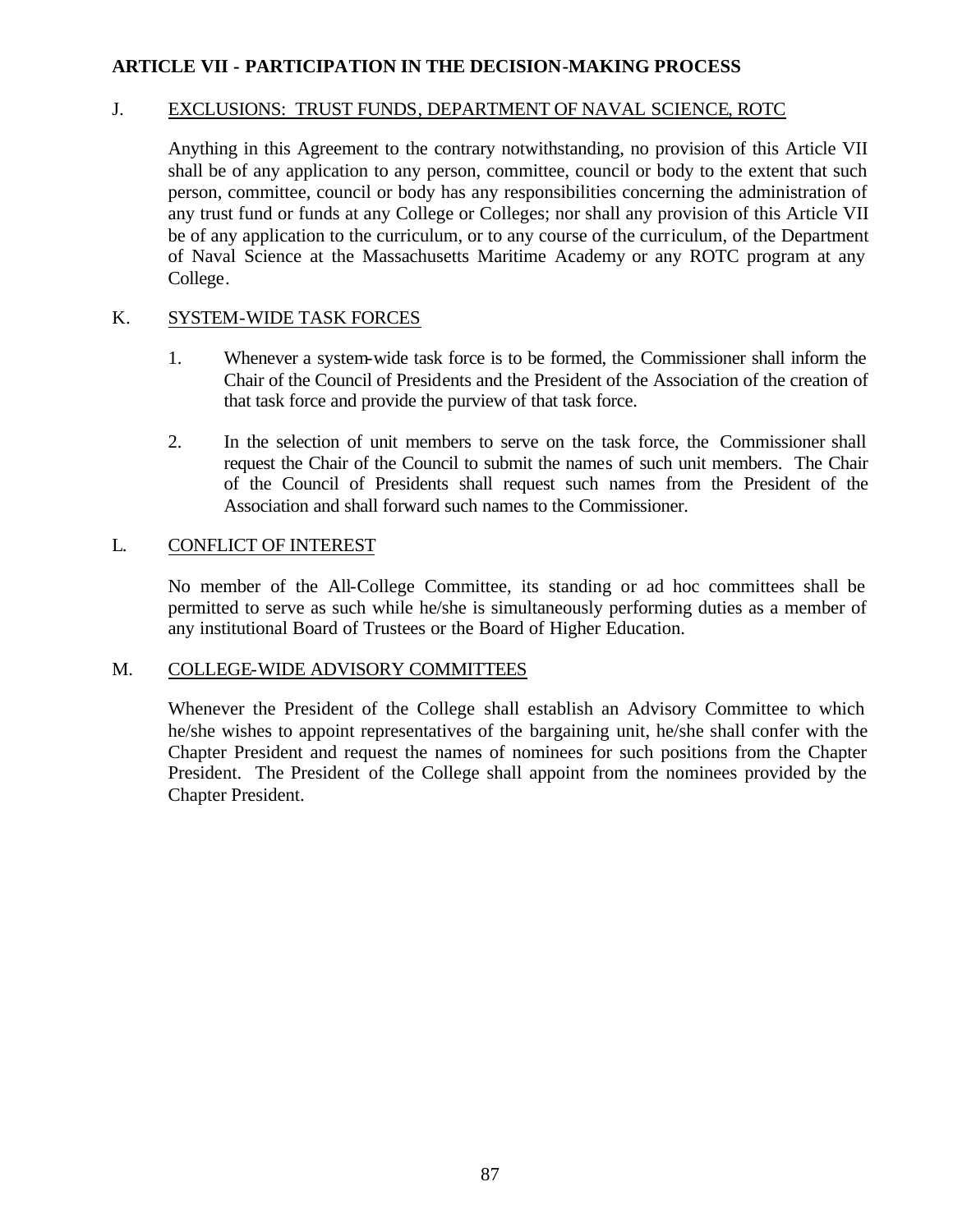Evaluations are conducted for the purposes of making personnel decisions, encouraging and assessing professional and pedagogical experimentation, assisting members of the academic community in the improvement of performance and programs.

No unit member may serve on his/her own evaluation committee. No member of the bargaining unit shall serve on an evaluation committee or otherwise participate in the conduct of an evaluation if to do so would constitute a conflict of interest or the appearance of a conflict of interest. No unit member, for example, shall participate in the evaluation of his/her spouse or domestic partner.

No written materials shall be used in the conduct of any evaluation pursuant to the provisions of this Article VIII except such materials as shall have been submitted at the commencement of such evaluation in accordance with the provisions of Section E(1) hereof. Every member of the bargaining unit who is the subject of any such evaluation shall be entitled to see and inspect all such materials.

All evaluations conducted pursuant to this Article shall be performed in accordance with the applicable academic Personnel Calendar in Appendix M.

Incidental observations of any unit member shall not be used, in whole or in part, in any manner whatsoever, in conducting an evaluation pursuant to the provisions of this Agreement.

All members of the bargaining unit at each College shall be evaluated in accordance with the following provisions, subject where applicable, however, to the provisions of Article VIII-A.

Every provision of this Article VIII that is of application to full-time members of the faculty shall also be of application to salaried part-time faculty members, and every provision of this Article VIII that is of application only to part-time members of the faculty shall be of such application only to part-time members of the faculty who are not salaried part-time faculty members.

Regular evaluations shall be made of each member of the faculty and of each librarian, and, in accordance with the requirements of the other applicable provisions of this Agreement, a written record shall be kept of the substance of the evaluation. Every such evaluation shall be conducted in accordance with the provisions of this Article VIII.

No person who is a member of the bargaining unit by reason of the fact that he /she holds a temporary appointment of the kind described in Section C(6) of Article XX shall be entitled to vote in any election conducted pursuant to the provisions of this Article VIII.

Except as otherwise provided in this Agreement, persons who are responsible for evaluating others pursuant to this Article VIII have a duty to keep in confidence any evaluations or evaluation materials to which they are privy in that capacity.

## A. CRITERIA FOR EVALUATIONS

## 1. Criteria for the Evaluation of Full-time Faculty

The following criteria shall be used in the evaluation of all full-time members of the faculty: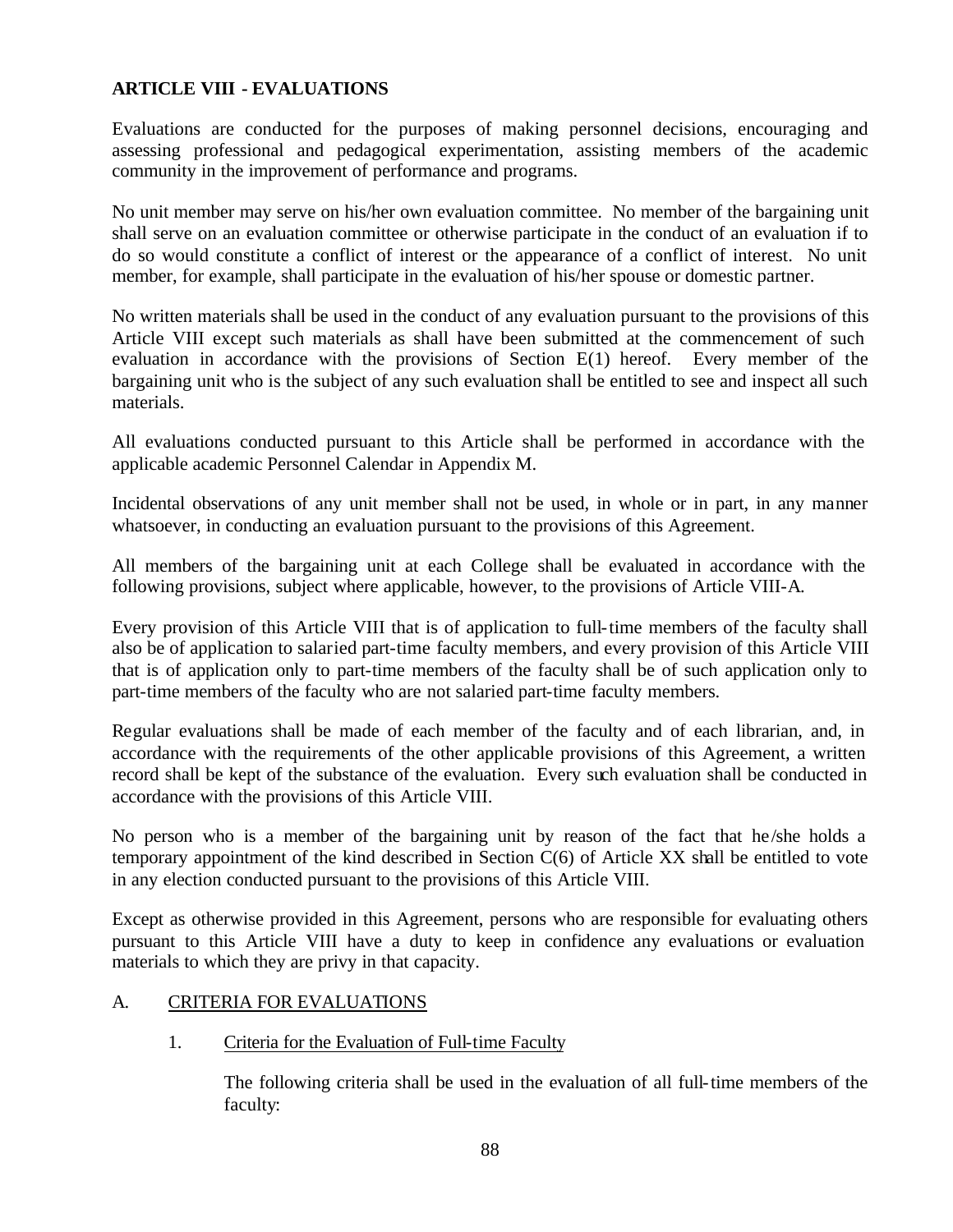- a. i. teaching effectiveness, including pedagogical experimentation, as exhibited in lectures, seminars, internships, independent studies and other instructional settings;
	- ii. academic advising, as prescribed in Section A(3) of Article XII;
- b. i. continuing scholarship, including
	- (A) contributions to the content of the discipline;
	- (B) participation in or contributions to professional societies and organizations;
	- (C) research as demonstrated by published or unpublished work (or, where applicable, artistic or other creative activities); and
	- (D) work toward the terminal degree or relevant post-graduate study.

Nothing in this paragraph (b)(i) shall be deemed to require any member of the faculty to engage in all or in any particular one of the activities that constitute continuing scholarship; and no member of the bargaining unit shall be denied a personnel action by sole reason of his/her not having engaged in any one or another of such activities. In evaluating each member of the faculty it shall be the responsibility of those charged with doing so to assess the quality, significance and relevance of that faculty member's continuing scholarship.

- ii. other professional activities, which by way of example shall include such matters as public service, and contributions to the professiona l growth and development of the college community (which contributions may include (x) service on inter-institutional and systemwide committees, (y) service as a program area chair without a reduction of workload pursuant to Article XII, Section D, and (z) academic advising of students in excess of thirty (30) assigned at the beginning of the semester); and
- iii. such responsibilities, if any, as may be assumed by a faculty member in lieu of, in whole or in part, the normal faculty instructional workload in academic subject areas by serving as a Department Chair pursuant to Article VI, by performing services in a counseling center, facility or program pursuant to Section  $A(3)(b)$  of Article XII, by discharging any alternative professional responsibilities pursuant to Section D of Article XII (including service as a program area chair if accompanied by a workload reduction), and/or by undertaking any program of professional development pursuant to Article XIV.

In applying these criteria, regard shall be had to the fact that the State Colleges are primarily teaching institutions.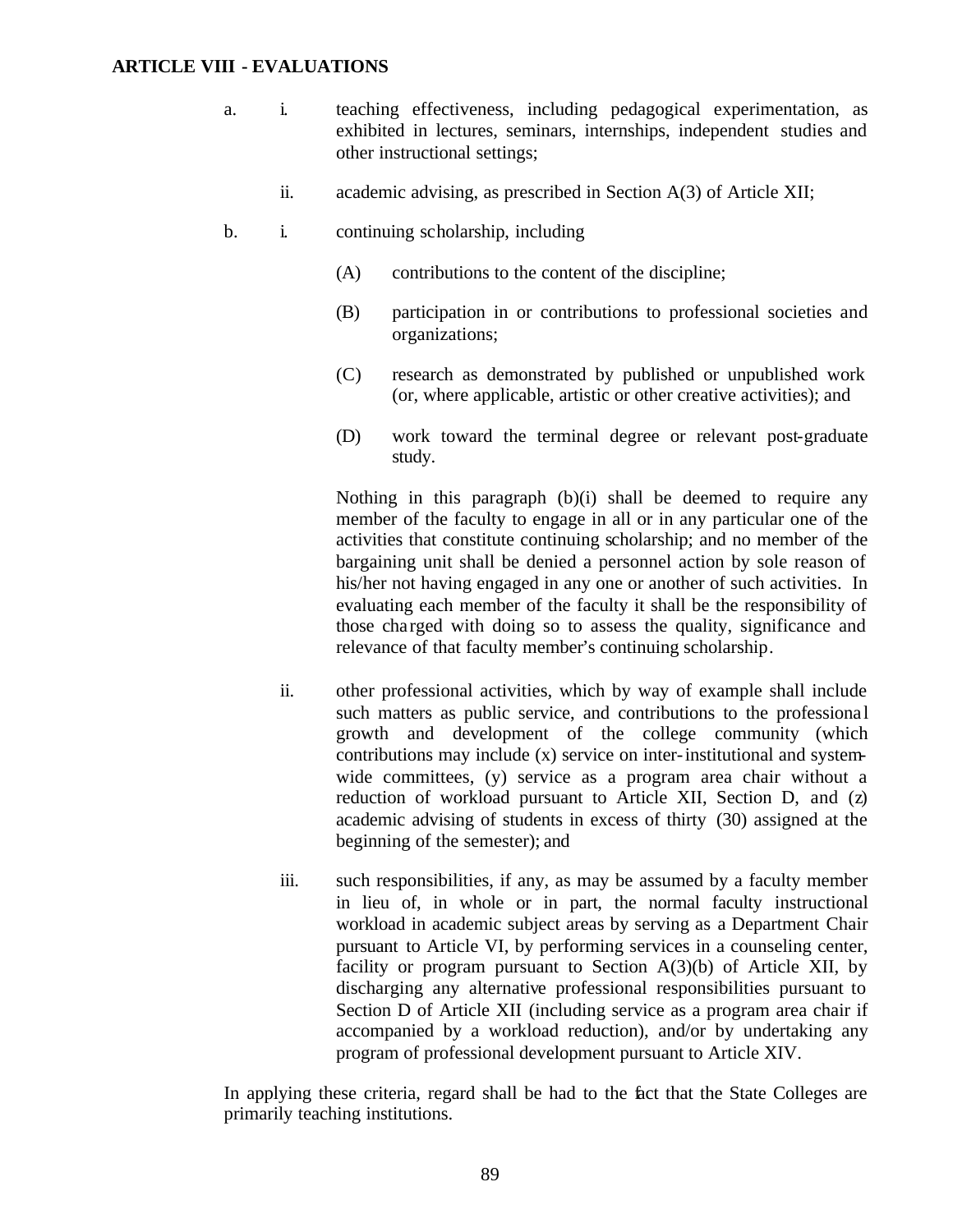## 2. Criteria for the Evaluation of Part-time Faculty

The following criteria shall be used in the evaluation of all part-time members of the faculty who are members of the bargaining unit:

- a. teaching effectiveness, as exhibited in lectures, seminars, internships, independent study, and other instructional settings;
- b. academic advising of students whom they are assigned to teach; and
- c. the fulfillment of their obligations under the applicable provisions of Article XII.
- 3. Criteria for the Evaluation of Librarians

The following criteria shall be used in the evaluation of all librarians:

- a. i. effectiveness in performing assigned responsibilities within the library;
	- ii. effectiveness in rendering assistance to students, faculty and the academic community;
- b. i. continuing scholarship, including
	- (A) contributions to the content and pedagogy of the discipline as evidenced by the participation in and contributions to the improvement and development of library programs or library services;
	- (B) participation in or contributions to professional societies and organizations;
	- (C) research as demonstrated by published or unpublished work; and
	- (D) work toward the terminal degree or relevant post graduate study;
	- ii. other professional activities, which by way of example shall include such matters as public service, and contributions to the professional growth and development of the college community (which contributions may include (y) service on inter-institutional and systemwide committees and (z) service as a program area chair without release time); and
	- iii. such responsibilities, if any, as may be assumed by a librarian in lieu of, in whole or in part, the normal librarian workload in library service areas, by serving as Library Program Area Chair, by discharging any alternate professional responsibilities pursuant to Section D of Article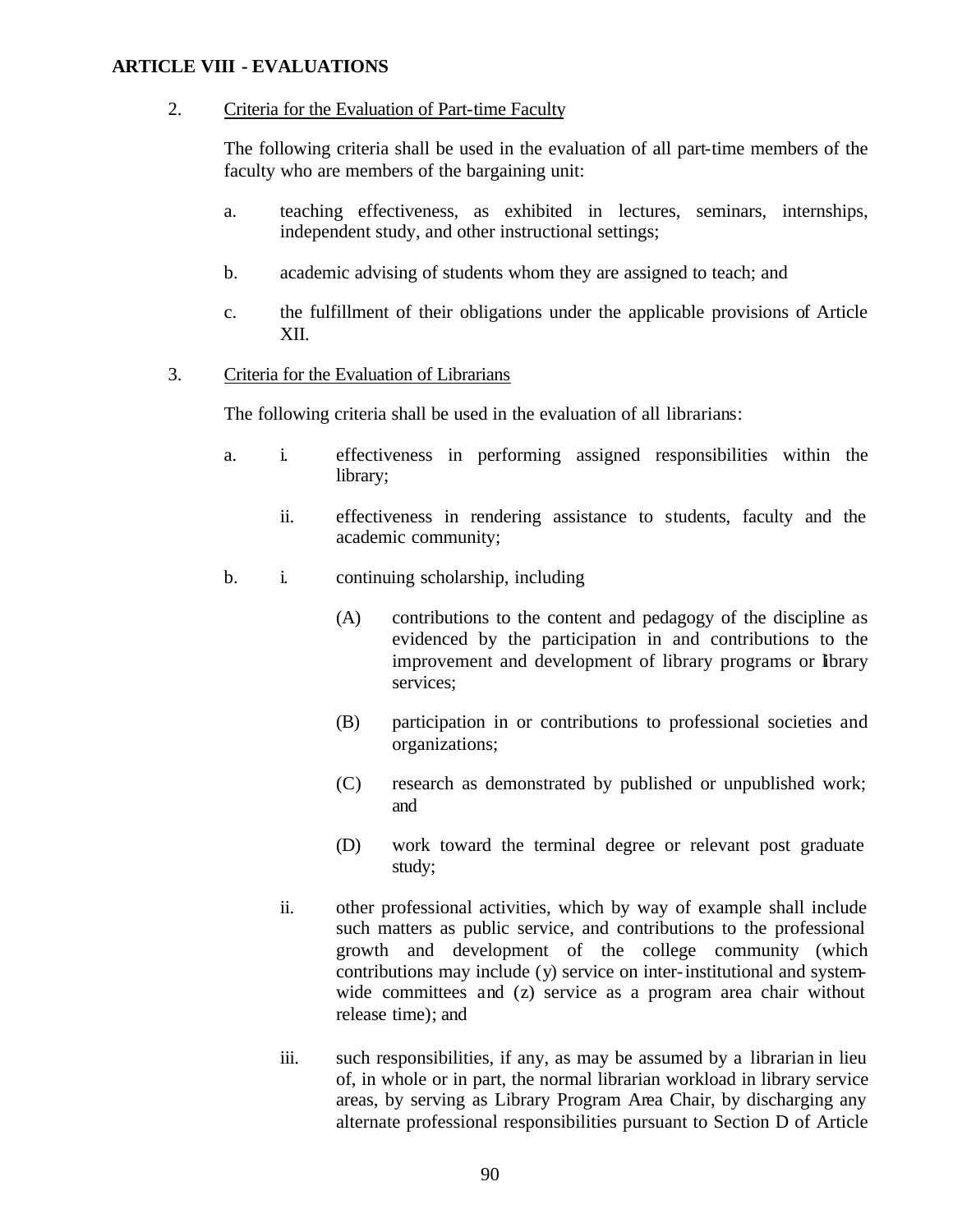XII and/or by undertaking any program of professional development pursuant to Article XIV.

Whenever a librarian teaches a credit-bearing course pursuant to the provisions of this Agreement, his/her teaching shall be evaluated pursuant to the provisions of this Article VIII that pertain to the evaluation of a faculty member's teaching.

In applying these criteria, regard shall be had to the fact that the State Colleges are primarily teaching institutions.

## 4. Application of the Criteria

The foregoing criteria are to be used as a measure with reference to each work year or years (or, in the case of part-time faculty, each semester or semesters) in respect of which an evaluation is being conducted. The overall evaluation of each unit member will be based upon his/her entire professional performance during each such year or years (or each such semester or semesters), and, in the conduct of any such evaluation, regard may properly be had to evaluations conducted in respect of any prior year or years (or any prior semester or semesters).

The basis for every evaluation shall be professional quality demonstrated with reference to each of the applicable criteria. Whenever any unit member is being evaluated as a candidate for promotion, such criteria shall be applied together with the requirements applicable to promotion to the rank for which such person is a candidate: it being the understanding of the parties that for promotion to each higher rank, a higher order of quality may properly be demanded. Whenever any unit member is being evaluated for tenure, such criteria shall be applied together with the applicable provisions of Articles IX and XX of this Agreement.

In cases where consideration shall be given to the performance of a member of the bargaining unit during any prior review period when evaluating the unit member's performance during the current review period, the then-applicable criteria as set forth in any predecessor agreement or agreements shall be applied only to the applicable review period or periods.

# B. FREQUENCY OF EVALUATIONS

## 1. Full-time, Non-tenured Members of the Bargaining Unit

Except as is provided in Section  $C(1)(a)$ , every full-time, non-tenured member of the bargaining unit shall be evaluated annually. Tenure-track unit members shall not be evaluated during a terminal appointment unless, upon the recommendation of the Department Chair (or the Library Director or the Library Program Area Chair, as may be appropriate) or the Vice President, the President requires the conduct of an evaluation.

- 2. Tenured Members of the Bargaining Unit
	- a. Any tenured member of the bargaining unit who has signified that he/she wishes to be considered for promotion shall be evaluated during the academic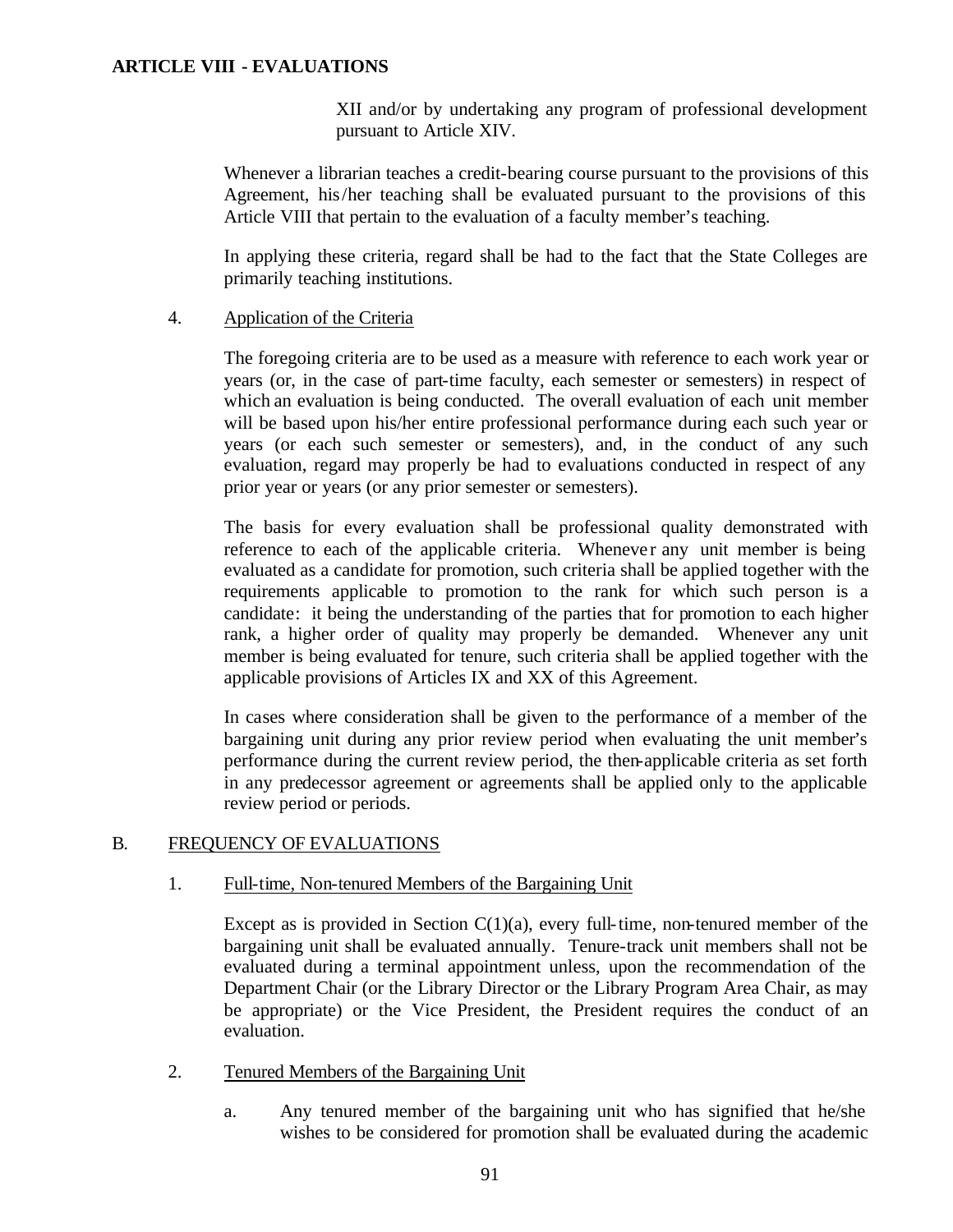year preceding the academic year in which such promotion, if granted, would first have effect.

- b. Upon the recommendation of the Department Chair (or the Library Director or the Library Program Area Chair, as may be appropriate), or the Vice President, the President may require any tenured member of the bargaining unit to be evaluated for the purpose of considering the taking of any other personnel action. In such case, the President shall provide the unit member with written notice of such determination and a statement of the reason(s) therefor. Such an evaluation may be conducted once during an academic year. The evaluation shall be conducted in accordance with the terms of the Agreement and shall be completed within sixty (60) days of such notice.
- 3. Part-time Members of the Faculty

Every part-time member of the faculty shall be evaluated during the first semester of his/her employment as such and, thereafter, during (a) the sixth (6th) ensuing semester in which he/she teaches or (b) the semester in which he/she teaches the thirty-second (32nd) credit (at Framingham State College, the eleventh (11th) course) following the semester in which the last evaluation was conducted, whichever first occurs. Nothing in this paragraph shall require the evaluation of a part-time faculty member more frequently than once in any academic year unless the Vice President shall require one (1) or more frequent evaluations in the case of any individual parttime member of the faculty.

## C. PERIODS RELATED TO EVALUATIONS

## 1. Review Period

A review period is the period within which falls the performance that is the subject of an evaluation.

A review period shall not encompass any period that falls without the work year of the member of the bargaining unit being evaluated.

a. In the case of any full-time member of the faculty who is in the first year of his/her employment, student evaluations shall be administered pursuant to Section  $D(1)(a)$  and classroom observations shall be conducted pursuant to Section  $D(1)(b)$ . The Department Chair shall forward the record of such observations to the Vice President as promptly as is practicable after they have been completed.

Any full-time member of the bargaining unit who is in the first year of his/her employment as such shall be evaluated for the first time pursuant to this Article VIII during the next academic year. The review period for that first evaluation shall be the period that commences on the date of his/her first employment and ends on the date of commencement of his/her evaluation during such next year.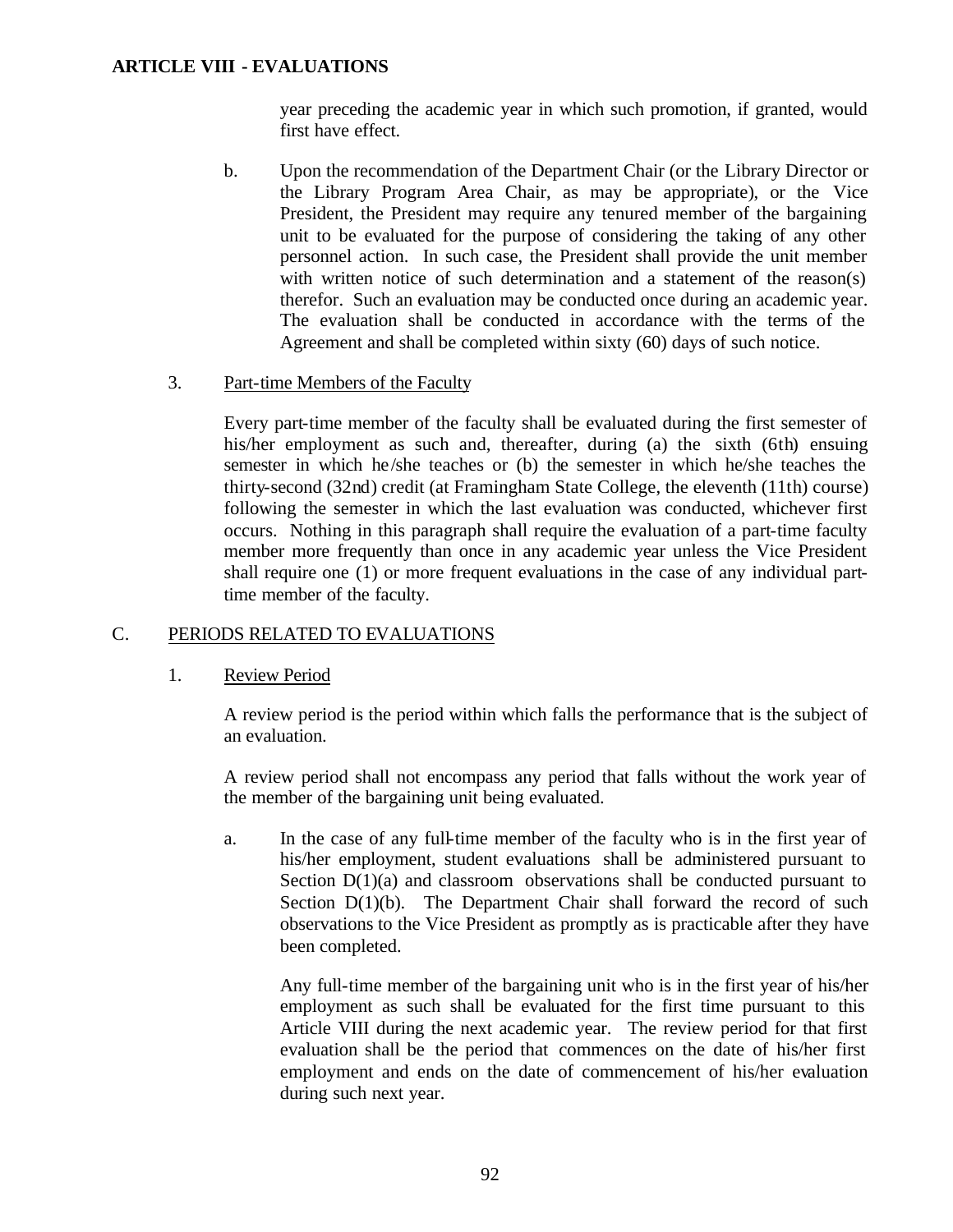Nothing in this or any other provision of this Agreement shall prohibit any College from terminating, in accordance with this Agreement, any such unit member's employment during or at the end of his/her first year of employment regardless of the fact that no evaluation shall have been conducted during that year.

- b. In the case of all other full-time members of the bargaining unit, the review period shall be that which encompasses all work years since the end of the last review period.
- c. In the case of any part-time faculty member who is in the first semester of his/her employment as a member of the bargaining unit, the review period shall encompass that semester; but in the case of any other part-time faculty member, the review period shall be that which encompasses all semesters since the end of the last review period.
- d. In the case of any member of the bargaining unit who is being evaluated for tenure, the review period shall encompass the entire period of full-time, tenure-track service that has been included in computing such member's eligibility to be considered for tenure (including any initial spring semester of tenure-track employment).
- e. In the case of any member of the bargaining unit who is being evaluated for promotion, the review period shall encompass the entire period of full-time service since the end of the review period that was considered with respect to his/her last promotion or, if there was none, since the date on which he/she commenced employment in his/her present rank.
- f. Nothing herein contained shall prohibit consideration being given to the performance of a member of the bargaining unit during any prior review period when evaluating such member's performance during the most current review period.

## 2. Evaluation Period

An evaluation period is that period during which an evaluation is conducted.

In the case of any unit member who is not being considered for a personnel action, such period shall commence not sooner than the expiration of the review period and shall end not later than the date such evaluation is transmitted to the President.

In the case of any unit member who is being considered for a personnel action, the evaluation period shall commence not sooner than the expiration of the review period and shall end not later than the date on which the President submits or declines to submit recommendations to the Board of Trustees. Nothing in this provision shall be deemed to prohibit the extension of any such evaluation period in accordance with the provisions of Section C(1) of Article XI.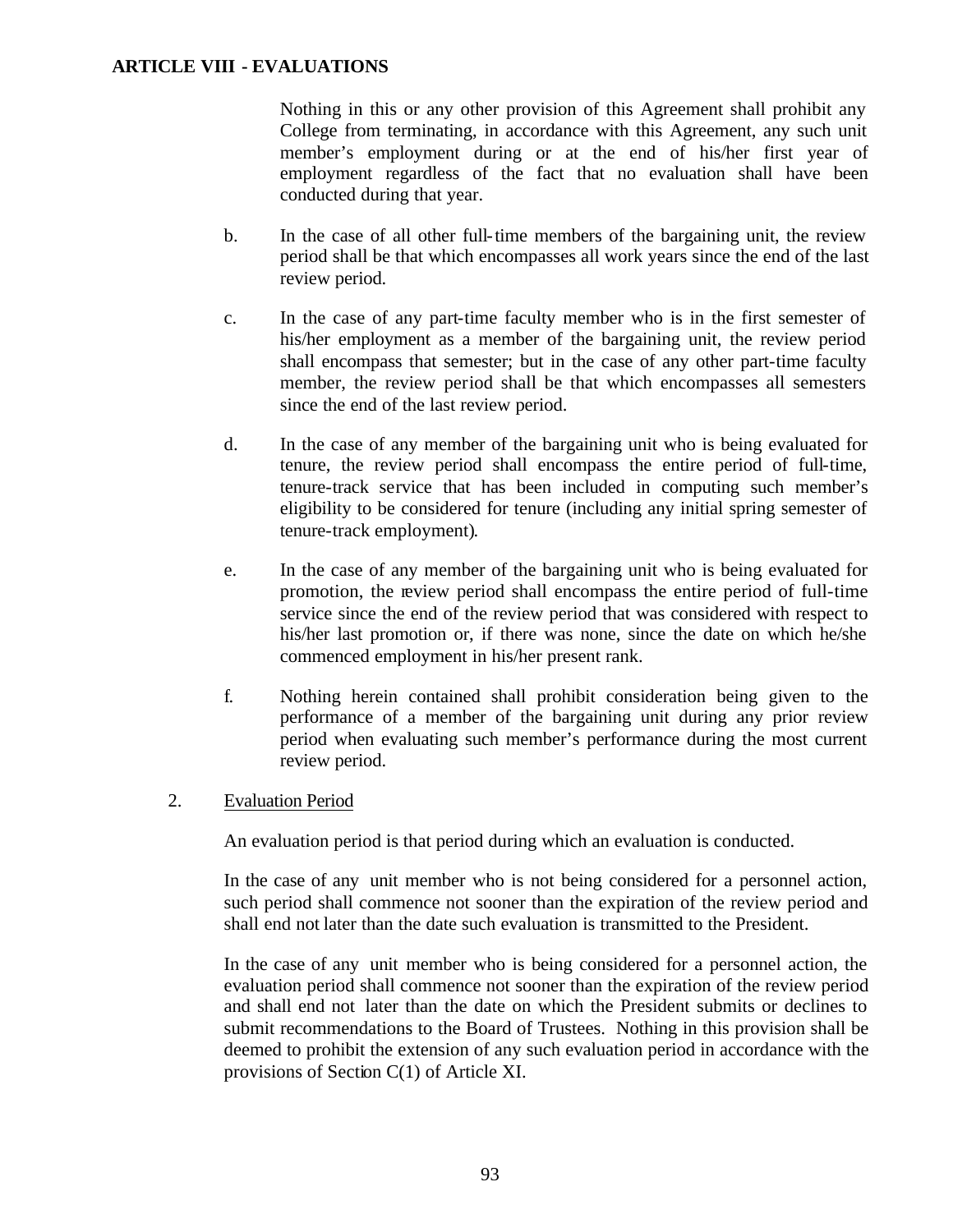## D. MATERIALS TO BE USED IN THE CONDUCT OF EVALUATIONS

Any member of the bargaining unit who is the subject of any evaluation shall be entitled to see and inspect all written materials used in the conduct of such evaluation.

The following materials shall be used in the conduct of evaluations.

# 1. Materials to Be Used in the Evaluation of Full-time Members of the Faculty

a. Student Evaluations

# i. The Administration of Student Evaluations

Student evaluations shall be used giving due consideration to the number of courses and sections that were taught during the review period and for which student evaluations are available, as well as the number of students by which such evaluations have been made. Student evaluations should be used, to the extent possible, to discern the pattern or patterns evidenced with reference to teaching effectiveness; provided, however, that in the case of non-tenured faculty, nothing herein contained shall be deemed to prohibit, merely by reason of the short duration of any such faculty member's service at a College, the making of any recommendation or any personnel decision.

No student evaluation made pursuant to the provisions of this Article shall be published or conveyed to any person save in accordance with the provisions of this Article, of Article II and of Article XVI.

The Department Chair shall annually obtain student evaluations of the teaching effectiveness and of the courses taught by each full-time faculty member. Unless required by the faculty member, the Department Chair or the Vice President, student evaluations shall include one (1) section of each type of course for all tenured faculty members. Student evaluations shall include all sections of each type of course each semester for all non-tenured faculty members.

All student evaluations, other than those administered using the webbased SIR II, shall be administered in accordance with the procedures specified in Appendix C-1 and otherwise in accordance with the requirements of Section D(1) of this Article VIII.

Student evaluations shall be administered using either the Student Instructional Report II (SIR II), including any Instructor's Cover Sheet, as the same is published from time to time by the Educational Testing Service of Princeton, N.J., or, in the case of non-lecture or non-laboratory courses, the Student Instructional Rating Form for Non-lecture Courses that is attached to this Agreement as Appendix C-4. Student evaluations of distance education courses shall be administered using the web-based version of the above-described SIR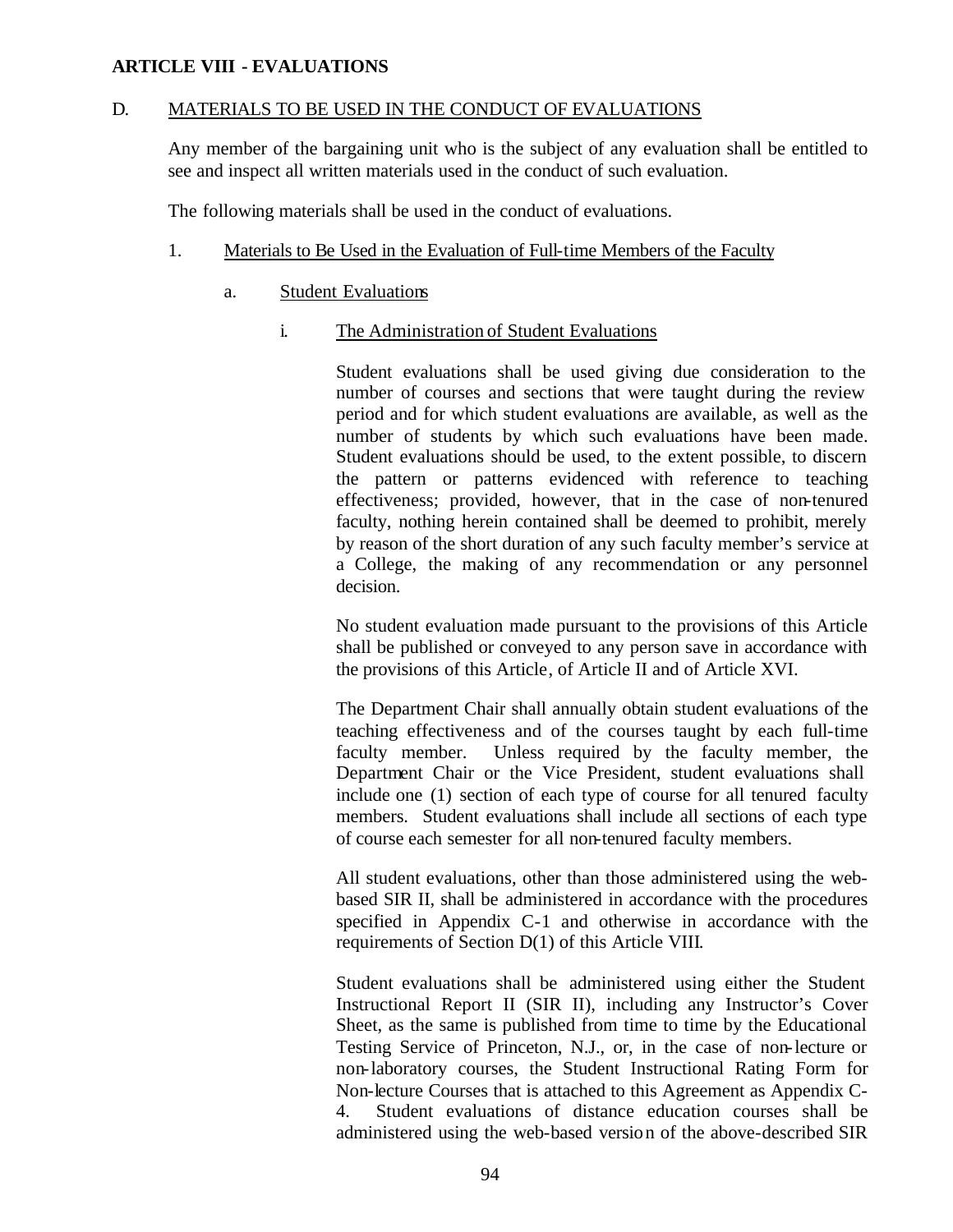II; provided only that any item on the web-based version of the SIR II that solicits student comments shall be blocked and shall not be accessible for student use.

Copies of the Instructor's Cover Sheet and the SIR II form as they are on the date of execution of this Agreement are annexed to it as its Appendices C-2 and C-3, respectively.

Prior to the conduct of student evaluations, each member of the faculty shall, for each course in respect of which such evaluations are to be administered, prepare for submission with the completed student evaluations the Instructor's Cover Sheet.

Notwithstanding any statement appearing on the SIR II, individual written student comments are prohibited on student evaluation forms. Any such individual comments made shall be disregarded.

Nothing in this subsection 1 shall be deemed to prohibit the use of student evaluation forms that have been rendered in a computerreadable (op-scan) format, nor shall it be deemed to prohibit the use of any compilation, whether by computer or otherwise, of summaries of student evaluations and the results thereof in respect of each faculty member. No faculty member shall be given any negative evaluation by sole reason of the fact that his/her student evaluations, as revealed by any such summary, are less favorable than those of some other member of his/her department. No such summary shall be used pursuant to this Article VIII for the purpose of comparing faculty members in one department with those in another.

Whenever two (2) or more members of the faculty team-teach a course, student evaluations shall be administered in such course as follows and otherwise in accordance with the preceding paragraphs of this subparagraph (i). If each faculty member teaches a discrete portion of the course, student evaluations for each such faculty member shall be administered when that faculty member's portion of the course is completed. If the faculty members do not teach discrete portions of the course, student evaluations for each faculty member shall be administered separately near the end of the course (on the usual schedule) with appropriate instructions to the students concerning the separateness of each evaluation.

#### ii. Limitations

The absence of student evaluations from the evaluation record of any member of the bargaining unit for any semester listed below shall not be considered, either positively or negatively, in the evaluation of his/her teaching effectiveness: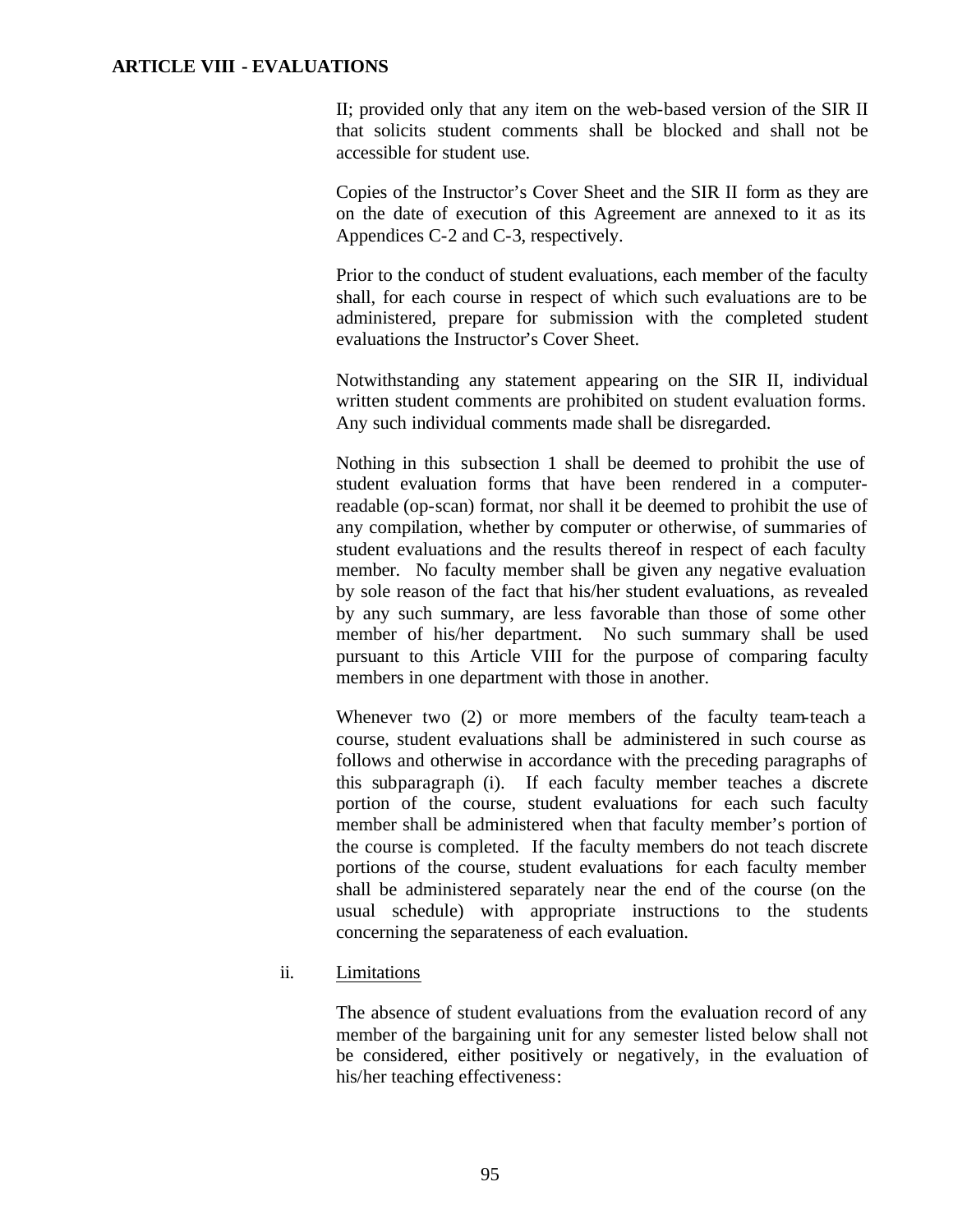Fall 1999 Spring 2000 Fall 2000 Fall 2003 Spring 2004 Fall 2004 Spring 2005 Fall 2005

Additionally, the absence of student evaluations from the evaluation record for distance education courses prior to the spring semester of 2008 of any member of the bargaining unit shall not be considered, either positively or negatively, in the evaluation of his/her teaching effectiveness.

The absence of student evaluations from the evaluation record for distance education courses during the spring semester of 2008 of any member of the bargaining unit at Fitchburg State College and Salem State College shall not be considered, either positively or negatively, in the evaluation of his/her teaching effectiveness.

#### b. Classroom Observations

The Department Chair shall observe one (1) section of each course taught by each first-year faculty member.

For full-time faculty (i) being evaluated in accordance with the provisions of this Article for reappointment, tenure or promotion and (ii), in the case of a full-time temporary faculty member, during the first (1st) semester and third (3rd) consecutive semester of employment, the Department Chair shall observe one (1) section of each type of course taught for the purpose of evaluating teaching effectiveness.

The preceding paragraph notwithstanding,  $m$  more than two  $(2)$  observations shall be required. If a faculty member is teaching both in-class and distance education courses, one (1) observation shall be conducted in an in-class course and one (1) in a distance education course.

Any faculty member may request that the Department Chair conduct more observations than otherwise required by the preceding three (3) paragraphs.

A record of each in-class observation shall be made using Appendix  $D_1(a)$ and a record of each distance education observation shall be made using Appendix D-1(b).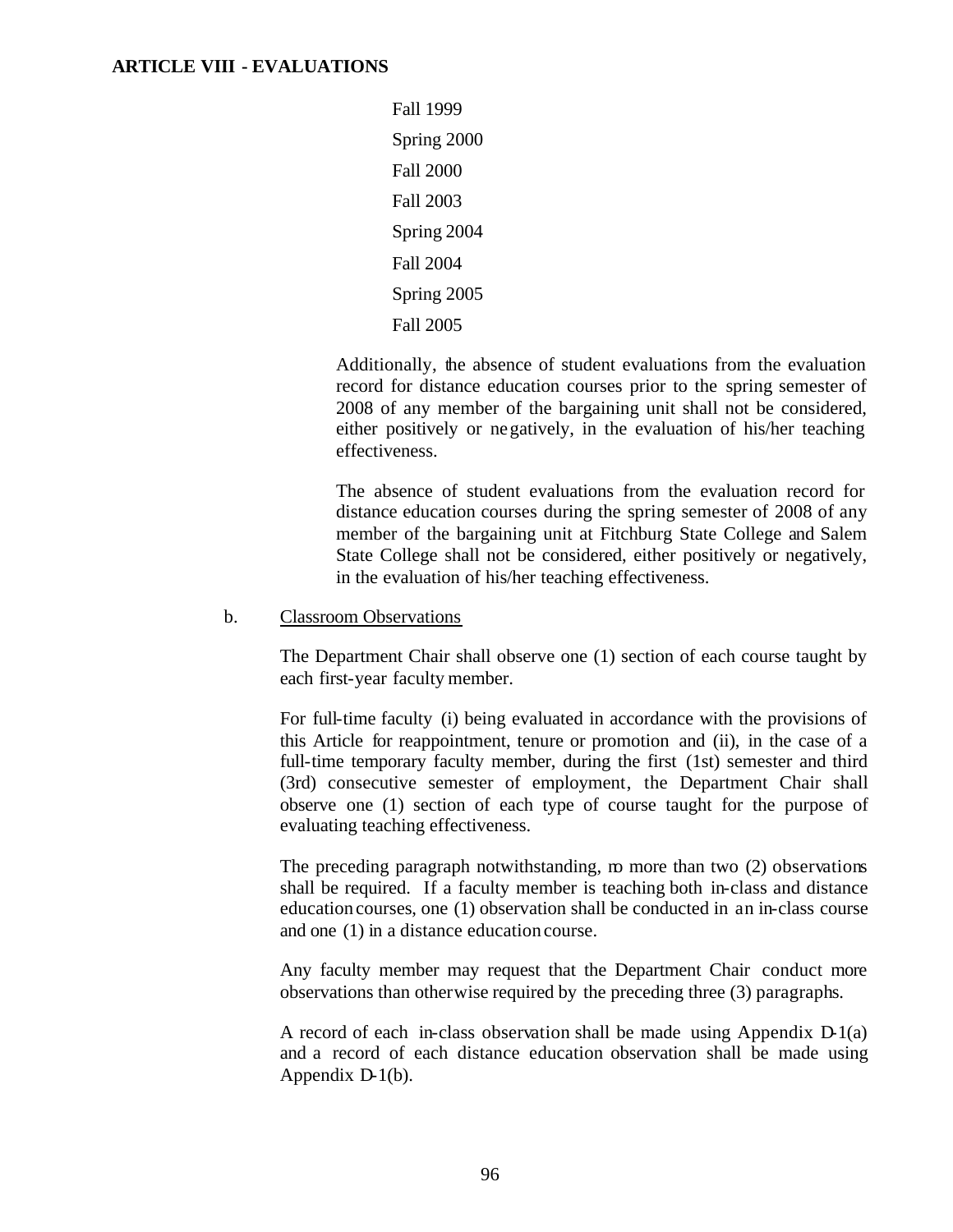For the purposes of this Article VIII and Article VIII-C, the phrase "classroom observation" shall include any electronic observation of a class conducted pursuant to the preceding paragraphs.

Prior to the conduct of any such observation, the faculty member shall meet with the Department Chair, the members of the Peer Evaluation Committee or the Vice President, as appropriate, in order to provide them with a plan of the class to be observed and any materials intended to be used in the class.

Whenever the Peer Evaluation Committee is obligated to conduct an evaluation of a faculty member in accordance with the provisions of this Article, each member of the committee shall observe one (1) course (but not necessarily the same course) that is taught by such faculty member for the purpose of evaluating his/her teaching effectiveness. Any faculty member may request that the committee observe one (1) class in addition to those otherwise required to be observed by this paragraph, and in such event the committee shall decide who, if any, among its members (including all of its members) shall conduct such observation.

As soon as is practicable after the conduct of such observations, the Department Chair shall meet with each member of the faculty whose class or classes he/she has observed for the purpose of discussing his/her observations of the faculty member's performance in the classroom. During any semester in which its members observe any class or classes of a faculty member, and as soon as is practicable thereafter, the Peer Evaluation Committee shall meet with the faculty member for the purpose of discussing its observations of the faculty member's performance in the class(es).

Whenever he/she deems it appropriate, the Vice President may observe the class or classes of any faculty member for the purpose of evaluating his/her teaching effectiveness, if such faculty member is being evaluated in accordance with Section B(1), B(2)(a) or B(2)(b) of this Article. During any semester in which the Vice President observes any course or courses of a faculty member, and as soon as is practicable thereafter, he/she shall meet with the faculty member for the purpose of discussing his/her observations of the faculty member's performance in the classroom.

The regular sequence of classroom observations is, in summary, the following:

- i. For first-year faculty and for non-tenured faculty who are being evaluated for reappointment, the Department Chair shall conduct classroom observations every semester.
- ii. For members of the faculty seeking promotion or tenure, the Department Chair shall conduct classroom observations in the final spring semester of the review period, and no such observations shall be conducted during the ensuing fall semester unless the observations that were to have been conducted in the final spring semester of the review period were not conducted.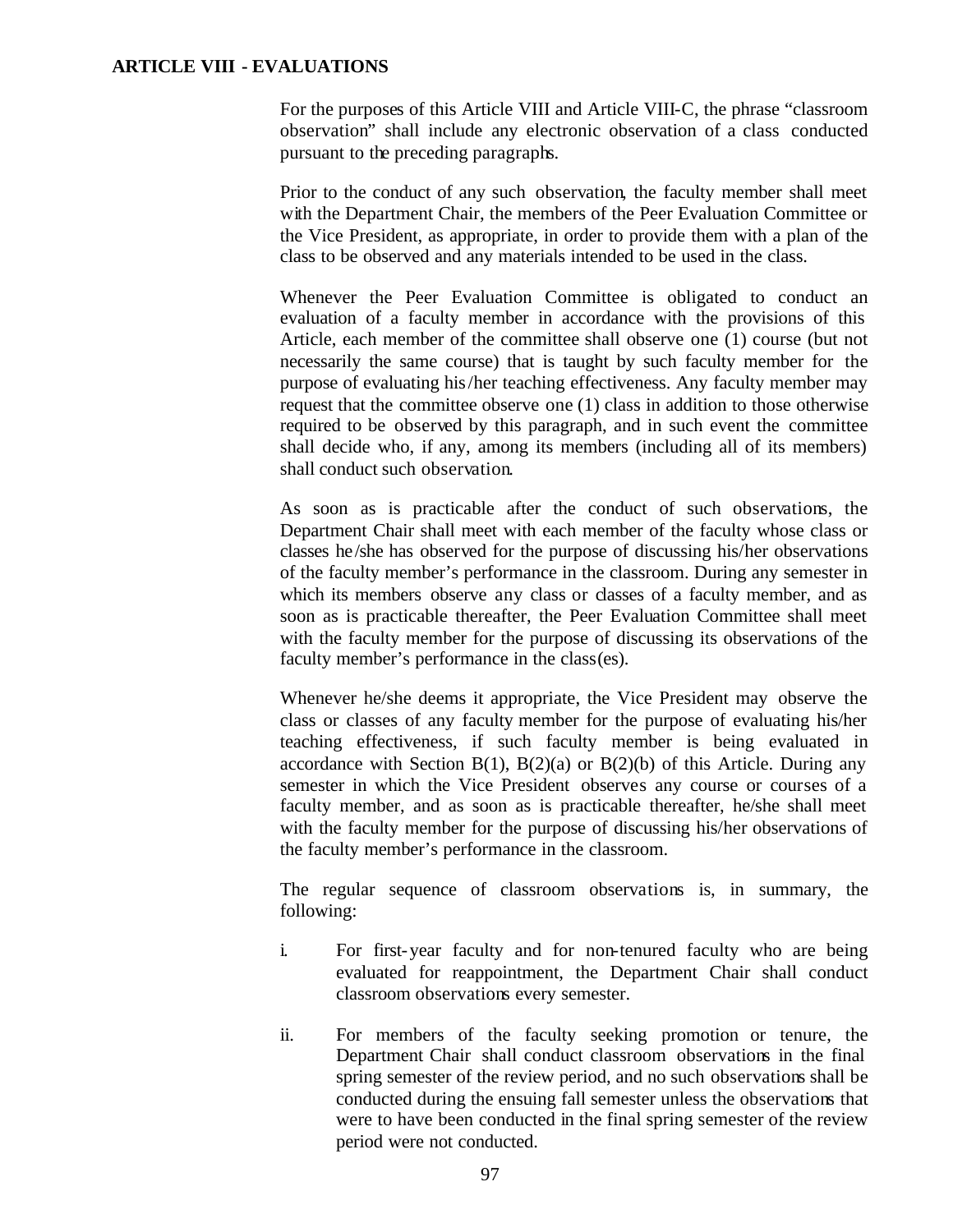- iii. For full-time temporary faculty, the Department Chair shall conduct classroom observations in the first (1st) semester and third (3rd) consecutive semester of a temporary appointment.
- iv. When required to conduct dassroom observations, peer evaluation committees shall conduct them during the fall semester of the evaluation period unless it is foreseen that the faculty member to be evaluated will not be teaching in that fall semester. In that case classroom observations should be conducted during the final spring semester of the review period.
- v. Except as provided in subparagraph (ii) above, no classroom observations shall be conducted during the spring semester of a promotion or tenure evaluation year.

#### c. Continuing Scholarship, Professional Activities, Comprehensive Resume

Each full-time faculty member shall indicate on Appendix A-1 the continuing scholarship, other professional activities and, when applicable, alternative responsibilities in which he/she has engaged, together with appropriate supporting documentation. Each full-time faculty member shall also complete and submit the resume form as set forth in Appendix B-1 and shall ensure that there are, in his/her Official Personnel File, current official transcripts of his/her course work.

#### d. Additional Evaluation Reports

Where applicable, there shall be used any evaluation reports that pertain to the performance of other professional responsibilities of the kind referred to in Section  $A(1)(b)(iii)$  of this Article VIII. This paragraph (d) shall be of no application in the case of any responsibilities discharged by any faculty member in his/her capacity as an officer of the Association or of the Massachusetts State College Association.

e. Course Documents

For each course taught by the faculty member during the review period, there shall be submitted by the faculty member a course outline, including a syllabus and, where used, a bibliography.

#### f. Interim Assessment by a Department Chair

Whenever any person shall cease, other than by reason of death or disability, to serve as Department Chair, he/she shall prepare and submit to his/her successor in office an assessment of each member of the faculty in the department whom his/her successor will be required to evaluate during the academic year in which his/her successor will first be required to conduct evaluations pursuant to this Article VIII. The person ceasing to serve as Department Chair shall prepare such assessment making use of all the materials that are otherwise permitted to be used in accordance with this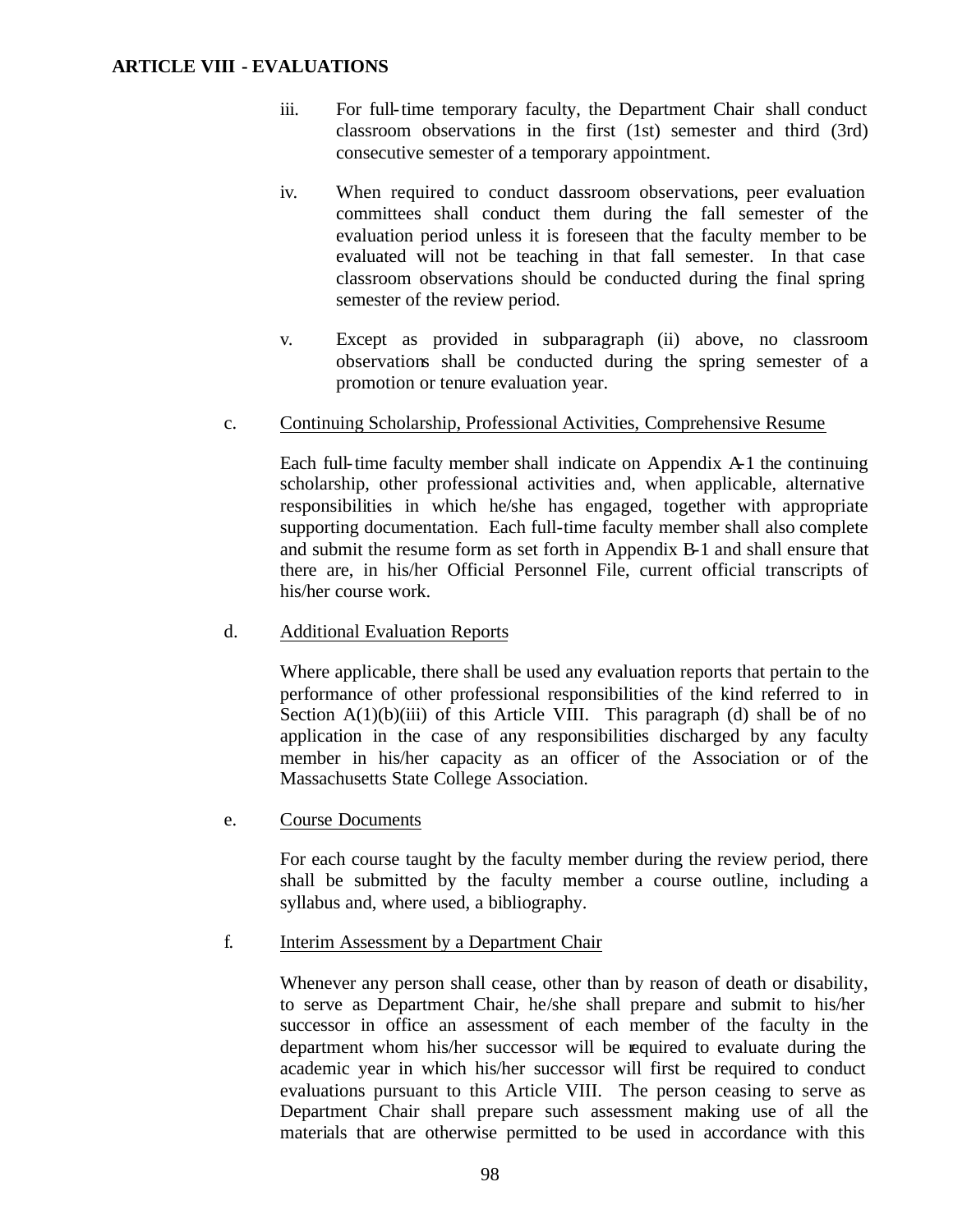Section D and that are then available with respect to the review period that will be the subject of the evaluation first required to be done by his/her successor. A copy of any such assessment shall, at the time it is prepared, be provided to the faculty member to whose performance it pertains.

g. Other Information or Materials

In addition to the foregoing, there shall be considered in the conduct of an evaluation any other relevant and validated materials and information submitted by the faculty member being evaluated, by such faculty member's Department Chair, and/or by the Vice President. Such information or materials shall include any written self-evaluation which may have been submitted by the faculty member.

Nothing in these provisions shall prohibit a faculty member from submitting for consideration as a part of his/her evaluation any relevant and validated materials or information regarding professional activities undertaken by him/her during any period falling without a work year since the last review period that was the subject of an evaluation.

h. Academic Advising

There shall be considered in the conduct of an evaluation any documents or records that are descriptive of the faculty member's academic advising, including, where applicable, any documents or records pertaining to the faculty member's advising in excess of thirty (30) students.

## 2. Materials to Be Used in the Evaluation of Part-time Faculty

## a. Student Evaluations

## i. The Administration of Student Evaluations

Student evaluations shall be used giving due consideration to the number of courses and sections that were taught during the review period and for which student evaluations are available, as well as the number of students by which such evaluations have been made. Student evaluations should be used, to the extent possible, to discern the pattern or patterns evidenced with reference to teaching effectiveness; provided, however, that nothing herein contained shall be deemed to prohibit, merely by reason of the short duration of any such faculty member's service at a College, the making of any recommendation or any personnel decision.

No student evaluation made pursuant to the provisions of this Article shall be published or conveyed to any person save in accordance with the provisions of this Article, of Article II and of Article XVI.

The Department Chair shall obtain student evaluations of the teaching effectiveness and of the courses taught by each part-time member of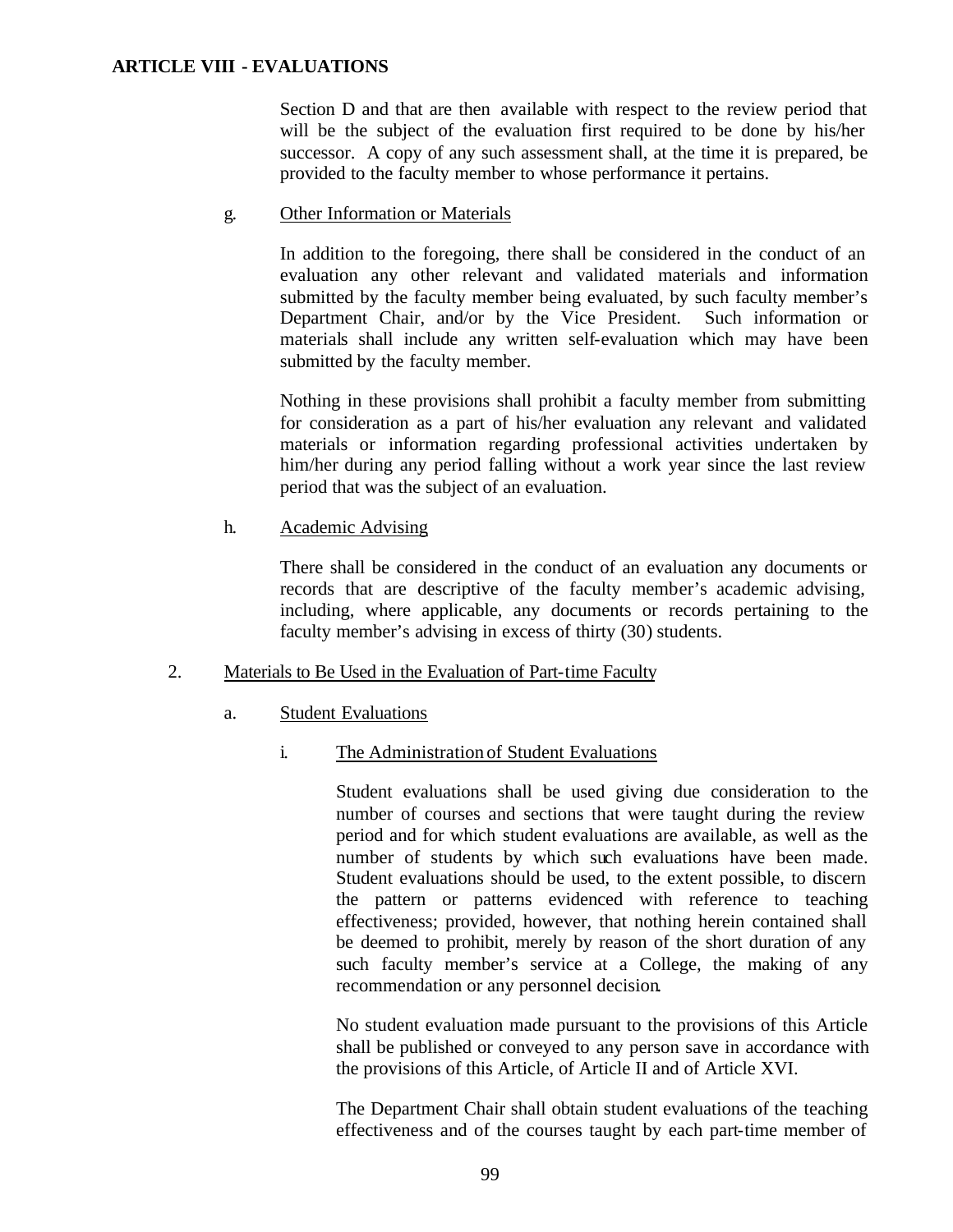the faculty each semester. Student evaluations shall be obtained in respect of every section taught by each part-time faculty member before the end of each semester.

All student evaluations, other than those administered using the webbased SIR II, shall be administered in accordance with the procedures specified in Appendix C-1 and otherwise in accordance with the requirements of Section D(1) of this Article VIII.

Student evaluations shall be administered using either the Student Instructional Report II (SIR II), including any Instructor's Cover Sheet, as the same is published from time to time by the Educational Testing Service of Princeton, N.J., or, in the case of non-lecture or non-laboratory courses, the Student Instructional Rating Form for Non-lecture Courses that is attached to this Agreement as Appendix C-4. Student evaluations of distance education courses shall be administered using the web-based version of the above-described SIR II; provided only that any item on the web-based version of the SIR II that solicits student comments shall be blocked and shall not be accessible for student use.

Copies of the Instructor's Cover Sheet and the SIR II form as they are on the date of execution of this Agreement are annexed to it as its Appendices C-2 and C-3, respectively.

Prior to the conduct of student evaluations, each part-time member of the faculty shall, for each course in respect of which such evaluations are to be administered, prepare for submission with the completed student evaluations the Instructor's Cover Sheet.

Notwithstanding any statement appearing on the SIR II, individual written student comments are prohibited on student evaluation forms. Any such individual comments made shall be disregarded.

Nothing in this subsection 2 shall be deemed to prohibit the use of student evaluation forms that have been rendered in a computerreadable (op-scan) format, nor shall it be deemed to prohibit the use of any compilation, whether by computer or otherwise, of summaries of student evaluations and the results thereof in respect of each faculty member. No faculty member shall be given any negative evaluation by sole reason of the fact that his/her student evaluations, as revealed by any such summary, are less favorable than those of some other member of his/her department. No such summary shall be used pursuant to this Article VIII for the purpose of comparing faculty members in one department with those in another.

Whenever two (2) or more members of the faculty team-teach a course, student evaluations shall be administered in such course as follows and otherwise in accordance with the preceding paragraphs of this subparagraph (i). If each faculty member teaches a discrete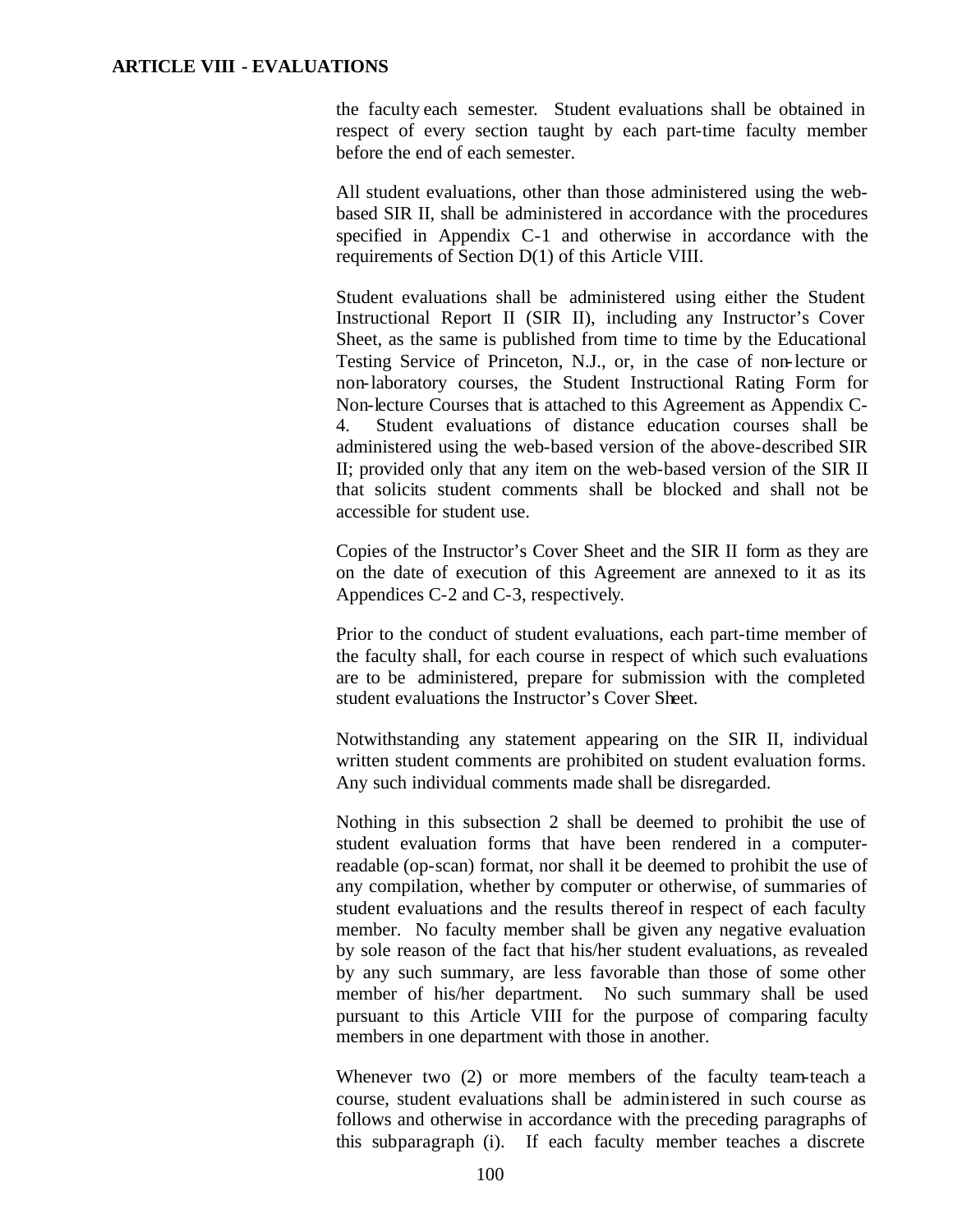portion of the course, student evaluations for each such faculty member shall be administered when that faculty member's portion of the course is completed. If the faculty members do not teach discrete portions of the course, student evaluations for each faculty member shall be administered separately near the end of the course (on the usual schedule) with appropriate instructions to the students concerning the separateness of each evaluation.

ii. Limitations

The absence of student evaluations from the evaluation record of any member of the bargaining unit for any semester listed below shall not be considered, either positively or negatively, in the evaluation of his/her teaching effectiveness.

> Fall 1999 Spring 2000 Fall 2000 Fall 2003 Spring 2004 Fall 2004 Spring 2005 Fall 2005

Additionally, the absence of student evaluations from the evaluation record for distance education courses prior to the spring semester of 2008 of any member of the bargaining unit shall not be considered, either positively or negatively, in the evaluation of his/her teaching effectiveness.

The absence of student evaluations from the evaluation record for distance education courses during the spring semester of 2008 of any member of the bargaining unit at Fitchburg State College and Salem State College shall not be considered, either positively or negatively, in the evaluation of his/her teaching effectiveness.

#### b. Classroom Observations

At least once in any semester during which a part-time member of the faculty is to be evaluated, the Department Chair shall observe one (1) section of each course (including distance education courses, if any) taught by such member of the faculty for the purpose of evaluating his/her teaching effectiveness. Any such faculty member may request that the Department Chair conduct more observations than are otherwise required by this paragraph.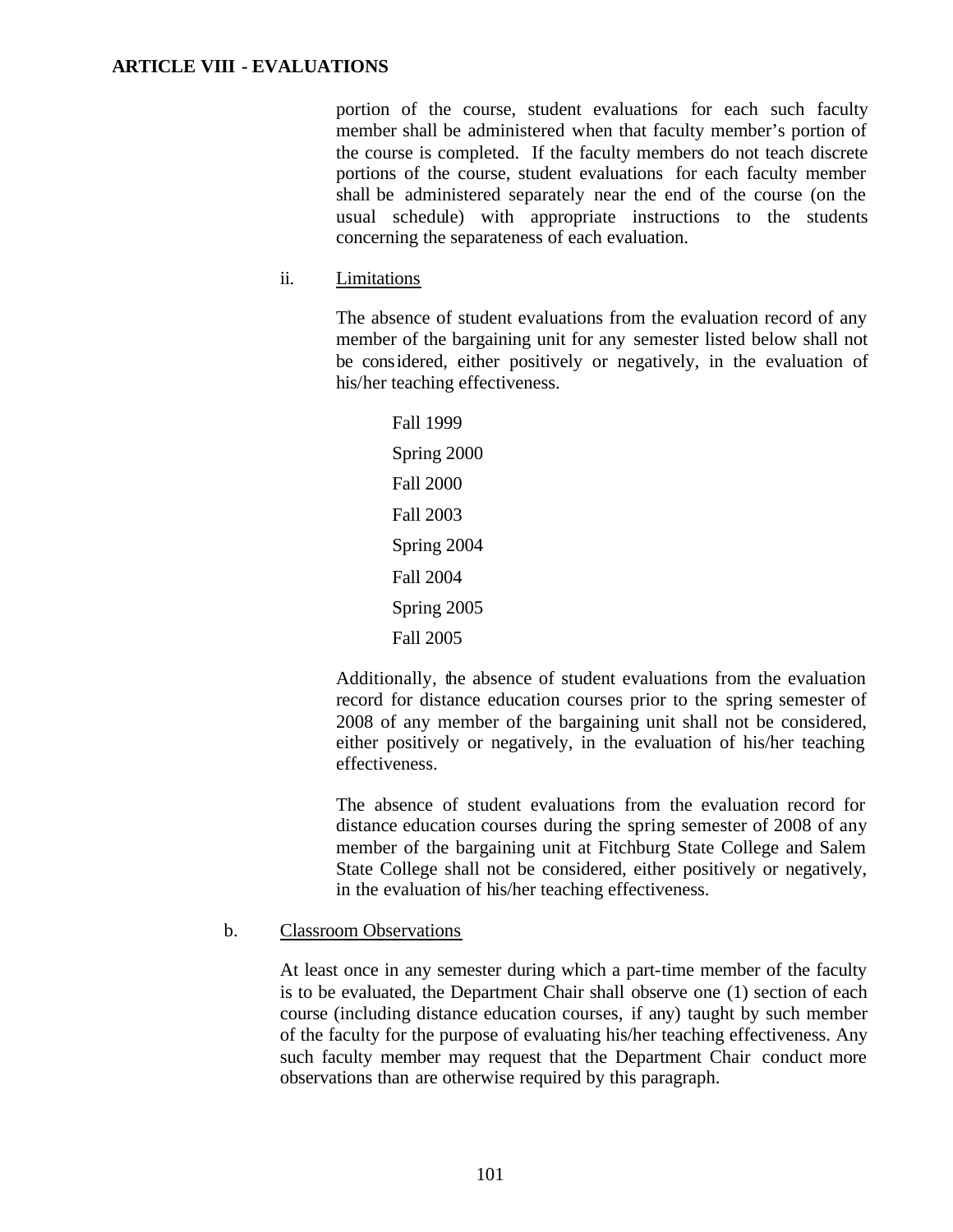Prior to the conduct of any such observation, the faculty member shall meet with the Department Chair in order to provide the Chair with a plan of the class to be observed and any materials intended to be used in the class.

Whenever he/she deems it appropriate, the Vice President may observe the class or classes of any part-time member of the faculty for the purpose of evaluating his/her teaching effectiveness.

A record of each such observation shall be made using Appendix D-1(a) or D-1(b), as appropriate.

#### c. Comprehensive Resume

Each part-time faculty member shall complete and submit the resume form set forth in Appendix B-1 and shall ensure that there are, in his/her Official Personnel File, current official transcripts of his/her course work.

## d. Course Documents

For each course taught by the faculty member during the review period, there shall be submitted by the faculty member a course outline, including a syllabus and, where used, a bibliography.

#### e. Other Information or Materials

In addition to the foregoing, there shall be considered in the conduct of an evaluation any other relevant and validated materials and information submitted by the faculty member being evaluated, by such faculty member's Department Chair, and/or by the Vice President. Such information and/or material shall include any written self-evaluation which may have been submitted by the faculty member.

## f. Interim Assessment by a Department Chair

Whenever any person shall cease, other than by reason of death or disability, to serve as Department Chair, he/she shall prepare and submit to his/her successor in office an assessment of each member of the faculty in the department whom his/her successor will be required to evaluate during the academic year in which his/her successor will first be required to conduct evaluations pursuant to this Article VIII. The person ceasing to serve as Department Chair shall prepare such assessment making use of all the materials that are otherwise permitted to be used in accordance with this Section D and that are then available with respect to the review period that will be the subject of the evaluation first required to be done by his/her successor. A copy of any such assessment shall, at the time it is prepared, be provided to the faculty member to whose performance it pertains.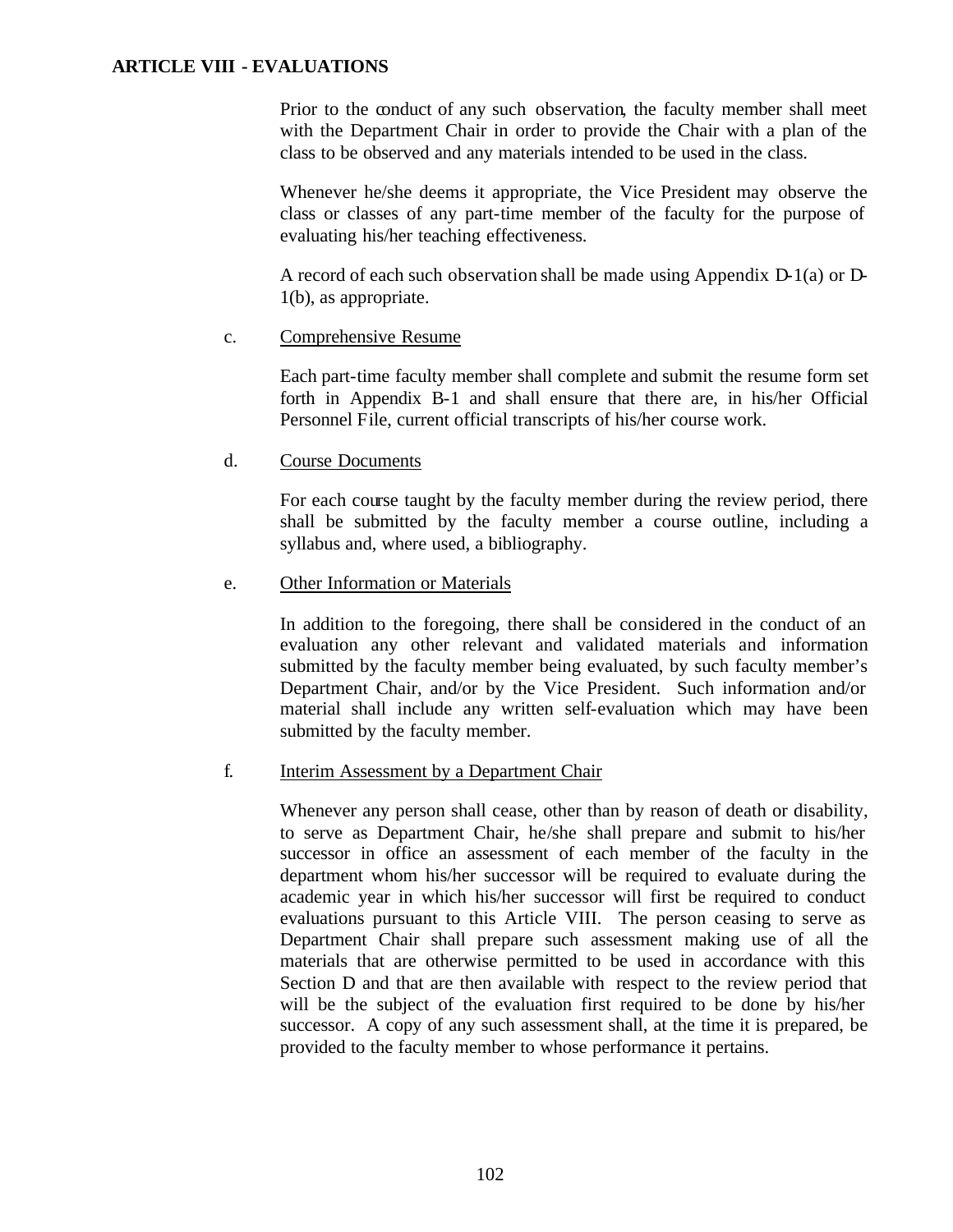## 3. Materials to Be Used in the Evaluation of Librarians

#### a. Direct Observation of the Librarian's Performance

There shall be used direct observation of the librarian's performance of his/her professional responsibilities, a record of which observation shall have been reduced to writing by the Library Director or the Library Program Area Chair, as may be appropriate, and filed in the Official Personnel File of such librarian, including any such reports of the librarian's performance as may be required to be submitted from time to time by persons supervising the librarian.

#### b. Continuing Scholarship, Professional Activities, Comprehensive Resume

Each librarian shall indicate on Appendix A-2 the continuing scholarship, other professional activities and, when applicable, alternative responsibilities in which he/she has engaged, together with appropriate supporting documentation. Each librarian shall also complete and submit the resume form as set forth in Appendix B-1 and shall ensure that there are, in his/her Official Personnel File, current official transcripts of his/her course work.

#### c. Additional Evaluation Reports

Where applicable, there shall be used any evaluation reports that pertain to the performance of other professional responsibilities of the kind referred to in Section  $A(3)(b)(iii)$  of this Article VIII, but only if such librarian shall have been granted a reduction in his/her regular workload in order to permit the assumption of such responsibilities. This paragraph (c) shall be of no application in the case of any responsibilities discharged by any librarian in his/her capacity as an officer of the Association or of the Massachusetts State College Association.

#### d. Other Information or Materials

In addition to the foregoing, there shall be considered in the conduct of an evaluation any other relevant and validated materials and information submitted by the librarian being evaluated, by the Library Director or the Library Program Area Chair, as may be appropriate, and/or the Vice President. Such information or materials shall include any written selfevaluation submitted by the librarian, if any.

Nothing in these provisions shall prohibit a librarian from submitting for consideration as part of his/her evaluation any relevant and validated materials and information regarding professional activities undertaken by him/her during any period falling without a work year since the last review period that was the subject of an evaluation.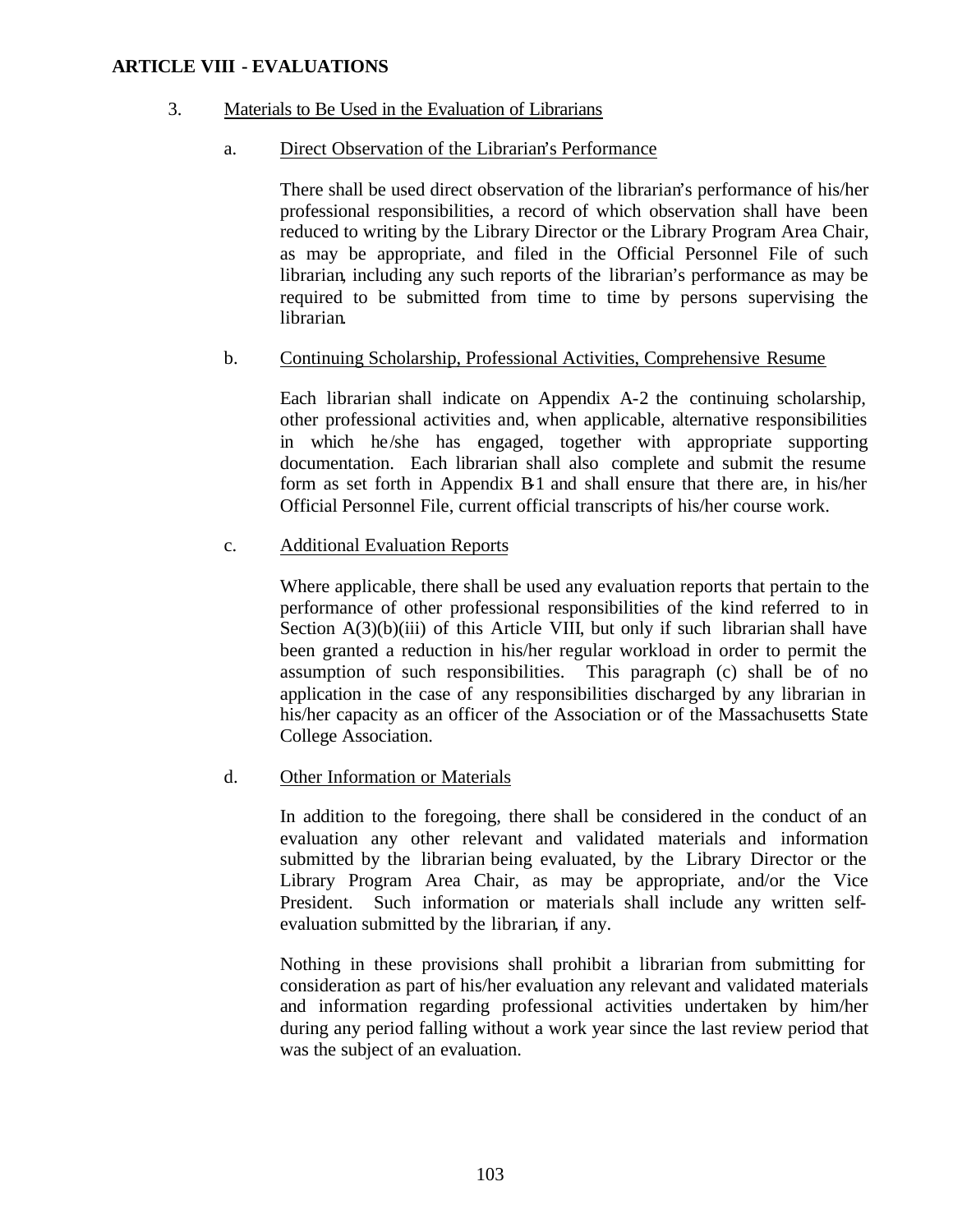#### 4. Teaching Assignments in More than One Department

In the case of faculty with teaching assignments in more than one (1) department or librarians teaching in any one (1) or more departments, student evaluations and classroom observations of their courses shall be conducted as follows and otherwise in accordance with the applicable provisions of this Section D:

- a. Student evaluations shall (as otherwise required) be administered in courses in each department by the chair of the respective department;
- b. Classroom observations shall (as otherwise required) be conducted in courses in each department by the chair of such department;
- c. As promptly as is practicable after they have been completed, the record of all such student evaluations and observations that are conducted outside a faculty member's home department or, in the case of librarians, conducted in any academic department, shall be transmitted either to the chair of the faculty member's home department or to the Library or the Library Program Area Chair, as may be appropriate; and
- d. The Peer Evaluation Committee having responsibility for the evaluation of any such faculty member or librarian shall have the right to conduct classroom observations in courses the faculty member or librarian teaches in any department.

## E. PROCEDURES FOR THE CONDUCT OF EVALUATIONS

Every faculty member shall be evaluated in his/her home department as defined in Section J of Article X. In the case of any faculty member who teaches one (1) or more courses in any other department, his/her teaching effectiveness in respect of any such course shall be evaluated within the other department, which shall transmit such evaluation, together with the results of all student evaluations and any classroom observations, to the Chair of such faculty member's home department.

- 1. Submission of Materials
	- a. Full-time Faculty Members

Prior to the commencement of his/her evaluation, every full-time faculty member shall submit to his/her Department Chair all those materials that he/she intends should be considered in the conduct of his/her evaluation. Included among those materials shall be the faculty member's current comprehensive resume, course documents and other materials as required or permitted by Section  $D(1)(c)$ , (e), (g) and (h).

The materials described above in Section  $D(1)(a)$ , (b), (d), (f) and (g) shall be secured or submitted by the Department Chair prior to the commencement of the evaluation.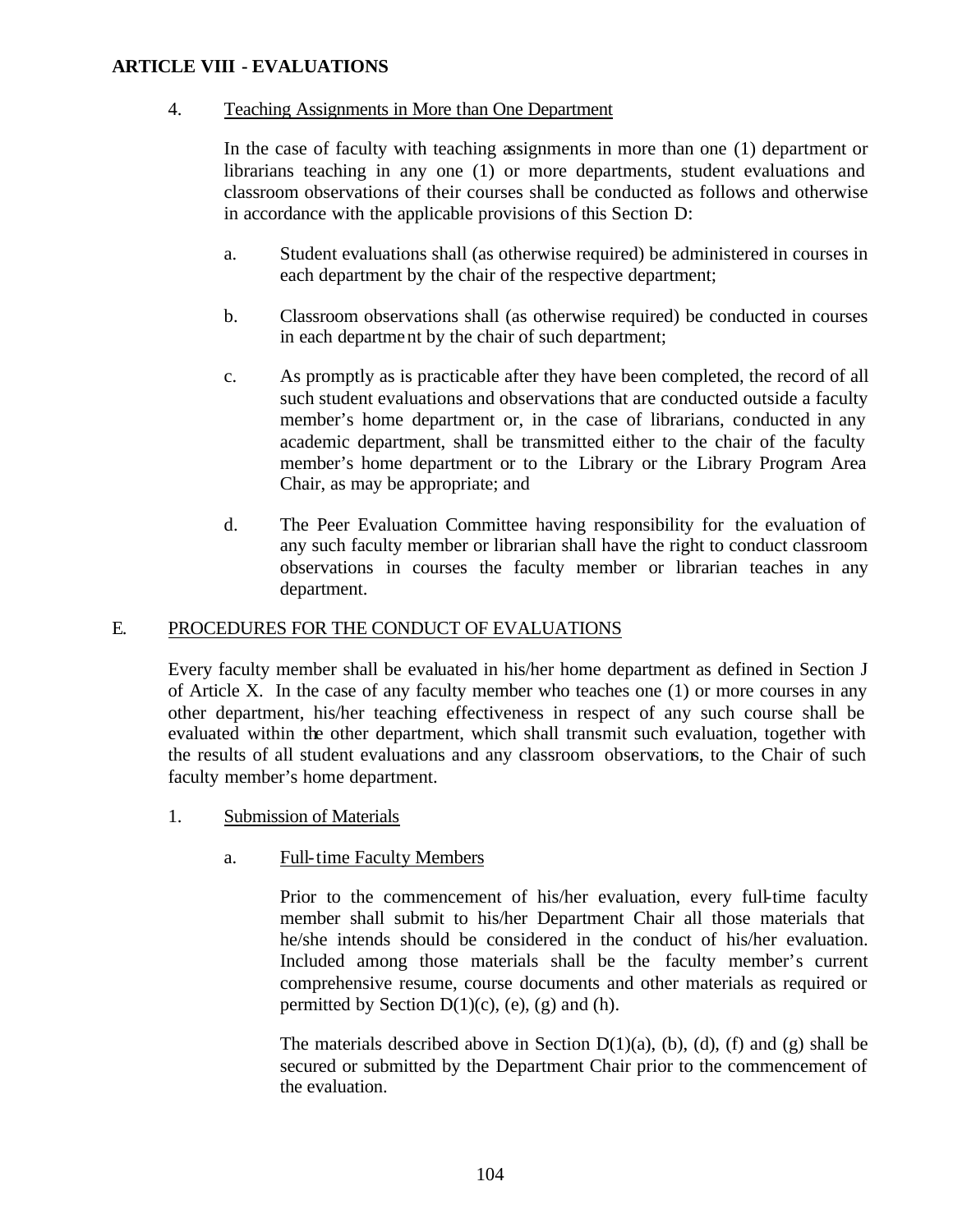Any SIR II evaluation reports that are received during a fall semester of the evaluation period and that pertain to the preceding spring semester shall be added to the evaluation materials, together with any response thereto submitted by the affected faculty member, as promptly as is practicable after they become available. The record of any classroom observation required to be conducted during a fall semester in connection with an evaluation commencing during such fall semester shall be added to the evaluation materials, together with any response thereto submitted by the affected faculty member, as promptly as is practicable after it becomes available.

## b. Part-time Faculty Members

Prior to the commencement of his/her evaluation, every part-time faculty member shall submit to his/her Department Chair all those materials that he/she intends should be considered in the conduct of his/her evaluation. Included among those materials shall be the faculty member's current comprehensive resume and course documents as required by Section  $D(2)(c)$ , (d) and (e).

The materials described above in Section  $D(2)(a)$ , (b), (e) and (f) shall be secured or submitted by the Department Chair prior to the commencement of the evaluation.

Any SIR II evaluation reports that are received during a semester in which an evaluation is being conducted and that pertain to the preceding semester shall be added to the evaluation materials, together with any response thereto submitted by the affected faculty member, as promptly as is practicable after they become available. The record of any classroom observation required to be conducted during a semester in which an evaluation is being conducted and that pertain to that semester shall be added to the evaluation materials, together with any response thereto submitted by the affected faculty member, as promptly as is practicable after it becomes available.

c. Librarians

Prior to the commencement of his/her evaluation, every librarian shall submit to the Library Director or the Library Program Area Chair, as may be appropriate, all those materials that he/she intends should be considered in the conduct of his/her evaluation. Included among those materials shall be the librarian's current comprehensive resume and other materials as required or permitted by Section D(3)(b) and (d).

The materials described above in Section  $D(3)(a)$ , (c) and (d) shall be secured or submitted by the Library Director or the Library Program Area Chair, as may be appropriate, prior to the commencement of the evaluation.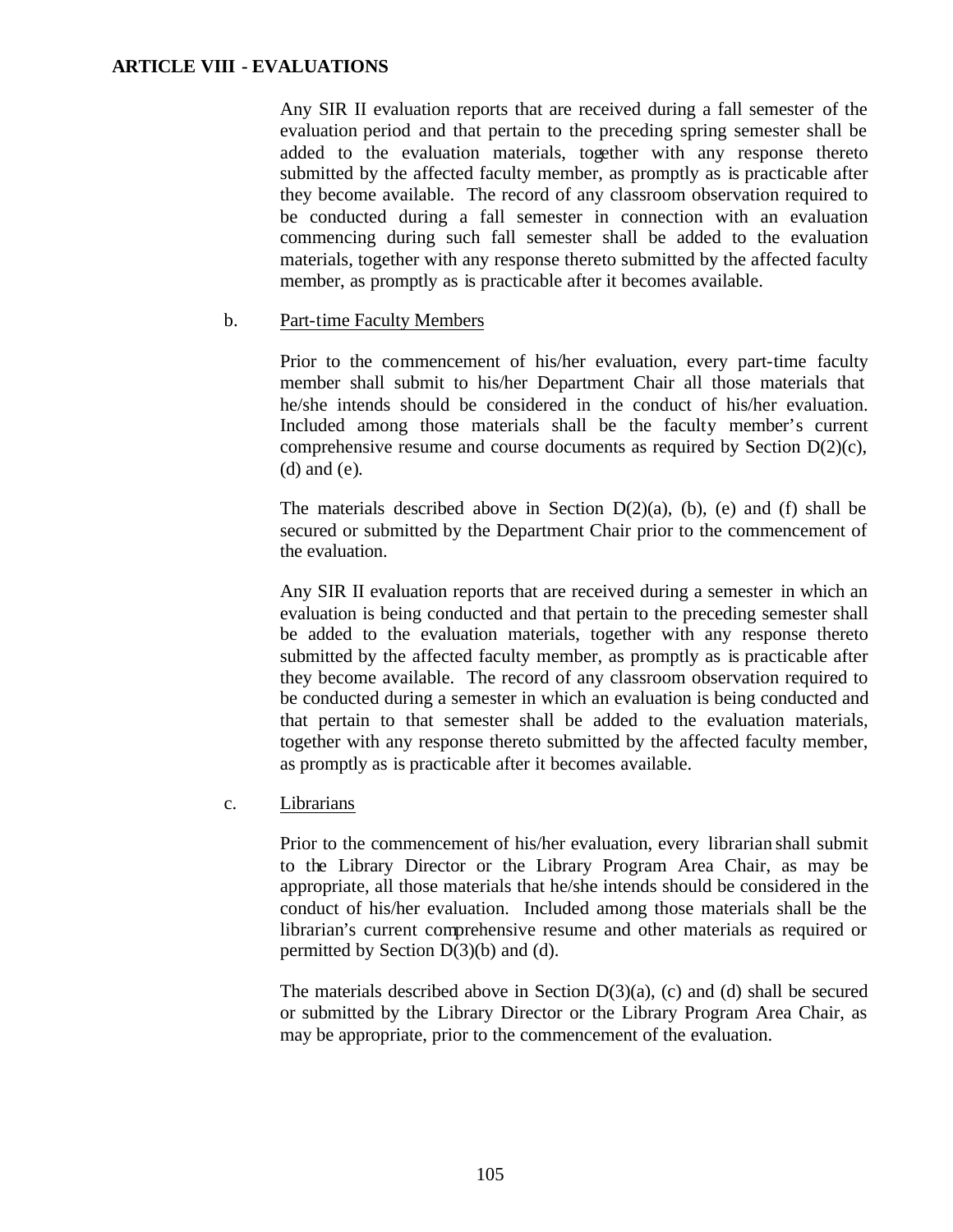#### 2. Preliminary Evaluation

- a. Full-time Faculty Members: Departmental Evaluation
	- i. Evaluation of Candidates for Reappointment or Promotion (or, Pursuant to Section P, for Tenure) by the Departmental Peer Evaluation Committee

In the case of any full-time faculty member who is a candidate for reappointment, for promotion or (but only pursuant to Section P of this Article) for tenure, the Department Chair shall transmit to the Peer Evaluation Committee a complete set of the documentary materials submitted pursuant to the preceding subsection 1. Any such faculty member, upon a request in writing to the chair of the committee, may examine any and all materials used by the committee pertaining to his/her evaluation; he/she shall also be entitled, upon a written request to the chair of the committee, to a conference with the committee to hear and discuss its final recommendation.

The Departmental Peer Evaluation Committee shall conduct an evaluation of each such faculty member; provided only that the Peer Evaluation Committee shall, for reappointment, be required to evaluate a member of the faculty first granted a tenure-track appointment with effect on or after January 1, 2006, only when he/she is being evaluated for reappointment during the second (2nd) and fourth (4th) years of such appointment.

The committee shall conduct all such evaluations on the basis of the criteria set forth in subsection 1 of Section A using Appendix D-2(b). The committee shall conduct an evaluation and shall make a recommendation with respect to the personnel action for which the faculty member is a candidate.

After completion of its work, the chair of the committee shall transmit a copy of the committee's written evaluation and recommendation to the faculty member, who shall have the right to submit a written response thereto within ten (10) calendar days after its receipt by him/her.

Thereafter, the chair of the committee shall submit to the Department Chair the written report of the committee's evaluation and recommendation, together with all written materials used in the evaluation, including any written response submitted to it by the faculty member.

Any comments recorded on Appendix D-2(b) shall reflect the views of a majority of the Peer Evaluation Committee by which the evaluation has been conducted; such comments shall not reflect the view or views of any minority of members of such committee. Such report shall also set forth the names of the members of the Peer Evaluation Committee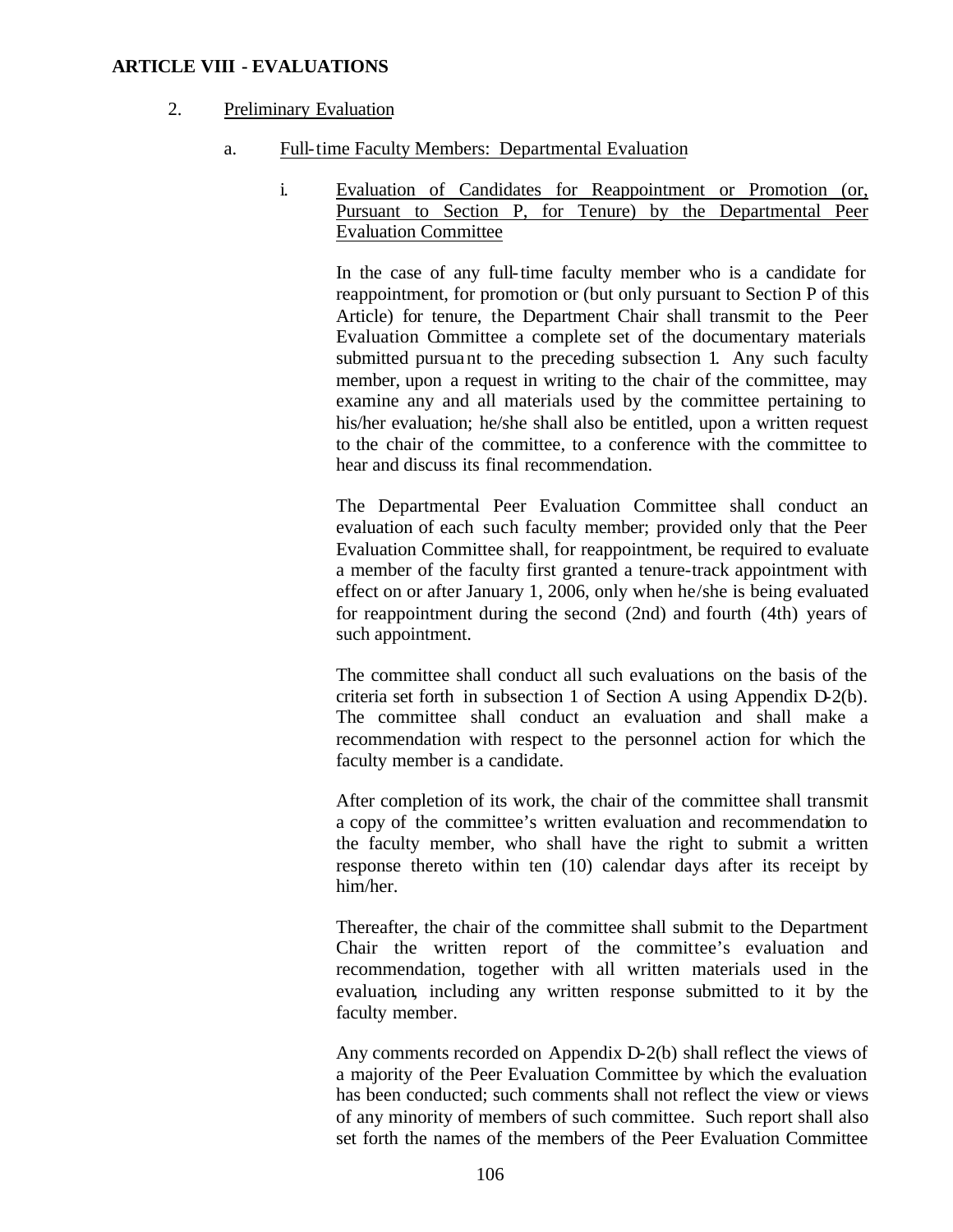together with a record of the votes cast with respect to the committee's final recommendation. The chair of the committee shall sign the committee's report and shall include therein or in a letter of transmittal a statement certifying that the procedures herein prescribed have been complied with.

## ii. Evaluation by the Department Chair

The Department Chair shall conduct an evaluation of each full-time faculty member who is required to be evaluated and shall do so on the basis of the criteria set forth in subsection 1 of Section A using Appendix D-2(a).

After the Department Chair shall have received the evaluation and recommendation of the Peer Evaluation Committee in accordance with the preceding subparagraph (i), if applicable, he/she shall conduct an evaluation and, where applicable, shall make specific recommendations with respect to reappointment, promotion, the granting of tenure or the taking of any other personnel action.

Any faculty member, upon a request in writing to the Department Chair, may examine any and all materials used by the Chair pertaining to his/her evaluation; he/she shall also be entitled, upon written request to the Department Chair, to a conference with him/her to hear and discuss the Chair's final recommendation.

After completion of his/her work, the Department Chair shall transmit a copy of his/her written evaluation and, where applicable, his/her recommendation to the faculty member, who shall have the right to submit a written response thereto within ten (10) calendar days after its receipt by him/her.

Thereafter, the Department Chair shall submit directly to the Vice President his/her written evaluation and, where applicable, any recommendation, together with all written materials used in the evaluation, any written response submitted to him/her or to the Peer Evaluation Committee by the faculty member, and the evaluation and recommendation of the Departmental Peer Evaluation Committee, if any. The Department Chair shall include therein or in a letter of transmittal a statement certifying that the procedures herein prescribed have been complied with.

Whenever the Department Chair is not a tenured member of the faculty, the responsibilities described in this subparagraph (ii), Section  $D(1)(b)$  and Section  $H(2)$  of this Article shall, for the purpose of evaluating any member of the faculty who is a candidate for tenure, be discharged by a tenured member of the faculty who has been elected to act in the Department Chair's stead for such purpose.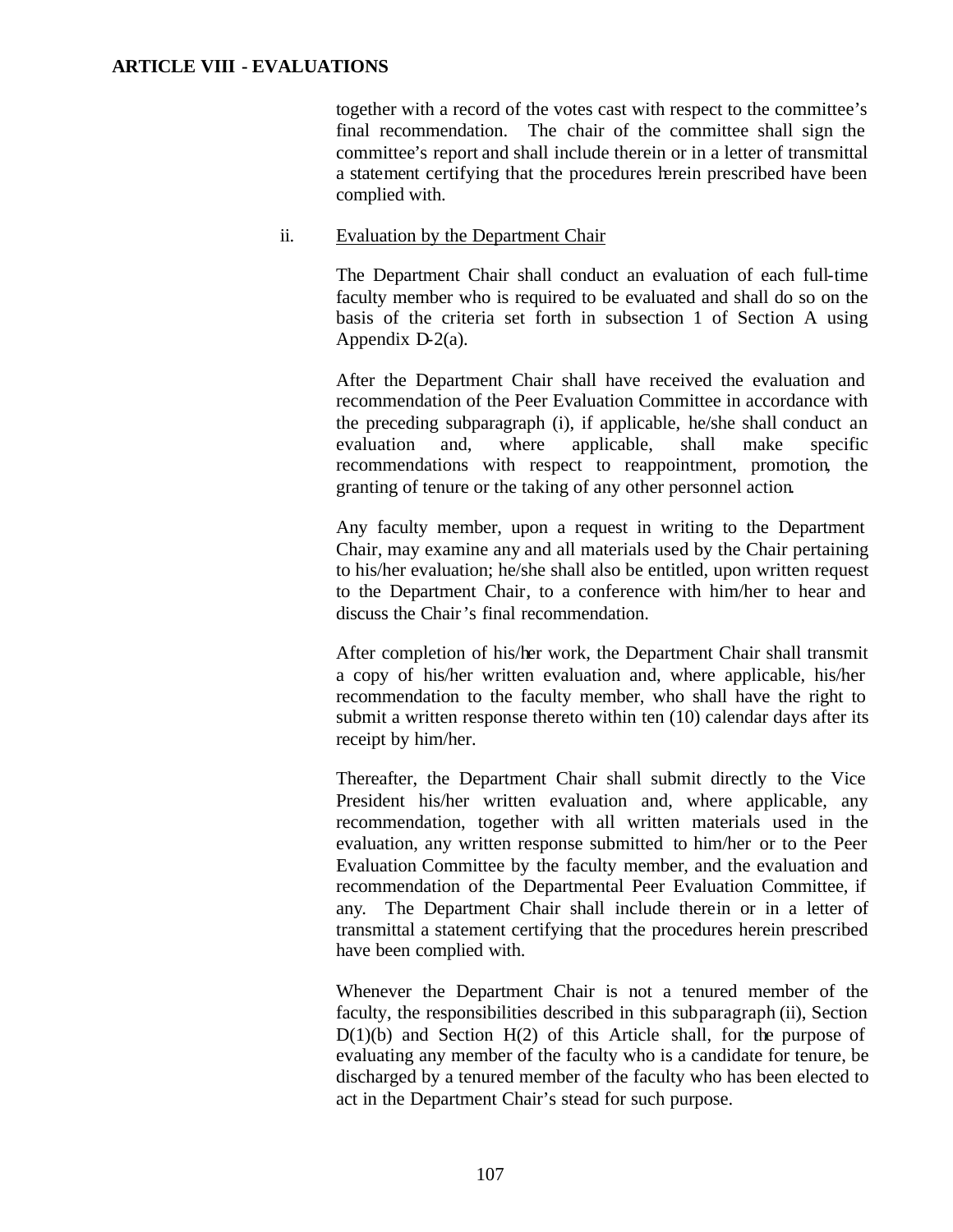If a Department Chair does not hold tenure, a tenured member of the department, elected by and from among the tenured members of the department, shall serve in the Department Chair's stead for the purposes described in the preceding paragraph. If a tenured member of the department is not available for such purposes, a tenured member of a cognate department shall be elected by the tenured members of the affected department (or by the tenure-track members of that department if there are no tenured members).

#### b. Part-time Faculty Members: Evaluation by the Department Chair

The Department Chair shall conduct an evaluation of each part-time faculty member who is required to be evaluated and shall do so on the basis of the criteria set forth in subsection 2 of Section A using Appendix D-2(c).

Any such faculty member, upon a request in writing to the Department Chair, may examine any and all materials used by the Chair pertaining to his/her evaluation.

After completion of his/her work, the Department Chair shall transmit a copy of his/her written evaluation to the faculty member, who shall have the right to submit a written response thereto within ten (10) calendar days after its receipt by him/her.

Thereafter, the Department Chair shall submit directly to the Vice President his/her written evaluation, together with all written materials used in the evaluation, including any written response submitted by the faculty member. The Department Chair shall include therein or in a letter of transmittal a statement certifying that the procedures herein prescribed have been complied with.

The Vice President shall thereafter take such action thereon as he/she shall deem appropriate.

c. Librarians

## i. Evaluation of Candidates for Reappointment or Promotion by the Library Peer Evaluation Committee

In the case of any full-time librarian who is a candidate for reappointment or for promotion, the Library Director or the Library Program Area Chair shall transmit to the Peer Evaluation Committee a complete set of the documentary materials submitted pursuant to the preceding subsection 1. Any such librarian, upon a request in writing to the chair of the committee, may examine any and all materials used by the committee pertaining to his/her evaluation; he/she shall also be entitled, upon a written request to the chair of the committee, to a conference with the committee to hear and discuss its final recommendation.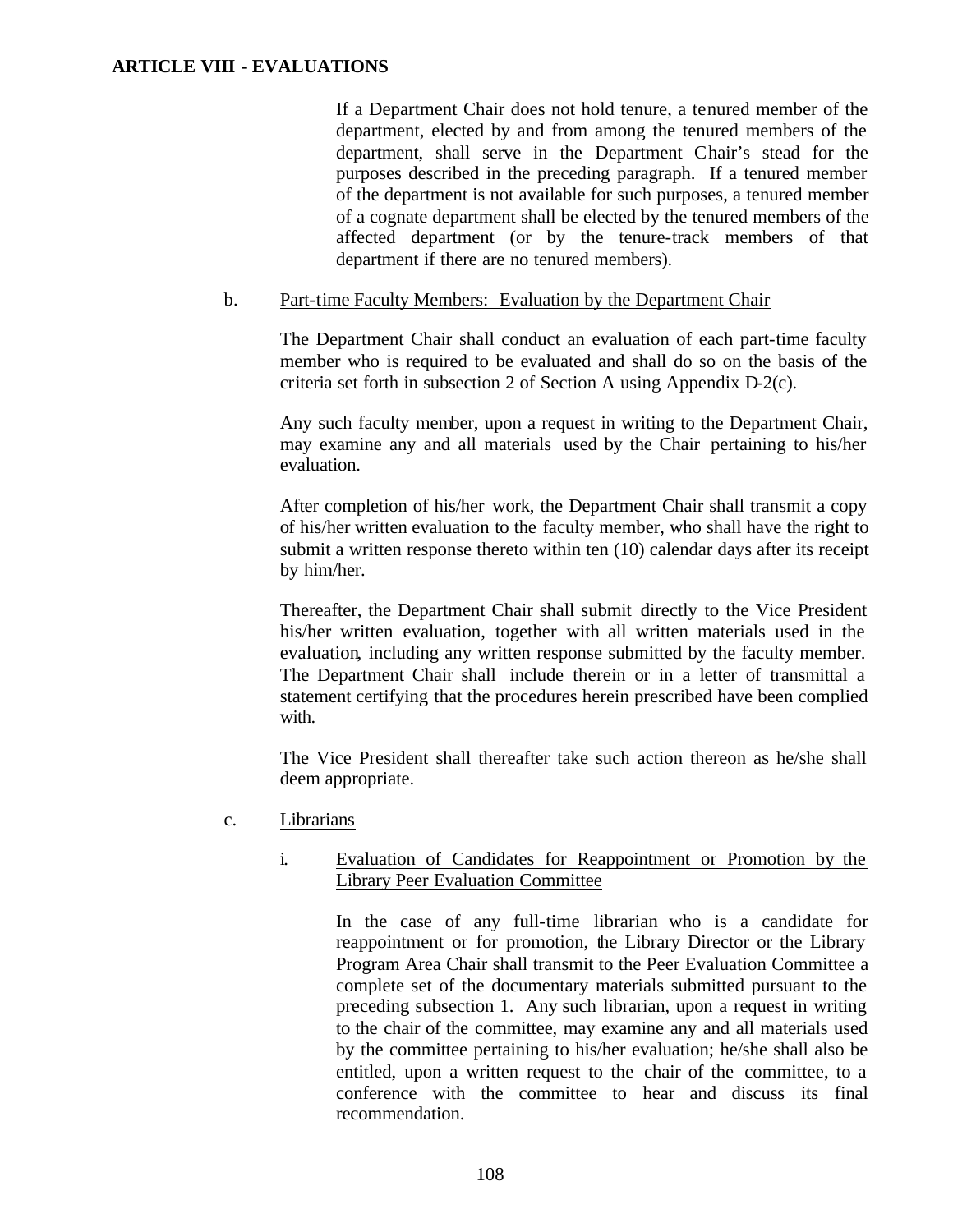The Library Peer Evaluation Committee shall conduct an evaluation of each such librarian; provided only that the Peer Evaluation Committee shall, for reappointment, be required to evaluate a librarian first granted a tenure-track appointment with effect on or after January 1, 2006, only when he/she is being evaluated for reappointment during the second (2nd) and fourth (4th) years of such appointment.

The committee shall conduct all such evaluations on the basis of the criteria set forth in subsection  $3$  of Section A using Appendix  $E_1(b)$ . The committee shall conduct an evaluation and shall make a recommendation with respect to the personnel action for which the librarian is a candidate.

After completion of its work, the chair of the committee shall transmit a copy of the committee's written evaluation and recommendation to the librarian, who shall have the right to submit a written response thereto within ten (10) calendar days after its receipt by him/her.

Thereafter, the chair of the committee shall submit to the Library Director or the Library Program Area Chair, as appropriate, the written report of the committee's evaluation and recommendation, together with all written materials used in the evaluation, including any written response submitted to it by the librarian.

Any comments recorded on Appendix E-1(b) shall reflect the views of a majority of the Peer Evaluation Committee by which the evaluation has been conducted; such comments shall not reflect the view or views of any minority of members of such committee. Such report shall also set forth the names of the members of the Peer Evaluation Committee together with a record of the votes cast with respect to the committee's final recommendation. The chair of the committee shall sign the committee's report and shall include therein or in a letter of transmittal a statement certifying that the procedures herein prescribed have been complied with.

#### ii. Evaluation by the Library Director or Library Program Area Chair

The Library Director or the Library Program Area Chair, as appropriate, shall conduct an evaluation of each librarian who is required to be evaluated and shall do so on the basis of the criteria set forth in subsection 3 of Section A using Appendix E-1(a).

After the Library Director or the Library Program Area Chair, as appropriate, shall have received the evaluation and recommendation of the Peer Evaluation Committee in accordance with the preceding subparagraph (i), if applicable, he/she shall conduct an evaluation and, where applicable, shall make specific recommendations with respect to reappointment, promotion, the granting of tenure or the taking of any other personnel action.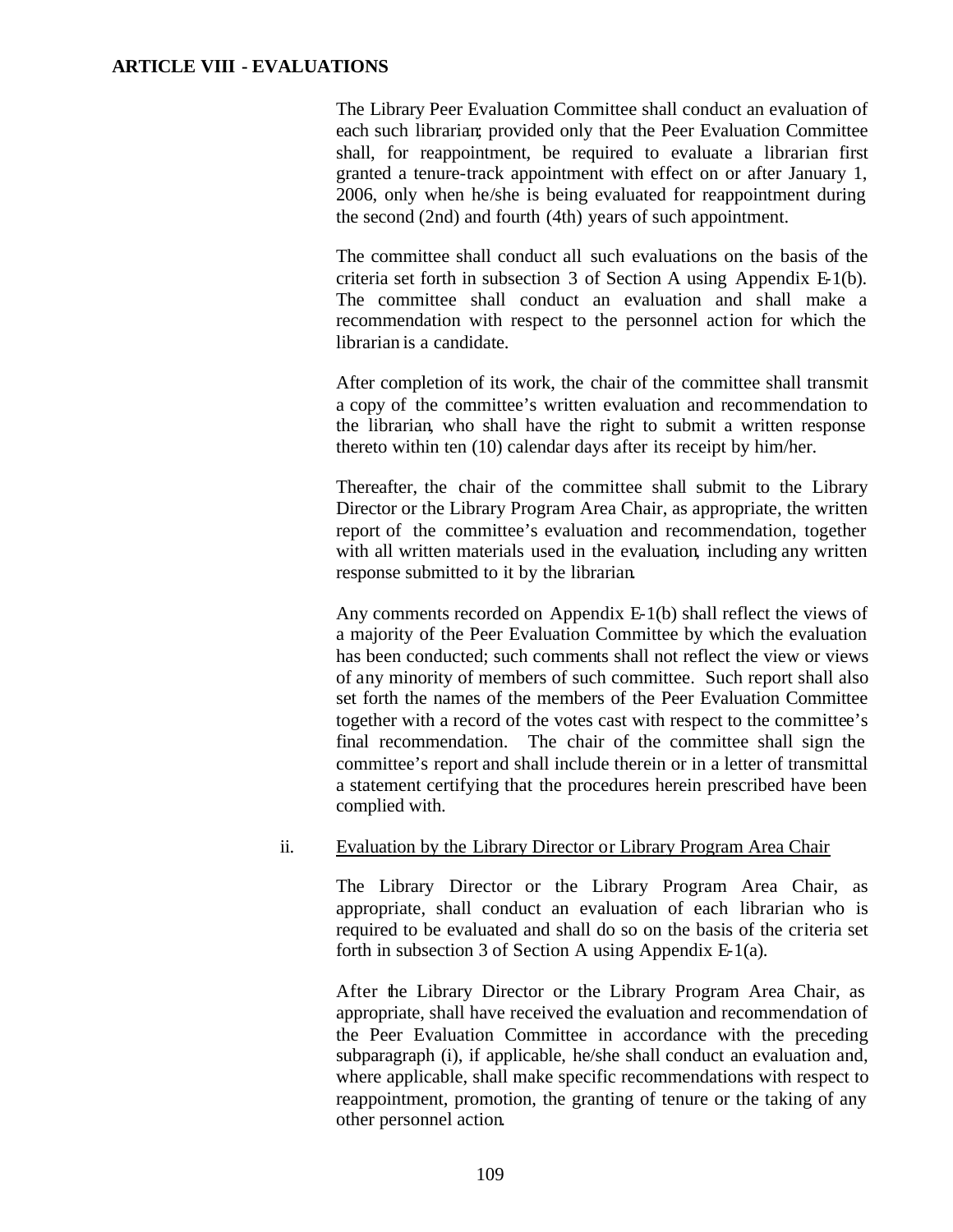Any librarian, upon a request in writing to the Library Director or the Library Program Area Chair, as appropriate, may examine any and all materials used by the Library Director or the Library Program Area Chair pertaining to his/her evaluation; he/she shall also be entitled, upon written request to the Library Director or the Library Program Area Chair, as appropriate, to a conference with him/her to hear and discuss the Library Director's or the Library Program Area Chair's final recommendation.

After completion of his/her work, the Library Director or the Library Program Area Chair, as appropriate, shall transmit a copy of his/her written evaluation and, where applicable, his/her recommendation to the librarian, who shall have the right to submit a written response thereto within ten (10) calendar days after its receipt by him/her.

Thereafter, the Library Director or the Library Program Area Chair, as appropriate, shall submit directly to the Vice President his/her evaluation and, where applicable, any recommendation, together with all written materials used in the evaluation, any written response submitted to him/her or to the Peer Evaluation Committee by the librarian, and the evaluation and recommendation of the Library Peer Evaluation Committee, if any. The Library Director or the Library Program Area Chair, as appropriate, shall include therein or in a letter of transmittal a statement certifying that the procedures herein prescribed have been complied with.

Whenever the Library Program Area Chair is not a tenured librarian, the responsibilities described in this subparagraph (ii) and in Section  $D(3)(a)$  of this Article shall, for the purpose of evaluating any librarian who is a candidate for tenure, be discharged by a tenured librarian who has been elected to act in the Library Program Area Chair's stead for such purpose.

If a Library Program Area Chair does not hold tenure, a tenured librarian, elected by and from among the tenured librarians, shall serve in the Library Program Area Chair's stead for the purposes described in the preceding paragraph. If a tenured librarian is not available for such purposes, a tenured member of a cognate department shall be elected by the tenured librarians (or by the tenure-track librarians if there are no tenured librarians).

# d. Evaluation of Candidates for Tenure by the Peer Evaluation Committee (Optional)

Whenever, within ten (10) days following his/her receipt of the report of the Department Chair, the Library Director or the Library Program Area Chair, as appropriate, any faculty member or librarian who is a candidate for tenure shall have made a request in writing to the Vice President, the Peer Evaluation Committee shall conduct an evaluation of such faculty member or librarian as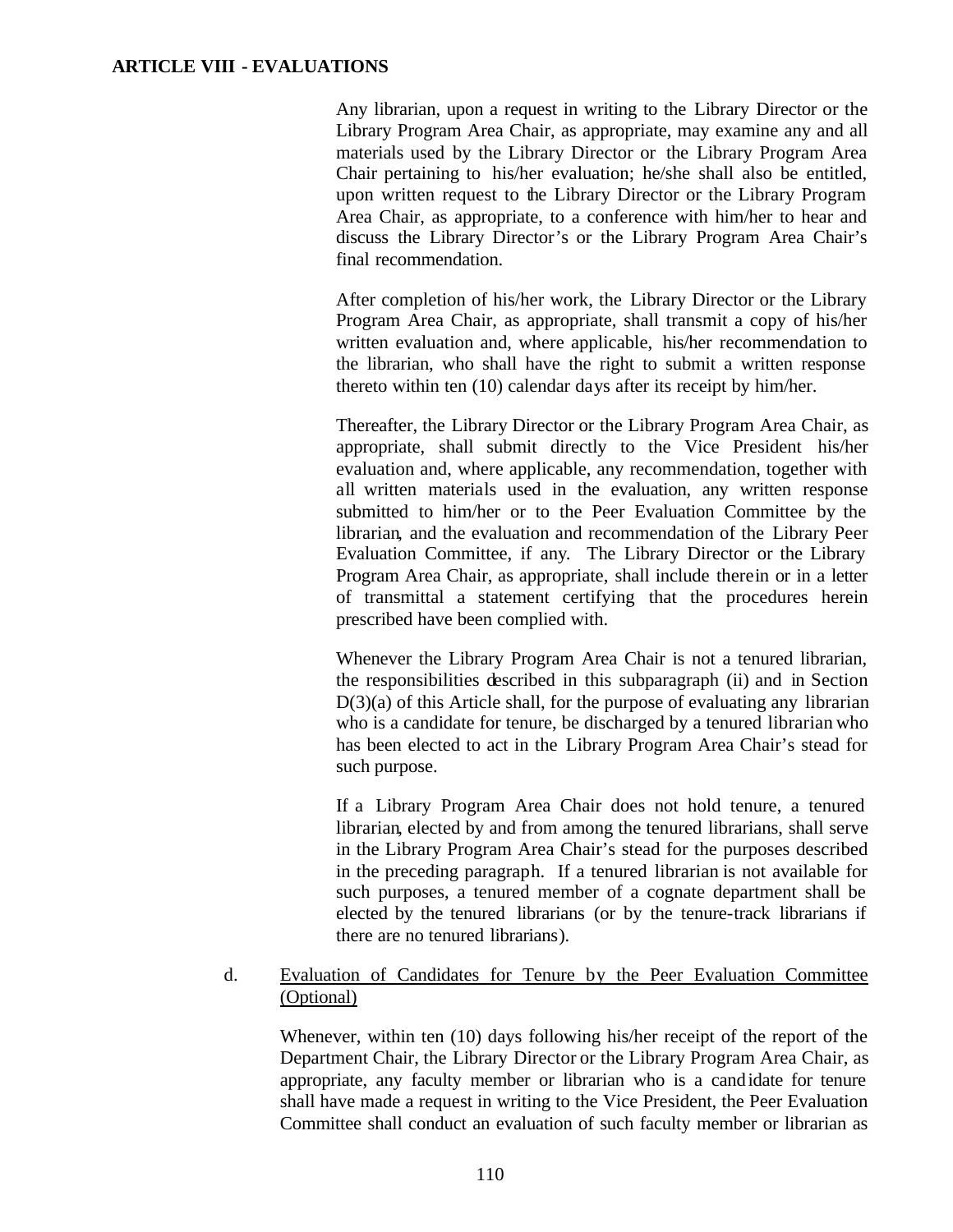a candidate for tenure unless such an evaluation has already been conducted by the Peer Evaluation Committee pursuant to Section P of this Article.

The Department Chair, Library Director or the Library Program Area Chair, as appropriate, shall forthwith transmit to the Peer Evaluation Committee the written report of his/her evaluation and recommendation, together with all written materials used in the evaluation, including any written response submitted to him/her by the faculty member or librarian.

The committee shall thereupon meet to review the evaluation, recommendation, materials and response, if any, for the purpose of conducting its own evaluation and shall do so on the basis of the criteria set forth in subsection 1 or 3 of Section A, as appropriate. The committee's recommendation shall be made using Appendix D-2(b) or E-1(b), as appropriate.

Upon a written request to the chair of the committee, the faculty member or librarian may examine any and all materials used by the committee pertaining to his/her evaluation; he/she shall also be entitled, upon a written request to the chair of the committee, to a conference with the committee to hear and discuss the committee's final recommendation.

After completion of its work, the chair of the committee shall transmit a copy of the committee's written evaluation and recommendation to the faculty member or librarian, who shall have the right to submit a written response thereto within seven (7) calendar days after its receipt by him/her.

Thereafter, the chair of the committee shall submit directly to the Vice President the committee's written evaluation and recommendation, together with all written materials used in the evaluation, including any written response submitted to it, to the Department Chair, or to the Library Director or the Library Program Area Chair by the faculty member or librarian.

Any comments recorded on Appendix D-2(b) or E-1(b) shall reflect the views of a majority of the Peer Evaluation Committee by which the evaluation has been conducted; such comments shall not reflect the view or views of any minority of members of such committee. Such report shall also set forth the names of the members of the Peer Evaluation Committee together with a record of the votes cast with respect to the committee's final recommendation. The chair of the committee shall sign the committee's report and shall include therein or in a letter of transmittal a statement certifying that the procedures herein prescribed have been complied with.

#### 3. Recommendations of the Vice President

Prior to conducting his/her evaluation, the Vice President shall receive every evaluation and recommendation made by a Peer Evaluation Committee, Department Chair, Library Director or the Library Program Area Chair, as may be appropriate, and shall receive all materials used in the conduct of those evaluations. The Vice President shall thereafter act as follows.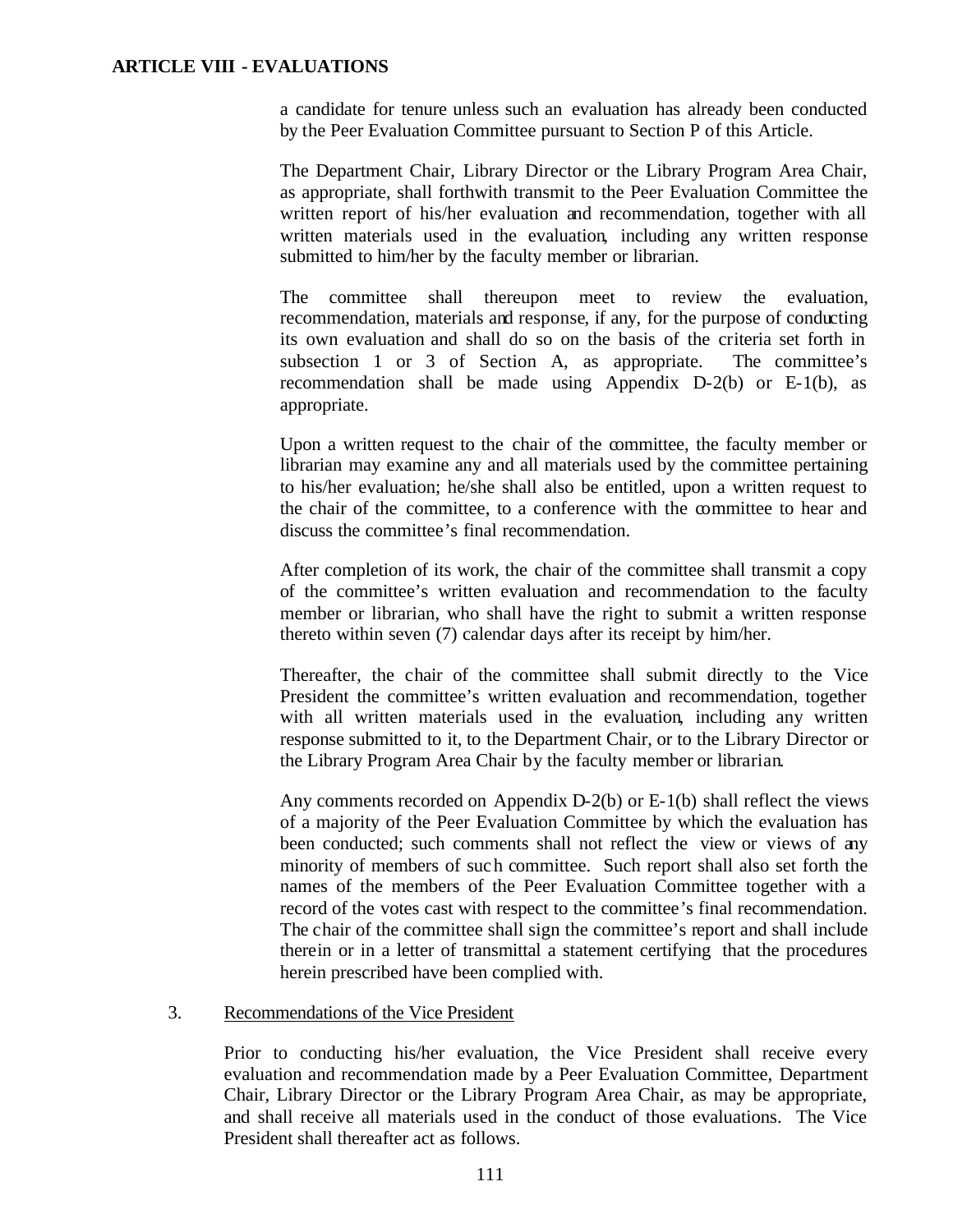- a. Where a recommendation pertains to reappointment, the Vice President shall make to the President his/her own recommendation thereon.
- b. Where a recommendation pertains to promotion, the Vice President shall make to the President his/her own recommendation thereon only after he/she shall have first received the recommendation of the Committee on **Promotions**
- c. Where a recommendation pertains to tenure, the Vice President shall make to the President his/her own recommendation thereon only after he/she shall have first received the recommendation of the Committee on Tenure.

Prior to making any recommendation to the President, the Vice President may consult with any appropriate Dean concerning the reappointment, promotion or grant of tenure to any faculty member or librarian.

A record of the Vice President's evaluation and recommendation shall be made using Appendix G.

Prior to its transmittal to the President, a copy of the Vice President's recommendation shall be transmitted to the faculty member or librarian, who may, within seven (7) days thereafter, submit a written response, which shall be attached thereto. The Vice President shall forward all such recommendations, evaluations and responses, if any, to the President of the College and shall make available to the President all materials used in the conduct of such evaluations. Included with each recommendation shall be a statement certifying that all procedures herein prescribed have been complied with.

Whenever the Vice President shall be unable to participate in the evaluation of any candidate for tenure, whether by reason of any challenge of the kind described Section H(2) of this Article VIII or otherwise, the President shall designate another administrator at the rank of vice president from among those administrators at the College whose duties are primarily academic in their nature to serve in the stead of the Vice President; and where no such administrator is available, the President shall designate a tenured Professor at the College who shall serve in the stead of the Vice President.

## 4. Evaluations by the Committee on Promotions

Before making any recommendation pertaining to the promotion of any unit member, the Vice President shall first transmit to the Committee on Promotions the recommendation made in that regard by the Department Chair or by the Library Director or the Library Program Area Chair, as may be appropriate, and by the Peer Evaluation Committee, together with all materials used by them in making such recommendations. When doing so, the Vice President shall first determine whether each candidate for promotion is eligible therefor in accordance with the applicable provisions of Article XX, Sections B(1) and B(2) or Section D, and shall inform the committee of his/her determination in that regard.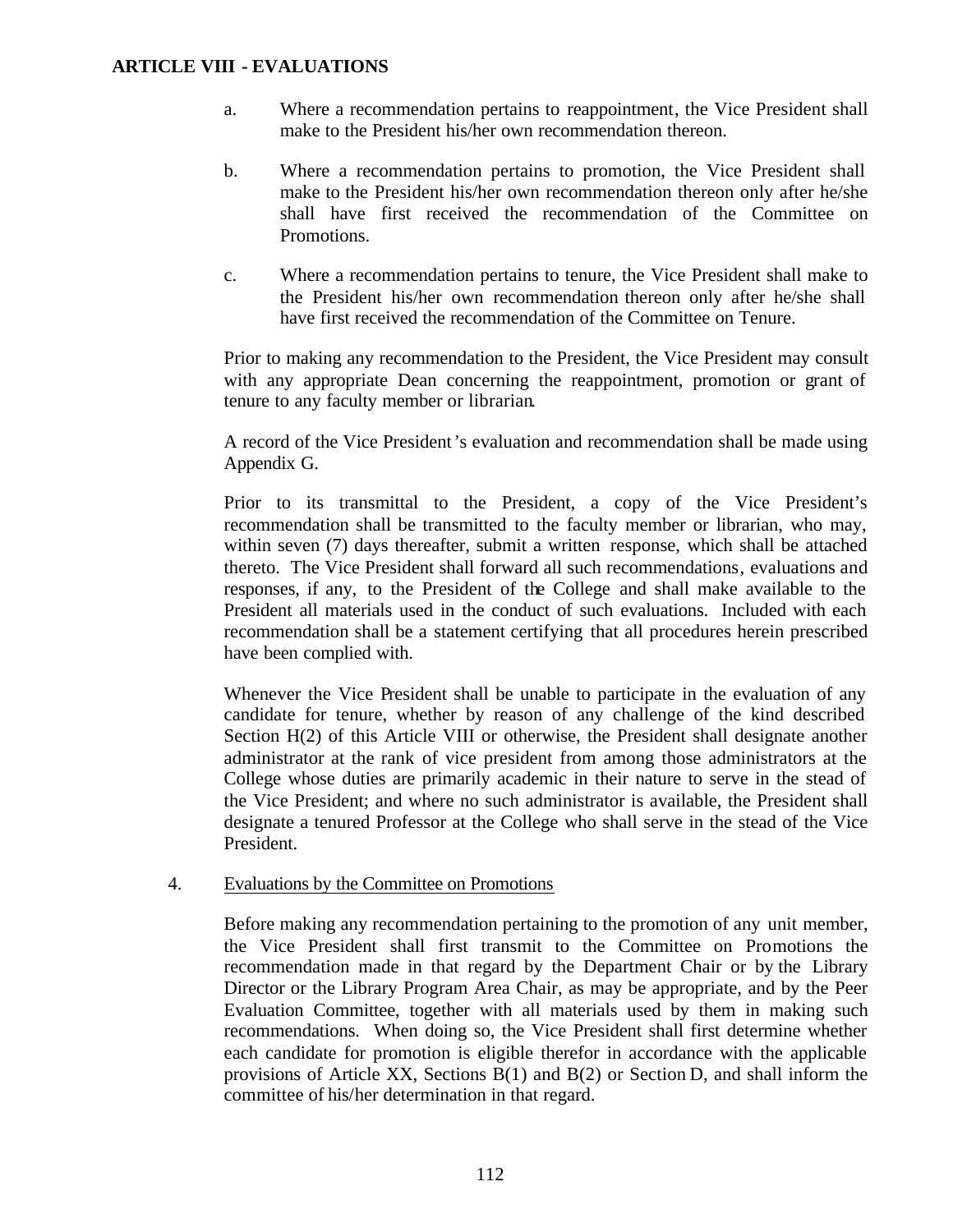The Committee on Promotions shall thereafter make to the Vice President a recommendation in respect of each candidate for promotion and shall do so in accordance with the provisions of Section G of this Article VIII.

#### 5. Evaluations by the Committee on Tenure

Before making any recommendation pertaining to a grant of tenure to any faculty member or librarian, the Vice President shall first transmit to the Committee on Tenure the recommendation made in that regard by the Department Chair, or by the Library Director or the Library Program Area Chair, as may be appropriate, and by the Peer Evaluation Committee (if the candidate requested one), together with all materials used by them in making such recommendations.

The Committee on Tenure shall thereafter make to the Vice President a recommendation in respect of such candidate for tenure and shall do so in accordance with the provisions of Section H of this Article VIII.

## 6. The Role of the President of the College

With respect to the evaluation of any member of the bargaining unit, the President shall receive for his/her review all reports, recommendations, and materials submitted to him/her by the Vice President and take such action thereon as he/she may deem appropriate. Thereafter the President shall submit to the Board of Trustees his/her recommendation regarding reappointment, promotion, the awarding of tenure or termination, as the case may be.

A copy of the record of such action, including any recommendation made by the President, shall be transmitted to the member of the bargaining unit and shall be included in his/her Official Personnel File.

## 7. The Role of the Board

During the term of this Agreement the Board of Trustees at each State College shall, upon the written recommendation of the President, exercise its authority and may determine whether to reappoint, promote, award tenure to or terminate unit members so recommended. The written recommendation of the President shall contain a comprehensive statement of his/her reasons therefor; provided, however, that when making any recommendation to the Board the President shall state whether such recommendation is supported or opposed by each person or body acting pursuant to this Article VIII. In any case where the Board shall not have accepted such recommendation of the President, it shall set forth in writing its reasons therefor, fully and completely. Subject to the terms of this Agreement and in strict compliance therewith, the Board or the President as its designee may reappoint unit members.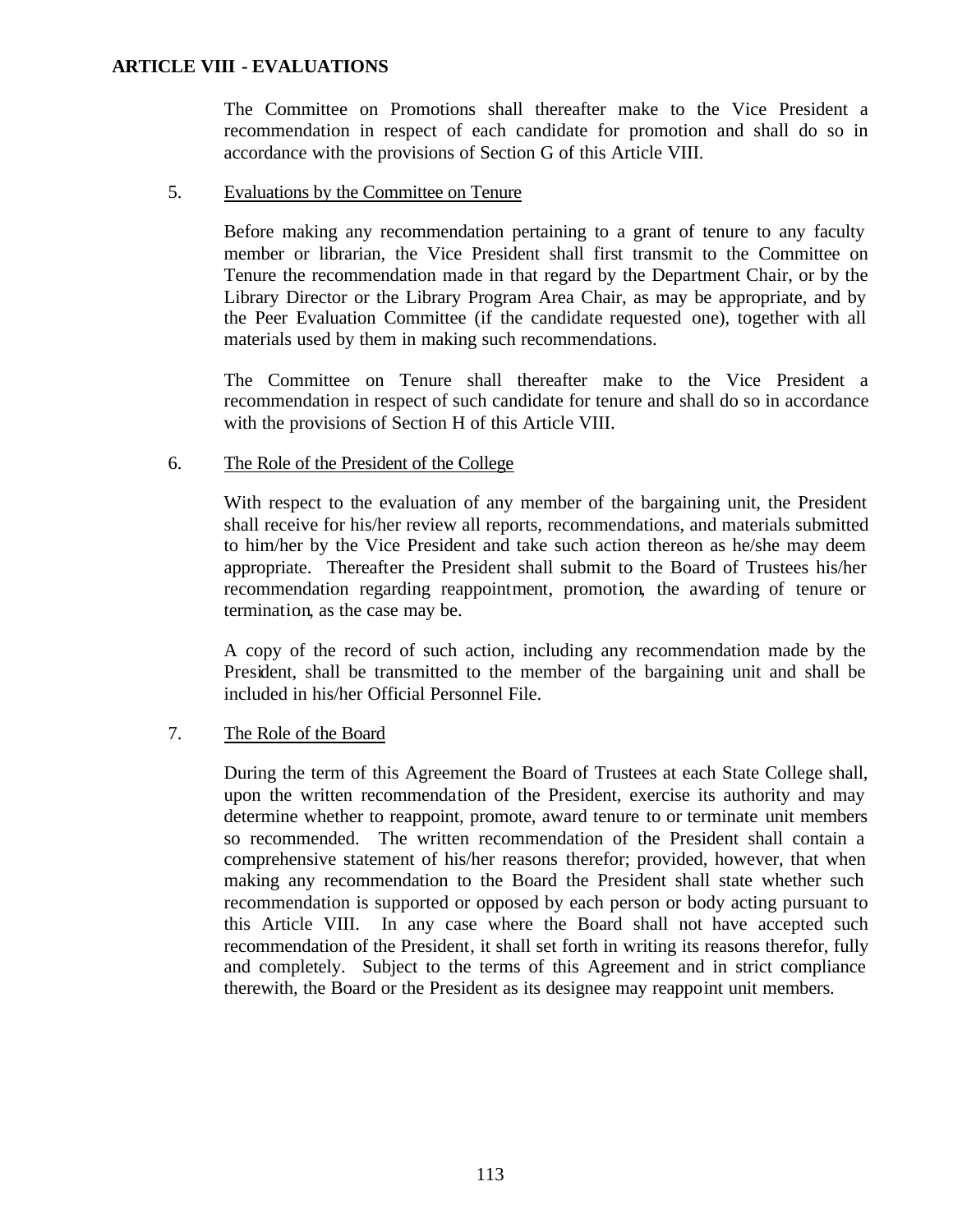## F. EVALUATION OF DEPARTMENT CHAIRS

#### 1. Departmental Evaluation

#### a. Evaluation of Department Chairs in Their Capacity as Faculty Members

In his/her capacity as a member of the faculty, each Department Chair shall be evaluated in accordance with the provisions of the foregoing Section E; provided, however, that the sole preliminary evaluation required to be conducted pursuant to subsection 2(a) of Section E shall be conducted pursuant to subparagraph (i) thereof.

## b. Evaluations of Department Chairs in Their Capacity as Department Chairs

The performance of each Department Chair in his/her capacity as such shall be evaluated by the Departmental Peer Evaluation Committee during the second (2nd) and third (3rd) years of his/her first (1st) term and during the third (3rd) year of any subsequent consecutive term(s).

The committee shall evaluate the Department Chair's performance of the duties and responsibilities set forth in Section A of Article VI of this Agreement and shall do so using Appendix D-4. In conducting such evaluation, the Committee shall solicit evaluations from other members of the department regarding the Department Chair's performance of his/her duties as Department Chair.

2. Evaluations Transmitted to the Vice President

Every evaluation conducted pursuant to the foregoing subsection 1 shall be transmitted to the Vice President.

## G. EVALUATION BY THE COMMITTEE ON PROMOTIONS

#### 1. Role of the Committee on Promotions

The Committee on Promotions shall consider the recommendations and all related materials that pertain to each member of the bargaining unit who is a candidate for promotion and shall thereafter make in writing to the Vice President its recommendation either supporting or declining to support such promotion. In each case the committee's report shall, as required by Section I(2) or I(3) of this Article VIII, contain a statement of the reasons in support of its recommendation. The chair of the committee shall sign the committee's report and shall include therein or in a letter of transmittal a statement certifying that the procedures prescribed herein have been complied with.

If the Vice President shall have determined thereafter that he/she intends to make, in respect of the promotion of any candidate therefor, a recommendation contrary to that made by the Committee on Promotions, he/she shall so notify the committee. The Vice President and the committee shall then meet and consult concerning each such contrary recommendation. Promptly thereafter the Committee on Promotions shall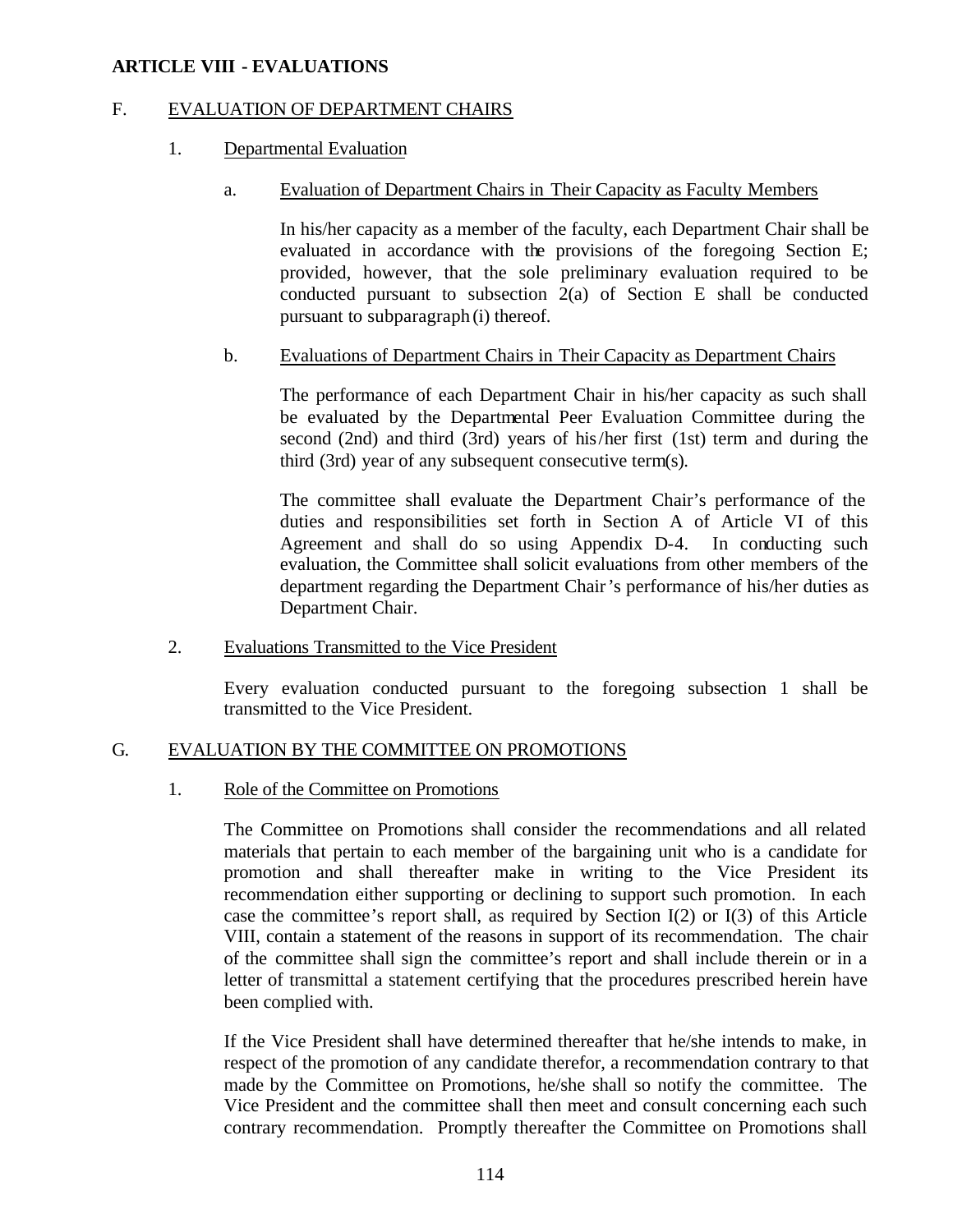submit to the Vice President a statement of its final recommendation concerning any candidate whose promotion was the subject of such consultation. Nothing in this paragraph shall be deemed to prohibit the Vice President and the committee from meeting at any time before or after the committee shall have submitted its recommendation to the Vice President.

In considering a candidate for promotion, the Committee on Promotions may request that the Vice President make available to it any evaluations of the candidate completed during the applicable review period as defined in Section C of this Article.

#### 2. Composition of the Committee on Promotions

There shall be constituted at each College a Committee on Promotions, which shall be composed of:

- a. at each of Bridgewater, Fitchburg, Framingham, Salem, Westfield and Worcester State Colleges, seven (7) tenured members of the bargaining unit; and
- b. at each of the Massachusetts College of Art and Design, the Massachusetts College of Liberal Arts and the Massachusetts Maritime Academy, five (5) tenured members of the bargaining unit

all of whom shall be from among the Associate Professors, Professors, Associate Librarians, Librarians and Senior Librarians at such College.

All such members shall be elected at large by and from among the members of the bargaining unit in elections conducted for that purpose under the auspices of the Association. No member of the bargaining unit shall be entitled to participate in such election while on a leave of absence on a full-time basis. No more than one (1) member shall be elected from any particular academic department or from the library. No Department Chair sha ll be eligible to serve on the committee and no person serving as a member thereof shall be eligible to be considered for promotion during any period of such service.

The term of office of each member shall be for two (2) years commencing with the date of his/her first election; and if any member leaves office prior to the expiration of his/her term, the vacancy so created shall be filled for the balance of the departing member's term.

The members of the Committee on Tenure identified in Section  $H(2)(a)(i)$  or Section  $H(2)(b)(i)$  of this Article shall not be eligible to serve on the Committee on Promotions during the period of their membership on the Committee on Tenure. A member of the Committee on Tenure identified in Section  $H(2)(a)(ii)$  or Section  $H(2)(b)(ii)$  of this Article shall be eligible to serve on the Committee on Promotions only if the candidate for tenure is not also a candidate for promotion during the same evaluation period.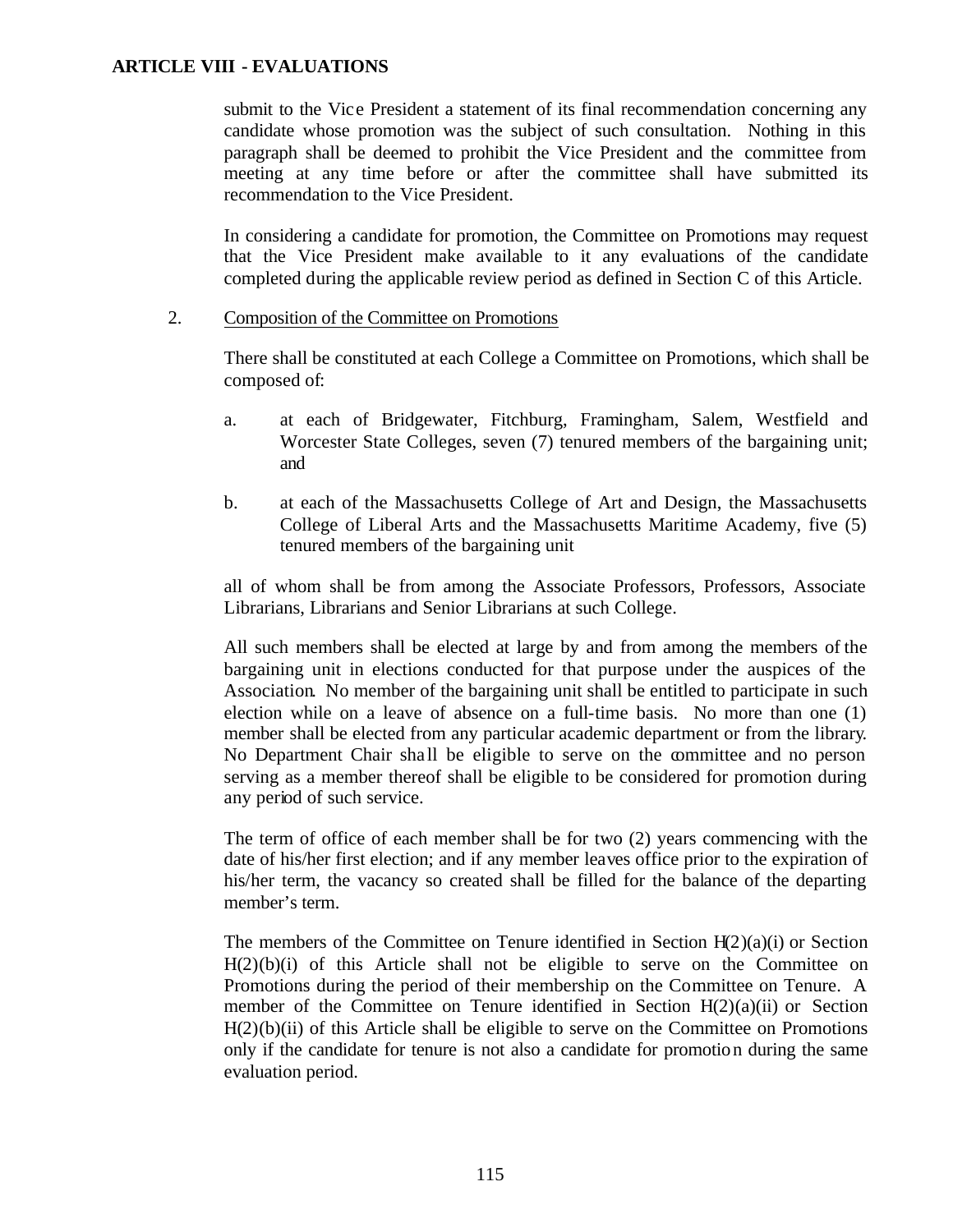#### H. EVALUATION BY THE COMMITTEE ON TENURE

#### 1. Role of the Committee on Tenure

The Committee on Tenure shall consider the recommendations and all related materials that pertain to the member of the bargaining unit who is a candidate for tenure. The chair of the committee shall schedule the necessary meetings of the committee. Each candidate for tenure shall be invited by the chair of the committee to meet with the committee during some part of its evaluation of the candidate. The meetings of the committee shall not be recorded by audio or video tape.

The candidate shall be allowed to submit to the committee, within seven (7) days after his/her meeting with the committee, any additional information relating to his/her evaluation.

Upon a request in writing to the chair of the committee, the candidate for tenure may examine any and all materials used by the committee pertaining to his/her evaluation.

The Vice President shall be responsible for the maintenance of a tenure evaluation file for the candidate being considered by the Committee on Tenure, which shall include all written materials submitted to the committee. He/she shall also appoint a non-voting secretary, who shall keep minutes and record the bases for the recommendations of the committee, including any minority recommendations of the committee, and a record of the votes of the committee. The secretary of the committee shall, within seven (7) days following each committee meeting, submit to each member thereof the foregoing minutes and record. Each member of the committee shall, within five (5) days of the receipt of such minutes and record, certify that it constitutes a true and accurate minutes and record and, if not, he/she shall sign it nevertheless, but shall file therewith a written statement of his/her objections thereto with the secretary of the committee. The signed minutes, together with any objections thereto, and the record of the votes of the committee shall become a part of the tenure evaluation file of the candidate for tenure.

Failure of any member of the committee to sign such minutes and record or to file a written statement of his/her objection, if any, shall not impair the work of the Committee on Tenure, but shall disqualify him/her from participation in any proceeding arising under the terms of this Agreement, or in any court of competent jurisdiction.

Upon the conclusion of its deliberations, the committee shall make in writing to the Vice President its recommendation either supporting or declining to support such grant of tenure. The committee's report in each case shall contain a record of the votes cast for and against its recommendation and a statement of the reasons in support of its recommendation. The chair of the committee shall sign the committee's report and shall include therein or in a letter of transmittal a statement certifying that the procedures prescribed herein have been complied with. At the same time a copy of such recommendation shall either be sent to the candidate by certified mail, return receipt requested, or be delivered to the candidate in hand and accepted with a written acknowledgement of receipt. Within either ten (10) days of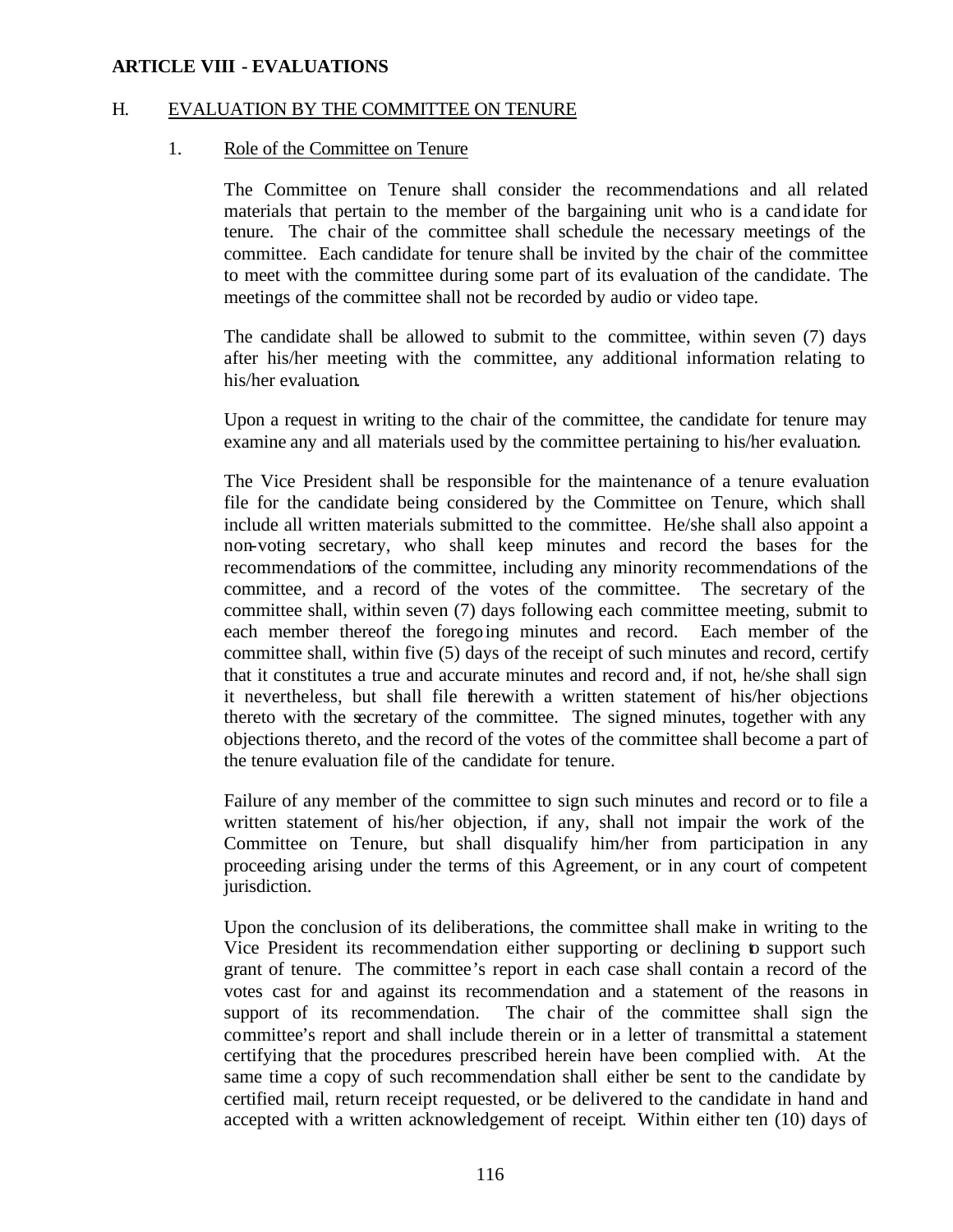such mailing or seven (7) days of such delivery, the candidate for tenure may submit to the Vice President a written response to the recommendation of the committee.

#### 2. Composition of the Committee on Tenure

The Committee on Tenure shall be constituted as follows:

- a. At each of Bridgewater, Fitchburg, Framingham, Salem, Westfield and Worcester State Colleges, there shall be constituted a Committee on Tenure composed of the following persons:
	- i. four (4) tenured members of the bargaining unit, all of whom shall be from among the Assistant Professors, Associate Professors, Professors, Assistant Librarians, Associate Librarians, Librarians and Senior Librarians at each College; and
	- ii. in the case of each candidate for tenure, one (1) person elected by and from among the tenured members of the candidate's home department or, in the case of a librarian, elected by and from among the tenured librarians; the person so elected shall not be precluded from serving on more than one (1) tenure committee.
- b. At each of the Massachusetts College of Art and Design, the Massachusetts College of Liberal Arts and the Massachusetts Maritime Academy, there shall be constituted a Committee on Tenure composed of the following persons:
	- i. two (2) tenured members of the bargaining unit, both of whom shall be from among the Assistant Professors, Associate Professors, Professors, Assistant Librarians, Associate Librarians, Librarians and Senior Librarians at each College; and
	- ii. in the case of each candidate for tenure, one (1) person elected by and from among the tenured members of the candidate's home department or, in the case of a librarian, elected by and from among the tenured librarians; the person so elected shall not be precluded from serving on more than one (1) tenure committee.

The Department Chair of any faculty member who is a candidate for tenure shall serve as a consultant to the Committee on Tenure in respect of such faculty member's candidacy for tenure. The members identified in subsections  $2(a)(i)$  and  $2(b)(i)$  above shall be elected at large at each College by and from among the members of the bargaining unit in elections conducted for that purpose under the auspices of the Association. No member of the bargaining unit shall be entitled to participate in such election while on a leave of absence on a full-time basis. No more than one (1) such member shall be elected from any particular academic department or from the library. No Department Chair shall be eligible to serve on the committee, but no Department Chair shall be hereby disqualified from serving as a consultant to the committee.

The members of the Committee on Promotion shall not be eligible to serve as members of the Committee on Tenure under subsections  $2(a)(i)$  or  $2(b)(i)$  above. A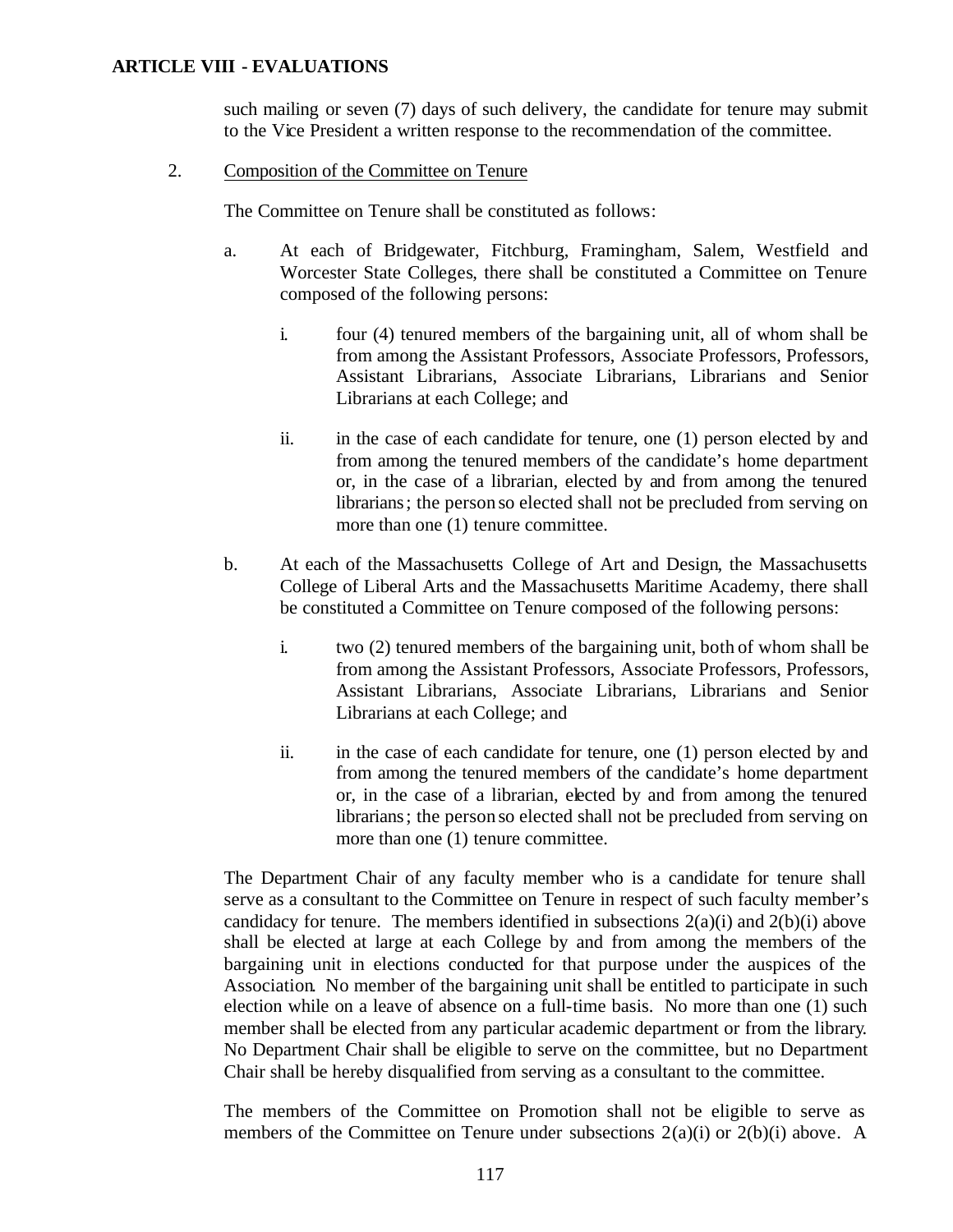member of the Committee on Promotions shall be eligible to serve as a member of the Committee on Tenure under subsection  $2(a)(ii)$  or  $2(b)(ii)$  only if the candidate for tenure is not also a candidate for promotion during the same evaluation period.

If there are no tenured members of the candidate's home department who are eligible to be elected pursuant to subsection  $2(a)(ii)$  or  $2(b)(ii)$  above, as the case may be, then a tenured member of a cognate department shall be elected by the tenured members of the candidate's home department (or by the tenure-track members of the candidate's home department if there are no tenured members). In the case of librarians, if there are no tenured librarians who are eligible to be elected pursuant to subsection  $2(a)(ii)$ or  $2(b)(ii)$  above, as the case may be, then a tenured member of a cognate department shall be elected by the tenured librarians (or by the tenure-track librarians if there are no tenured librarians).

The term of office of each of the members identified in subsections  $2(a)(i)$  and  $2(b)(i)$ above shall be for two (2) years commencing with the date of his/her first election.

One of the members identified in subsections  $2(a)(i)$  and  $2(b)(i)$  above shall be annually elected by the members of the committee to serve as its chair.

Whenever on the basis of bias or prejudice any candidate for tenure shall have objected to or otherwise challenged the membership on the committee of any person who is to serve thereon pursuant to the foregoing provisions, he/she shall do so by fully stating his/her reasons therefor in writing to the President, who shall thereupon review the allegations and make inquiry regarding them, and who shall thereafter make such final and binding decisions as he/she deems appropriate; every such decision shall be made in writing.

For the purpose of serving as a consultant to the Committee on Tenure, the Department Chair of the faculty member whom the committee is evaluating for tenure shall be present during at least one (1) of the committee's substantive meetings (i.e., a meeting at which members of the committee are engaged in deliberations concerning the candidate's suitability to be granted tenure and are not merely considering organizational or procedural matters) in order to summarize his/her assessment of the candidate and the reasons for such assessment and to answer questions from the members of the committee. The Chair's presence during any other portion of the meeting or at any other meeting, whether for the purpose of answering further questions from the members of the committee or otherwise, is a matter for the committee's discretion; in no case, however, shall the Chair be present at the portion of any meeting during which the members of the committee vote on the question whether to recommend that the candidate be granted tenure.

At the request of the President or the candidate for tenure, or upon the independent determination of the committee, the committee shall employ as a consultant and member of the committee a tenured person in the same academic discipline at another four-year institution of higher learning; provided, however, that the person to be so employed shall in every event be selected by the committee and shall have no prior direct personal or professional relationship with the candidate for tenure.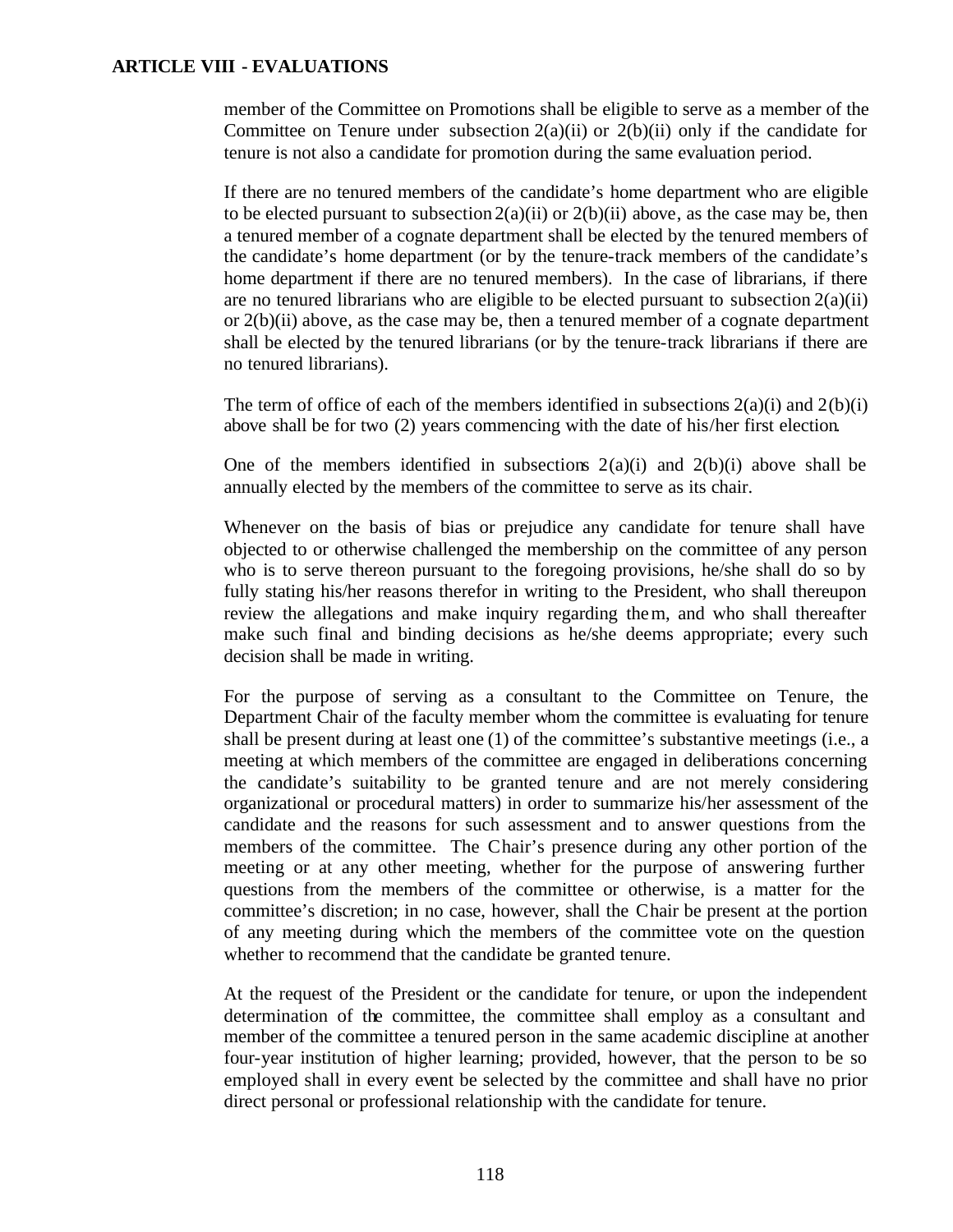Each of the persons serving as members of any committee on tenure constituted pursuant to this Section H may, but is not obligated to, observe a class or classes of the person whose candidacy for tenure the committee is charged with evaluating.

#### I. BASES FOR PERSONNEL ACTIONS

- 1. It shall be the responsibility of any member of the bargaining unit who is a candidate for reappointment, promotion or tenure to verify and demonstrate that he/she has fulfilled the criteria that pertain to the personnel action for which he/she is a candidate.
- 2. If any person or body recommends that any member of the bargaining unit be reappointed, promoted or granted tenure, he/she or it shall, when transmitting such recommendation to the person or body next required to act thereon, also transmit to such person or body a written statement setting forth clear and convincing reasons in support of such recommendation, a copy of which shall be sent to the unit member.
- 3. If any person or body recommends that any member of the bargaining unit not be reappointed, promoted or granted tenure, he/she or it shall, when transmitting such recommendation to the person or body next required to act thereon, also transmit to such person or body a written statement setting forth fully and completely the reasons therefor, a copy of which shall be sent to the unit member.
- 4. The provisions of subsection 2 shall not apply to recommendations concerning any personnel actions other than those to which such subsection is of express application.

## J. MISCELLANEOUS PROVISIONS

- 1. All recommendations for personnel actions regarding promotions or tenure shall be forwarded to the Vice President whether they support or oppose such actions.
- 2. A person shall not be eligible for promotion unless he/she has been recommended therefor by either the Committee on Promotions and/or by the Vice President.
- 3. A person shall not be eligible for tenure unless he/she shall have been recommended therefor by the Department Chair, or by the Library Director or the Library Program Area Chair, as may be appropriate, by the Committee on Tenure and/or by the Vice President.

## K. EVALUATION FORMS

All evaluations shall be conducted using Appendices C through G of this Agreement.

## L. LEAVES OF ABSENCE AS THEY AFFECT EVALUATIONS

1. Leaves of Absence as They Affect Evaluations for Promotion

Members of the bargaining unit on leaves of absence shall not be eligible for promotion during the period of any such leave except in accordance with the provisions of this subsection 1.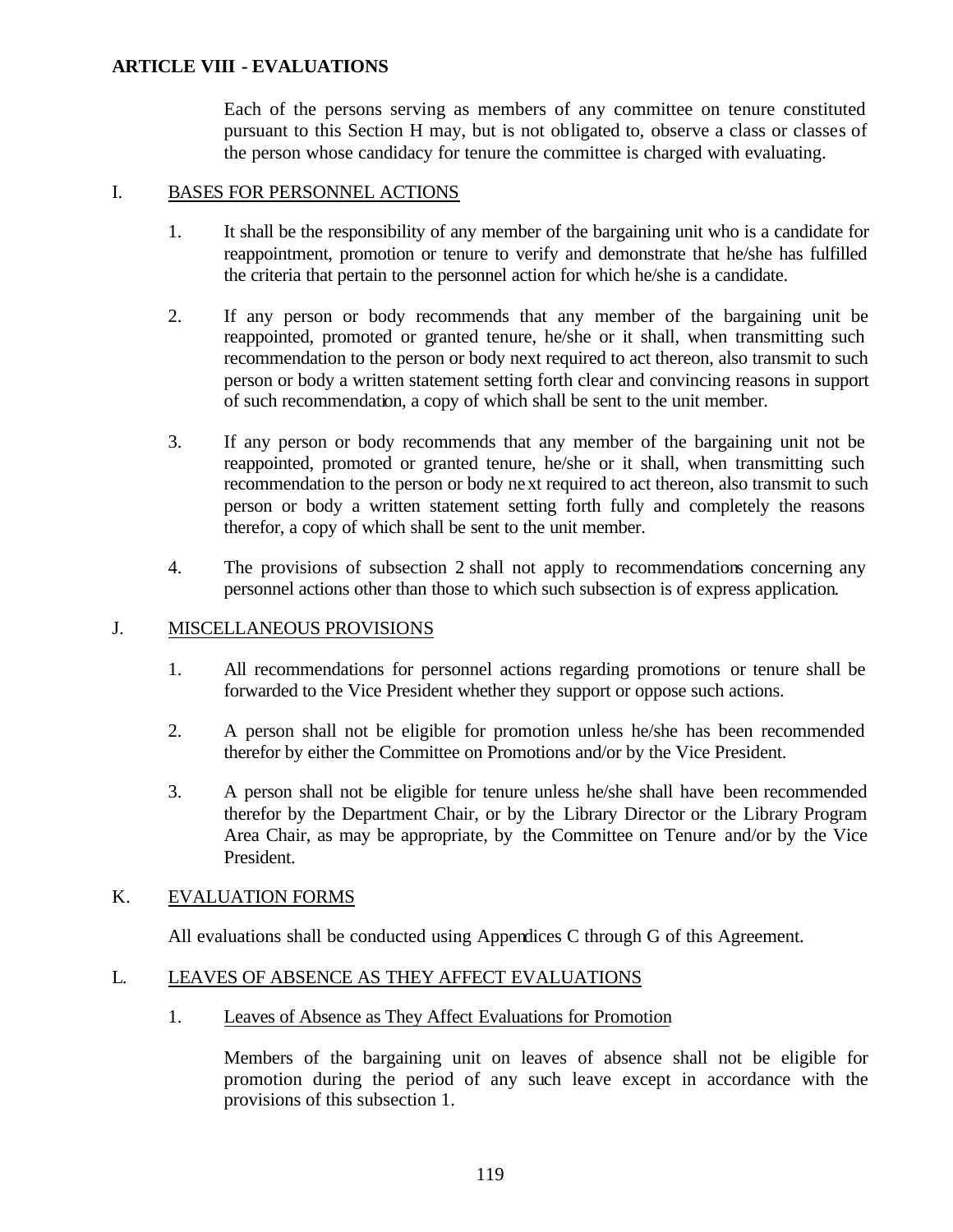#### a. Leaves of Absence Occurring during Any Applicable Review Period

#### i. Sabbatical Leaves

Whenever any unit member was on a sabbatical leave during the whole or any part of any review period that is the subject of an evaluation, there shall be included as a part of the materials to be considered in the conduct of such evaluation any information, whether submitted by such unit member or otherwise, necessary and pertinent to a complete assessment of the work performed by him/her in the fulfillment of the purposes for which such sabbatical leave was granted. Those persons conducting such evaluation shall have regard to and shall evaluate the quality of such work.

#### ii. Other Leaves of Absence

Whenever any unit member was on any leave of absence, other than a sabbatical leave, during any review period that would be the subject of an evaluation conducted for the purpose of considering such member's candidacy for promotion, he/she may be considered and evaluated for such promotion only if he/she shall have rendered services at a College, pursuant to this Agreement or the predecessor thereto, during at least one (1) full academic year that falls within such review period. As a part of the materials to be considered in the conduct of any such evaluation, there may be included any information that is submitted by the unit member and that is necessary and pertinent to a complete assessment of any professional accomplishments achieved by such member during such leave; provided, however, that no work performed by any unit member while in the employ of any person other than a Board of Trustees shall be so considered without the prior approval of the Board.

#### b. Leaves of Absence Occurring during Any Applicable Evaluation Period

Any unit member who is on a leave of absence, including a sabbatical leave, during the whole or any part of an evaluation period may elect to be evaluated for promotion notwithstanding the fact that he/she is on such leave during the whole or any part of such period. No evaluation conducted in respect of any such unit member shall be deemed to be defective or incomplete by reason of the fact that such member has done the following:

- i. failed or been unable to respond, in writing or otherwise, to any such evaluation in the manner permitted by any provision of this Article VIII;
- ii. failed or been unable to meet with any person or persons conducting such evaluation in the manner permitted by any provision of this Article VIII;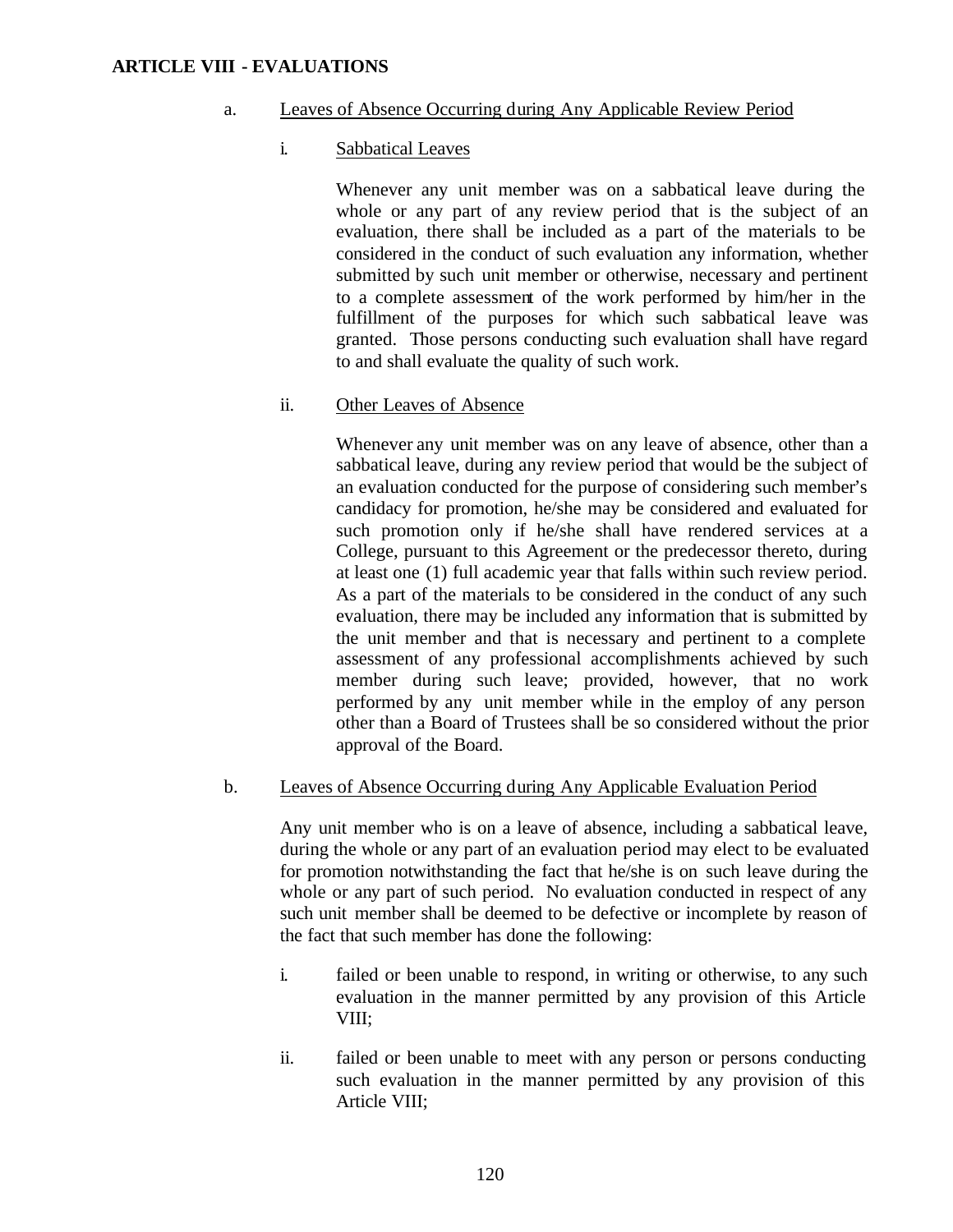- iii. failed or been unable to provide any materials that might properly have been considered during the conduct of any such evaluation in accordance with any applicable provision of this Article VIII;
- iv. failed or been unable to initiate any procedure permitted by any applicable provision of this Article VIII; or
- v. failed or been unable in any other manner to participate in the conduct of such evaluation to the extent permitted by any provision of this Article VIII.
- c. Leaves of Absence Occurring during the Fourth Year of an Instructor's Employment

Any Instructor who is on a leave of absence during the whole or any substantial position of his/her fourth (4th) year of employment as such shall, for the purposes described in Article XX, Section C(1), be evaluated for promotion during the academic year next commencing after the expiration of such leave and the academic year in which such leave falls shall not be deemed to be his/her fourth (4th) year of such employment.

2. Leaves of Absence as They Affect Evaluations for Personnel Actions Other than Promotion

A unit member who will be on any leave of absence during the period in which he/she would otherwise be required to be evaluated pursuant to the provisions of this Article (including the provisions of Section  $B(2)(b)$ ) shall be so evaluated during the semester next following such leave. No unit member shall be required to be evaluated during any period in which he/she is absent from the College on leave.

## M. EFFECTIVENESS OF PRIOR EVALUATIONS

The provisions of this Article VIII shall be of no application to any evaluation commenced in respect of any academic year prior to the date of execution of this Agreement, it being the understanding of the parties that any such evaluation shall be completed in accordance with such practices and procedures as were in effect on the date immediately prior to the date of execution of this Agreement.

Nothing contained in this Article shall be deemed to affect the validity of any evaluation commenced or completed prior to the date of execution of this Agreement or be deemed to affect the validity of any personnel action taken, in whole or in part on the basis of or with reference to, any such evaluation.

## N. ESTABLISHMENT OF PEER EVALUATION COMMITTEES

On or before September 30 of each academic year, each department and each library shall elect two (2) tenured members thereof who shall serve, until their successors are chosen in like fashion, as members of its Peer Evaluation Committee. Whenever the committee is required to evaluate any member of either the department or the library as a candidate for reappointment, promotion or tenure (or is required to evaluate the Department Chair as such),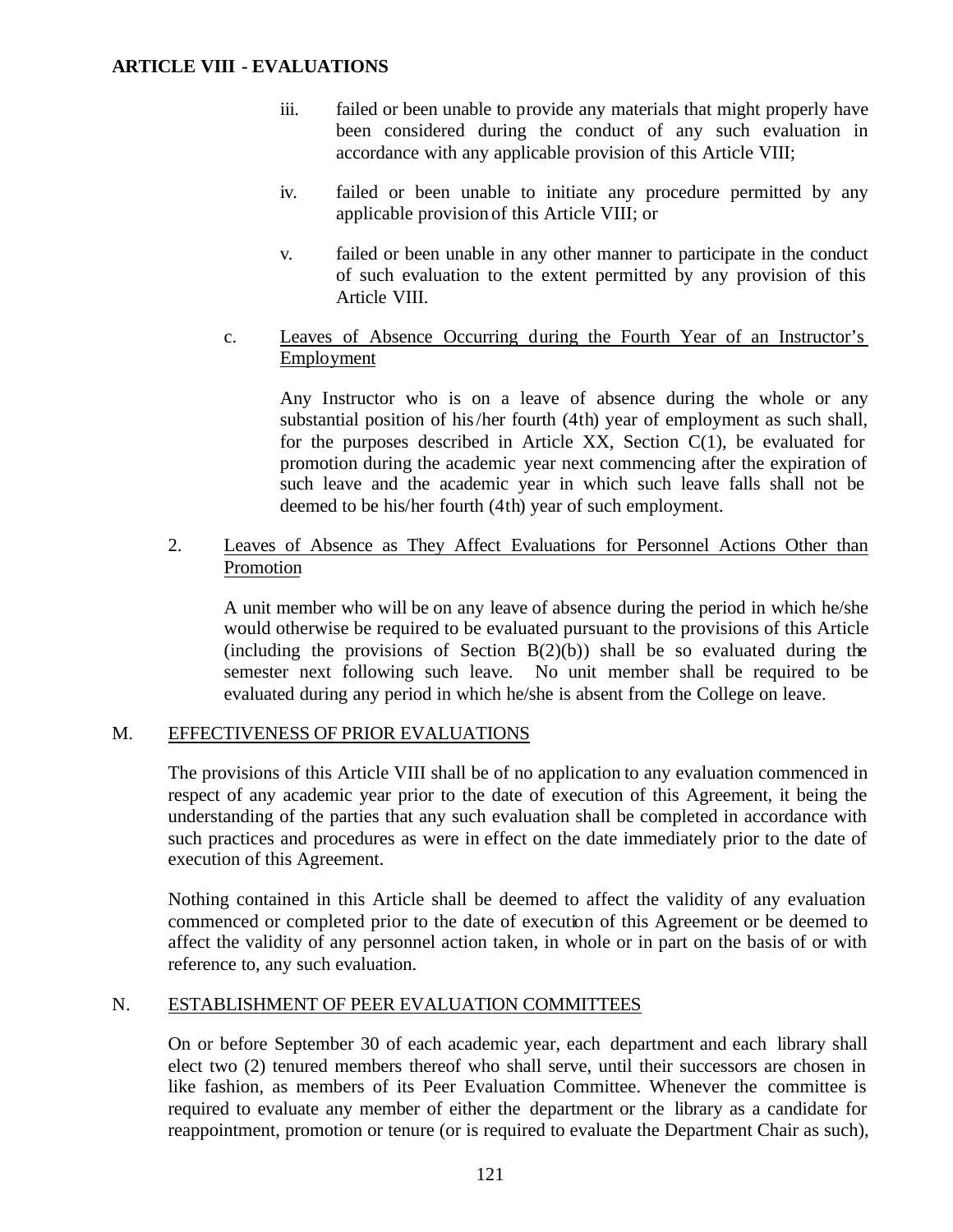the candidate therefor (or the Department Chair when being evaluated as such) shall select one (1) tenured member of either the department or the library or of either a cognate department or the library to serve as the third (3rd) member of the committee; the person so selected shall not be precluded from serving on more than one (1) Peer Evaluation Committee. Failure or refusal of any such candidate for reappointment, promotion or tenure (or of the Department Chair when being evaluated as such) to select a person to serve as the third (3rd) member of the committee shall not disable the committee from discharging its responsibilities.

Whenever, by reason of the size of any department or library the absence therefrom on leave on a full-time basis of any of its members, it shall not be possible to select any or both of the two (2) members required to be selected therefrom, such member or members shall be selected from a cognate department, departments or the library in accordance with the procedures described in the preceding paragraph.

O. DELETED

Section O is intentionally left blank.

# P. FACULTY OF SOCIAL WORK

The provisions of this Agreement that are modified by this Section P shall be of application as follows only to faculty members who are employed in the School of Social Work at Salem State College, in the Master of Social Work Program at Bridgewater State College or in the Program in Social Work at Westfield State College.

- 1. Whenever any such faculty member is a candidate for tenure, he/she shall be evaluated by a Peer Evaluation Committee, which committee shall be constituted pursuant to Section N of this Article VIII and shall conduct its evaluation pursuant to the provisions of Section  $E(2)(d)$  without its being required that such faculty member make any election in that regard.
- 2. There shall be considered in every evaluation of any such faculty member any relevant and validated materials or information and any recommendations submitted by, as appropriate, the Dean/Director of the School of Social Work of Salem State College, the Director of the Master of Social Work Program at Bridgewater State College or the Dean/Director of the Program in Social Work at Westfield State College. Such materials, information or recommendations so submitted shall be in addition to any other information or materials submitted by the faculty member, the Department Chair, the Peer Evaluation Committee and/or the Vice President, pursuant to the provisions of Article VIII, Section  $D(1)(g)$ .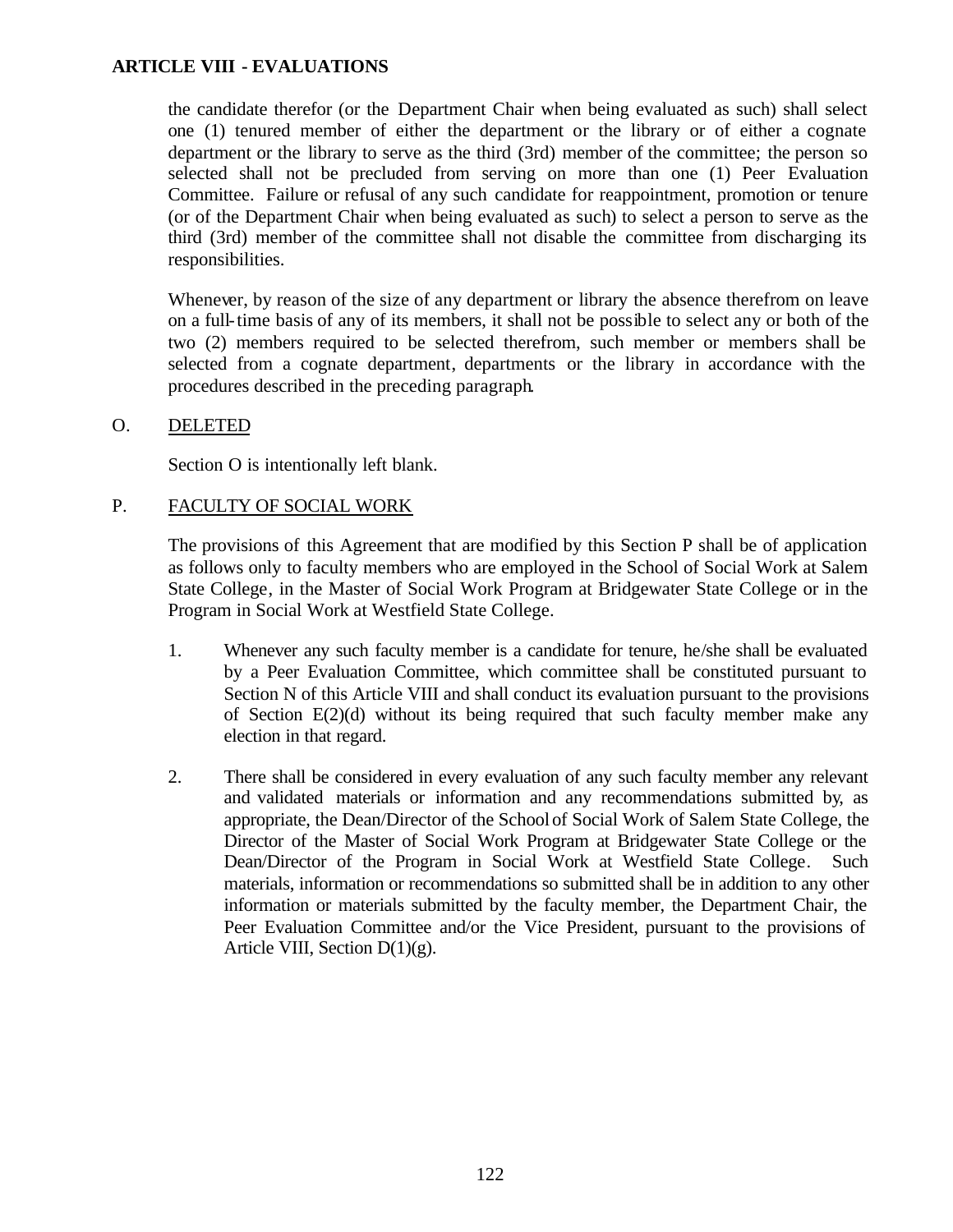# **ARTICLE VIII-A - EVALUATION OF UNIT MEMBERS AT THE MASSACHUSETTS MARITIME ACADEMY**

#### A. FACULTY MEMBERS AND LIBRARIANS

All unit members at the Massachusetts Maritime Academy, including all Professional Maritime Faculty, shall be evaluated on the basis of the criteria prescribed at Section A(1), A(2) or A(3) of Article VIII of this Agreement and on the basis of the following supplementary criterion:

effectiveness in enforcing the regulations for the correction and disciplining of cadets when necessary.

#### B. PROFESSIONAL MARITIME FACULTY

In addition to the criteria made of application by the preceding Section A, all Professional Maritime Faculty shall be evaluated on the basis of the following criteria:

- 1. achievements in the individual's specialized field;
- 2. maintenance of a proper uniform; and
- 3. contributions to maritime training and shipboard operations.

## C. APPLICATION OF ARTICLE VIII

In all other respects the provisions of Article VIII of the Agreement shall be of full application to all members of the bargaining unit employed at the Academy.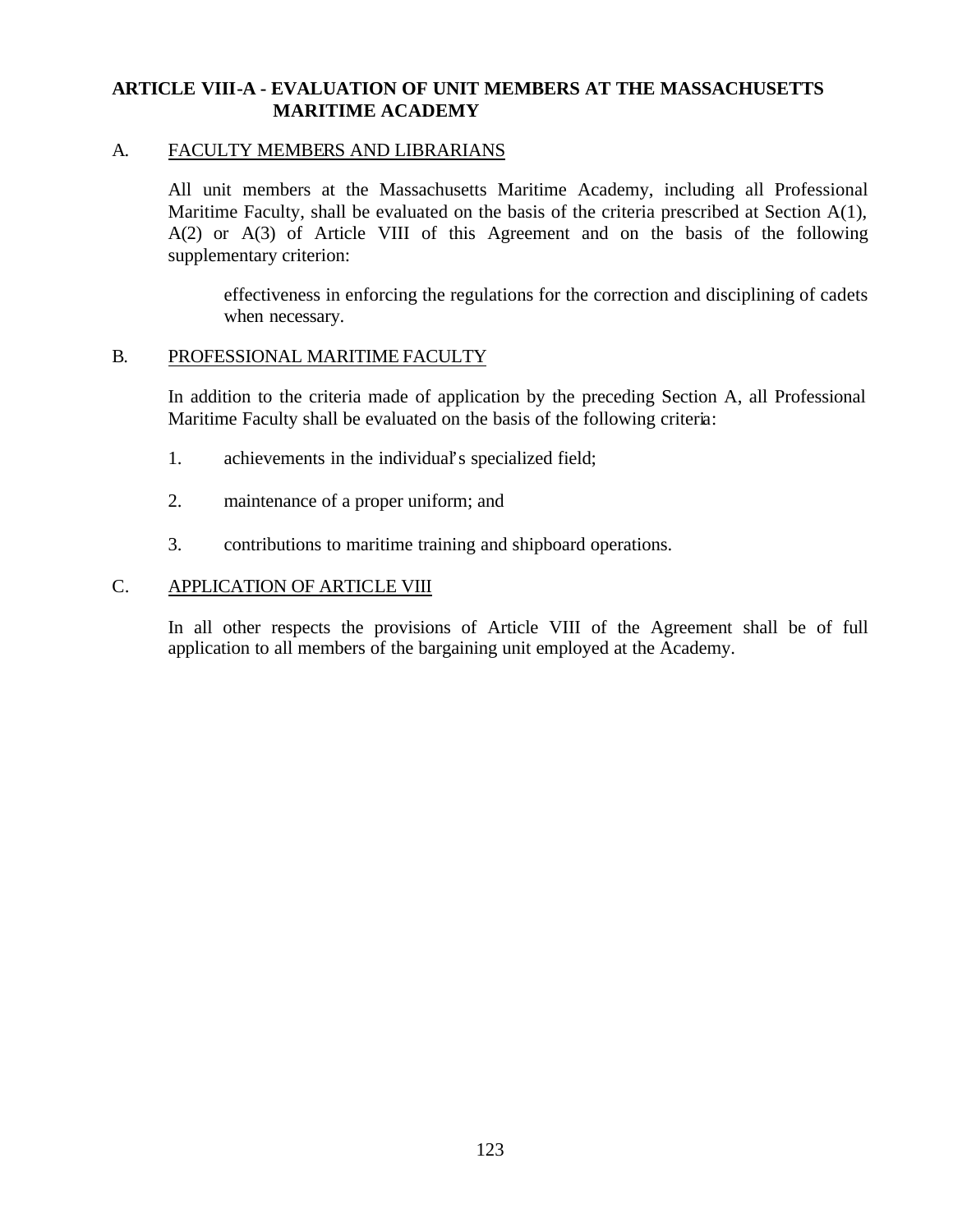# **ARTICLE VIII-B - EVALUATION OF CAMPUS SCHOOL TEACHERS**

Article VIII-B is intentionally left blank.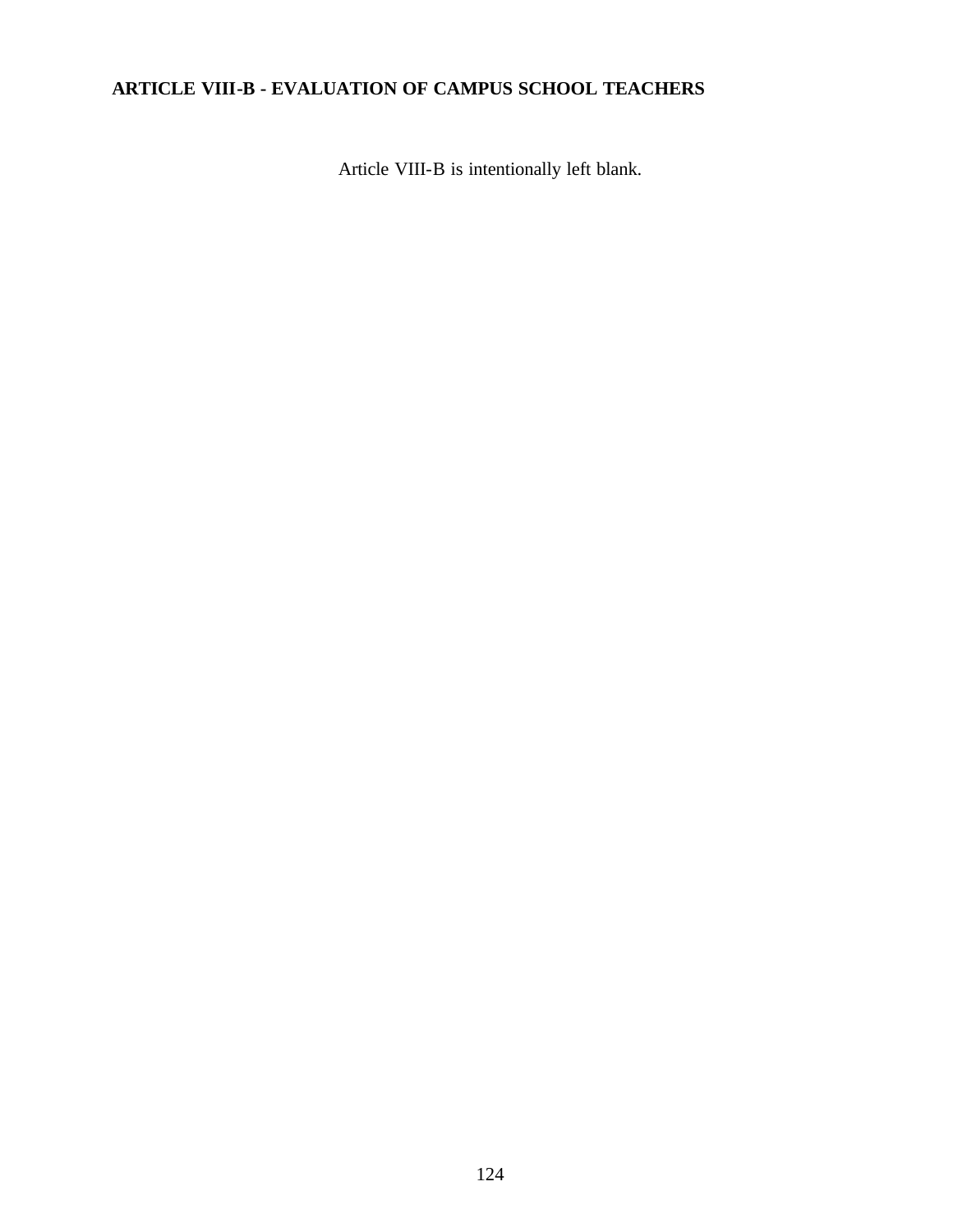During the annual periods commencing on July 1, 2009, and July 1, 2010, the provisions set forth at Sections E(1), E(2), F and G below shall have effect in lieu of post-tenure review.

Commencing with effect on July 1, 2011 (but subject to the notice requirement of Section B), the processes set forth in the following Sections A through D shall govern the conduct of post-tenure review under this Agreement.

# A. GENERAL

Unit members who have held tenure for not less than six (6) years shall be eligible for posttenure review in accordance with the provisions of this Article VIII-C.

No member of the bargaining unit shall be evaluated for promotion and reviewed under this Article VIII-C during the same academic year.

Any member of the bargaining unit who, by reason of illness or being on a leave of absence on a full-time basis, is disabled on April 1 from giving timely notice of his/her election under Section B of this Article VIII-C shall be entitled to give notice of his/her election within a reasonable period after his/her disability ceases.

## B. ELIGIBILITY FOR AND CONDUCT OF REVIEWS

## 1. Initial Post-tenure Review

This subsection 1 shall apply to members of the bargaining unit who have not before been reviewed pursuant either to this Article VIII-C or to Alternative One of Article VIII-C of the 2004-2007 or 2007-2008 predecessor agreement to this Agreement. Any such member of the bargaining unit who, at the commencement of any academic year, will have held tenure for not less than six (6) academic years may, on or before the immediately preceding April 1, give to the Vice President written notice of his/her election to be reviewed during such academic year.

## 2. Subsequent Post-tenure Reviews

This subsection 2 shall apply to members of the bargaining unit who have been reviewed at any time pursuant either to this Article VIII-C or to Alternative One of Article VIII-C of the 2004-2007 or 2007-2008 predecessor agreement to this Agreement. Any such unit member who, at the commencement of any academic year, will have held tenure for not less than six (6) academic years since the conclusion of the academic year in which was conducted his/her most recent preceding review may, on or before the immediately preceding April 1, give to the Vice President written notice of his/her election to be reviewed during such academic year.

In the case of any such member of the bargaining unit who, at the conclusion of his/her most recent preceding review, elected to participate in a professional development plan pursuant to Section B(10), the academic year in which such preceding review occurred shall be the following: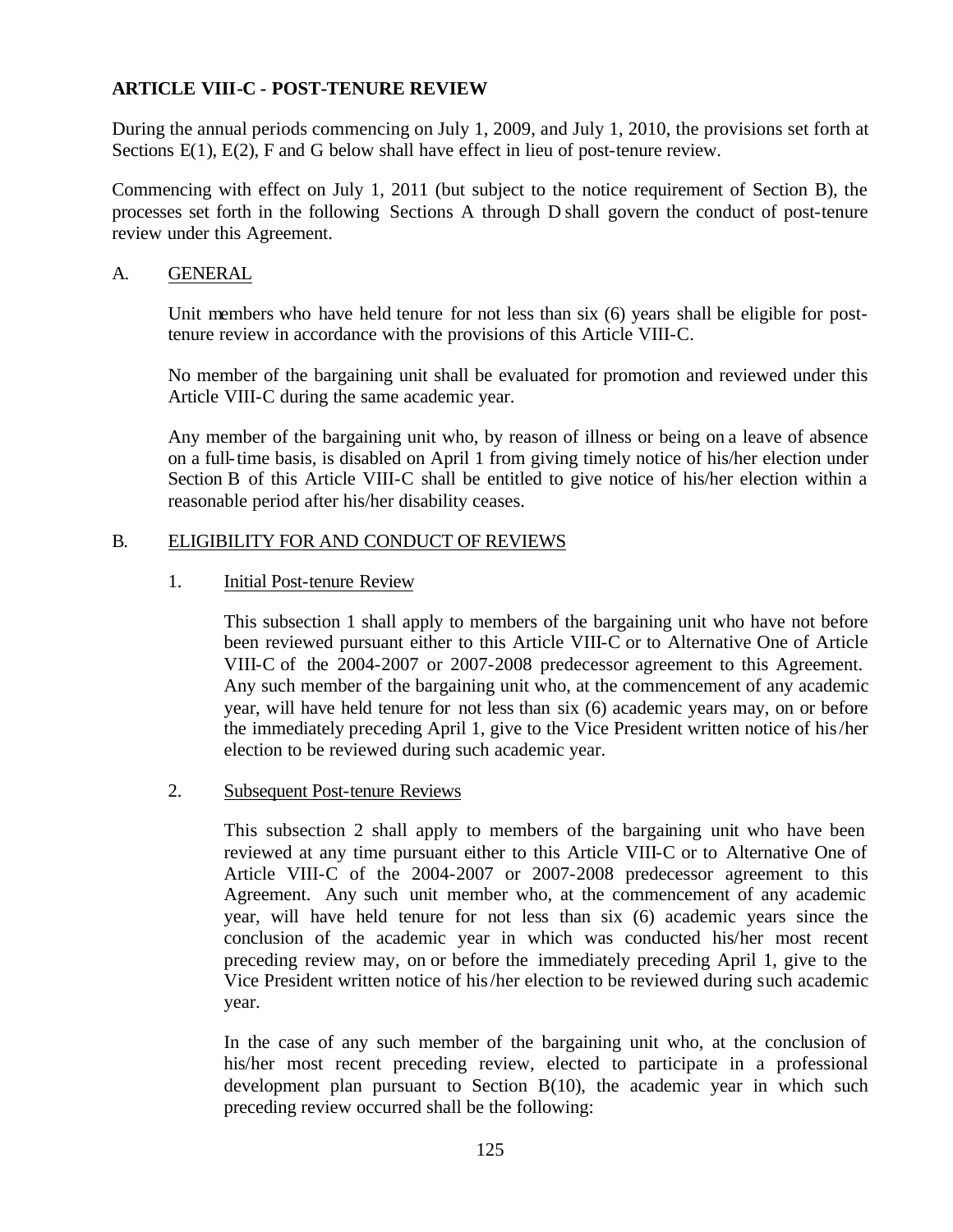- a. if the review conducted following completion of the professional development plan yields a rating higher than the rating given in the original review, the academic year in which was conducted the review following completion of the professional development plan shall, for the next subsequent post-tenure review, be the most recent preceding review; or
- b. if the review conducted following completion of the professional development plan yields no rating higher than the rating given in the original review, the academic year in which was conducted the original review shall, for the next subsequent post-tenure review, be the most recent preceding review.

## 3. Rescission of Election to Be Reviewed

An election to be reviewed during any academic year may be rescinded up until the April 1 immediately preceding the academic year during which the review is to be conducted. Thereafter, any election to be reviewed may (up until the deadline for submitting materials for the review) be rescinded only for a medical emergency. No review may be postponed for any reason.

# 4. Schedule of Eligibility for Review

Beginning with academic year 2011-2012, the schedule of eligibility for review is depicted on Appendix 1 of this Article VIII-C.

# 5. Review Period

The post-tenure review of each member of the bargaining unit shall address itself to his/her performance during the period encompassing the lesser of all academic years (including the period of any leaves of absence) since and including either (a) the academic year in which he /she first held tenure or (b) the academic year in which was conducted his/her most recent preceding post-tenure review; provided only that a member of the bargaining unit may elect a review period that encompasses not fewer than the seven (7) academic years immediately preceding the academic year during which the post-tenure review is to be conducted.

Beginning with academic year 2011-2012, the review periods for unit members electing to be reviewed in their first year of eligibility for any initial or subsequent post-tenure review are depicted on Appendix 1 of this Article VIII-C.

## 6. Materials for the Review

The following materials shall be submitted for and considered in the post-tenure review of each member of the bargaining unit under this Section B.

- a. all the materials that are described in Section  $D(1)$  (in the case of faculty) or Section  $D(3)$  (in the case of librarians) of Article VIII of this Agreement and that pertain to the period of the review; and
- b. a statement in which the member of the bargaining unit addresses, with reference to the criteria depicted in Section A(1) (in the case of faculty) or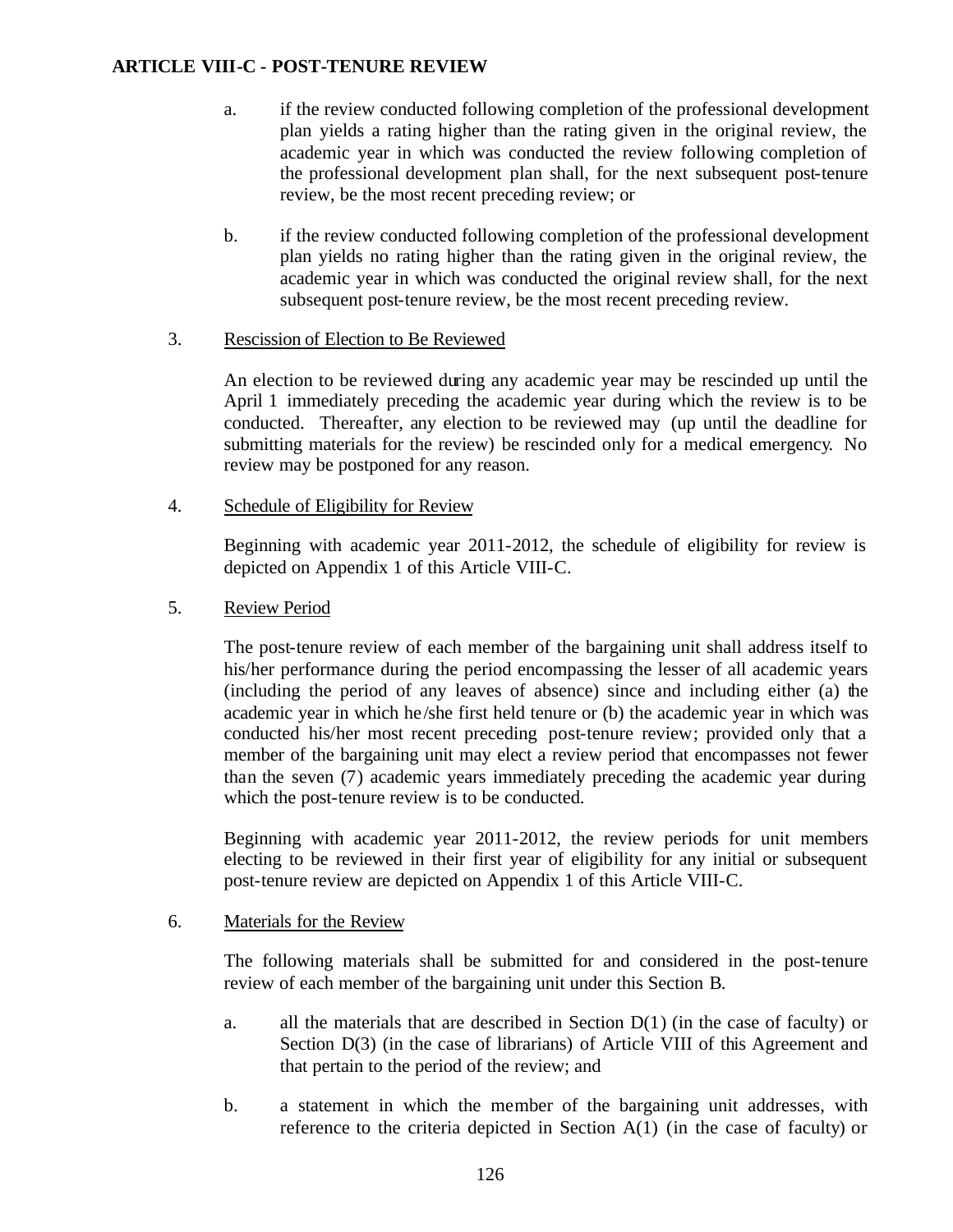Section A(3) (in the case of librarians) of Article VIII of this Agreement, his/her academic and professional activities, including his/her continuing scholarship, during the period of the review.

All such materials shall be submitted to the Vice President by September 30 of the review year.

#### 7. Conduct of the Review

During the fall semester of the review year, the Department Chair of each faculty member (and of any librarian then teaching in the department) who is being reviewed under this Section B shall conduct a classroom observation in the manner described in Section D of Article VIII of the Agreement. When completed, the record of such observation shall be transmitted to the Vice President and added to the materials submitted in accordance with subsection 6.

If a Department Chair does not hold tenure or is being reviewed under this Article VIII-C, a tenured member of the department, elected by and from among the tenured members of the department, shall serve in the Department Chair's stead for all purposes under this Article VIII-C. If a tenured member other than the Department Chair is not available for the purposes of this paragraph, a tenured member of a cognate department shall be elected by the tenured members of the affected department (or by the tenure-track members of that department if there are no tenured members other than the Department Chair).

The Vice President shall conduct and complete the review by April 1st of the review year. In doing so, he/she may consult with the Chair of the unit member's department or, in the case of librarians, with the Library Director. The Vice President shall record his/her determination that the unit member's work is rated "no adjustment warranted," "3% adjustment warranted" or "6% adjustment warranted" and shall set forth clear and convincing reasons for it. Promptly upon the completion of all such reviews and the transmittal of each to the member of the bargaining unit to whom it pertains, the Vice President shall transmit to the Chapter President a list on which is set out the name of and the rating given to each such member of the bargaining unit.

Within ten (10) days following receipt of the Vice President's decision, the unit member shall have the right to submit a response for inclusion with the review material and, within ten (10) days thereafter, shall have the right, in company (at the unit member's discretion) with an Association representative, to discuss the Vice President's assessment. Within five (5) days following such meeting, the Vice President, who shall not have the authority to reduce a rating but may increase one, shall communicate his/her final assessment to the unit member in writing. Promptly upon the completion of all such final assessments and the transmittal of each to the member of the bargaining unit to whom it pertains, the Vice President shall transmit to the Chapter President a list on which is set out the name of and the final rating given to each such member of the bargaining unit.

Within five (5) days following his/her receipt of the Vice President's final assessment, the unit member may elect, by a written notice, to appeal the Vice President's assessment to the President. At the request of the unit member made with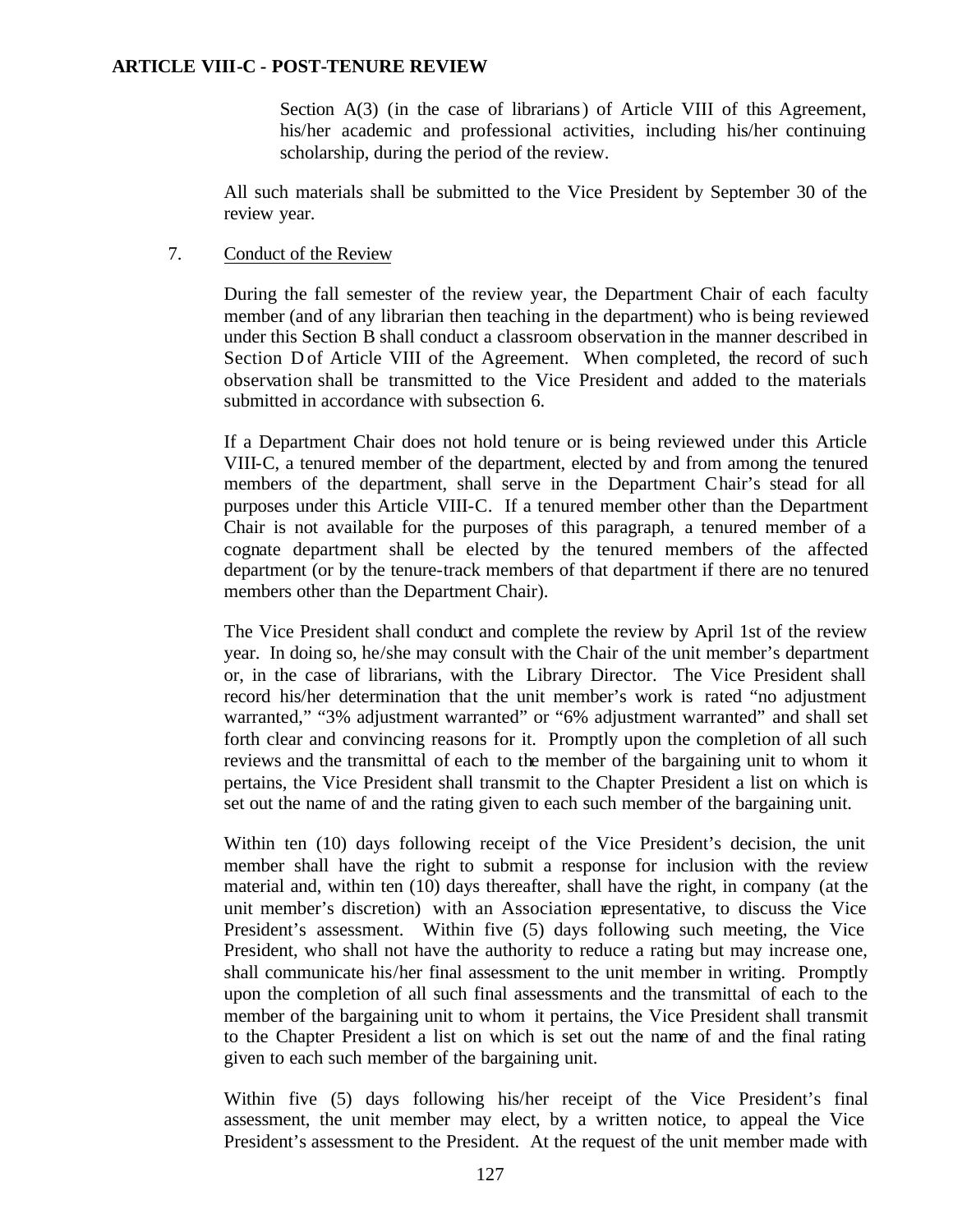such notice, the President, within ten (10) days thereafter, shall convene a meeting with the unit member, in company (at the unit member's discretion) with an Association representative, to discuss the Vice President's assessment. Within five (5) days following such meeting (or within five (5) days following the written notice of appeal if no such meeting has been requested), the President, who shall not have the authority to reduce a rating, shall communicate his/her decision to the unit member in writing. Promptly after making all such decisions on appeal and transmitting each to the member of the bargaining unit to whom it pertains, the President shall transmit to the Chapter President a list on which is set out the name of and the rating given to each such member of the bargaining unit.

#### 8. Effect of Ratings

A rating of "6% adjustment warranted" shall yield a base salary increase of 6%; a rating of "3% adjustment warranted" shall yield a base salary increase of 3%; and a rating of "no adjustment warranted" shall yield no base salary increase. Each base salary increase shall be based on the unit member's salary as it was on the preceding October 1 and shall have effect on the preceding July 1.

A rating of "no adjustment warranted" shall not affect a unit member's eligibility for promotion.

#### 9. Funding of Post-tenure Review Increases

From and after academic year 2011-2012, each College shall annually expend in the form of base salary increases under these provisions not less than an amount equal to one-half of one percent (0.5%) of the full-time unit payroll as such payroll is on April 1 of the year during which the reviews are being conducted. Such amount shall, if necessary, be adjusted as follows at each College:

- a. the undertaking to expend not less than an amount equal to one-half of one percent (0.5%) of the full-time unit payroll during each academic year is premised on the supposition that twenty-five percent (25%) of the tenured unit members at such College will be reviewed during each such year;
- b. in the event, therefore, that either more or fewer than twenty-five percent (25%) of the tenured members of the bargaining unit are reviewed at such College in any such year, then the amount minimally required to be expended in such year for post-tenure reviews at such College shall be one-half of one percent (0.5%) of the full-time unit payroll at such College multiplied by the fraction equal to (y), the number of tenured members of the bargaining unit at such College who are to be reviewed in such year, divided by (z), the number equal to twenty-five percent (25%) of the tenured members of the bargaining unit at such College. This calculation shall be done as of the April 1 preceding the conduct of the post-tenure reviews to the funding of which the calculation pertains.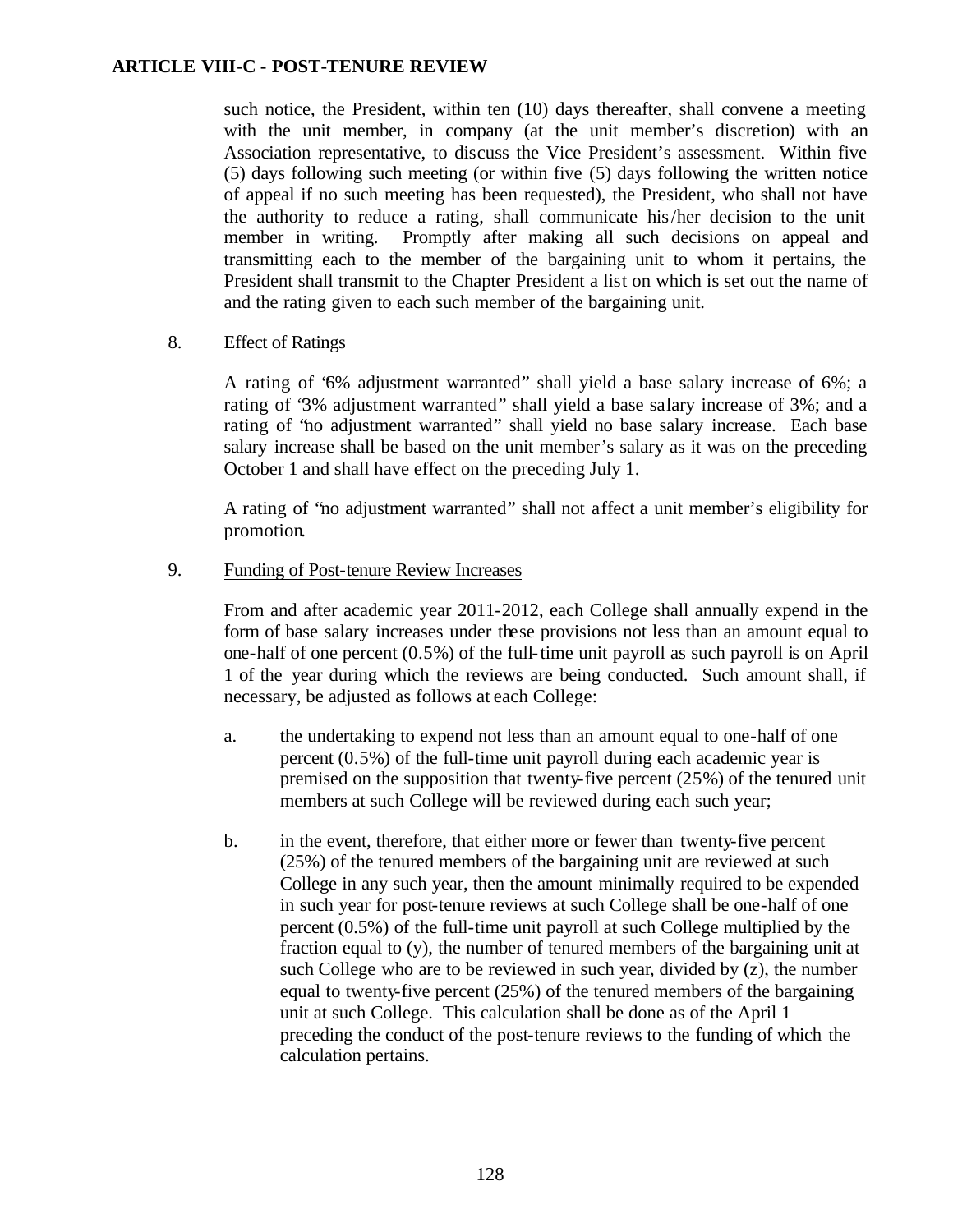## 10. Professional Development Plan

A unit member who receives a final rating of either "3% adjustment warranted" or "no adjustment warranted" shall thereupon have the right to make the following election: (i) to engage in a professional development plan in the manner described below; or (ii) to take no further action.

Following completion of a professional development plan, a further review will be conducted in accordance with the provisions of subsections 5, 6 and 7 above. The review period shall comprise the review period of the review that occasioned the professional development plan and the period during which the unit member was engaged in the professional development plan itself.

A member of the bargaining unit whose original rating was "no adjustment warranted" may, following completion of a professional development plan, receive a rating of "no adjustment warranted," "3% adjustment warranted" or "6% adjustment warranted." A member of the bargaining unit whose original rating was "3% adjustment warranted" may, following completion of a professional development plan, receive a rating of "3% adjustment warranted" (affording no additional base salary increase) or "6% adjustment warranted" (affording an additional three percent (3%) base salary increase). The base salary increase, if any, shall be effective on the then preceding July 1, as described in subsections 8 and 9 above.

If a unit member elects a professional development plan, it will be established and implemented as follows.

- a. The Vice President shall prescribe the plan of professional development, including its duration, by May 15th of the review year after consultation with the Department Chair or Library Director, as may be appropriate, and with the unit member. The unit member shall have the right to bring an Association representative to any meeting with the Vice President when the plan of professional development is being discussed.
- b. The plan of professional development shall prescribe the action that should be undertaken to improve the unit member's performance and the criteria that will be used to determine whether the unit member's rating shall be increased. The College shall bear any costs associated with the completion of the plan of professional development, including the cost of workload reductions necessary to complete the plan. The plan of professional development under this Article VIII-C is different and separate from the plan described in Article XIV of this Agreement.
- c. The content of the plan of professional development may be appealed to the President. The unit member shall have the right to meet with the President to discuss the appeal and to bring an Association representative to such meeting. The President shall decide on the content of the plan within seven (7) days following his/her meeting with the unit member.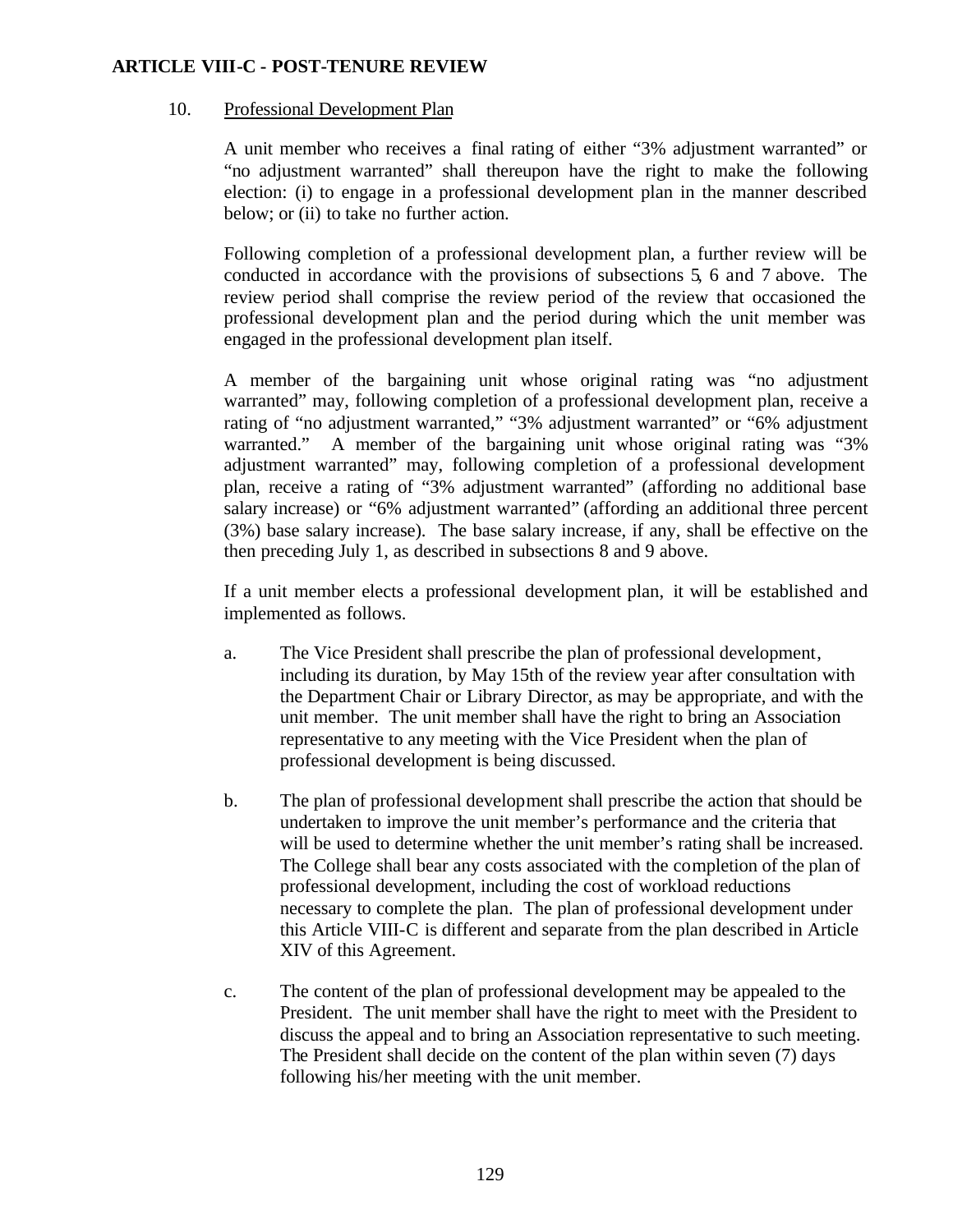- d. At the conclusion of the period of professional development, and by May 31st of the final year of the plan (or sooner if a request is made under paragraph (h)), the unit member's performance shall be evaluated by the Vice President.
- e. If the Vice President gives the unit member's work the same rating it was given in the initial review, the unit member may elect to participate in an extended/revised plan of professional development for a period not to exceed an additional academic year. Implementation of the plan shall be governed by the preceding paragraphs (a), (b) and (c).
- f. After completion of the second plan of professional development (or sooner if a request is made pursuant to paragraph (h)), the unit member shall again be evaluated in accordance with the preceding paragraph (d).
- g. If the Vice President gives the unit member's work after the second professional development plan the same rating it was given at the completion of the first professional plan, the process may repeat itself in accordance with the preceding paragraphs (e) and (f).
- h. During the period when a unit member is engaged in a plan of professional development, he/she shall be entitled to be re-evaluated upon his/her request by the Vice President in order to try to improve his/her rating. A reevaluation shall be done in accordance with the procedure described in the preceding paragraph (d) within thirty (30) days of the request.

## 11. Grievances

No decision made under this Section B, whether a decision concerning a rating, the content of a professional development plan or any other, shall be subject to the Grievance Procedure of Article XI; and grievances may be filed and pursued under Article XI only concerning adherence (i) to the procedures for review set out in this Section B and (ii) to the requirement that each College expend not less than the percentage of the full-time unit payroll prescribed by Section B(9).

## 12. Report of Expenditures

On or before May 31 of each year, the President shall report to the Chapter President (i) the full-time unit payroll as it was at the College on the preceding April 1, and (ii) the amount awarded to each member of the bargaining unit at the College during such academic year pursuant to the preceding subsection 8.

## C. MISCELLANEOUS

## 1. Application of Article IX

Nothing in this Article shall limit, or constitute a condition precedent to, the application of any provision of Article IX, Section E, of the Agreement.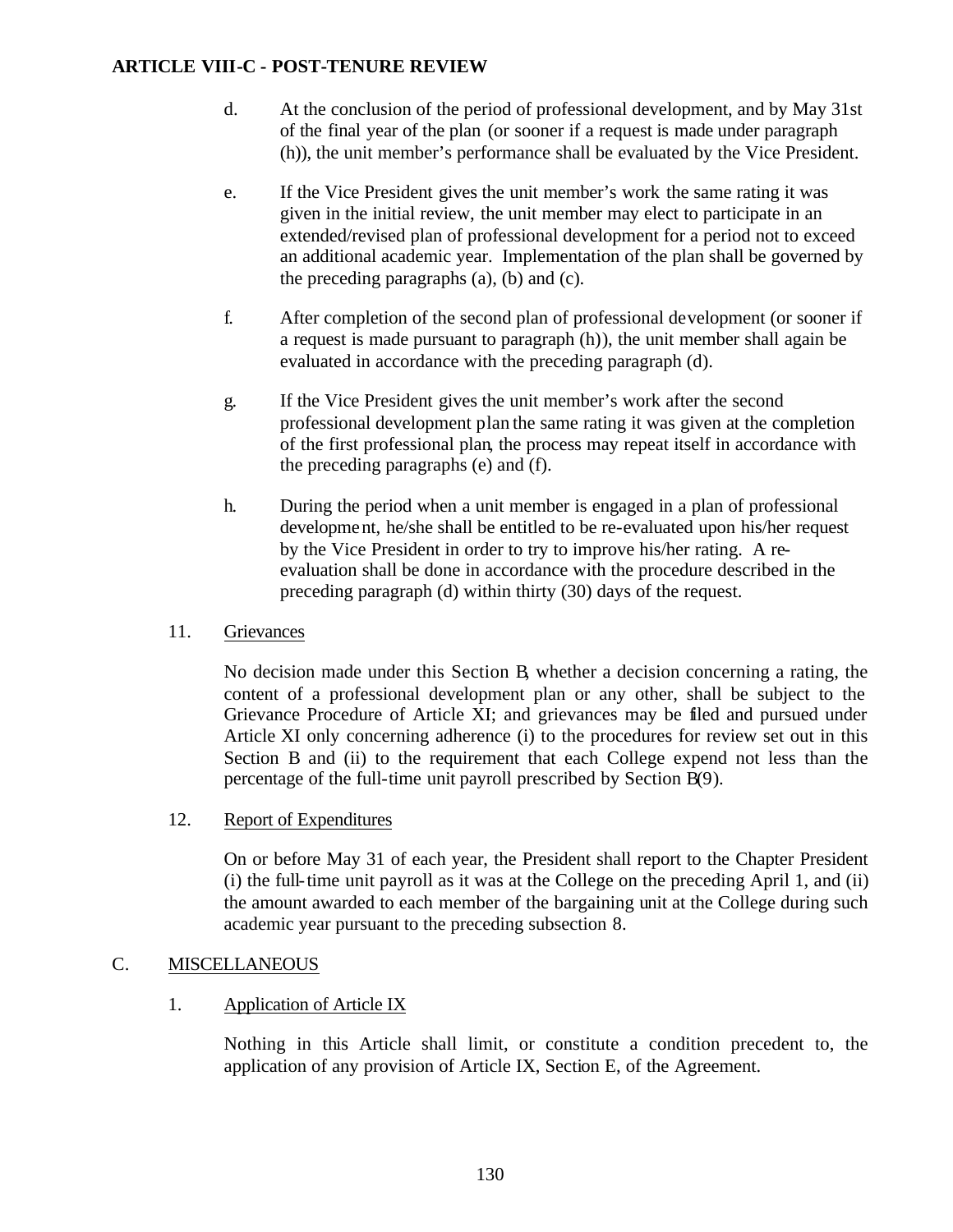# 2. Use of Record under Article IX

No record of any evaluation conducted or any action taken pursuant to any posttenure review shall be introduced into the record of, or otherwise used in connection with, any proceeding conducted pursuant to Article IX, Section E, of the Agreement. The following items produced or implemented under this Article shall constitute the record to which the prohibition of this subsection 2 applies:

- a. ratings of satisfactory or unsatisfactory, exemplary, meritorious, not acceptable, no adjustment warranted, 3% adjustment warranted and 6% adjustment warranted;
- b. classroom observations;
- c. professional development plans;
- d. penalties;
- e. statements submitted pursuant to Section  $C(5)(b)$  or  $D(3)(b)(v)$  of the 2004-2007 and 2007-2008 predecessor agreements to this Agreement; or
- f. statements submitted pursuant to Section B(2)(e) of the 2001-2003 predecessor agreement to this Agreement.

## D. CONTINUING APPLICATION

Subject only to such agreements as the parties may hereafter make, post-tenure reviews shall continue from and after July 1, 2012, in accordance with the provisions of this Article VIII-C; and, subject as aforesaid, base salary increases shall continue to be granted on and after July 1, 2012, in accordance with the provisions of Section B.

# E. LONGEVITY ADJUSTMENTS FOR COMPRESSION AND INVERSION

- 1. Longevity Adjustment: July 1, 2009
	- a. With effect on July 1, 2009, the annual salary of each full-time unit member and salaried part-time faculty member who is then employed shall be increased by an amount equal to the longevity adjustment that corresponds to his/her years of full-time State College service as a unit member. The total cost of all such longevity adjustments shall be one-quarter of one percent (0.25%) of the unit payroll as it was on April 1, 2009.
	- b. For the purpose of this subsection 1, the years of full-time State College service of a member of the bargaining unit shall be measured as of July 1, 2009, by the length of his/her service as a full-time member of the faculty or librarian at any State College or as a salaried part-time faculty member; provided only that all such salaried part-time service shall be counted on a prorated basis.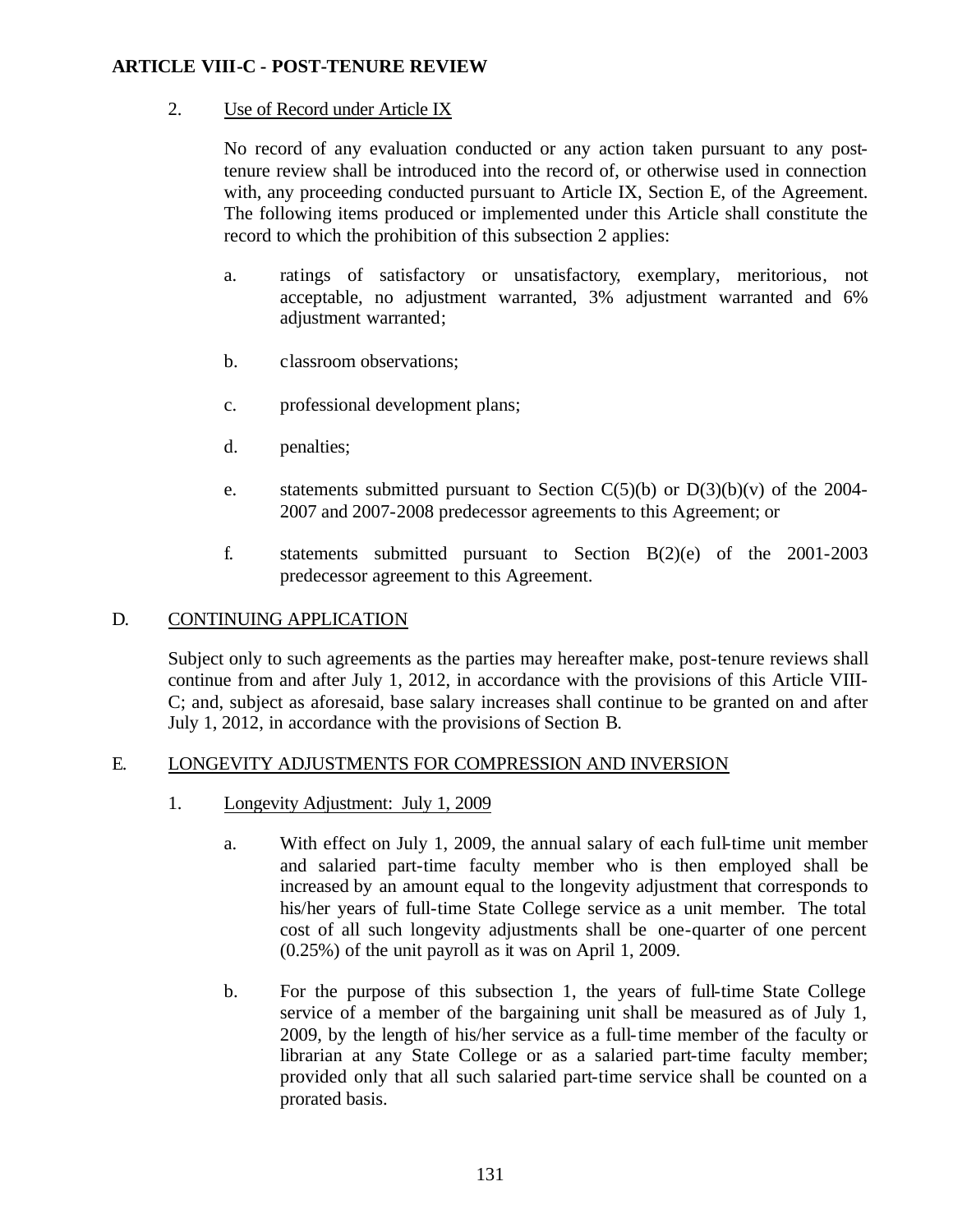c. The amount of each longevity adjustment shall be determined on the basis of the unit member's membership in a longevity cohort (which shall be determined by his/her years of full-time State College service in the bargaining unit) and the number of shares that correspond to such cohort:

|       | <b>Longevity Cohort</b>           | Number of Shares |
|-------|-----------------------------------|------------------|
| i.    | Less than 5 years                 | 1                |
| ii.   | 5 or more but less than 10 years  | 2                |
| iii.  | 10 or more but less than 15 years | 3                |
| iv.   | 15 or more but less than 20 years | 4                |
| V.    | 20 or more but less than 25 years | 5                |
| vi.   | 25 or more but less than 30 years | 6                |
| vii.  | 30 or more but less than 35 years | 7                |
| viii. | 35 or more but less than 40 years | 8                |
| ix.   | 40 or more but less than 45 years | 9                |
| X.    | 45 or more but less than 50 years | 10               |
| xi.   | 50 or more years                  | 11               |

- d. The value of each longevity share shall be calculated as follows:
	- i. The number of eligible members of the bargaining unit in each longevity cohort shall be multiplied by the corresponding number of longevity shares for that cohort, and the eleven (11) products shall be summed to obtain a total number of longevity shares;
	- ii. The total number of longevity shares so calculated shall be divided into the pool of moneys available pursuant to the preceding paragraph  $(a)$ ; and
	- iii. The result shall equal the value of one (1) longevity share.
- 2. Longevity Adjustment: July 1, 2010
	- a. With effect on July 1, 2010, the annual salary of each full-time unit member and salaried part-time faculty member who is then employed shall be increased by an amount equal to the longevity adjustment that corresponds to his/her years of full-time State College service. The total cost of all such longevity adjustments shall be one-quarter of one percent (0.25%) of the unit payroll as it was on April 1, 2010.
	- b. For the purpose of this subsection 2, the years of full-time State College service of a member of the bargaining unit shall be measured as of July 1, 2010, but otherwise in conformity with the provisions of the foregoing subsection 1(b) of this Section E.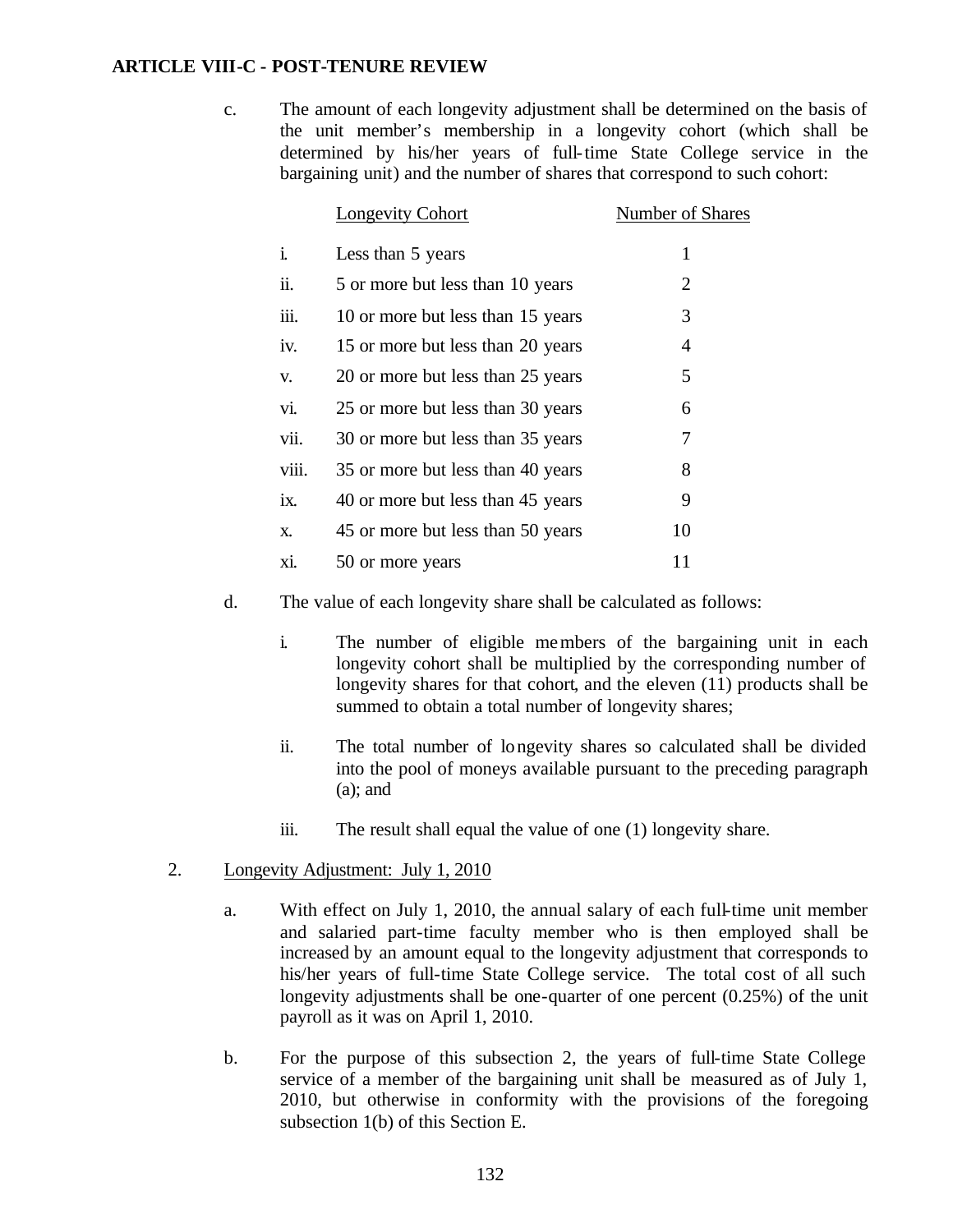- c. The amount of each longevity adjustment shall be determined on the basis of the unit member's membership in a longevity cohort (which shall be determined by his/her years of full-time State College service in the bargaining unit) and the number of shares that correspond to such cohort in the manner set forth in the provisions of the foregoing subsection  $1(c)$  of this Section E.
- 3. Longevity Adjustment: July 1, 2011
	- a. With effect on July 1, 2011, the annual salary of each full-time unit member and salaried part-time faculty member who is then employed shall be increased by an amount equal to the longevity adjustment that corresponds to his/her years of full-time State College service. The total cost of all such longevity adjustments shall be one-half of one percent (0.5%) of the unit payroll as it was on April 1, 2011, less, in the aggregate, the amount minimally required to be expended to fund post-tenure reviews at each college during academic year 2011-2012.
	- b. For the purpose of this subsection 3, the years of full-time State College service of a member of the bargaining unit shall be measured as of July 1, 2011, but otherwise in conformity with the provisions of the foregoing subsection 1(b) of this Section E.
	- c. The amount of each longevity adjustment shall be determined on the basis of the unit member's membership in a longevity cohort (which shall be determined by his/her years of full-time State College service in the bargaining unit) and the number of shares that correspond to such cohort in the manner set forth in the provisions of the foregoing subsection  $1(c)$  of this Section E.

## F. FORMULARY ADJUSTMENTS FOR COMPRESSION AND INVERSION

- 1. Formulary Adjustment: July 1, 2009
	- a. With effect on July 1, 2009, the annual salary of every full-time unit member and salaried part-time faculty member who is then employed shall be increased by an amount (the "formulary adjustment") equal to his/her share, if any, of the formulary pool. The formulary pool shall be an amount equal to one-quarter of one percent (0.25%) of the unit payroll as it was on April 1, 2009, and the total cost of all formulary adjustments shall equal the amount of the formulary pool.
	- b. The formulary adjustment of each eligible member of the bargaining unit shall be calculated as follows:
		- i. His/her salary as it was on June 30, 2009, divided by the number (either 1.03 or 1.06) that corresponds to the percentage value (either 3% or 6%, respectively) of any increase earlier granted pursuant to Alternative One of Article VIII-C of the 2004-2007 or 2007-2008 predecessor agreement to this Agreement (the "PTR-adjusted salary")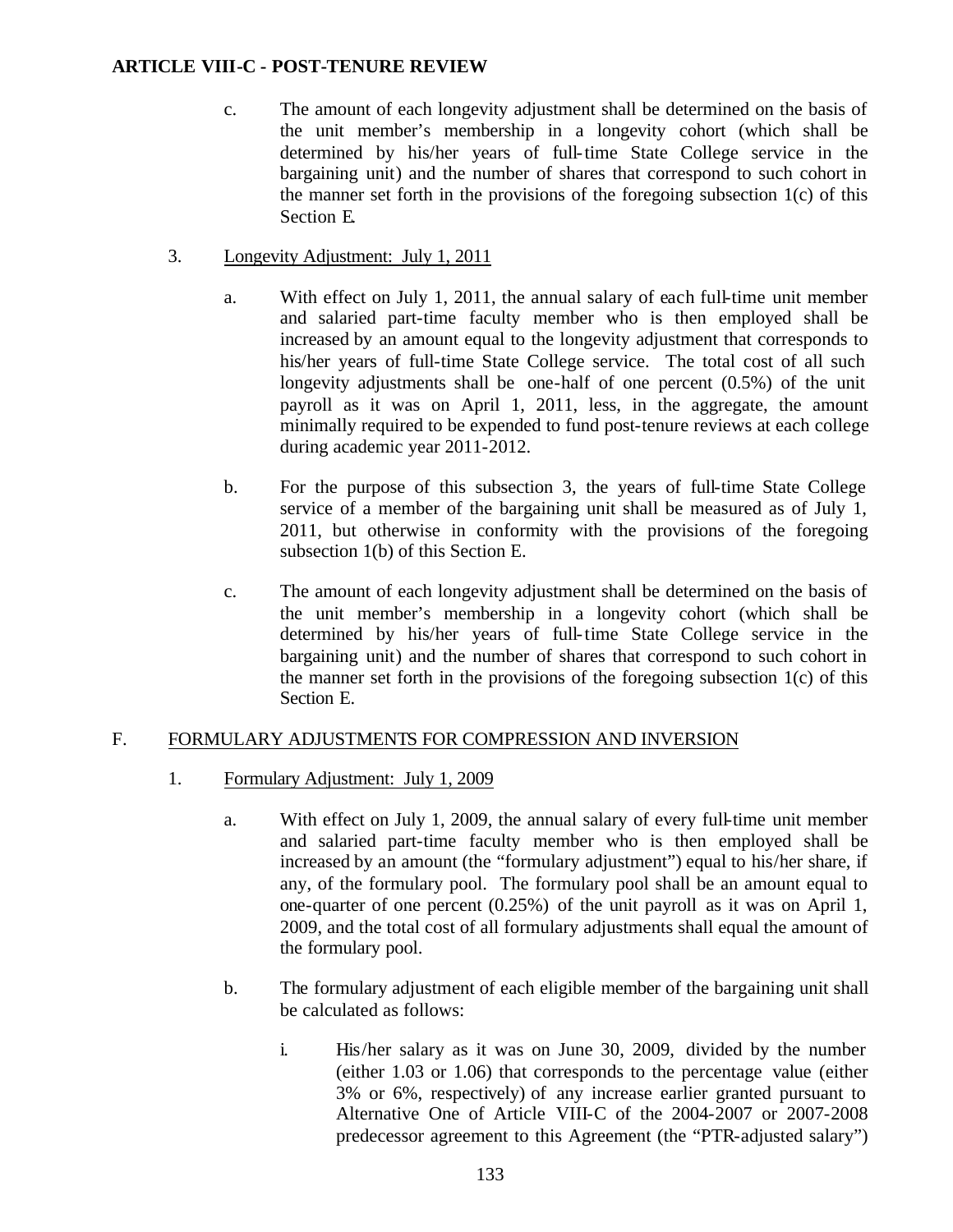shall be compared with the salary calculated for him or her under the formula depicted in the following paragraph (c) (the "formula salary").

- ii. If the unit member's PTR-adjusted salary equals or exceeds his/her formula salary, he /she shall not be entitled to a formulary adjustment; if the unit member's PTR-adjusted salary is less than his/her formula salary, he/she shall be entitled to a formulary adjustment (as defined below).
- iii. The amount, if any, by which the formula salary of each unit member exceeds the amount of his/her PTR-adjusted salary (the "formula deficit") shall be aggregated with the formula deficit of all other unit members (the "total formula deficit").
- iv. The amount of the formulary pool described in the preceding paragraph (a) shall be divided by the amount of the total formula deficit. The result shall be the "pool ratio."
- v. The amount of the formula deficit of each unit member shall be multiplied by the pool ratio. The result shall be the amount of the formulary adjustment payable to such unit member.

| Formula                                              |             |             |                                  |                                                         |  |  |  |  |
|------------------------------------------------------|-------------|-------------|----------------------------------|---------------------------------------------------------|--|--|--|--|
| <b>Rank</b>                                          | <b>Base</b> | <b>Rank</b> | <b>Terminal</b><br><b>Degree</b> | Per Year of FT <sup>2</sup><br><b>MSCA Unit Service</b> |  |  |  |  |
| Professor or<br>Senior Librarian                     | \$37,563    | \$21,000    | \$6,000                          | \$800                                                   |  |  |  |  |
| Associate Professor or<br>Librarian                  | \$37,563    | \$13,000    | \$6,000                          | \$600                                                   |  |  |  |  |
| <b>Assistant Professor or</b><br>Associate Librarian | \$37,563    | \$2,772     | \$6,000                          | \$400                                                   |  |  |  |  |
| Instructor or<br>other library ranks                 | \$37,563    | \$0         | \$6,000                          | \$400                                                   |  |  |  |  |

c. The following formula shall be used to calculate the formula salary of each unit member pursuant to the preceding paragraph  $(b)(i)$ :

- d. The following examples depict the calculations required by the preceding paragraphs (a) through (c):
	- i. Calculation of the Pool Ratio

## **Example:**

If 0.25% of the unit payroll on April 1, 2009, is \$300,000, and if the total formula deficit is \$6,000,000, then the pool ratio will be  $$300,000 \div $6,000,000 = 0.050$ .

 $\overline{a}$  $2^2$  Prorated for salaried part-time members of the bargaining unit.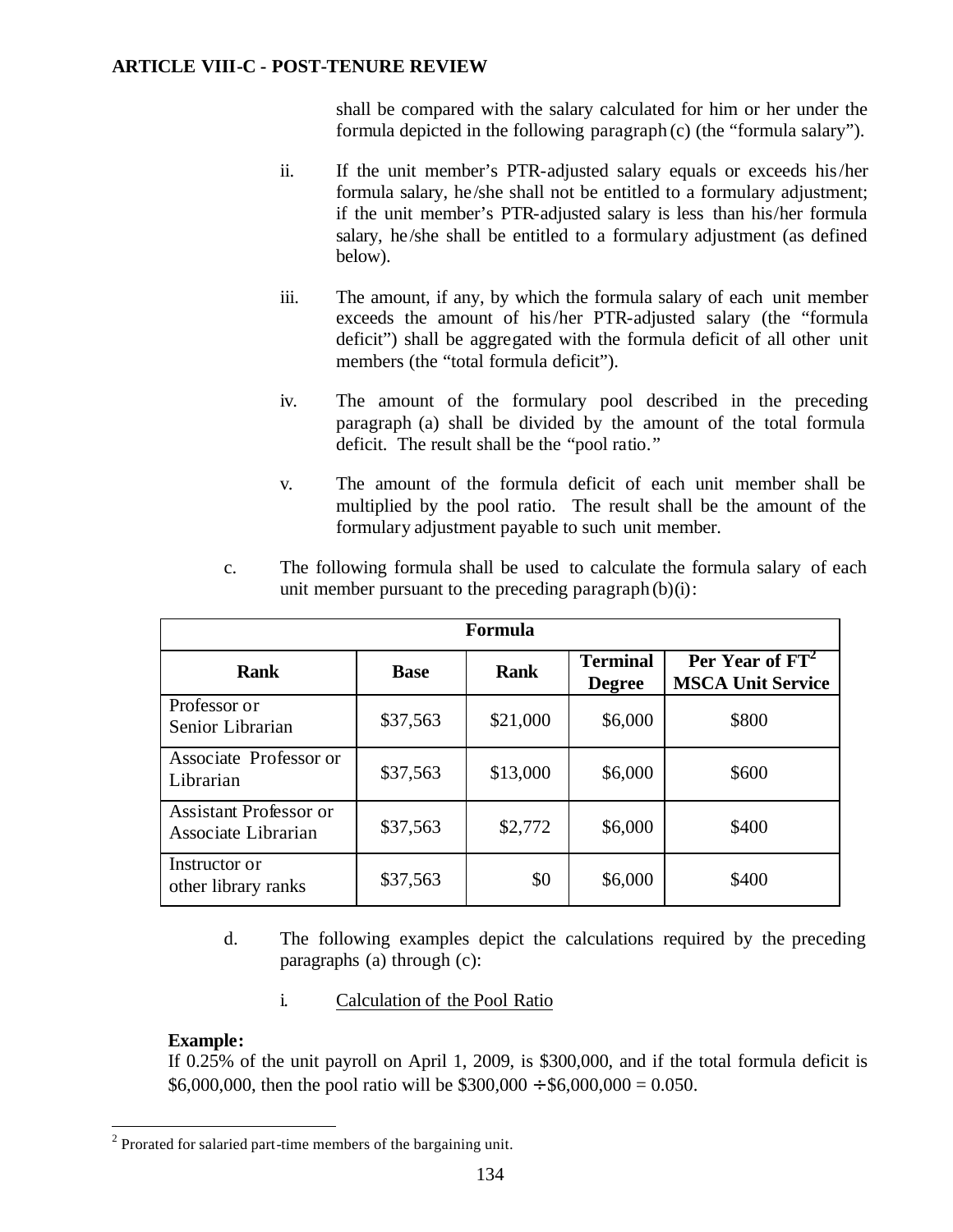#### ii. Calculation of the Formulary Adjustment

#### **Example 1:**

A faculty member holds the rank of Associate Professor, does not possess a terminal degree, has 26 years of full-time State College service in the bargaining unit on July 1, 2009, received a 6% salary increase under post-tenure review, Alternative One, and has a salary on June 30, 2009, of \$66,250. The formulary adjustment is:

| Base                                              | \$37,563                     |
|---------------------------------------------------|------------------------------|
| Rank                                              | \$13,000                     |
| <b>Terminal Degree</b>                            | \$0                          |
| State College Service $$600 X 26 =$               | \$15,600                     |
| Formula Salary                                    | \$66,163                     |
| Salary on June 30, 2009                           | \$66,250                     |
| PTR-adjusted Salary $$66,250 \div 1.06 = $62,500$ |                              |
| Formula Deficit                                   | $$66,163 - $62,500 = $3,663$ |
| Formulary Adjustment                              | $0.050 \times $3,663 = $183$ |

#### **Example 2:**

A librarian holds the rank of Senior Librarian, possesses a terminal degree, has 27.25 years of full-time State College service in the bargaining unit on July 1, 2009, received a 3% salary increase under post-tenure review, Alternative One, and has a salary on June 30, 2009, of \$78,000. The formulary adjustment is:

| <b>Base</b>                                          | \$37,563 |
|------------------------------------------------------|----------|
| Rank                                                 | \$21,000 |
| <b>Terminal Degree</b>                               | \$6,000  |
| State College Service $$800 X 27.25 =$               | \$21,800 |
| Formula Salary                                       | \$86,363 |
|                                                      |          |
| Salary on June 30, 2009                              | \$78,000 |
| $$78,000 \div 1.03 = $75,728$<br>PTR-adjusted Salary |          |
|                                                      |          |
| $$86,363 - $75,728 = $10,635$<br>Formula Deficit     |          |
| Formulary Adjustment $0.050 \times $10,635 = $532$   |          |

- 2. Formulary Adjustment: July 1, 2010
	- a. With effect on July 1, 2010, the annual salary of every full-time unit member and salaried part-time faculty member who is then employed shall be increased by an amount (the "formulary adjustment") equal to his/her share, if any, of the formulary pool. The formulary pool shall be an amount equal to one quarter of one percent (0.25%) of the unit payroll as it was on April 1, 2010, and the total cost of all formulary adjustments shall equal the amount of the formulary pool.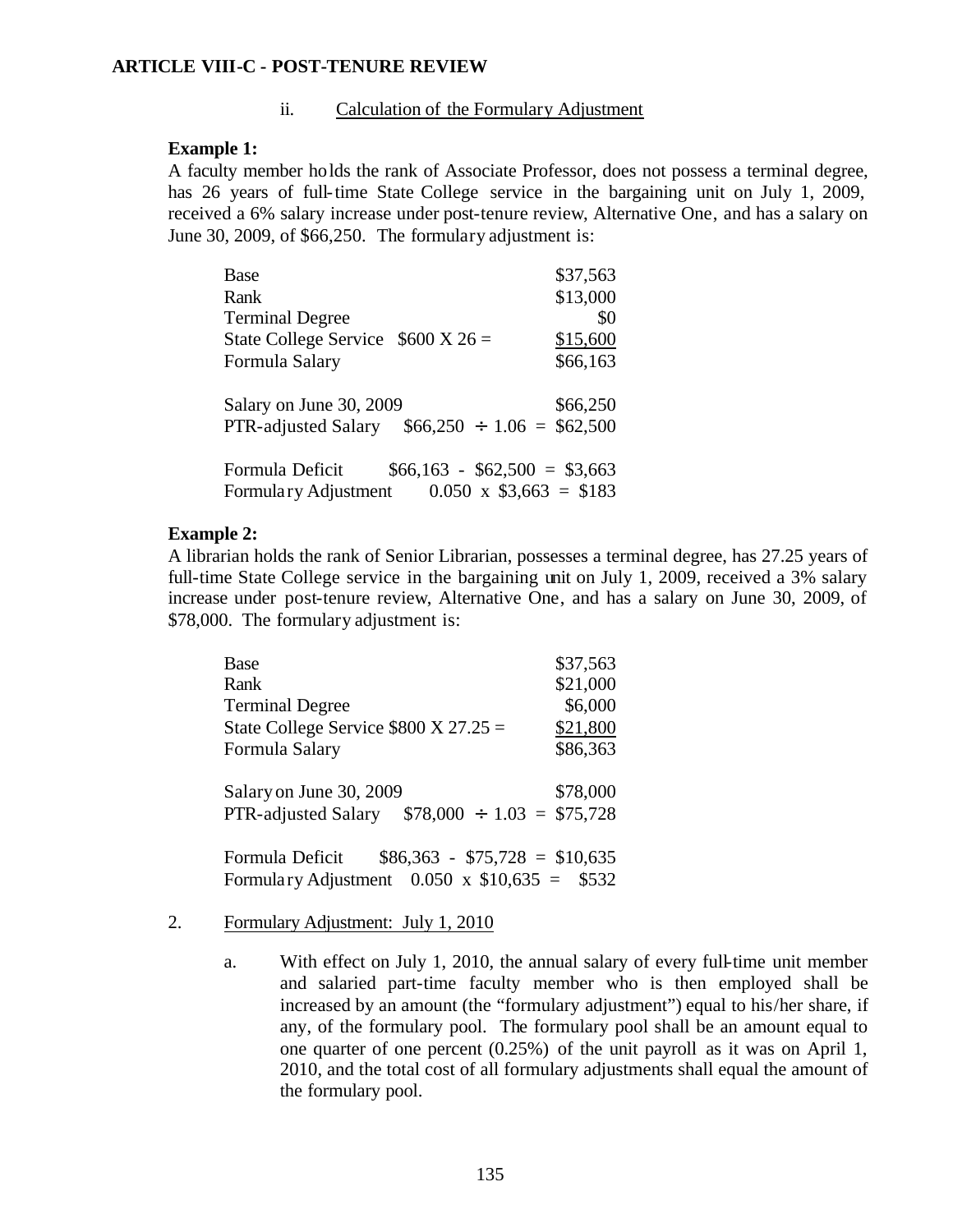b. The formulary adjustment of each eligible member of the bargaining unit shall be calculated in accordance with the provisions of the preceding subsection 1(b) using the formula depicted in the preceding subsection 1(c) as illustrated in the preceding subsection 1(d).

## G. SEQUENCE OF PAYMENTS

The salary increases payable pursuant to the preceding Sections E and F shall be paid and added to the annual salary rate of each eligible member of the bargaining unit before the salary increases depicted in Article XIII, Section C(1) (for July 1, 2009), Section C(2) (for July 1, 2010) and Section C(3) (for July 1, 2011) are paid and added to the annual salary rate of each such member of the bargaining unit.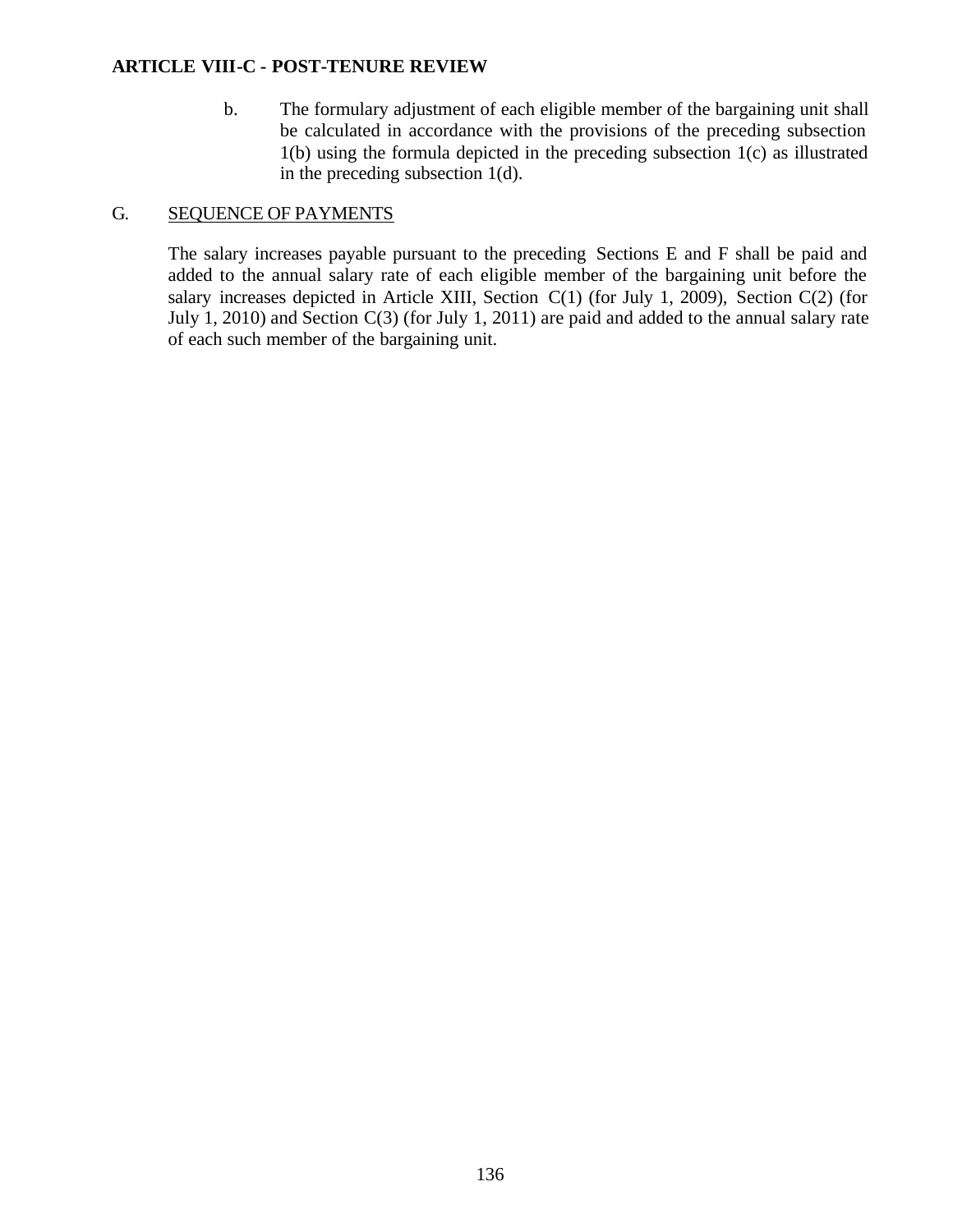# H. **APPENDIX 1**

Descriptions for years shown after June 30, 2012, are for purposes of illustration only and are not binding on the parties except as otherwise agreed in Article XXI.

| For unit members who:                                                                                                                                                   | <b>Eligibility</b><br>begins <sup>3</sup> : | If reviewed during first year of<br>eligibility, the review period is:                                                        |
|-------------------------------------------------------------------------------------------------------------------------------------------------------------------------|---------------------------------------------|-------------------------------------------------------------------------------------------------------------------------------|
| Were granted tenure with effect on 9-1-05                                                                                                                               | $9 - 1 - 11$                                | 9-1-05 through 8-31-11                                                                                                        |
| Were tenured on 9-1-04 but were not reviewed<br>under Alternative One under the 2004-2007 or<br>2007-2008 agreements                                                    | $9 - 1 - 11$                                | At least from 9-1-05 through 8-<br>31-11, but unit member may elect<br>any longer period back to<br>effective date of tenure. |
| Were granted tenure with effect on 9-1-06                                                                                                                               | $9 - 1 - 12$                                | 9-1-06 through 8-31-12                                                                                                        |
| Were reviewed under Alternative One during AY<br>2005-2006                                                                                                              | $9 - 1 - 12$                                | 9-1-05 through 8-31-12                                                                                                        |
| Were tenured on 9-1-04 but were not reviewed<br>under Alternative One under the 2004-2007 or<br>2007-2008 agreements and had not returned to unit<br>status by $9-1-11$ | $9 - 1 - 12$                                | At least from 9-1-06 through 8-<br>31-12, but unit member may elect<br>any longer period back to<br>effective date of tenure. |
| Were granted tenure with effect on 9-1-05 but were<br>on academic administrative leave during AY 11-12                                                                  | $9 - 1 - 12$                                | 9-1-05 through 8-31-12                                                                                                        |
| Were granted tenure with effect on 9-1-07                                                                                                                               | $9 - 1 - 13$                                | 9-1-07 through 8-31-13                                                                                                        |
| Were reviewed under Alternative One during AY<br>2006-2007                                                                                                              | $9 - 1 - 13$                                | 9-1-06 through 8-31-13                                                                                                        |
| Were tenured on 9-1-04 but were not reviewed<br>under Alternative One under the 2004-2007 or<br>2007-2008 agreements and had not returned to unit<br>status by 9-1-12   | $9 - 1 - 13$                                | At least from 9-1-07 through 8-<br>31-13, but unit member may elect<br>any longer period back to<br>effective date of tenure. |
| Were granted tenure with effect on 9-1-06 but were<br>on academic administrative leave during AY 12-13                                                                  | $9 - 1 - 13$                                | 9-1-06 through 8-31-13                                                                                                        |
| Were granted tenure with effect on 9-1-08                                                                                                                               | $9 - 1 - 14$                                | 9-1-08 through 8-31-14                                                                                                        |

<sup>&</sup>lt;sup>3</sup> Once eligible, the unit member remains eligible until reviewed under this procedure.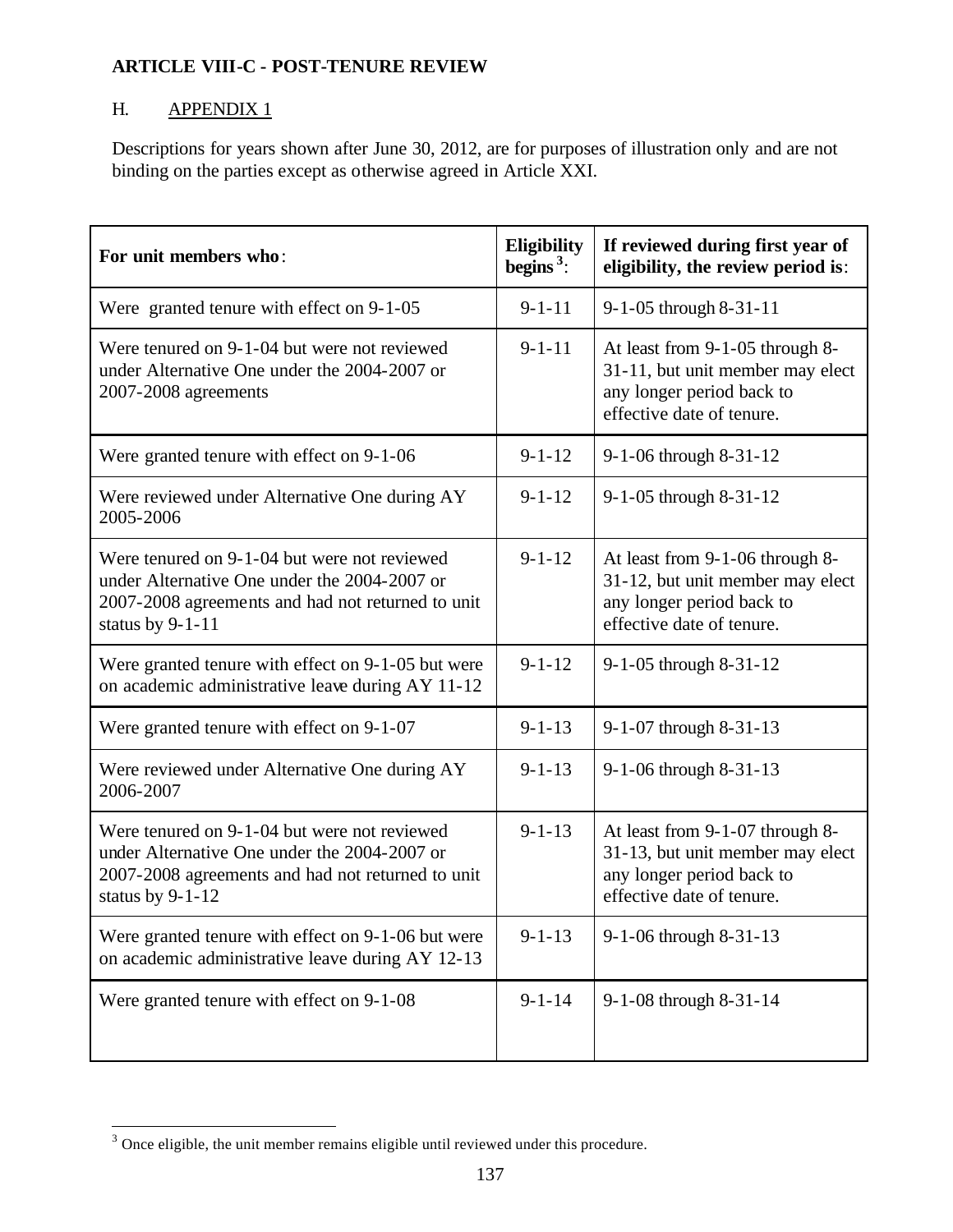# **ARTICLE VIII-C - POST-TENURE REVIEW**

| Were reviewed under Alternative One during AY<br>2007-2008                                                                                                              | $9 - 1 - 14$ | 9-1-07 through 8-31-14                                                                                                        |
|-------------------------------------------------------------------------------------------------------------------------------------------------------------------------|--------------|-------------------------------------------------------------------------------------------------------------------------------|
| Were tenured on 9-1-04 but were not reviewed<br>under Alternative One under the 2004-2007 or<br>2007-2008 agreements and had not returned to unit<br>status by 9-1-13   | $9 - 1 - 14$ | At least from 9-1-08 through 8-<br>31-14, but unit member may elect<br>any longer period back to<br>effective date of tenure. |
| Were granted tenure with effect on 9-1-07 but were<br>on academic administrative leave during AY 13-14                                                                  | $9 - 1 - 14$ | 9-1-07 through 8-31-14                                                                                                        |
| Will have been granted tenure with effect on 9-1-09                                                                                                                     | $9 - 1 - 15$ | 9-1-09 through 8-31-15                                                                                                        |
| Were reviewed under Alternative One during AY<br>2008-2009                                                                                                              | $9 - 1 - 15$ | 9-1-08 through 8-31-15                                                                                                        |
| Were tenured on 9-1-04 but were not reviewed<br>under Alternative One under the 2004-2007 or<br>2007-2008 agreements and had not returned to unit<br>status by 9-1-14   | $9 - 1 - 15$ | At least from 9-1-09 through 8-<br>31-15, but unit member may elect<br>any longer period back to<br>effective date of tenure. |
| Were granted tenure with effect on 9-1-08 but were<br>on academic administrative leave during AY 14-15                                                                  | $9 - 1 - 15$ | 9-1-08 through 8-31-15                                                                                                        |
| Will have been granted tenure with effect on 9-1-10                                                                                                                     | $9 - 1 - 16$ | 9-1-10 through 8-31-16                                                                                                        |
| Were tenured on 9-1-04 but were not reviewed<br>under Alternative One under the 2004-2007 or<br>2007-2008 agreements and had not returned to unit<br>status by $9-1-15$ | $9 - 1 - 16$ | At least from 9-1-10 through 8-<br>31-16, but unit member may elect<br>any longer period back to<br>effective date of tenure. |
| Were granted tenure with effect on 9-1-09 but were<br>on academic administrative leave during AY 15-16                                                                  | $9 - 1 - 16$ | 9-1-08 through 8-31-16                                                                                                        |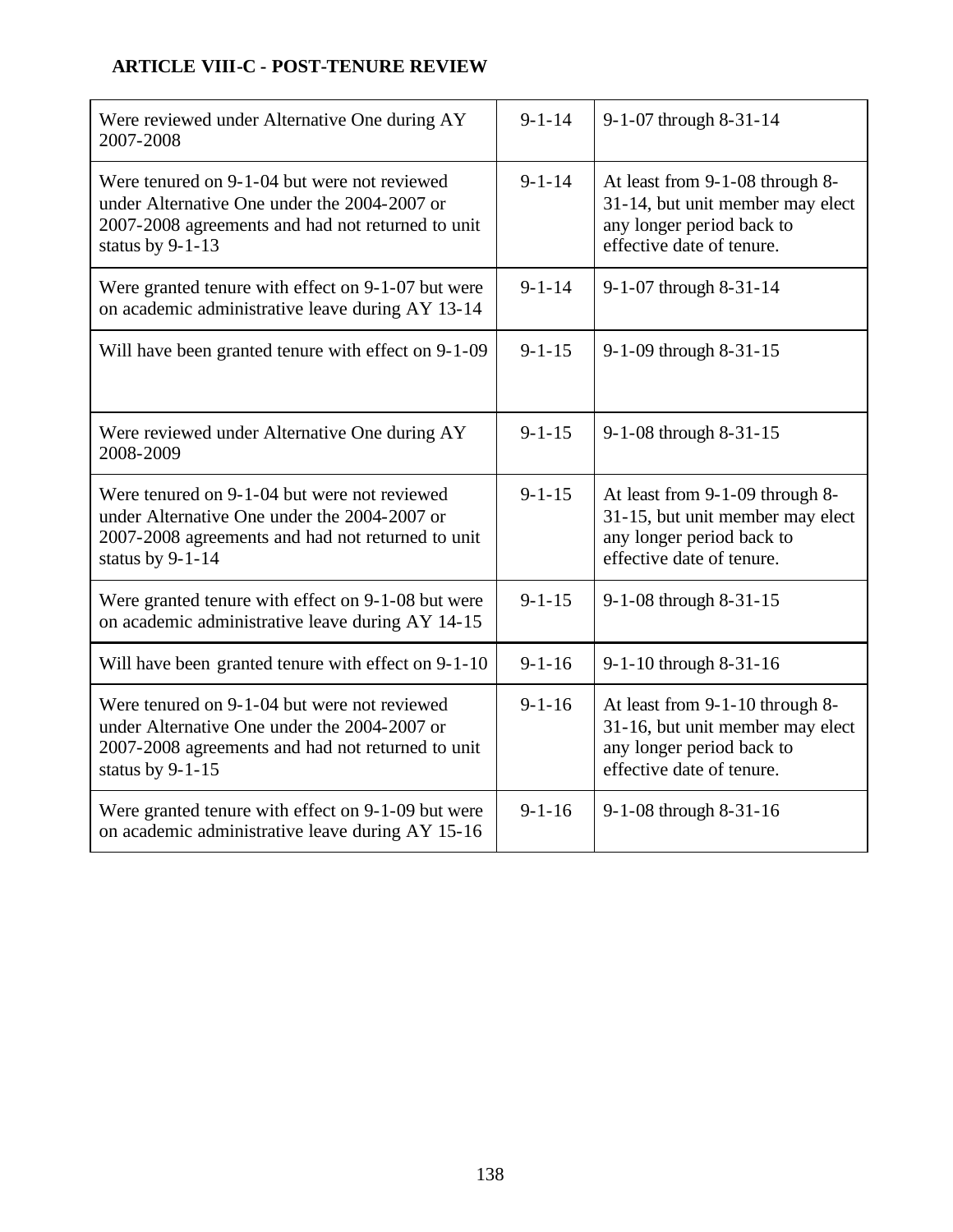The granting of tenure is the single most important type of decision made in an educational institution. Barring unforeseen circumstances, tenure obligates the institution to employ the recipient of tenure for the balance of his/her professional life. It not only makes a major financial commitment to the individual until retirement, but even beyond. Tenure has its place in the academic community as the principal means through which academic freedom is preserved.

It must be accomplished with the utmost care, concern and searching evaluation by the faculty and the administration of the institution.

The serious decision of granting tenure demands that the President, before making recommendations to the Board, have substantial evidence, determined through professional evaluation, that the candidate will be a constructive and significant contributor to the continuous development of high quality education in the institution. It is the responsibility of the candidate for tenure to produce such substantial evidence based on his/her prior academic and professional work.

For the purposes of this Article, but subject to the provisions hereof, the phrase "faculty member" shall include "librarian."

### A. ENTITLEMENT

1. Only faculty members who hold full-time appointments as Assistant Professor, Associate Professor, Professor, Assistant Librarian, Associate Librarian, Librarian or Senior Librarian shall be eligible to be considered for or granted tenure.

The provisions of this Article IX shall be of no application to any person holding a part-time appointment.

- 2. a. Any faculty member whose tenure-track appointment had effect on or before December 31, 2005, and who serves at a College as a full-time faculty member for four (4) consecutive academic years and is reappointed as such for a fifth (5th) consecutive academic year shall, in accordance with the provisions of Article VIII of this Agreement, be evaluated for tenure during such fifth (5th) academic year. This provision shall be of no application to any such faculty member who has been duly notified that he/she will not be reappointed as a fulltime faculty member at the completion of his/her fifth (5th) academic year; and this provision shall be of no application to any such faculty member who has been evaluated for tenure prior to his/her fifth (5th) year of consecutive service as a full-time faculty member. The service of librarians shall be measured with reference to consecutive work years.
	- b. Any faculty member whose tenure-track appointment had effect on or after January 1, 2006, and who serves at a College as a full-time faculty member for five (5) consecutive academic years and is reappointed as such for a sixth (6th) consecutive academic year shall, in accordance with the provisions of Article VIII of this Agreement, be evaluated for tenure during such sixth (6th) year. This provision shall be of no application to any such faculty member who has been duly notified that he/she will not be reappointed as a full-time faculty member at the completion of his/her sixth (6th) academic year; and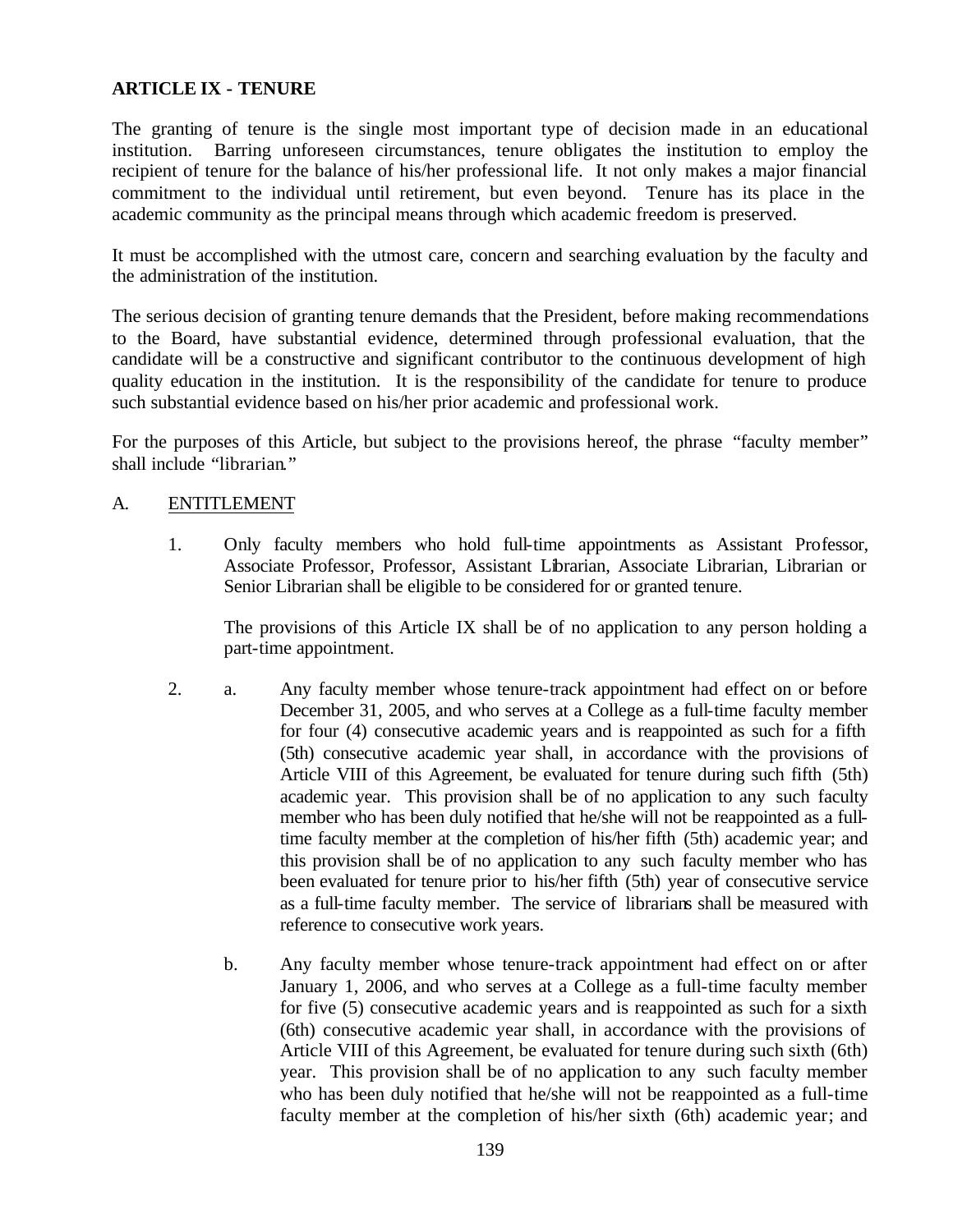this provision shall be of no application to any such faculty member who has been evaluated for tenure prior to his/her sixth (6th) year of consecutive service as a full-time faculty member. The service of librarians shall be measured with reference to consecutive work years.

- c. Any faculty member whose tenure-track appointment is initially granted at the rank of Associate Professor or Professor and who is reappointed as such for a third (3rd) consecutive academic year shall, in accordance with the provisions of Article VIII of this Agreement, be evaluated for tenure during such third (3rd) academic year. This provision shall be of no application to any such faculty member who has been duly notified that he/she will not be reappointed as a full-time member of the faculty at the completion of his/her third (3rd) academic year; and this provision shall be of no application to any such faculty member who has been evaluated for tenure prior to his/her third (3rd) year of consecutive service as a full-time faculty member.
- 3. No member of the faculty shall be a candidate for tenure more than once and, if denied tenure on the occasion of such candidacy, shall thereupon be granted a final appointment for the period of the ensuing academic year; provided only that nothing in this subsection 3 shall bar a member of the bargaining unit from being a candidate for tenure on more than a single occasion if a candidacy for tenure subsequent to the first such candidacy occurs in the circumstances described at Article XX, Section C(9)(b), of the Agreement.
- 4. If granted, tenure shall first have effect no later than the September 1 next following the date on which the Board of Trustees votes to grant tenure.
- 5. a. Every faculty member who holds a tenure-track appointment of the kind described in subsection 2(a) and who shall have been evaluated for tenure shall be notified by the President, not later than September 1 of his/her sixth (6th) academic year of service, of the decision of the Board of Trustees to grant or to deny such faculty member tenure. Every such faculty member other than an Instructor who serves the College as a full-time faculty member for more than six (6) consecutive years (exclusive of a seventh (7th) terminal year) shall thereby gain tenure.
	- b. Every faculty member who holds a tenure-track appointment of the kind described in subsection 2(b) and who shall have been evaluated for tenure shall be notified by the President, not later than September 1 of his/her seventh (7th) academic year of service, of the decision of the Board of Trustees to grant or to deny such faculty member tenure. Every such faculty member other than an Instructor who serves the College as a full-time faculty member for more than six (6) consecutive years (exclusive of a seventh (7th) terminal year) shall thereby gain tenure.
- 6. a. Nothing in this Article IX shall abrogate the right of the Board of Trustees to request that a faculty member who holds an appointment of the kind described in subsection 2(a) be evaluated for tenure prior to such faculty member's fifth (5th) consecutive year of serve as such.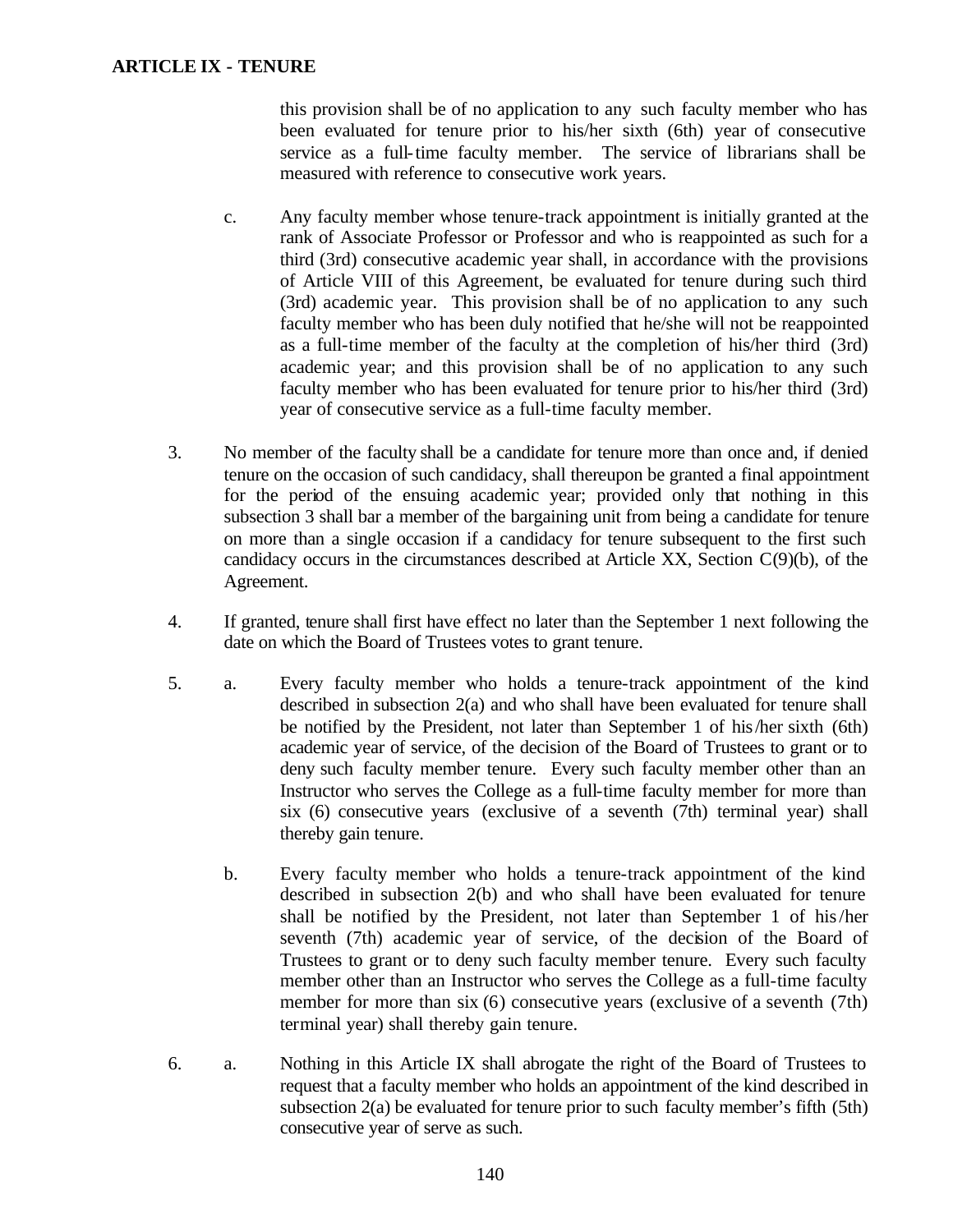- b. Nothing in this Article IX shall abrogate the right of the Board of Trustees to request that a faculty member who holds an appointment of the kind described in subsection 2(b) be evaluated for tenure prior to such faculty member's sixth (6th) consecutive year of service as such.
- c. Nothing in this Article IX shall abrogate the right of the Board of Trustees to grant tenure upon appointment to any faculty member without prior service; provided, however, that before the granting of tenure, upon initial appointment or otherwise, the candidate shall be evaluated under the terms of this Agreement.
- 7. Any other provision of this Article IX to the contrary notwithstanding, no faculty member serving pursuant to the terms of a temporary appointment made in accordance with the provisions of Article XX of this Agreement shall be considered for or gain tenure, nor shall service pursuant to the terms of any such temporary appointment be included in any calculation of the number of years of consecutive service rendered by any faculty member prior to such faculty member's being considered for tenure.
- 8. Tenure, when granted, shall be granted and shall have effect only at the College at which the faculty member to whom tenure is granted holds, or may thereafter hold, his/her appointment.
- 9. Whether taken on a full-time or part-time basis, caves of absence for non-tenured persons shall not interrupt service towards tenure. The periods during which full-time or part-time leave is taken shall not be included in the calculation of the number of years of service rendered by any faculty member prior to his/her being considered for tenure.
- 10. Department Chairs do not have tenure in that capacity but shall hold and retain such tenure, if any, as shall have been granted to them as members of the faculty.
- 11. Anything in the foregoing to the contrary notwithstanding, any faculty member who shall have been first given a full-time appointment after December 1 but prior to the expiration of the then-current academic year shall, solely for the purpose of calculating such faculty member's eligibility for tenure, be deemed to have been so appointed with effect on the date of commencement of the academic year next following; and any faculty member first given a full-time appointment after the expiration of any academic year but prior to December 1 in the next academic year shall be deemed to have been so appointed on the date of commencement of such next academic year.
- 12. No member of the bargaining unit who holds an appointment as Library Assistant shall be considered for or gain tenure, nor shall any service as Library Assistant be included in any calculation of the number of years of consecutive service rendered by him/her prior to his/her being considered for tenure.
- 13. Except as otherwise expressly provided in this Section A, the actions required to be taken by a Board of Trustees pursuant to this Article IX may not be delegated.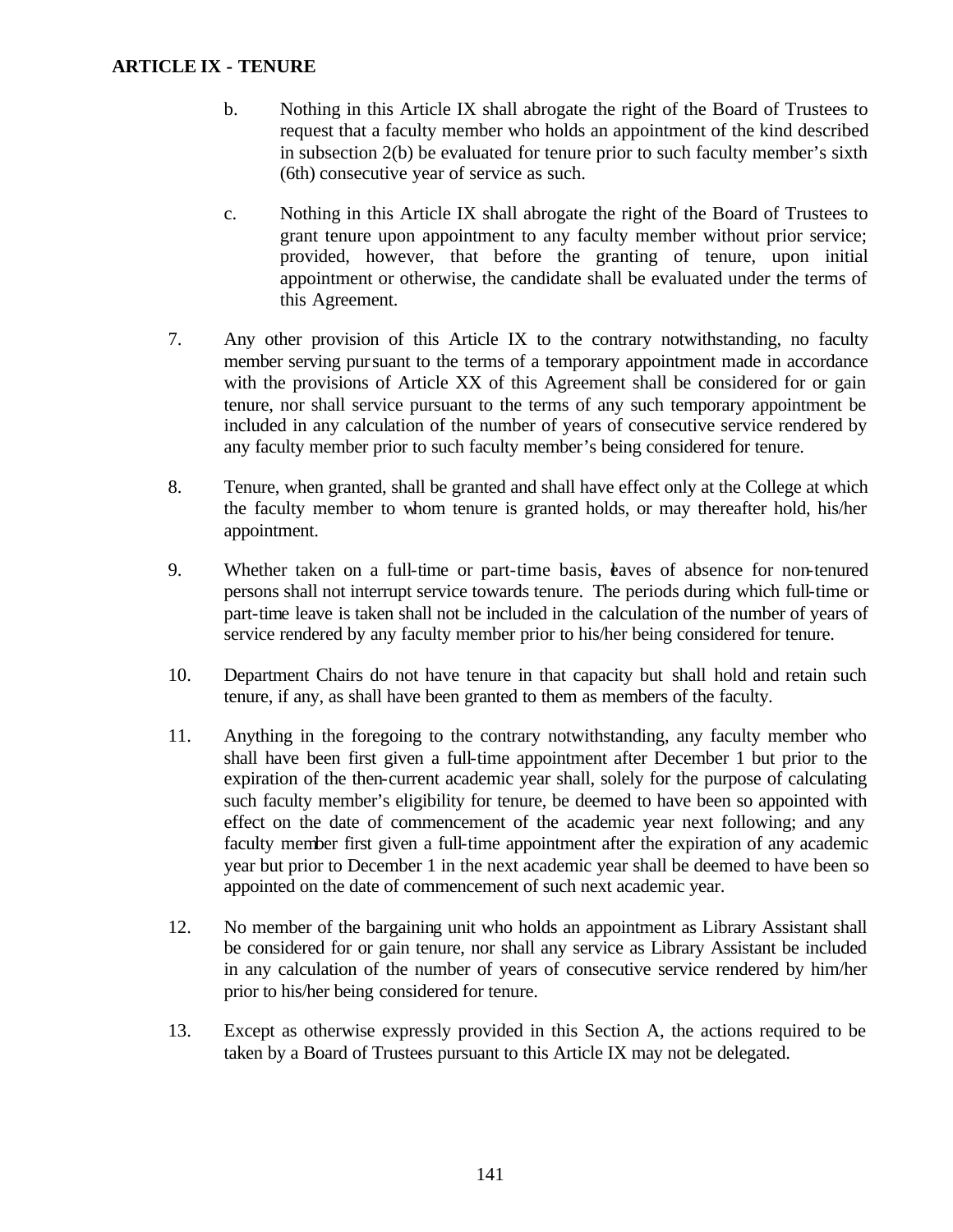### B. EVALUATION FOR TENURE

- 1. When a person is being considered for tenure in accordance with the provisions of this Agreement, a thorough evaluation of his/her achievement and potential shall be made in accordance with the applicable provisions of Article VIII of this Agreement.
- 2. Each such evaluation shall be accomplished in such timely fashion as to provide proper notice to those individuals who are not to be granted tenure.
- 3. Whenever pursuant to Article XX, Section C(3) or Section M, any person is granted an initial faculty appointment with tenure, and whenever pursuant to Article XX, Section M, any person is to take up a faculty appointment after having served in an academic administrative position for more than six (6) years, he/she shall be evaluated for tenure in accordance with the requirements of Article VIII subject only as follows:
	- a. The schedule and timing of such evaluation need not comply with the schedule depicted in Appendix M (the Personnel Calendar) but shall be scheduled as promptly as is feasible for the purpose (while preserving all contractually prescribed steps, including the candidate's right to respond to evaluations and recommendations) of completing the evaluation before the faculty appointment is to have effect; and
	- b. The candidate's dossier of materials shall, to the extent they are reasonably available, include materials that are like or analogous to those described at Article VIII, Section D, and that address themselves to the criteria depicted at Article VIII, Section A; in the case of an initial faculty appointment with tenure under Article XX, Section C(3) or Section M, the materials used in the evaluation shall include any assessment and recommendation of the departmental search committee.

# C. APPLICATION TO CERTAIN LIBRARIANS

This Section C is intentionally left blank.

# D. APPLICATION TO CERTAIN CAMPUS SCHOOL TEACHERS

This Section D is intentionally left blank.

# E. REMOVAL OF A TENURED MEMBER OF THE BARGAINING UNIT

- 1. A tenured member of the bargaining unit, without regard to the means by which he/she attained tenure, shall not be removed from his/her position except upon a finding by the Board that just cause exists, which finding shall be made in accordance with the provisions of this Article and shall not be arbitrary or capricious. Just cause shall be deemed to be the following:
	- a. substantial and manifest neglect of professional duty;
	- b. demonstrated incompetence in the performance of duties assigned pursuant to the provisions of this Agreement;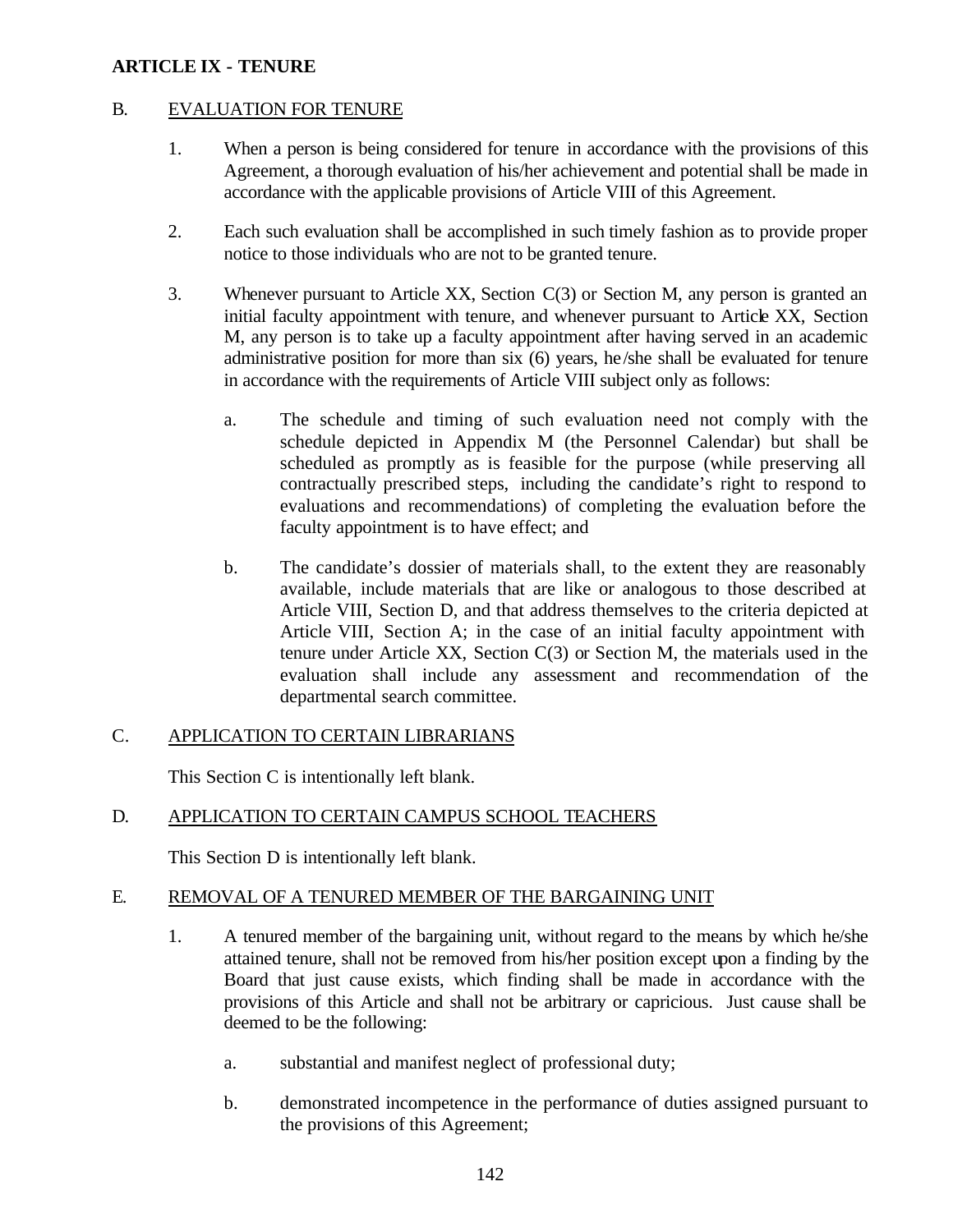- c. dishonesty in research;
- d. conviction of a felony; or
- e. misrepresentation of academic credentials.

Activities protected by the princ iples of academic freedom incorporated in Article V of this Agreement shall not constitute cause for removal.

- 2. Termination of a tenured faculty member shall be subject to the following procedures:
	- a. The President of the College shall have the sole authority to initiate formal termination proceedings. Such proceedings may only be initiated during the academic year.
	- b. The President, after consultation with the Vice President, shall give notice in writing to the faculty member of the grounds for the recommendation for removal, which notice shall be given not less than thirty (30) days nor more than sixty (60) days prior to any removal hearing.
	- c. The grounds for removal shall be presented at a hearing to a committee composed of five (5) tenured members of the faculty, together with two (2) alternate tenured members of the faculty, who shall be chosen in the following manner:
		- i. The members of the committee shall be selected by lot at a meeting which shall be held not sooner than ten (10) days following the giving of the notice required by the preceding paragraph (b) nor later than five (5) days prior to the date of such hearing.
		- ii. Written notice of such meeting shall be given to the faculty member whose removal is to be considered and to the Chapter President, which notice shall be given, as a part of the notice required by the preceding paragraph (b) or otherwise, not less than seven (7) days prior to such meeting.
		- iii. Such meeting shall be convened by an arbitrator selected in accordance with the provisions of Step 4 of Article XI of this Agreement. The faculty member and/or his/her representative and the President shall be entitled as of right to attend such meeting.
		- iv. The arbitrator shall draw at random by lot the names of twenty-five (25) tenured faculty members who shall be eligible to serve on the committee in the order in which their names are drawn.
		- v. Every tenured faculty member whose name is drawn by lot shall serve except in the case of illness, sabbatical or other approved leave of absence on a full- or part-time basis, extraordinary hardship, or disqualification as provided below. In the event of the inability to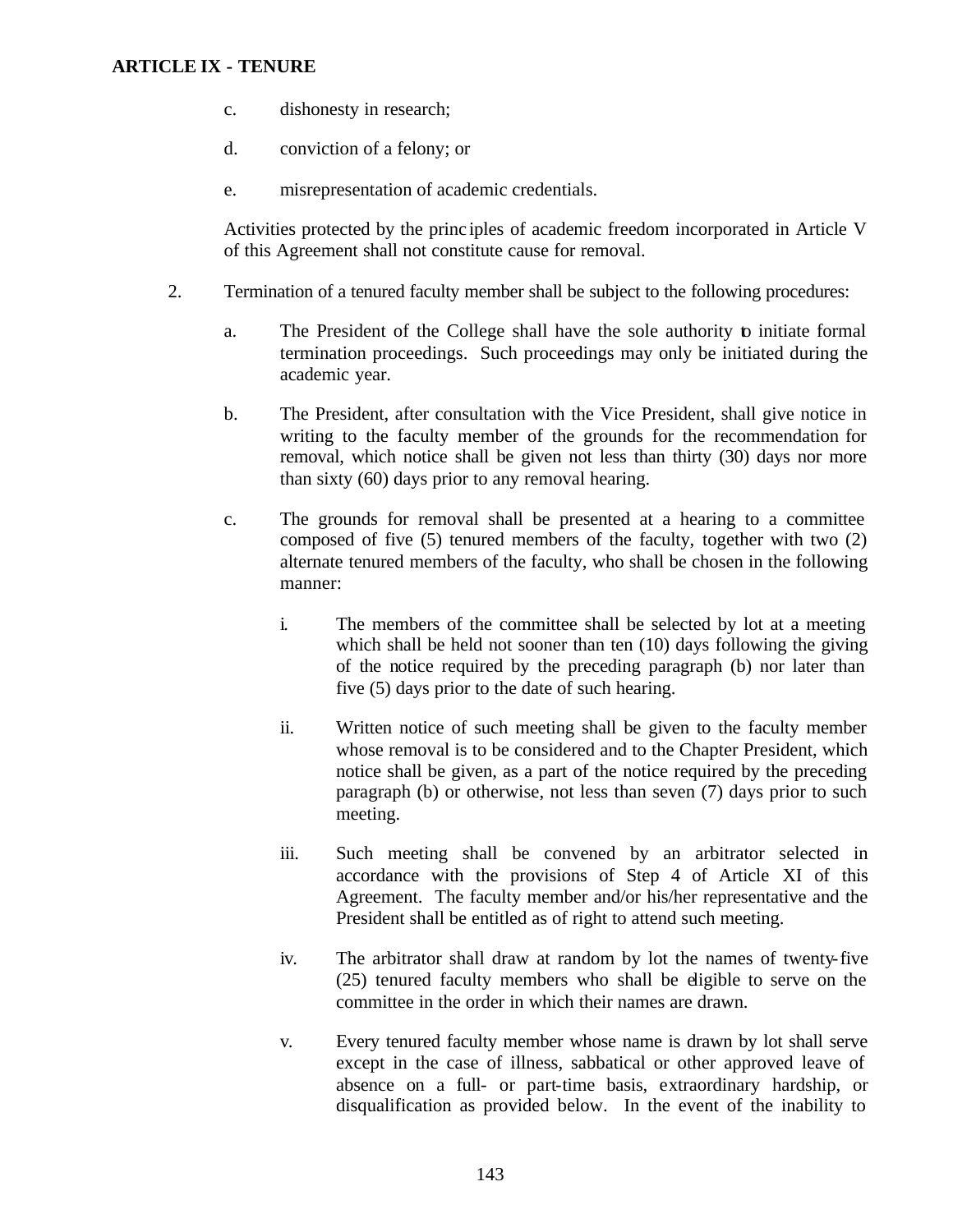serve or the disqualification of a faculty member, the next faculty member, in order of the drawing, shall become eligible to serve.

- vi. Challenges by the President or by the faculty member under consideration or his/her representative shall be made promptly upon completion of the drawing of the said twenty-five (25) names and shall be made in the order in which names have been drawn. The President and the faculty member under consideration or his/her representative shall each be allowed three (3) peremptory challenges. Additional challenges shall be made for cause, i.e., demonstrable bias against the faculty member under consideration as evidenced by a consistent pattern of past behavior, or direct involvement in the pending case. The arbitrator shall decide whether the cause for challenge is valid, which decision shall be final and binding.
- vii. If necessary to establish a committee of five (5) members with two (2) alternates an additional twenty-five (25) names shall be selected at random, and so on, until a full committee is established.
- viii. In the event that the faculty member under consideration appeals the case through the faculty grievance procedure described in Artic le XI of this Agreement, the arbitrator shall be disqualified from serving as arbitrator in the processing of that grievance.
- d. The committee so chosen shall convene on the date prescribed in the notice given pursuant to the foregoing paragraph (b) for the purpose of conducting a hearing regarding the reasons given in such notice for the removal of the faculty member in question. The hearing shall be conducted in the following manner:
	- i. The committee shall elect a chair.
	- ii. The committee hearings shall be closed to the public except upon the written request of the faculty member under consideration; provided, however, that such faculty member shall have the right to have one (1) other faculty member attend the committee hearings, but only as a non-participating observer; and provided further that a representative of the Association may be present at such hearings.
	- iii. A recording shall be kept of the proceedings, with the right of the faculty member under consideration, upon written request, to have all or part of the recording reproduced at the expense of the Board of Trustees. The chair of the committee shall designate a recorder and shall be allowed to use the necessary facilities of the College.
- e. The committee's written report shall be forwarded to the President of the College within ten (10) days of the close of the hearing. The report shall contain a detailed statement of the committee's recommendations and findings of fact. A copy of the report shall also be forwarded to the faculty member under consideration. Upon written notice to the President, the faculty member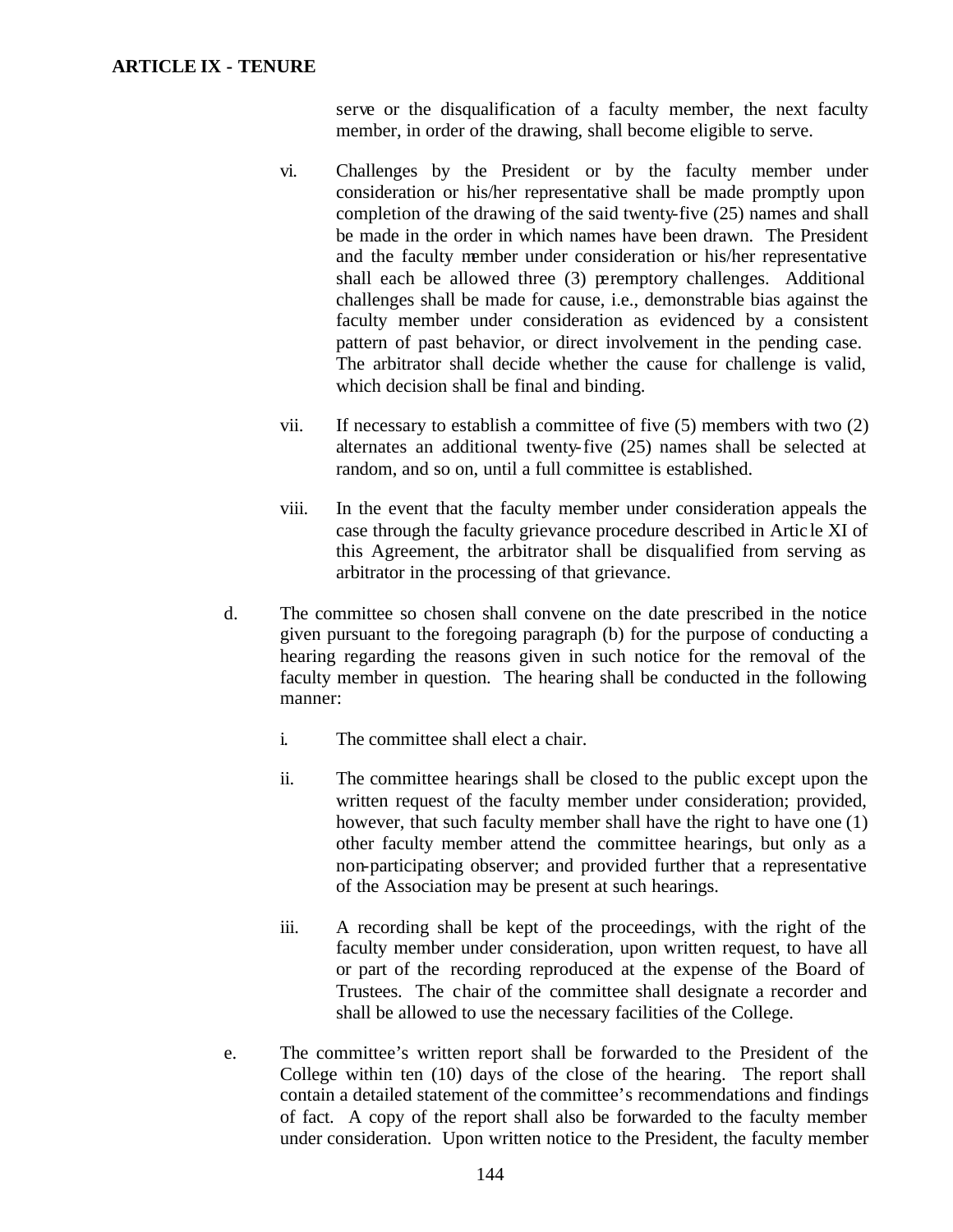may file a written rebuttal to the report within ten (10) days of receipt of the report from the committee. Majority and minority reports may be filed if the committee or any of its members so desire. The committee's report shall be advisory only.

- f. The President may, after consideration of the committee's report and within ten (10) days after his/her receipt of the report, file with the Board of Trustees a recommendation for removal of the faculty member under consideration. The President's recommendation to the Board shall also include a copy of the written notice of the grounds for removal as presented to the faculty member, a copy of the full text of the committee's report, and everything a part thereof, and any rebuttal statement submitted by the faculty member in accordance with the provisions of this Article. A copy of the President's recommendation shall be forwarded to the faculty member under consideration.
- g. The recommendation for removal of the faculty member shall be deemed to be withdrawn if the President does not file a recommendation with the Board within ten (10) days. The President shall promptly notify the faculty member under consideration, in writing, of the withdrawal of the recommendation.
- h. Upon written request of the faculty member, the Board of Trustees shall grant the faculty member a full hearing, which shall be conducted before the Board, a committee thereof or a designee thereof, as the Board may determine, and which hearing shall be conducted in the following manner:
	- i. The faculty member under consideration shall be given at least thirty (30) days' notice of the hearing. He/she may be represented by counsel or other designated representative.
	- ii. The hearing shall be closed to the public except upon written request of the faculty member, his/her counsel or other designated representative.
	- iii. The Board shall be responsible for keeping a recording of the proceedings. Upon written request to the Board the faculty member may have all or part of the recording reproduced at the expense of the Board.
	- iv. Within thirty (30) days after the close of the hearing, the Board shall render a written decision; provided, however, that if such hearing is conducted by a Committee of the Board or by the Board's designee, such written decision shall be in the form of a recommendation to the Board of Trustees, upon receipt whereof and as soon as is practicable thereafter, the Board shall make such final decision as it deems appropriate. A copy of the decision shall be forwarded to the faculty member.
- 3. Unless otherwise specified by the Board, upon notification to a faculty member that the Board has voted to remove him/her from his/her position, a faculty member shall be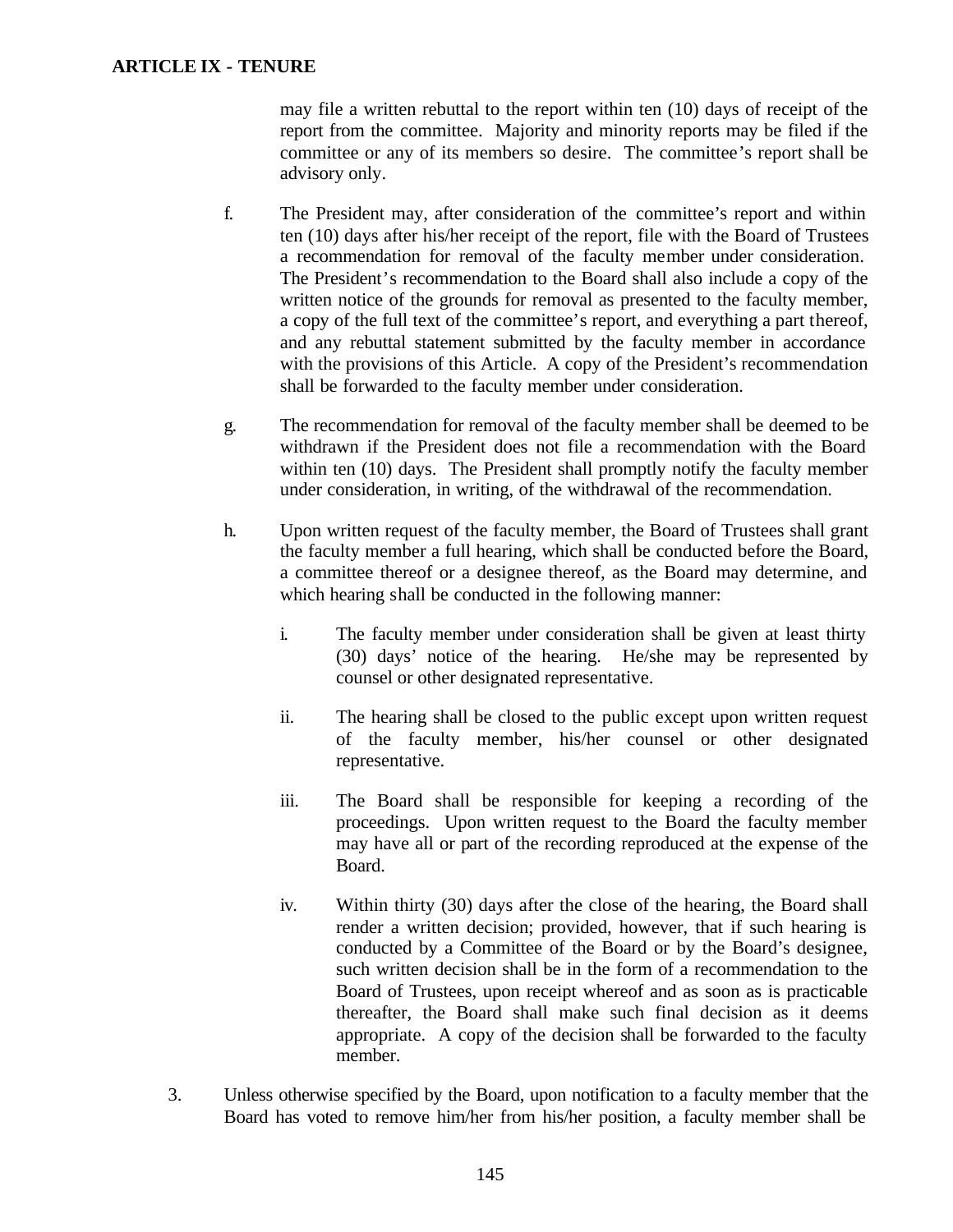offered a terminal contract of employment, to expire at the end of the second (2nd) complete semester following such notification to the faculty member.

4. Any tenured member of the faculty who shall have been indicted or convicted of a felony may thereupon be suspended by the Board of Trustees. Notice of such suspension shall be given in writing and delivered by hand to such faculty member or sent by certified mail, return receipt requested, to such faculty member at his/her last known place of residence. Such notice when so delivered or sent shall automatically suspend such faculty member from his/her employment until he/she shall have been notified in like manner that his/her suspension has been reversed.

Any faculty member so suspended shall not receive any compensation or salary during the period of such suspension, nor shall the period of his/her suspension be counted in computing his/her sick leave or vacation benefits or seniority rights.

Such suspension shall be for any such period as may be provided by law during which such faculty member may appeal against the conviction for such felony; provided, however, that whenever such faculty member shall have appealed against such conviction, such suspension shall remain in force until such appeal shall have been adjudicated or otherwise disposed of.

Whenever such indictment shall have been quashed or otherwise terminated without a conviction, such suspension shall be forthwith reversed and such faculty member shall receive all compensation or salary due him/her for the period of suspension and time of his/her suspension shall count in determining sick leave, vacation benefits and seniority rights; provided, however, that whenever any such conviction shall not have been appealed within the time limit provided therefor by law, or shall not have been reversed on appeal, such faculty member shall be subject to termination pursuant to the provisions of this Article.

Nothing in this subsection 4 shall be deemed to impair the right of the President of any College, in accordance with the provisions of this Section E, to initiate termination proceedings against any tenured member of the faculty in respect of any act or omission that has led or may thereafter lead to the criminal prosecution of such faculty member, whether or not such faculty member has been convic ted of a felony or other crime as a result of such prosecution.

- 5. Any written notice required to be given any faculty member and any document or written report required to be transmitted to any faculty member pursuant to the provisions of the foregoing subsections 2, 3 and 4 shall be given or transmitted by certified mail, return receipt requested, or shall be delivered in hand to such faculty member and a receipt secured therefor.
- 6. The provisions of this Section E shall be of no application to any librarian who, not having been granted tenure, is nevertheless terminable only for just cause.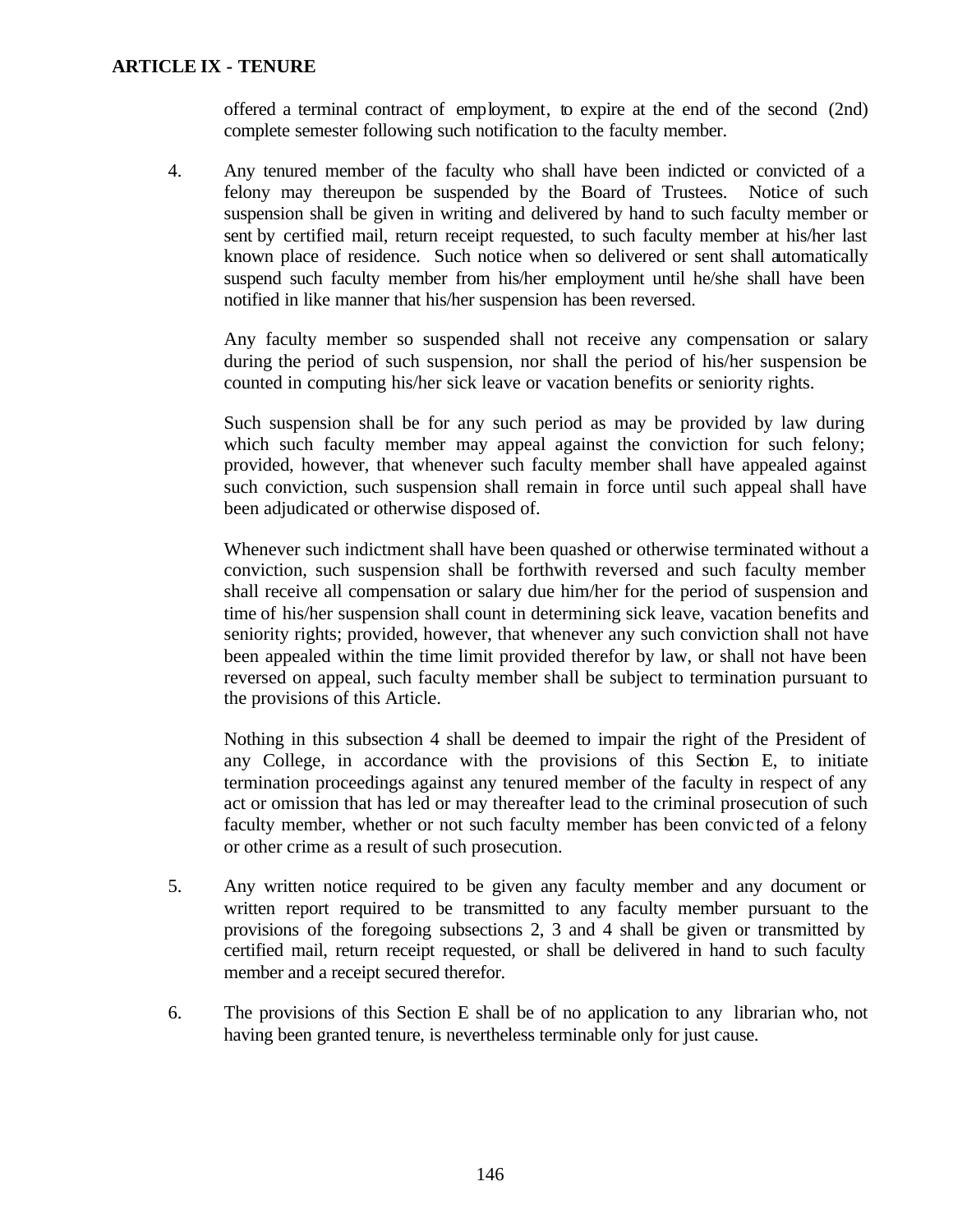### F. APPLICATION OF TENURE POLICY

The provisions of this Article shall be of application to all members of the bargaining unit who are eligible for or shall have been granted tenure regardless of the means by which such tenure has been granted.

The parties recognize that certain tenured members of the bargaining unit have been granted statutory rights of tenure. Pursuant to the terms of this Article, if such a tenured member of the bargaining unit shall have been given notice of removal in accordance with the provisions of Section E(2)(b) of this Article, he/she shall, within seven (7) calendar days of the receipt of such notice, elect either to be subject to the removal procedures of this Article or to exercise any statutory right to which he/she may be entitled.

He/she shall make such election by notice in writing, delivered to the President within such period. If he/she shall fail to do so, he/she shall be subject only to the provisions of this Article.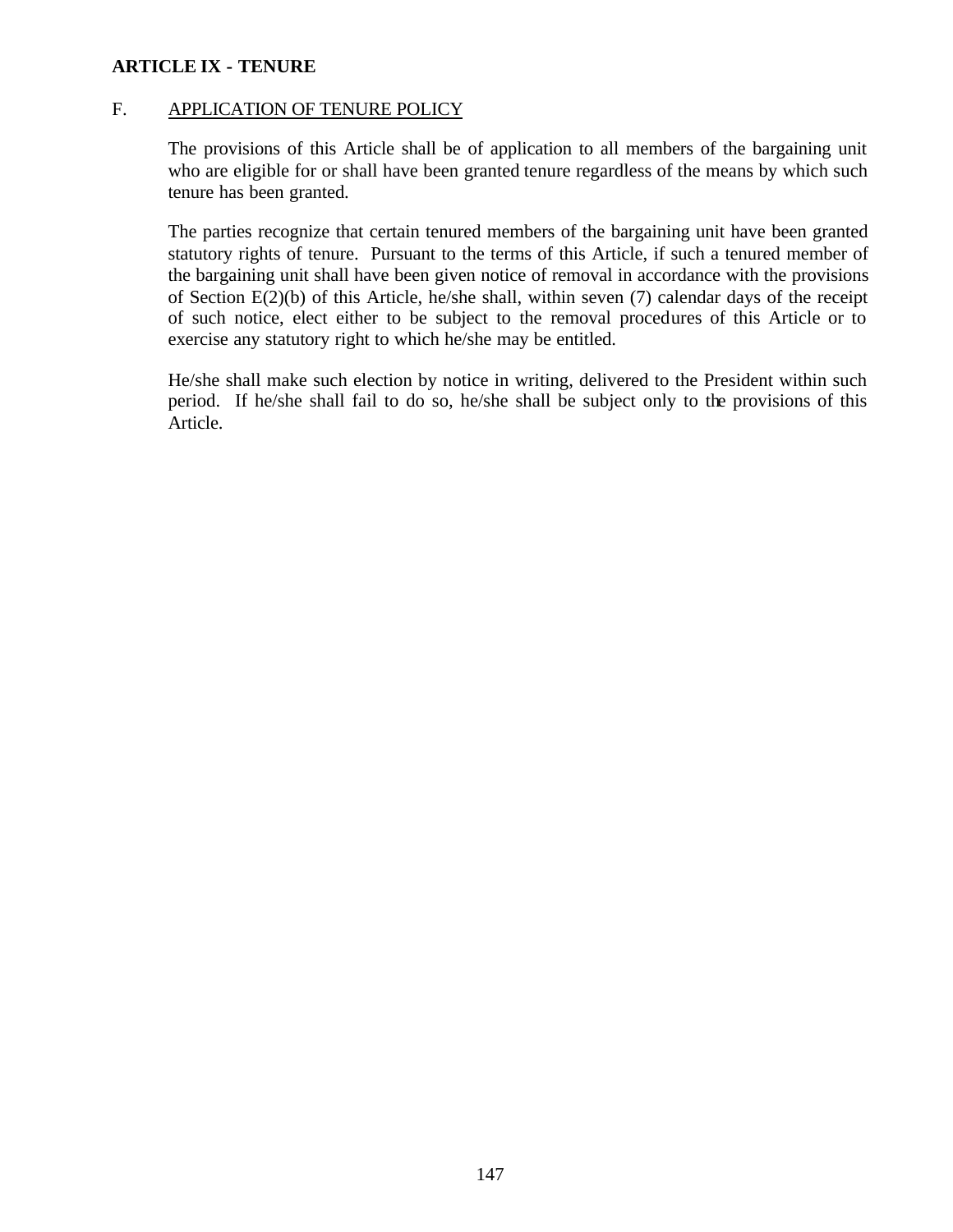#### A. INTRODUCTION

Should a financial exigency ever occur, every reasonable measure should be taken, as is hereinafter provided, to curtail the operations of any affected College consistent with the preservation of the academic integrity of its educational programs and goals and consistent with the preservation of the paramount teaching-learning relationship among members of its academic community.

Notwithstanding any other term of this Agreement, no unit member shall be retrenched except as provided in accordance with the provisions of Article X, X-A or X-B, as may be applicable.

#### B. APPLICATION

Save as is provided in Article X-A and X-B, the provisions of this Article shall exclusively govern the retrenchment of members of the bargaining unit at each College, any other provision of this Agreement to the contrary notwithstanding.

Except as is otherwise provided in Section I of this Article X, the provisions of this Article X shall be of no application to any person holding a part-time appointment to a position in the bargaining unit.

#### C. DEFINITIONS

1. Financial Exigency: For the purposes of this Article, financial exigency shall be deemed to exist at a College whenever, in any fiscal year, the moneys allocated or otherwise made available from or by way of legislative appropriation for all of the operations of such College shall be insufficient for the continuation of any or all of such operations during such fiscal year; or whenever, in any fiscal year, either no annual appropriation shall have been enacted in respect of any College, or, if such annual appropriation shall have been enacted pursuant to §15 of Chapter 15A of the General Laws, no allocation shall have been made in respect of a College.

Whenever such annual appropriation shall have been enacted pursuant to the said §15 of Chapter 15A, and the Board of Higher Education shall have preliminarily determined to make an allocation to any College which shall be insufficient for the continuation of any or all such operations of the affected College during such fiscal year, the Commissioner, the President of the College, and the Association President shall promptly meet and confer. Such meeting shall be called by the Commissioner.

Nothing in this definition shall be deemed to permit the retrenchment of any member of the bargaining unit until the provisions of Section E of this Article shall have first been complied with, nor shall the existence of a financial exigency as herein defined be deemed to require the Board of Trustees of any College to initiate procedures for the retrenchment of members of the bargaining unit. If the Board of Trustees shall have determined that such procedures should be initiated, it shall provide the Association with the information on the basis of which it has determined the financial exigency to exist.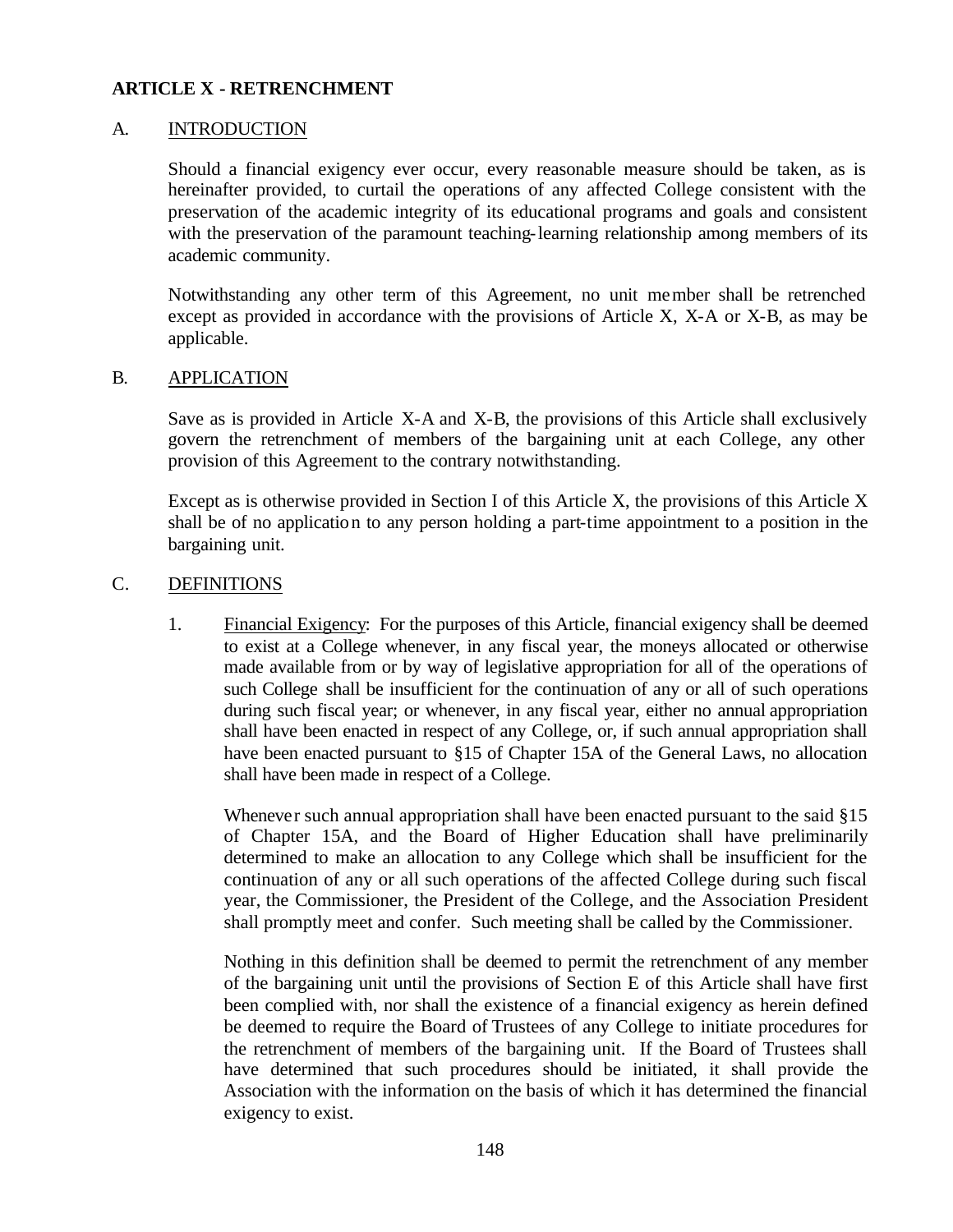- 2. Declining Student Enrollment: For the purposes of this Agreement, "declining student enrollment" shall mean a decrease in the total number of students enrolled in the total number of courses offered by a department or program area during a semester, which decrease shall be measured by comparing the total number of students so enrolled during the then-current semester with the average total number of students so enrolled during the three (3) previous comparable semesters (i.e., fall or spring), and which decline shall, in the sole discretion of the Board, be deemed to be of sufficient magnitude to justify a reduction in the total number of faculty members within that department or program area; provided, however, that in the case of any department or program area that shall have been in existence for fewer than three (3) full academic years at the time when any measure of student enrollment is taken pursuant to this provision, such measure shall be taken with reference to the average total number of students enrolled in such department or program area during such number of previous comparable semesters as equals the number of full academic years, being fewer than three (3), during which such department or program area shall have been in existence; and provided further that the aforesaid determination of the Board shall not be arbitrary or capricious. For the purpose of determining the total number of students enrolled in all of the courses offered by a department or program area during any semester, the count shall be taken at the end of the period during which students are permitted to enroll in courses for such semester. Nothing in this definition shall be deemed to permit the retrenchment of any faculty member in any such department or program area until the provisions of Section E of this Article shall have first been complied with, nor shall the existence of a declining student enrollment as herein defined be deemed to require the Board to initiate procedures for the retrenchment of any such faculty member.
- 3. Retrenchment: For the purposes of this Article, "retrenchment" shall mean the laying off of any member of the bargaining unit by reason of financial exigency or declining student enrollment at a College, and shall not mean termination.
- 4. Seniority: The seniority of each member of the bargaining unit shall, for the purpose of this Agreement, be measured by the length of his/her continuous service at a College or another State College; in respect of each such member of the bargaining unit, such service shall be deemed to have commenced on the date, time and order of which the Board of Trustees of any College or any of its predecessors shall have voted to appoint such member of the bargaining unit to a position at the College. In all cases, seniority shall not include periods of unpaid leaves of absence on a full-time basis as a unit member; nor shall such unpaid leaves of absence abrogate any prior-accrued seniority. Service while on a part-time leave of absence shall be counted on a pro-rata basis.

For the purposes of this Article X and of Articles X-A and X-B, the seniority of each member of the bargaining unit, as measured in accordance with the requirements of the preceding paragraph, shall mean:

- a. in the case of faculty members, the seniority of each faculty member relative to all the other faculty members within the department or program area of which he/she is a member; and
- b. in the case of librarians, the status of each librarian relative to all other librarians at the College at which he /she is employed.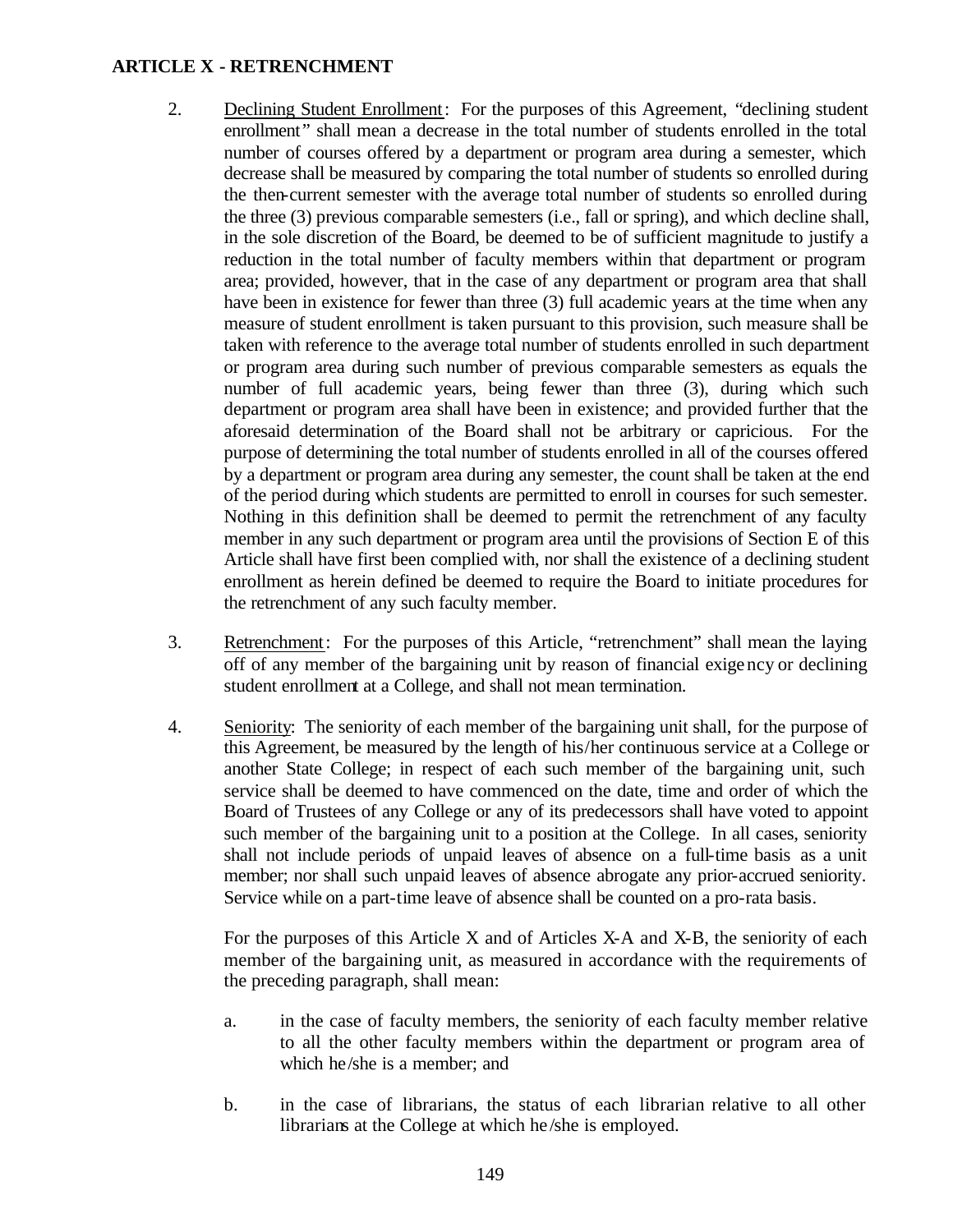### D. CRITERIA FOR RETRENCHMENT

Retrenchment shall take place only pursuant to the following provisions:

1. Faculty Members

The seniority of each faculty member within any department or program area at a College shall determine the order in which he/she shall be retrenched from that department or program area, so that the most senior such member shall be last retrenched and the least senior such member shall be first retrenched; provided, however, that such order of retrenchment shall govern only insofar as, pursuant to its initial application, those faculty members to be retained are, by training and/or experience, qualified to teach the remaining courses which are to be continued to be offered by such department or within such program area to fulfill its mission and purpose; provided further that such order of retrenchment shall govern only insofar as its application is not in violation of the laws of the Commonwealth of Massachusetts or the United States; and provided further that no tenured member of a department or program area shall be retrenched sooner than a non-tenured member of such department or program area solely by reason of the fact that such tenured member has less seniority than such non-tenured member.

2. Librarians

The seniority of each librarian at the College at which he/she is employed shall determine the order in which he/she shall be retrenched from that College, so that the most senior such librarian shall be last retrenched and the least senior such librarian shall be first retrenched; provided, however, that such order of retrenchment shall govern only insofar as, pursuant to its initial application, those librarians to be retained are, by training and/or experience, determined by the Board of Trustees to be essential to the operation of the library or libraries at such College; provided further that such order of retrenchment shall govern only insofar as its application is not in violation of the laws of the Commonwealth of Massachusetts or the United States; and provided further that no tenured librarian shall be retrenched sooner than a nontenured librarian solely by reason of the fact that such tenured librarian has less seniority than such non-tenured librarian.

3. Application

Whenever it shall be necessary, pursuant to the application of this Section  $D<sub>i</sub>$  to determine:

- a. whether any faculty member who would otherwise be retrenched should be retained in any department or program area, such determination shall be made by the President and shall not be arbitrary or capricious; or
- b. whether any librarian who would otherwise be retrenched should be retained in any library or libraries at any College, such determination shall be made by the President and shall not be arbitrary or capricious.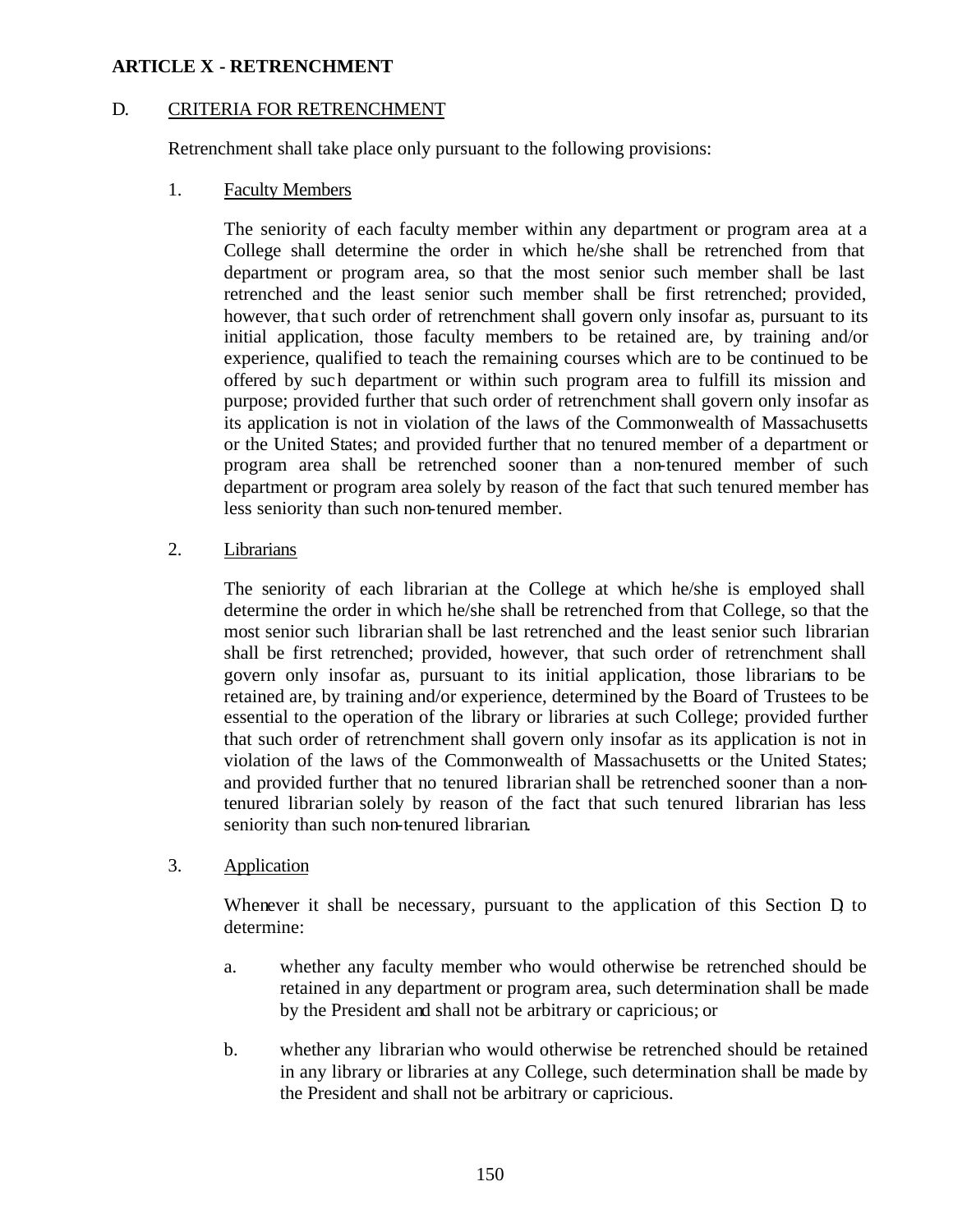### E. PROCEDURES FOR RETRENCHMENT

- 1. Financial Exigency
	- a. If the President determines that retrenchment for financial exigency may be necessary, he/she shall notify the Commissioner, the President of the Association and the Chapter President, every appropriate decision-making body constituted pursuant to Article VII and affected departments and/or program areas that a financial exigency exists, and shall provide them with a preliminary proposal, which shall address the reasons for the anticipated retrenchment, the number of bargaining unit members anticipated to be retrenched and the areas proposed for retrenchment.
	- b. Accurate information, statistics and/or financial data related to such preliminary proposal shall be made available by the President for inspection and/or copying upon request; provided, however that this Section shall not require the President to compile such information, statistics, and/or financial data in the form requested unless already compiled in that form.
	- c. The President shall provide a reasonable period of time and, whenever possible, a minimum of thirty (30) days from the issuance of the preliminary proposal, to receive advice and written recommendations from the President of the Association and/or the Chapter President.
	- d. The President of the College, the President of the Association and/or the Chapter President shall promptly meet and confer to consider the recommendations of each party and to seek to develop mutual recommendations relative to curtailing the operations of the College as it affects members of the bargaining unit with respect to the preliminary proposal and their recommendations.
	- e. If, after having considered such recommendations, the President determines that retrenchment remains necessary, he/she shall recommend a final retrenchment plan, which shall state the unit or units in which retrenchment shall occur, the extent of retrenchment in each such unit, and, if known, the projected duration of retrenchment. The plan shall identify, in accordance with the provisions of this Article, those members of the bargaining unit who are to be retrenched. A copy of the recommendations of the Association and Chapter shall accompany the recommendations of the President. In developing the final retrenchment plan, the President shall address the following considerations:
		- i. the mission of the affected unit(s) and how circumstances have altered that mission;
		- ii. the dependence of other unit(s) of the College on the unit(s) affected, the effect on the offerings of the unit(s) affected and/or arrangements to replace offerings lost;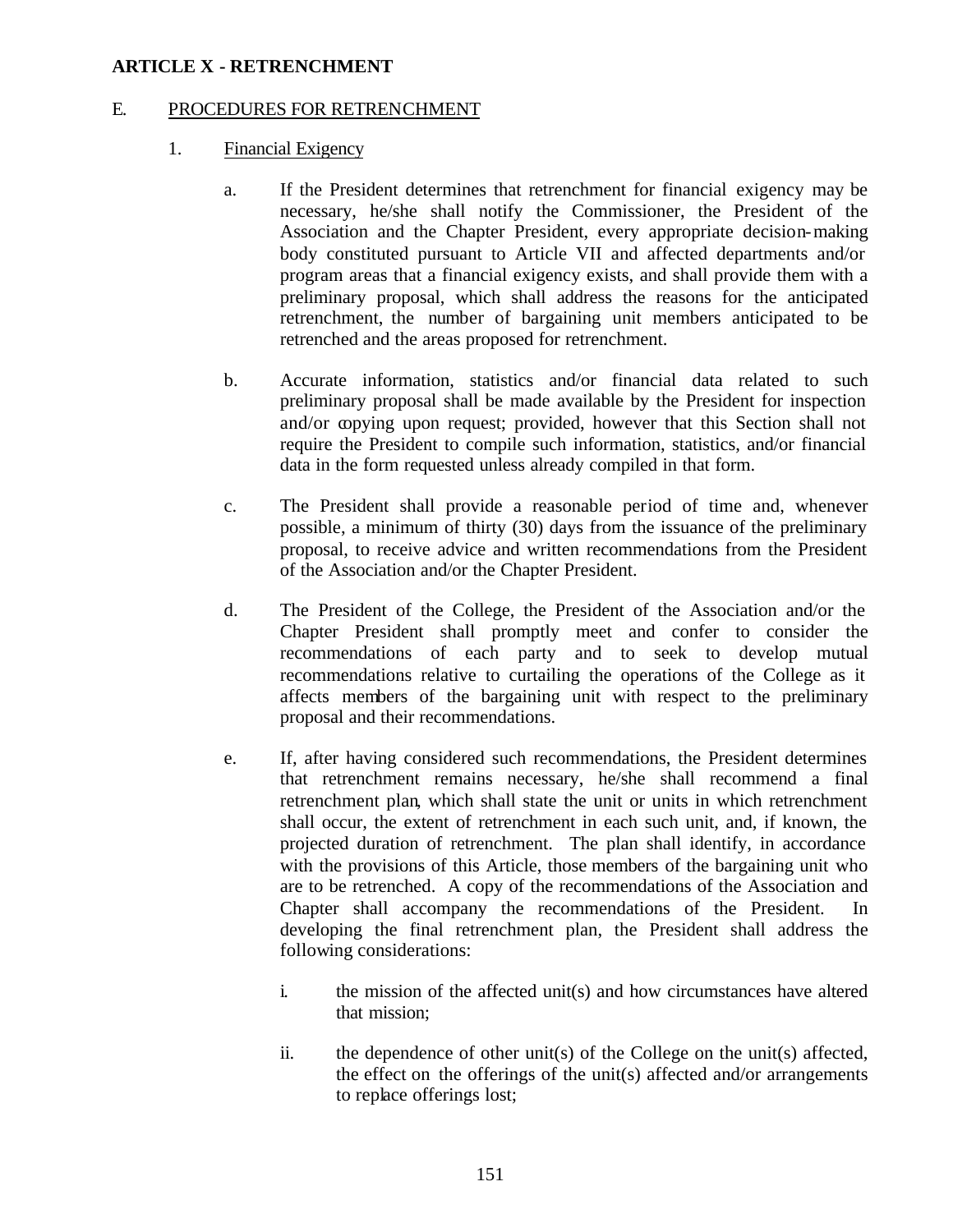- iii. arrangements to allow students in the affected unit(s) to satisfy academic needs and requirements;
- iv. possible consequences to the stature of the College;
- v. the possibilities of re-employment elsewhere in the College or other State College; and
- vi. the advisability of program curtailment as opposed to program abolition.

A copy of the above materials shall be transmitted to the Commissioner.

- f. The Board of Trustees shall promptly meet to consider the plan so recommended. In accordance with the Board of Trustees' procedures, upon the prior written request of the President of the Association and/or the Chapter President, the President of the Association and/or the Chapter President shall be granted an opportunity to address the Board. Thereafter, the Board may adopt a plan of retrenchment as it shall determine. Members of the bargaining unit may thereafter be retrenched pursuant to the plan so adopted in accordance with the provisions of this Article. A copy of such plan shall be given to the Commissioner, the President of the Association and the Chapter President.
- 2. Declining Student Enrollment
	- a. If the President determines that retrenchment for reasons of declining student enrollment may be necessary, he/she shall so notify the Commissioner, the President of the Association and the Chapter President, every appropriate decision-making body constituted pursuant to Article VII and affected departments and/or program areas, and shall provide them with a preliminary proposal, which shall address the reasons for the anticipated retrenchment, the number of bargaining unit members anticipated to be retrenched and the areas proposed for retrenchment.
	- b. Accurate information, statistics and/or financial data related to such preliminary proposal shall be made available by the President for inspection and/or copying upon request; provided, however, that this Section shall not require the President to compile such information, statistics and/or financial data in the form requested unless already compiled in that form.
	- c. The President shall provide a reasonable period of time and, whenever possible, a minimum of sixty (60) days from the issuance of the preliminary proposal, to receive advice and written recommendations from the President of the Association and/or the Chapter President.
	- d. The President of the College, the President of the Association and/or the Chapter President shall promptly meet and confer with respect to the preliminary proposal and their recommendations.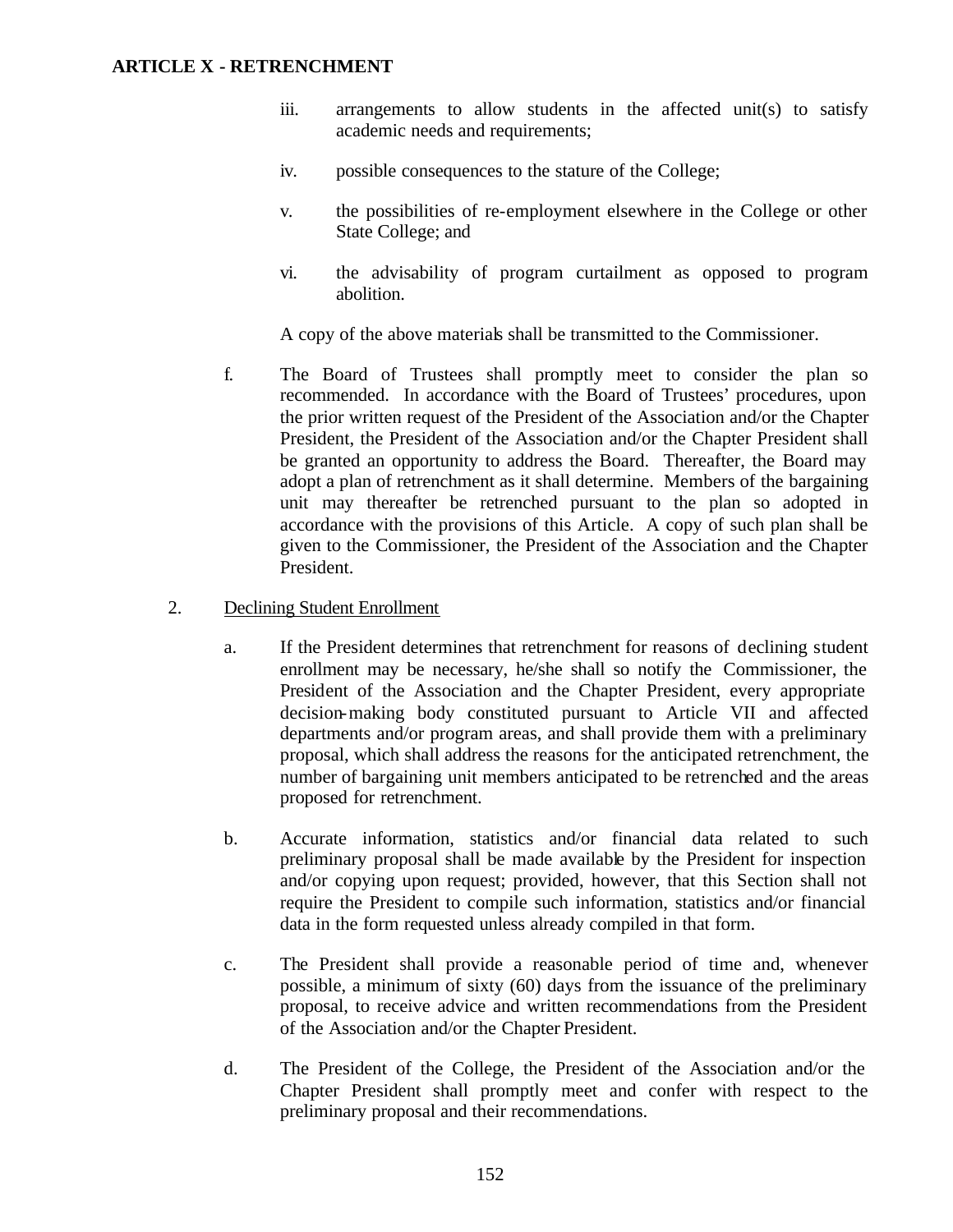- e. If, after having considered such recommendations, the President determines that retrenchment remains necessary, he/she shall recommend a final retrenchment plan, which shall state the unit or units in which retrenchment shall occur and the extent of retrenchment in each such unit. The plan shall identify, in accordance with the provisions of this Article, those members of the bargaining unit who are to be retrenched. A copy of the recommendations of the Association and Chapter shall accompany the recommendations of the President. In developing the final retrenchment plan, the President shall address the following considerations:
	- i. the mission of the affected unit(s) and how circumstances have altered that mission;
	- ii. the dependence of other unit(s) of the College on the unit(s) affected, the effect on the offerings of the unit(s) affected and/or arrangements to replace offerings lost;
	- iii. arrangements to allow students in the affected unit(s) to satisfy academic needs and requirements;
	- iv. possible consequences to the stature of the College;
	- v. the possibilities of re-employment elsewhere in the College or other State College; and
	- vi. the advisability of program curtailment as opposed to program abolition.

A copy of the above materials shall be transmitted to the Commissioner.

f. The Board of Trustees shall promptly meet to consider the plan so recommended. In accordance with the Board of Trustees' procedures, upon the prior written request of the President of the Association and/or the Chapter President, the President of the Association and/or the Chapter President shall be granted an opportunity to address the Board. Thereafter, the Board may adopt a plan of retrenchment as it shall determine. Members of the bargaining unit may thereafter be retrenched pursuant to the plan so adopted in accordance with the provisions of this Article. A copy of such plan shall be given to the Commissioner, the President of the Association and the Chapter President.

The determination of the Board of Trustees made hereunder shall not be arbitrary or capricious.

### F. GENERAL PROVISIONS

No member of the bargaining unit shall be retrenched, pursuant to the provisions of this Article, by reason of financial exigency or declining student enrollment, until after the provisions of Section E of this Article, shall have first been complied with; provided, however, that whenever the President of the Association and/or the Chapter President shall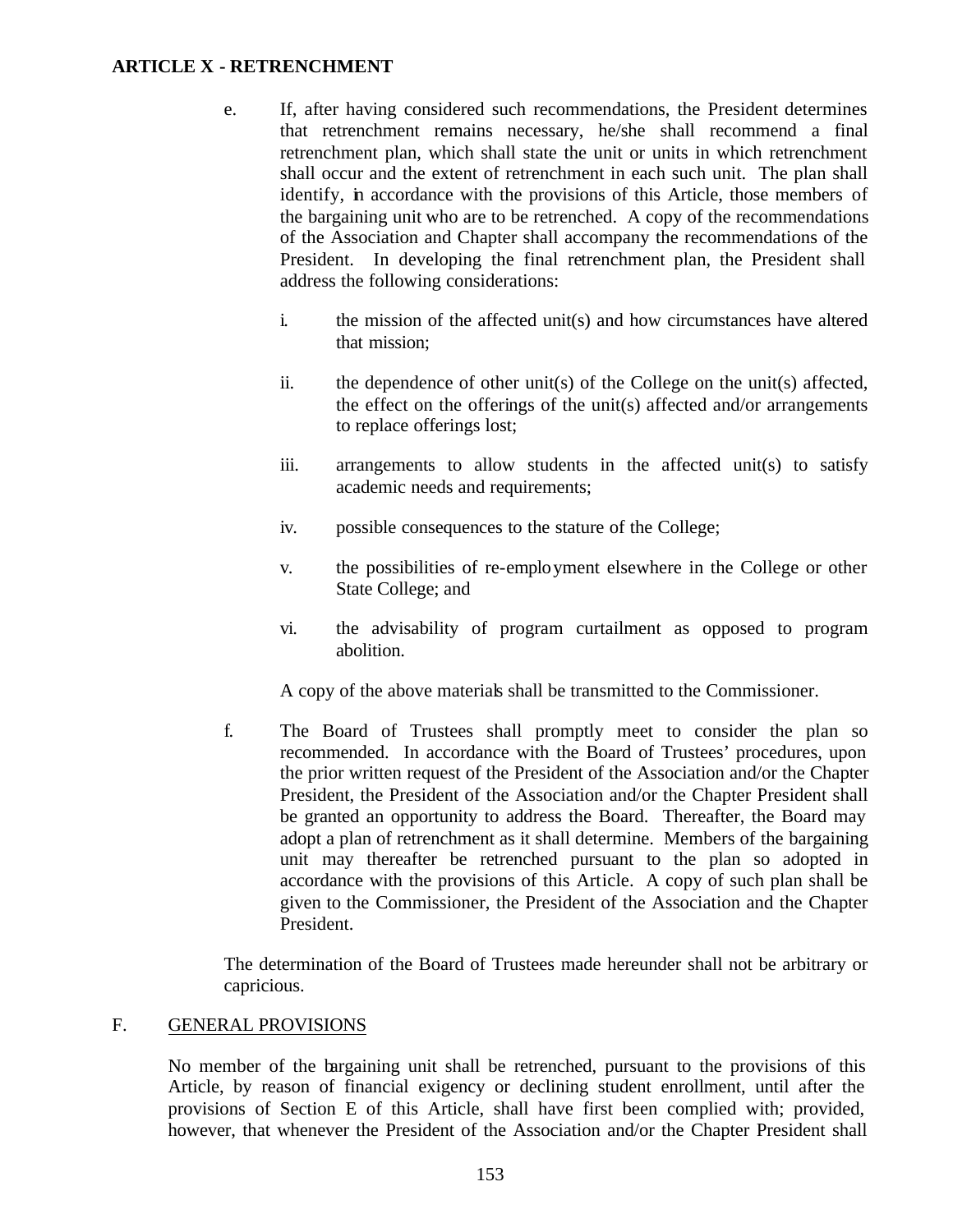have failed or refused to meet as provided in Section  $E(1)(d)$  and Section  $E(2)(d)$  above, then the Board shall determine to retrench as it may deem appropriate.

### G. RIGHTS AND BENEFITS OF RETRENCHED BARGAINING UNIT MEMBERS

- 1. Notice
	- a. With regard to retrenchment pursuant to Section E above, bargaining unit members to be retrenched shall be informed as soon as possible of their selection. When circumstances permit, the Board shall provide a minimum of fifty-two (52) weeks' notice to tenured bargaining unit members with ten (10) or more years of service; thirty-seven (37) weeks' notice to tenured bargaining unit members with fewer than ten (10) years of service; and sixteen (16) weeks' notice to all other full-time bargaining unit members. Such notice shall be provided in writing.
	- b. With regard to faculty, the Board recognizes the desirability, whenever possible, of establishing retrenchment dates that coincide with the end of an academic semester so as to minimize the disruption of teaching.
	- c. Notwithstanding paragraph (a) above, notice shall not extend beyond the termination of a bargaining unit member's term of appointment or reappointment.
	- d. Upon request of any unit member who has been so retrenched, the President of the College shall provide him/her with a letter of recommendation which shall also state that the unit member was retrenched due solely to financial exigency or declining student enrollment, and for no other reason.
	- e. Once notice of retrenchment for financial exigency has been given, the Board may abbreviate such notice period by making a lump sum payment equivalent to sixty percent (60%) of the bargaining unit member's weekly salary for each week such notice period is shortened.
- 2. Unemployment Compensation

The right of every member of the bargaining unit to receive such unemployment compensation benefits as he/she may be entitled to under Chapter 151A of the General Laws, as amended, is hereby recognized. Every appropriate Board of Trustees shall provide any member of the bargaining unit retrenched pursuant to the provisions of this Article with all such information and assistance as he/she may require for the purpose of making any claim pursuant to Chapter 151A.

- 3. Recall
	- a. Faculty Member

Whenever during the term of this Agreement it shall be determined by the President to be necessary to fill, in whole or in part, any faculty position in a department or program area in which retrenchment shall, pursuant to the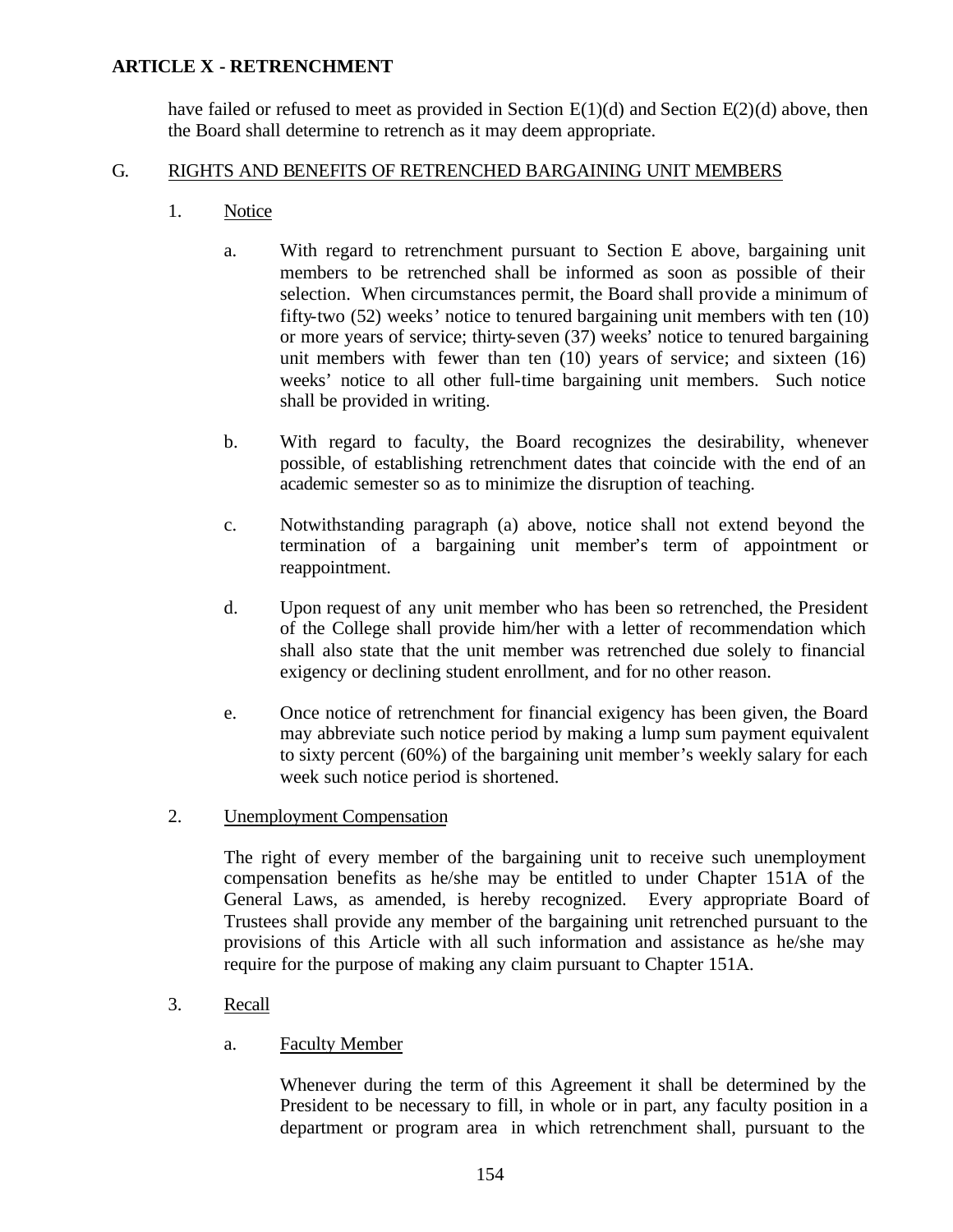provisions of this Article, have earlier taken place, the President shall recall the most senior faculty member from among those faculty members who shall have been so retrenched from such department or program area; provided, however, that such order of recall shall govern only insofar as pursuant to its initial application each faculty member to be recalled is, by training and/or experience, qualified to teach the course or courses for the teaching of which such position is to be filled.

b. Librarian

Whenever at any College during the term of this Agreement it shall be determined by the President to be necessary to fill, in whole or in part, any librarian position at any library or libraries from which retrenchment shall, pursuant to the provisions of this Article, have earlier taken place, the President shall recall the most senior librarian who shall have been so retrenched from such library or libraries; provided, however, that such order of recall shall govern only insofar as pursuant to its initial application each librarian to be recalled is, by training and/or experience, qualified to discharge the responsibilities for which such position is to be filled.

### c. General Provisions

Any provision of this Agreement to the contrary notwithstanding, any member of the bargaining unit recalled pursuant to the provisions of the foregoing paragraphs of this subsection 3 and who shall not have been recalled to serve as a full-time appointee shall be recalled subject to any and all such policies, practices and procedures of the Board of Trustees and the College as apply to persons who hold part-time appointments; and provided further that the term of service of such part-time appointee shall be governed by such policies, practices and procedures and shall not be governed by any of the provisions of this Agreement other than the provisions of this subsection 3; and provided further that, notwithstanding the foregoing, such part-time appointee shall retain the right to use the procedures of Article XI of this Agreement, to the extent they may apply, to determine whether any provision of this subsection 3, but of no other provisions of this Agreement, may have been violated in its application to him/her.

Any such member of the bargaining unit so recalled to a full-time position shall retain all those rights of tenure that he/she shall have held at the date of his/her retrenchment, and shall retain all accumulated sick leave and any eligibility for sabbatical leave that, pursuant to the terms of this Agreement, he/she was entitled to at the date of his/her retrenchment.

Any such member of the bargaining unit so recalled to a full-time position shall, for the purpose of determining his/her status of seniority, be deemed to have been employed at the College during any period in which he/she shall have been retrenched pursuant to the provisions of this Article.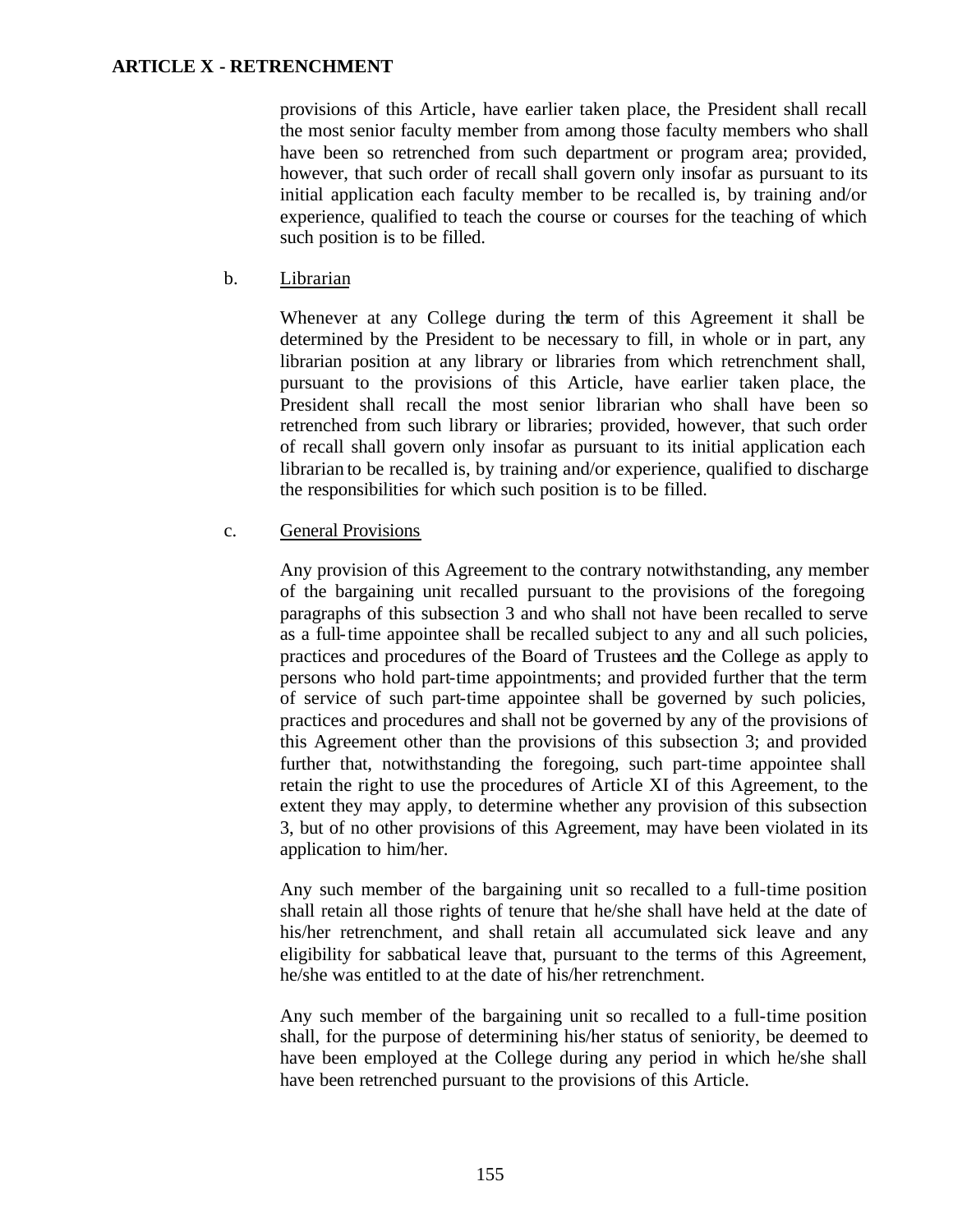### 4. Re-employment List

The name of any member of the bargaining unit retrenched pursuant to the provisions of this Article, other than a faculty member who shall have been reassigned in accordance with the provisions of the following subsection 5, shall be entered on a reemployment list and shall be maintained thereon for five (5) years or for a period equal to his/her length of service at the College where he/she was employed on the date of his/her retrenchment, whichever is less. Every person whose name appears on such re-employment list shall, prior to posting, be notified of all positions that are included in the bargaining unit and that are to be filled at any State College and shall be interviewed for any such vacancy or position for which he/she shall have applied within the established time limit for the receipt of applications, which interview shall take place prior to the filling of such position.

In the event that any such person shall, during the period in which his/her name remains entered on the re-employment list, have been rehired by any State College, his/her name shall be removed from such list, and such person shall retain all accumulated sick leave and all prior service for tenure and sabbatical leave that, pursuant to the terms of this Agreement, he/she shall have been entitled to at the date of his/her retrenchment. Such person shall also be entitled to repurchase past service credits for retirement in accordance with applicable statues of the Commonwealth and regulations made thereunder.

5. Reassignment

Reasonable efforts shall be made to locate employment for retrenched unit members within other State Colleges.

- 6. Tuition and Fee Benefits
	- a. Retrenched unit members will maintain, for a period of up to two (2) years following the date of their retrenchment, those tuition and fee benefits provided in this Agreement.
	- b. The spouse and children, including any adopted or stepchild or children, of any retrenched unit member will maintain those tuition and fee benefits provided in this Agreement.

### 7. Supplemental Retraining

At the sole discretion of the President, and subject to the agreement of the retrenched tenured unit member and the President, a program of retraining may be undertaken for a period of up to two (2) years, pursuant to the provisions of Article X-A, Section G(2); provided, however, that the College shall not thereby be obliged to continue to employ such unit member following the completion of the approved program of retraining.

This provision is applicable only to unit members who are retrenched for reasons of declining student enrollment.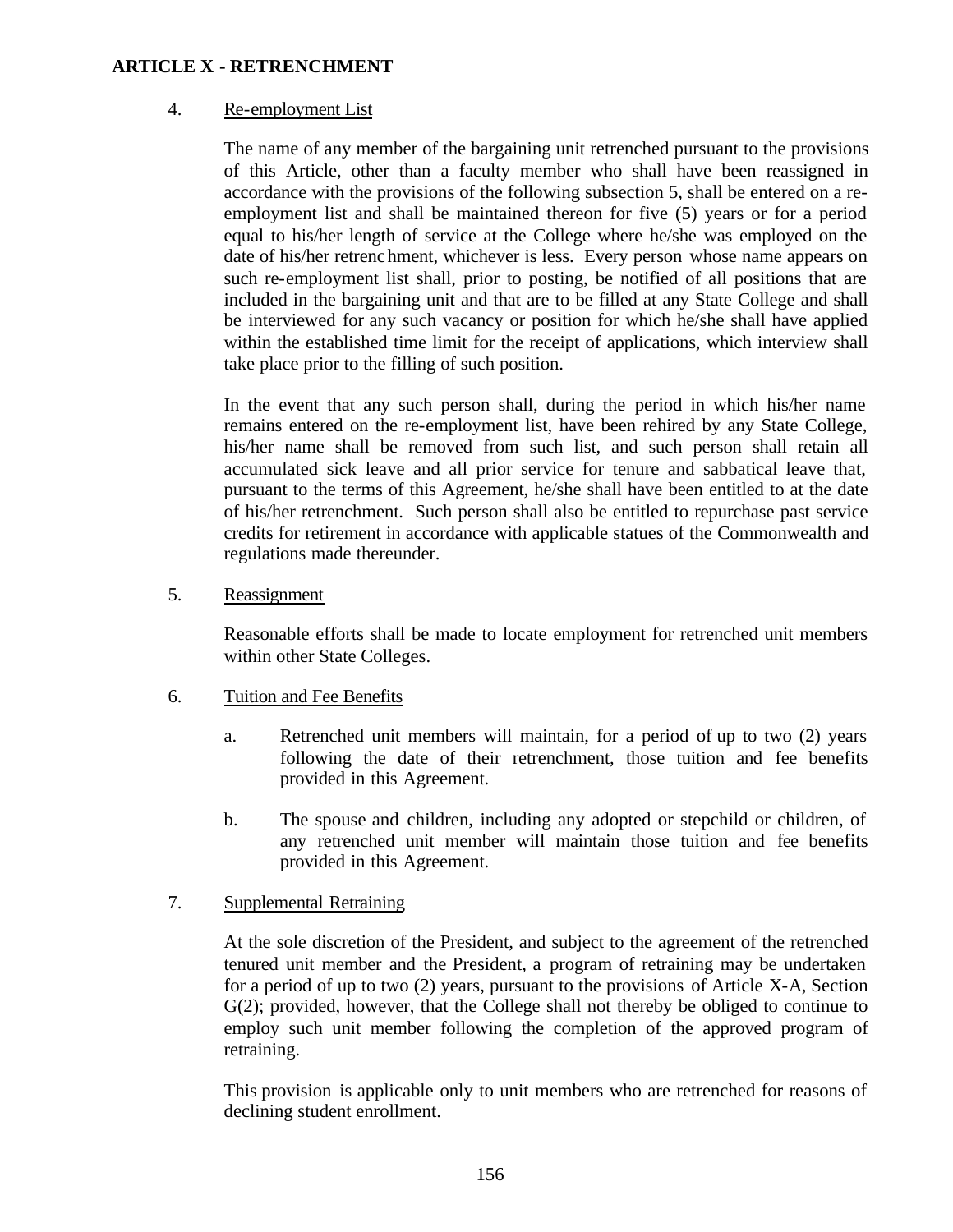### H. GRIEVANCES

Notwithstanding the provisions of Article XI of this Agreement, in the event that a grievant alleges a violation of an express provision of this Article X, the grievant may, at his/her option, initiate such grievance at Step 2 of Section C(9) of Article XI; provided, however, that, subject as aforesaid, every other provision of Article XI shall remain of full force and effect and shall apply to any such grievance so filed at Step 2.

#### I. PART-TIME PERSONNEL

No full-time member of the bargaining unit or salaried part-time faculty member employed in any academic department or in any academic program area shall be retrenched pursuant to the provisions of this Article X if on the date on which he/she would otherwise be retrenched there is employed in such department or program area any part-time faculty member described in Section H(3) of Article XIII who is teaching a course or courses that such member of the bargaining unit is qualified, by training and/or experience, to teach, it being the understanding of the parties that any such part-time faculty member shall be terminated prior to the retrenchment of any full-time member of the bargaining unit or salaried part-time faculty member. If, on the date on which any part-time faculty member, who is a member of the bargaining unit, would otherwise be terminated pursuant to Article X, Section I, or Article X-A, Section J, there is employed in such department or program area any non-unit part-time faculty member who is teaching a course or courses that the above referenced fulltime member of the bargaining unit is qualified, by training and/or experience, to teach, any said non-unit part-time faculty member shall be terminated prior to the termination of any part-time bargaining unit member.

### J. HOME DEPARTMENT

The membership of any faculty member in any department, to be known as his/her home department, shall be determined as follows:

- 1. Except as is provided in the following subsection 2, a faculty member shall be a member of the department in which he/she teaches the largest number of his/her semester hours of credit of instruction.
- 2. In the case of any faculty member who teaches more than fifty percent (50%) of his/her semester hours of credit of instruction in a department to which he/she is on loan, so called, such faculty member shall be deemed to be a member of such department if he/she shall have been on such loan and shall have taught more than fifty percent (50%) of his/her semester hours of credit of instruction in such department for more than two (2) consecutive academic years, whether commencing with effect before or after the date of execution of this Agreement; such faculty member's home department shall otherwise be that department from which he/she is on loan.
- 3. In the case of any faculty member who, by the terms of his/her initial appointment, teaches fifty percent (50%) of his/her semester hours of credit of instruction in one department and fifty percent (50%) of his/her semester hours of credit of instruction in another department, such faculty shall be deemed to be a member of one or the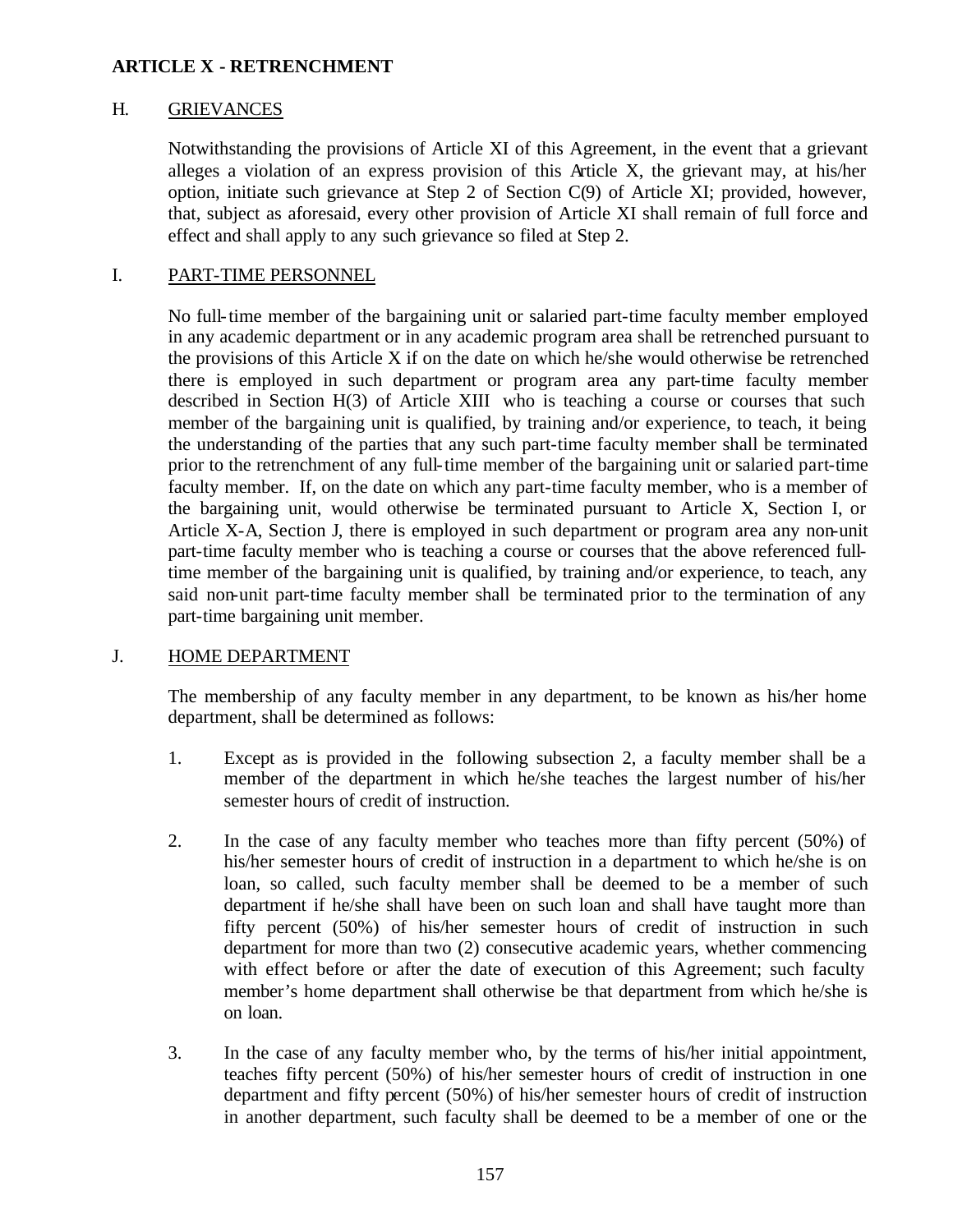other of those two (2) departments as the Vice President shall prescribe, as a term of such initial appointment, after consultation with the Chair of each such department.

4. In the case of any faculty member who teaches fifty percent (50%) of his/her semester hours of credit of instruction in one department and fifty percent (50%) of his/her semester hours of credit of instruction in another department, such faculty member shall be deemed to be a member of that department, being one of the aforesaid two (2) departments, which was last determined to be his/her home department by application of the foregoing subsection 1, 2 or 3.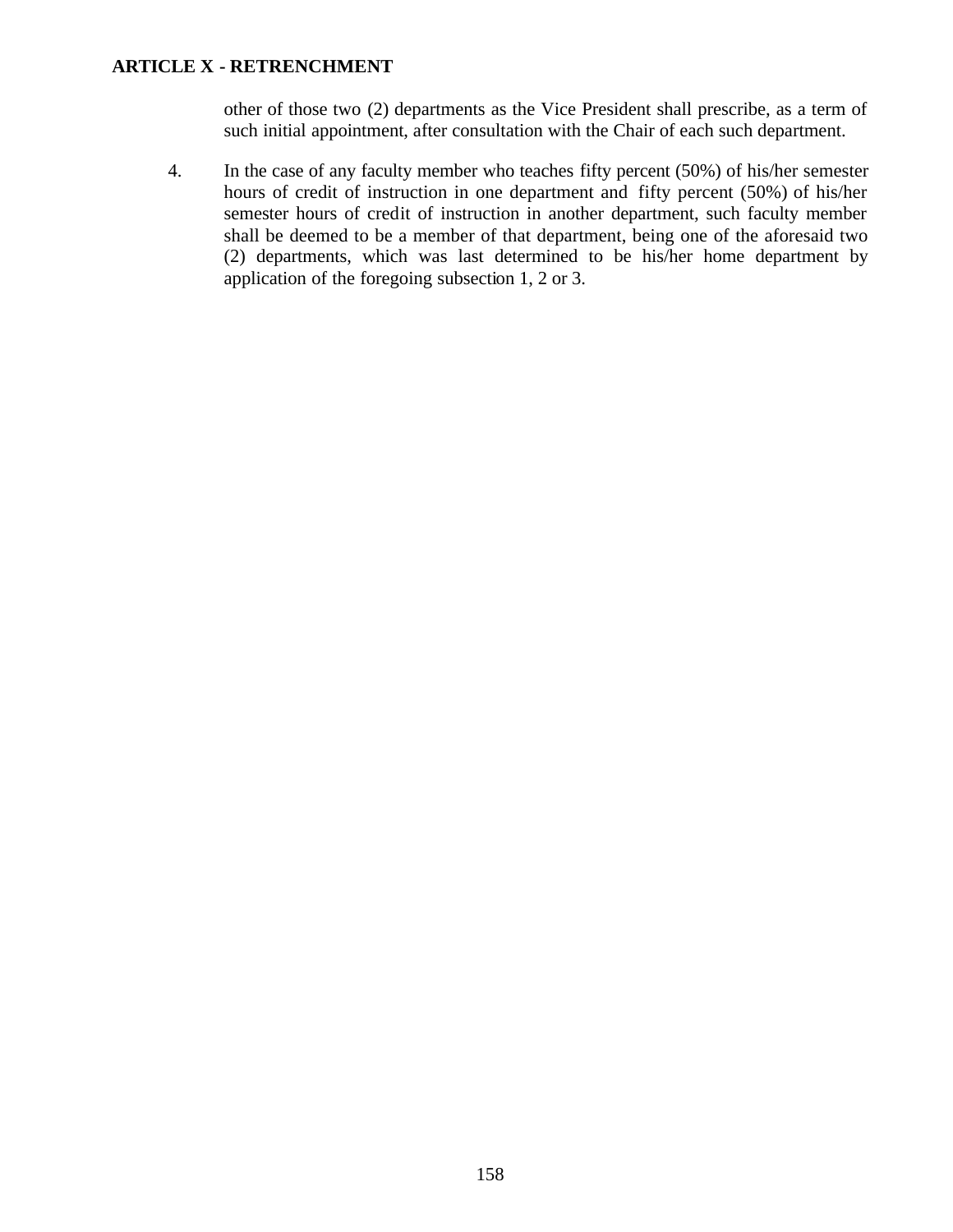### A. INTRODUCTION

It is the purpose of the State Colleges to provide educational programs and research in the liberal, fine and applied arts and sciences and other related disciplines and to contribute to the resolution of the needs and problems of the local, regional and state-wide communities which they serve. It is the further and ultimate purpose of the several State Colleges to provide such educational services in order to prepare students for the social, economic and cultural world in which they will live after the completion of their education.

In order to best effectuate these purposes, the professional academics who are members of this community, i.e., the faculty and librarians, have a personal and professional obligation to renew, improve and augment their individual capacities as those pertain to their methods of teaching, their command of a body of knowledge and their skills as mentors of students in a variety of modes, learning strategies and settings. To the same end, the Board of Trustees has a more comprehensive obligation to supervise and participate in the design, maintenance, renewal, improvement, expansion and limitation of such educational programs and curricula as it deems most effectively conceived, within the limits of its resources, to realize these fundamental purposes.

The Board of Trustees, in the furtherance of these purposes and in order thereby to improve the quality of its educational programs and curricula, may formulate plans for the renewal, development and staffing of the academic programs, structures and offerings at a State College under its jurisdiction. In order to ensure the participation of members of the academic community at a State College in the formulation of any such plan or plans as it relates to the educational programs, curricula and staffing of such, the parties have made express provision for such participation by incorporating certain provisions to that effect in Article VII of this Agreement, it being the understanding of the parties that such participation shall occur in accordance with such provision.

Therefore, in order to ensure that the implementation of such plans, when and as they are more fully developed, will provide for the greatest possible utilization of the skills and knowledge of the faculty and librarians of each State College, the parties hereby agree as follows.

Notwithstanding any other term of this Agreement, no unit member shall be retrenched except as provided in accordance with the provisions of Articles X, X-A and X-B, as may be applicable.

# B. APPLICATION

Save as is provided in Articles X and X-B, the provisions of this Article shall exclusively govern the retrenchment of members of the bargaining unit at each College, any other provision of this Agreement to the contrary notwithstanding.

Except as is otherwise provided in Section J of this Article X-A, the provisions of this Article X-A shall be of no application to any person holding a part-time appointment to a position in the bargaining unit.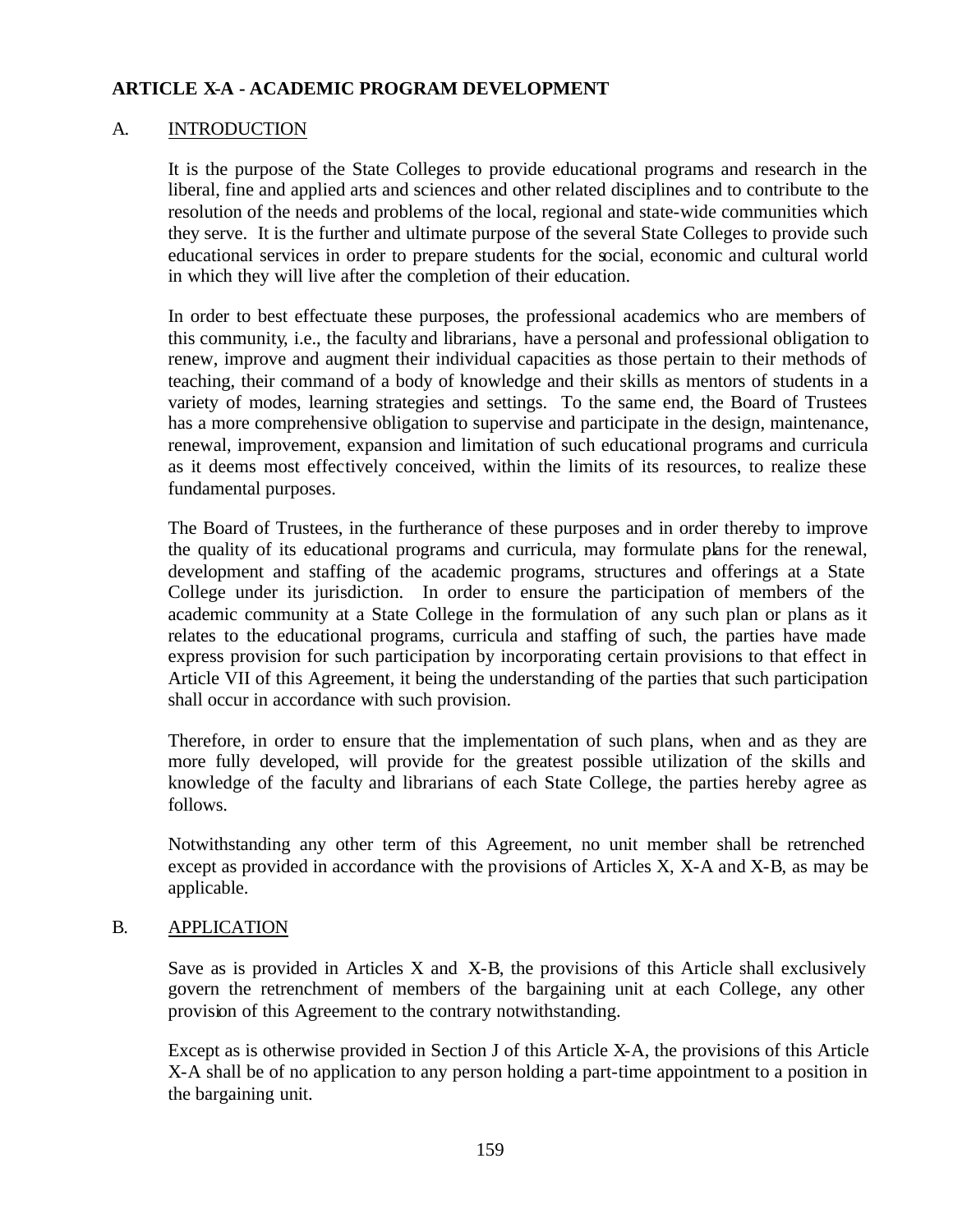# C. DEFINITIONS

### 1. Academic Program Development

Academic Program Development shall be deemed to have occurred whenever either of the following necessitates increasing or decreasing the number of unit members in one or more academic departments or program areas or a library, as the case may be:

- a. a decision to establish, alter or eliminate an academic program or a general education requirement when such decision has been made in accordance with any such procedures as have been established pursuant to Article VII; or
- b. a significant and demonstrable change in the student enrollment patterns within an academic program resulting in the inability of the faculty of an academic department to teach twelve (12) semester hours of credit of instruction in courses offered by their department, or the equivalent through the fulfillment of alternative professional responsibilities assigned pursuant to Article XII, or workload reductions made in accordance with the provisions of this Agreement.

### 2. Retrenchment

For the purpose of this Article X-A, "retrenchment" shall mean the laying off of any member of the bargaining unit by reason of academic program development at a College and shall not mean termination.

3. Seniority

For the purposes of this Article, as applied to each member of the bargaining unit, "seniority" shall have the meaning ascribed to it by Section C(4) of Article X.

# D. RETRENCHMENT

No unit member shall be retrenched by reason of academic program development at a State College except in accordance with the provisions of this Article X-A.

# E. CRITERIA FOR RETRENCHMENT

Retrenchment shall take place only pursuant to the following provisions:

1. Faculty Members

The seniority of each faculty member within any department or program area at a College shall determine the order in which he/she shall be retrenched from that department or program area, so that the most senior such member shall be last retrenched and the least senior such member shall be first retrenched; provided, however, that such order of retrenchment shall govern only insofar as, pursuant to its initial application, those faculty members to be retained are, by training and/or experience, qualified to teach the remaining courses which are to be continued to be offered by such department or within such program area to fulfill its mission and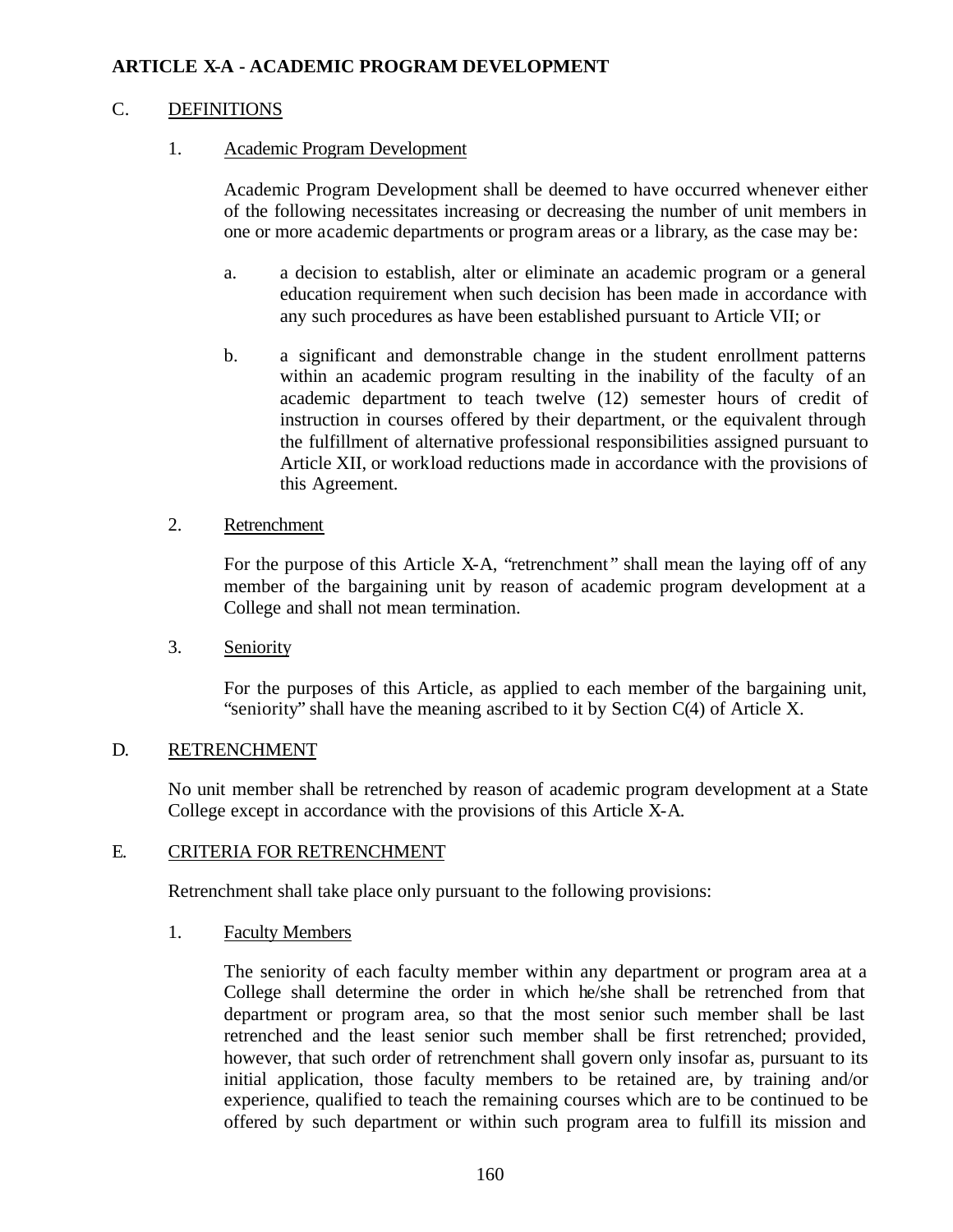purpose; provided further that such order of retrenchment shall govern only insofar as its application is not in violation of the laws of the Commonwealth of Massachusetts or the United States; and provided further that no tenured member of a department or program area shall be retrenched sooner than a non-tenured member of such department or program area solely by reason of the fact that such tenured member has less seniority than such non-tenured member.

2. Librarians

The seniority of each librarian at the College at which he/she is employed shall determine the order in which he/she shall be retrenched from that College, so that the most senior such librarian shall be last retrenched and the least senior such librarian shall be first retrenched; provided, however, that such order of retrenchment shall govern only insofar as, pursuant to its initial application, those librarians to be retained are, by training and/or experience, determined by the Board of Trustees to be essential to the operation of the library or libraries at such College; provided further that such order of retrenchment shall govern only insofar as its application is not in violation of the laws of the Commonwealth of Massachusetts or the United States; and provided further that no tenured librarian shall be retrenched sooner than a nontenured librarian solely by reason of the fact that such tenured librarian has less seniority than such non-tenured librarian.

3. Application

Whenever it shall be necessary, pursuant to the application of this Section E, to determine whether any faculty member who would otherwise be retrenched should be retained in any department or program area or whether any librarian who would otherwise be retrenched should be retained in any library or libraries at any College, such determination shall be made by the President and shall not be arbitrary or capricious.

### F. PROCEDURES FOR RETRENCHMENT: ACADEMIC PROGRAM DEVELOPMENT

- 1. If the President determines that retrenchment for reasons of academic program development may be necessary, he/she shall so notify the Commissioner, the President of the Association and the Chapter President, every appropriate decision-making body constituted pursuant to Article VII and affected unit(s), and shall provide them with a preliminary proposal, which shall address the reasons for the anticipated retrenchment, the number of bargaining unit members who are anticipated to be retrenched and the units proposed for retrenchment.
- 2. Accurate information, statistics and/or financial data related to such preliminary proposal shall be made available by the President for inspection and/or copying upon request; provided, however, that this subsection shall not require the President to compile such information, statistics and/or financial data in the form requested unless already compiled in that form.
- 3. The President shall provide a reasonable period of time and, whenever possible, a minimum of sixty (60) days from the issuance of the preliminary proposal, to receive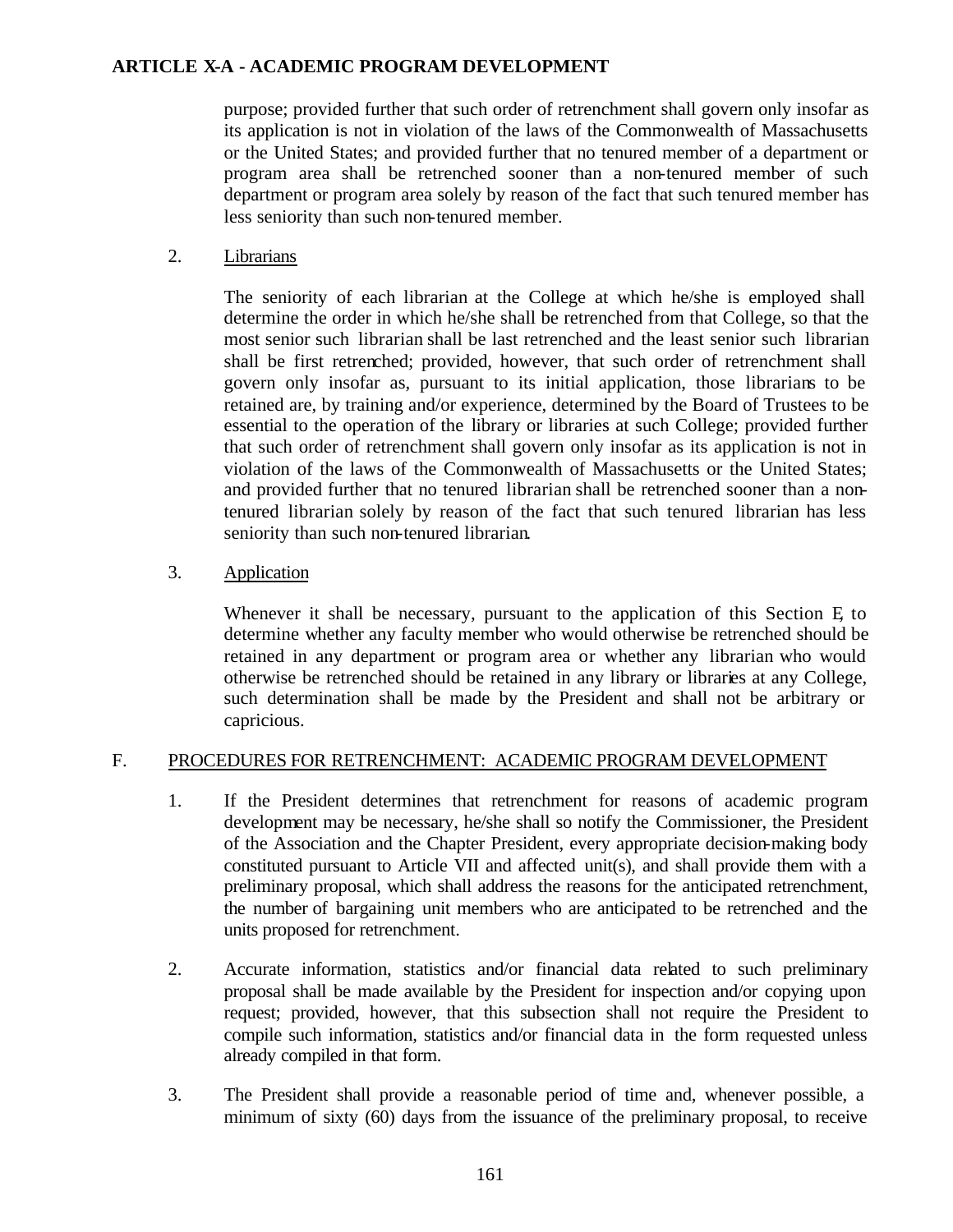advice and written recommendations from the President of the Association and/or the Chapter President.

- 4. The President of the College, the President of the Association and/or the Chapter President shall promptly meet and confer with respect to the preliminary proposal and their recommendations.
- 5. If, after having considered such recommendations, the President determines that retrenchment remains necessary, he/she shall recommend a final retrenchment plan which shall state the unit(s) in which retrenchment shall occur, and the extent of retrenchment in each such unit. The plan shall identify, in accordance with the provisions of this Article, those bargaining unit members who are to be retrenched. A copy of the recommendations, if any, of the President of the Association and the Chapter President shall accompany the recommendations of the President. In developing the final retrenchment plan, the President shall address the following considerations:
	- a. the mission of the affected unit(s) and how circumstances have altered that mission;
	- b. the dependence of other unit(s) of the College on the unit(s) affected, the effect on the offerings of the unit(s) affected and/or arrangements to replace offerings lost;
	- c. arrangements to allow students in the affected unit(s) to satisfy academic needs and requirements;
	- d. possible consequences to the stature of the College;
	- e. the possibilities of re-employment elsewhere in the College or other State Colleges; and
	- f. the advisability of program curtailment as opposed to program abolition.

A copy of the above material shall be transmitted to the Commissioner.

- 6. The Board of Trustees shall promptly meet to consider the plan so recommended. In accordance with the Board of Trustees' procedures, upon the prior written request of the Association President Association and/or the Chapter President, the Association President and/or the Chapter President shall be granted an opportunity to address the Board. Thereafter, the Board may adopt a plan of retrenchment as it shall determine. Bargaining unit members may thereafter be retrenched pursuant to the plan so adopted in accordance with the provisions of this Article. A copy of such plan shall be given to the Commissioner, the Association President and the Chapter President.
- 7. The determination of the Board of Trustees made hereunder shall not be arbitrary or capricious.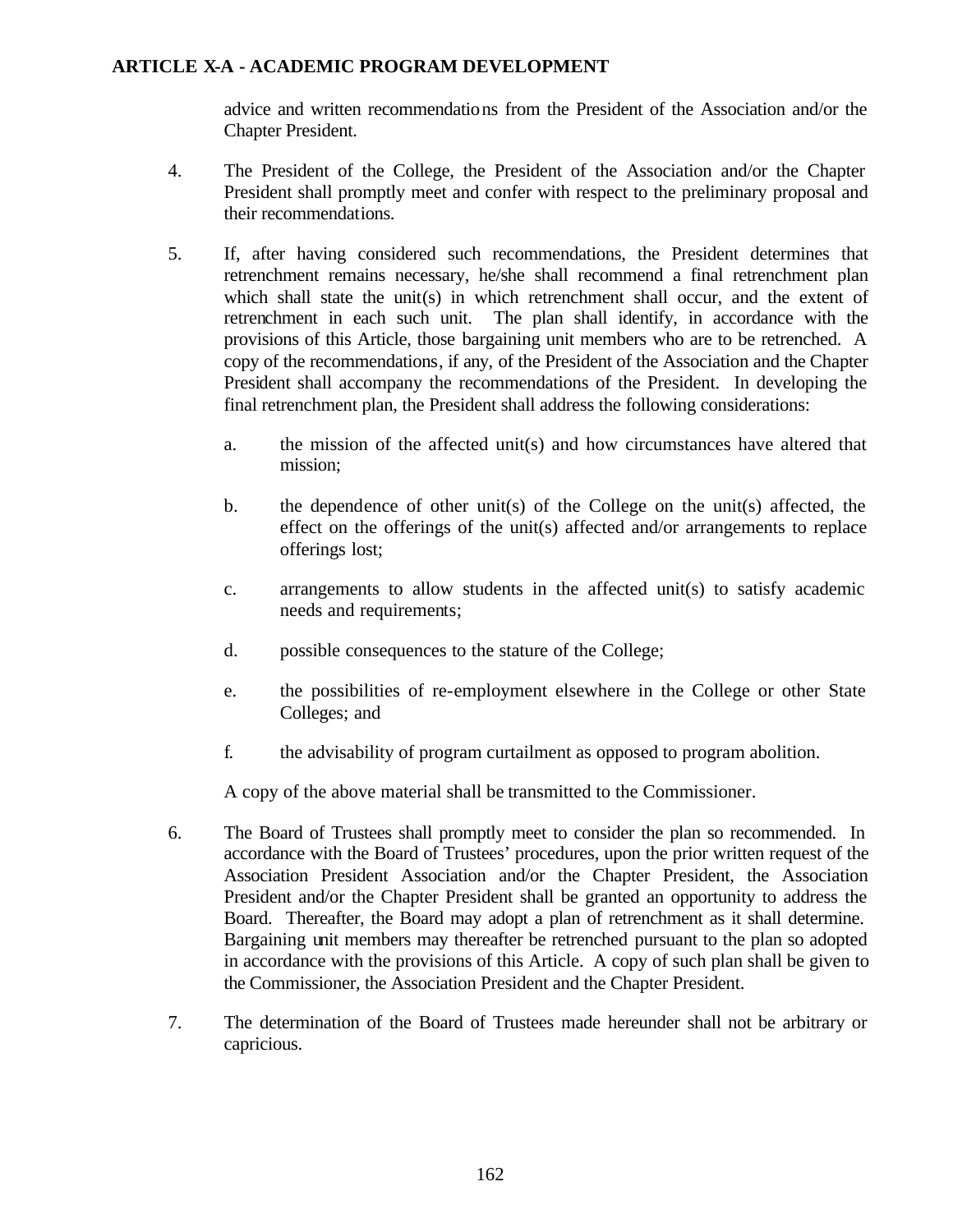### G. OFFER TO REASSIGN OR TO PROVIDE A PROGRAM OF PROFESSIONAL DEVELOPMENT

Notwithstanding any other term of this Agreement, no unit member shall be retrenched pursuant to the provisions of this Article until after the provisions of this Section G have been complied with and then only in compliance with the express provisions of this Article.

Whenever any member of the bargaining unit is to be retrenched by reason of academic program development, he/she shall be entitled to receive an offer from the Board of Trustees pursuant to the provisions of subsection 1 or 2 below.

#### 1. Offer of Reassignment

Whenever the Board of Trustees shall have determined, at its sole discretion, that the skills, knowledge and/or experience of such member of the bargaining unit can be more effectively utilized at the College in a department, including any program area or library, other than that in which such member of the bargaining unit is then employed, it may, after consultation with such unit member, offer to reassign such unit member accordingly.

Any offer so made shall be made in writing, shall set forth the department, program area or library to which such reassignment is to have effect, shall provide such other pertinent information as the Board may deem necessary or desirable and shall be sent to such unit member in accordance with the provisions of subsection 5 below.

Whenever the Board of Trustees shall, in respect of any member of the bargaining unit, have made any offer pursuant to the foregoing provisions of this subsection 1, and whenever such unit member shall have failed, within thirty (30) days after the receipt of such offer, to accept such offer in its entirety, the Board of Trustees may, at its sole discretion, subject only to the provisions of Section H below and to no other provisions of this Article or Article X or Article X-B, retrench such unit member by giving him/her notice thereof in writing, which notice shall, any other provision of this Agreement to the contrary notwithstanding, have effect not sooner than the commencement of the next academic semester.

No reassignment shall be offered or made pursuant to the provisions of this subsection 1 except to a position then vacant; provided, however, that at the sole discretion of the Board of Trustees, any such vacancy may be created by the retrenchment of a non-tenured member of the bargaining unit by giving such nontenured member of the bargaining unit notice thereof in writing, which notice shall, any other provision of this Agreement to the contrary notwithstanding, have effect not sooner than the commencement of the next academic semester. Any retrenchment effected for the purpose of creating a vacancy as aforesaid shall be subject only to the provisions of subsections 1, 2 and 3 of Section H below and to no other provision of this Article or Article X or Article X-B.

2. Offer of a Program of Professional Development

Whenever the Board of Trustees shall have determined, at its sole discretion, that the skills, knowledge and/or experience of such member of the bargaining unit might be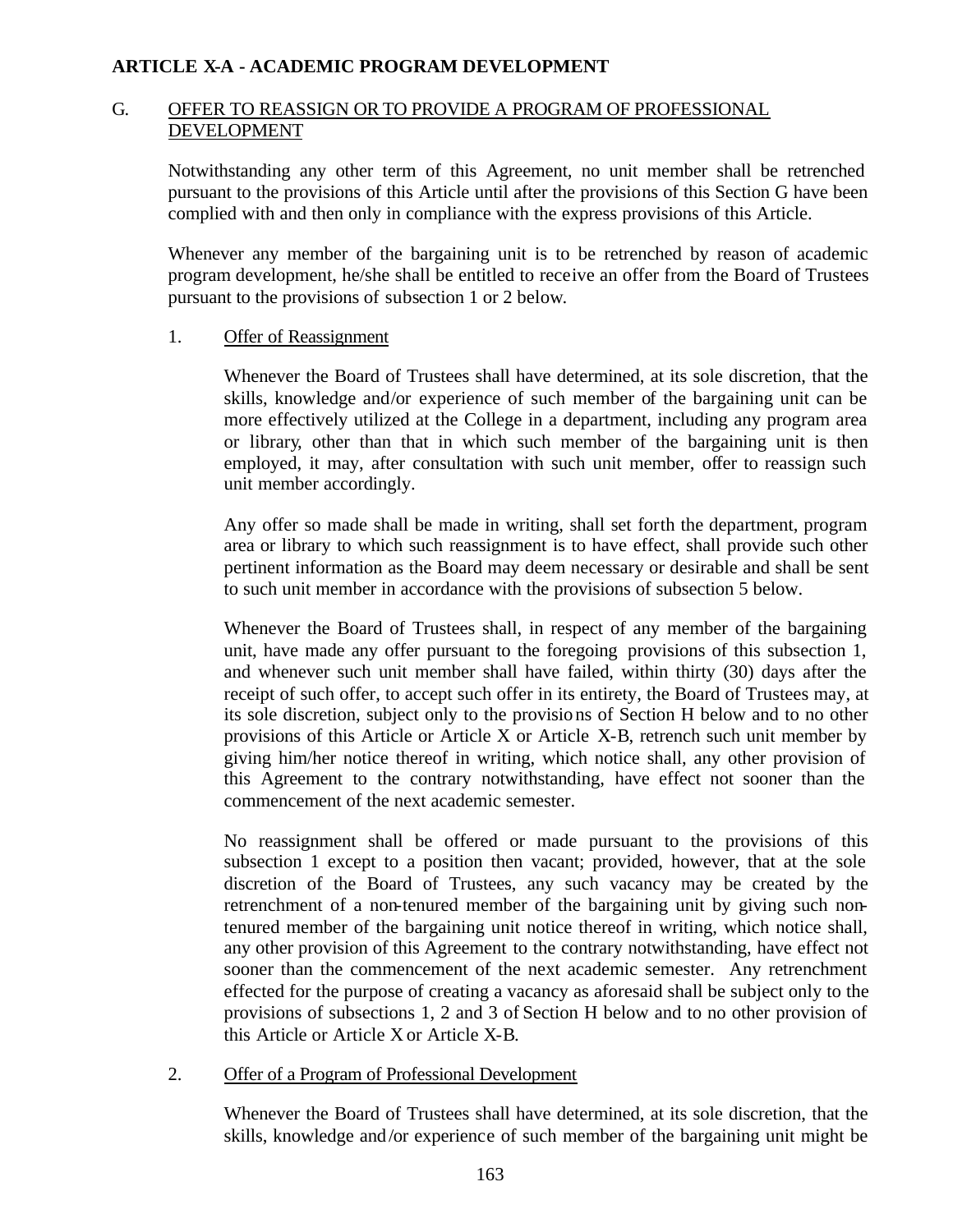made relevant to the changing needs of the College only if such unit member participates in a program of professional development, it shall offer:

- a. after consultation with such unit member, to provide such program to such unit member and to pay the tuition and fees at a public institution of higher learning within the Commonwealth or, if undertaken pursuant to the rules and regulations of the New England Regional Student Program, at a public institution of higher education in New England, if any, for a period of up to two (2) years, required for the implementation of the same;
- b. to continue to employ such unit member during any period of such program that falls within an academic or other work year, as the case may be, with such reduction of the workload of such unit member as the Board shall, after consultation with the Association, determine, but subject to all the other terms and conditions of this Agreement, including the provisions of this Article and of Article IX, and to all the terms and conditions of any successor thereto;
- c. to continue to employ such member from and after the successful completion of such program, subject to all the terms and conditions of this Agreement, including Articles IX and X thereof, and to all the terms and conditions of any successor thereto.

Any offer so made shall be made in writing by the Board of Trustees, shall set forth the nature, purpose, terms, content, scope, time and duration, whether or not falling within any work year, and location of such program, together with the general manner of its implementation, including the manner in which any tuition and fees thereby entailed shall be paid by the Board, and shall be sent to such unit member in accordance with the provisions of subsection 5 below.

Subject to the foregoing, the nature, purpose, terms, content, scope, time and duration, whether or not falling within any work year, and location of any and every such program of professional development shall be determined at the sole discretion of the Board of Trustees; provided, however, that whenever any such program requires the Board to pay any tuition and fees, it shall be a condition of the offer made that the member of the bargaining unit to whom it is made shall agree to remain an employee of the Board for a period equal to twice the period of such program unless the Board, then or thereafter, shall have waived this condition in whole or in part or shall have retrenched, terminated or not reappointed such member of the bargaining unit subsequent to the conclusion of such program.

Whenever the Board of Trustees shall, in respect of any member of the bargaining unit, have made any offer pursuant to the foregoing provisions of this subsection 2, and whenever such unit member shall have failed, within thirty (30) days after the receipt of such offer, to accept such offer in its entirety, the Board of Trustees may, at its sole discretion, subject only to the provisions of Section H below and to no other provision of this Article or Article X or Article X-B, retrench such unit member by giving him/her notice thereof in writing, which notice shall, any other provision of this Agreement to the contrary notwithstanding, have effect not sooner than the commencement of the next academic semester.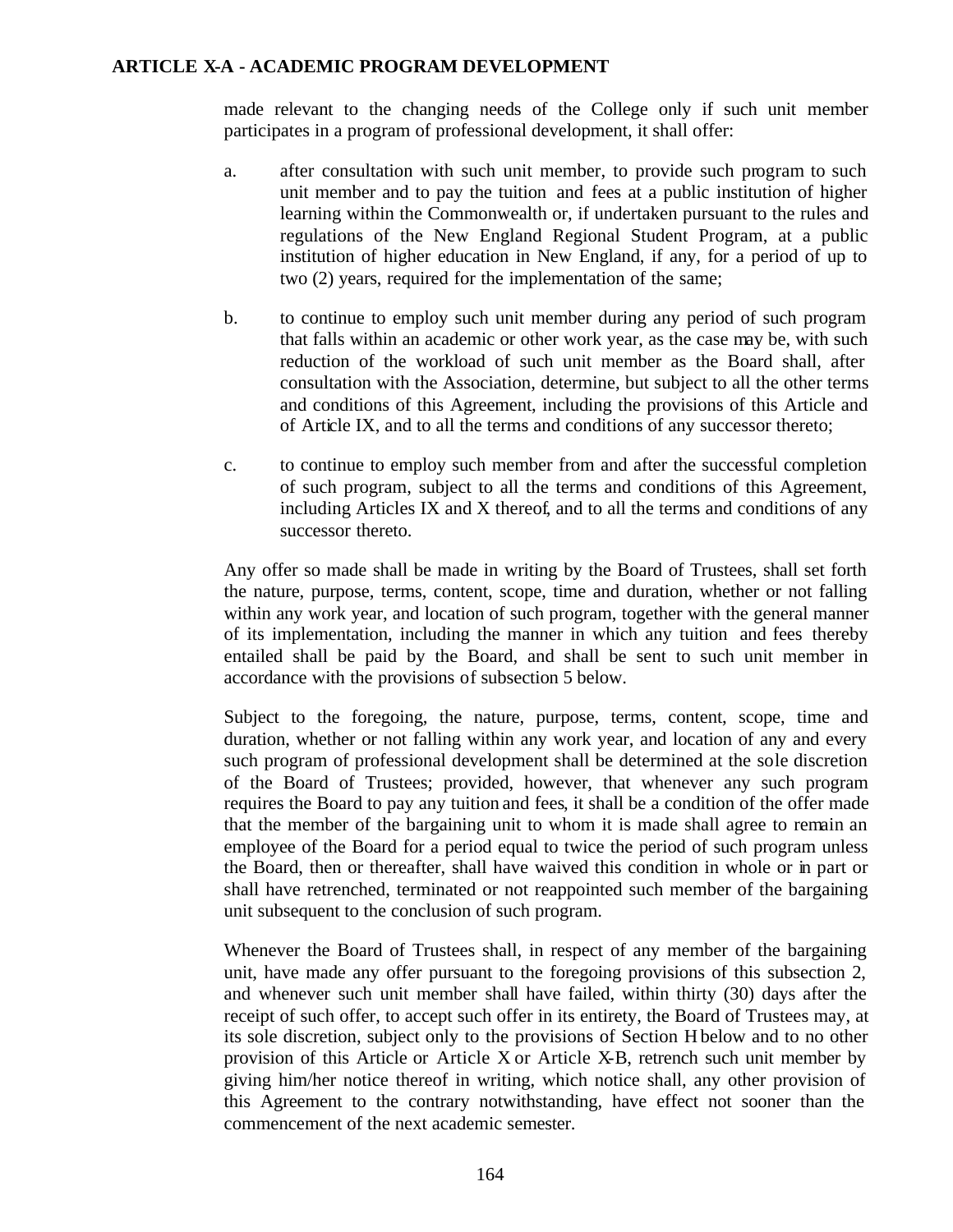Whenever the Board of Trustees shall, in respect of any member of the bargaining unit, have made any offer pursuant to the foregoing provisions of this subsection 2, and whenever such unit member, within thirty (30) days after the receipt of such offer, shall have accepted such offer in its entirety, such unit member shall not be retrenched during the period in which such program of professional development is in effect unless such unit member shall have sooner failed, in some material way, to comply with the terms of such program.

### 3. Dual Offers

Nothing in the foregoing shall be deemed to prohibit a Board of Trustees from making offers to any eligible member of the bargaining unit, whether simultaneously or otherwise, pursuant to both of the foregoing subsections 1 and 2; and nothing in the foregoing shall be deemed to abridge the right of a Board of Trustees to reassign any member of the bargaining unit from one department, program area or other organizational unit at the College to another such unit at the College in circumstances other than those described in this Article X-A.

### 4. Criteria Governing the Order in Which Offers May Be Made

Whenever the Board of Trustees shall have determined that the implementation of any plan will require the transfer of, or the participation in a program of professional development by, any member(s) of a department or program area or any librarian(s) at a College, then no member of such department or program area and no librarian at such College shall receive an offer pursuant to subsection 1, 2 or 3 above unless an offer, but not necessarily the same offer, shall have been sooner made to such faculty member or librarian, if any, as is required by the following provisions to have been the prior recipient of such an offer:

### a. Faculty Members

The seniority of each faculty member within any department or program area at a College shall determine the order in which he/she shall receive an offer made pursuant to the provisions of this Article, so that the least senior member shall first receive such an offer and the most senior such member shall last receive such an offer; provided, however, that such order shall govern only insofar as, pursuant to its initial application, those faculty members that will remain in such department or program area if an offer is accepted are, by training and/or experience, qualified to teach the remaining courses offered by such department or within such program area; and provided further that such order shall govern only insofar as its application is not in violation of the laws of the Commonwealth or the United States; and provided further that no tenured member of a department or program area shall receive any offer sooner than a non-tenured member of such department or program area solely by reason of the fact that such tenured member has less seniority than such non-tenured member.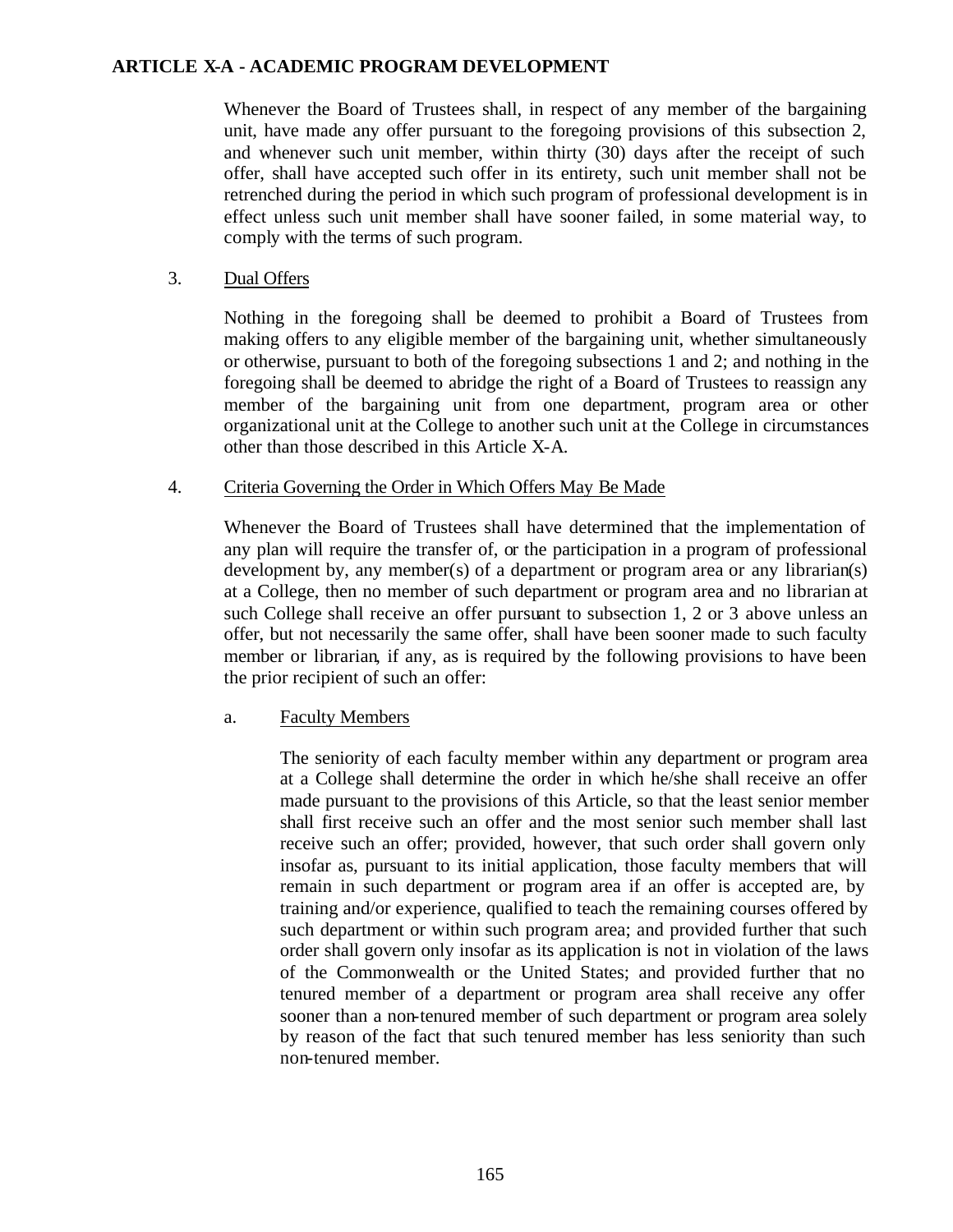# b. Librarians

The seniority of each librarian at the College at which he/she is employed shall determine the order in which he/she shall receive an offer made pursuant to the provisions of this Article, so that the least senior such librarian shall first receive such an offer and the most senior such librarian shall last receive such an offer; provided, however, that such order shall govern only insofar as, pursuant to its initial application, those librarians that will remain at such College if any offer is accepted are, by training and/or experience, qualified to render the remaining services offered within the library or libraries at such College; and provided further that such order shall govern only insofar as its application is not in violation of the laws of the Commonwealth or the United States; and provided further that no tenured librarian shall receive any offer sooner than a non-tenured librarian solely by reason of the fact that such tenured librarian has less seniority than such non-tenured librarian.

# 5. Notice of Offer

Any offer made by a Board of Trustees to a member of the bargaining unit pursuant to this Section G shall be sent to such unit member by certified mail, return receipt requested. If such certified letter is returned undelivered, it shall then be sent to such unit member by regular first class mail and, if unreturned, shall be deemed to have been received by him/her on the date when delivery of the certified letter would have otherwise been effected.

### 6. Limitations

The provisions of this Section G shall be of no force or effect at any College during any period in respect of which the Board of Trustees shall have declared a fiscal exigency or during any period in which any one (1) or more members of the bargaining unit who have been retrenched by reason of a fiscal exigency remain subject to recall therefrom pursuant to the provisions of Section G(3) of Article X.

It is the intent of this Section that the provisions of Article X shall exclusively be of application to a financial exigency, and shall not be applied arbitrarily or capriciously where the provisions of this Article X-A are of proper application.

### H. RIGHTS AND BENEFITS OF RETRENCHED BARGAINING UNIT MEMBERS

### 1. Unemployment Compensation

The right of every member of the bargaining unit to receive such unemployment compensation benefits as he/she may be entitled to under Chapter 151A of the General Laws, as amended, is hereby recognized. Every appropriate Board of Trustees shall provide any member of the bargaining unit retrenched pursuant to the provisions of this Article with all such information and assistance as he/she may require for the purpose of making any claim pursuant to Chapter 151A.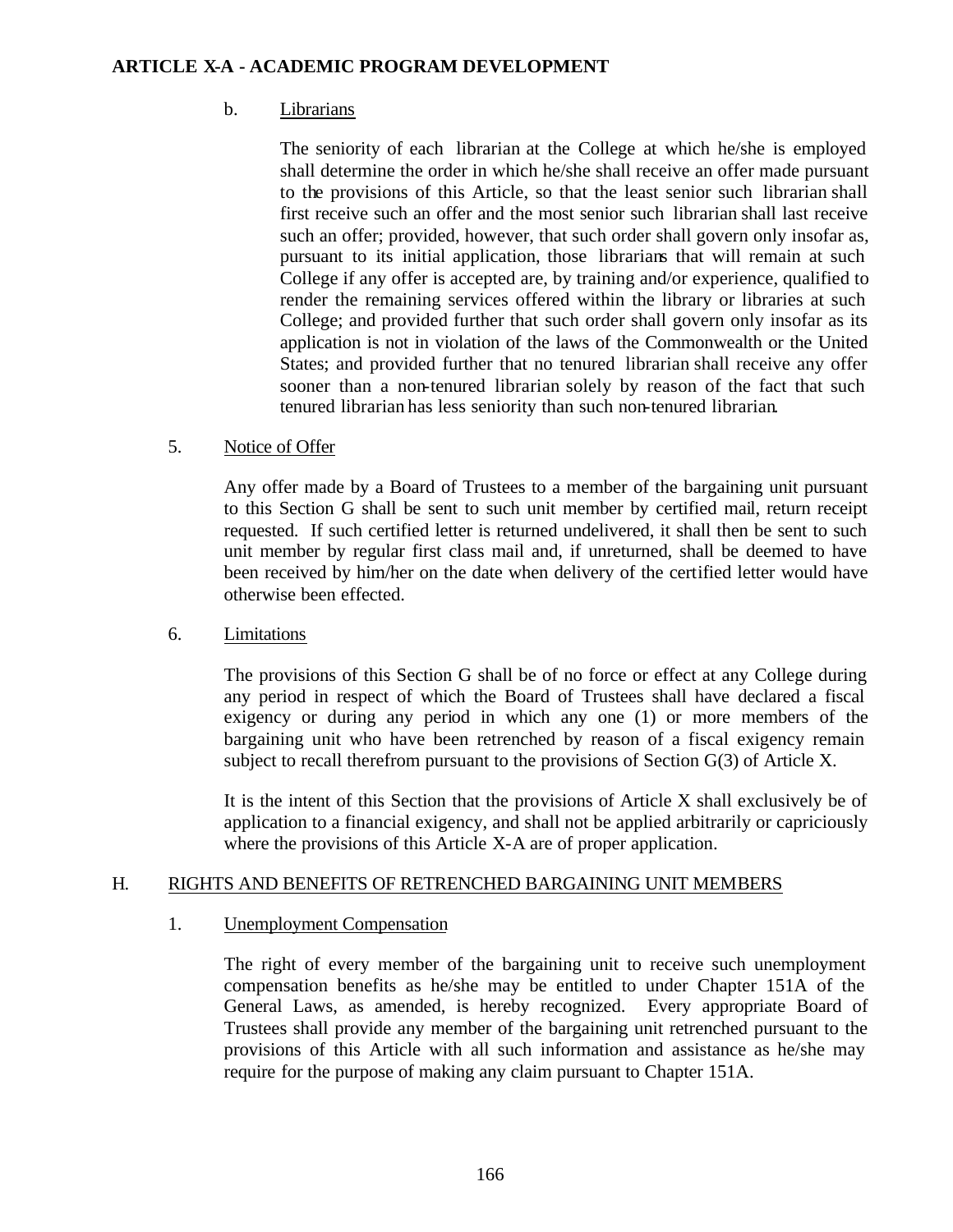# 2. Recall

# a. Faculty Member

Whenever during the term of this Agreement it shall be determined by the President to be necessary to fill, in whole or in part, any faculty position in a department in which retrenchment shall, pursuant to the provisions of this Article, have earlier taken place, the President shall recall the most senior faculty member from among those faculty members who shall have been so retrenched from such department; provided, however, that such order of recall shall govern only insofar as pursuant to its initial application each faculty member to be recalled is, by training and/or experience, qualified to teach the course or courses for the teaching of which such position is to be filled.

### b. Librarian

Whenever during the term of this Agreement any College President shall have determined it necessary to fill, in whole or in part, any librarian position at any library or libraries from which retrenchment shall, pursuant to the provisions of this Article, have earlier taken place, then the President shall recall the most senior librarian who shall have been so retrenched from such library or libraries; provided, however, that such order of recall shall govern only insofar as pursuant to its initial application each librarian to be recalled is, by training and/or experience, qualified to discharge the responsibilities for which such position is to be filled.

### c. General Provisions

Any provision of this Agreement to the contrary notwithstanding, any member of the bargaining unit recalled pursuant to the provisions of the foregoing paragraphs of this subsection 2 who shall not have been recalled to serve as a full-time appointee shall be recalled subject to any and all such policies, practices and procedures of the Board of Trustees and the College as apply to persons who hold part-time appointments; provided further that the term of service of such part-time appointee shall be governed by such policies, practices and procedures and shall not be governed by any of the provisions of this Agreement other than the provisions of this subsection 2; and provided further that, notwithstanding the foregoing, such part-time appointee shall retain the right to use the procedures of Article XI of this Agreement, to the extent they may apply, to determine whether any provision of this subsection 2, but of no other provisions of this Agreement, may have been violated in its application to him/her.

Any such member of the bargaining unit so recalled to a full-time position shall retain all those rights of tenure that he/she shall have held at the date of his/her retrenchment, and shall retain all accumulated sick leave and any eligibility for sabbatical leave that, pursuant to the terms of this Agreement, he/she was entitled to at the date of his/her retrenchment.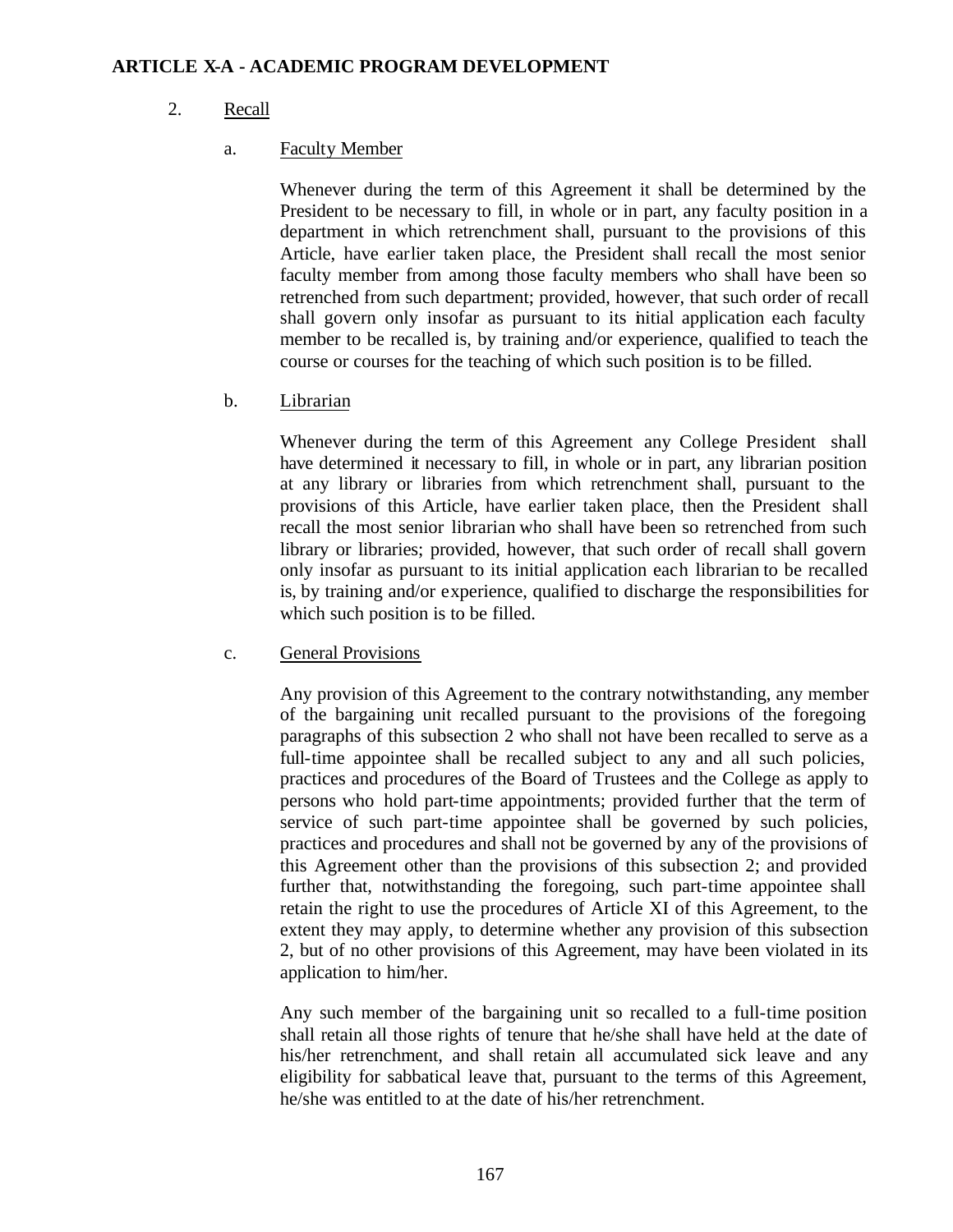Any such member of the bargaining unit so recalled to a full-time position shall, for the purpose of determining his/her status of seniority, be deemed to have been employed at the College during any period in which he/she shall have been retrenched pursuant to the provisions of this Article.

### 3. Re-employment List

The name of any member of the bargaining unit retrenched pursuant to the provisions of this Article shall be entered on a re-employment list and shall be maintained thereon for five (5) years or for a period equal to his/her ength of service at the College where he/she was employed on the date of his/her retrenchment, whichever is less. Every person whose name appears on such re-employment list shall, prior to posting, be notified of all bargaining unit positions to be filled at any State College, and shall be interviewed for any such position for which he/she shall have applied within the established time limit for the receipt of applications, which interview shall take place prior to the filling of such position.

In the event that any such person shall, during the period in which his/her name remains entered on the re-employment list, have been rehired by any State College, his/her name shall be removed from such list, and such person shall retain all accumulated sick leave and all prior service for tenure and sabbatical leave that, pursuant to the terms of this Agreement, he/she shall have been entitled to at the date of his/her retrenchment. Such person shall also be entitled to repurchase past service credits for retirement in accordance with applicable statutes of the Commonwealth and regulations made thereunder.

### I. GRIEVANCES

Notwithstanding the provisions of Article XI of this Agreement, in the event that a grievant alleges a violation of an express provision of this Article X-A, the grievant may, at his/her option, initiate such grievance at Step 2 of Section C(9) of Article XI; provided, however, that, subject as aforesaid, every other provision of Article XI shall remain of full force and effect and shall apply to any such grievance so filed at Step 2.

### J. PART-TIME PERSONNEL

No full-time member of the bargaining unit or salaried part-time faculty member employed in any academic department or in any academic program area shall be retrenched pursuant to the provisions of this Article X-A if on the date on which he/she would otherwise be retrenched there is employed in such department or program area any part-time faculty member described in Section H(3) of Article XIII who is teaching a course or courses that such member of the bargaining unit is qualified, by training and/or experience, to teach, it being the understanding of the parties that any such part-time faculty member shall be terminated prior to the retrenchment of any full-time member of the bargaining unit or salaried part-time faculty member. If, on the date on which any part-time faculty member, who is a member of the bargaining unit, would otherwise be terminated pursuant to Article X, Section I, or Article X-A, Section J, there is employed in such department or program area any non-unit part-time faculty member who is teaching a course or courses that the abovereferenced full-time member of the bargaining unit is qualified, by training and/or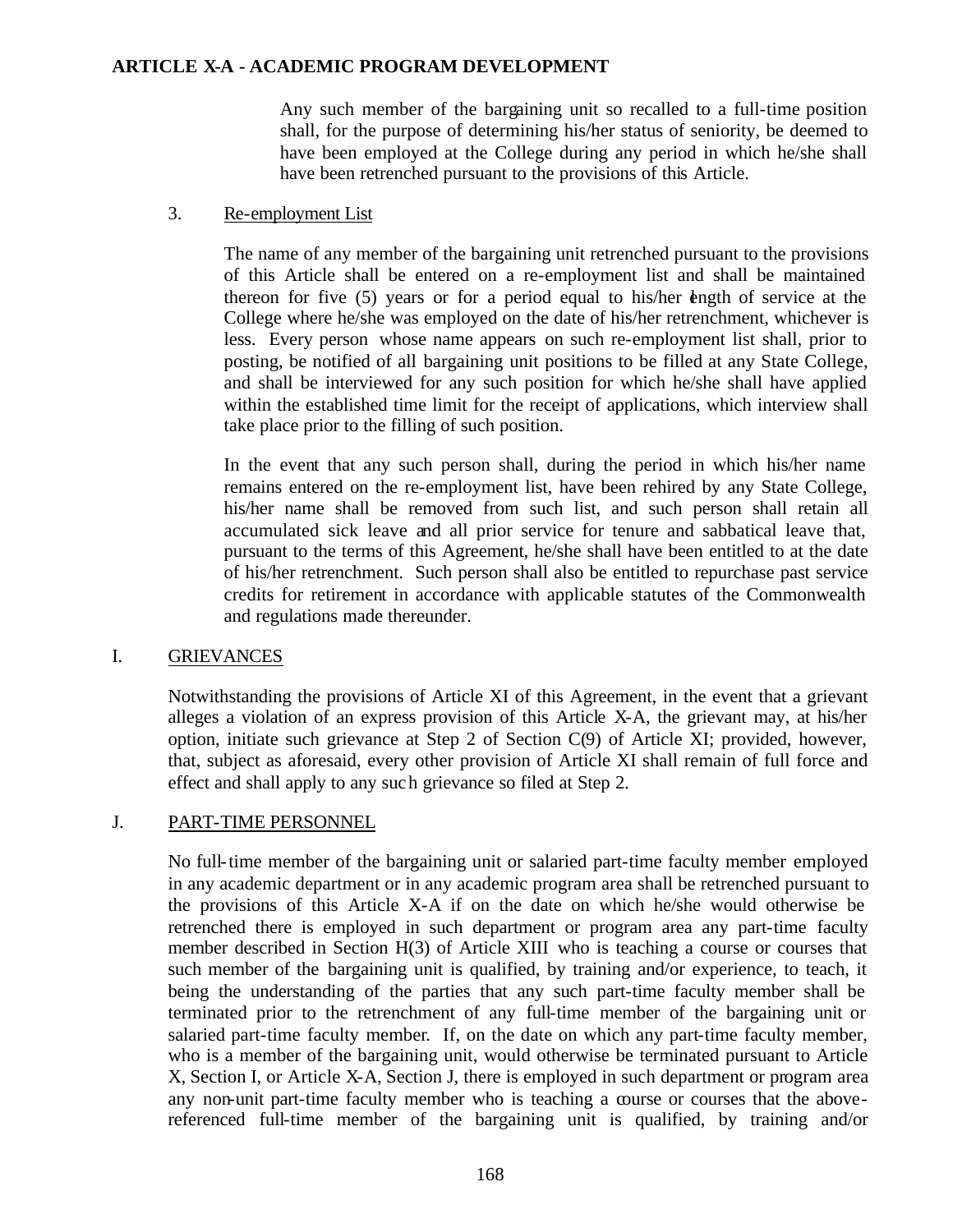experience, to teach, such non-unit part-time faculty member shall be terminated prior to the termination of any part-time bargaining unit member.

### K. HOME DEPARTMENTS

The membership of any faculty member in any department, to be known as his/her home department, shall be determined in accordance with Article X, Section J.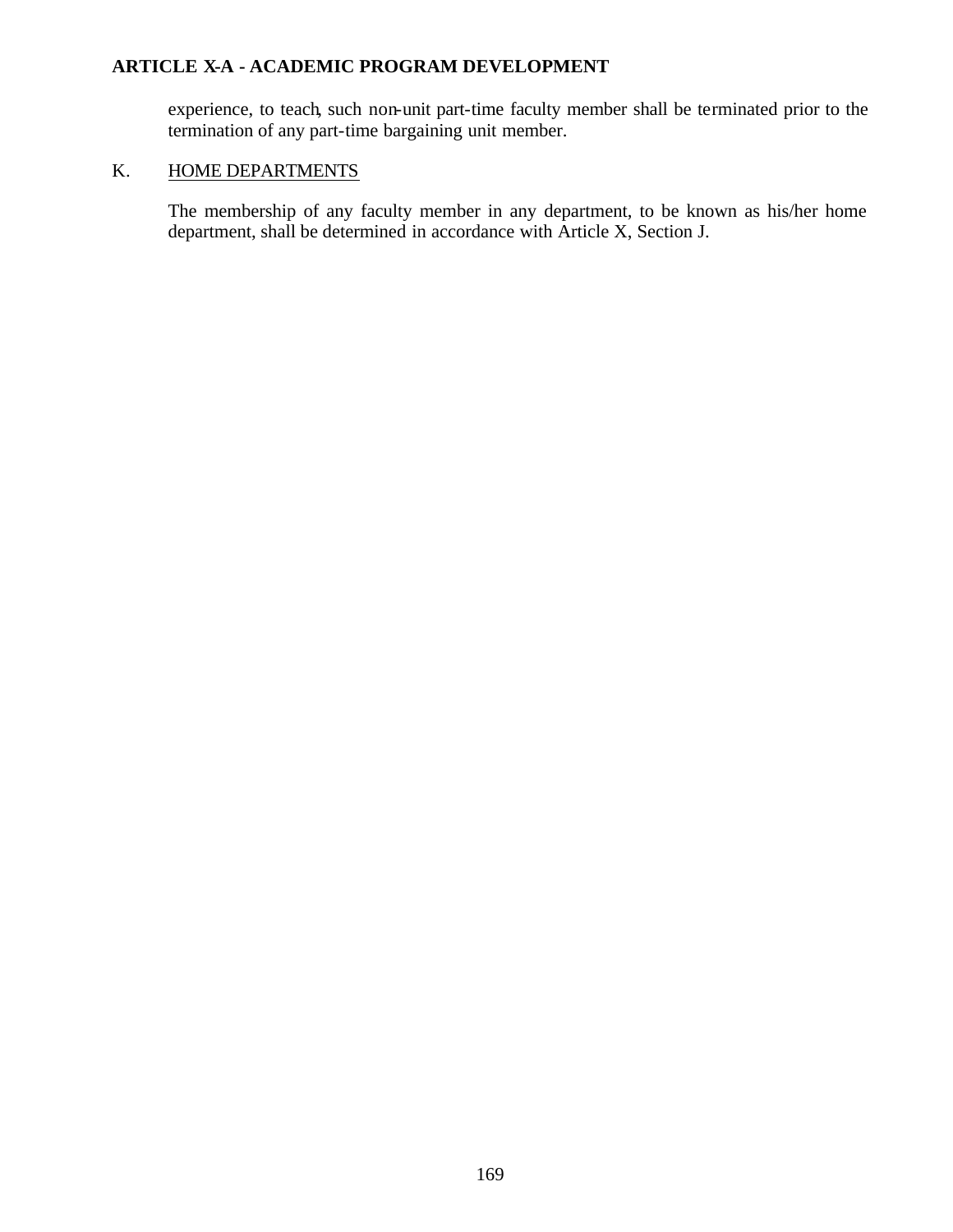### **ARTICLE X-B - ACADEMIC REORGANIZATION**

#### A. PROGRAMMATIC REORGANIZATION

Prior to implementing in whole or in part any plan of a kind described in Article  $XA$ , Section A, but only to the extent that such plan or part of such plan will, if implemented, change any academic program, curriculum or structure at any one (1) or more of the several State Colleges, the Board of Higher Education shall transmit such plan or part thereof, to the extent that the same will, if implemented, change any academic program, curriculum or structure at any College, through the President of such College to every appropriate decisionmaking body constituted pursuant to Article VII. A copy of the same shall be transmitted to the Chapter President and to the Association President. Upon its receipt of such plan, the All-College Committee shall refer the same to any such standing committee(s) within whose jurisdiction such plan or part thereof falls, but only to the extent, in the case of each such standing committee, that such plan or part thereof so falls.

At the time of transmittal, the Board of Higher Education, acting through the President, shall give to any appropriate decision-making body described in the preceding paragraph written notice of the date by which any final recommendation(s) are required to be submitted to the President in respect of such plan or part thereof; provided, however, that different dates may be so established with respect to different portions of such plan(s); and provided further that if after its receipt of any recommendation(s) from any standing or like committee any of the decision-making bodies shall have determined that an extension of time is reasonably required for its consideration of any such recommendation, it shall so notify the President in writing and  $\dot{\mathbf{t}}$  shall thereupon be granted, during an academic year, an additional thirty (30) days for such purpose from and after the date first set for the making of any final recommendation. The date(s) established pursuant to the foregoing provision for the making of any recommendation in respect of any such plan or part thereof shall govern the making of such recommendation made by any of the above-described decision-making bodies pursuant to the provisions of Article VII, anything in such provisions to the contrary notwithstanding.

Thereafter, any unit member retrenched as a result of such programmatic reorganization will be accorded the retrenchment rights provided for in Article X-A, Sections G and H, and the provisions of Sections C, D, E, I, J and K of Article X-A shall be of application regarding the retrenchment of any unit member under the terms of this Section A.

#### B. MERGER OR ABOLITION OF A COLLEGE

In the event that a State College is abolished or merged pursuant to any legislative enactment, then, upon the written demand of the Association, the Board of Higher Education, acting through the Council of Presidents, shall convene impact negotiations within five (5) days of the receipt of such written demand.

### C. APPLICATION

The provisions of this Article X-B shall be of no application to part-time unit members other than salaried part-time faculty members.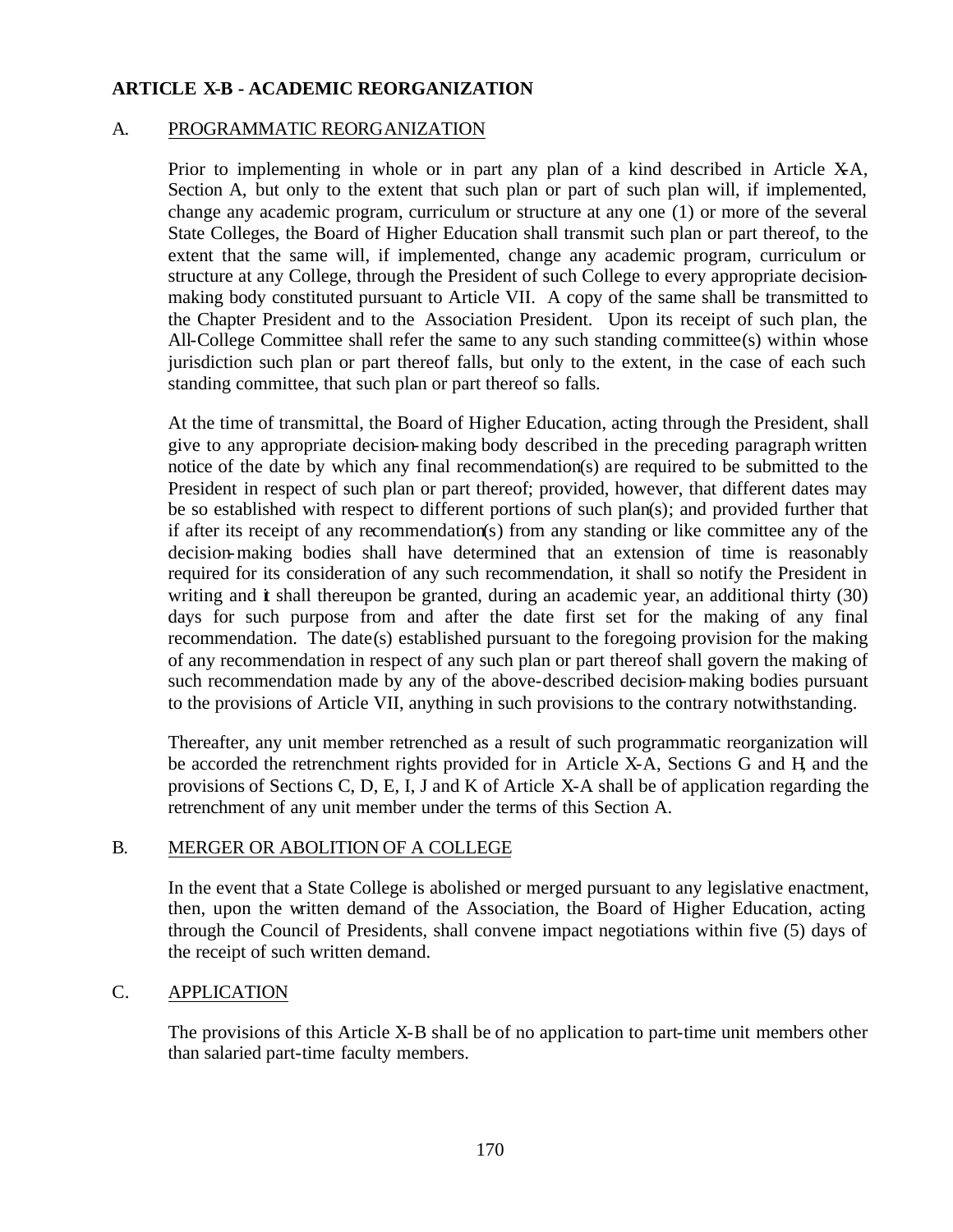### **ARTICLE XI - GRIEVANCE PROCEDURE**

### A. INTRODUCTION

The Board of Higher Education, acting through the Council of Presidents, and the Association recognize that Chapter 150E, §8, of the General Laws provides a mechanism for arbitration of disputes between the parties to a collective bargaining agreement and further provides that the parties to an agreement may establish an independent grievance procedure culminating in final and binding arbitration. It is the intent of the parties to this Agreement to use their best efforts to encourage the informal and prompt settlement of grievances which may arise between the Association or a member or members of the bargaining unit and the Board of Higher Education. Therefore, the parties agree, for themselves and for all those whom they represent, that they shall use the procedures set forth in this Article, and no other procedures, for the resolution, strictly pursuant to the terms of this Agreement, of all disputes involving the interpretation of this Agreement and of any other matter that is or may become the subject of a grievance as hereinafter defined.

### B. DEFINITIONS

- 1. Complaint a complaint is a written statement, which shall be expressly denominated "Complaint," setting forth a grievance as hereinafter defined. A complaint shall aver all the known facts material to the alleged breach on which the grievance is based, including the date when such breach is alleged to have occurred and the specific contractual provisions alleged to have been breached, and shall set forth the remedy requested.
- 2. Grievant grievant shall mean the Association or any member or members of the bargaining unit, as the case may be, who, pursuant to the terms of this Agreement, seeks resolution of a grievance.
- 3. Grievance a grievance is an allegation by the Association or by a member or members of the bargaining unit that an express provision of this Agreement has been breached in its application to it, him/her, or them, respectively. The Association may seek resolution of a grievance only if initiation of the procedure for such resolution has been duly authorized by the Association and so certified by its President.
- 4. Day for the purposes of this Article, day shall mean a working day.
- 5. Academic Judgment for the purposes of this Article, every decision made pursuant to Article VIII, Article IX, Article XX, or any or all of them, as the case may be, to renew or fail to renew an academic appointment, to terminate any such appointment, to grant or refuse to grant tenure, or to grant or refuse to grant a promotion, and no other decision, shall be deemed to have been made pursuant to an exercise of academic judgment; and every grievance that, explicitly or by implication, questions the merits of any such decision, but of no other decision, shall be deemed to be a grievance that questions an exercise of academic judgment.
- 6. Board of Higher Education the Board of Higher Education is the Board of Higher Education acting through the Council of Presidents.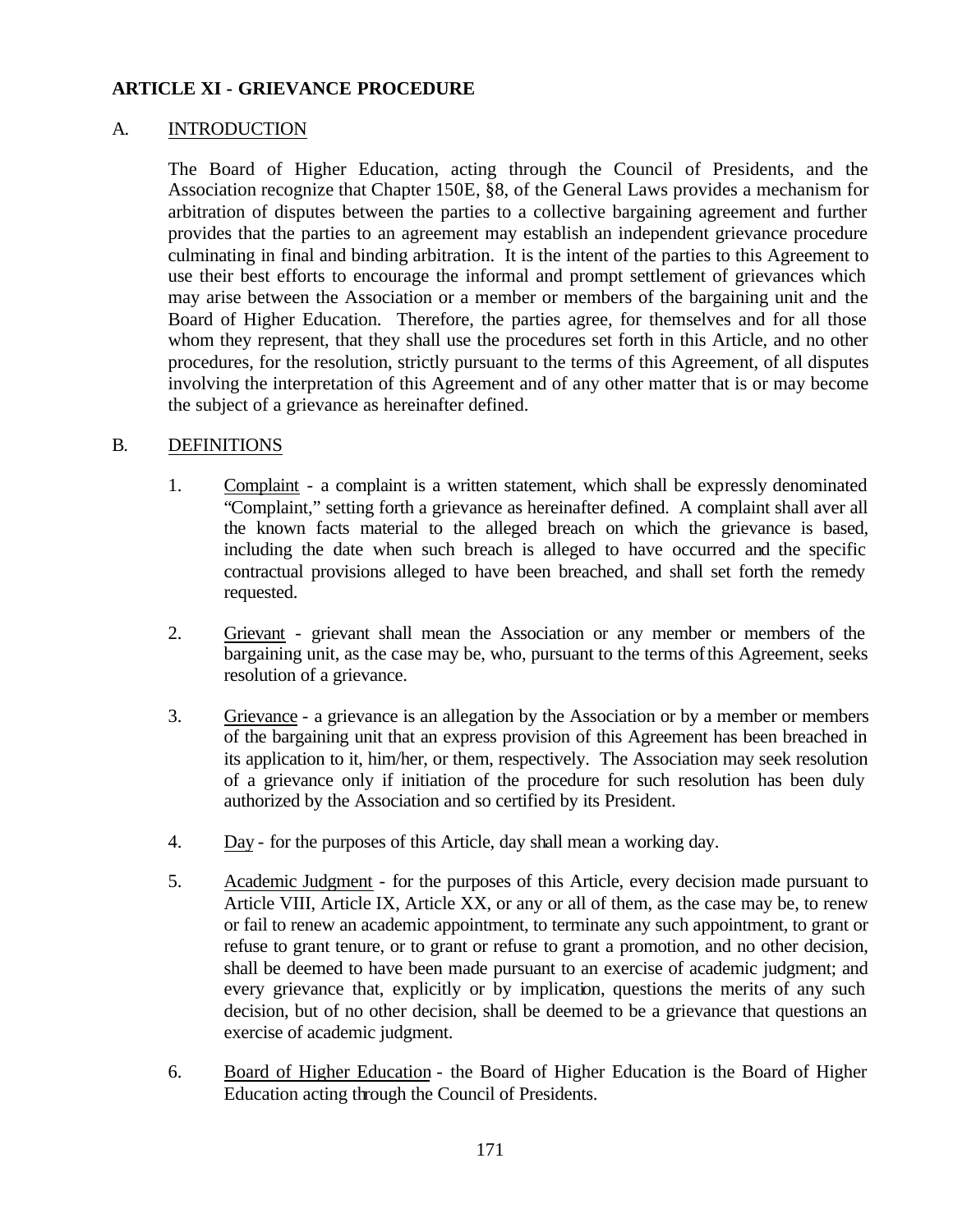# **ARTICLE XI - GRIEVANCE PROCEDURE**

#### C. PROCEDURES FOR FILING A GRIEVANCE

The Association or any member or members of the bargaining unit having a grievance, as defined above, shall seek its resolution only in accordance with the grievance procedure set forth in this Article.

#### 1. Extension of Certain Time Periods

Whenever there shall have been initiated procedures for the resolution of any grievance that arises out of or relates to a decision or determination the making of which requires an exercise of academic judgment, whether such grievance alleges breach of a substantive or procedural term of this Agreement, such initiation shall be deemed to extend the limits of time prescribed by this Agreement for the decision or determination that is the subject matter of such grievance. Such extension of time shall expire sixty (60) days from the date on which the procedures prescribed herein for the resolution of such grievance shall have been concluded.

#### 2. Inspection of Record

At any reasonable time during any step of these procedures the grievant shall be permitted to inspect all or any part of the grievance record, and, where appropriate, shall be permitted to make copies of all or any parts of such record.

#### 3. Introduction of Evidence

Evidence may be introduced into the grievance record only in compliance with the following provisions:

- a. Within the time limits hereinafter prescribed for the initiation of Step 2 of these procedures, the grievant shall introduce all evidence in his/her possession and on which he/she relies or intends to rely as supporting his/her claim for relief;
- b. Notwithstanding the foregoing, the grievant may introduce additional evidence for the sole purpose of rebutting any finding of fact or any determination as set forth in any decision rendered pursuant to the provisions of this Article; provided, however, that such additional evidence, if any, shall be introduced within the time period allowed for the initiation of the Step next following such decision;
- c. The President shall introduce at Step 2 all evidence in his/her possession and on which he/she relies in making any finding of fact and any determination as set forth in the decision rendered by him/her pursuant to the provisions of this Article; provided, however, that nothing herein contained shall be deemed to require the President to introduce any evidence otherwise introduced by the grievant pursuant to the foregoing provisions; and
- d. Notwithstanding the foregoing, the grievant, the President or any of his/her agents, or the Chair of the Council of Presidents may introduce any evidence material and relevant to the grievance the existence of which evidence he/she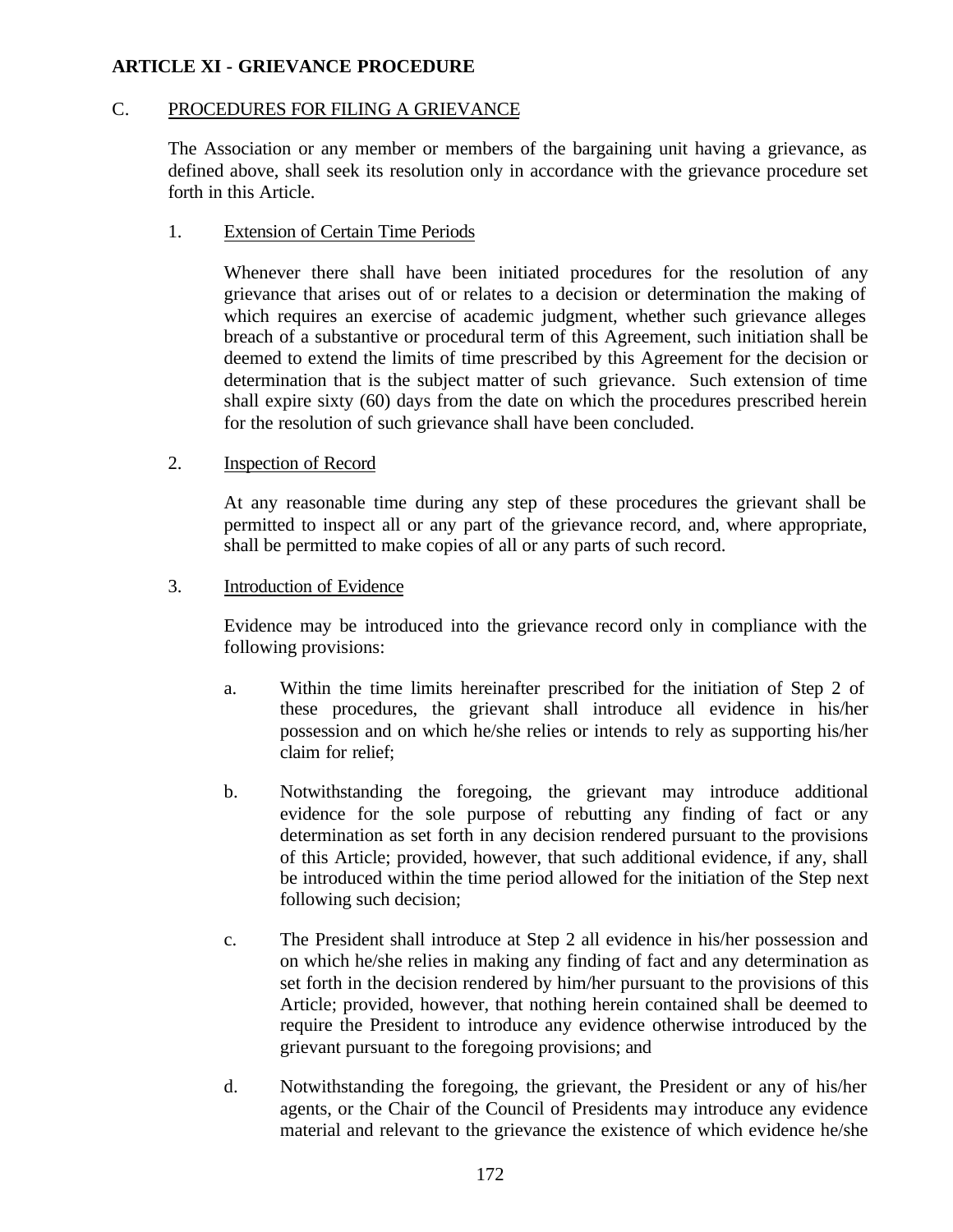### **ARTICLE XI - GRIEVANCE PROCEDURE**

or they did not and should not have known at the times otherwise provided herein for the introduction of evidence.

All evidence introduced pursuant to the foregoing provisions shall form a part of the grievance record.

4. Request for Evidence

Whenever the grievant wishes to introduce evidence pursuant to the provisions of this Article and such evidence is or may be in the possession of the Administration, the grievant may, within the time period allowed for the initiation of the Step at which such evidence is permitted to be introduced, file with the President a written request for such evidence. Whenever such request shall have been so filed, the President shall, within seven (7) days after the filing of such request, convey to the grievant any and all such evidence possessed by him/her so requested; provided, however, that notwithstanding the foregoing, the President may refuse to convey any such evidence not deemed by him/her material and relevant to the grievance set forth in the said complaint; and provided, further that whenever the President shall have refused to convey any such evidence, such refusal and the reasons therefor shall be communicated in writing to the grievant and shall thereafter form a part of the grievance record. Such request when so filed and such evidence when so conveyed shall form a part of the grievance record.

5. Notice to the Association

Whenever any grievant shall have initiated the grievance procedure of this Article or shall have proceeded to Step 2, notice thereof shall be given to the Chapter President by the person charged at such Step with resolution of the grievance.

6. Determination to Be Made Pursuant to Resolution of Grievance

At Step 2 of these procedures, the President shall, within the time limits prescribed, determine:

- a. whether the grievant has complied with the procedures for seeking resolution of a grievance as set forth in this Article;
- b. whether the complaint alleges a breach of an express term of the Agreement; and
- c. whether an express provision of this Agreement has been breached in its application to the grievant as claimed.
- 7. Expedited Grievances

Any grievance involving non-reappointment, the denial of promotion to an Instructor in his/her fourth (4th) year of employment or the denial of tenure shall initially be filed and heard at Step 2 if the breach of the Agreement the grievance alleges is attributed to the Vice President, the President or the Board of Trustees. Any grievance involving termination shall initially be filed and heard at Step 2.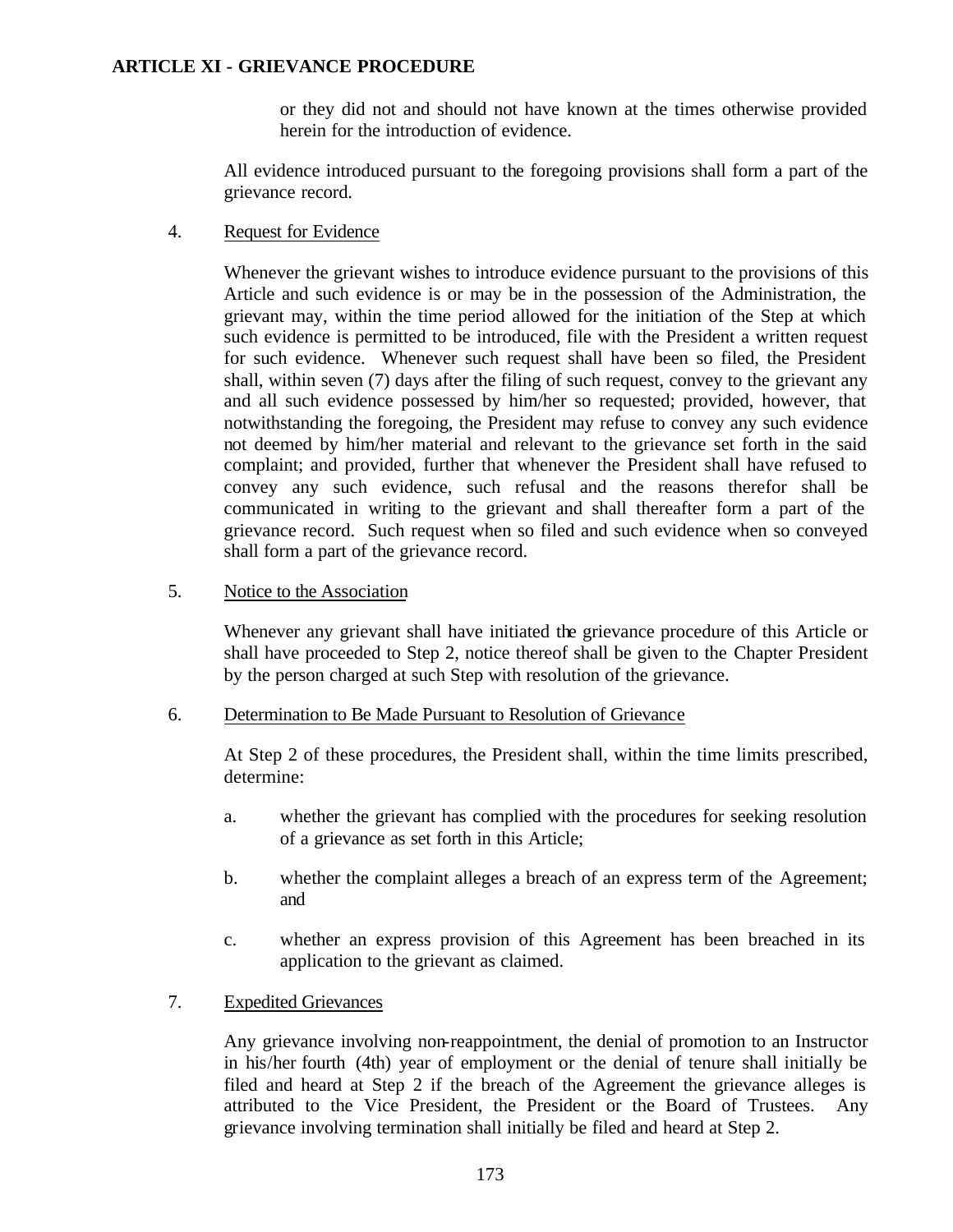### 8. Optional Electronic Filing of Grievances

- a. Step 1 and Step 2 Complaints may be filed by e-mail by the Chapter grievance representative, other MSCA officer, or an individual unit member provided that it is identified explicitly as a Step 1 or Step 2 Complaint and has the appropriate case number as assigned by the chapter (consolidated grievances may be filed by e-mail by the Grievance Committee Chair on behalf of the Association President using the wording now used to identify them as consolidated grievances);
- b. The appropriate management representative shall acknowledge receipt by email;
- c. On or before the day of the Step 1 or Step 2 hearing, the grievant shall follow up with a signed paper copy of the complaint form, which shall include the correct grievance number and any relevant documents as required by the collective bargaining agreement. The management representative shall continue to notify the Chapter President of hearings scheduled with *pro se* grievants;
- d. The management grievance hearing officer at Step 1 or Step 2 may respond via e-mail to an e-mailed grievance, sending it to the grievant and the Chapter grievance representative; and
- e. As soon as possible thereafter, the management hearing officer shall follow up with a paper copy of the decision.
- f. Either party, by giving written notice to the other, may discontinue the optional electronic filing of grievances that is permitted by this subsection 8.
- 9. Steps

### STEP 1: THE VICE PRESIDENT (INFORMAL)

Save as is provided in Section L, a grievant shall initiate the grievance procedure of this Article by filing with the Vice President, during the term of this Agreement or an extension thereof, a written notice that a grievance exists. The notice need not be in the form of a complaint, but need only briefly describe the subject of the grievance. No such notice may be filed more than ten (10) days from the date of occurrence of the event upon which the grievance is based or from the date when the grievant had or should have had knowledge of the event upon which the grievance is based. The filing date required hereunder shall be deemed to have been complied with by a postmark dated within the specified time limit. Within five (5) days after the receipt of such notice, the Vice President shall meet with the grievant and attempt to resolve the grievance. If within five (5) days after such meeting, the grievant and the Vice President shall have failed to agree upon a resolution of the grievance, the grievant may elect to proceed to Step 2.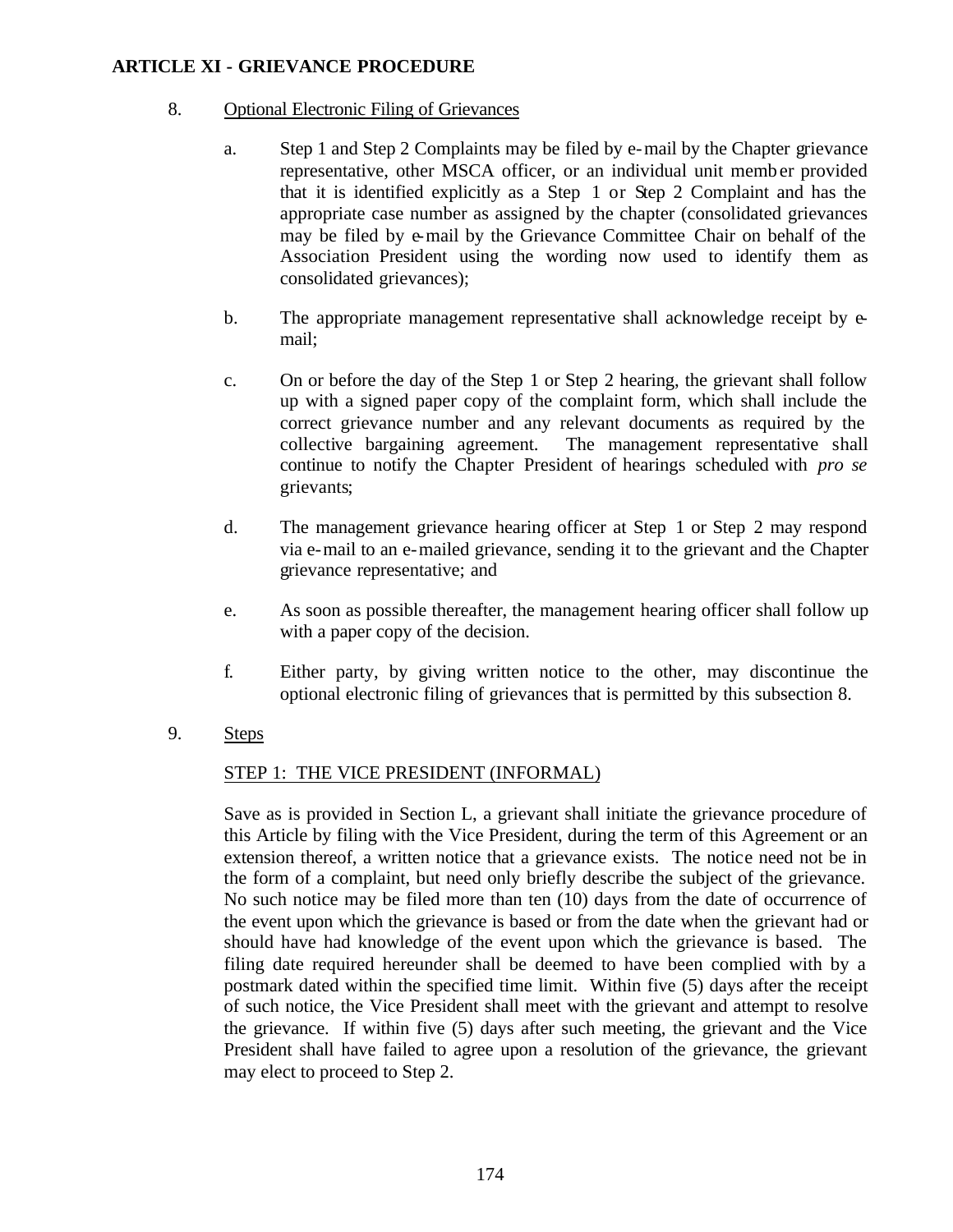## STEP 2: THE PRESIDENT (FORMAL)

If the grievant elects to proceed to this Step, then within seven (7) days after the expiration of the period provided under Step 1 for informal resolution of the grievance, he/she shall file with the President:

- a. a complaint; and
- b. all documents and evidence in his/her possession and upon which he/she relies or intends to rely as supporting his/her claim for relief.

All such documents and evidence so filed shall form a part of the grievance record.

The President shall transmit a copy of the complaint to the Chapter President.

The President shall meet with the grievant to discuss the grievance within fourteen (14) days after the filing of the complaint. The President shall consider any grievance the resolution of which shall have been sought, pursuant to the terms set forth herein, through the prior Step of the grievance procedure; provided, however, that the President shall have no jurisdiction to consider:

- a. any grievance that, explicitly or by implication, questions an exercise of academic judgment as herein before defined, but provided further that, notwithstanding the foregoing, the President shall have jurisdiction to consider:
	- i. any grievance that alleges a failure to comply with the procedures prescribed at Section E of Article IX of this Agreement but only as to such allegation;
	- ii. any grievance that alleges that the exercise of the academic judgment complained of was arbitrary and capricious; and
- b. any grievance pertaining to:
	- i. the denial of a promotion where such promotion was supported neither by the Department Chair or the Library Director, as the case may be, by the Peer Evaluation Committee, by the Committee on Promotions, nor by the Vice President;
	- ii. the denial of a reappointment where such reappointment was supported neither by the Department Chair or the Library Director as the case may be, by the Peer Evaluation Committee, nor by the Vice President;
	- iii. the denial of tenure where the granting of tenure was supported neither by the Department Chair or the Library Director, as the case may be, by the Peer Evaluation Committee (if one was requested by the candidate), by the Committee on Tenure, nor by the Vice President;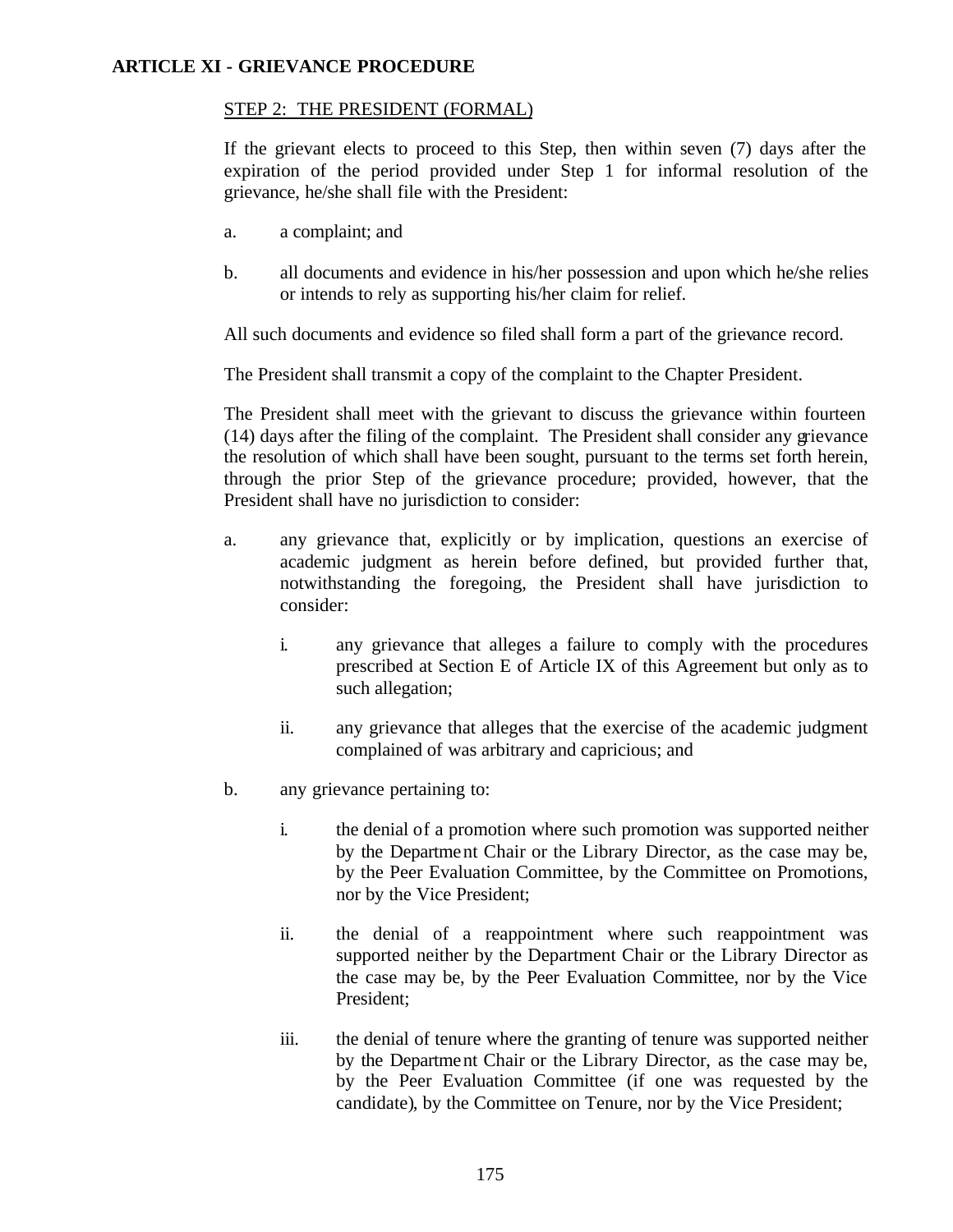but provided further that, notwithstanding the foregoing, the President shall have jurisdiction to consider any grievance that alleges a failure to comply with the procedures prescribed at Article VIII of this Agreement but only as to such allegation.

Within twenty (20) days after the President and the grievant meet, the President shall make such determination as is prescribed in Section  $C(6)$  of this Article. The President shall render a written decision and shall set forth therein his/her determinations and the reasons therefor and his/her findings of fact, and he/she shall provide a copy of his/her decision to the grievant and to the Chapter President. Such decision shall thereafter form a part of the grievance record.

If the President shall have determined that an express provision of this Agreement has been breached in its application to the grievant as claimed, he/she may, consistent with the terms of this Agreement, provide any appropriate remedy for such breach. Whenever the President shall have provided any remedy he/she deemed appropriate, such remedy shall be set forth by him/her in writing in his/her decision. Such determination when so set forth in writing shall thereafter form a part of the grievance record. If the grievance shall not have been resolved to the satisfaction of the Association, then, subject to the provisions of this Article, the Association may elect to proceed to Step 3 or Step 4.

If the Association elects to proceed beyond Step 2, then within fourteen (14) days after the expiration of the period provided under this Step 2 for resolution of the grievance, it shall file notice of such election with the President, the Chair of the Association Grievance Committee, and the designated representative of the Council of Presidents. This notice shall satisfy the requirements of Step 3 and the requirements of clauses (i) and (ii) in the first paragraph of Step 4; such notice may be filed electronically. As soon as practicable thereafter, the Association President shall follow up with a signed paper copy.

### STEP 3: MEDIATION

If the Association elects to proceed to this Step, then following the receipt of such notice by the representative of the Council of Presidents, but no sooner than thirty (30) days thereafter, the grievance will be addressed in mediation on the next available mediation date.

The Council and the Association shall reserve, at a minimum, the first Monday of each month for the mediation of grievances at Step 3; to the extent possible, the parties will, by mutual agreement, add mediation dates as needed. Dates shall be determined at the beginning of each fiscal year falling within the term of this Agreement. Mediation shall be conducted on a rotating basis by Mark Irvings, Diane Zaar Cochran and Roberta Golick and, on a trial basis for a period of not less than six (6) months from and after July 1, 2009, by one (1) or more mediators appointed by and through the Massachusetts Board of Conciliation and Arbitration.

Two (2) grievances per day shall be the standard for mediation unless the grievances are related, in which case additional related grievances may be addressed by agreement of the parties. Both parties shall ensure that their representatives in mediation have the authority to enter into a settlement.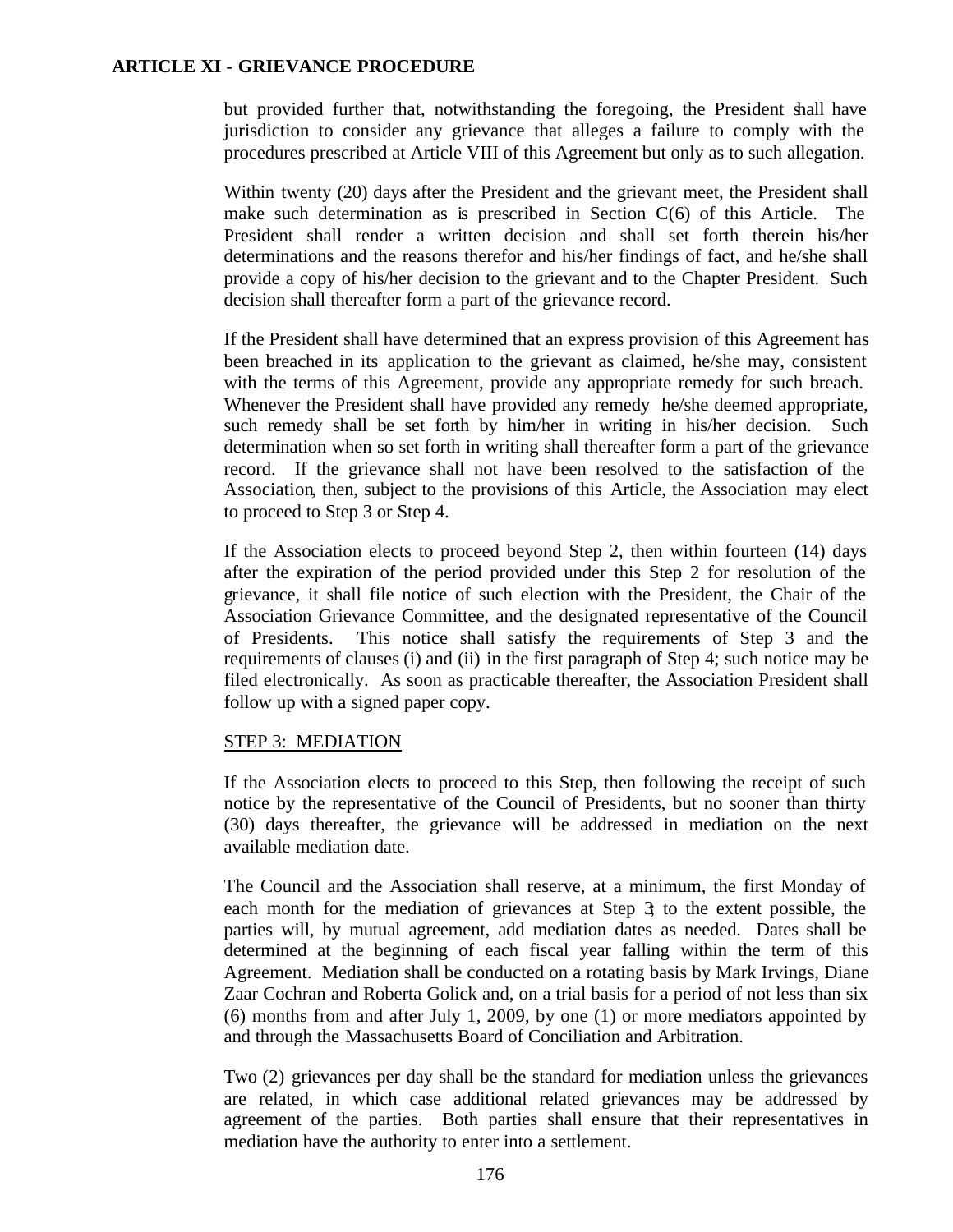Documents introduced before and during mediation shall be included in the grievance record. Statements made during mediation shall be off the record in order to encourage free discussion without injuring either party's case if mediation is unsuccessful. The mediator shall not testify about the mediation in any arbitration conducted under this Article XI or in any other adversarial proceeding or judicial forum. Each party shall maintain the confidentiality of mediation and shall not rely on or introduce as evidence in any other proceeding:

- a. views expressed or suggestions made by the other party with respect to the possible settlement of the grievance;
- b. admissions made by the other party in the course of the mediation;
- c. proposals made or views expressed by the mediator; and
- d. the fact that the other party had or had not indicated willingness to accept a proposal for settlement or to continue these or any other mediation proceedings.

The mediator does not have the authority to impose a settlement on the parties but will attempt to help them reach a satisfactory resolution.

Mediation shall conclude in one of the following ways:

- a. by the execution of a settlement agreement by the parties; or
- b. by a written declaration of the mediator, a party, or the parties to the effect that the mediation is concluded.

After May 31, 2006, upon thirty (30) days' notice, either party may terminate this mediation procedure, after which Step 4 shall become Step 3.

### STEP 4: ARBITRATION

Subject to and in accordance with the following provisions, arbitration of a grievance may be initiated either (i) within fourteen  $(14)$  days after receipt of the decision rendered at Step 2 or, if no decision has been rendered at Step 2 within the time specified, then within fourteen (14) days thereafter, or (ii), if the Association has elected to proceed to Step 3 following Step 2, then within fourteen (14) days after the conclusion of mediation (other than by the parties' execution of a settlement agreement) at Step 3:

a. The Association shall have the exclusive right to initiate arbitration of a grievance. Whenever the Association shall initiate arbitration of a grievance the resolution of which has theretofore been sought by a member or members of the bargaining unit, then such member or members shall be bound in all respects by the decision of the arbitrator to the same extent as the Board of Higher Education and the Association;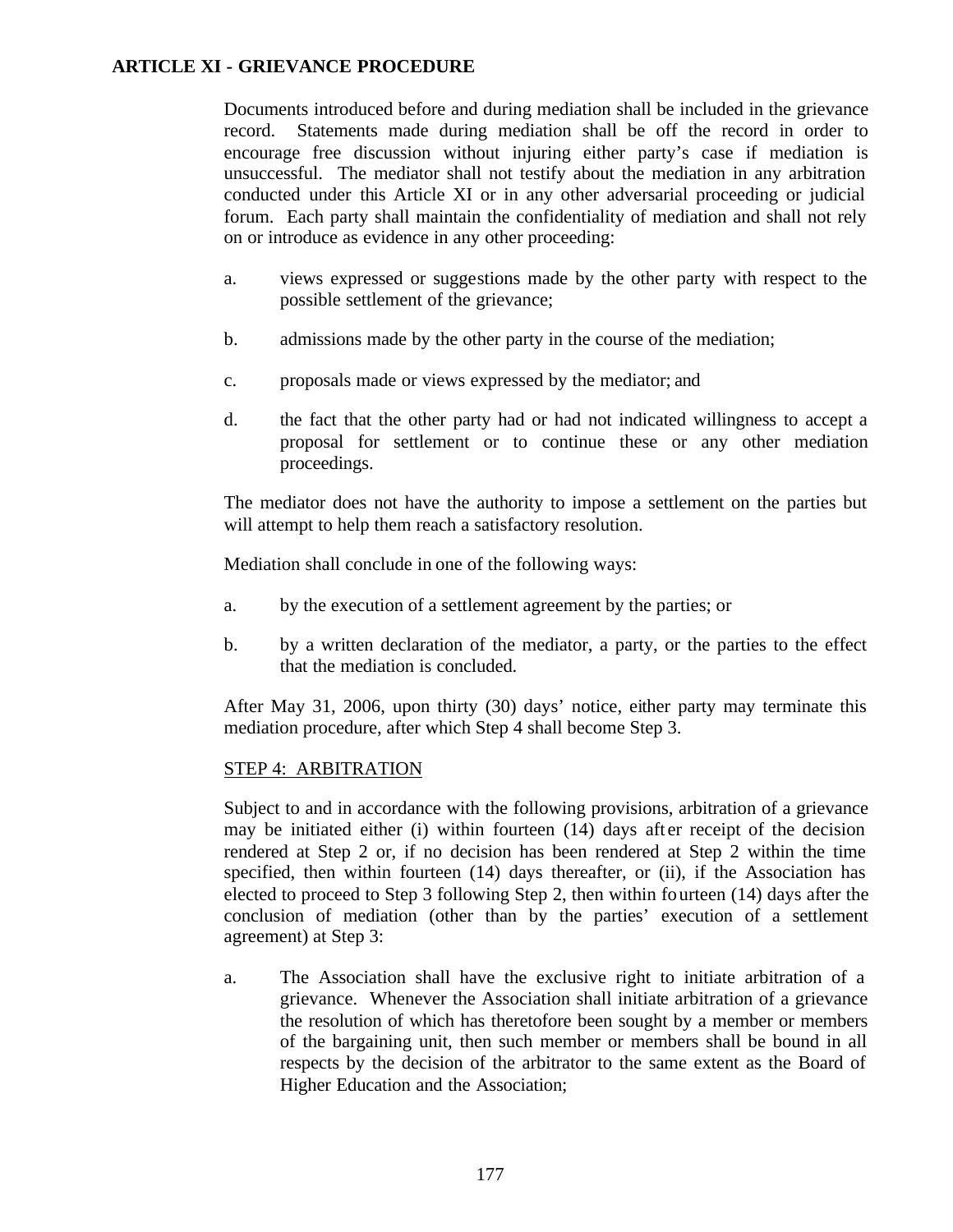- b. The Association may initiate arbitration of a grievance only if the resolution of the grievance has been sought through the initial two (2) prior Steps of the grievance procedure (or through Step 2 thereof if the grievance is properly initiated at that Step) and only if submission of the grievance to arbitration has been duly authorized by the Association and so certified by its President; and
- c. The Association shall initiate arbitration by giving written notice to the President and the Chair of the Council of Presidents within the said fourteen (14) days that it intends to submit a grievance to arbitration. A copy of such notice shall be provided to the Employee Relations Committee.

Within ten (10) days of the President's receipt of such notice from the Association, the parties shall promptly select an arbitrator as follows. In the first instance of the initiation of arbitration by the Association, the parties shall select as arbitrator the individual whose name first appears on the list of arbitrators incorporated as Appendix I of this Agreement. In each subsequent instance, the parties shall select the individual whose name next follows the name last selected. If the individual so selected shall be unable or unwilling to serve as arbitrator, then the parties shall select the individual whose name next appears on said list. No individual shall be selected to serve as arbitrator for a second time until all of the remaining individuals appearing on said list shall have been selected to serve in accordance with these procedures, and no arbitrator shall be selected to serve as arbitrator in respect of any grievance if, in respect of such grievance, he /she served as mediator under Step 3.

The parties shall give notice to the arbitrator of his/her selection as such, and they shall, as promptly thereafter as is practicable, schedule with the arbitrator a date or dates that are mutually acceptable for the conduct of the arbitration.

The parties shall have the right, upon mutually agreeing so to do, to waive their rights to a hearing and to submit to the arbitrator, in lieu of such hearing, written briefs setting forth the issues raised by the grievance that is the subject matter of such arbitration and their arguments in respect thereof; provided, however, that nothing herein contained shall be deemed to deprive the parties of any right they may have, pursuant to the rules of the American Arbitration Association, to submit briefs or any other written arguments pursuant to any hearing that may be required to be held pursuant to those rules.

The Association and the Board of Higher Education, acting through the Chair of the Council of Presidents, shall have the right to be represented by counsel at any hearing convened by the arbitrator pursuant to the provisions of this Article. All proceedings before the arbitrator shall be governed by the rules of the American Arbitration Association; provided, however, that the jurisdiction of the arbitrator to inquire into any issue presented by the complaint and his/her authority to render an award shall be governed solely by the provisions of this Article.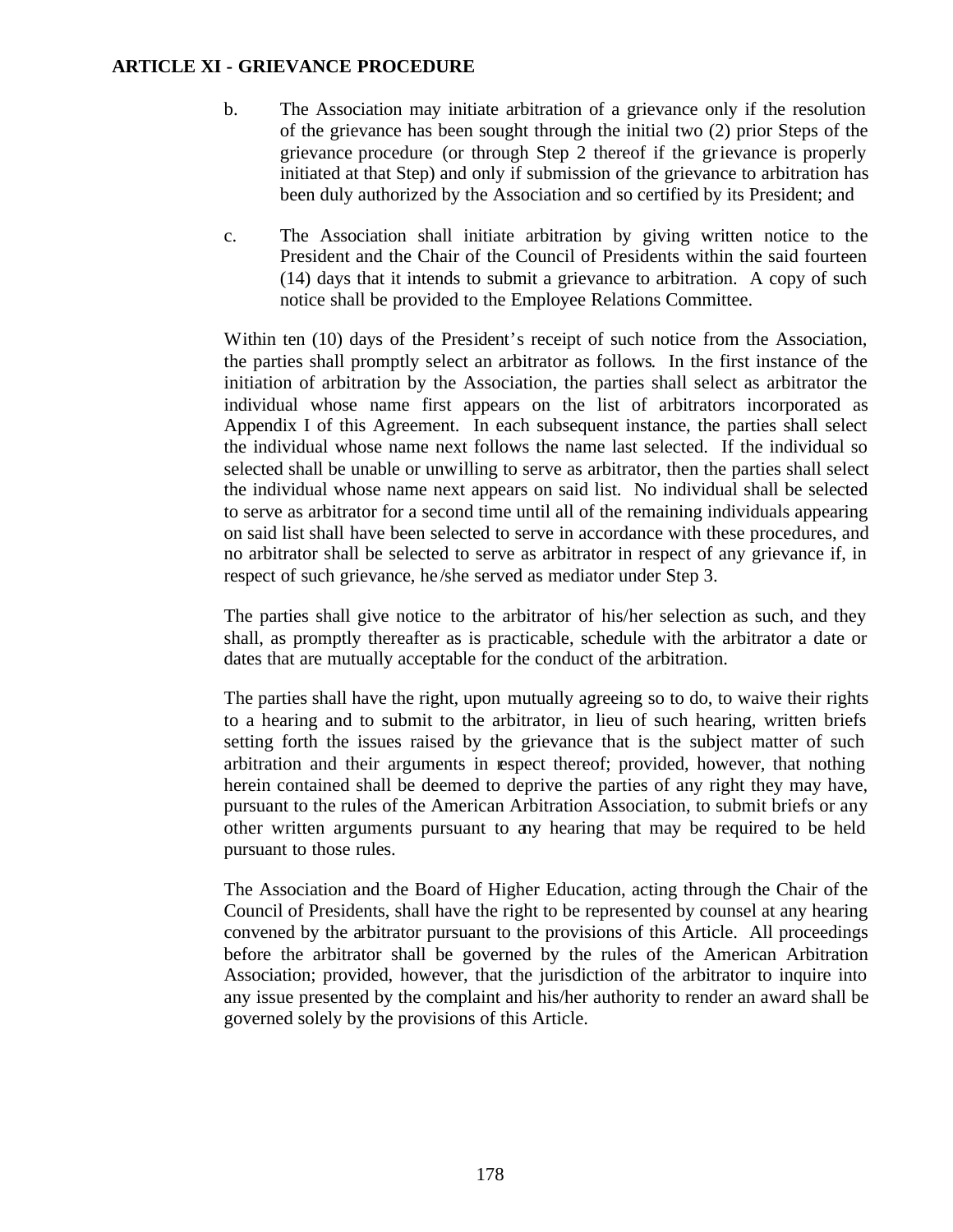## D. JURISDICTION OF THE ARBITRATOR

- 1. Powers of Remand
	- a. Whenever any grievance set forth in the complaint has not been entertained by the President in whole or in part on the ground that such grievance or part thereof was not within his/her jurisdiction as prescribed in Step 2, then the arbitrator shall have no authority or jurisdiction to arbitrate such grievance or part thereof but shall be conclusively bound by the determination of the President of the question of his/her jurisdiction; provided, however, that nothing contained herein shall be deemed to abridge the power of the arbitrator to determine whether such determination shall have been arbitrary or capricious. Whenever the arbitrator shall have determined that such determination was arbitrary or capricious, the arbitrator shall remand such grievance or part thereof to the President, and he/she shall, within fourteen (14) days of the date of such remand, make such new determination of his/her jurisdiction to consider such grievance or part thereof as, subject to the terms of this Agreement, he/she shall deem proper. Whenever the President shall have newly determined that he/she has jurisdiction to entertain such grievance or part thereof, he/she shall do so pursuant to the provisions of Step 2 and subject to the time limits therein prescribed.
	- b. Subject as is hereinafter provided, whenever any grievant shall have alleged, expressly or by implication of the factual allegations, that any determination or decision involving the exercise of academic judgment was, in its application to him/her, arbitrary or capricious, the arbitrator shall have the power to determine the truth or falsity of such allegation. Whenever the arbitrator shall have determined that such allegation is true, he/she shall order that such arbitrary or capricious determination or decision shall be reconsidered, and such determination or decision shall thereafter be newly made pursuant to the procedures prescribed in this Article and subject to the time limits therein prescribed. Thereafter, such decision so newly made shall be subject to the provisions of this Article, including this provision; provided, however, that any grievance arising from such decision so newly made shall be initiated by filing notice thereof with the President pursuant to the provisions of Step 2 of these procedures, and the provisions of Step 1 of these procedures shall not apply to such grievance; and provided further that, anything in the provisions of Step 2 to the contrary notwithstanding, such notice shall be filed with the President within fourteen (14) days of the date on which notice shall have been given of the decision that shall have been newly made pursuant to the provisions of this paragraph.
- 2. Limit of the Arbitrator's Jurisdiction

Subject to the provisions of this Agreement, the arbitrator shall have no authority or jurisdiction to arbitrate:

a. such portion of any grievance as is removed from the jurisdiction of the President by the express terms of this Article; or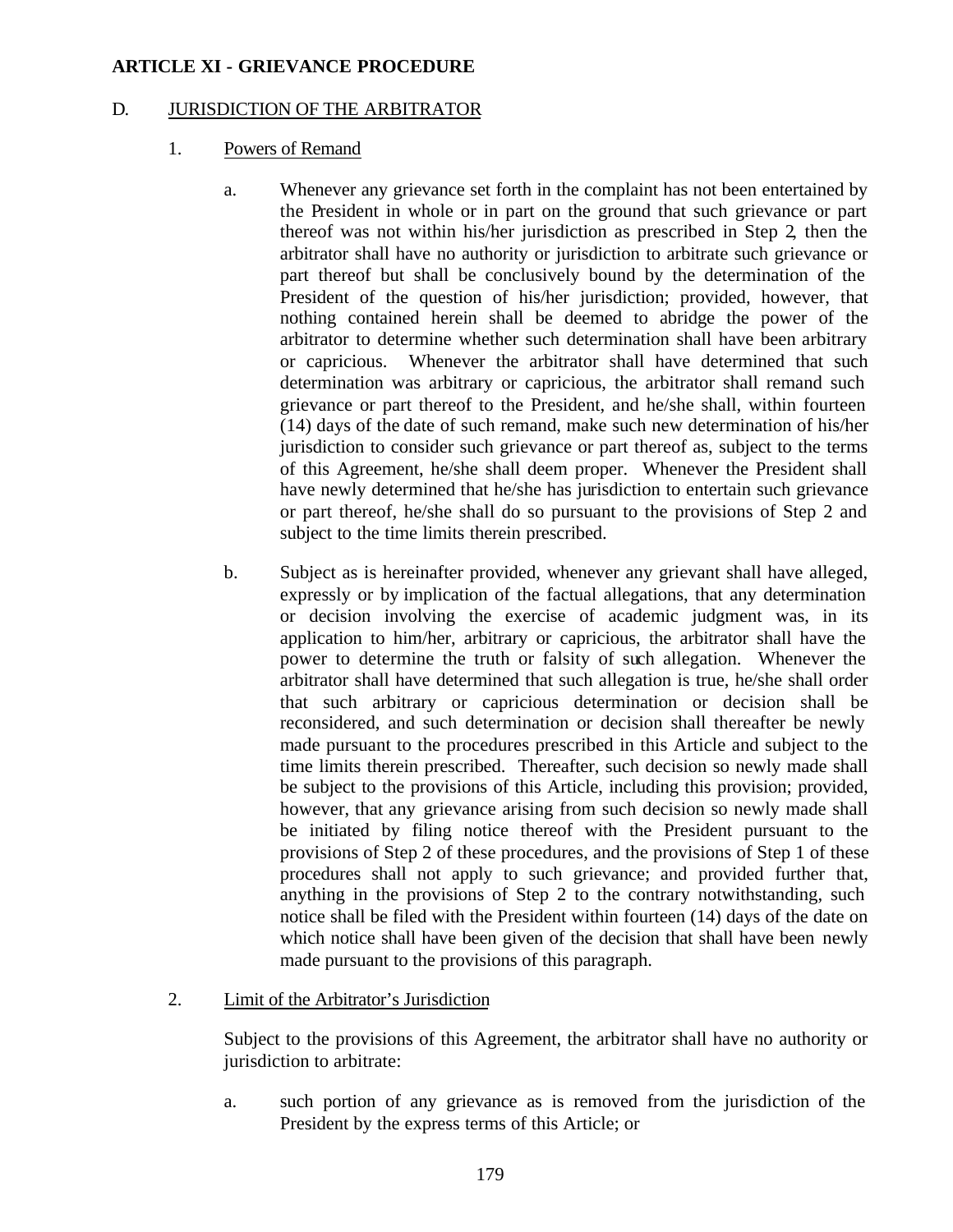b. such portion of any grievance as relates to any determination or decision made pursuant to an exercise of academic judgment.

## E. DECISION OF THE ARBITRATOR

Within thirty (30) days after the conclusion of a hearing, or within thirty (30) days after the date on which briefs shall have been submitted to the arbitrator in lieu of such hearing, the arbitrator shall determine:

- 1. whether the Association and, where a member or members of the bargaining unit sought resolution of the grievance through the first two (2) Steps of the grievance procedure (or through Step 2 thereof if the grievance was properly initiated at that Step), such member or members, have complied with the procedure for initiating and pursuing a grievance as set forth in this Article;
- 2. whether the complaint alleges a breach of an express term of the Agreement;
- 3. whether the arbitrator has jurisdiction to arbitrate; and
- 4. whether an express provision of this Agreement has been violated in its application to the grievant.

The arbitrator shall render his/her decision in writing, shall state the reasons therefor and shall promptly provide copies of his/her decision to the parties to the arbitration proceeding.

The decision of the arbitrator shall be final and binding on all parties to the arbitration proceeding and shall be enforceable in any court of competent jurisdiction.

### F. AWARD OF THE ARBITRATOR

If the arbitrator determines that no express provision of this Agreement has been breached in its application to the grievant as claimed, he/she shall dismiss the grievance.

If the arbitrator determines that this Agreement has been so breached, he/she may, subject to the provisions of this Article, provide an appropriate remedy for the breach; provided, however, that in making any monetary award, the arbitrator shall provide compensation only for actual damages directly attributable to such breach and shall in no event make any award of penal damages; and provided further that, save as is hereinafter provided, the arbitrator shall make no award that grants any appointment, reappointment, promotion, retention, termination, renewal of contract or tenure to any member of the bargaining unit.

Whenever in his/her complaint any grievant shall have alleged, expressly or by implication of the factual allegations, that any determination or decision made pursuant to an exercise of academic judgment was, in its application to him/her, both arbitrary or capricious and made in bad faith, the arbitrator shall have the power to determine the truth or falsity of both such allegations. Whenever the arbitrator shall have found as a matter of fact, on the basis of clear and credible evidence, that both such allegations are true, he/she shall have the power to make any such final and binding award as he/she may deem necessary to make the grievant whole; provided, however, that whenever the arbitrator shall, in respect of such allegations,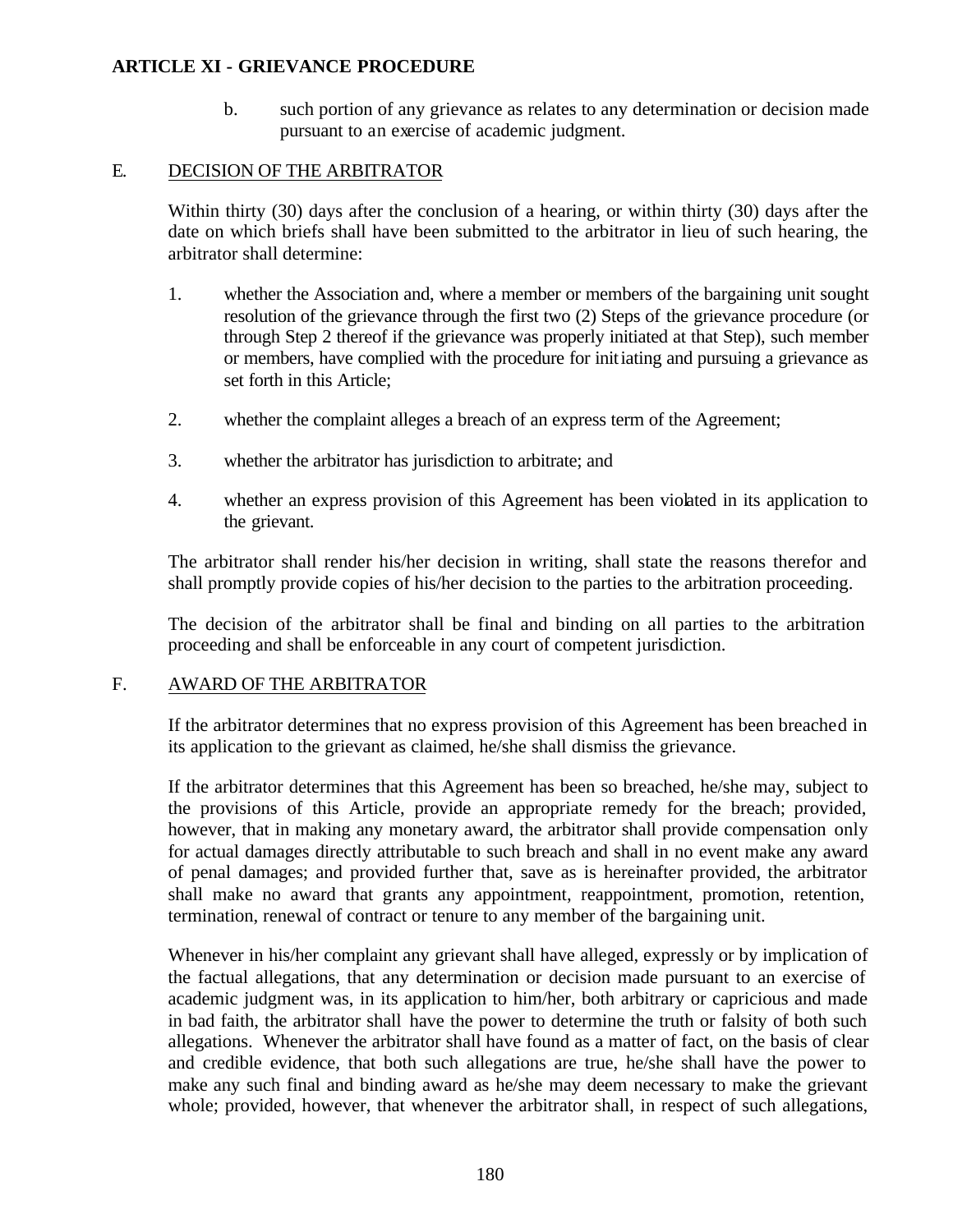have found that such determination or decision was arbitrary or capricious but was not made in bad faith, he/she shall remand such determination or decision as is herein before provided.

Whenever the arbitrator shall have found that such decision was arbitrary or capricious but was not made in bad faith, he/she shall assess costs, which shall include reasonable representational costs or attorney's fees; at the discretion of the arbitrator, upon such a determination or decision the arbitrator may additionally impose liquidated damages not to exceed Five Thousand Dollars (\$5000.00).

## G. COSTS OF MEDIATION AND ARBITRATION

In all mediation and arbitration proceedings, the mediator's or arbitrator's fees and expenses shall normally be paid fifty percent (50%) by the Association and fifty percent (50%) by the College or Colleges; provided, however, that whenever an arbitrator shall have found as a matter of fact on the basis of clear and credible evidence that either party has acted in bad faith during any of the proceedings contained in this Article XI, the arbitrator may determine that the fees and expenses of the arbitrator in such case shall be paid entirely by one or the other party. All payments to the mediator or arbitrator shall be made within thirty (30) days of the rendering of his/her statement of fees and expenses. In all other respects the parties shall bear their own costs of mediation and arbitration, except that the parties agree to provide a stenographic record of all arbitration proceedings and to each pay fifty percent (50%) of the costs thereof, unless they shall have mutually agreed not to provide for such a stenographic record.

### H. ASSOCIATION REPRESENTATION

Any member or members of the bargaining unit may initiate and pursue a grievance through the first two (2) Steps of the grievance procedure without intervention of the exclusive representative of the employee organization representing him/her, provided that the exclusive representative shall be afforded the opportunity to be present at any conferences held and that any adjustment made shall not be inconsistent with the terms of this Agreement.

Any member or members of the bargaining unit may request that the Association represent him/her at any Step of the grievance procedure. The Association shall notify in writing the Vice President, the President of the College and the Chair of the Council of Presidents, as the case may be, of the name and address of such Association representative at the time he/she is so authorized to represent the grievant.

### I. WAIVER, ADMISSION, TERMINATION AND GROUNDS OF APPEAL

1. Waiver - Failure of a grievant to comply with any of the provisions of this Article shall be deemed to be a waiver of the right to seek resolution of the grievance under the terms of this Agreement. In determining whether there has been any such failure to comply with any of the provisions of this Article, time shall be deemed to be of the essence, and any failure of the grievant to comply with any of the time limits prescribed herein shall be deemed to be such failure to comply with the provisions of this Article; provided, however, that the time limits prescribed herein may be extended in any specific instance by mutual written agreement of the parties.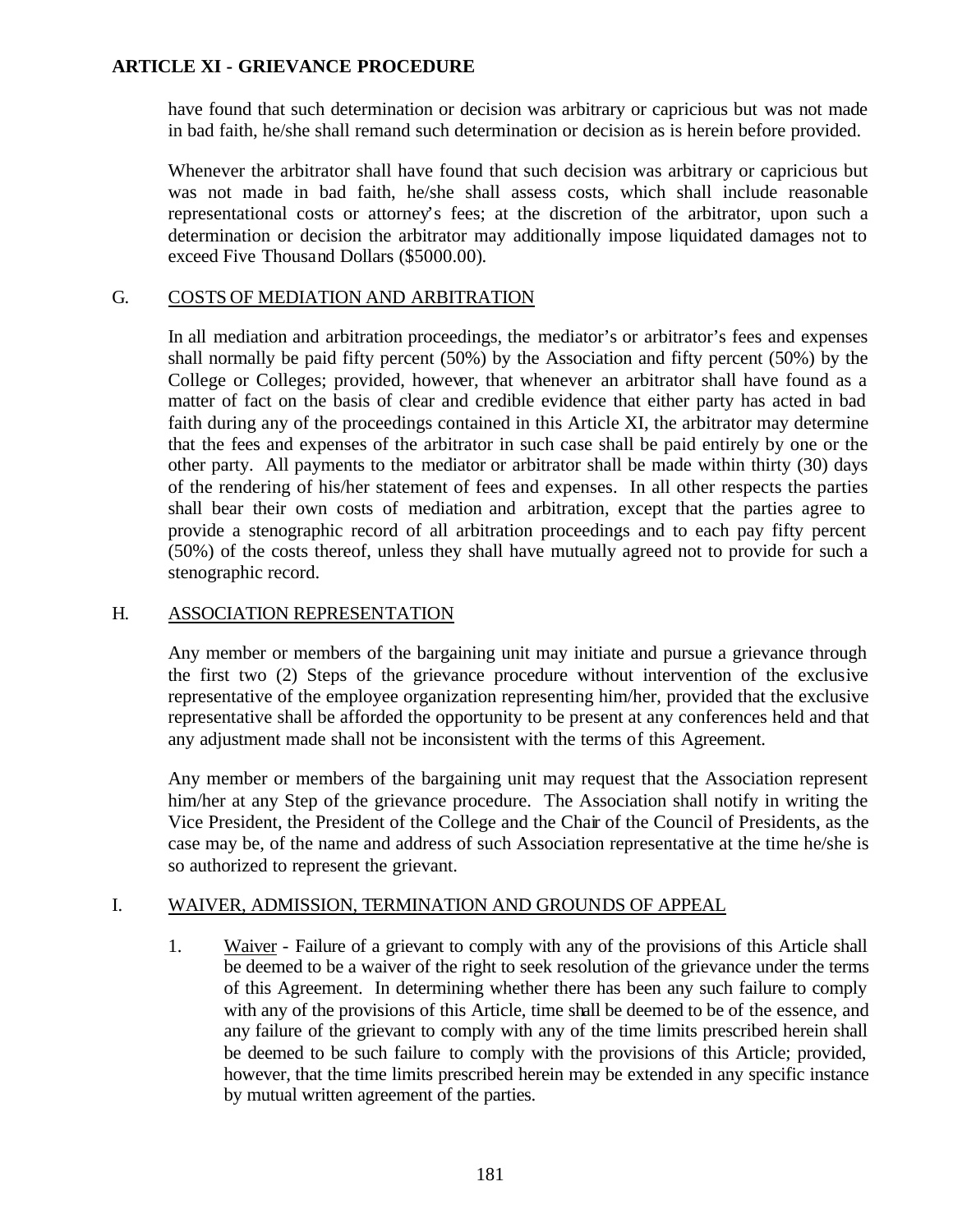- 2. Admission The resolution of a grievance by the Vice President, the President of the College or the Council of Presidents, as the case may be, shall not be deemed to be an admission by any Board of Trustees or the Board of Higher Education that the grievance has, for any other purpose or proceeding, standing as a grievance, be an admission by any Board of Trustees or by the Board of Higher Education of any violation or breach of the terms of this Agreement, or be an admission by any Board of Trustees or by the Board of Higher Education that such grievance is cognizable or justiciable according to any applicable provisions of the laws of the Commonwealth.
- 3. Termination Unless prohibited by applicable provisions of law, f any member or members of the bargaining unit shall initiate in any administrative forum other than the Division of Labor Relations or in any judicial or like proceeding that relates to any matter that is the subject of a grievance in respect of which such member or members is or are the grievant while any proceeding in respect of such grievance is pending under any provision of Section C of this Article, such Section C proceeding shall terminate as of the date of the initiation of such other administrative or judicial proceeding, and the grievance procedure aforesaid shall be inapplicable to such grievance.
- 4. Grounds of Appeal The Board of Higher Education, acting through the Chair of the Council of Presidents, and the Association shall have the right to appeal any final decision of the arbitrator pursuant to the provisions of Chapter 150E, §8, and Chapter 150C, §§10, 11 and 12, of the General Laws.

# J. COLLATERAL CONSEQUENCES OF A GRIEVANCE

The fact that a grievance is alleged by a member of the bargaining unit, regardless of the ultimate disposition thereof, shall not be recorded in the Official Personnel File of such member or in any file or record utilized in the taking of any personnel action in respect of such member; nor shall such fact be used in the making of any recommendation for the job placement of such member; nor shall such member or any other member or members who participate in any way in the grievance procedure be subjected to any action, whether disciplinary or other, for having processed such grievance; provided, however, that nothing herein contained shall derogate or be deemed to derogate from the right to take any action that might be authorized or required to be taken to give effect to the resolution of any grievance.

The parties agree that, except as may be required by the provisions of this Article or in connection with any appeal of a grievance or in connection with the implementation of any provision of this Agreement, the name of a grievant shall not be used to identify a grievance by any representative of the parties to this Agreement.

# K. RELEASE TIME FOR MEMBERS OF THE BARGAINING UNIT

It is understood that grievances will ordinarily be processed during working days; the parties therefore agree that, whenever the work schedules of the grievant, of any Association representative and of any material witnesses who are members of the bargaining unit so require, such participants shall be given so much release time from their scheduled work assignments as the President shall determine is necessary for attendance at any hearing, meeting or other procedure that shall be required for the processing of any grievance. The parties understand that meetings held pursuant to the provisions of this Article will ordinarily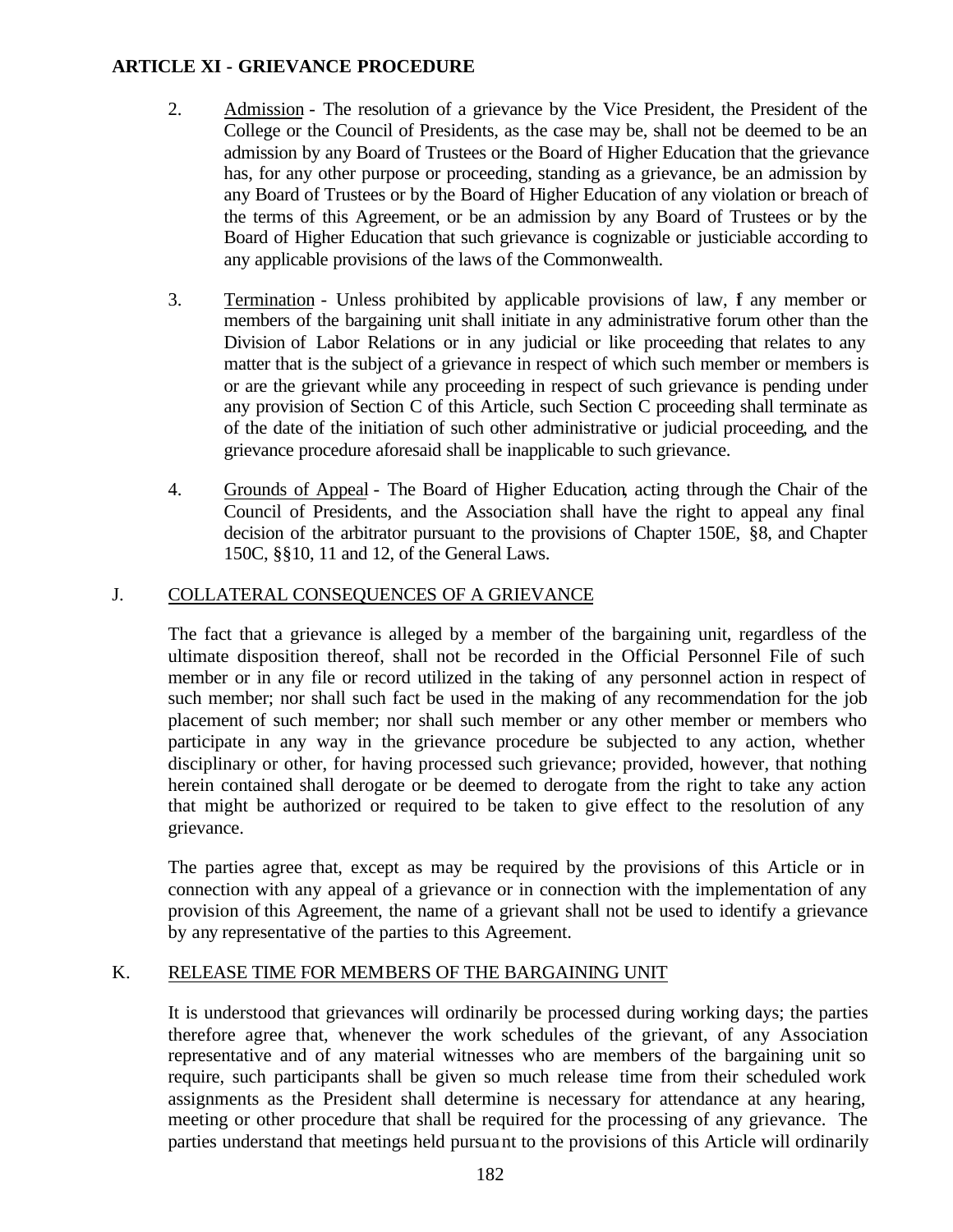be scheduled to avoid conflict with the regularly scheduled work of members of the bargaining unit.

## L. CONSOLIDATED GRIEVANCES

Anything in the foregoing provisions to the contrary not withstanding, the Association, acting through its President, may, within the ten (10) day period during which a grievance may otherwise be filed, file such grievance with the Chair of the Council of Presidents in the form of a complaint, specifying therein the reasons why the grievance should be treated as a consolidated grievance. The Chair shall, within ten (10) days, determine in his/her sole discretion whether to treat the grievance as a consolidated grievance. If the Chair accepts the complaint as a consolidated grievance, the procedures and time limits of Step 2 shall thereupon apply, provided only that the response rendered at such Step shall be rendered by the Chair in his/her capacity as such rather than by the President of a State College. If the Chair declines to accept the grievance as a consolidated grievance, the Association or any unit member or members may, within ten (10) days following the date of the Chair's decision, file the grievance at Step 1 at the College at which such grievance is alleged to have occurred.

### M. GRIEVANCES FILED PRIOR TO THE DATE OF EXECUTION OF THIS AGREEMENT

Notwithstanding any other term of this Agreement, any grievance filed prior to the date of execution of this Agreement shall be subject to the provisions of the predecessor Agreement; provided, however, that at the request of either party, the Employee Relations Committee may review any such grievance as it may determine, subject to the terms of Article II of this Agreement; and provided further that the selection of an arbitrator in connection with the arbitration of any grievance shall, unless already made pursuant to its predecessor, be made pursuant to this Agreement.

### N. STANDING OF CERTAIN GRIEVANTS

A former member of the bargaining unit shall have standing as a grievant hereunder for the purpose of pursuing any grievance that pertains to a claim of right with respect to retrenchment, termination, salary or stipend, and/or sick-leave buy-back subject to the time limits for filing and pursuing a grievance under Section C of this Article but without any other limitation on the time for initiating a grievance. A former member of the bargaining unit shall have standing as a grievant hereunder for the purpose of pursuing other grievances concerning his/her former employment under and subject to the limits of time contained in Section C of this Article; in no event shall any such grievance be filed more than ninety (90) days after termination of employment in the bargaining unit.

Whenever any former member of the bargaining unit pursues any grievance that pertains to a claim of right with respect to sick-leave buy-back or with respect to any other benefit that is claimed to have arisen under an agreement that is predecessor to this Agreement, the merits of the grievant's claim shall be governed by the agreement that was in force between the parties at the time the grievant was last employed in the bargaining unit. If any such grievance is submitted to arbitration, the arbitrator shall be selected in accordance with the provisions of this Agreement.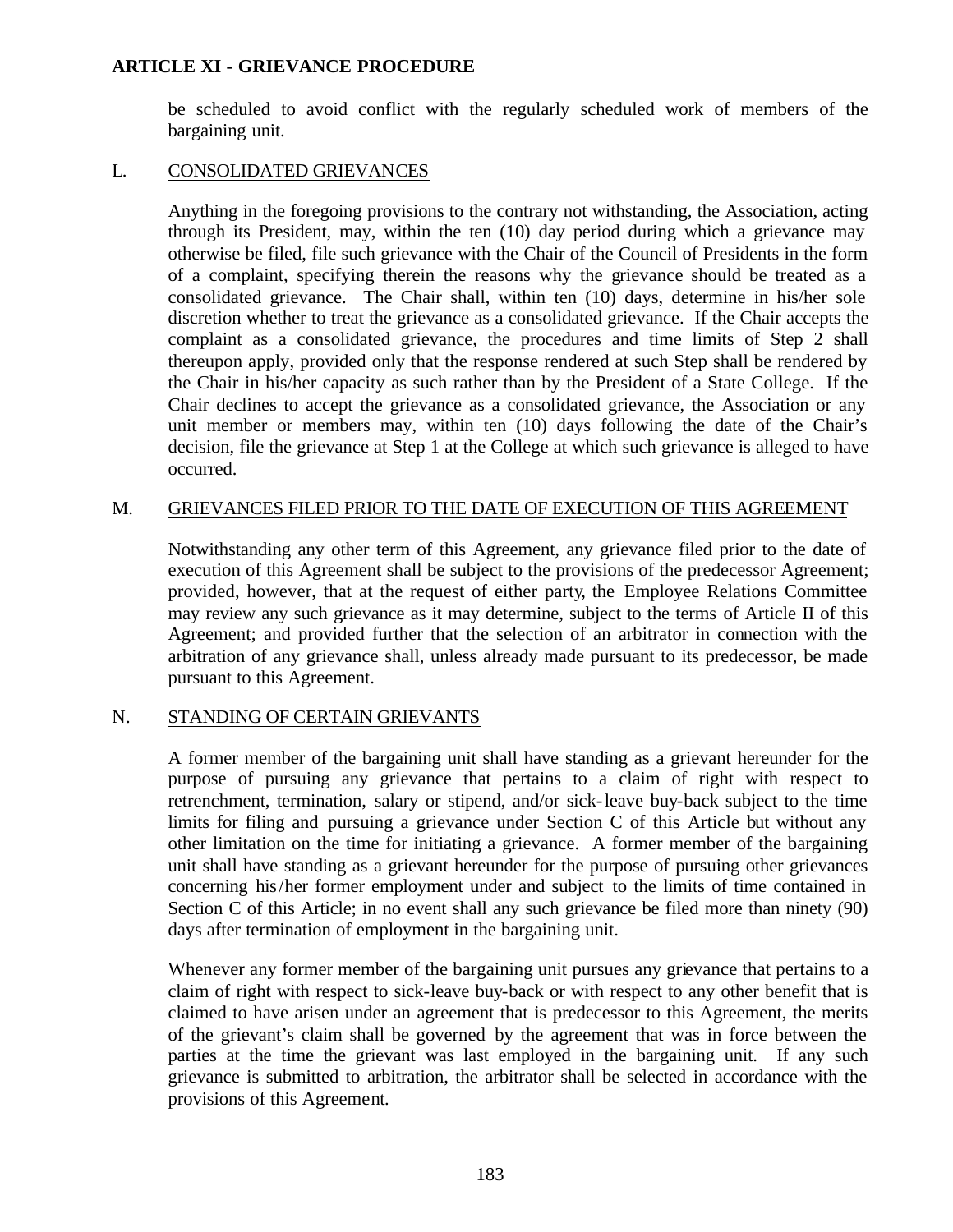Nothing in this Section N shall operate to extend any limit of time that governs the filing or pursuing of any grievance under this Article XI or under the corresponding provision of any agreement that is predecessor to this Agreement.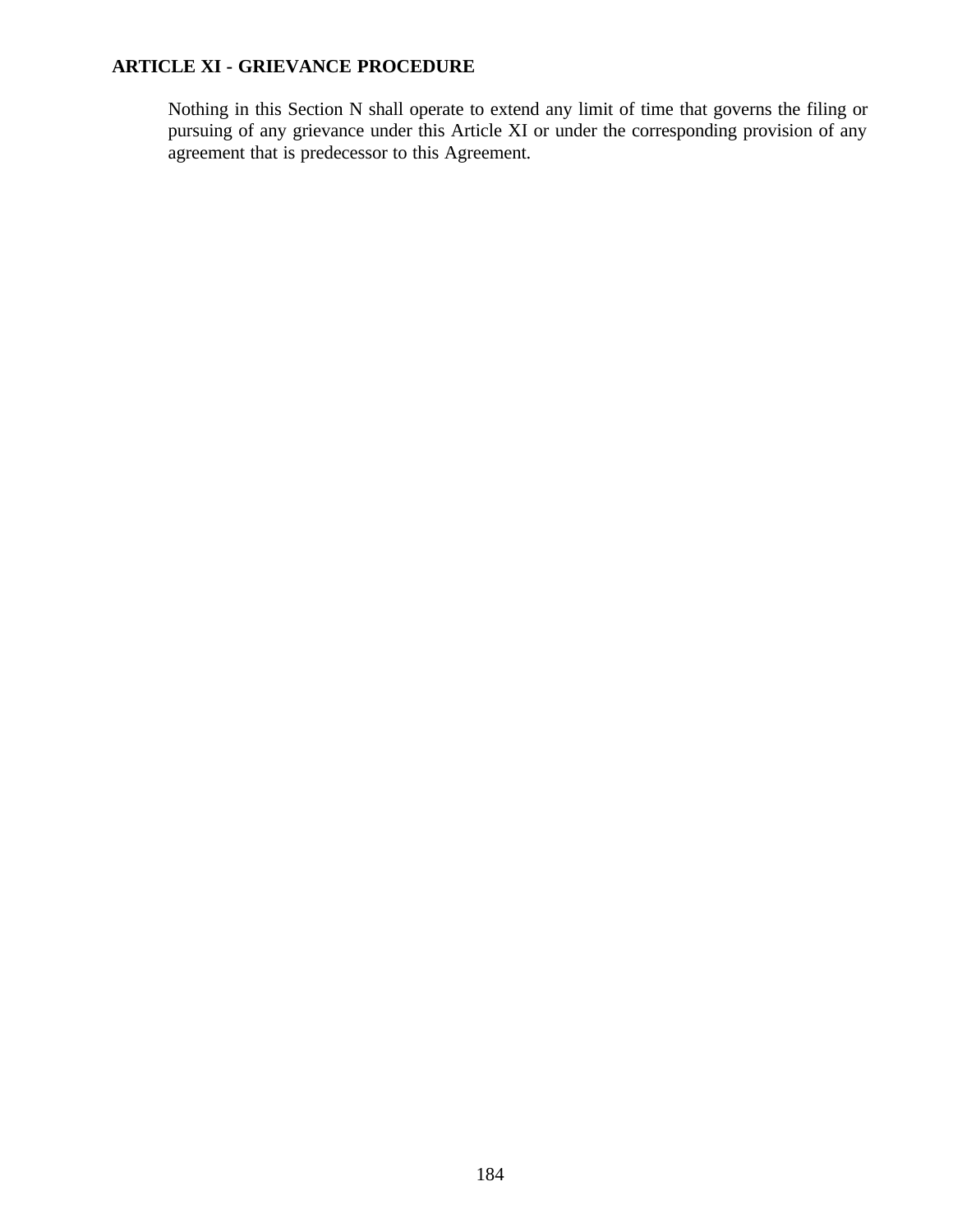The engagement of each full-time member of the bargaining unit to render professional services to a State College in accordance with the provisions of this Agreement represents his/her primary professional employment. No member of the bargaining unit shall engage in any other professional activities where to do so constitutes a violation of any provision of Chapter 268A of the General Laws.

## A. WORKLOAD OF FACULTY

### 1. General Provisions

Subject to the provisions of Article XII-A, the provisions of this Section shall apply to all faculty members.

a. Full-time Faculty

The workload of full-time faculty and salaried part-time faculty members at the Massachusetts College of Art and Design shall consist of: (1) teaching workload; (2) preparation for classroom and laboratory instruction; (3) student assistance, including academic advising; (4) continuing scholarship (as described in the provisions of Article VIII); and (5) activities undertaken by a faculty member pursuant to his/her responsibilities as a professional and the terms of this Agreement, including those in the following areas:

- i. participation as a professional in public service;
- ii. participation in and contributions to the improvement and development of the academic programs or academic services of the College; and
- iii. participation in and contributions to the professional growth and development of the College community.

In addition to the foregoing, during the academic year, faculty members have the obligation to carry out committee assignments; to participate in scheduled orientation and registration programs; to attend College functions, including commencement, faculty, committee and departmental meetings and convocations; to assist in the recruitment and screening of candidates for departmental positions in accordance with Article VI; and to undertake, pursuant to their responsibilities as professionals, such other activities as are of the kind described in the preceding paragraph. Subject to the foregoing provisions, members of the faculty may choose, but not be required, to participate in co-curricular activities and in any student orientation period and registration period scheduled to fall outside the academic year.

b. Part-time Faculty

The workload of part-time faculty other than salaried part-time faculty members shall consist of: (1) teaching workload; (2) preparation for classroom and laboratory instruction; (3) student assistance in the form of academic advising for those students in the faculty member's class; and (4)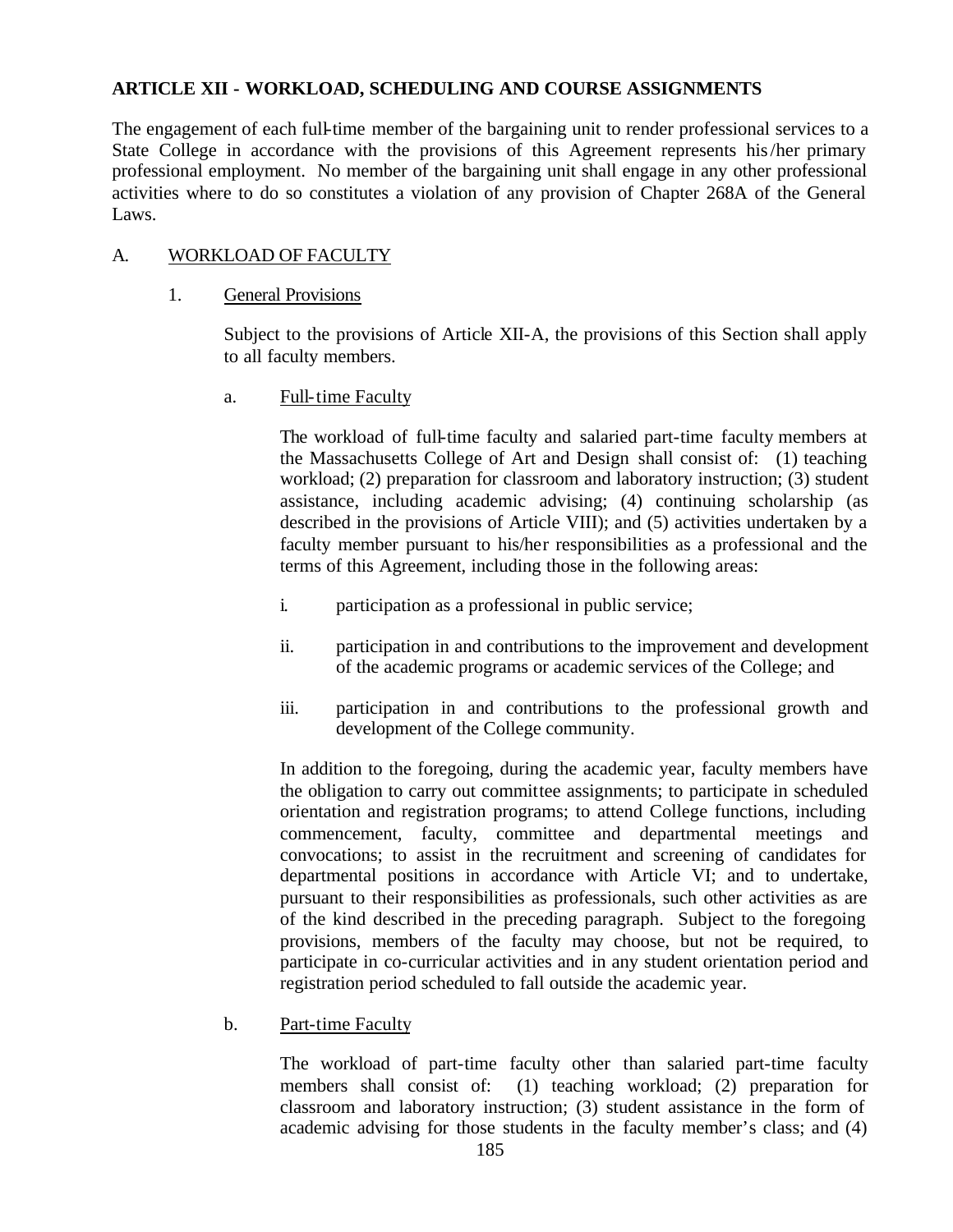classroom activities undertaken pursuant to responsibilities as a professional. It shall also be the responsibility of each such part-time faculty member to: (1) be available to advise students for the equivalent of one-half (0.5) hour before and after each class; (2) provide a syllabus to each student and to the Department Chair; (3) abide by the academic policies of the College; and (4) when first employed, attend an orientation session. Save as is provided in Article IV, Section  $C(1)$ , teaching six  $(6)$  or fewer semester hours of credit of instruction per semester shall not constitute half-time employment.

#### c. Part-time Clinical Nursing Instructors

The workload of part-time Clinical Nursing Instructors shall consist of (1) teaching workload not exceeding one section of classroom instruction during a semester (exclusive of laboratory instruction); (2) clinical supervision and instruction in clinical settings; (3) preparation for classroom, laboratory and clinical instruction; (4) academic advising when advisees are assigned; and (5) attendance at departmental meetings and assistance with such departmental projects as curriculum reviews and accreditation. No part-time Clinical Nursing Instructor shall be assigned or assume more than eleven (11) semester hours of credit of instruction during any academic semester.

### 2. Teaching Workload

## a. General

In order to enable faculty members to carry out their several responsibilities, members of the faculty shall not be required to teach an excessive number of semester hours of credit of instruction, be assigned an excessive student load or be assigned an unreasonable schedule. At Colleges other than Framingham State College, twenty-four (24) semester hours of credit of instruction shall be considered the normal faculty teaching workload in academic subject areas for the academic year; provided, however, that every member of the faculty may be required to teach not more than ninety-six (96) semester hours of credit of instruction during the four (4) academic years 2008-2009, 2009-2010, 2010- 2011 and 2011-2012.

At Framingham State College, six (6) courses of instruction shall be considered the normal faculty teaching workload in academic subject areas for the academic year; provided, however, that every member of the faculty may be required to teach not more than twenty-four (24) courses during the four (4) academic years 2008-2009, 2009-2010, 2010-2011 and 2011-2012.

Workload credits and debits existing as of June 30, 2008 (including accrued debits and credits from all prior years), shall be carried forward for purposes of making teaching workload assignments during the term of this Agreement.

Efforts shall be made to establish teaching schedules so that the time between the beginning of the first teaching period and the end of the last teaching period for any one (1) day does not exceed eight (8) hours and so that the teaching assignments may be made on fewer than five (5) days a week.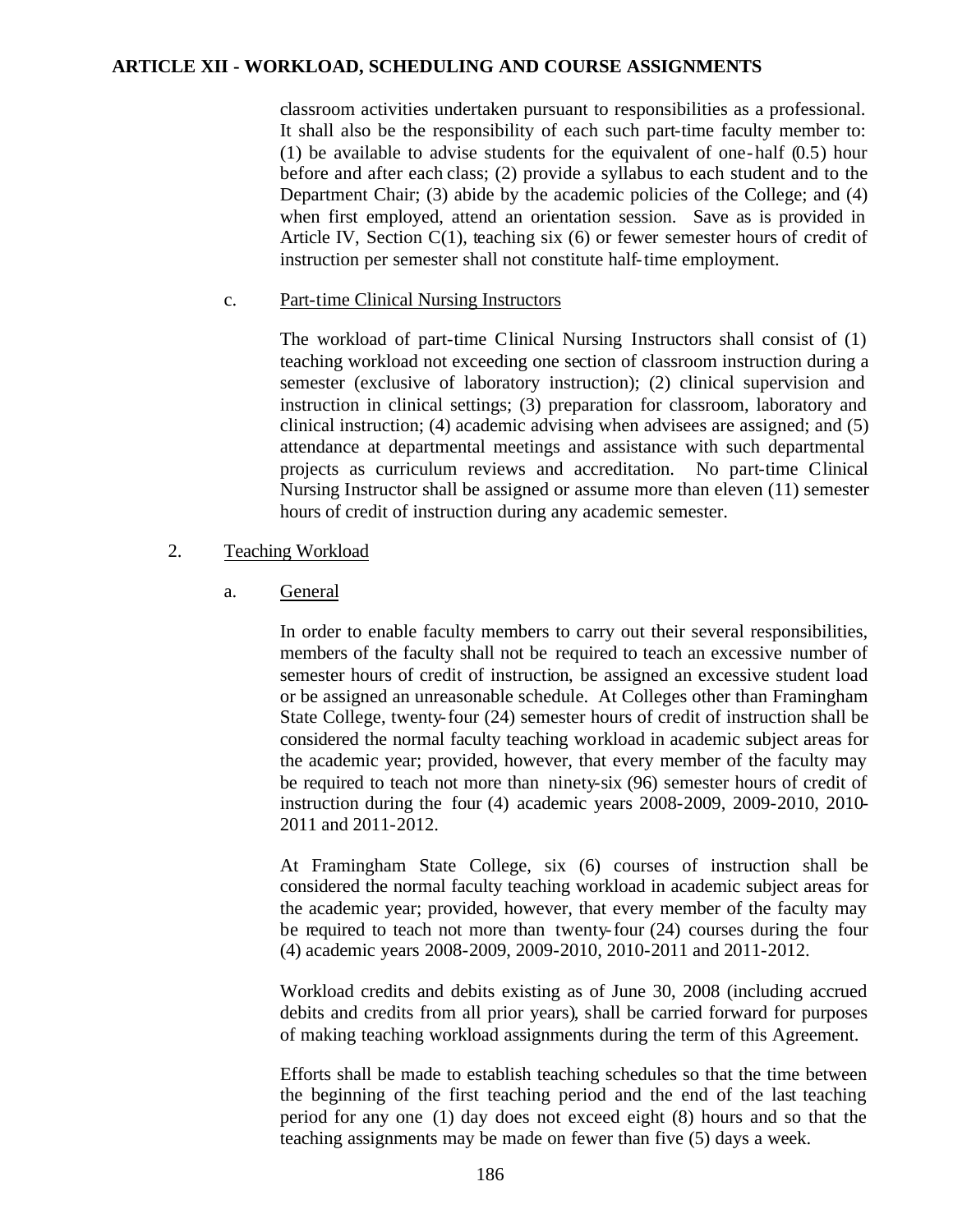No faculty member shall be involuntarily assigned to teach a course or perform other related work after 4:30 p.m. or to teach a course or perform other related work on Saturday or Sunday.

A faculty member may request special scheduling in order to pursue advanced graduate study, complete a doctoral dissertation, engage in scholarly research and publication or for other sound academic reasons. Such schedule shall be subject to the approval of the Department Chair and the Vice President.

b. Calendar

The academic year shall be of nine (9) months' duration and shall commence on September 1 and end on the May 31 following. At each College, faculty teaching workload shall be assigned on the basis of an academic calendar that shall comprise not less than one hundred fifty-five (155) nor more than one hundred sixty (160) instructional days, such number of instructional days to include examination days, orientation days and, at the Massachusetts College of Art and Design, review-board days. As professionals, members of the faculty may make additional contributions for the benefit of the students and the College community. Nothing in this paragraph shall be deemed to prohibit the scheduling of student registration on instructional days during which classes are regularly scheduled.

Subject to the applicable provisions of Article VII of this Agreement, the President of each College shall annually determine the academic calendar for the following academic year and a tentative academic calendar for the next following academic year; provided, however, that any such calendar so prepared shall conform in its entirety with the terms of this Agreement.

### 3. Academic Advising and Student Assistance

a. Academic Advising

During the academic year, every faculty member shall provide academic advising to students enrolled at the College as provided below:

- i. the giving of academic advice and assistance to students enrolled in the faculty member's own courses and the giving of such advice and assistance to students enrolled as majors in the department, including the giving of such advice and assistance on an individualized or group basis;
- ii. the giving of academic advice and assistance to students other than such students as are described in the foregoing subparagraph (i) whenever any such students shall have been assigned to any department for such purpose by the Vice President; where the giving of such advice and assistance has been the practice at a College prior to the date of execution of this Agreement, such practice may continue after such date; and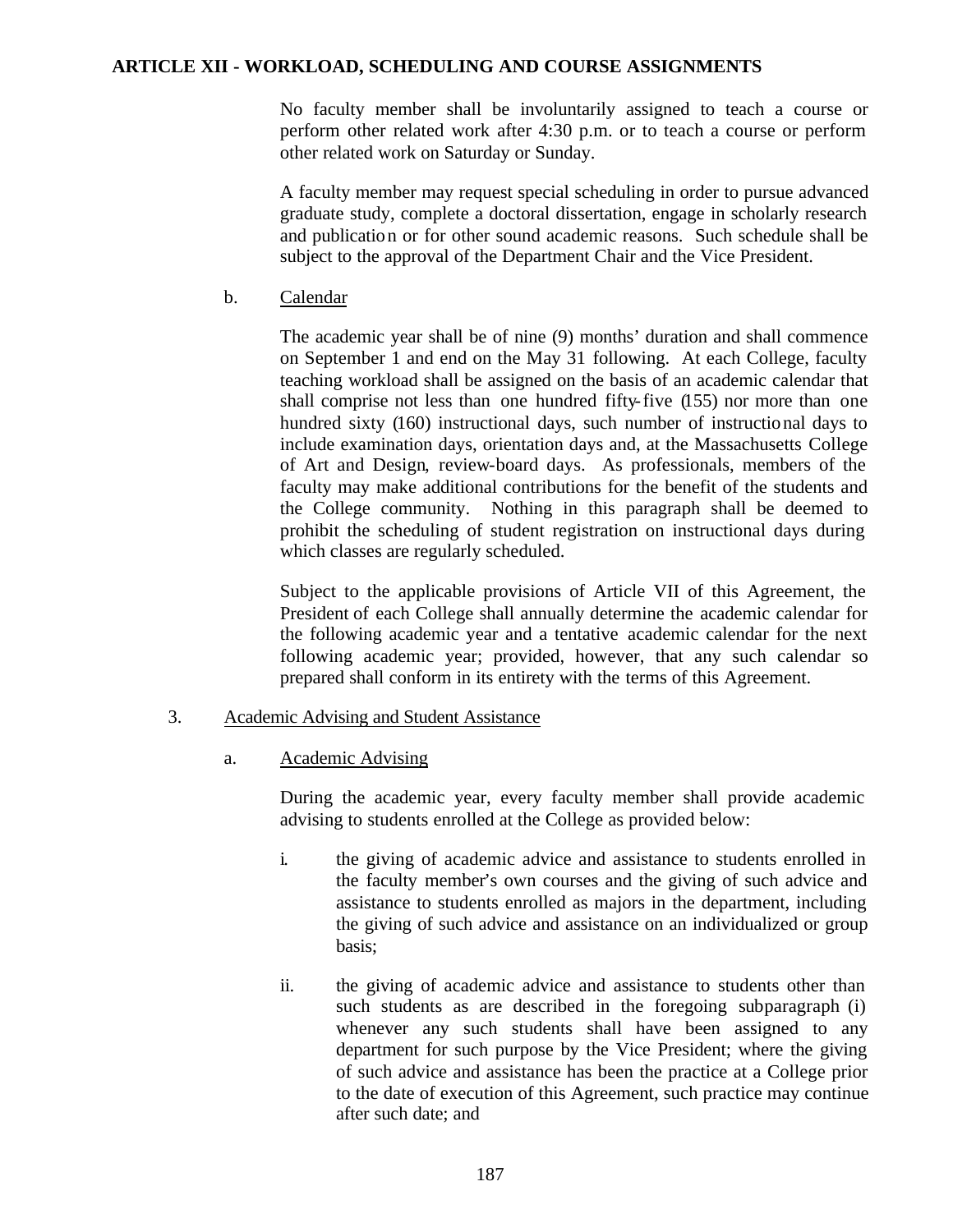- - iii. participation in the pre-registration and registration of students, including the development of the individual student's schedule, when such students are those described in subparagraphs (i) and (ii) above.

During periods of normal activity in the academic year, faculty members shall maintain at least three (3) posted office hours per week, on at least two (2) separate days and during such hours shall be available in their offices to advise students on academic matters by appointment or otherwise. During the regular peak periods in the academic year, namely, the periods of preregistration, registration, mid-term examinations and final examinations, and during any additional peak periods in the academic year, faculty members may be required to be available to advise students such that the total number of hours of student academic advising, including posted office hours of each faculty member, shall not be less than seventy-five (75) in each semester; provided, however, that the Vice President may, on the recommendation of any Department Chair, approve in writing the reduction of such total number in respect of any faculty member of members of the department in question. Determinations of when additional peak periods of activity occur in the academic year shall be made by the Vice President after consultation with any appropriate Department Chair or Cha irs.

The assignment of individual student advisees to each faculty member shall be done by the Department Chair of each department. The Department Chair, in consultation with the Vice President, shall be responsible for coordinating the student academic advising hours of all members of the faculty of the department so that academic advising shall be available to students five (5) days a week during peak periods in the academic year. Each faculty member shall arrange to meet with his/her assigned student advisees at least twice each semester and at such other times as are requested by such advisees. Each Department Chair and the Vice President shall meet once each semester to coordinate academic advising procedures and to ensure adequate academic advising for students.

If a faculty member is assigned more than thirty (30) advisees at the commencement of an academic semester, he/she may elect to treat the advising in excess of thirty (30) advisees as a contribution to the professional growth and development of the college community in accordance with Article VIII, Section (A)(1)(b)(ii), of this Agreement.

b. Student Assistance

Any faculty member who shall have agreed thereto may be assigned by the Vice President, after consultation with the Department Chair of such faculty member, to work in a counseling center, facility or program for the purpose of counseling individual students or groups of students regarding development skills, so called, career opportunities or guidance, the planning of educational goals and the means of achieving such goals or for any similar purpose. Any such assignment shall be made with respect to work to be performed on a weekly basis during a specific semester or semesters. Such assignment when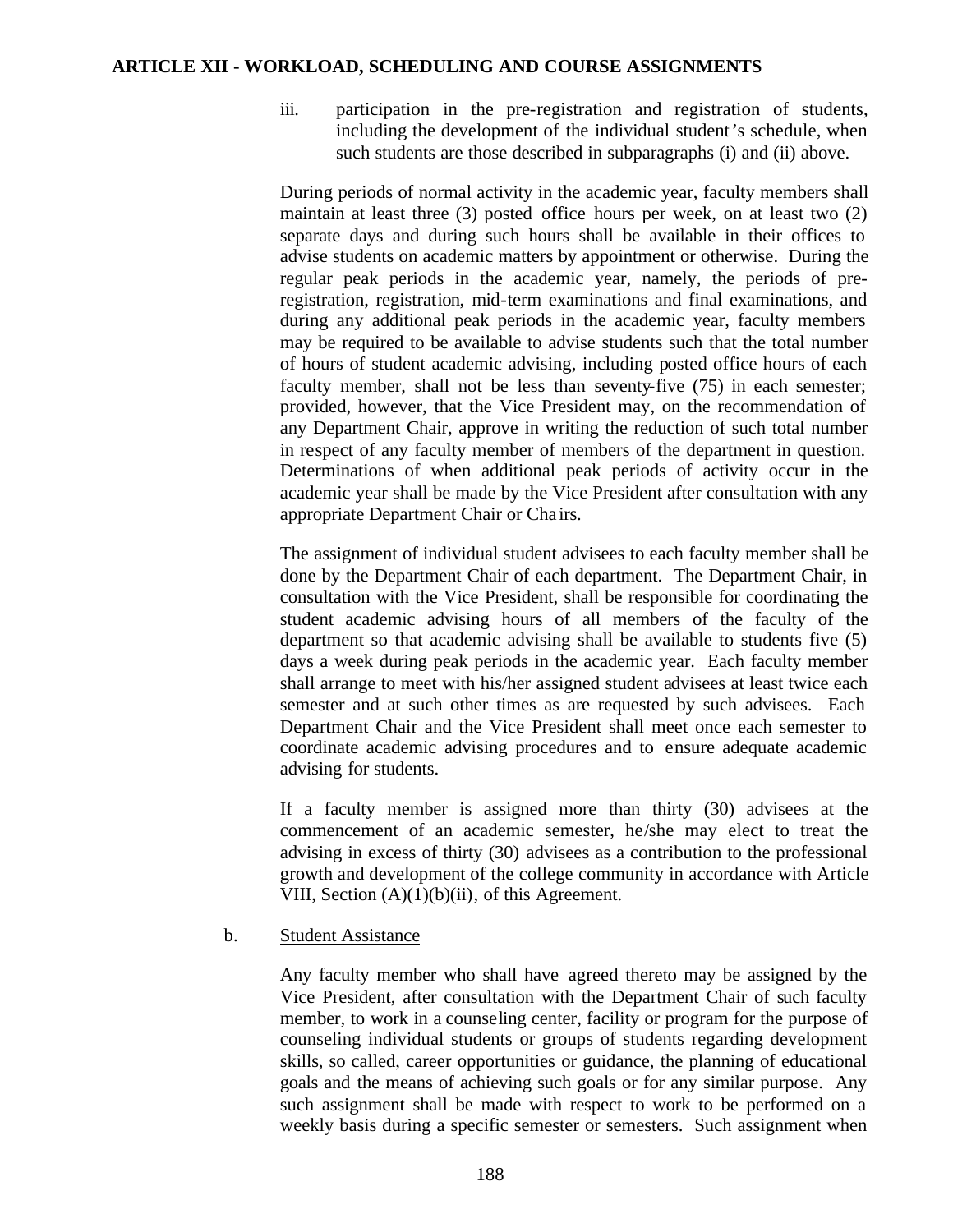so made shall be scheduled in accordance with the applicable provisions of subsection 4 of this Section A.

c. Training

In order to assist members of the faculty to provide academic advising and student assistance as effectively as possible, each College shall, no later than December 1, 2009, conduct a training session for faculty on the subjects of academic advising and student assistance. Such training session shall be open to all members of the faculty; members of the faculty then in the first (1st) year of a tenure-track appointment shall be expected to attend such training session.

Within sixty (60) days following the commencement of each academic year during the term of this Agreement, the College shall conduct a training session for faculty on the subjects of academic advising and student assistance; provided only that no such training session need be conducted hereunder during any academic year to which the requirements of the preceding paragraph apply. Such training session shall be open to all members of the faculty; members of the faculty then in the first (1st) year of a tenure-track appointment shall be expected to attend such training session.

### d. Student Informational Questionnaire on Departmental Academic Advising

The Vice President shall, electronically or otherwise, annually administer the form in Appendix H to the students who are advisees within each department and shall, in doing so, request that such students submit the completed forms to his/her office within a reasonable time thereafter. The Vice President shall make the results available to each of the departments to which they pertain.

- 4. Scheduling
	- a. General

After consultation with the faculty member, the assignment to faculty of specific courses and schedules shall be made by the Chair of each department in consultation with the Registrar and shall be subject to the approval of the Vice President.

The Department Chair shall inform each faculty member of his/her preliminary schedule in writing. The faculty member may inform the Department Chair in writing of his/her concerns, if any, with said preliminary schedule.

In assigning specific courses and schedules, the Department Chair shall consider such matters as the following:

i. the qualifications, teaching service at the College or at other accredited colleges and universities, and preferences of the faculty;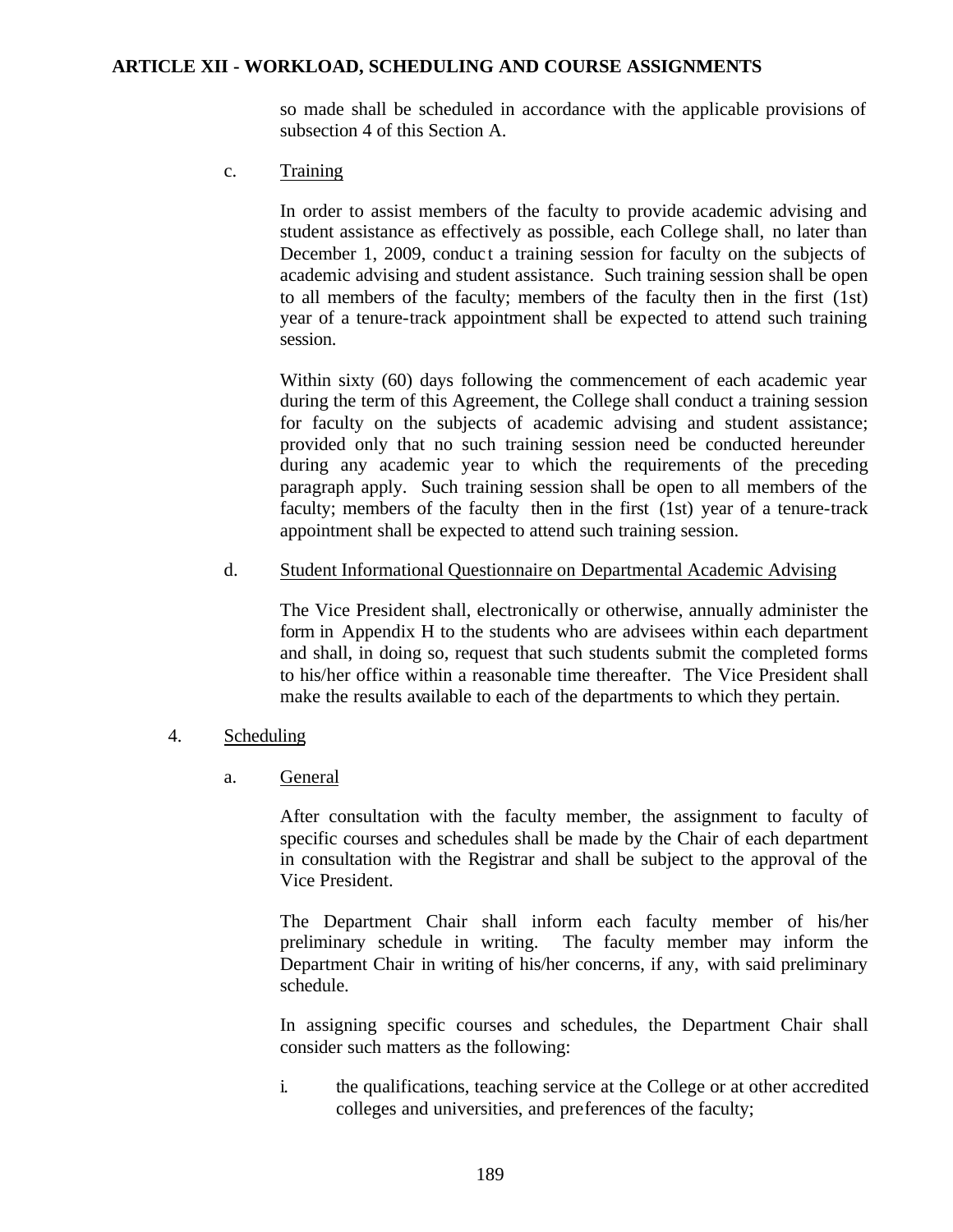- ii. the character and content of particular courses, having regard, among other considerations, to whether any is being offered for the first time or with extensive revision and to the number of times the faculty member has taught such course in the past;
- iii. the amount of preparation required for the mode of instruction used;
- iv. the number and needs of students expected to enroll in particular courses;
- v. the number of courses that require different preparation;
- vi. special courses and projects, including courses team-taught by two (2) or more faculty members, and cooperative education programs;
- vii. other duties, due consideration being given to equivalent non-teaching duties, including service as Department Chair, the coordination of laboratory experiences, in-service work with groups in the state, and work in program and curriculum development;
- viii. supervision of student practica and clinical fieldwork; and
- ix. the need for special facilities in the teaching of any course.

Once it is established, the Department Chair shall provide each faculty member with a written copy of his/her teaching schedule for the applicable semester.

b. Prior Scheduling and Cancellation of Classes

Course scheduling should be arranged in advance in order to enable the faculty to prepare for the discharge of their teaching responsibilities.

The Vice President may change teaching schedules and cancel classes for any reason up to thirty (30) calendar days prior to the first day of classes in any academic semester.

Teaching schedules shall not be changed and courses shall not be cancelled within the period of thirty (30) calendar days prior to the first day of classes in any academic semester except in accordance with the requirements of this paragraph (b).

The Vice President may cancel classes and change teaching schedules during such period of thirty (30) calendar days for unforeseen circumstances. The Vice President may also cancel classes and change teaching schedules during such period of thirty (30) calendar days for other than unforeseen circumstances if, at least thirty (30) calendar days prior to the first day of classes, he/she shall have given contingent notice of an intent to do so and the affected faculty member shall have approved the same.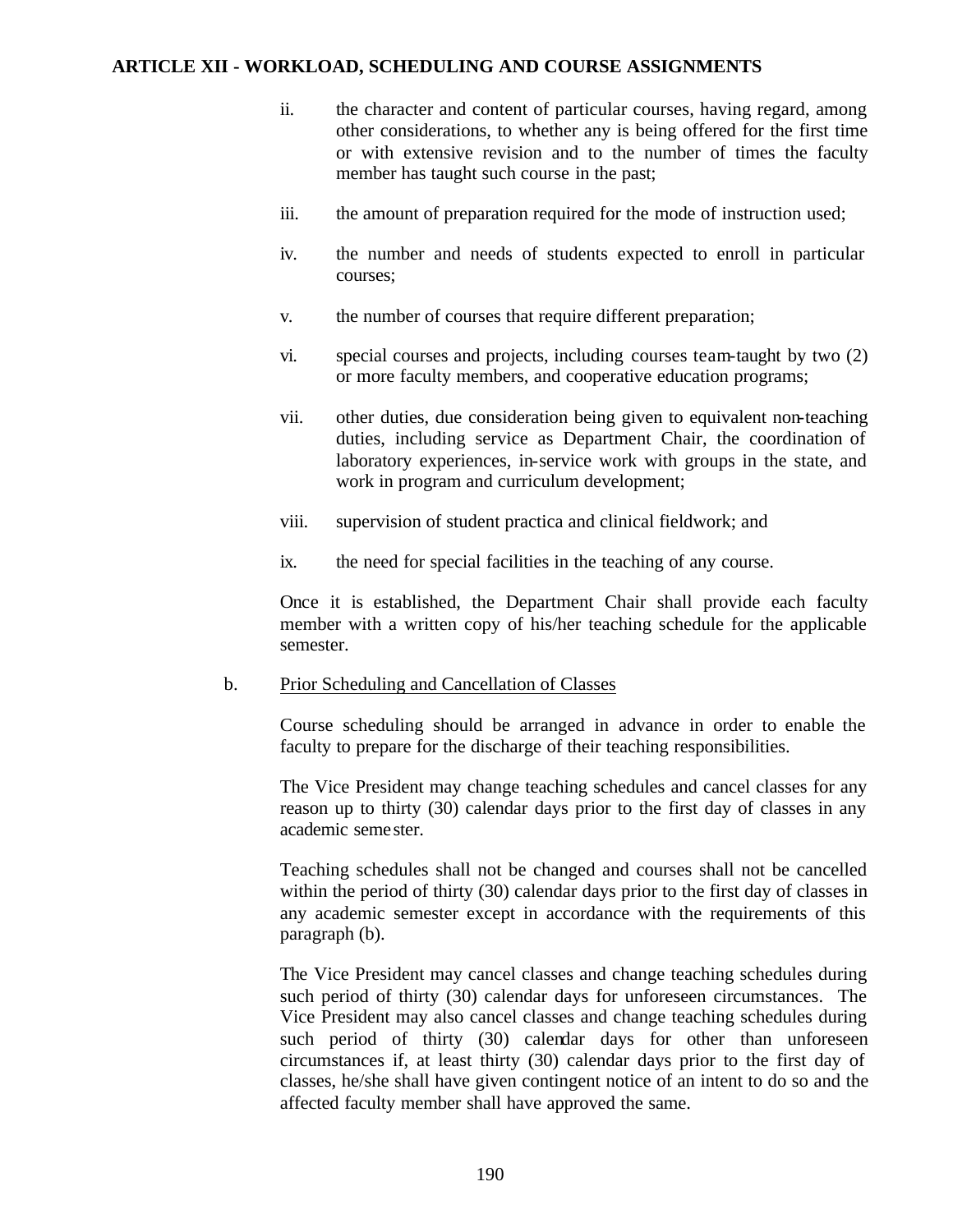Any change in teaching schedules, including any cancellation of classes, that the Vice President makes during the period of thirty (30) calendar days prior to the first day of classes may be made only after consultation with the Department Chair, who shall make reasonable efforts to confer with the affected faculty member. In every case, the Vice President shall notify the faculty member in writing of any such change or cancellation.

Such changes and cancellations may occur in circumstances where the faculty member or Department Chair may not be readily available. No such circumstance shall impair the right of the Vice President to effect any such change or cancellation that is otherwise permitted by this paragraph (b).

The Department Chair shall notify the Chapter President of any such change or cancellation.

Nothing herein shall limit the discretion of the Vice President to cancel classes after the start of the semester for sound academic reasons.

c. Equivalencies

For the purposes of assigning teaching workload to members of the faculty pursuant to the provisions of this Article, a "semester hour of credit of instruction" shall mean a fifty (50)-minute period of classroom instruction for one (1) fifteen (15)- or sixteen (16)-week semester (inclusive of weeks during which examinations are given) by a faculty member in a lecture, recitation or seminar, or such number of contact hours as is the equivalent of the same, as is hereinafter provided, in modes of instruction that require longer periods of time. (Whenever multiples, including fractional multiples, of such fifty (50) minute periods are used at any College, a "semester hour of credit of instruction" shall, in any event, mean a fifty (50)-minute component of such multiple or fractional multiple.) For the purposes of this Article, a "contact hour" shall mean a sixty (60)-minute period; provided, however, that when two (2) or more contact hours are scheduled consecutively for any mode of instruction that is measured with reference to contact hours, then the last contact hour so scheduled shall be a fifty (50)-minute period. Such equivalent modes shall be computed as follows: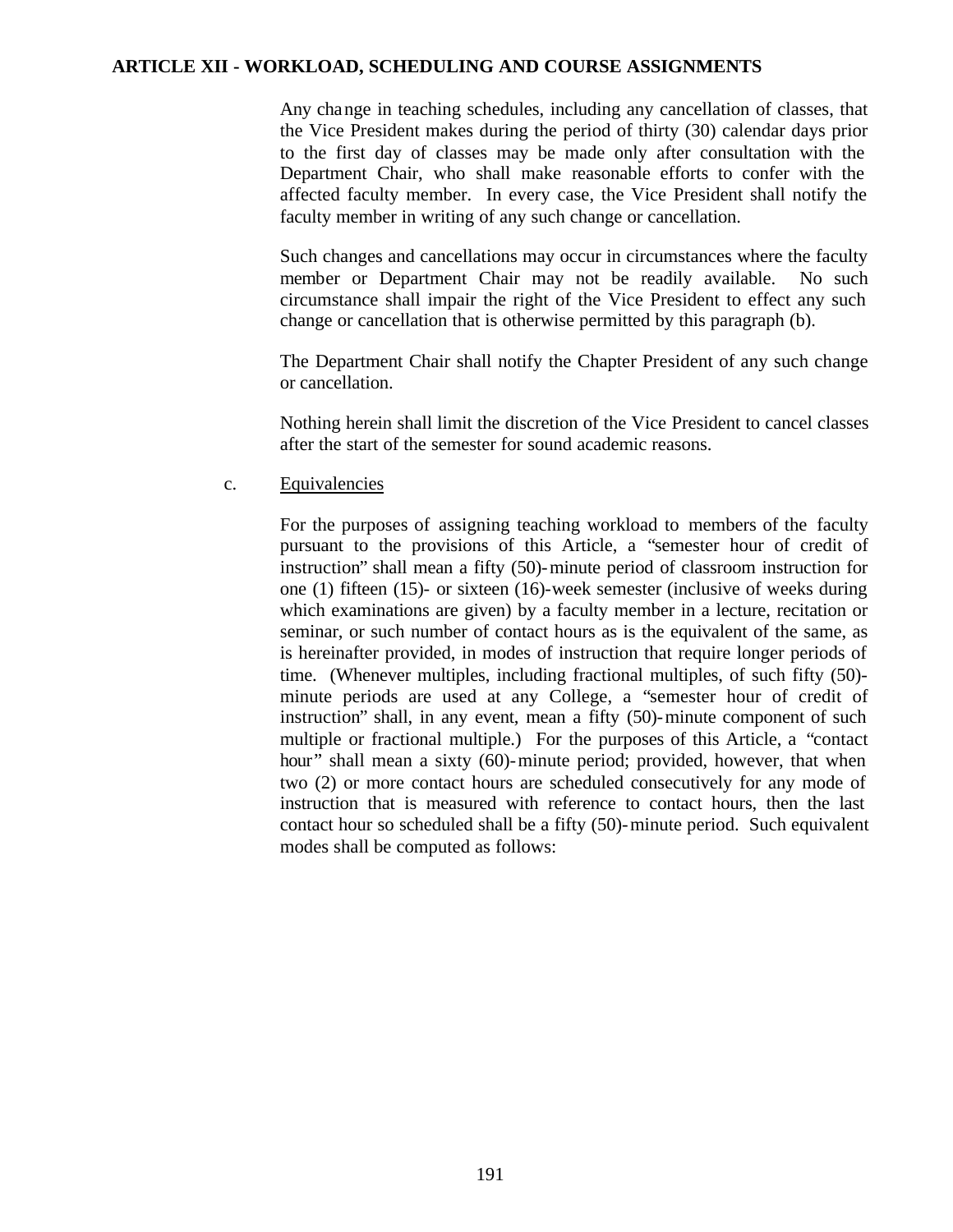| MODE OF INSTRUCTION                                          | <b>CONTACT</b><br><b>HOURS</b>      | <b>SEMESTER HOURS</b><br>OF CREDIT OF<br><b>INSTRUCTION</b> |
|--------------------------------------------------------------|-------------------------------------|-------------------------------------------------------------|
| <b>Laboratory Instruction</b>                                | up to $3$                           | $\overline{2}$                                              |
| Physical Education<br><b>Activity Courses</b>                | $\mathbf{1}$                        | 0.5                                                         |
| Shop Instruction                                             | $\mathbf{1}$                        | 0.67                                                        |
| <b>Studio Instruction</b>                                    | $\mathbf{1}$                        | 0.67                                                        |
| <b>Maritime Responsibilities</b><br>During the Academic Year | $\mathbf{1}$                        | 0.67                                                        |
| Critique                                                     | $\mathbf{1}$                        | $\mathbf{1}$                                                |
| Nursing/Allied<br><b>Health Clinical</b>                     | $\mathbf{1}$                        | 0.67                                                        |
|                                                              | <b>NUMBER OF</b><br><b>STUDENTS</b> |                                                             |
| Cooperative Education                                        | 1                                   | 0.17                                                        |
| <b>Fieldwork Supervision</b><br>and Internships              | up to $3$                           | $\mathbf{1}$                                                |
| Independent and<br><b>Directed Study</b>                     | 1                                   | 0.25                                                        |
| <b>Student Teaching</b><br>Supervision                       | up to 2                             | $\mathbf{1}$                                                |
| Honors Thesis Supervision                                    | $\mathbf{1}$                        | 0.5                                                         |
| <b>Graduate Thesis Supervision</b>                           | 1                                   | 1                                                           |

The Vice President at any College may alter any equivalency for the purpose of increasing the value of the semester hours of credit of instruction accorded at such College for any mode of instruction or number of assigned students as such value was at the conclusion of the academic year 2008-2009. If a Vice President alters any equivalency hereunder, the alteration shall remain in effect for the duration of this Agreement unless the underlying condition on the basis of which the alteration was put into effect changes such that the alteration is no longer warranted.

Although the teaching of graduate courses is not technically unit work, when any member of the bargaining unit is assigned to teach a graduate course, such unit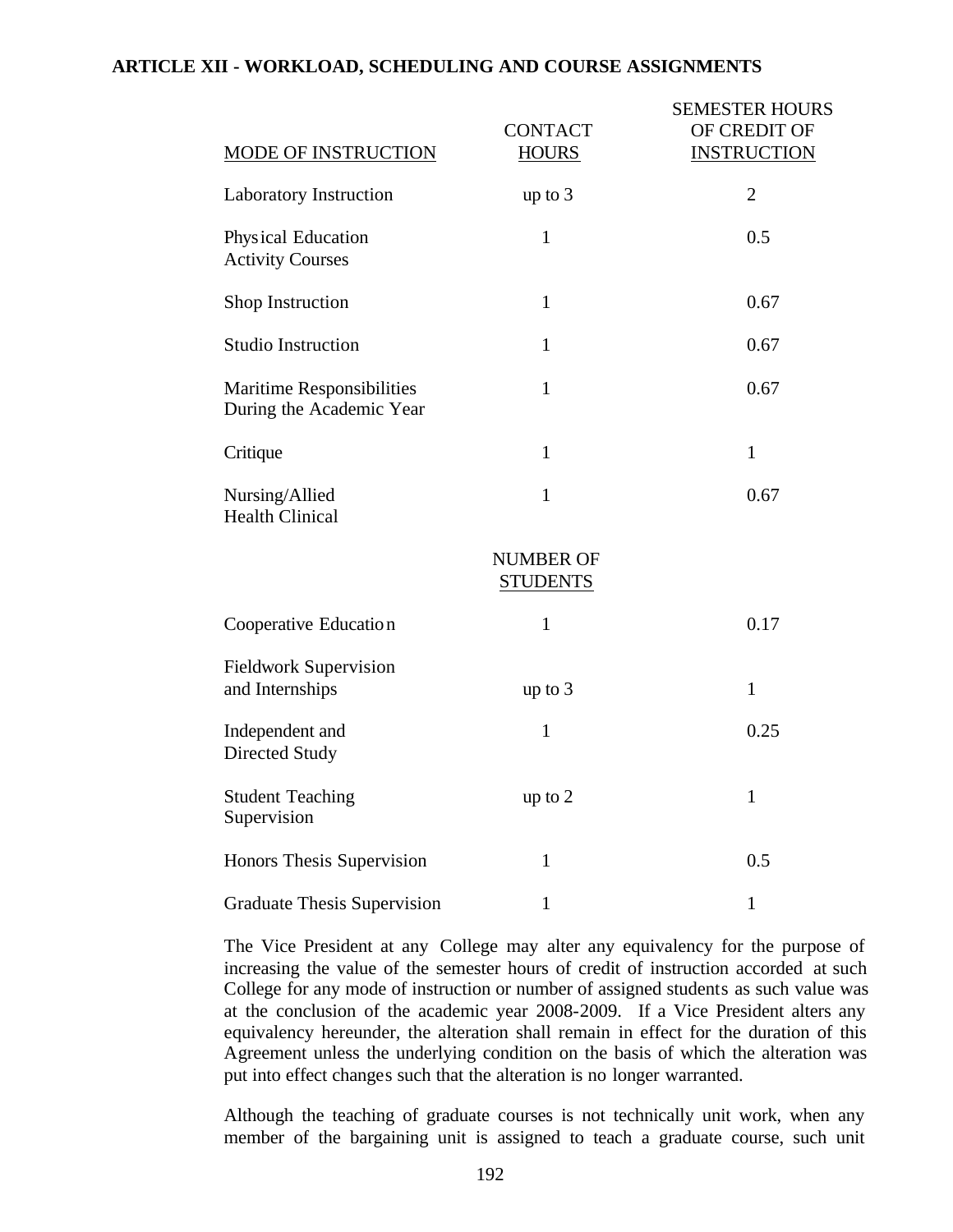member shall be credited with four (4) semester hours of credit, as a part of his/her regular teaching workload, for each three (3) contact hours of graduate teaching.

Whenever any member of the faculty volunteers and is assigned to work in a counseling center, facility or program, however such center, facility or program is designated, for the purpose of counseling individual students or groups of students regarding basic skills, so called, career opportunities or counseling, the planning of educational goals and the means of achieving such goals, or for any similar purpose, and is so assigned on a weekly basis during any semester, every three (3) hours per week of such assignment, if assigned for the duration of such semester, shall be deemed to be the equivalent of one (1) semester hour of credit of instruction for the purposes of assigning the teaching workload of such faculty member for such semester; provided, however, that at Framingham State College twelve (12) hours per week of such assignment, if assigned for the duration of a semester, shall be deemed to be the equivalent of one (1) course.

In assigning faculty workloads in departments in which laboratory instruction is assigned as a part of a faculty member's teaching workload, Department Chairs shall consider nine (9) laboratory hours per week, and its equivalent at Framingham State College, as a guideline (and not a fixed limit) for the maximum number of such hours when assigning laboratory instruction to faculty members in such departments. In assigning teaching workload in any such department, the Chair shall make efforts to assign lecture and laboratory instruction on an equitable basis among the members of the faculty of any such department. In approving the scheduling of teaching workload in such departments, the Vice President shall also consider the equitable distribution of lecture and laboratory instruction among such faculty members and shall consult with the Department Chair concerning such efforts as shall have been made by the Department Chair to this end.

In assigning faculty workloads in departments in which physical education activity courses are assigned as part of a faculty member's teaching workload, Department Chairs shall make efforts to assign lecture and activity courses on an equitable basis among the members of the faculty of any such department. In approving the scheduling of teaching workload in such departments, the Vice President shall also consider the equitable distribution of lecture and activity courses among such faculty members and shall consult with the Department Chair concerning such efforts as shall have been made by the Department Chair to this end.

Notwithstanding the provisions of the two preceding paragraphs, in making assignments of lecture and laboratory instruction and in making assignments of lecture and activity courses, the Department Chair and the Vice President shall have regard to the qualifications and/or expertise of members of the faculty as such qualifications and/or expertise relate to the special needs of laboratory instruction and activity courses.

If special equipment is required in the teaching of courses (including laboratories), determination of the number of students to be enrolled for such classes shall take into account the reasonable availability of any equipment so required.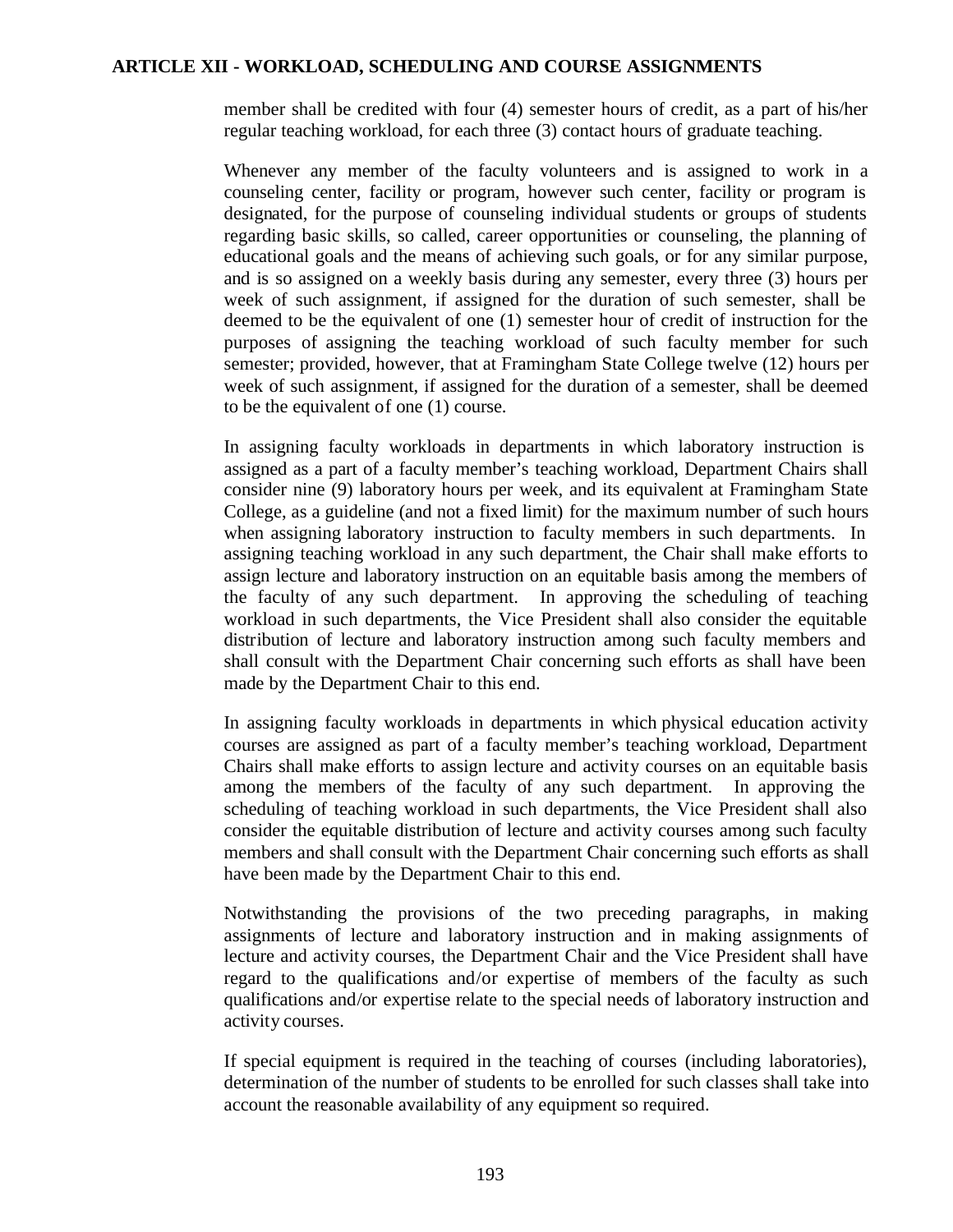## 5. Nursing Programs

Except as otherwise provided in this Agreement, faculty members teaching in the nursing programs at Fitchburg, Framingham, Salem and Worcester State Colleges, including unit members employed as part-time Clinical Nursing Instructors at any College, shall be assigned workloads in accordance with the practices and procedures that were, severally, in effect at each of those Colleges during the 2008-2009 academic year.

## 6. Application to Part-time Faculty Members

Except as is otherwise provided for in this subsection 6, the provisions of Article XII shall be of no application to any person holding a part-time appointment other than as a salaried part-time faculty member. Sections  $A(1)(b)$ ,  $A(4)(c)$ , E, F and G of this Article XII shall be of application to part-time faculty members described in Section H(3) of Article XIII during the term of this Agreement.

# B. WORKLOAD OF LIBRARIANS

## 1. General Provisions

The provisions of this Section shall apply to all librarians.

The workload of each librarian shall consist of: (1) such duties pertaining to the operations of the College Library as may be assigned to him/her from time to time by the President; (2) rendering individual and collective assistance to students, faculty and the academic community regarding the use of library facilities; (3) continuing scholarship (as described in the provisions of Article VIII); (4) working with and, where applicable, giving direction to other members of the library staff; and (5) activities undertaken by a librarian pursuant to his/her responsibilities as a professional in the following areas:

- a. participation as a professional in public service;
- b. participation in and contributions to the improvement and development of the academic programs or academic services of the College as those programs or services relate to the library; and
- c. participation in and contributions to the professional growth and development of the College community.

In addition to the foregoing, librarians have the obligation to render assistance to students by instructing them regarding the uses and resources of the library; to assist members of the faculty, where appropriate, by helping with the compilation of course bibliographies and with the preparation of specific course assignments related to bibliographies and to library resources; to participate in orientation programs and bibliographic instruction; to assist with faculty research; to serve as liaison with academic departments; and to participate in library consortia and cooperatives.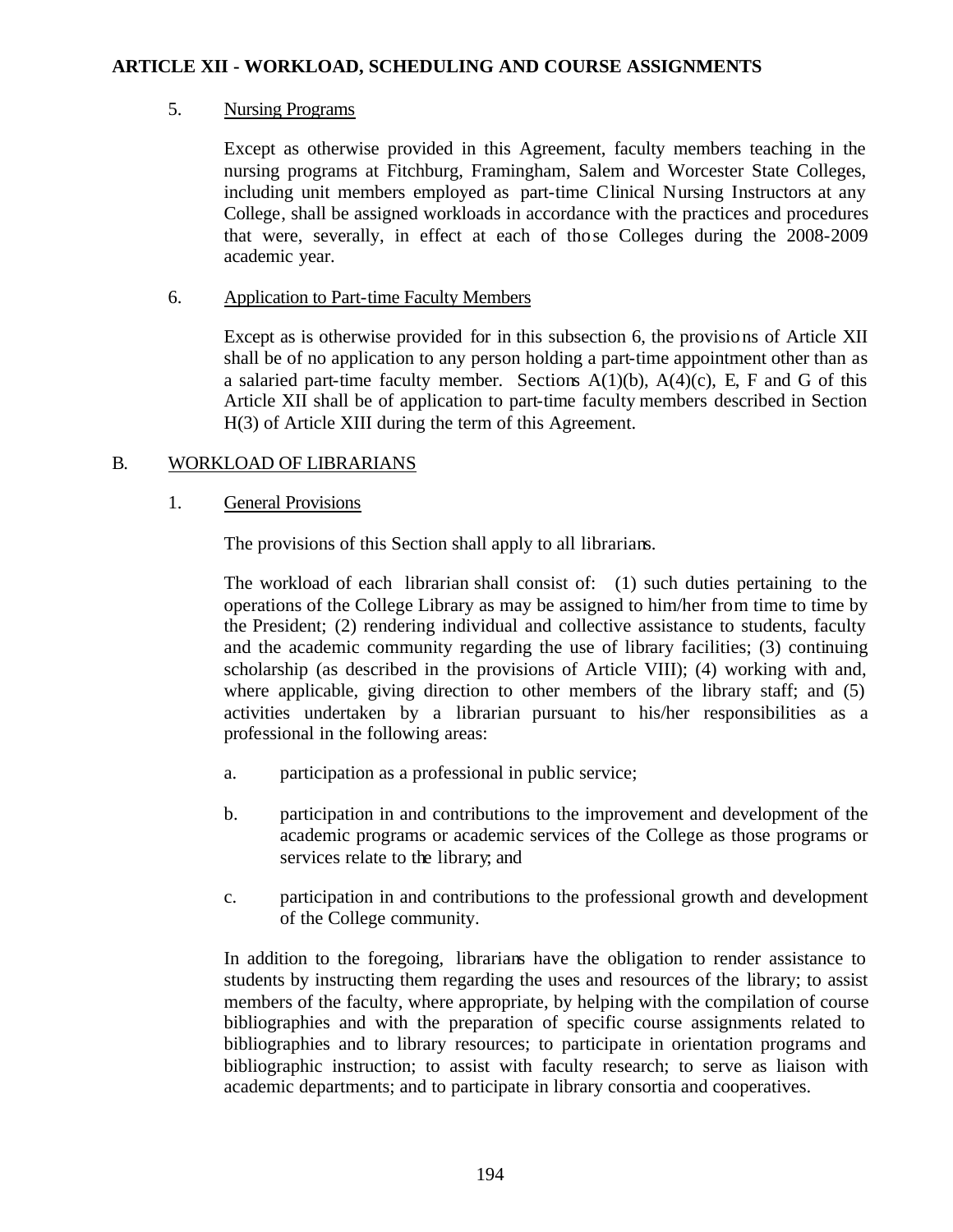In discharging their duties pertaining to the operation of the College Library, librarians shall work pursuant to such schedules as are hereinafter prescribed, it being recognized by the parties that librarians have the obligation, among others, to carry out committee assignments in accordance with the terms of this Agreement, to attend such College functions as any annual faculty meeting, convocations and commencement, and to undertake, pursuant to their responsibilities as professionals, such other activities as are of the kind prescribed in the preceding paragraph.

2. Work Year

All librarians shall be employed to work a twelve (12)-month work year.

#### 3. Schedules of Work

All librarians shall work in accordance with a schedule that shall be established by the Library Director or the Library Program Area Chair, as the case may be, subject to the approval of the Vice President. Such schedule may provide that, in the case of any individual librarian, all or any portion of his/her hours of work shall be performed at any such times as may be required by the schedule of hours during which the College Library is open for use by the College community; provided, however, that nothing herein contained shall be deemed to require that such hours of work must be restricted to the times during which the College Library is so open.

In assigning the schedules of individual librarians, the Library Director or the Library Program Area Chair shall consider such criteria as:

- a. the needs of students;
- b. the professional qualifications and expertise of each librarian; and
- c. the scheduling preference of each librarian.

For the purposes of this Agreement, thirty-seven and one-half (37.5) hours shall be the normal average weekly librarian workload, such that it shall be normal scheduling practice to assign hours of work in the library on that basis. It shall also be normal scheduling practice not to require librarians to work more than five (5) consecutive days in any seven (7)-day period or more than seven and one-half (7.5) hours, exclusive of periods taken for meals, during any single day, and to give librarians two (2) consecutive days off for each period of five (5) consecutive days worked.

In assigning schedules for evenings and weekends, the Library Program Area Chair or the Library Director shall first seek volunteers and shall make reasonable efforts to make such assignments on a rotating basis. No librarian shall be involuntarily assigned to work on consecutive weekends or on more than two (2) nights a week.

In order to permit the undertaking of continuing scholarship, graduate study or other professional activities, a librarian may, upon written request and subject to approval of the Vice President, be granted a flexible work schedule of thirty-seven and onehalf (37.5) hours to permit the undertaking of such activities described above. Such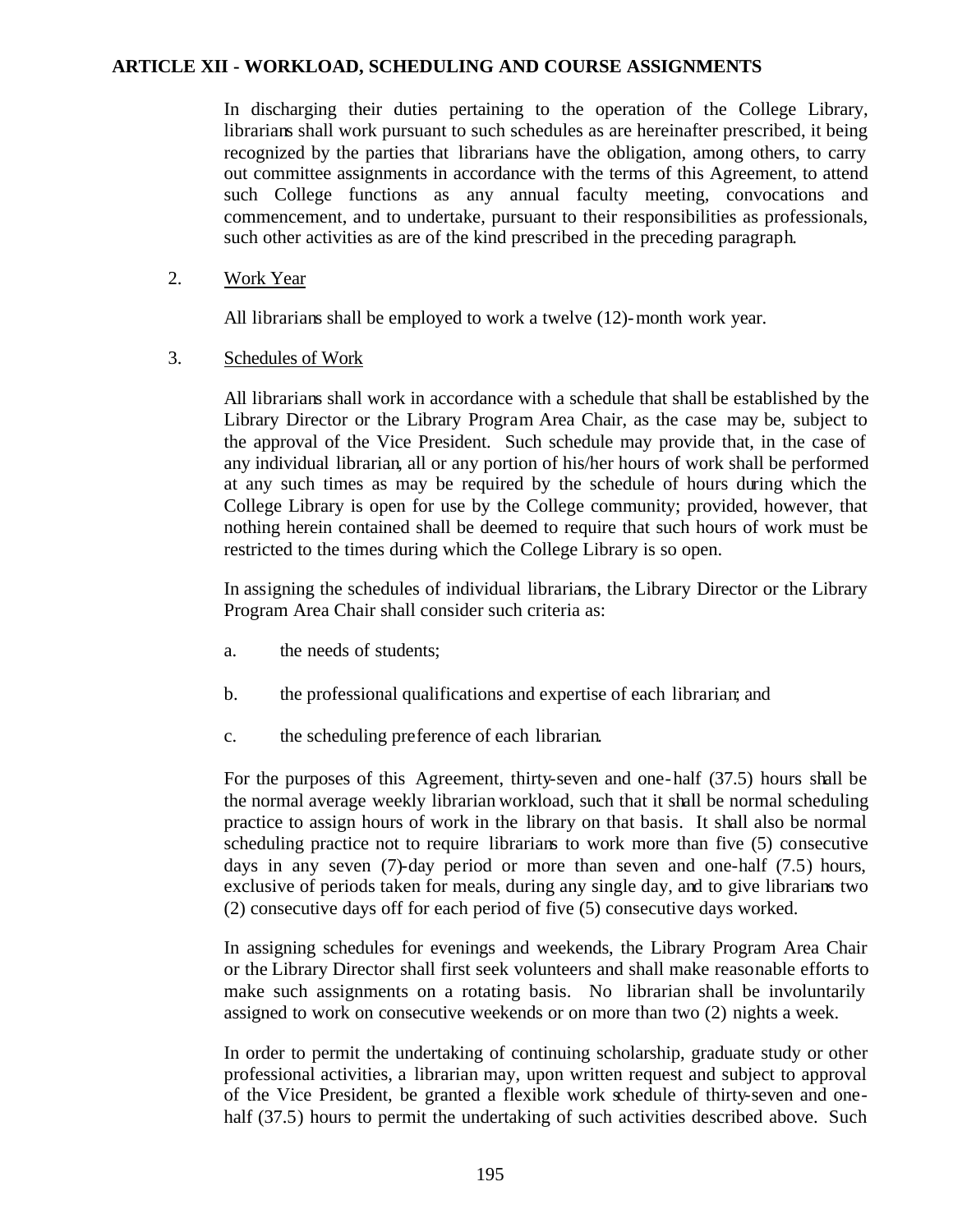schedule shall be developed by the Library Director in consultation with the librarian and shall be subject to the approval of the Vice President.

In establishing and approving the schedule of hours during which each librarian shall be required to work, the Library Director and the Vice President shall endeavor to conform such schedule to the normal average workload and to the standards of normal scheduling practice, as described above. Whenever the Vice President shall have determined that, because of unusual circumstances, it shall be necessary to deviate from such workload and such practice, such determination shall not be arbitrary or capricious.

In the event that the schedule of hours during which any librarian shall be required to work deviates from the normal average work week or from normal scheduling practice for a period in excess of two (2) consecutive weeks, such librarian may file with the Library Director and the Vice President a written request for a meeting. Thereafter, the Library Director and the Vice President shall confer with such librarian to discuss whether some adjustment in such schedule of hours is feasible. If, after so conferring, the Vice President, in his/her sole discretion, determines that an adjustment of the schedule of hours is not feasible, he/she shall set forth the reason for such determination in writing.

A copy of the Vice President's decision sha ll be forwarded to the Library Director and the librarian in respect of whose schedule such decision shall have been made. The decision of the Vice President shall be final. Such decision shall not be arbitrary or capricious.

In establishing and approving the schedule of the hours of work for any librarian who is not eligible for sabbatical leave under the terms of Article XV of this Agreement, the Library Director and the Vice President shall establish such schedule so that during at least one (1) of every three (3) semesters the hours of work of such librarian shall be so arranged to permit such librarian to engage in activities that are conducive to such librarian's professional development and approved as such by the Library Director and the Vice President. In addition, the schedule of a librarian may be arranged by the Vice President to provide for the participation of the librarian in continuing scholarship or graduate study or research. Nothing in this provision shall be deemed to require any reduction in the hours of work required of any librarian by any other provision of this Section. Nor shall anything in this provision be deemed to prohibit the adoption of a like schedule in respect of any librarian to whom the provisions of this paragraph do not otherwise apply.

All librarians shall be eligible to participate in a program of professional development pursuant to the provisions of Article XIV of this Agreement, and such program may, in accordance with those provisions, permit a reduction in the weekly hours of work of such librarian.

Whenever any librarian is assigned to teach any course or courses or any portion thereof in any academic department, the weekly hours of work of such librarian that are otherwise prescribed by this Article shall be reduced in an amount which, in the determination of the Vice President, is commensurate with the number of hours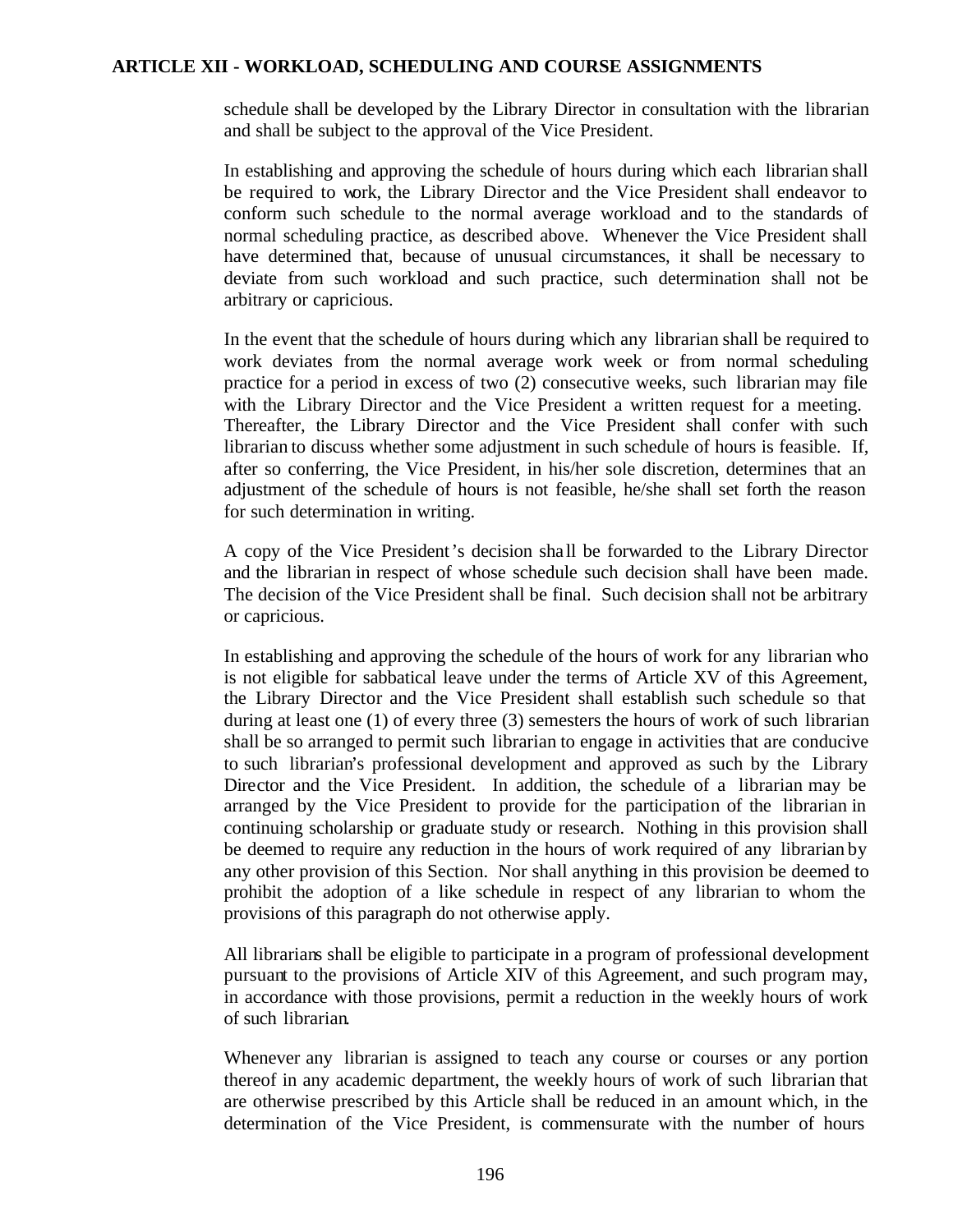required to discharge the responsibilities of such assignment; provided, however, that no such assignment shall be made without the prior written approval of the Vice President, the Library Director and the Chair of any department in which any such course is to be offered.

Nothing in this subsection 3 shall be deemed to prohibit the President of any College from authorizing the scheduling of work for some or all of the librarians at such College on the basis of a four (4)-day week; provided, however, that nothing in this provision shall be deemed to permit any reduction in the hours of work of any librarian who is so scheduled.

At the request of any librarian and at the sole discretion of the President or his/her designee, the schedule and the hours of work of such librarian may be arranged pursuant to such alternative work options as part-time work, flextime, compressed work weeks, staggered work hours and job-sharing; provided, first, that nothing herein contained shall be deemed to alter or limit the authoritie s or obligations of any College under this Article XII; and provided further that nothing herein contained shall be deemed to cause any part-time librarian to be or become a member of the bargaining unit to which this Agreement applies.

### 4. Library Schedule

The schedule of hours during which the College Library shall be open for use by the College community shall be established by the President for sound academic reasons.

### C. REDUCTION OF WORKLOAD FOR CERTAIN MEMBERS OF THE ASSOCIATION

In order to enable the Association effectively to discharge its duties pertaining to the administration of this Agreement, including the negotiation of a successor agreement pursuant to Section A of Article XXI hereof, the teaching workload of certain members of the Association shall be reduced subject to the following provisions:

- 1. The workload of the President of the Massachusetts State College Association shall be reduced by nine (9) semester hours of credit of instruction per semester.
- 2. The workload of the Vice President of the Massachusetts State College Association shall be reduced by six (6) semester hours of credit of instruction per semester.
- 3. The workload of the Treasurer of the Massachusetts State College Association shall be reduced by three (3) semester hours of credit of instruction per semester.
- 4. The workload of the Chair of the Massachusetts State College Association Grievance Committee shall be reduced by six (6) semester hours of credit of instruction per semester.
- 5. The workload of the Chapter President at Bridgewater State College, Fitchburg State College, Salem State College, Westfield State College and Worcester State College shall be reduced by six (6) semester hours of credit of instruction per semester; and the workload of the Chapter President at Framingham State College shall be reduced by three (3) courses per year.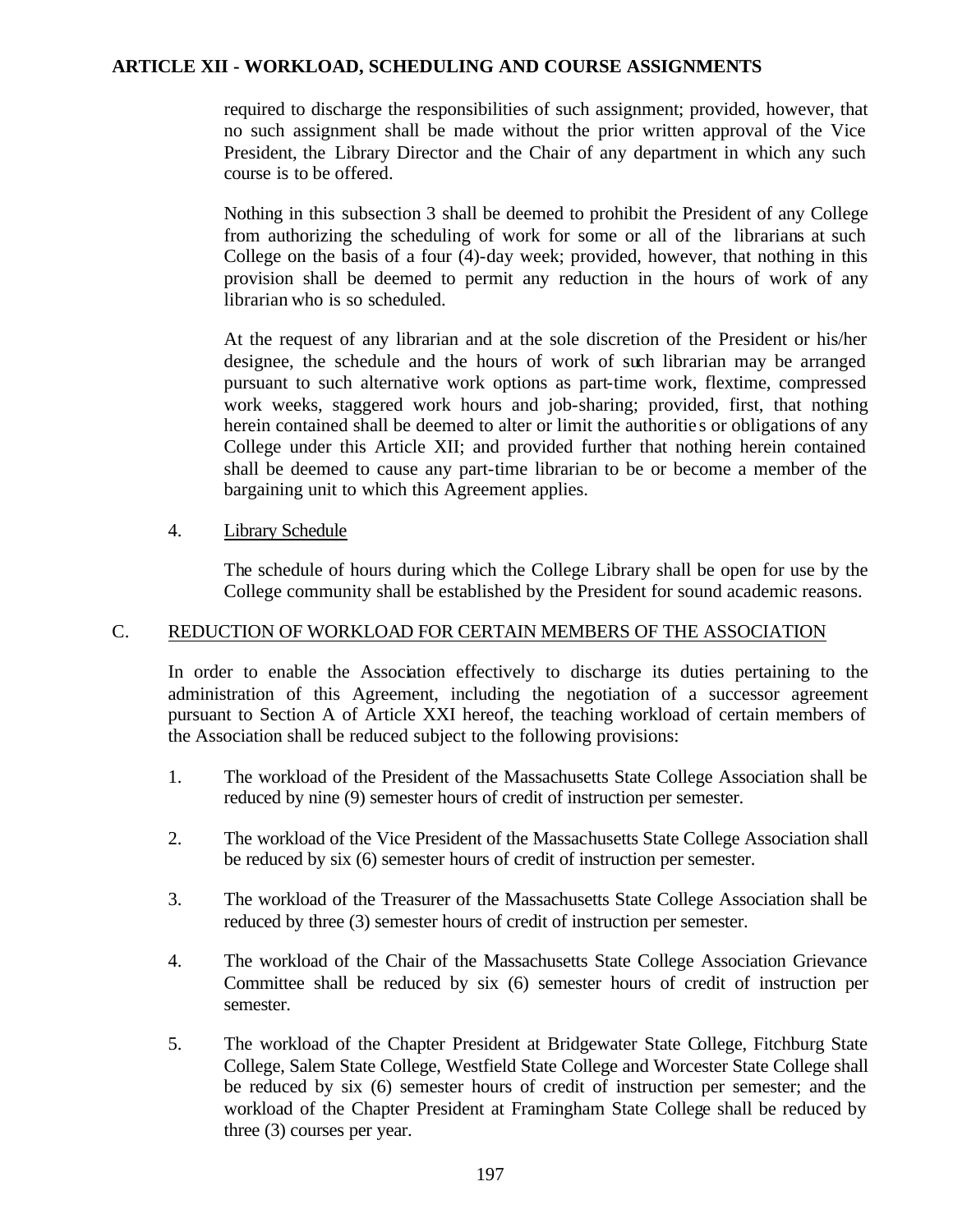- 6. The workload of the Chapter President at the Massachusetts College of Art and Design, the Massachusetts College of Liberal Arts and the Massachusetts Maritime Academy shall be reduced by three (3) semester hours of credit of instruction per semester.
- 7. After having received a recommendation from the President of the Massachusetts State College Association, the President at any College may reduce the workload of any official of such Association who is employed at such College and in respect of whom such recommendation is made; provided, however, that the total number of all such reductions in effect at anytime at the State Colleges collectively shall not exceed three (3) semester hours of credit of instruction per semester; and provided further that any such recommendation and any such reduction shall not be made in respect of the President of the Massachusetts State College Association. Notwithstanding the foregoing, any such reduction, if granted at Framingham State College, shall not exceed one (1) course per semester.
- 8. After having received a recommendation from the Chapter President at any College, the President of such College may, after consultation with the Chapter President, reduce the workload of any member of the Association in respect of whom such recommendation shall have been made; provided, however, that the total number of all such reductions in effect at any one time shall not exceed three (3) semester hours of credit of instruction per semester; and provided further that any such recommendation and any such reduction may be made in respect of the Chapter President. Notwithstanding the foregoing, any such reduction granted at Framingham State College shall not exceed one (1) course per semester.
- 9. Whenever any librarian is a member of the Association to whom the provisions of this Section C apply, there shall be such reduction in the workload of such librarian as is, in the determination of the President of the College, commensurate with the applicable reduction herein provided.
- 10. In addition to the foregoing, two (2) members of the Association at each College, which members shall include the Chapter President, shall have their teaching workload scheduled such that they shall be free and able, during one (1) day of each calendar month during the academic year, to attend the regularly scheduled monthly meetings of the Board of Directors of the Massachusetts State College Association. In order to provide for such scheduling, the Chapter President shall notify the Vice President in writing, not later than February 1 of each academic year or as soon thereafter as is practicable, of the person, in addition to himself/herself, in respect of whom such scheduling is to be done for the next academic year.
- 11. Except for any reduction granted pursuant to the foregoing subsections 7 and 8, reductions in workload granted pursuant to this Section C shall not be granted cumulatively.

### D. ALTERNATIVE PROFESSIONAL RESPONSIBILITIES

Any member of the bargaining unit who, whether pursuant to Article XIV of this Agreement or otherwise, and whether at the request of the administration or otherwise, agrees to perform professional responsibilities of the following kind, namely, institutional research, service to the College community, service on inter-institutional or system-wide committees, coaching,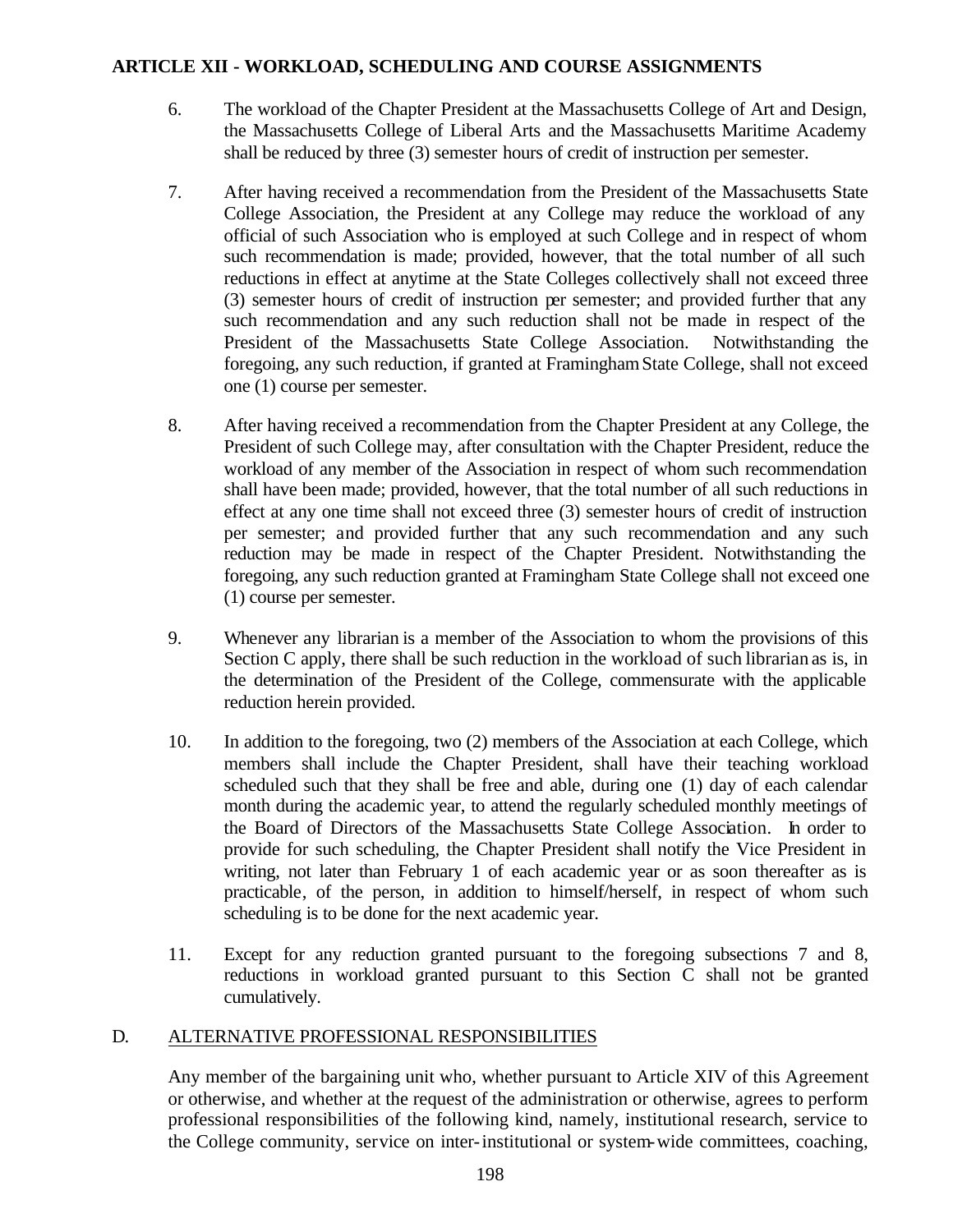research and publication, service as a program area chair or the performance of administrative or other duties pursuant to the terms of any federal or other grant, may, if the Vice President approves of the performance of such responsibilities, be granted a reduction of his/her workload to facilitate the same, which reduction if so granted shall be in an amount determined in each case by the Vice President. Whenever such reduction in workload shall have been granted by the Vice President the performance of such professional responsibilities shall be subject to evaluation pursuant to the provisions of Section A of Article VIII.

Nothing in this provision shall be deemed to prohibit any member of the bargaining unit from performing such professional responsibilities, without any reduction of his/her workload, for the purpose of fulfilling any of the evaluation criteria prescribed by Section A of Article VIII.

The Vice President may grant a reduction in workload as aforesaid:

- 1. only if he/she shall have recorded as a term thereof the identity, by office or position, of the person who shall evaluate the unit member's performance of the alternative professional responsibility for which such reduction is to be given; and
- 2. only if the member of the bargaining unit in question shall have first set forth in writing a statement, in the nature of a job description, which shall detail the professional responsibilities for the performance of which such reduction is sought; provided, however, that this clause shall not be of application if such description appears in any applicable document of a grant agency or of the Board of Trustees.

Following the completion of any alternative professional responsibility for which a reduction in workload has been granted, the unit member who assumed such responsibility may submit a report thereon to the Department Chair, Library Director or Library Program Area Chair, as applicable, for use in accordance with Article VIII, Section  $D(1)(g)$  or  $D(3)(d)$ , and the person earlier identified by the Vice President as being charged with evaluating such alternative professional responsibility shall submit an evaluation thereon to the Department Chair, Library Director or Library Program Area Chair, as applicable, for use in accordance with the said Section  $D(1)(g)$  or  $D(3)(d)$ .

The procedures described in the preceding paragraph shall apply in accordance with the following schedule:

- 1. in the case of an alternative professional responsibility of a single semester's duration, as promptly as is practicable following the end of the semester;
- 2. in the case of an alternative professional responsibility of a single academic year's duration, as promptly as is practicable following the end of the academic year; and
- 3. in the case of an alternative professional responsibility whose duration is expected to be greater than a single academic year, then as follows:
	- a. annually in the case of any member of the bargaining unit who does not hold tenure; and
	- b. not less frequently than bi-annually in the case of any member of the bargaining unit who holds tenure.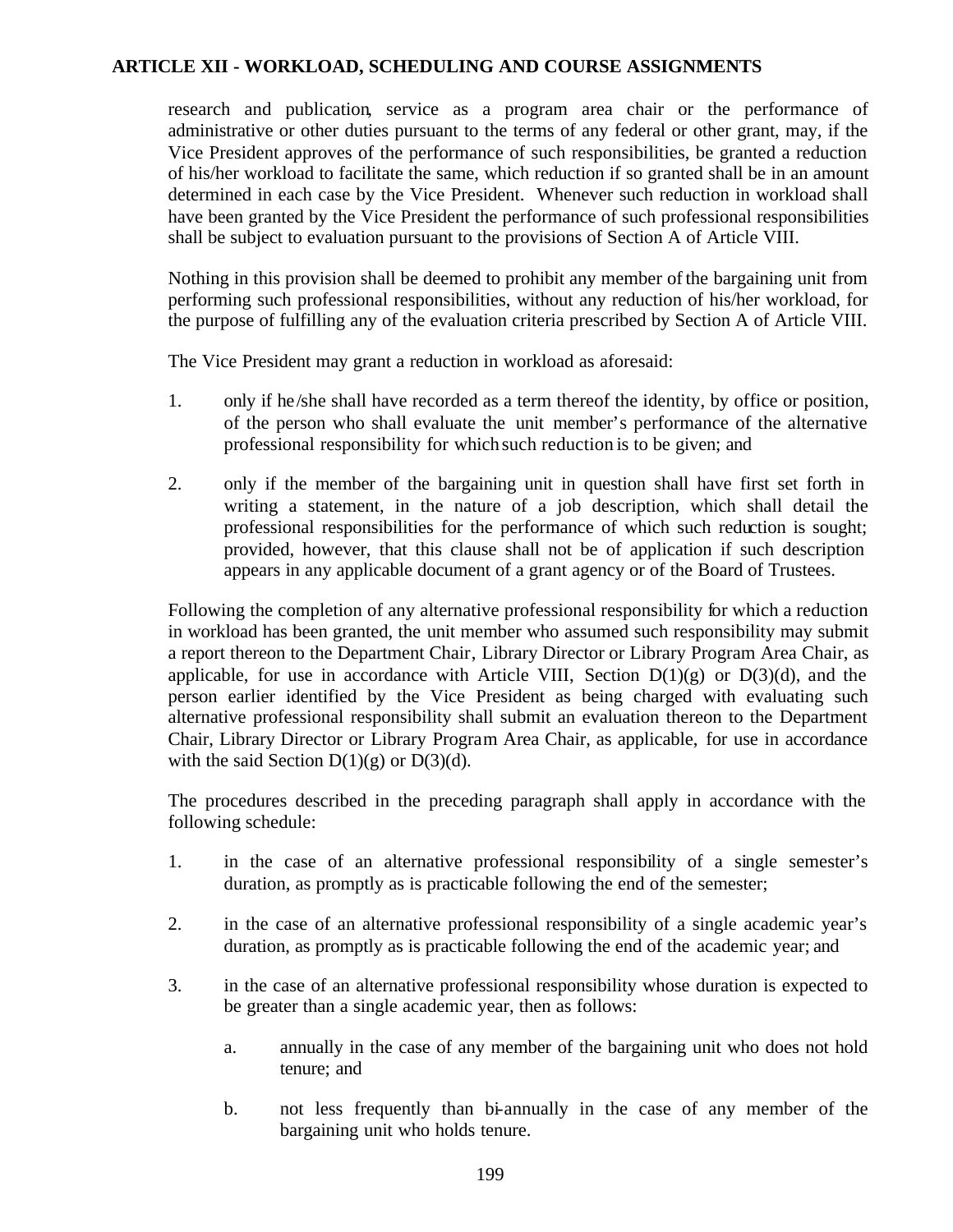#### E. CLOSINGS DUE TO EMERGENCIES

- 1. As used in this Section, the following words and phrases shall have the meanings hereinafter ascribed to them:
	- a. Essential Personnel: Employees so designated from time to time by the President of the College who are required to work during a particular emergency.
	- b. Condition of Emergency: An official declaration by the President of the College as determined in his/her sole judgment and discretion that a departure from the usual operational staffing of the College and the substitution of emergency staffing arrangements is appropriate based upon inclement weather or other circumstances.
	- c. Closing: The cessation of operations for any period of time of the entire College or any portion thereof. A portion of a College may include, by means of illustration and not by means of limitation, a department, school, facility or building.
- 2. The President of each State College shall establish a procedure for the declaration of a condition of emergency which shall include the means by which such declaration shall be communicated to unit members.
- 3. The President of a College shall have sole authority to determine if a condition of emergency exists which necessitates the closing of all or a portion of the College. Only essential personnel shall be required to report to work or to remain at work during a declared condition of emergency. All other personnel shall be excused from work without loss of pay.
- 4. Any designation or determination made by the President pursuant to this Section shall not be subject to the grievance arbitration provisions of Article XI. The designation of essential personnel made by the President shall not be arbitrary or capricious and may be appealed only to Step 2 of the Grievance Procedure.
- 5. Unit members serving as essential personnel shall be provided with compensatory release time within thirty (30) days of the date of service.

### F. COMPENSATORY ADJUSTMENT FOR EXTRAORDINARY TEACHING WORKLOAD

When with the approval of the Vice President a bargaining unit member agrees to perform additional teaching workload to assist a department or College due to another member's sickness, injury, emergency leave or other unanticipated absence, the unit member performing the work will be compensated in the following manner:

1. In the case of a full-time unit member or salaried part-time faculty member:

| Compensation                                    |
|-------------------------------------------------|
| one-third $(1/3)$ of the credit of instruction  |
| two thirds $(2/3)$ of the credit of instruction |
| the full credit of instruction                  |
|                                                 |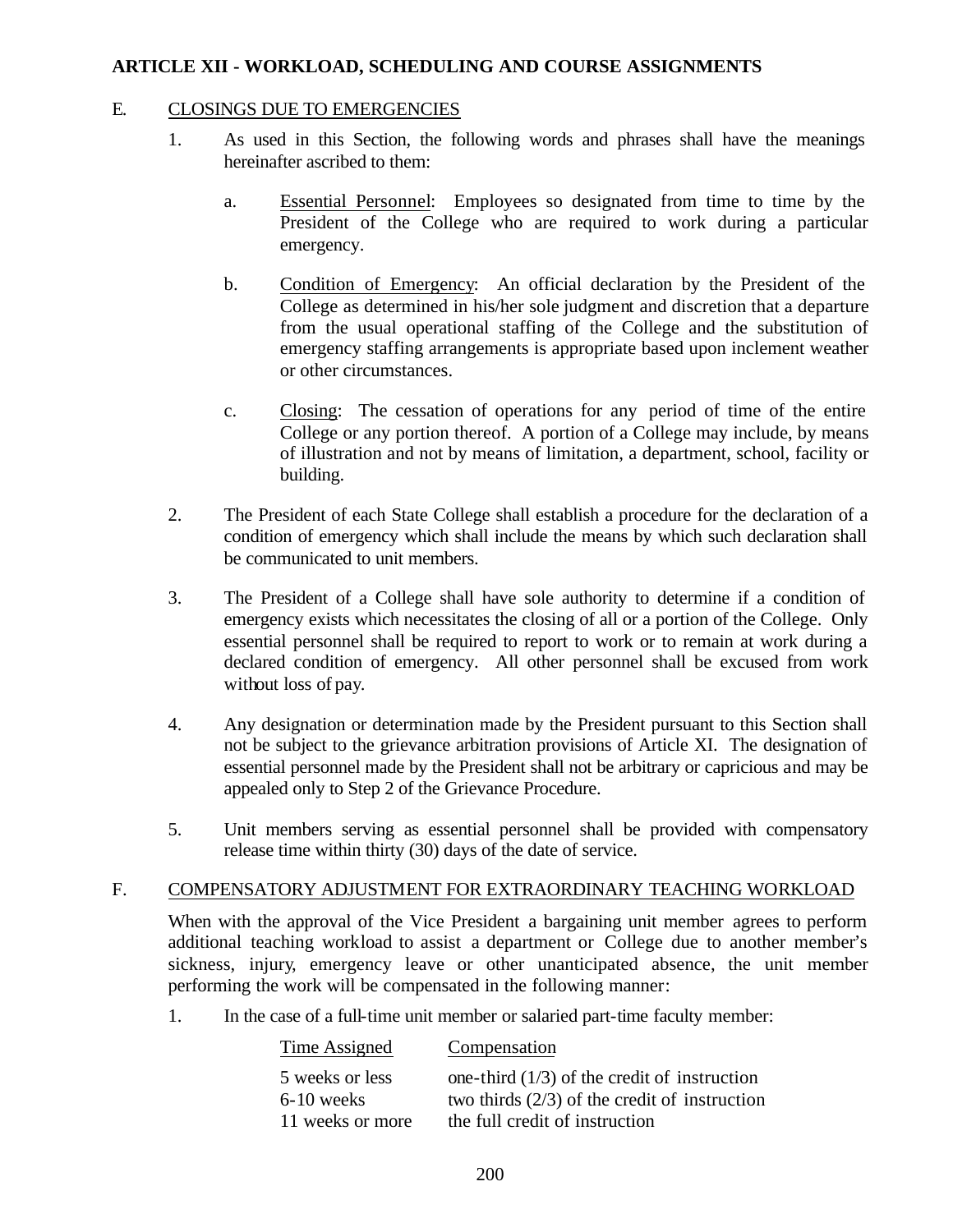2. In the case of a part-time member of the faculty other than a salaried part-time faculty member, a prorated portion of the stipend otherwise payable pursuant to Article XIII, Section H(3).

In no event shall a unit member agree to perform additional teaching workload of more than four (4) semester hours of credit of instruction per semester.

## G. UNIT WORK

Except in the case of an emergency, the assignment of work pursuant to this Agreement, exclusive of alternative professional responsibilities (Section D), laboratory instruction or assistance, or academic advising, shall be made to unit members, except that during each semester not more than three (3) credit-bearing courses at Bridgewater and Salem State Colleges; two (2) credit-bearing courses at Fitchburg, Framingham, Westfield and Worcester State Colleges; and one (1) credit-bearing course at the Massachusetts College of Art and Design, the Massachusetts College of Liberal Arts and the Massachusetts Maritime Academy, may be assigned to be taught by persons who are not members of the bargaining unit.

A person who is not a member of the bargaining unit may be assigned to teach not more than one (1) credit-bearing course per academic year.

Any such person who is assigned to teach shall have the appropriate academic credentials. Such persons shall be expected to fulfill those responsibilities normally associated with classroom teaching, including holding office hours, advising students in the courses, having student evaluations of the courses administered and having the classroom observed by the Department Chair.

After registration, the Vice President shall inform the Chapter President of the name of any such person who is assigned to teach together with the course to be taught and the academic department in which the course is offered. No unit position shall be held vacant by reason of such teaching assignment and no unit member shall be retrenched as a consequence of any such teaching assignment.

Nothing contained in this Section G shall be deemed to prohibit the assignment of unit work to non-unit part-time faculty hired specifically and solely as part-time faculty.

# H. TELECOMMUTING

At the request of a unit member, any College may, on a case-by-case basis and at its sole discretion, make telecommuting arrangements with such member of the bargaining unit with respect to some or all of any such unit member's duties and responsibilities. Every such arrangement shall be memorialized in a written agreement.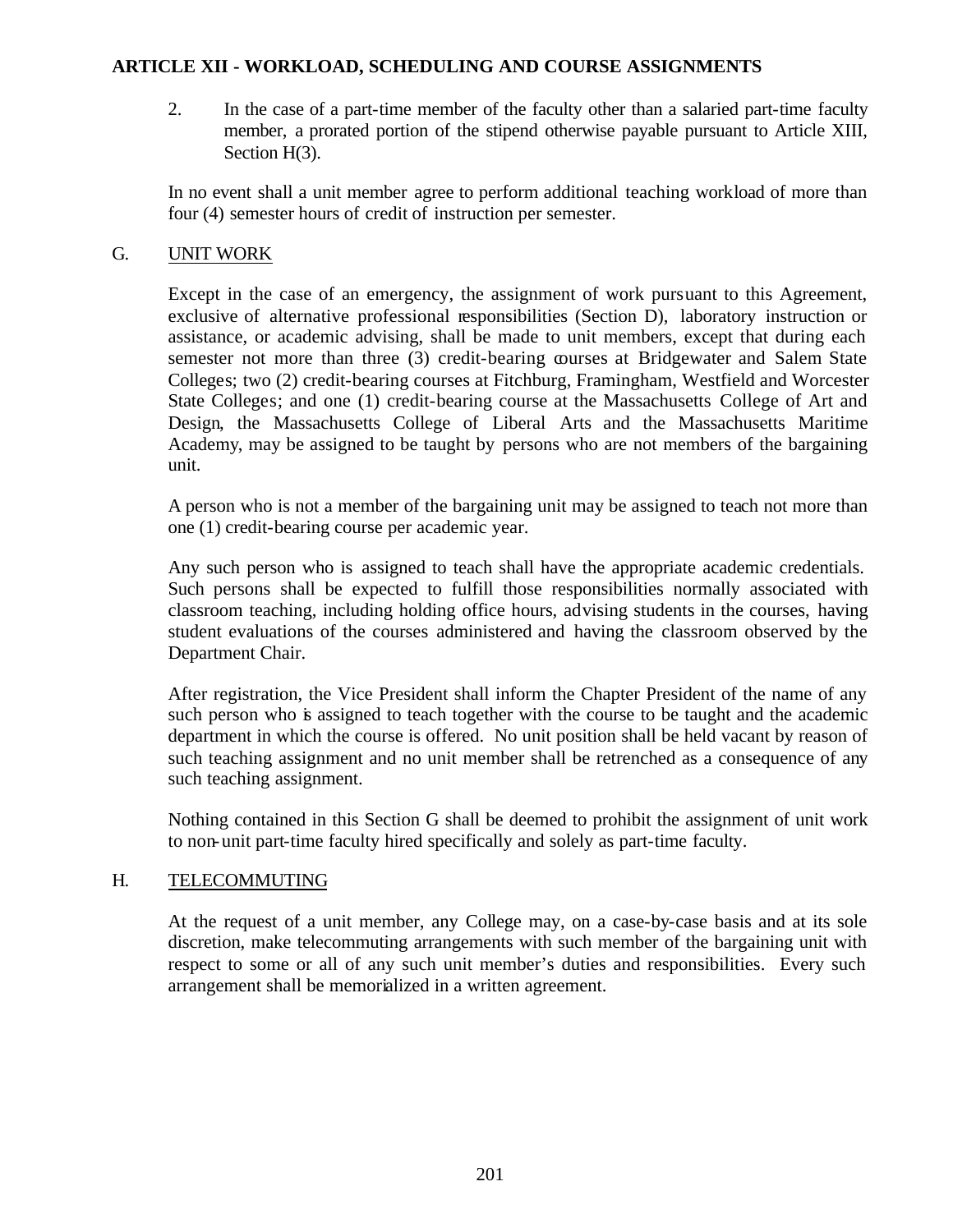## A. WORKLOAD OF PROFESSIONAL MARITIME FACULTY

### 1. General Provisions

The workload of all persons employed as Professional Maritime Faculty at the Massachusetts Maritime Academy shall be determined in accordance with the provisions of this Section A and such other provisions of Article XII as are of application to faculty.

The workload of Professional Maritime Faculty shall consist of (1) teaching workload; (2) training and instructional duties; (3) preparation for classroom, laboratory and other instruction; (4) student assistance, including academic advising; (5) duties of the kind traditionally required of licensed officers pertaining to the maintenance and operation of vessels belonging or assigned to the Academy as provided in this Agreement; (6) continuing scholarship (as described in the provisions of Article VIII); and (7) activities undertaken by a member of the Professional Maritime Faculty pursuant to his/her responsibilities as a professional and the terms of this Agreement, including those in the following areas:

- a. participation as a professional in public service;
- b. participation in and contributions to the improvement and development of the academic programs or academic services of the Academy; and
- c. participation in and contributions to the professional growth and development of the College community.

In addition to the foregoing, each member of the Professional Maritime Faculty has the obligation, among others, to maintain or upgrade merchant marine licenses or similar certificates in force, renewing the same as required; to participate in shipyard overhaul/repair periods as provided in this Agreement; to assist in preserving the safety and security of the Training Ship and the personnel aboard in the capacity of a watchkeeping officer, and transporting a vessel to or from shipyard; to participate on a voluntary basis in the freshman orientation program; to participate in the senior cadet license seminar and the Coast Guard certification testing program; to maintain a proper uniform; to enforce the regulations for the correction and disciplining of cadets; to engage in activities in his/her specialized field; to carry out committee assignments in accordance with the provisions of this Agreement; and to attend such college functions as faculty meetings, convocations and commencement.

Additional duties shall not significantly increase the nine (9)-month workload unless mutually agreed to by all parties.

2. Teaching Workload and Academic Advising

During any academic year, each member of the Professional Maritime Faculty shall be assigned teaching workload and academic advising, subject to and in accordance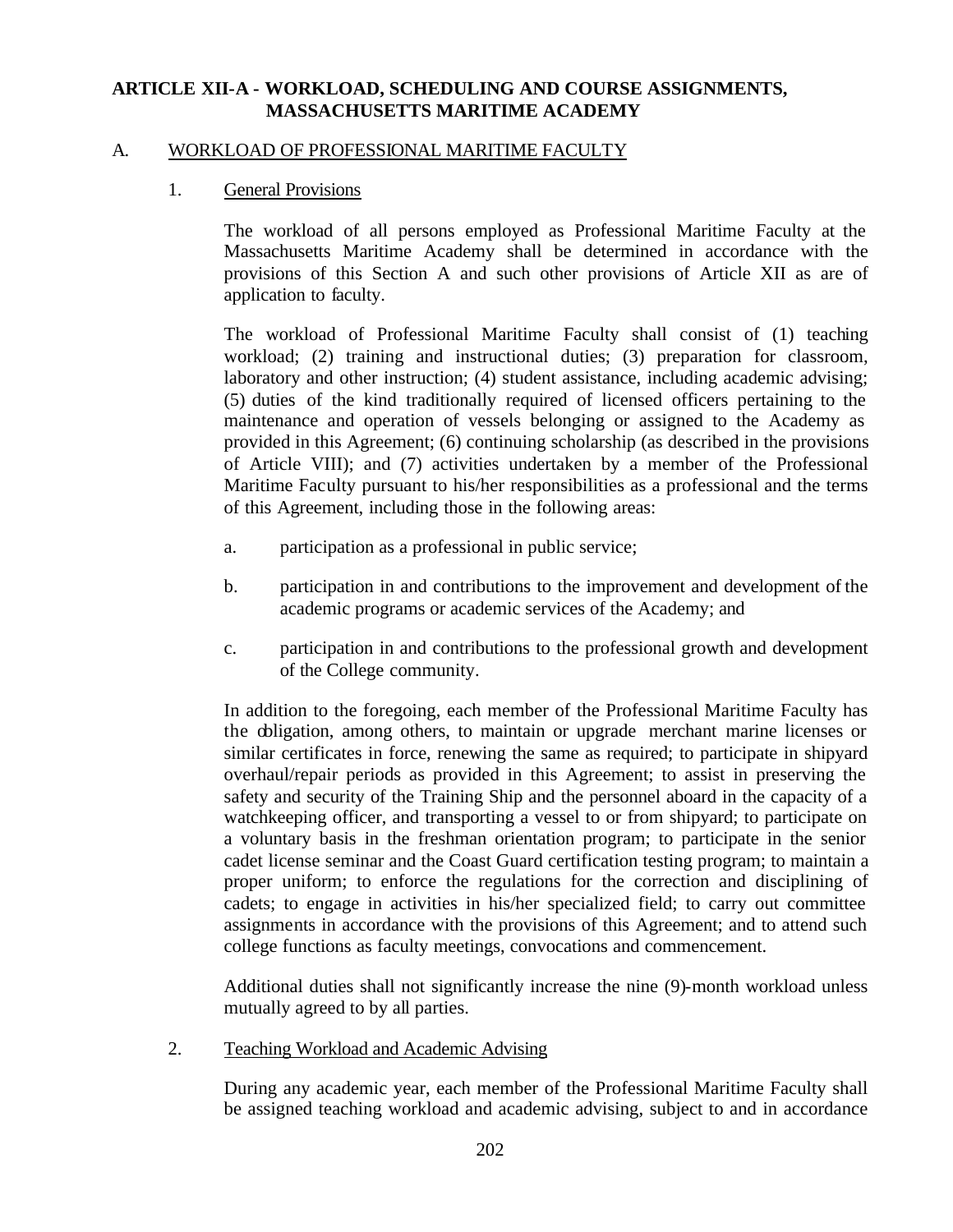with the provisions of subsections 2, 3 and 4 of Section A of Article XII of this Agreement.

Except as is expressly provided in this Agreement, participation by any unit member in the annual Sea Term or in any like training program shall not be computed in semester hours of credit of instruction irrespective of whether any student or students are awarded academic credit for such participation.

#### 3. Maritime Responsibilities

During the whole or any part of an academic year, any member of the Professional Maritime Faculty may be assigned maritime responsibilities whenever such member of the Professional Maritime Faculty has been assigned a teaching workload of less than twelve (12) semester hours of credit of instruction.

During the academic year, maritime responsibilities shall be assigned on the basis of an equivalency of 3:2 for members of the Professional Maritime Faculty with a teaching workload of less than twelve (12) semester hours of credit of instruction.

During any period in which a member of the Professional Maritime Faculty has not been assigned teaching workload and academic advising (but excluding any period in which a member of the Professional Maritime Faculty has elected not to participate in the annual Sea Term), the Vice President may assign the following duties to such member of the Professional Maritime Faculty, which duties, except under unusual circumstances, are to be performed between 0800 and 1630 hours, Monday through Friday:

- a. duties of the kind traditionally required of licensed officers pertaining to the maintenance and operation of any vessel belonging or assigned to the Academy and usually involving supervision of cadets and watchkeeping responsibilities;
- b. professional development undertaken for any of the following purposes:
	- i. learning recent developments in the commercial marine industry either at sea or ashore;
	- ii. upgrading a United States Coast Guard license;
	- iii. studying for an advanced degree;
	- iv. engaging in job-related research;
	- v. engaging in course preparation and upgrading; and
	- vi. attending professional schools or seminars;
- c. duties pertaining to the academic or training programs of the Academy, including the operation of auxiliary training craft; and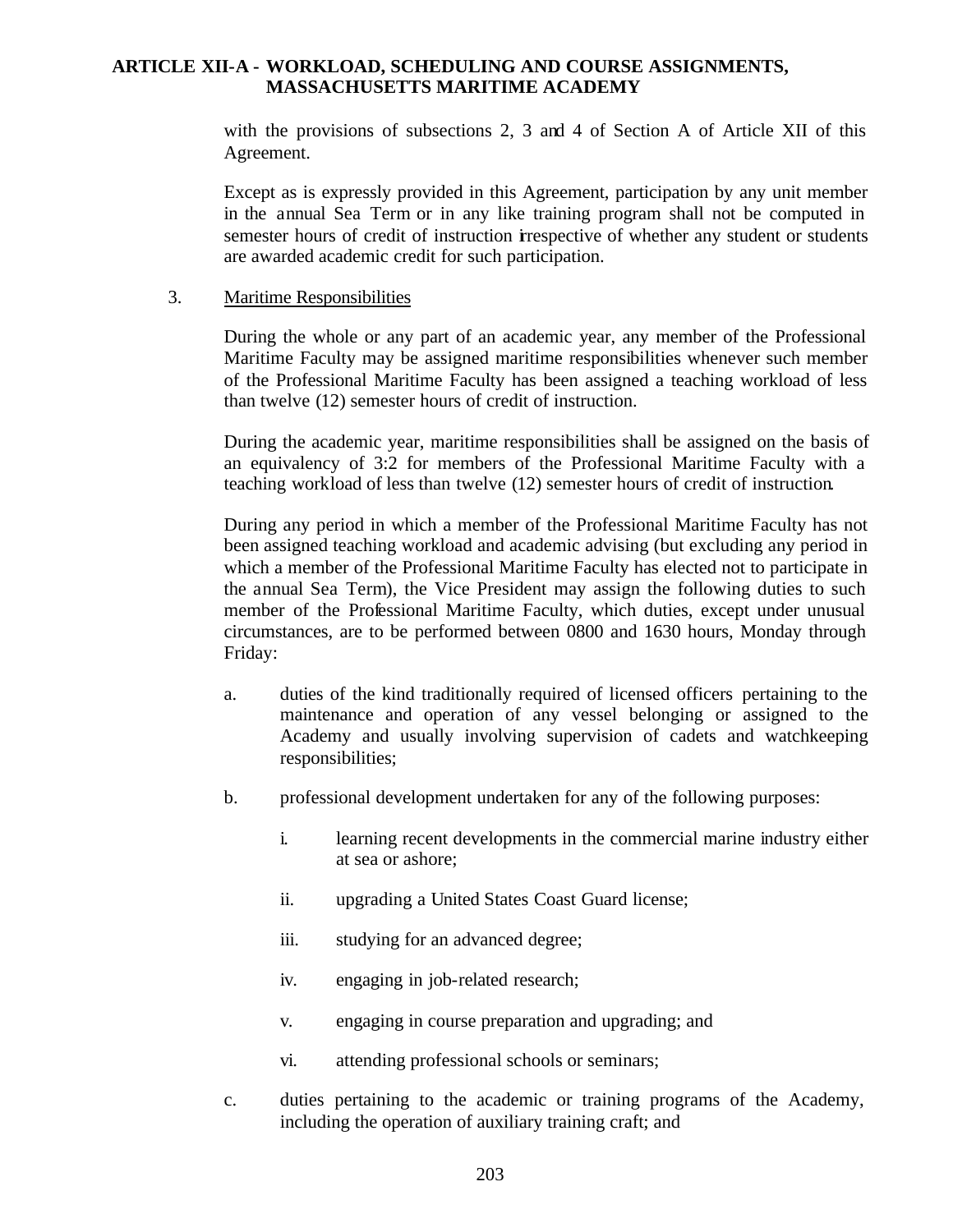- d. special Navy active duty assignments in the marine field.
- 4. Work Year

All Professional Maritime Faculty shall be employed to work during the Academy's academic year.

- 5. Sea Term Status
	- a. Sea Term Service

The President of the Academy, in consultation with the Master of the Training Ship, will determine the complement of Professional Maritime Faculty required to operate the Training Ship during each Sea Term.

- i. Blue and Gold
	- (A) Definition

"Blue and Gold" or "Blue-Gold" shall refer to the obligation to participate in no more than one (1) Sea Term in each alternating year over a period of six (6) years.

"Blue" years shall be odd-numbered calendar years starting with calendar year 2001. "Gold" years shall be even-numbered calendar years starting with calendar year 2002.

Blue and Gold shall include the requirement to participate, in the Professional Maritime Faculty member's obligatory year, in the Basic Safety Training portion (approximately five (5) days) of the freshmen orientation period (held the last two (2) weeks of August).

Professional Maritime Faculty shall have the option to renew Blue-Gold status after completion of their Blue-Gold obligation. Renewal shall be for a six (6)-year period. If a Professional Maritime Faculty member chooses not to renew Blue-Gold status, his/her salary shall be reduced by 13%.

Professional Maritime Faculty who elect to renew their Blue-Gold status shall do so by giving to the President of the Academy written notice of their election on or before the June 30 preceding the expiration of their then-current Blue-Gold status.

(B) All tenure-track Professional Maritime Faculty appointed to tenure-track positions with effect on or after July 1, 2000 (including any person so appointed pursuant to Article XX, Section M), will be required to participate in the Sea Term on a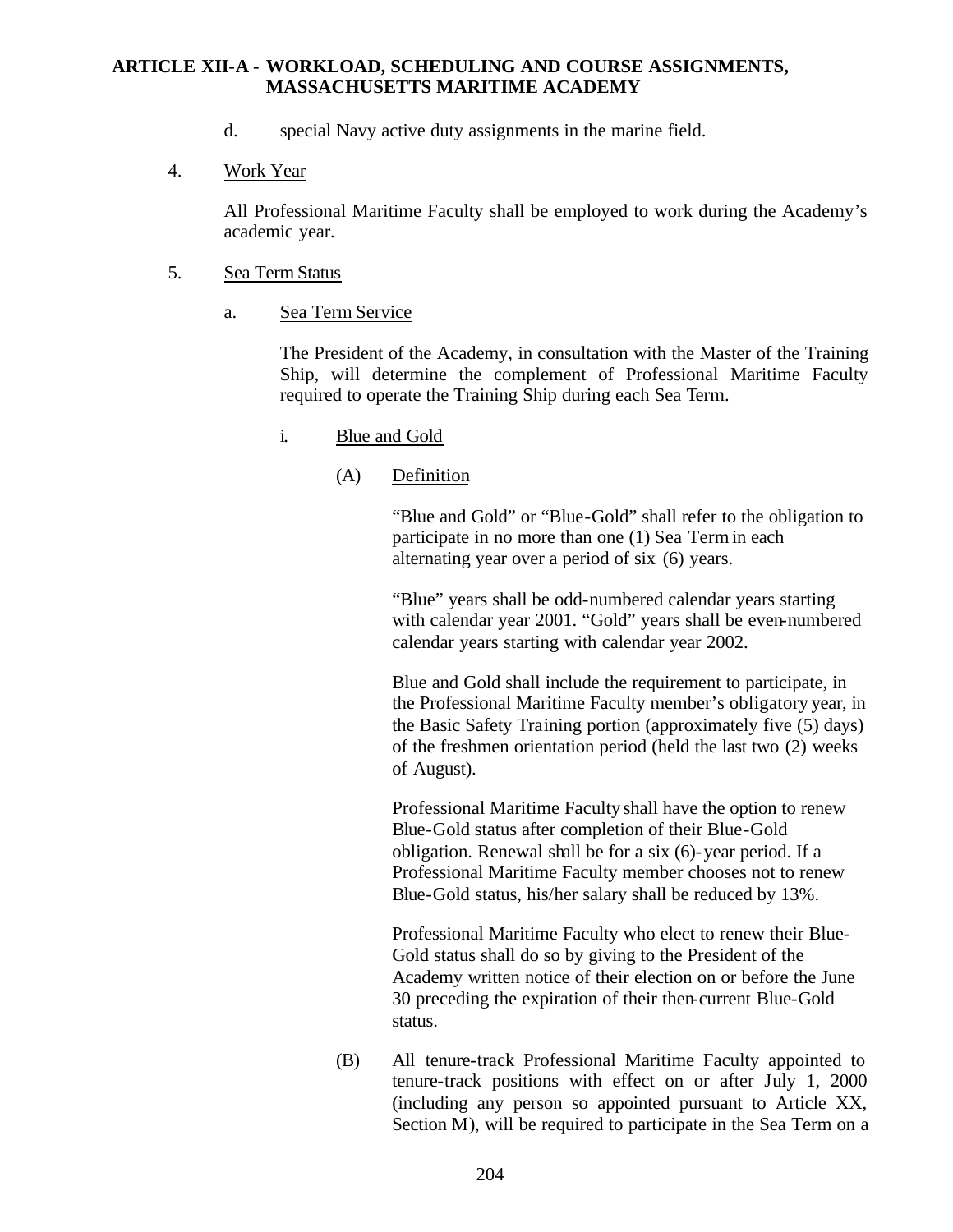Blue-Gold basis for their first twenty-four (24) years of employment. The minimum starting salary for each such Professional Maritime Faculty will be fifteen percent (15%) above the minimum salary as computed in Article XIII-A.

(C) During any calendar year in which seven (7) or more members of the Professional Maritime Faculty on Blue-Gold status participate in the Sea Term (i) from the Engineering Department and/or (ii) from the Marine Transportation Department, the Academy can require no more than one (1) full-time temporary member of the Professional Maritime Faculty (i) from the Engineering Department in the one case and/or (ii) from the Marine Transportation Department in the other case, to participate in the annual Sea Term during such year. During any calendar year in which fewer than seven (7) members of the Professional Maritime Faculty on Blue-Gold status participate in the annual Sea Term (i) from the Engineering Department and/or (ii) from the Marine Transportation Department, the Academy can require no more than two (2) full-time temporary members of the Professional Maritime Faculty (i) from the Engineering Department in the one case and/or (ii) from the Marine Transportation Department in the other case, to participate in the annual Sea Term during such calendar year.

> The Academy shall, no later than October 31 of each year, give to full-time temporary Professional Maritime Faculty notice of whether they will be obliged to participate in the annual Sea Term the following calendar year.

> Full-time temporary Professional Maritime Faculty having a Sea Term obligation under this subsection shall be compensated for their Sea Term service in accordance with the following subparagraph (ii).

(D) Any person other than a member of the Professional Maritime Faculty who is employed at the Academy as a tenured or tenure-track member of the bargaining unit and who secures a United States Coast Guard Merchant Marine License of the kind described in Article XX-A, Section B, may, then or thereafter, make to the President of the Academy a request in writing that he/she be appointed a member of the Professional Maritime Faculty. If the President grants the request, he /she shall do so in writing and, when doing so or as soon thereafter as is practicable, shall fix the effective date of the appointment. Any appointment when granted shall be subject to the provisions of this subparagraph (i) that pertain to appointments of Professional Maritime faculty that are granted on or after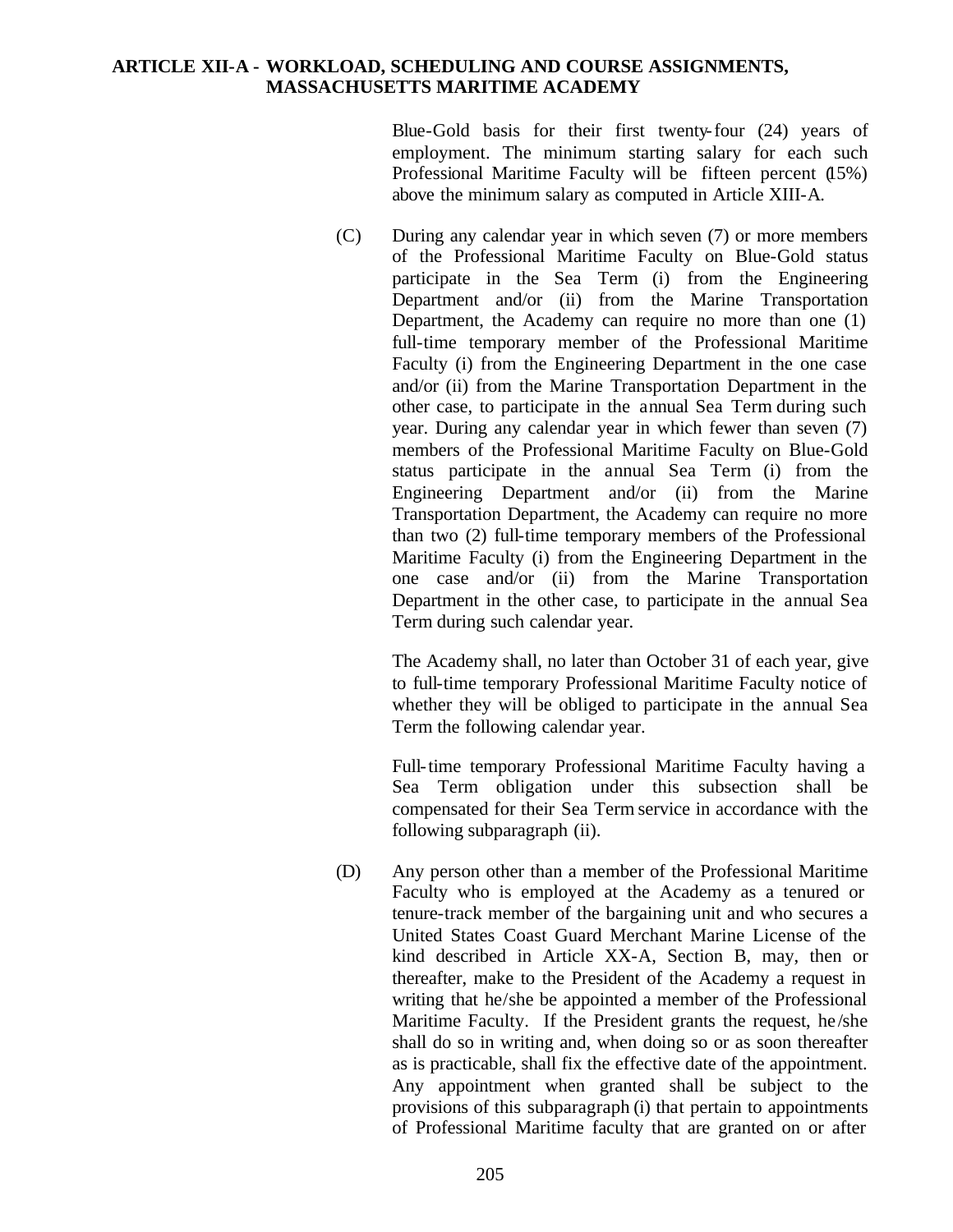July 1, 2000, but shall not affect any then-accrued seniority (including seniority that pre-dates July 1, 2000) or eligibility for tenure or any like entitlement.

ii. Sea Term Participation outside Blue-Gold

Full-time temporary Professional Maritime Faculty who are not obligated to participate in an annual Sea Term, Professional Maritime Faculty who have not elected to participate in Blue-Gold, and Professional Maritime Faculty who, while in Blue-Gold, are in "off years" shall not be required to participate on any Sea Term or to conduct Basic Safety Training. Any member of the bargaining unit, including any such Professional Maritime Faculty, may apply to participate on a Sea Term and, if hired to do so during the academic year 2009-2010 or thereafter, shall be paid a stipend equal to the amount then payable pursuant to Article XIII, Section H(3), to a parttime member of the faculty for the teaching of six (6) credits.

### iii. Additional Compensation

If the annual Sea Term is delayed so that it extends beyond June 30, or if the Sea Term lasts longer than seventy (70) days, additional prorated stipends and/or salaries shall be paid to all participants for each day beyond June 30 or beyond the seventieth (70th) day.

### iv. Absences during Required Sea Terms

(A) General

Upon ratification of this Agreement, members of the Professional Maritime Faculty who are on Blue-Gold status shall be given forty-five (45) days to opt out of Blue-Gold. Such notification shall be given in writing to the President.

If a member of the Professional Maritime Faculty does not opt out of Blue-Gold, then the balance of his/her Blue-Gold commitment shall remain in effect. Members not opting out of Blue-Gold shall be subject to the provisions of this subparagraph (iv) as of the date of ratification of the Agreement.

If a member of the Professional Maritime Faculty opts out of Blue-Gold, then his/her commitments under Blue-Gold shall cease effective the date notice is given to the President. The member opting out of Blue-Gold shall have his/her salary reduced by 13% on the following date:

(1) For Professional Maritime Faculty Hired prior to July 1, 2000: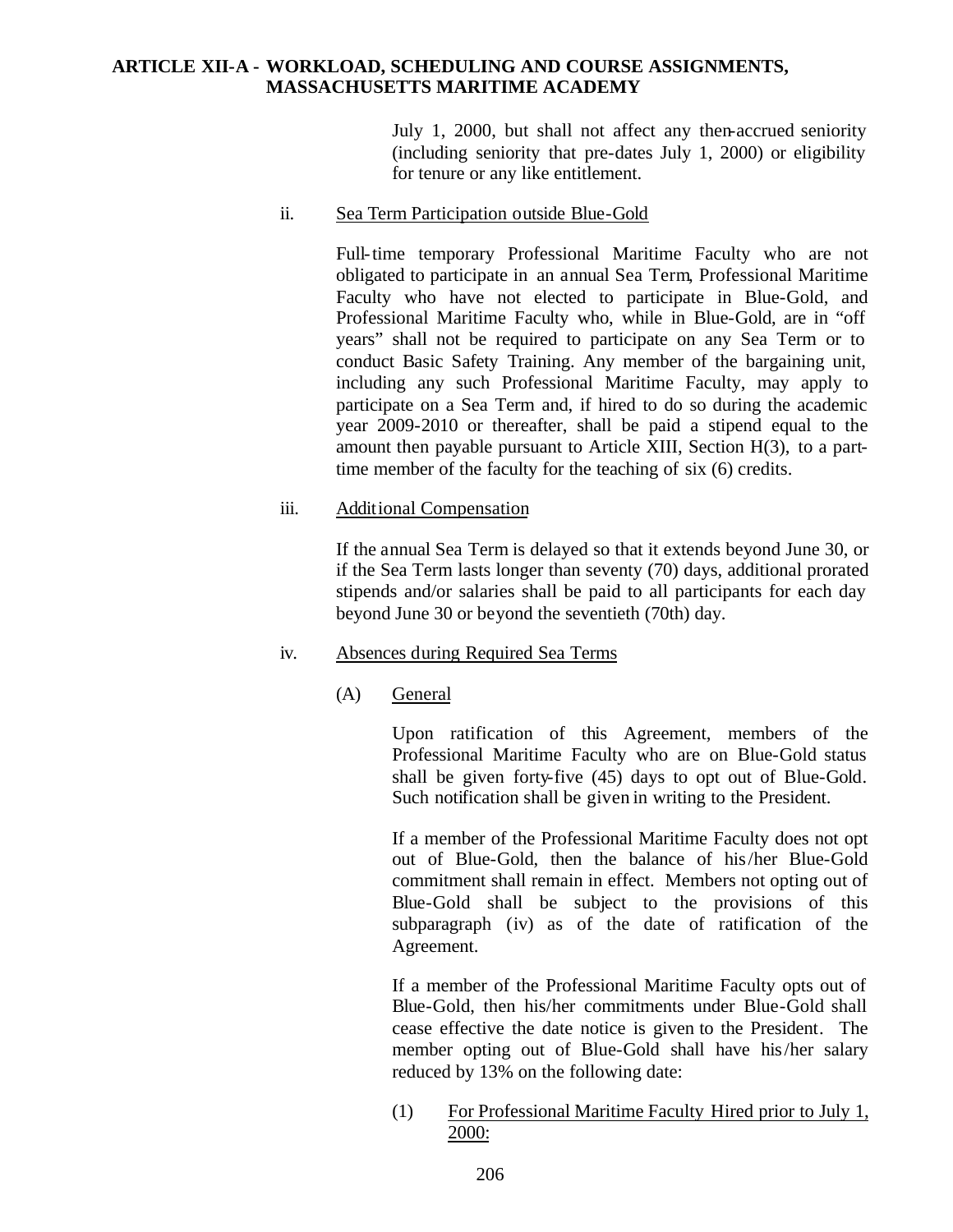On December  $31<sup>st</sup>$  of the year that is twice the number of years later than the number of obligatory Sea Terms the member should have participated in since the inception of Blue-Gold, or July 1, 2009, whichever is later.

(2) For Professional Maritime Faculty Hired on or after July 1, 2000:

> The anniversary of their date of hire into a tenure-track position, the number of years later being twice the number of obligatory Sea Terms the member should have participated in since the member was hired into a tenure-track position, or July 1, 2009, whichever is later.

(B) Absence during Sea Term

Any member of the Professional Maritime Faculty who, while on Blue-Gold status, fails for any reason to participate in the whole or any portion of a Sea Term in which he/she is otherwise obligated to participate shall participate in the whole or corresponding portion of a substitute Sea Term.

- (1) Leaves (Not at the Discretion of the President)
	- (a) Substitute Sea Term

In the event that a member of the Professional Maritime Faculty is absent from the whole or any portion of a Sea Term by virtue of taking a leave to which he/she is entitled by law or by the terms of this Agreement, he /she shall be required to complete the whole or corresponding portion of a substitute Sea Term as soon as practicable.

(b) Sick Leave

In the event that a member of the Professional Maritime Faculty on Blue-Gold status uses paid sick leave for the whole or any portion of a Sea Term, he/she shall be charged sick leave pursuant to Article IV, Section  $A(1)(a)$  or (b), as applicable. The amount of any sick leave so charged shall be restored (to the faculty member or the sick leave bank, as applicable) when he/she has completed his/her participation in a substitute Sea Term in accordance with clause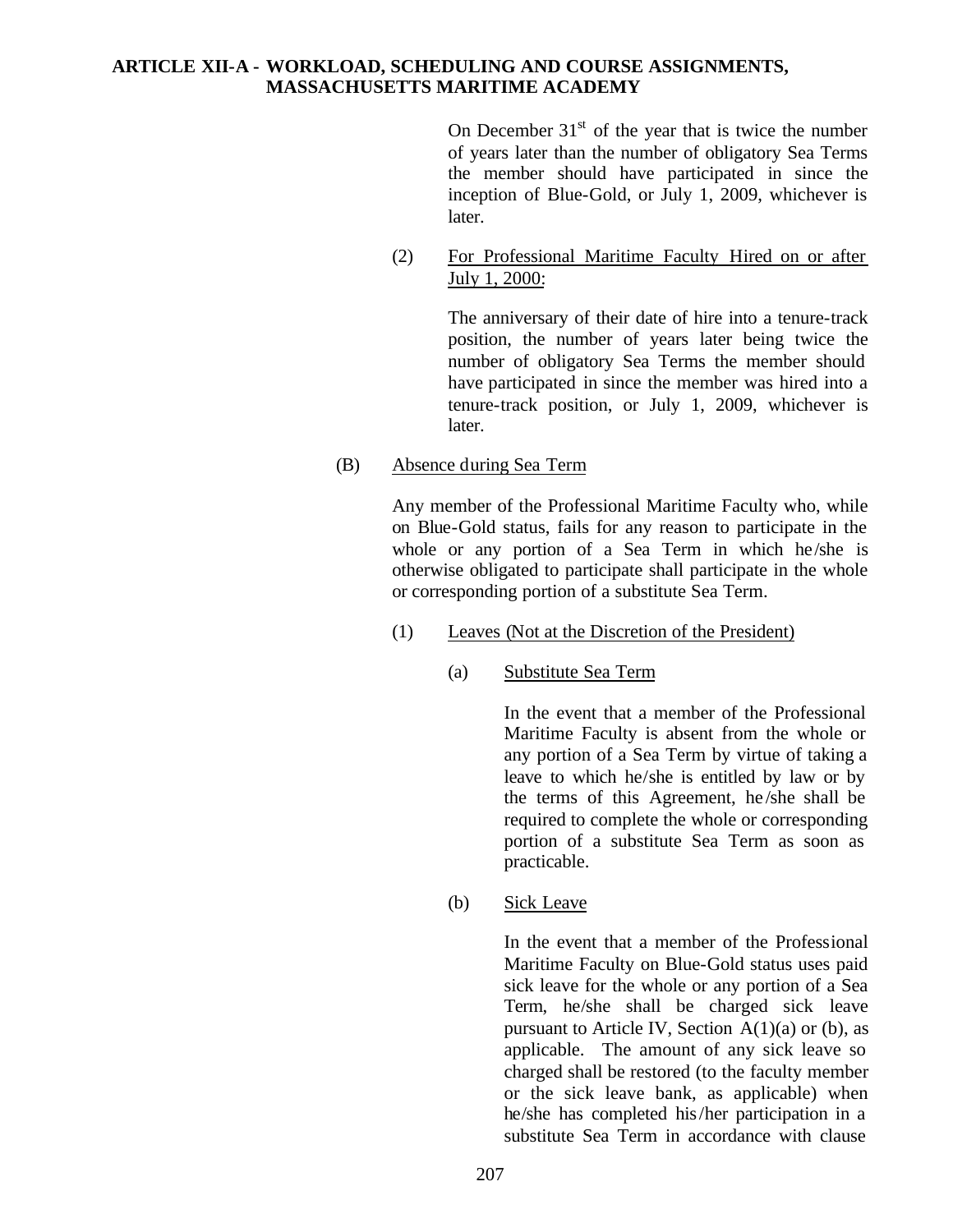(1) or (2), as applicable, or has refunded moneys to the Commonwealth pursuant to clause (C).

(2) Deferrals (at the Discretion of the President)

A member of the Professional Maritime Faculty on Blue-Gold status may make to the President a written request to defer his/her participation in the whole or any portion of a Sea Term in which he/she is otherwise obligated to participate. The President may grant such request at his/her sole discretion. If the request is granted, the member of the Professional Maritime Faculty granted the deferral shall not be required to use any paid or unpaid leave, but shall participate in the whole or corresponding portion of a substitute Sea Term in the year or, alternatively, within the period of years fixed by the President at the time the request is granted. Unless such deferral is granted during either of the final two (2) years of a faculty member's Blue-Gold status, participation in the whole or corresponding portion of a substitute Sea Term shall be scheduled during the then-current period of such status.

(C) Refund of Moneys to the Commonwealth

Whenever a member of the Professional Maritime Faculty shall have failed for any reason to participate in the whole or corresponding portion of a substitute Sea Term in the manner required by clause (B), he/she shall refund to the Commonwealth a sum equal to twenty-six percent (26%) of his/her annual salary as of the date of the absence from the Sea Term, prorated according to the amount of the Sea Term that was missed. This amount shall be further prorated based on the individual's Blue-Gold cycle as illustrated in clause (D). If the faculty member shall have ceased for any reason to be a member of the Professional Maritime Faculty before he /she shall have refunded to the Commonwealth the whole of the sum described above, the Commonwealth shall be entitled, by set-off or otherwise, to recover such sum or any unpaid balance thereof.

(D) Blue-Gold Cycle

The following are meant to be illustrative rather than exhaustive examples of how clause (C) is to be interpreted.

**Example 1**: A member of the Professional Maritime Faculty is hired on September 1, 2009, with a salary of \$60,000 and is assigned to Blue (i.e., obligatory participation on the Sea Term in odd-numbered years). His/her first Sea Term obligation is in 2011, but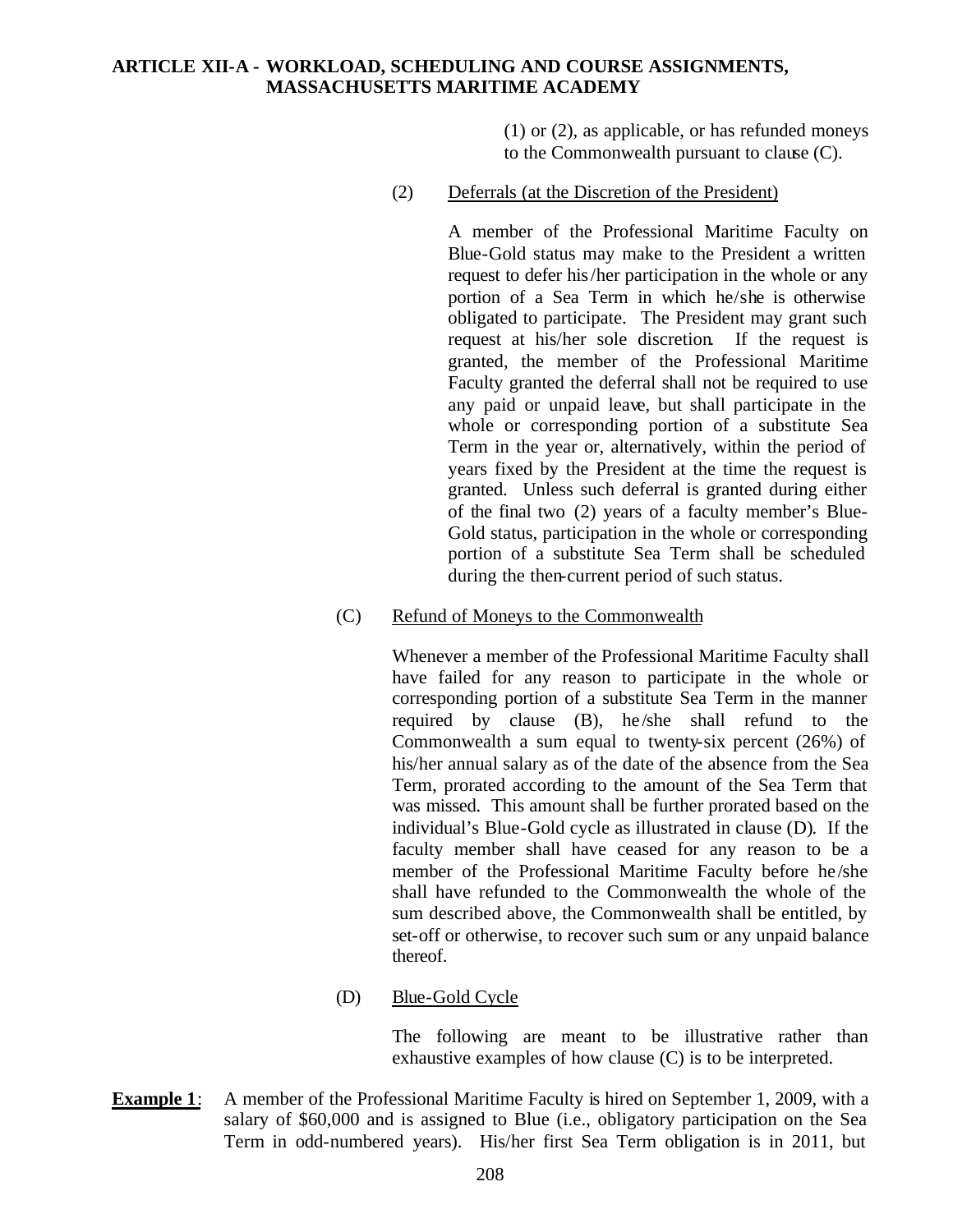he/she resigns after the end of his/her first academic year. Twenty-six percent (26%) of \$60,000 is \$15,600, however, this amount is prorated by fifty percent (50%) since the Blue-Gold obligation runs on a two-year cycle and the member was employed only fifty percent (50%) of that two-year cycle. Hence, the amount owed to the Commonwealth is \$7,800.

- **Example 2**: A member of the Professional Maritime Faculty is hired on September 1, 2009, with a salary of \$60,000 and is assigned to Gold (i.e., obligatory participation on the Sea Term in even-numbered years). His/her first Sea Term obligation is in 2010. The member misses thirteen (13) days of the fifty-two (52)-day Sea Term in 2010. The member resigns after the end of his/her first academic year. Twenty-six percent (26%) of \$60,000 is \$15,600, however, this amount is prorated by 50% to \$7,800 since the Blue-Gold obligation runs on a two-year cycle and the member was employed only 50% of that two-year cycle. However, this amount is further prorated by twenty-five percent (25%) since the member only missed twenty-five percent (25%) of the obligatory Sea Term. Hence, the amount owed to the Commonwealth is \$1,950.
- **Example 3**: A member of the Professional Maritime Faculty is hired on March 1, 2010, and is assigned to Blue (i.e., obligatory participation on the Sea Term in odd-numbered years). The member's first Sea Term obligation is in 2011. In 2011 the member requests and is granted a deferral until the end of the 2016 Sea Term. The member makes his/her obligatory Sea Terms in 2013 and 2015, but then resigns at the end of the 2014-2015 academic year, never having made up the Sea Term deferred from 2011. The member's salary during the 2014 Sea Term was \$75,000 and the member's salary when he/she resigned was \$80,000.

The member was employed for five and one-half (5.5) years and made two (2) of the three (3) obligatory Sea Terms. The last opportunity to participate in a substitute Sea Term was in 2014, so the salary used to compute the amount owed to the Commonwealth is \$75,000, not \$80,000. Twenty-six percent (26%) of \$75,000 is \$19,500. However, the Blue-Gold obligation runs on a two-year cycle and the member fulfilled two (2) of the two-year cycles. The member was only employed seventy-five percent (75%) of the two-year cycle for the substitute Sea Term, hence the \$19,500 is prorated by seventy-five (75%) to \$14,625.

b. Training Coordinators

No later than April 15 of each year the Vice President shall notify the Sea Term Council, if such council has been formed by the President, which of the majors and programs, in addition to Marine Transportation and Engineering, will have training programs on board the forthcoming Sea Term. The Vice President shall notify the Chairs of those departments having majors or programs that will be providing training on the forthcoming Sea Term that the Training Coordinators will need to be elected.

Subject to the approval of the Vice President, members of those departments having majors or programs providing training during the Sea Term will elect a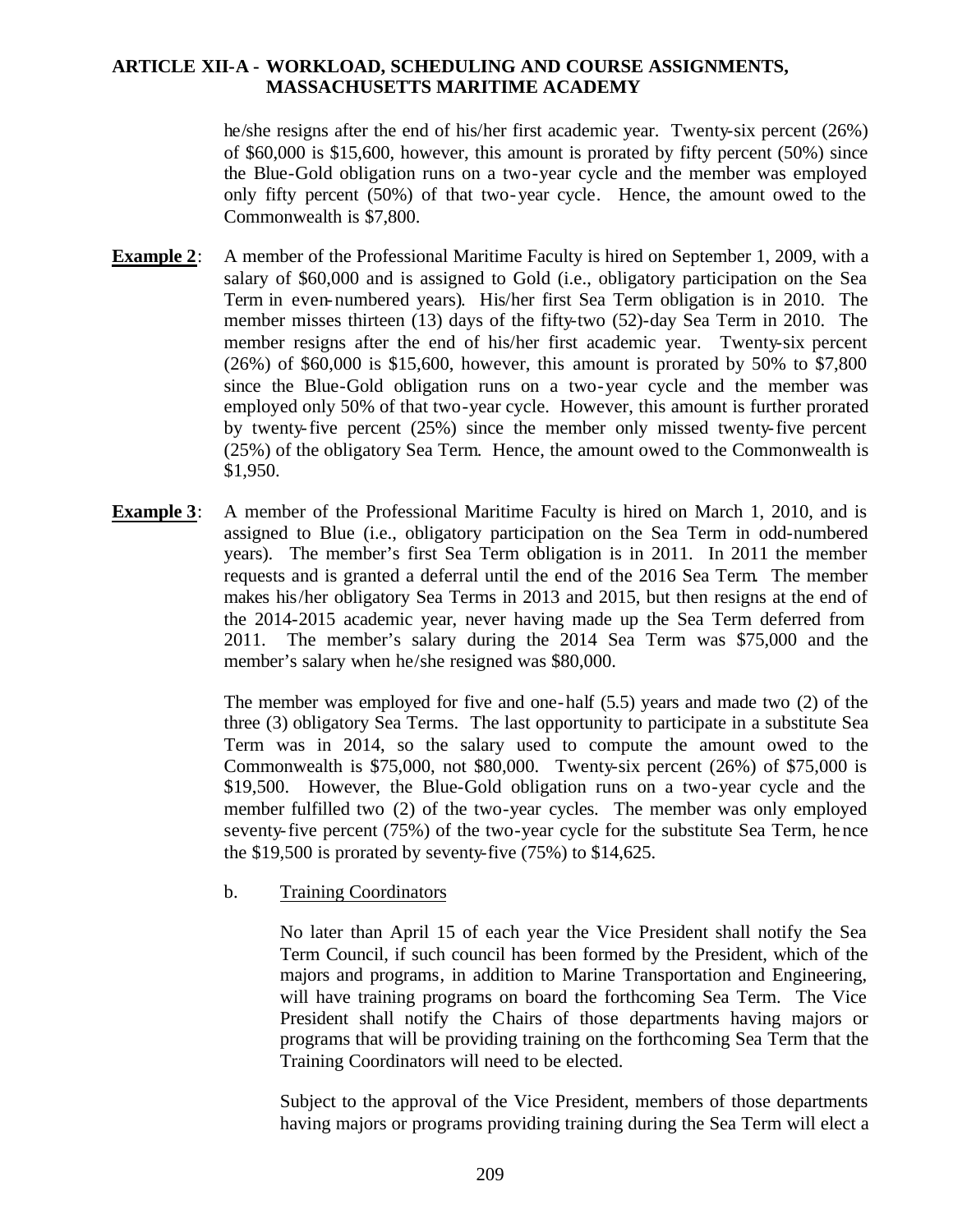suitably qualified member from each of their respective departments, for each such major or program, to serve as the Training Coordinator for that major or program.

The Training Coordinator will serve, in each case, for the period (excluding the summer intersession) commencing upon appointment and continuing through the conclusion of the Sea Term. Each Training Coordinator shall, in consultation with the Vice President, plan for the forthcoming Sea Term and, in that capacity, serve on board the Training Ship during the Sea Term. Each Coordinator shall receive a stipend equal to the amount then payable to a parttime member of the faculty pursuant to Article XIII, Section H(3), of this Agreement for the teaching of two (2) credits.

- c. Working Conditions
	- i. The duration of the Sea Term obligation is from the day of Sea Term registration to the last day that students receive sea time credit for United States Coast Guard license requirement purposes not to exceed seventy (70) days.
	- ii. A work week shall be based on thirty-seven and one-half (37.5) hours per week, and a work day will be based on seven and one-half (7.5) hours per day, including preparation and administrative time but excluding periods taken for meals. The working day is to be considered any time between 0700 and 1700, Monday through Saturday. Sunday is considered to be holiday routine, and the only work to be assigned on Sunday is "at-sea watchstanding."
	- iii. For watchstanding purposes, the working day is to be considered any time frame within twenty-four (24) hours (0001-2400). Assigned watch shall not exceed eight (8) consecutive hours of duration, nor shall it exceed eight (8) hours within a twenty-four (24)-hour time frame. A work week is to be considered seven (7) days.
	- iv. Duties may include classroom instruction, laboratory instruction, atsea watch training instructor, lifeboat instructor or Sea Term Training Coordinator, as well as participation in United States Coast Guard required drills.
	- v. The employer will be responsible for arranging and payment of travel to the port of engagement (if not Buzzards Bay) and repatriation to the original port of engagement when necessary due to sickness or injury of the unit member while assigned to the vessel.
	- vi. (A) Members of the bargaining unit who participate in any Sea Term shall be required to comple te the Pre-Sea Term Medical History Form ("medical history form") included as Appendix 1 to this Article XII-A.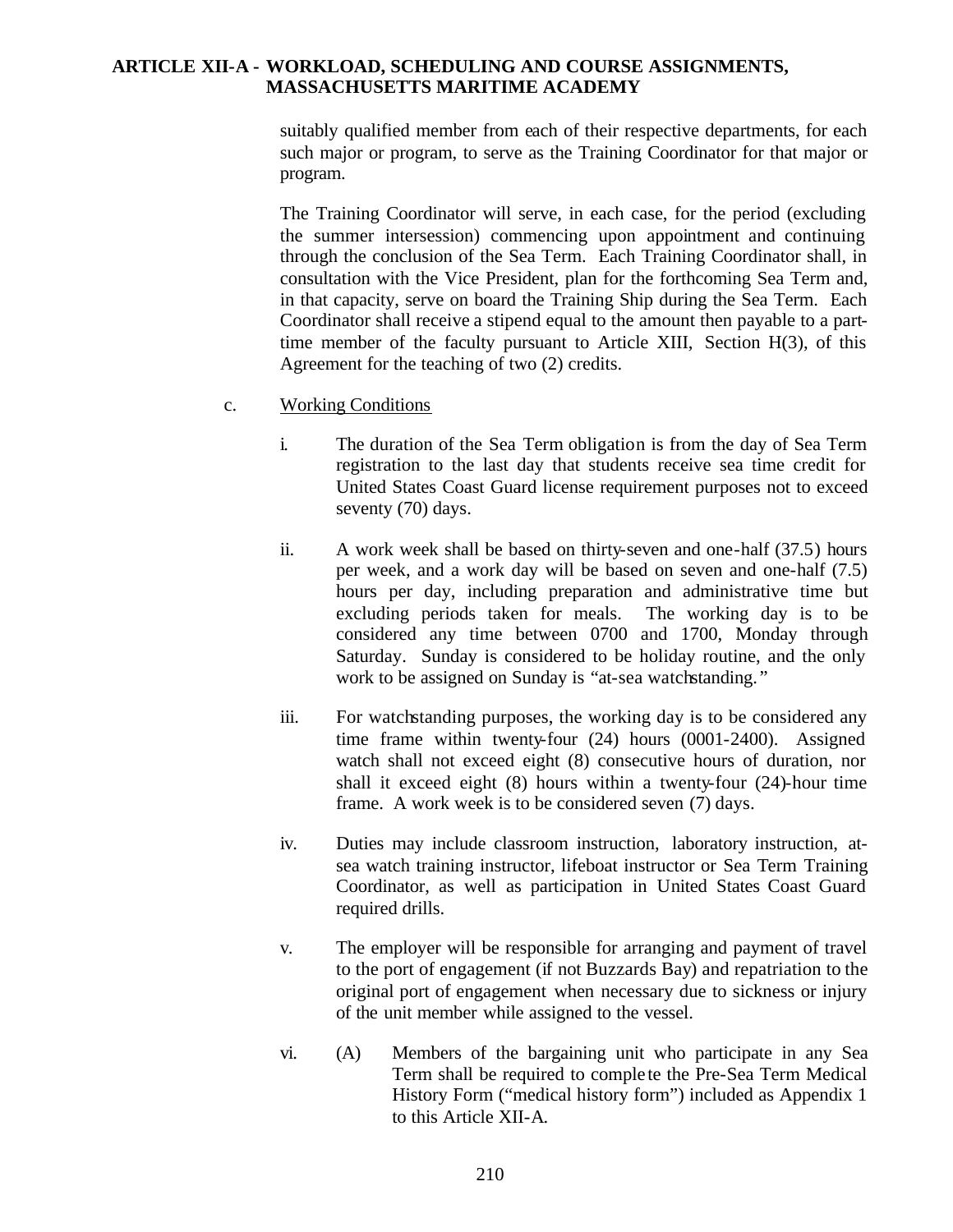- (B) Approximately six (6) weeks prior to the commencement of the Sea Term the medical history form shall be distributed to unit members who are scheduled to participate in the Sea Term.
- (C) The unit member shall transmit the medical history form to the Director of Health Services no later than thirty (30) days prior to the commencement of the Sea Term.
- (D) In the event that a member of the bargaining unit who, less than thirty (30) days prior to the commencement of the Sea Term, is required or elects to participate in the Sea Term, he/she will work with the Director of Health Services, the registered nurse in Health Services or the medical consultant for the Massachusetts Maritime Academy (collectively, "Health Services") to complete the medical history form prior to departure.
- (E) Health Services shall review the medical history form for completeness. If the form is found to be incomplete, Health Services may contact the unit member to require that the medical history form be completed.
- (F) One (1) copy of the medical history form may be made by Health Services. The copy or the original medical history form may be kept in Health Services and the copy or the original medical history form may be kept in the sick bay on the Training Ship. The medical history form shall not be otherwise duplicated and shall not be electronically scanned or transmitted.
- (G) The only persons who shall have access to the medical history form are Health Services and the physician on the Training Ship during the Sea Term. Information contained on the form may be disclosed only to other medical personnel and only for the purpose of medical treatment.
- (H) At the conclusion of the Sea Term, and at the request of the unit member, he/she shall receive both copies of the medical history form if he/she received no medical treatment during the Sea Term. The unit member will be required to acknowledge the return of the medical history form(s) by signing a Release of Custody Form upon receipt of the medical history form(s). If a unit member received medical treatment during the Sea Term and requests that the medical history form be returned, Health Services may retain the original form only and the unit member will be provided with a copy of the original form. The Release of Custody Form is included as Appendix 2 to this Article XII-A.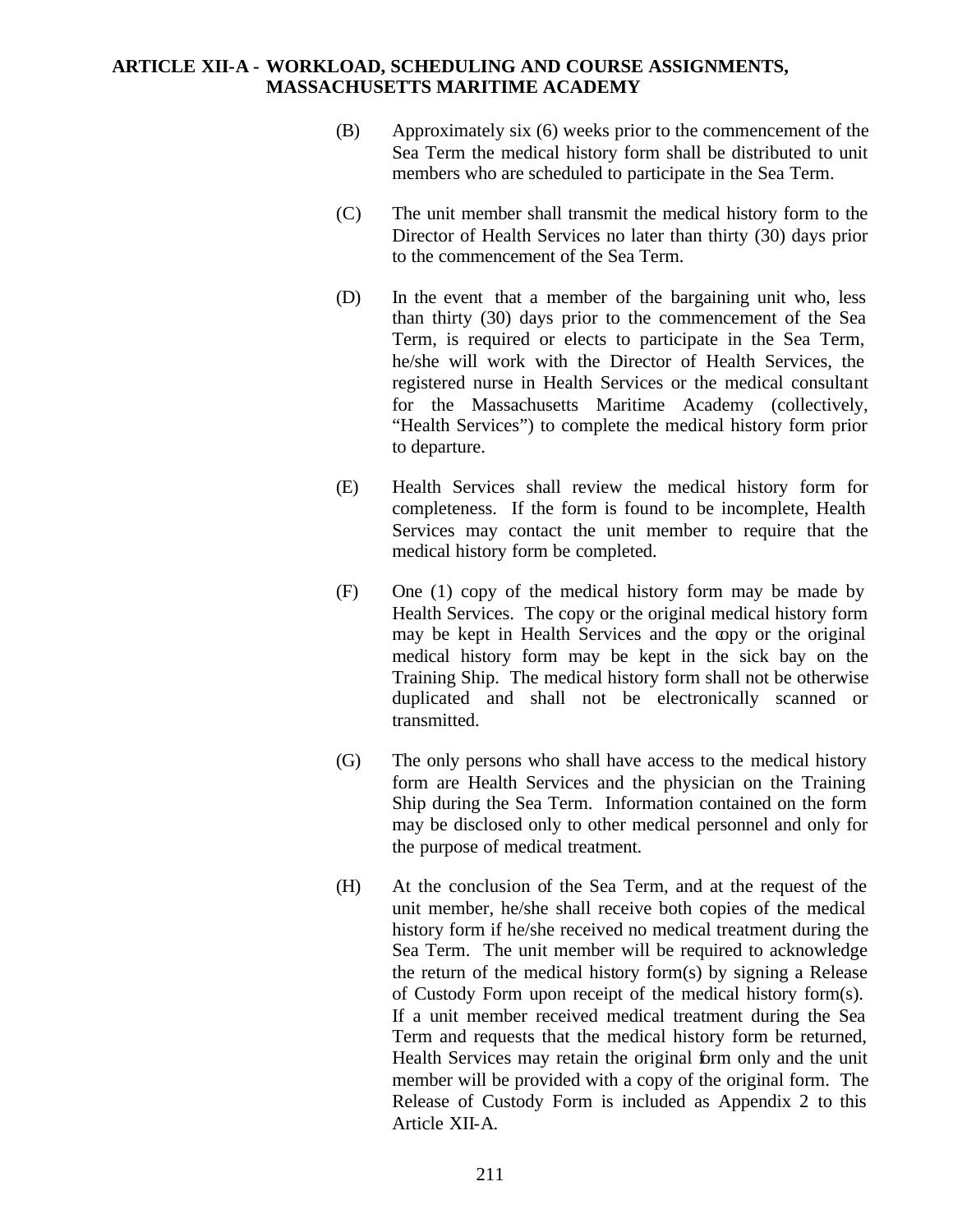- (I) The employer shall negotiate with the Association prior to modifying the medical history form.
- d. Accommodations
	- i. Each full-time unit member shall be assigned a single-occupancy stateroom. Single-occupancy, single-head staterooms shall be provided as follows:
		- (A) first, to Training Coordinators;
		- (B) second, to Professional Maritime Faculty in their obligatory year on the basis of institutional seniority; and
		- (C) third, to other unit members on the basis of institutional seniority.
	- ii. Maintenance of staterooms will be the responsibility of the employer. Each stateroom shall be properly heated, air conditioned, furnished, properly cleaned and have properly functioning sanitary facilities.
	- iii. At least thirty (30) days prior to the beginning of any Sea Term, the Master of the Training Ship will identify the single-occupancy and single-occupancy, single-head staterooms available to members of the bargaining unit. The Master of the Training Ship shall assign the staterooms in accordance with paragraph (d)(i) above.
	- iv. The parties recognize the uncertainties associated with ship availability and the possible impact that vessel changes may have on the Academy's ability to comply with the provisions stated above. Accommodations on ships other than the Training Ship normally assigned to the Academy will be arranged by the Master, in concert with the Training Coordinators, on the basis of institutional seniority.
- e. Miscellaneous Provisions

Nothing in the provisions of this Article XII-A shall be deemed to prohibit any member of the Professional Maritime Faculty from being assigned, as part of his/her teaching workload, any course that requires the use and/or operation at sea of any training craft as a laboratory in the teaching of such course. Any such course assignment shall be deemed to be laboratory instruction for purposes of Section A of Article XII.

6. Alternative Professional Responsibilities

Section D of Article XII of the Agreement shall be of application to Professional Maritime Faculty.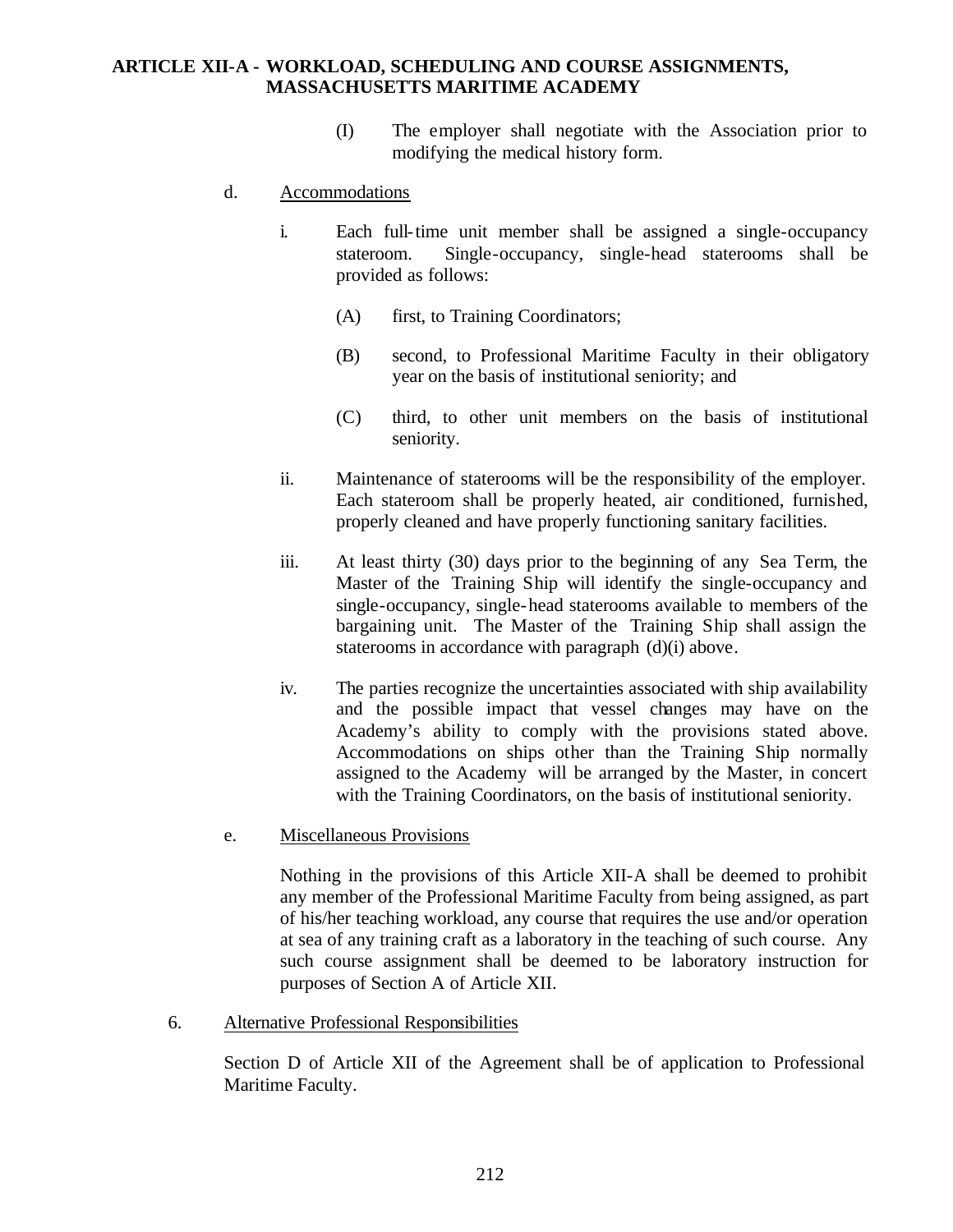### B. ACADEMIC YEAR

The Training Ship is an essential component of the educational program of the Academy. The scheduling of the annual Sea Term is dependent upon various factors not within the full control of the Academy. Therefore, the Academy may be required from year to year to schedule the annual Sea Term during the winter months (January and February) and therefore be required to extend the spring semester by three (3) weeks into the month of June.

Notice of the schedule of the annual Sea Term shall be provided to unit members on or before October 15 of each academic year. Except in cases of emergency, the annual Sea Term shall be held during the scheduled period.

In consideration of these provisions, members of the bargaining unit shall not be required to perform their assigned campus-based duties during the Sea Term.

For members of the faculty at the Massachusetts Maritime Academy the academic year shall be the period described in Section D(1) of Article I; provided, however, that whenever during the term of this Agreement the annual Sea Term is conducted during the period of the academic year, the President of the Academy may extend the academic year to include the fifteenth (15th) working day following May 31st, but excluding therefrom so much of the time allotted for the annual Sea Term as falls within such period.

### C. MILITARY CUSTOMS AND OBLIGATIONS

### 1. Training Environment

The Massachusetts Maritime Academy is committed to training undergraduate cadets in a paramilitary environment in conformity with the Merchant Marine Training Regulations for the time being in effect. All Professional Maritime Faculty employed at the Academy, being customarily called officers and having certain ranks styled on the model of military ranks, shall become a part of this environment by wearing the uniforms prescribed by the Board of Trustees.

All members of the bargaining unit shall uphold the military code of conduct prescribed for cadets, adhere to the precepts and examples required of officers in a military environment and participate in assigned conduct and aptitude boards prescribed by the Board.

All Professional Maritime Faculty employed at the Massachusetts Maritime Academy are, therefore, required to:

- a. maintain and wear the appropriate Massachusetts Maritime Academy uniform with insignia commensurate with their rank as officers at the Academy; and
- b. adhere to military customs on campus prescribed by the Board.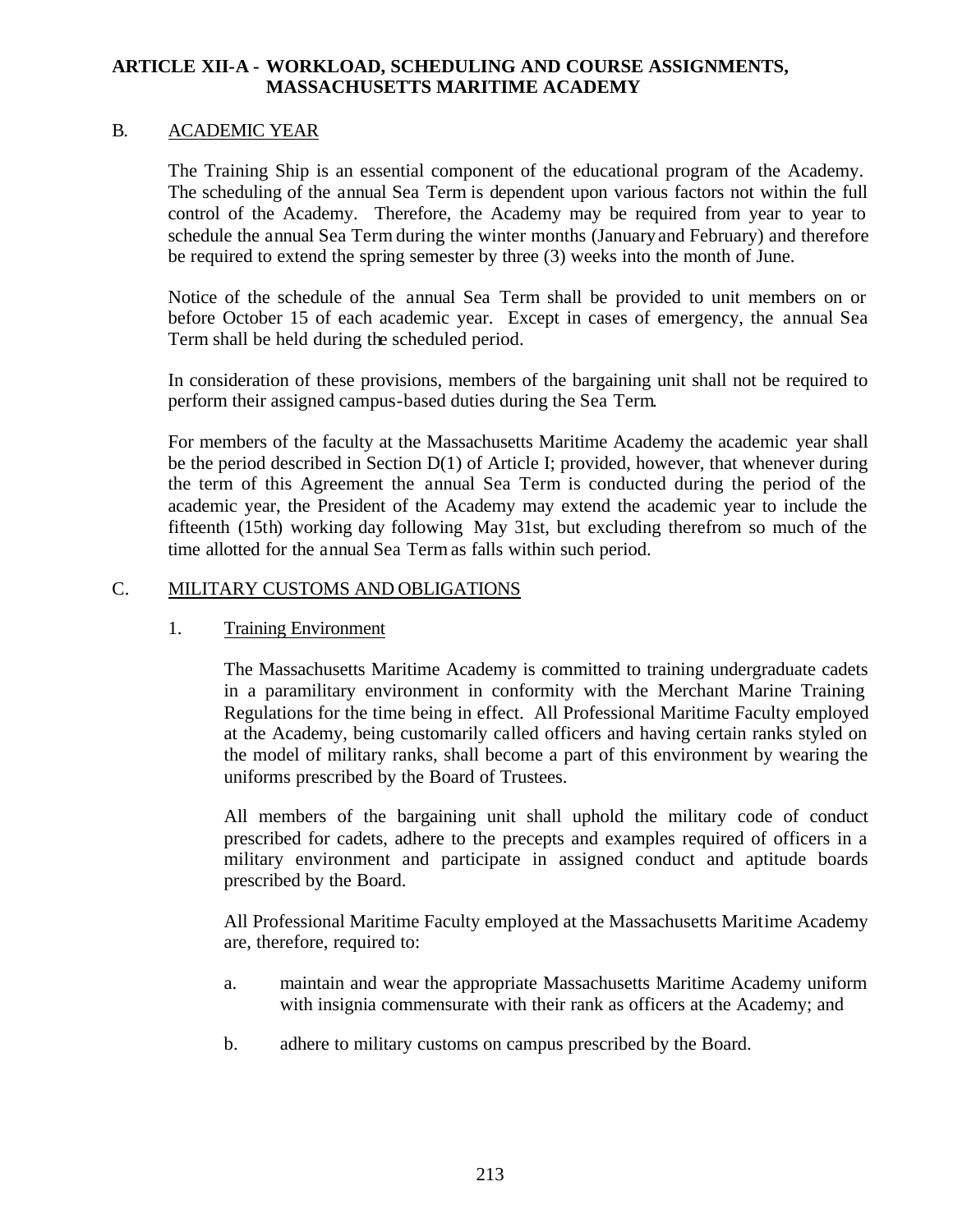## 2. Uniforms

The Academy shall supply as necessary the prescribed uniforms. In order to permit each member of the Professional Maritime Faculty to maintain the appropriate uniform as aforesaid, the amount of One Hundred Fifty Dollars (\$150.00) shall be paid to each such member of the Professional Maritime Faculty on or before every September 30 to which this Agreement is of application; provided, however, that whenever the Board shall have failed to pay to any member of the Professional Maritime Faculty the aforesaid uniform allowance on or before any September 30th, the said member of the Professional Maritime Faculty shall not be required to wear and maintain the appropriate uniform.

Members of the faculty at the Massachusetts Maritime Academy, other than Professional Maritime Faculty, shall, during the term of this Agreement, be prohibited from wearing any uniform of the kind described above. Such faculty shall wear appropriate seasonal civilian attire in accordance with the practices existing at comparable maritime and naval academies.

### D. RESPONSIBILITIES OF DEPARTMENT CHAIRS

In addition to the responsibilities described at Section A of Article VI of the Agreement, the responsibilities of Department Chairs at the Massachusetts Maritime Academy shall also include the following:

- 1. serving on any boards and/or commissions; and
- 2. in the case of the Department Chairs of the departments of Engineering and Marine Transportation (and of any other department in which one (1) or more Training Coordinators is required for any Sea Term), assisting the Training Coordinators in the development of a coordinated training plan for annual Sea Terms and for shipyard periods that involve the training of cadets; such plan shall be prepared under the direction of the Vice President.

### E. MASTER AND CHIEF ENGINEER OF THE ACADEMY TRAINING SHIP

Nothing in this Agreement shall be deemed to prohibit the Academy from appointing, at its discretion and with the agreement of the person so appointed, any member of the bargaining unit to serve as Master of the Training Ship or as its Chief Engineer, and no provision of this Agreement shall be deemed to govern any such appointment or the terms and conditions upon which it is made or held.

Any person who is otherwise a member of the bargaining unit shall nonetheless be deemed not to be a member of the bargaining unit during any period in which he /she is serving as Master of the Training Ship or as its Chief Engineer during the Sea Term.

### F. TRAVEL CONDITIONS

When traveling at the request of the Academy, unit members employed at the Academy shall be provided reasonable advance notice. If a unit member is traveling at the request of the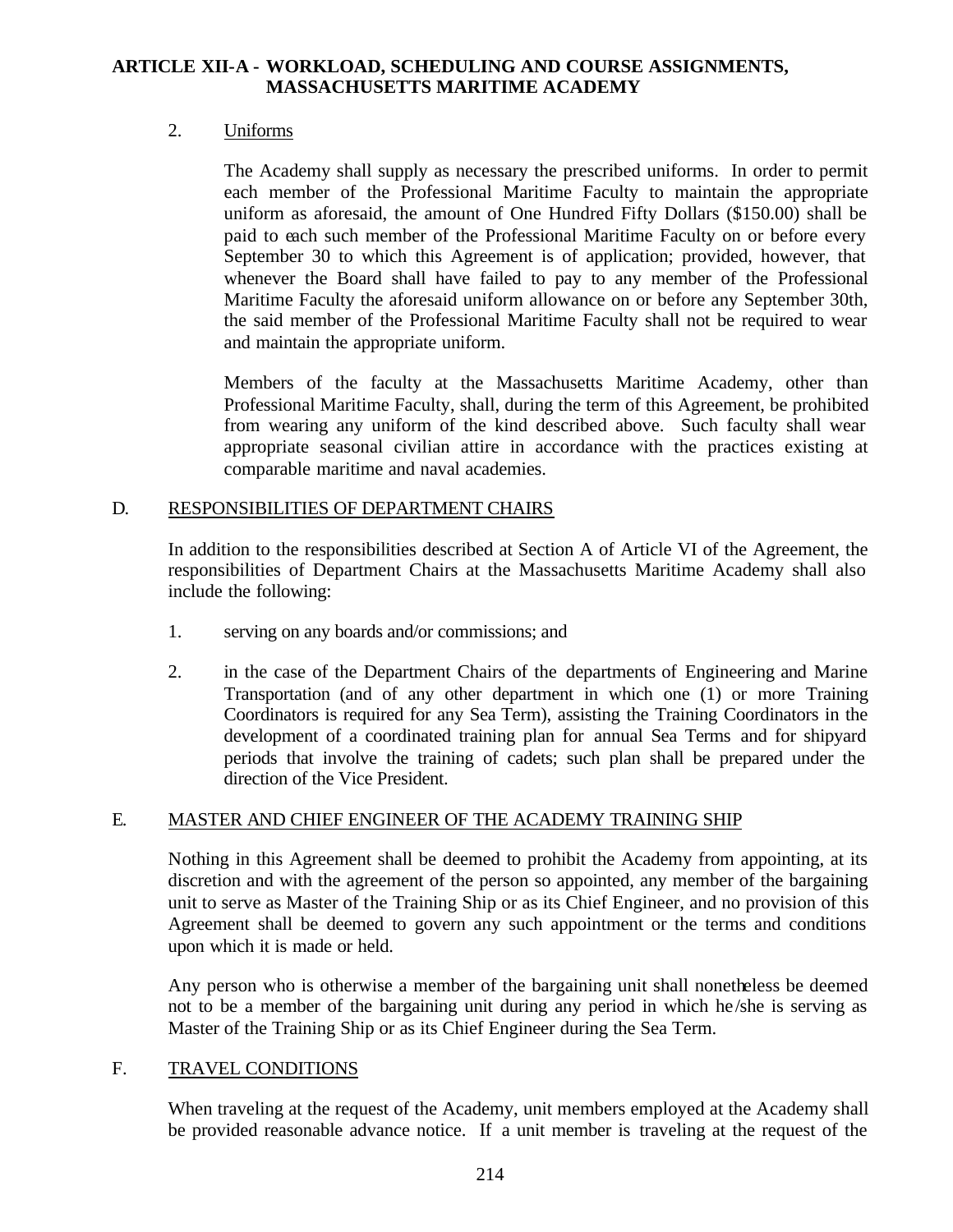Academy a distance greater than five hundred (500) miles, the Academy shall make arrangements for travel by air.

#### G. FEDERAL REGULATIONS

#### 1. Changes in Federal Regulations

The Massachusetts Maritime Academy and cadet training at the Massachusetts Maritime Academy have been and continue to be regulated in part by the federal government.

The United States is a party to the International Convention on Standards of Training, Certification and Watchkeeping for Seafarers, 1978, as amended in 1995 (STCW Convention), and continues to develop and implement regulations known as the STCW Code. The STCW Code codifies certain certification aspects of cadet training at the Massachusetts Maritime Academy. STCW requirements shall not substantially or significantly increase the workload of bargaining unit members. The Academy shall immediately notify the Chapter President of any new STCW requirements.

Classroom records required to be maintained under the STCW Code shall be maintained by Professional Maritime Faculty members during the semester in which such records are required to be made. At the conclusion of each semester, custody of such records shall be transferred to the Vice President for safekeeping.

### 2. Certification Training

All training and certification required under the STCW Code shall be offered at the Massachusetts Maritime Academy and shall be made available at no cost to Professional Maritime Faculty members on Blue and Gold status and full-time temporary faculty members hired with a Sea Term obligation. Such training and certification shall be scheduled at mutually agreeable times. The employer shall accommodate the necessary rescheduling of classes and/or provide the necessary resources to allow Professional Maritime Faculty members on Blue and Gold status the opportunity to participate in this training. For all other Professional Maritime Faculty, the cost of training shall be in accordance with the tuition and fee benefits as provided in Article IV.

### 3. Drug Testing

All unit members successfully passing a chemical test for dangerous drugs will be issued a "Drug-free Certificate" by the United States Coast Guard-approved administering agency.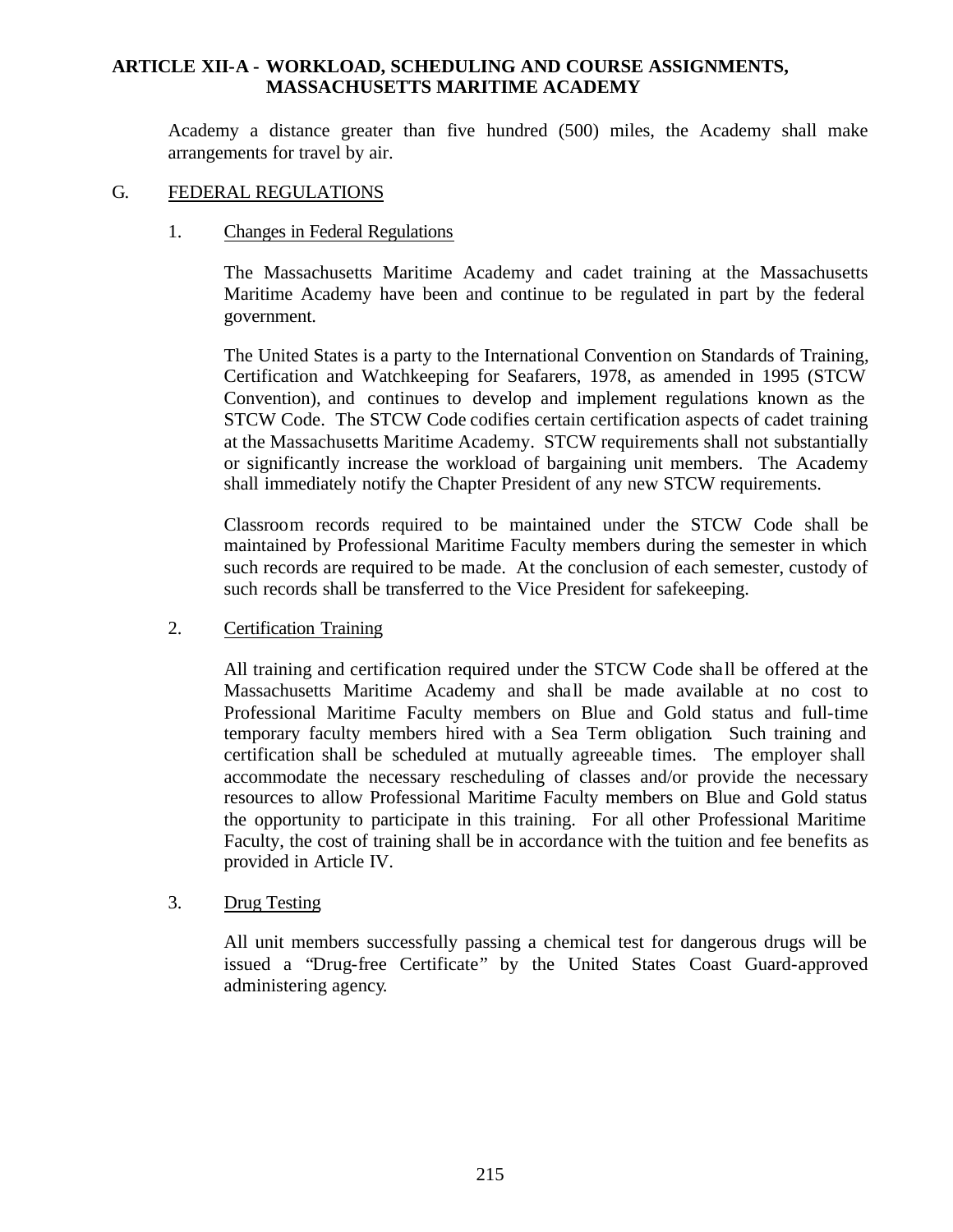## H. APPENDIX 1: PRE-SEA TERM MEDICAL HISTORY FORM

## **MASSACHUSETTS MARITIME ACADEMY – HEALTH SERVICES**

**Completion of this form is mandatory for any employee participating in the Sea Term.**

**Information on this form is CONFIDENTIAL and was designed to provide the attending physician critical data on your state of health in the event of an emergency. Information that you provide on this form may save your life!**

**Name: (print) \_\_\_\_\_\_\_\_\_\_\_\_\_\_\_\_\_\_\_\_\_\_\_\_\_\_\_\_\_\_\_\_\_\_\_\_\_\_ Date of birth: Home address:** 

| <b>Telephone (home):</b>          | (office): | cell): |  |
|-----------------------------------|-----------|--------|--|
| <b>Shipboard duties assigned:</b> |           |        |  |

#### **MEDICAL HISTORY:**

**Significant illnesses/injuries (include dates):** 

**Operations (include dates):** 

**Current medical problems (for example, diabetes, asthma, ulcers, hypertension):**

**Are you currently under a physician's care? If yes, please indicate the reason and any prescribed medication:** 

**Known allergies (indicate if allergy is to medication, food or environmental agent):** 

the control of the control of the control of the control of the control of the control of the control of the control of the control of the control of the control of the control of the control of the control of the control

**Immunizations: tetanus/diphtheria booster Date: Date:** TB testing (type, results): Date: Date:

**measles, mumps & rubella Date:** *Date:* 

**Name of your personal physician (print) Telephone number of physician:** 

**Address of your physician:**

**Note: This number may be very important if ship to shore communication is required in an emergency.**

**Significant physical findings, recommendations and restrictions that may be of interest to the shipboard physician:** 

#### **THE ABOVE INFORMATION IS ACCURATE TO THE BEST OF MY KNOWLEDGE.**

**Signature Date**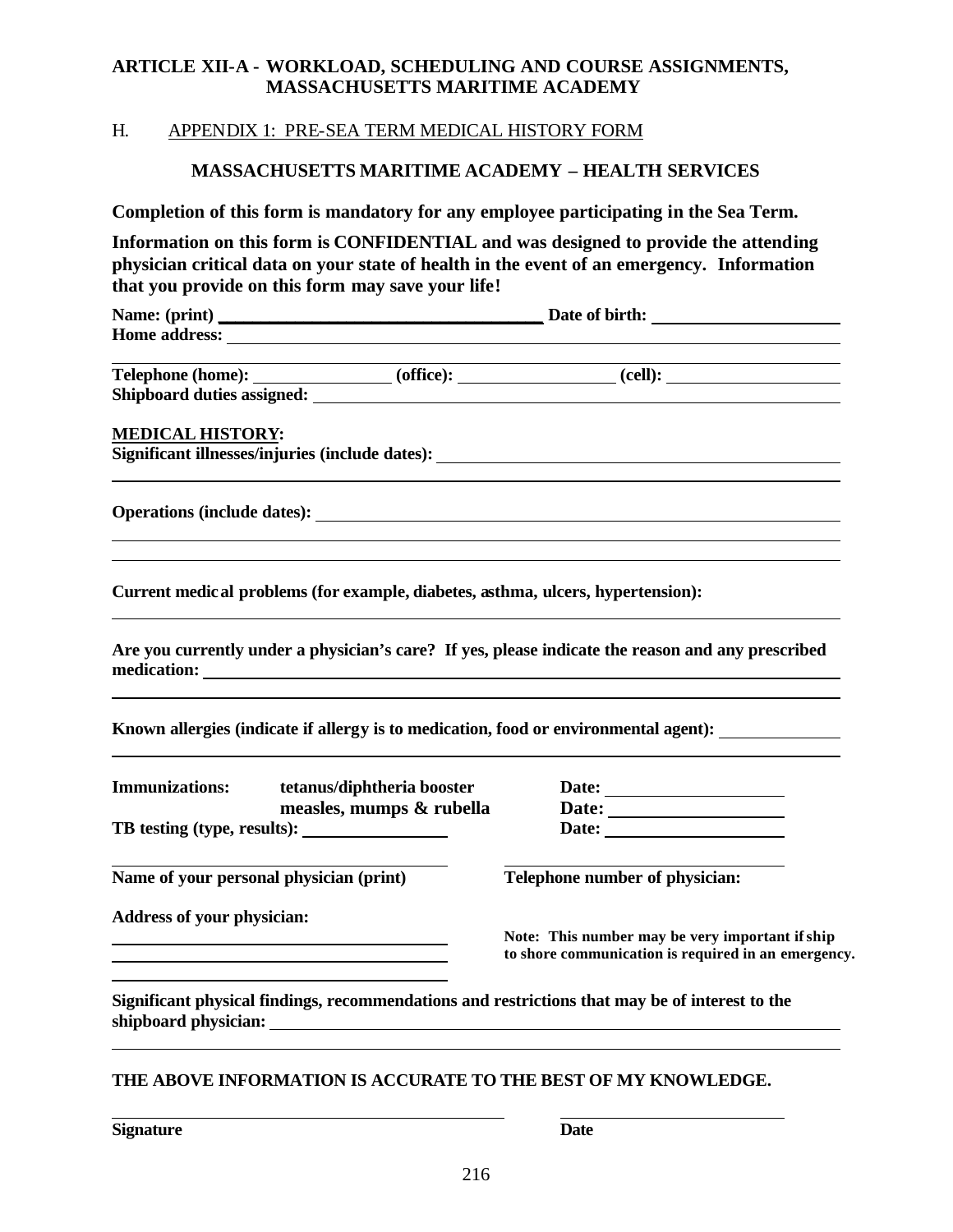## I. APPENDIX 2: RELEASE OF CUSTODY FORM

## **PRE-SEA TERM MEDICAL HISTORYFORM RELEASE OF CUSTODY FORM**

|                   | have accepted custody of the original and copy (if                                            |
|-------------------|-----------------------------------------------------------------------------------------------|
| (Print Name)      |                                                                                               |
|                   | any) of my "Health Services Pre-Sea Term Medical History Form," dated _                       |
|                   | In accepting this form, I acknowledge that no medical services were provided to me on the Sea |
| Term concluded on |                                                                                               |

This request for release of the Pre-Sea Term Medical History Form will be retained by Health Services. It is recommended that the employee retain his/her original form for future reference.

Signature of Employee Signature of Health Services

Printed Name Printed Name

Date Date Date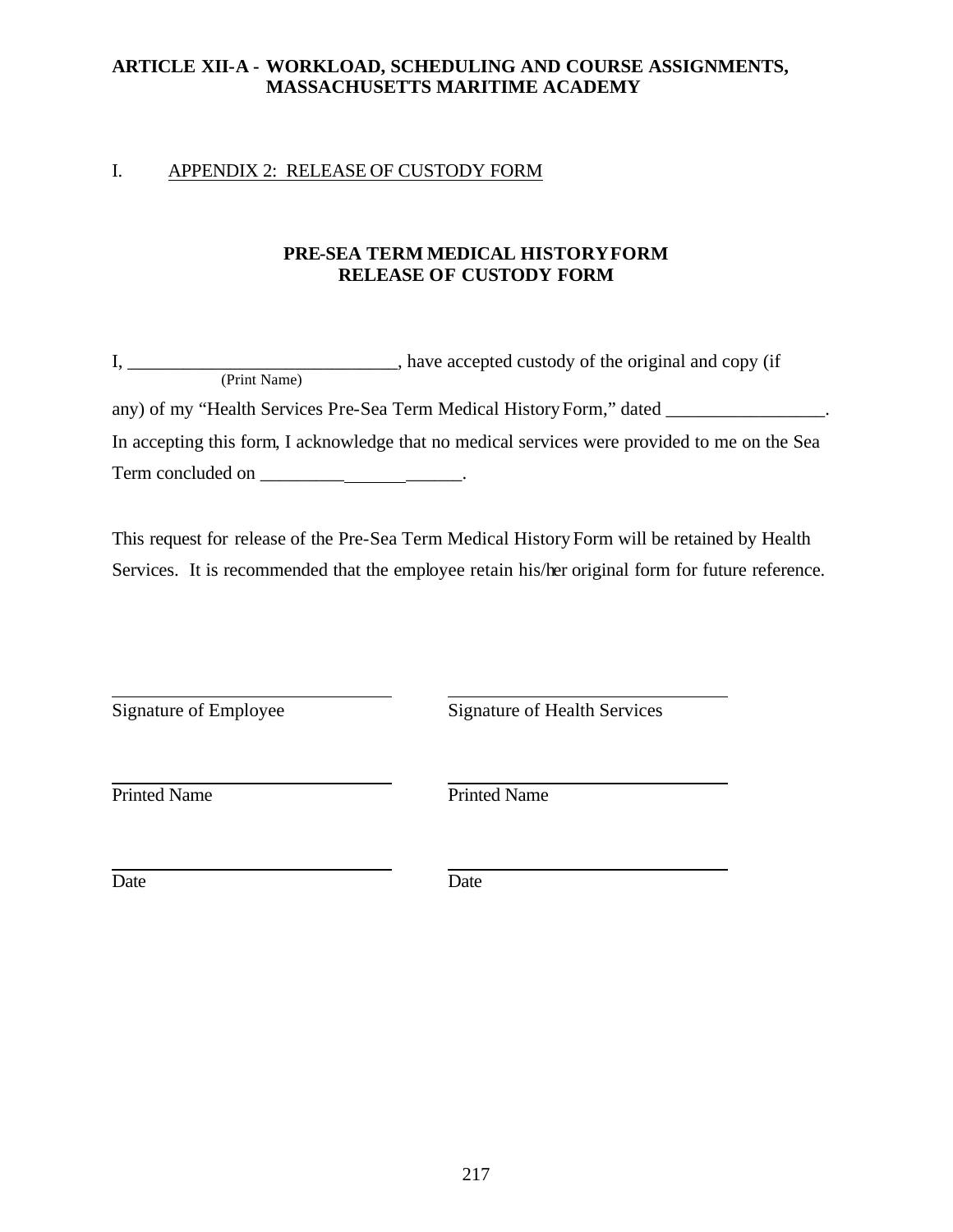### A. ANNUAL SALARY

For the purpose of this Article, "annual salary rate" and "annual salary" shall, in respect of each member of the bargaining unit, mean the annual salary rate payable to such member of the bargaining unit on June 30, 2009, or on the date of his/her first employment as such (whichever shall be the later), and as it is adjusted from time to time thereafter in accordance with the provisions of this Article.

## B. FUNDING

Except as is otherwise expressly provided, all moneys required to be paid pursuant to this Article XIII shall be incremental cost items and subject as such to the provisions of Article XXI of this Agreement and to those of Chapter 150E, §7(c), of the General Laws.

### C. SALARY ADJUSTMENTS: FULL-TIME UNIT MEMBERS

- 1. Annual Salary Increase: July 1, 2009
	- a. Except as is provided in the following paragraph (b), the annual salary of every full-time unit member and salaried part-time faculty member who is then employed shall, with effect on July 1, 2009, and after any increases granted pursuant to Sections  $E(1)$  and  $F(1)$  of Article VIII-C, be increased by an amount equal to the following percentages thereof:
		- i. one and one-half percent (1.5%); and
		- ii. if the Commonwealth's tax revenues for fiscal year 2010 equal or exceed \$20.3 billion, then an additional one percent (1%) for a total of two and one-half percent (2.5%); and
		- iii. if the Commonwealth's tax revenues for fiscal year 2010 equal or exceed \$21.4 billion, then an additional one percent (1%) for a total of three and one-half percent (3.5%).
	- b. The annualized value of the salary of every full-time temporary member of the bargaining unit who was employed as such during the spring semester of 2009 and who is re-employed with effect on September 1, 2009, as a full-time unit member (whether such re-employment is temporary or other) shall, with effect on September 1, 2009, be equal to not less than the sum of one hundred one and one-half percent (101.5%), one hundred two and one-half percent (102.5%) or one hundred three and one-half percent (103.5%) (whichever may be required to conform the percentage va lue of such increases to the percentage value of the increases granted pursuant to the preceding paragraph (a)) of the annualized value of the salary he /she was paid during the spring semester of 2009 plus any increases granted pursuant to Article VIII-C.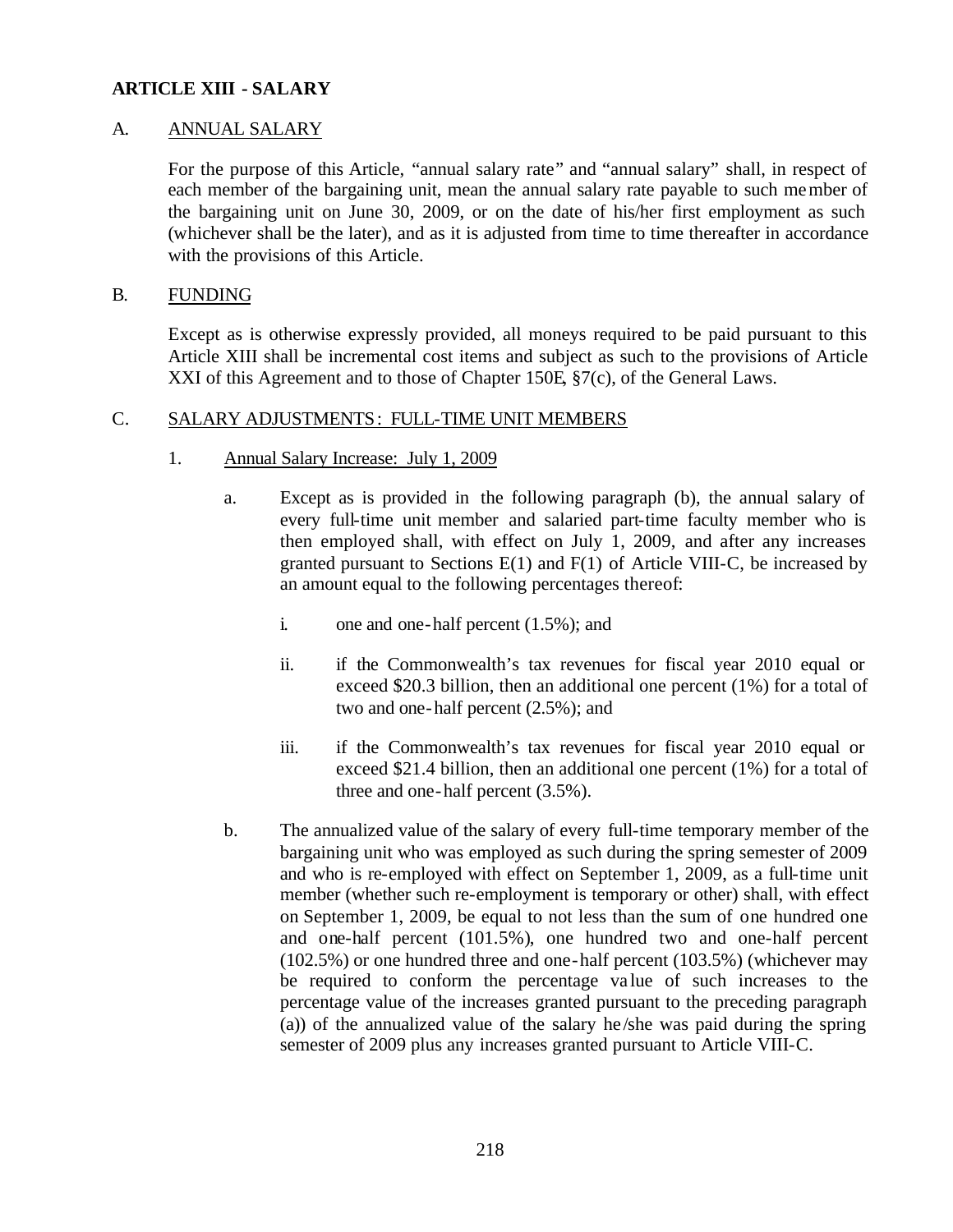## 2. Annual Salary Increase: July 1, 2010

- a. Except as is provided in the following paragraph (b), the annual salary of every full-time unit member and salaried part-time faculty member who is then employed shall, with effect on July 1, 2010, and after any increases granted pursuant to Sections E(2) and F(2) of Article VIII-C, be increased by an amount equal to three and one-half percent (3.5%) thereof.
- b. The annualized value of the salary of every full-time temporary member of the bargaining unit who was employed as such during the spring semester of 2010 and who is re-employed with effect on September 1, 2010, as a full-time unit member (whether such re-employment is temporary or other) shall, with effect on September 1, 2010, be equal to not less than the sum of one hundred three and one-half percent  $(103.5%)$  of the annualized value of the salary he/she was paid during the spring semester of 2010 plus any increases granted pursuant to Article VIII-C.
- 3. Annual Salary Increase: July 1, 2011
	- a. Except as is provided in the following paragraph (b), the annual salary of every full-time unit member and salaried part-time faculty member who is then employed shall, with effect on July 1, 2011, and after any increases granted pursuant to Section E(3) of Article VIII-C, be increased by an amount equal to three and one-half percent (3.5%) thereof.
	- b. The annualized value of the salary of every full-time temporary member of the bargaining unit who was employed as such during the spring semester of 2011 and who is re-employed with effect on September 1, 2011, as a full-time unit member (whether such employment is temporary or other) shall, with effect on September 1, 2011, be equal to not less than the sum of one hundred three and one-half percent (103.5%) of the annualized value of the salary he/she was paid during the spring semester of 2011 plus any increases granted pursuant to Article VIII-C.
- 4. Minimum Salary Reviews: September 30, 2009, 2010 and 2011
	- a. With effect on September 30, 2009, September 30, 2010, and September 30, 2011, the annual salary of every full-time unit member and salaried part-time faculty member who is then employed shall be tested against the Minimum Salary Formula as it is on that date.
	- b. With effect on September 30, 2009, September 30, 2010, and September 30, 2011, the annual salary of any such member of the bargaining unit shall, if it falls below the minimum annual salary rate prescribed by the Minimum Salary Formula as it is on that date, be increased so that it equals the amount so prescribed.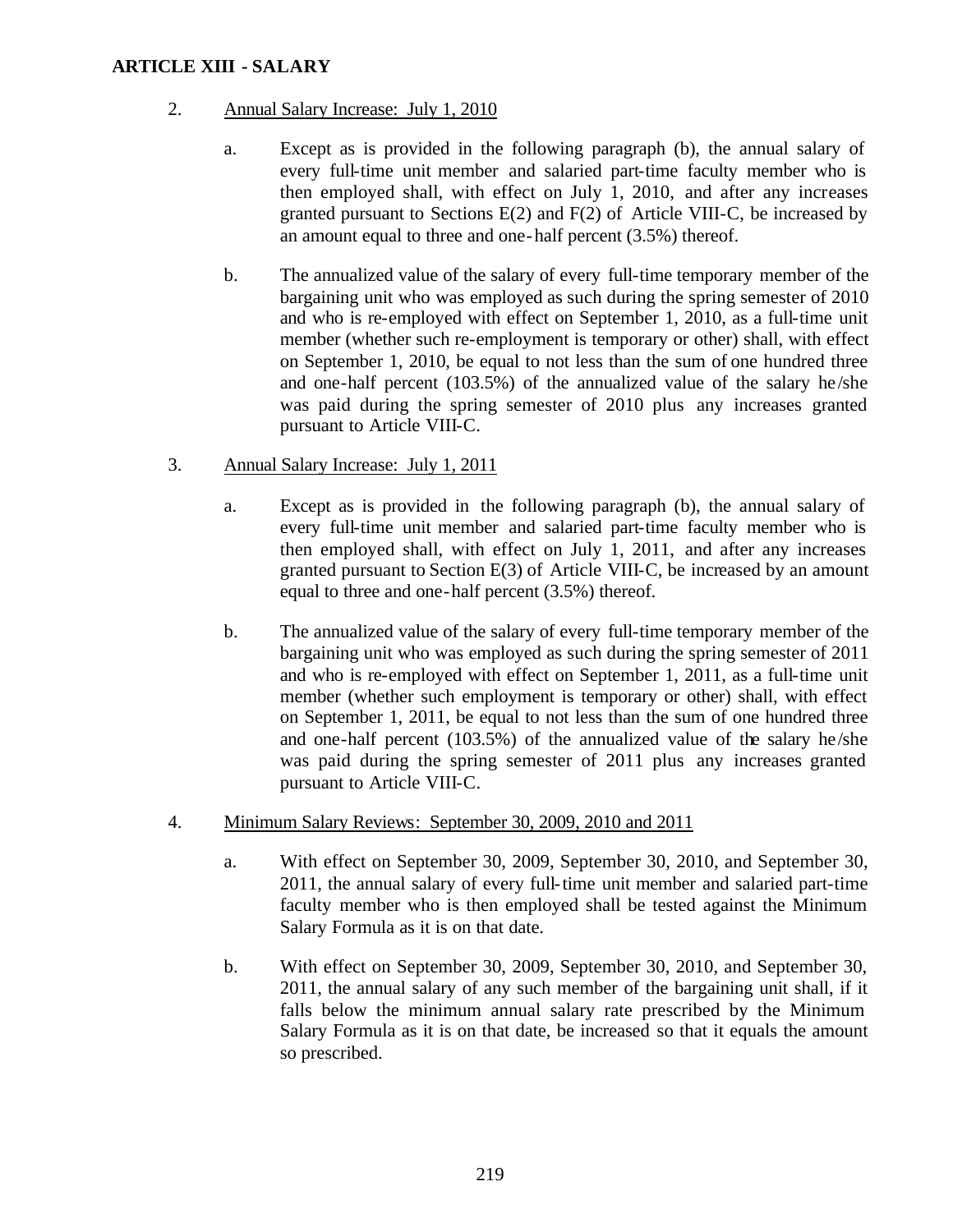### 5. Minimum Salary Review: September 30 of Each Year Following 2011

Subject to modification by the applicable provisions, if any, of any successor agreement to this Agreement, the provisions of the preceding subsection 4 shall apply on September 30 of each year following 2011, first for the purpose of testing the annual salary of every person who is then a full-time unit member or salaried parttime faculty member and, second, for the purpose of increasing the annual salary as it then is of every such member of the bargaining unit to the extent, if at all, that such annual salary falls below the annual salary rate prescribed by the Minimum Salary Formula that first had effect on July 1, 2006.

### D. RECIPIENTS OF TERMINAL DEGREES

Whenever during the period preceding the September 1 of any academic year, any full-time unit member or salaried part-time faculty member shall have secured a terminal degree, his/her annual salary rate, as it then is, shall, with effect on such September 1, be increased by the amount of Two Thousand Six Hundred Seven Dollars (\$2,607.00) unless the value of the terminal degree has already been credited (and used to establish the unit member's annual salary) on Appendix O-1 or O-2 or in any previous salary equity or minimum salary review.

### E. ACADEMIC PROMOTIONS

Whenever any member of the bargaining unit shall have been promoted with effect on September 1 of any academic year, his/her annual salary shall, with effect on such September 1, be increased by the greater of the amount equal to five percent (5%) thereof (after including therein any increase required to be granted pursuant to the preceding Section D) or the amount, as follows, that corresponds to the rank to which he /she has been promoted:

| Rank                                           | Increase |
|------------------------------------------------|----------|
| Professor/Senior Librarian                     | \$4,300  |
| Associate Professor/Librarian                  | \$3,855  |
| <b>Assistant Professor/Associate Librarian</b> | \$3,475  |
| <b>Assistant Librarian</b>                     | \$2,530  |

#### F. MINIMUM SALARY REVIEW: TERMINAL DEGREE ADJUSTMENTS AND PROMOTION INCREASES

With effect on September 1 of every academic year, the annual salary of every member of the bargaining unit who, on that date, received a terminal degree adjustment or a promotion increase or both shall be tested (after the granting of every such adjustment or increase) against the Minimum Salary Formula as it is on that date.

With effect on such September 1, the annual salary of any such member of the bargaining unit shall, if it falls below the minimum annual salary rate prescribed by the Minimum Salary Formula as it is on that date, be increased so that it equals the amount so prescribed.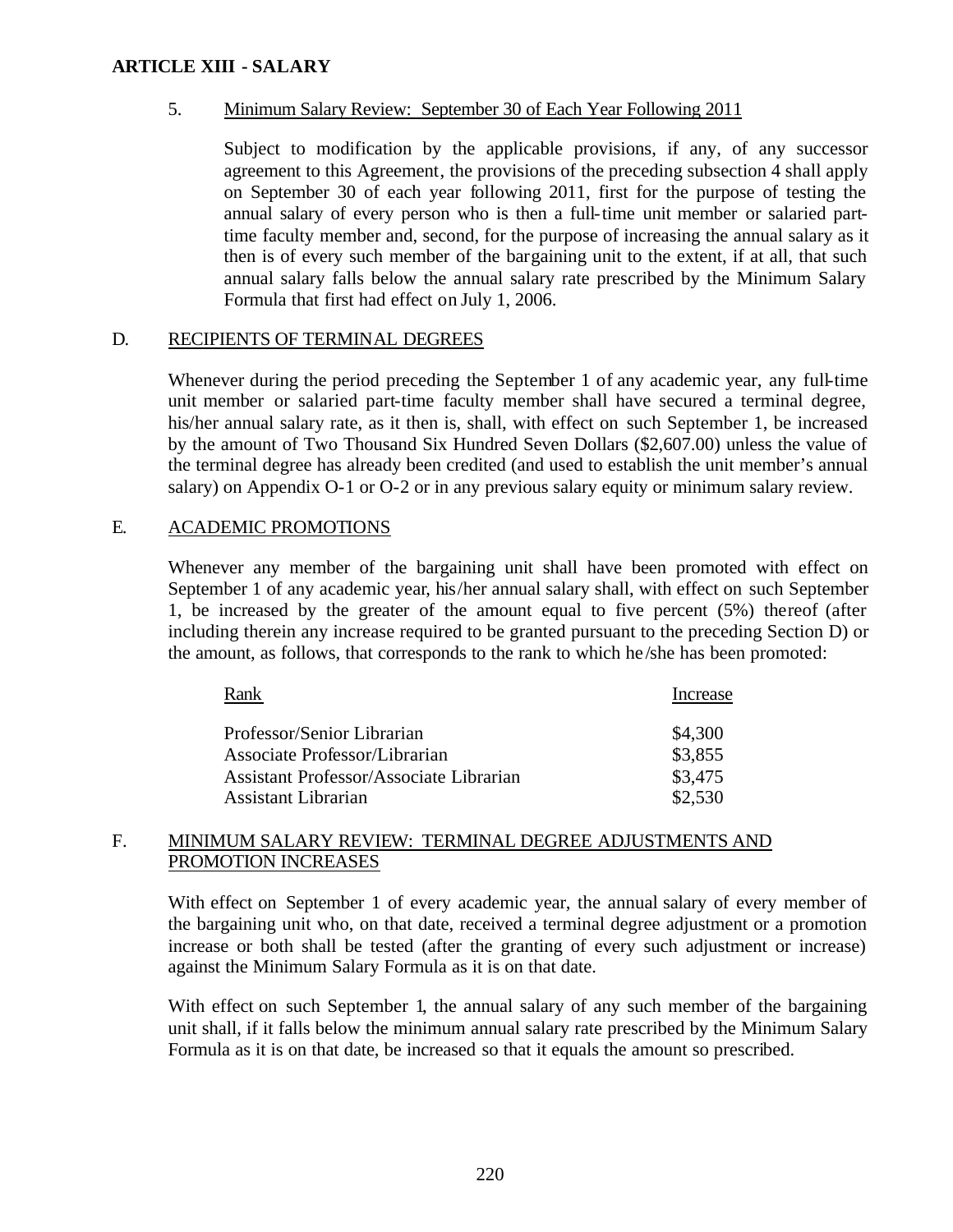## G. PAYROLL COMPUTATION

Whenever in Sections C, D, E and F of this Article or in Sections E and F of Article VIII-C any salary increase is required to be paid in a fixed dollar amount, the value thereof may, where necessary, be increased by a fraction of a dollar for the purpose of causing it to be divisible by the number 26.

## H. SALARY AND STIPEND ADJUSTMENTS: PART-TIME FACULTY

### 1. Part-time Faculty at the Massachusetts College of Art and Design

Any member of the bargaining unit who is otherwise eligible to receive any salary increase granted pursuant to any provision contained in Sections C, D, E or F of this Article or in Sections E or F of Article VIII-C but who, during the whole or any part of the period in respect of which such eligibility is established, is or was employed as such on a part-time basis at the Massachusetts College of Art and Design, shall receive, in lieu of the dollar amount prescribed by such Section, a fraction thereof equal to the fractional value of his/her part-time employment as it is or was during the period in respect of which his/her eligibility for such salary adjustment is established. The fractional equivalent thereof shall be one-twenty-fourth (1/24th) of a full-time equivalent salary for each semester hour of credit of instruction he/she teaches.

#### 2. Part-time Clinical Nursing Instructors

Any part-time member of the bargaining unit who is employed as a Clinical Nursing Instructor at any College and who is otherwise eligible to receive any salary increase granted pursuant to any provision contained in Sections C or D of this Article or in Sections E or F of Article VIII-C shall receive, in lieu of the dollar amount prescribed by such Section, a fraction thereof equal to the fractional value of his/her part-time employment as it is on the date such increase is to have effect. The fractional equivalent thereof shall be one-twenty-fourth (1/24th) of a full-time equivalent salary for each semester hour of credit of instruction he/she teaches.

- 3. Other Part-time Faculty
	- a. Except as is provided in the preceding subsections 1 and 2 and in the following paragraph (b), the rate of pay for all part-time members of the faculty employed as such shall, for each semester hour of credit of instruction, be the following amount with effect on each of the following dates:

| <b>Effective Date</b> | Rate per Credit |  |
|-----------------------|-----------------|--|
| July 1, 2009          | \$1,402         |  |
| July 1, 2010          | \$1,451         |  |
| July 1, 2011          | \$1,502         |  |

b. At Westfield State College, the hourly rate paid to members of the bargaining unit who teach music courses on an hourly basis shall be the following amount with effect on each of the following dates: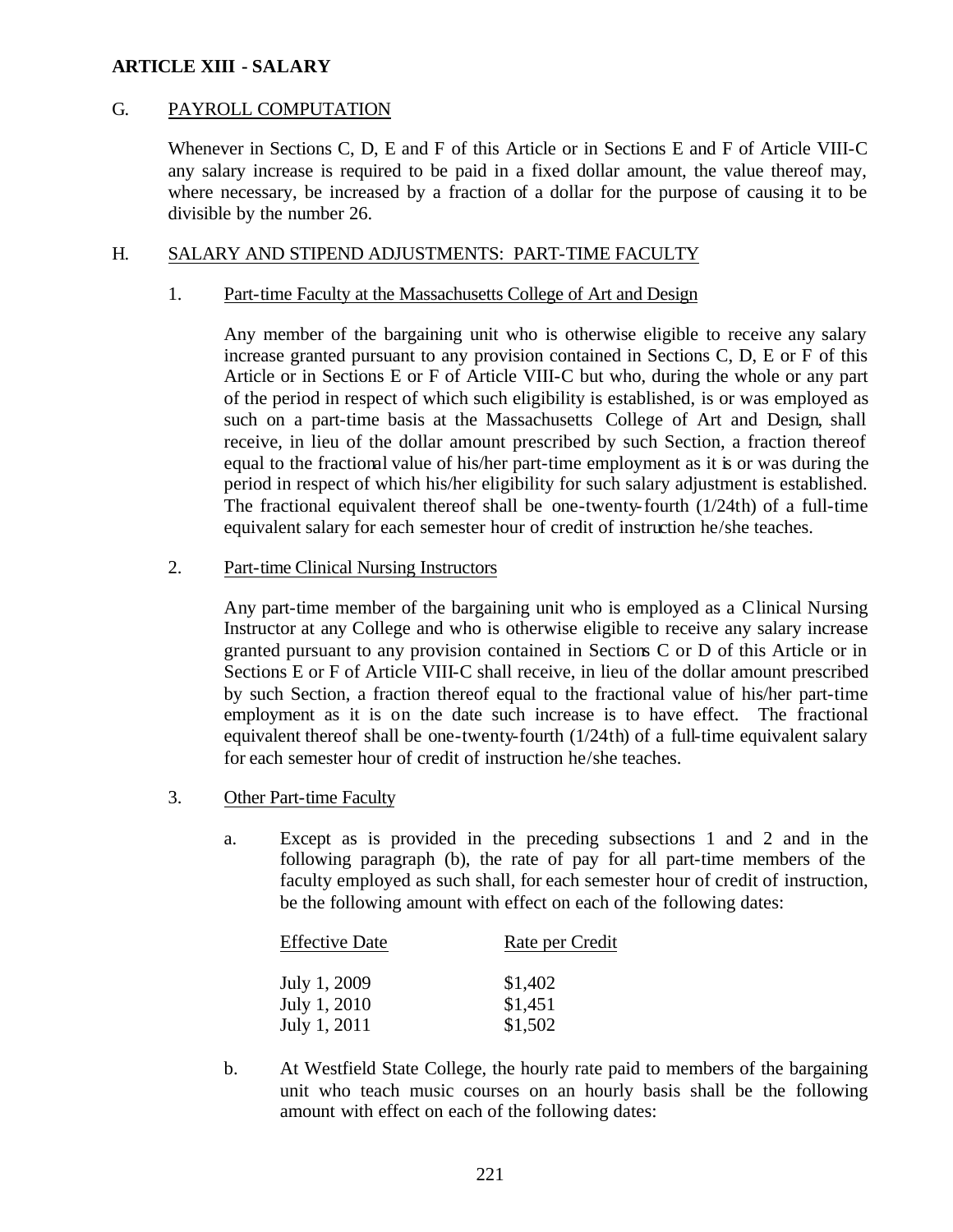| <b>Effective Date</b> | <b>Hourly Rate</b> |
|-----------------------|--------------------|
| July 1, 2009          | \$53.00            |
| July 1, 2010          | \$55.00            |
| July 1, 2011          | \$57.00            |

### I. MINIMUM SALARIES

The minimum starting annual salary rate for each full-time member of the bargaining unit and (on a pro-rata basis) for each salaried part-time faculty member shall be calculated in accordance with the Minimum Salary Formula that is set forth in Article XIII-A.

When any full-time unit member or salaried part-time faculty member is initially hired, he/she shall complete one of the Salary Data Forms that are attached to this Agreement as Appendix O-1 (Faculty) and O-2 (Librarians).

A copy of the completed Salary Data Form shall be given to each such unit member and the completed Form shall be placed in the unit member's Official Personnel File.

The Salary Data Form shall be used to determine the initial minimum starting salary of the unit member. A unit member's initial starting salary may be above the minimum.

### J. MAXIMUM SALARIES

With effect on July 1, 2006, the maximum starting salaries of the salary ranges applicable to faculty and librarian ranks, and the maximum salaries of the salary ranges applicable to academic administrators returning to or taking up faculty appointments pursuant to Article XX, Section M, shall be as follows:

| Professor                  | \$114,500 | Senior Librarian           | \$110,100 |
|----------------------------|-----------|----------------------------|-----------|
| <b>Associate Professor</b> | \$107,100 | Librarian                  | \$103,300 |
| <b>Assistant Professor</b> | \$99,500  | Associate Librarian        | \$98,800  |
| Instructor                 | \$89,000  | <b>Assistant Librarian</b> | \$83,000  |
|                            |           | Library Associate          | \$75,400  |
|                            |           | Library Assistant          | \$65,700  |

### K. TIMES OF PAYMENT

The Board of Higher Education and the Association agree to the implementation of the Commonwealth's Human Resources/Compensation Management System ("HR/CMS").

- 1. Effective June 30, 1999, or on such later date as may be determined by the Board of Higher Education, all employees covered by the terms and conditions of this collective bargaining agreement shall be paid on a bi-weekly basis.
- 2. Effective June 30, 1999, or on such later date as may be determined by the Board of Higher Education, salary payments shall be electronically forwarded by the Board directly to a bank account or accounts selected by the employee for receipt.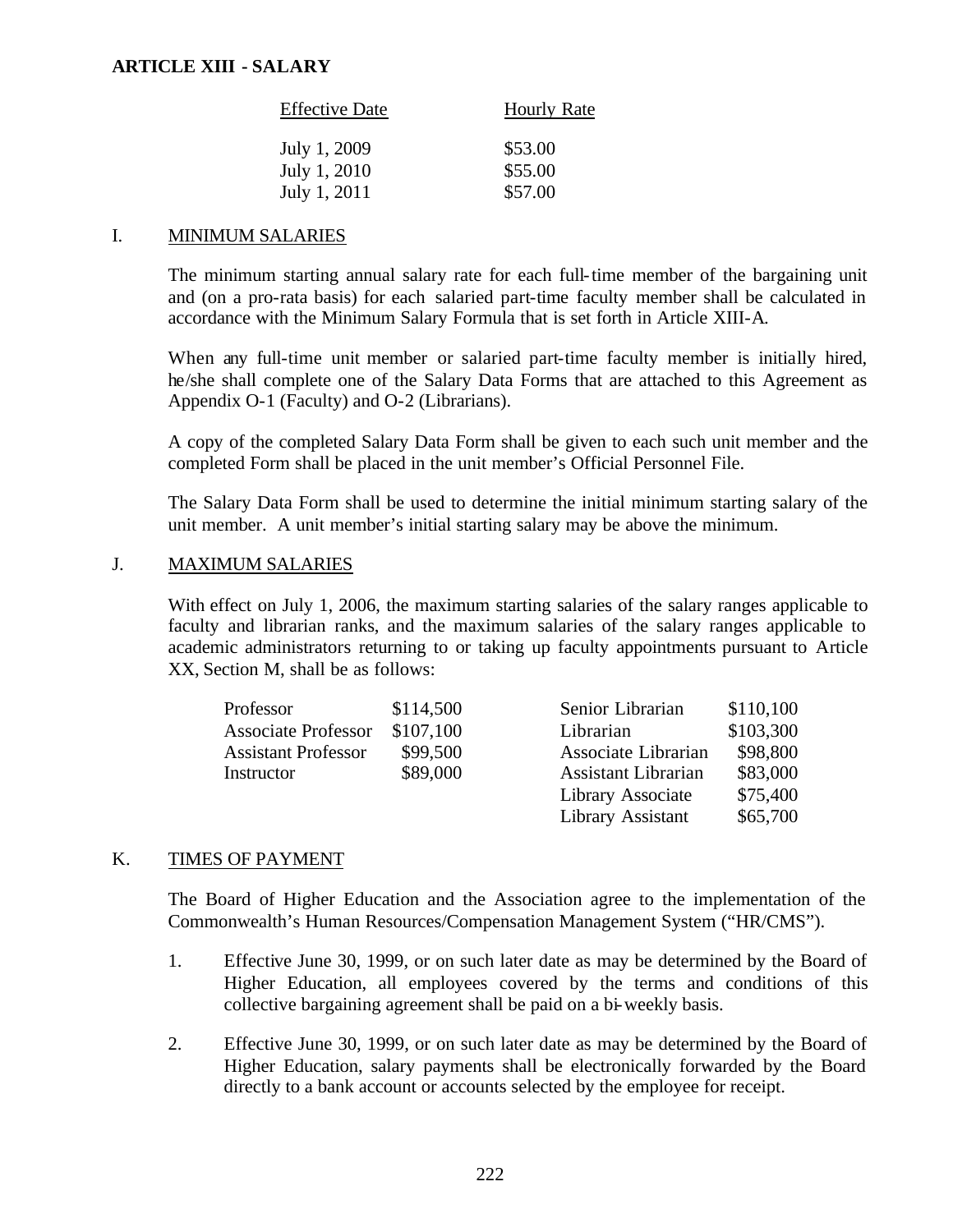- 3. To ensure that any of the changes required by HR/CMS are introduced and implemented in the most effective manner, the Association agrees to accept the Commonwealth's implementation and accepts such changes to business practices, procedures and functions as are necessary to achieve such implementation (e.g., the change to a bi-weekly payroll system).
- 4. a. In the extraordinary event that the Association alleges that an employee cannot comply with the collective bargaining agreement relative to the electronic transfer due to severe hardship such as inability to access a bank or financial institution during off hours or inability to access an ATM within a reasonable geographic distance from the employee's worksite or home, the Association may petition the Division of Human Resources of the Commonwealth for a Direct Deposit Special Exemption.
	- b. The Division of Human Resources, in concert with the Office of the State Comptroller, shall review the request for the Direct Deposit Special Exemption filed by the Association and will notify the Association of its finding.
	- c. No other appeal may be commenced by the employee or the Association relative to the Direct Deposit Special Exemption and, further, the provisions of this clause (d) are not grievable and are inarbitrable.

Anything in the foregoing provisions of this Article to the contrary notwithstanding, whenever any moneys shall, pursuant to any provisions of this Article XIII, be due and payable on a date prior to the date on which final action shall have been taken to appropriate the moneys necessary to fund such provisions, such moneys shall, unless otherwise provided by law, be due and payable not later than sixty (60) days after the date on which such final action shall have been taken.

### L. REOPENER

In the event that during the term of this Agreement a collective bargaining agreement is submitted by either the Governor or the Secretary of Administration and Finance and funded by the Legislature, and in the event that such agreement contains provisions for across-theboard salary increases in excess of those contained in this Agreement, the parties agree, at the request of the Association, to re-open this Agreement for further negotiations.

### M. HOLD HARMLESS

Nothing in this Agreement shall be deemed to preclude a future inclusion of additional salary increases in lieu of step-rate increases for fiscal year 2009 if the cost thereof is borne in full by the Commonwealth and not by the Colleges. Neither the Board of Higher Education nor any State College shall be obligated to expend any moneys (other than moneys appropriated to or for its benefit pursuant to Chapter 150E, §7) for the purpose of discharging the obligation recorded in this Section M.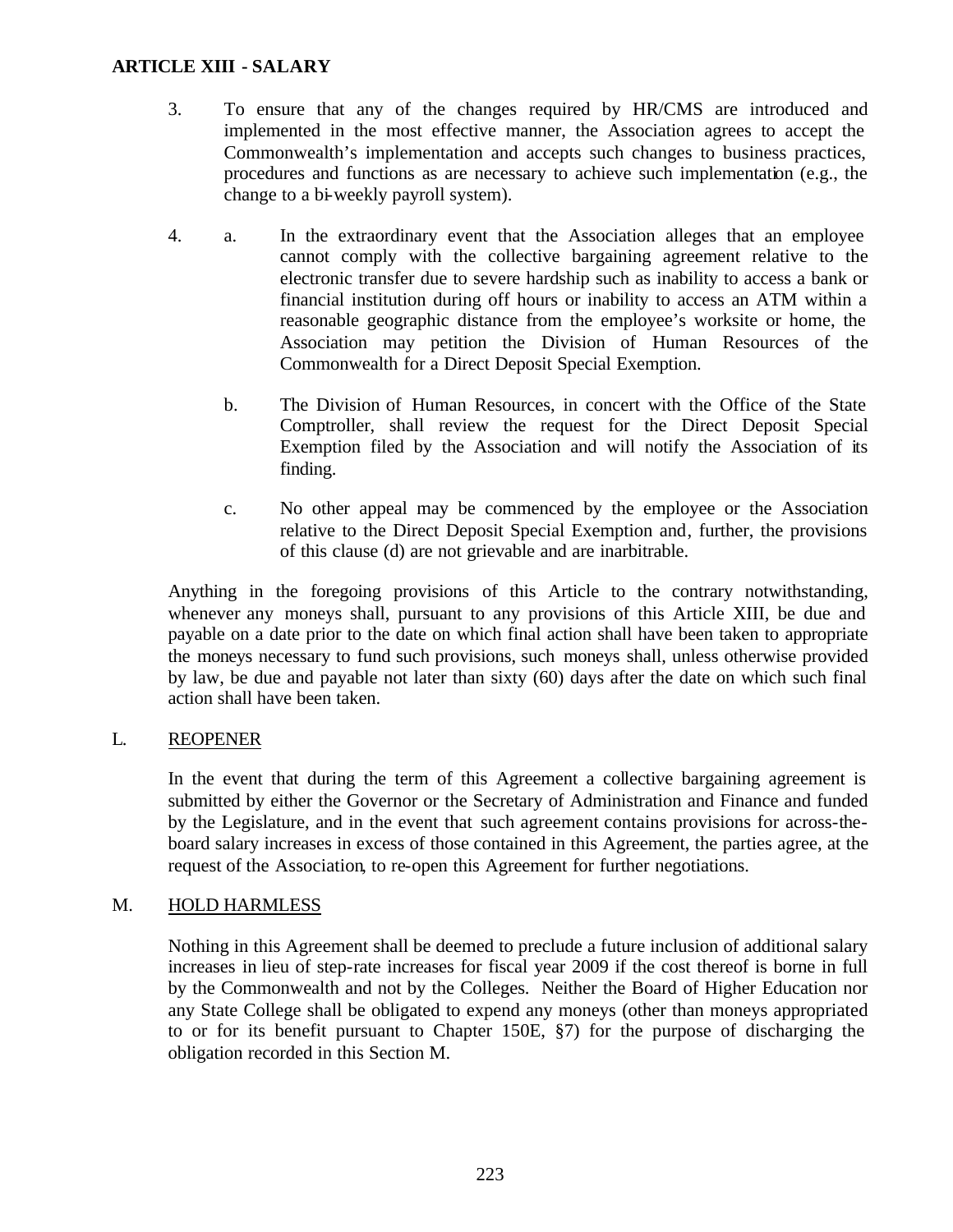### N. SALARY STUDIES

1. Joint Committee for the Study of Salaries

On or before January 1, 2011, there shall be established a joint labor-management committee for the study of the salaries and compensation paid members of the bargaining unit, including the matters of salary compression and salary inversion. The membership of the committee shall consist of six (6) persons, three (3) of whom shall be appointed by the Council of Presidents and three (3) of whom shall be appointed by the Association President. The Council and the Association shall each have the right to invite consultants to attend meetings of the committee. The committee shall make a report to the Council and to the Association no later than December 31, 2011.

### 2. Comparative Salary Study

The Council of Presidents shall commission or otherwise cause to be conducted a comparative study of the salaries of faculty and librarians employed in the State Colleges and faculty and librarians employed at peer institutions. The results of such study shall be made available on or before February 29, 2012.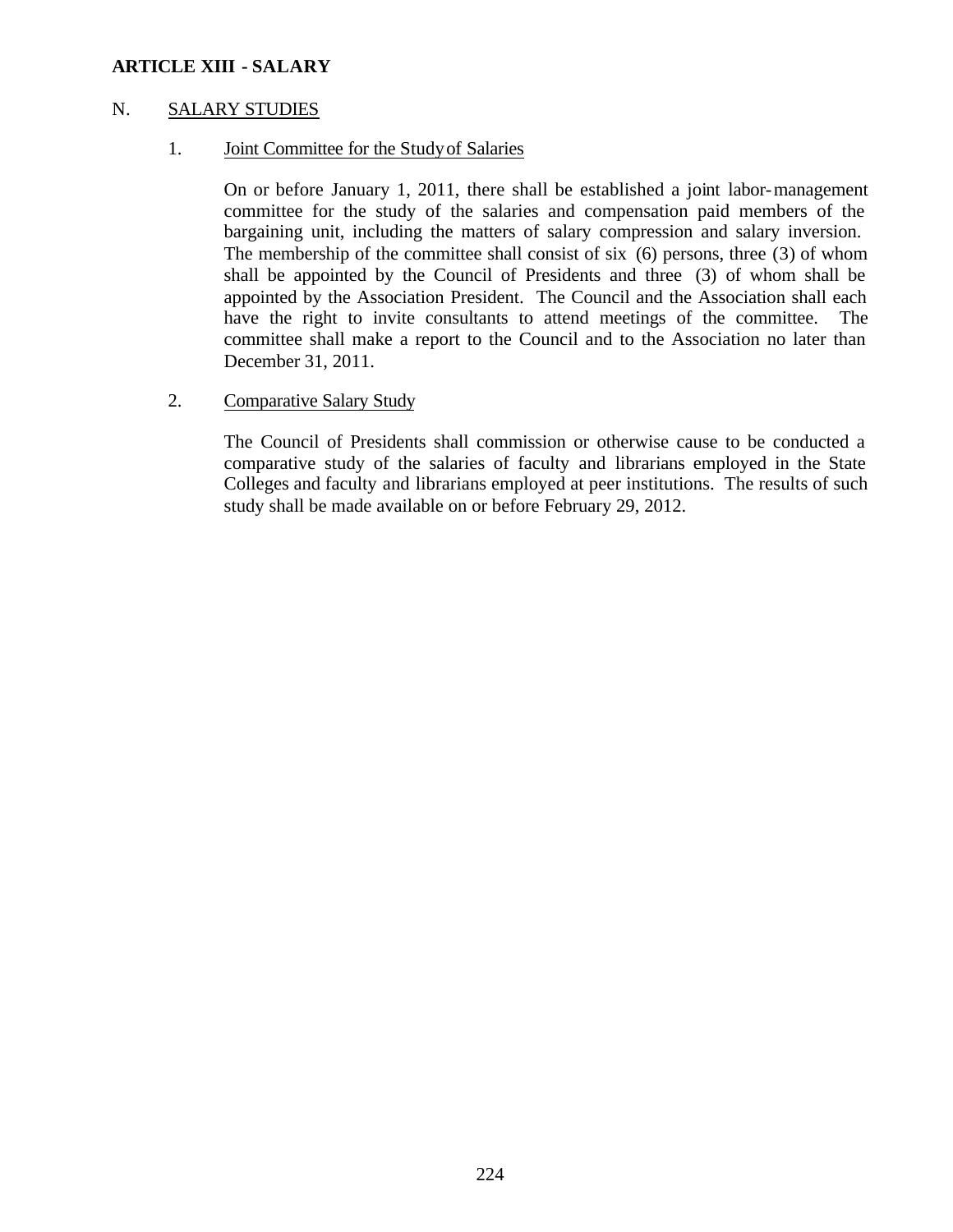# **ARTICLE XIII-A - MINIMUM SALARY FORMULA**

| <b>Base</b> |          | <b>Rank</b>                | <b>Terminal</b><br><b>Degree</b> | <b>Experience</b> (per year)                                        |
|-------------|----------|----------------------------|----------------------------------|---------------------------------------------------------------------|
| \$37,563    | \$19,117 | Professor                  | \$2,607                          | \$459: Internal and External<br>Experience (faculty and librarians) |
|             | \$19,117 | Senior Librarian           |                                  | \$133: Other Appropriate<br>Professional Experience                 |
|             | \$12,575 | <b>Associate Professor</b> |                                  |                                                                     |
|             | \$12,575 | Librarian                  |                                  |                                                                     |
|             | \$6,165  | <b>Assistant Professor</b> |                                  |                                                                     |
|             | \$6,165  | Associate Librarian        |                                  |                                                                     |
|             | \$0      | Instructor                 |                                  |                                                                     |
|             | \$0      | <b>Assistant Librarian</b> |                                  |                                                                     |
|             | \$0      | Library Associate          |                                  |                                                                     |
|             | \$0      | Library Assistant          |                                  |                                                                     |

Effective July 1, 2006, the Minimum Salary Formula shall be as follows:

## A. TERMINAL DEGREE DEFINITIONS

As defined in Article I, Section D(56).

### B. EXPERIENCE EXPLANATIONS

- 1. Faculty: Internal and External Experience: For each year while holding a full-time appointment as an Instructor, Assistant Professor, Associate Professor or Professor at a State College or other accredited two-year or four-year college or university or (in the case of faculty holding appointments in departments of nursing) at an accredited school of nursing.
- 2. Librarians: Internal and External Experience: For each year while holding a full-time appointment as a professional librarian at a State College or other accredited two-year or four-year college or university.
- 3. Faculty Appointed prior to September 1, 1970: For each year while holding a full-time appointment as a classroom teacher in grades K through 12 (including special education experience as a classroom or learning resource center teacher, but excluding any period of employment as a guidance counselor) at an accredited public or private school prior to the date of initial hire at a Massachusetts State College.
- 4. Grades K through 12 (Exceptions): For faculty in education departments or education certification programs, for each year while holding a full-time appointment as a classroom teacher in grades K through 12 (including special education experience as a classroom or learning resource center teacher, but excluding any period of employment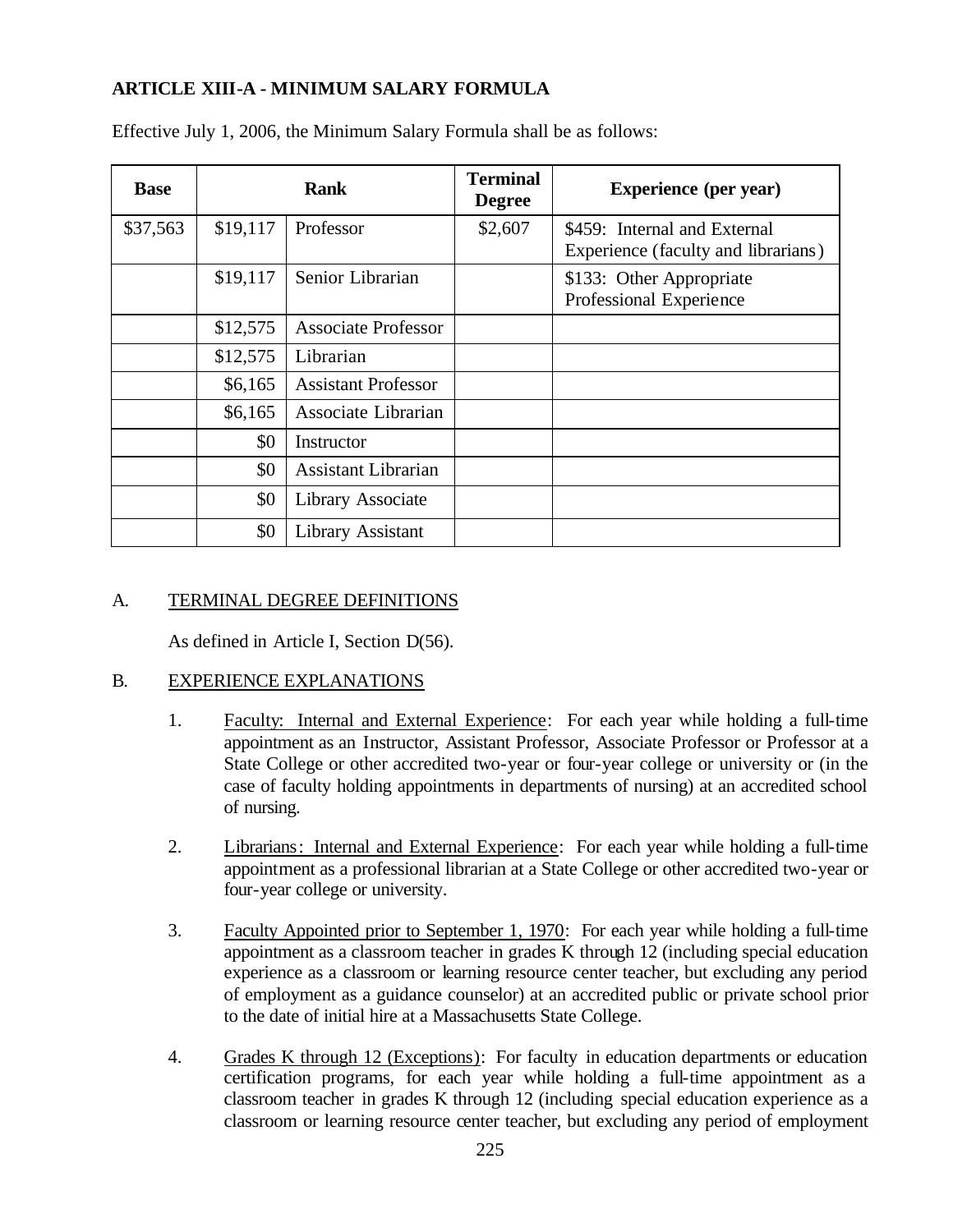# **ARTICLE XIII-A - MINIMUM SALARY FORMULA**

as a guidance counselor) at an accredited public or private school prior to the date of initial hire at a Massachusetts State College regardless of the date of hire.

- 5. Other Appropriate Professional Experience: For each year of other appropriate full-time professional experience which falls within one (1) or more of the following categories:
	- a. Business Administration
	- b. Social Services
	- c. Engineering
	- d. Maritime (Maritime Service or the Navy)
	- e. Professional and Industrial Arts (including Design and Special Effects)
	- f. Communication Disorders
	- g. Library
	- h. Nursing/Licensed Medical Technician/Dietician
	- i. Computer Science
	- j. Aviation Science (licensed pilot or pilot in the Armed Forces)
	- k. Journalism/Media/Public Relations
	- l. Biological, Physical, or Social Science Research in a recognized professional research facility or laboratory
	- m. Creative, Performing and Fine Arts
	- n. Professional Employment in Criminal Justice
	- o. Curatorial or Professional Museum Employment
	- p. Allied Health and Rehabilitative Services (including Physical Therapy)

# C. MISCELLANEOUS

- 1. For the purpose of granting credit, the items in Section B are subject to verification.
- 2. The Salary Data Forms (Appendices O-1 and O-2) shall be used for the purposes of this Minimum Salary Formula.
- 3. Except as otherwise provided in Article XIII, Section H, the provisions of this Article XIII-A shall be of no application to any person appointed to a part-time position in the bargaining unit.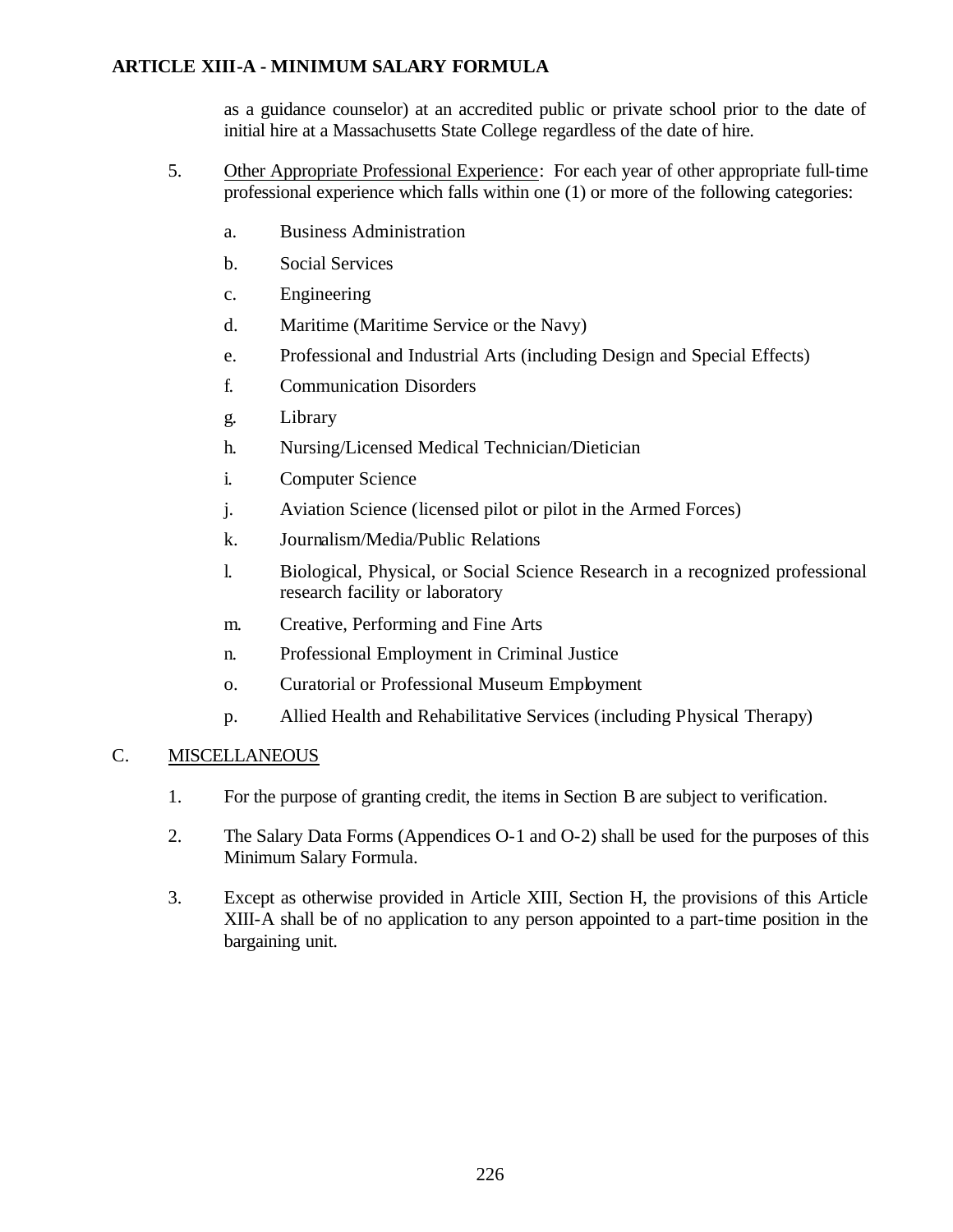# **ARTICLE XIV - PROFESSIONAL DEVELOPMENT AND CONTINUING SCHOLARSHIP**

The parties agree to undertake a program of professional development for members of the bargaining unit; provided, however, that the provisions of this Article XIV shall be of no application to any person appointed to a part-time position in the bargaining unit other than salaried part-time faculty members.

Participation in any such program by any member of the bargaining unit shall be undertaken only if he/she so chooses.

### A. PURPOSE

The purpose of the program of professional development shall comprise the following several aims and goals through research, scholarship and other appropriate professional activities:

- 1. to improve teaching and student advising and to relate those to a changing curriculum that is itself responsive to the larger needs of society;
- 2. to develop new teaching skills and an appropriate facility in the use of media, teaching aids and other supportive techniques where those are appropriate;
- 3. to improve student advising techniques and the faculty member's command of relevant bodies of knowledge in this area;
- 4. to increase the faculty member's command of the body of knowledge that constitutes his/her own discipline;
- 5. where appropriate, to enable a faculty member to develop a command over a body of knowledge in a related discipline;
- 6. in the case of any librarian, to improve such librarian's professional skills and techniques and to relate those to a changing curriculum that is itself responsive to the larger needs of society;
- 7. in the case of any librarian, to develop new professional skills and techniques to the same end; and
- 8. to provide retraining to members of the bargaining unit who have been or may be given notice of retrenchment.

### B. PROGRAMS OF PROFESSIONAL DEVELOPMENT

No later than September 30, 2009, there shall be established at each College a Committee on Professional Development and Retraining, which shall be composed of three (3) unit members appointed by the Chapter President and two (2) persons appointed by the President of the College.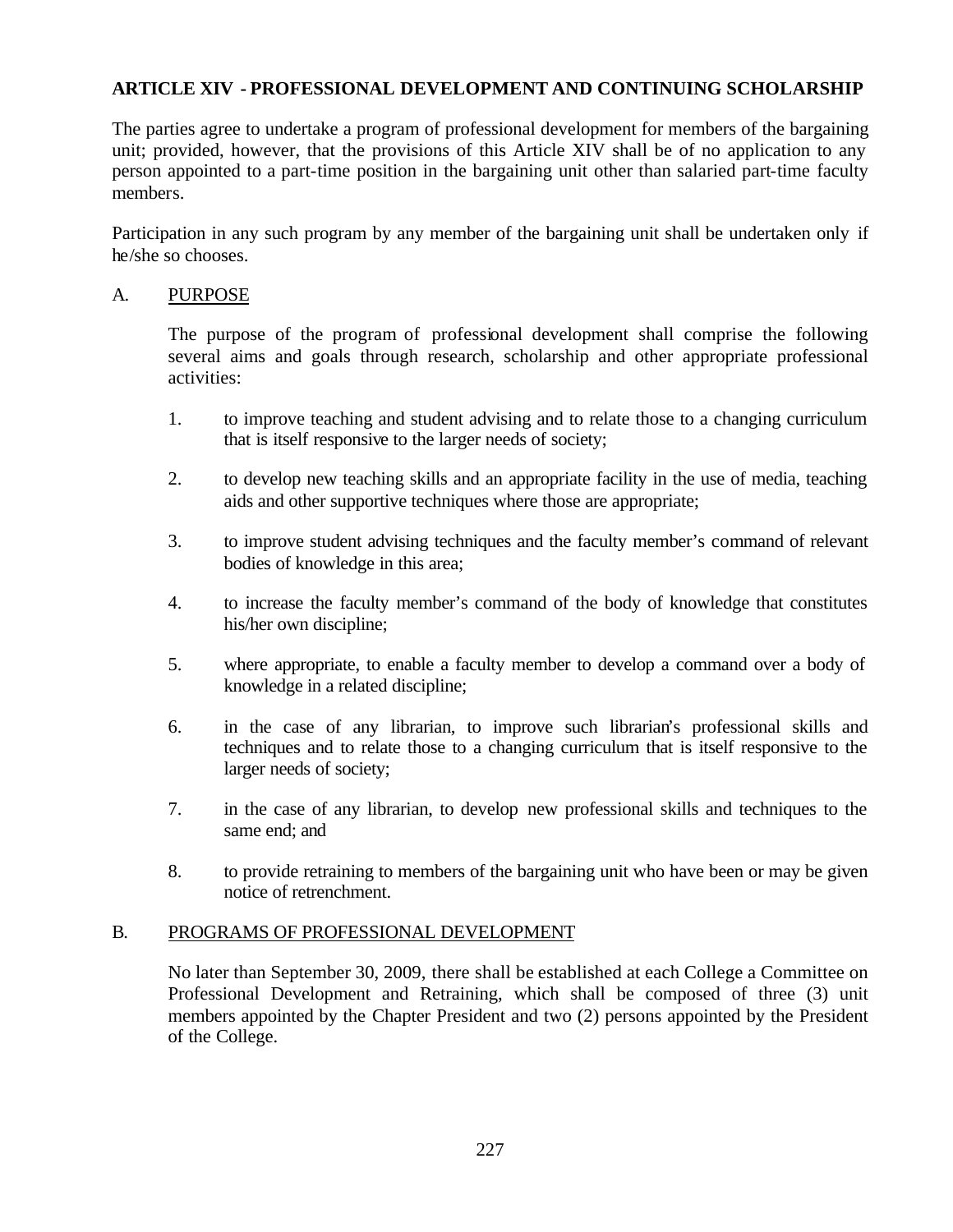- 1. The committee shall:
	- a. meet and confer with the Vice President regarding criteria for awarding programs of professional development;
	- b. receive and review all requests for programs of professional development that may be undertaken pursuant to the provisions of this Article, and the reafter make recommendations to the President of the College regarding approval or disapproval of all programs of professional development submitted pursuant to the provisions of this Article;
	- c. make recommendations regarding the allocation of moneys which shall be available for the implementation of programs of professional development that may be undertaken pursuant to the provisions of this Article;
	- d. develop and recommend a policy for the retraining of unit members who may be retrenched and submit such recommended policy to the President of the College within three (3) months from the date on which the committee shall have first convened; in discharging this responsibility the committee shall seek to compile and disseminate information regarding retraining and job opportunities for members of the bargaining unit; and
	- e. advise, when requested, individual unit members who shall have been or may be retrenched pursuant to the provisions of Articles X-A and X-B of this Agreement for the purpose of assisting any such unit member in the development of a program of retraining.
- 2. The President shall:
	- a. upon receipt of the recommendations of the Committee on Professional Development and Retraining, grant such awards as he/she shall determine in accordance with the provisions of this Article;
	- b. notify the applicants of the approval or disapproval of their program of professional development; and
	- c. notify the President of the Association of the grants and programs approved by him/her.
- 3. Every such request for a program of professional development shall be submitted within the limits of time prescribed therefor.

# C. EVALUATIONS

The participation or lack of participation of any member of the bargaining unit in any program under this Article shall not be considered in any evaluation of such member of the bargaining unit conducted pursuant to the provisions of Articles VIII, VIII-A or VIII-C of the Agreement; provided, however, that any member of the bargaining unit may introduce for consideration during any such evaluation the work done by him/her, or the product thereof, pursuant to any program under this Article. Notwithstanding the foregoing, whenever any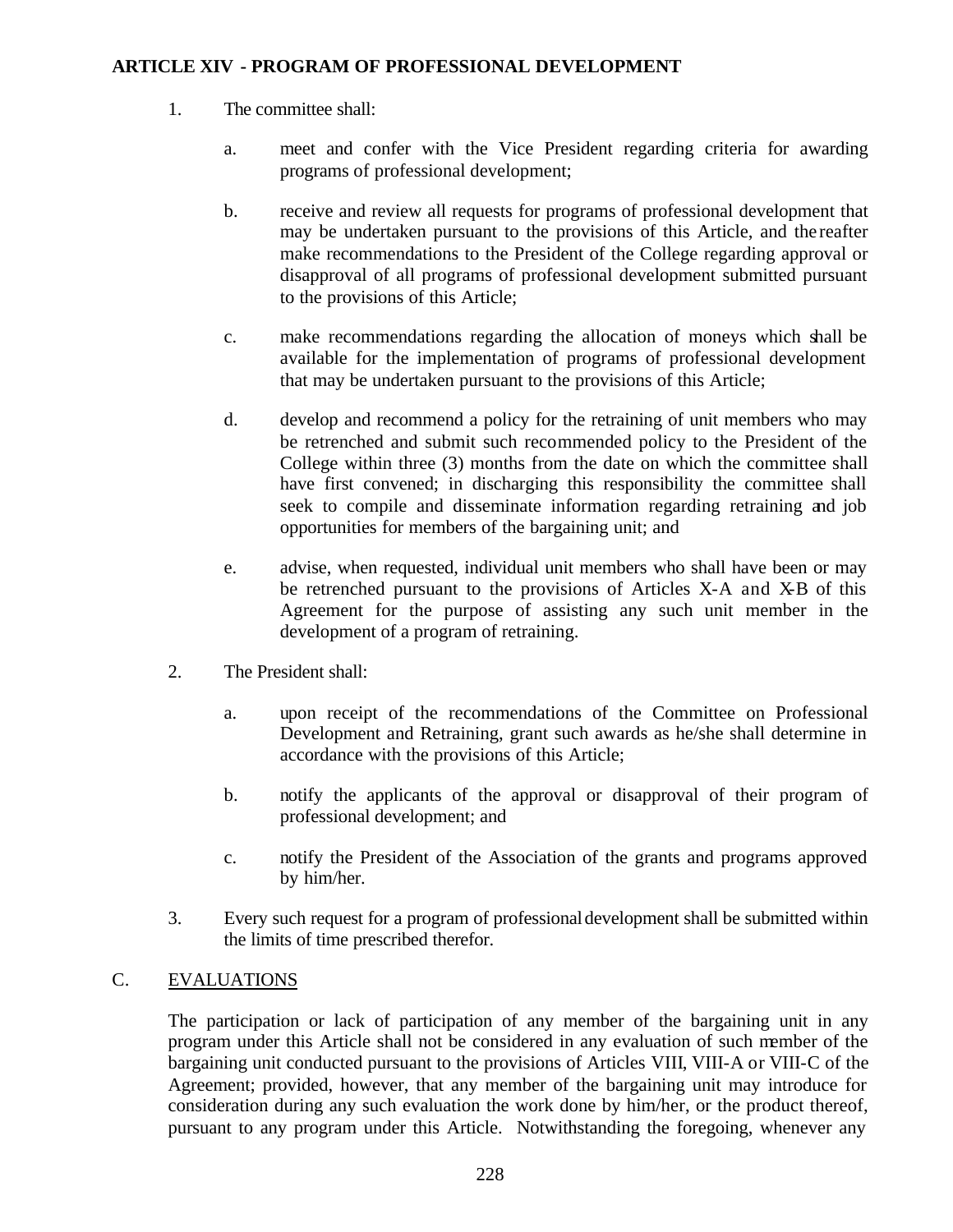member of the bargaining unit shall have been granted a reduction of teaching workload in order to undertake a program of professional development under this Article, his/her participation in such program shall be evaluated in accordance with Articles VIII, VIII-A or VIII-C of this Agreement.

Upon the completion of any program of professional development, a member of the bargaining unit sha ll submit to the Vice President a report thereon describing with reasonable particularity the professional activities undertaken pursuant thereto as they relate to the purposes for which the program of professional development was approved.

### D. IMPLEMENTATION/FUNDING

The amount, method and manner of the funding of any program of professional development shall be determined by the President of the College.

#### E. DEFINITION

For the purpose of this Article XIV, the phrase "individual program of professional development" shall, in the case of any individual member of the bargaining unit, mean a program designed to effectuate any one or more of the purposes set forth in Section A, which program shall have been developed at the initiation of such unit member, assented to by him/her, and approved as such by the President: it being the common purpose of the parties to this Agreement to provide members of the bargaining unit with the specific means by which to achieve professional growth and to benefit the College.

### F. EXISTING PROGRAMS

Nothing in this Article XIV shall be of any application to any individual program of professional development approved prior to the effective date of this Agreement or for which moneys have been made available other than pursuant to Section G.

### G. SUPPORT FOR CONTINUING SCHOLARSHIP

### 1. Funding

With effect on September 1 of each academic year, there shall be made available at each College a pool of moneys that shall be expended, in accordance with this Section G, for the support of continuing scholarship. The amount of the pool of moneys shall be calculated as follows for each such year:

- a. there shall first be computed an amount equal to one percent (1%) of the value, aggregated for the nine (9) State Colleges, of the AA unit payroll as that payroll is on the preceding May 31;
- b. the amount computed under the preceding paragraph (a) shall be divided by the number equal to the number, aggregated for the nine (9) State Colleges, of all full-time-equivalent members of the bargaining unit employed on such May 31 (but including in that number only full-time unit members and salaried part-time faculty members); and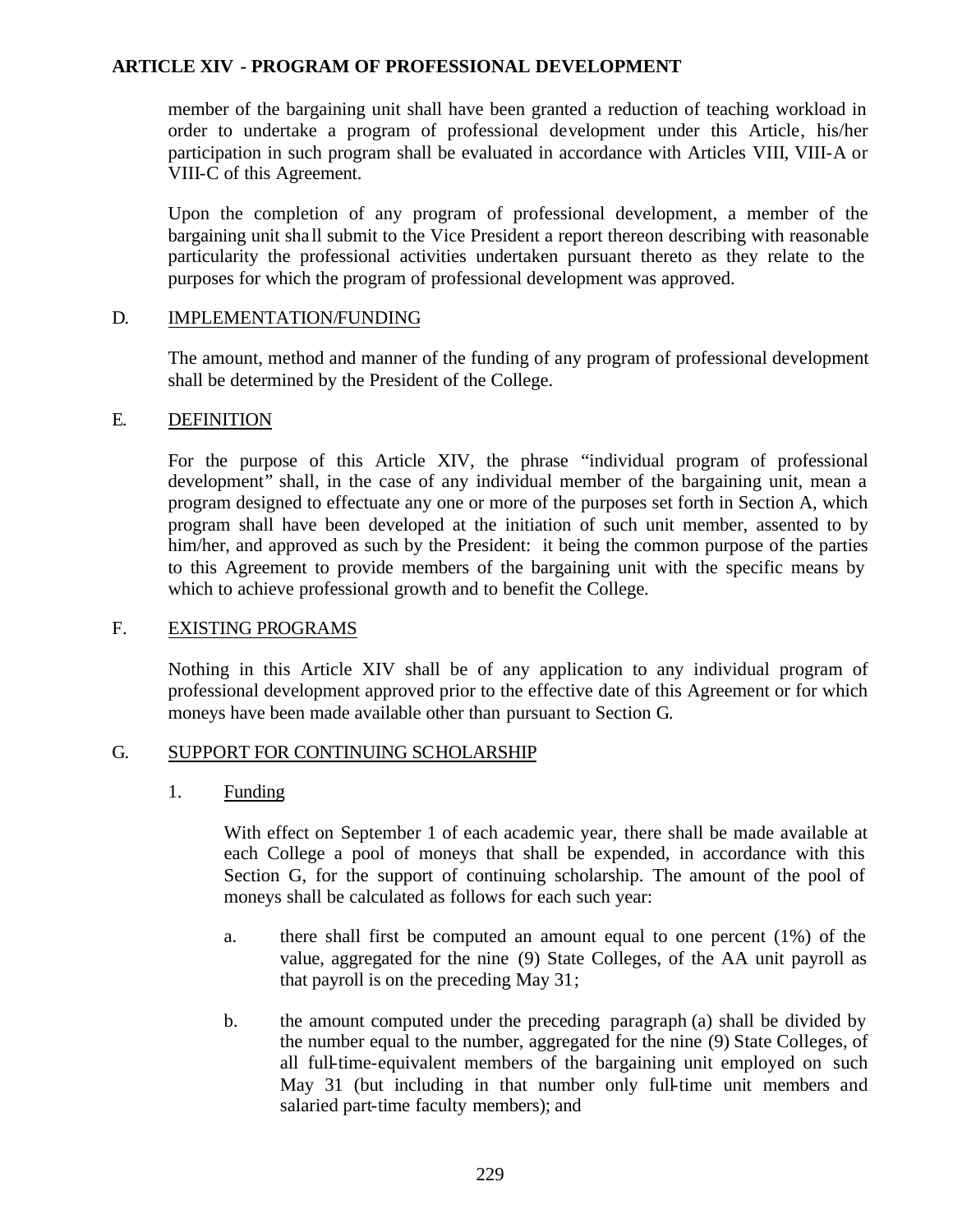c. the amount computed under the preceding paragraph (b) shall, for each College, be multiplied by the number equal to the number of full-timeequivalent members of the bargaining unit employed at the College on such May 31 (but including in that number only full-time unit members and salaried part-time faculty members).

## 2. Source of Funding

The moneys required under the preceding subsection 1 to fund support for continuing scholarship shall not be an incremental cost item for such purposes and shall be supplied from moneys otherwise lawfully available to be expended for such purpose at each College.

## 3. Continuing Scholarship

For the purposes of this Section G, the phrase "continuing scholarship" shall have the meaning ascribed to it in Article VIII, Section  $A(1)(b)$  and Section  $A(3)(b)$ , and the moneys made available hereunder shall be applied solely for the support of such continuing scholarship.

## 4. Allocation and Approval of Expenditures: Fund for Continuing Scholarship

With effect on September 1 of each academic year, there shall be allocated (i) to each full-time member of the bargaining unit who is employed as such during the fall semester of such year an amount equal to the amount calculated for such date pursuant to paragraph (b) of the preceding subsection 1 and (ii) to each salaried parttime faculty member a proportionate share of an amount equal to the amount so calculated for such date. A person first employed as a member of the bargaining unit during the spring semester of an academic year shall not be entitled to any allocation of funds under this subsection 4. Each member of the bargaining unit to whom an allocation is made hereunder shall be entitled to expend the amount so allocated but may do so only subject to the following:

- a. on or before December 31, he /she shall first submit to the Vice President a description of the purpose for which such moneys (or any portion thereof) are to be expended and, on or before January 31, the Vice President shall thereafter approve the same unless he /she shall have determined that the intended expenditure does not constitute support of continuing scholarship; and
- b. whenever the Vice President shall have approved the purpose for which an expenditure is intended to be made, the Vice President shall thereupon authorize the payment of the amount required therefor (but not more than the amount computed under the preceding subsection 1(b)) to the bargaining unit member as a stipend for continuing scholarship.

Whenever the Vice President shall have declined to approve an intended expenditure under paragraph (a) above, the member of the bargaining unit whose submission has been disapproved shall be entitled to appeal the Vice President's decision to the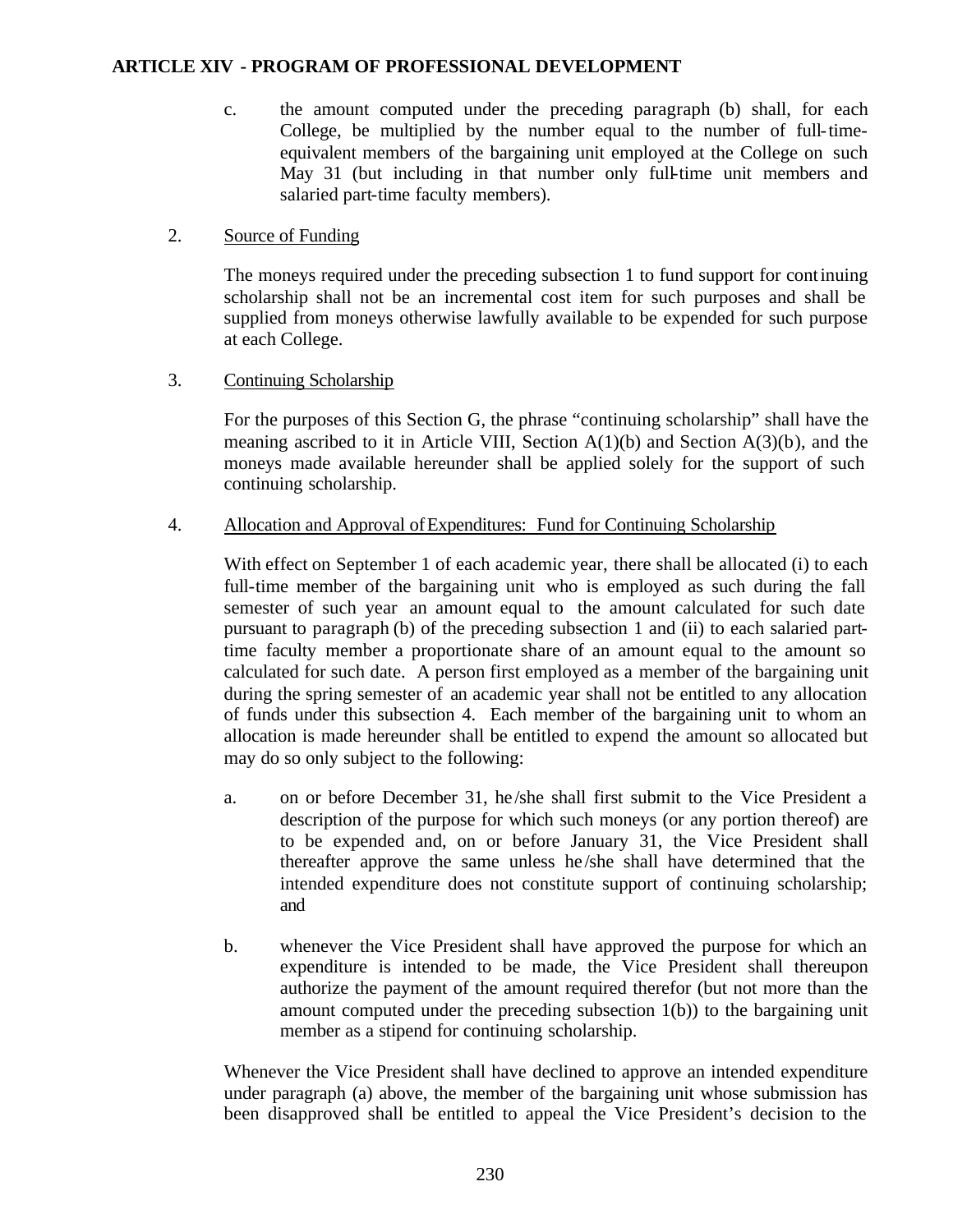Committee on Professional Development and Retraining, and the Committee's decision in that regard shall be final and binding.

5. Allocation of Unexpended Moneys

Whenever on February 1 there remain at any College moneys whose expenditure has not been authorized pursuant to the preceding subsection 4, the Vice President shall, as follows, authorize the payment of such moneys as stipends for continuing scholarship:

- a. the total sum of the moneys whose expenditure has not been authorized shall be divided by the number of members of the bargaining unit to whom an allocation of moneys was approved and made under paragraph (a) or (b) of the preceding subsection 4; and
- b. the amount calculated in accordance with the preceding paragraph (a) shall be disbursed to each of the members of the bargaining unit who are described in the preceding paragraph (a).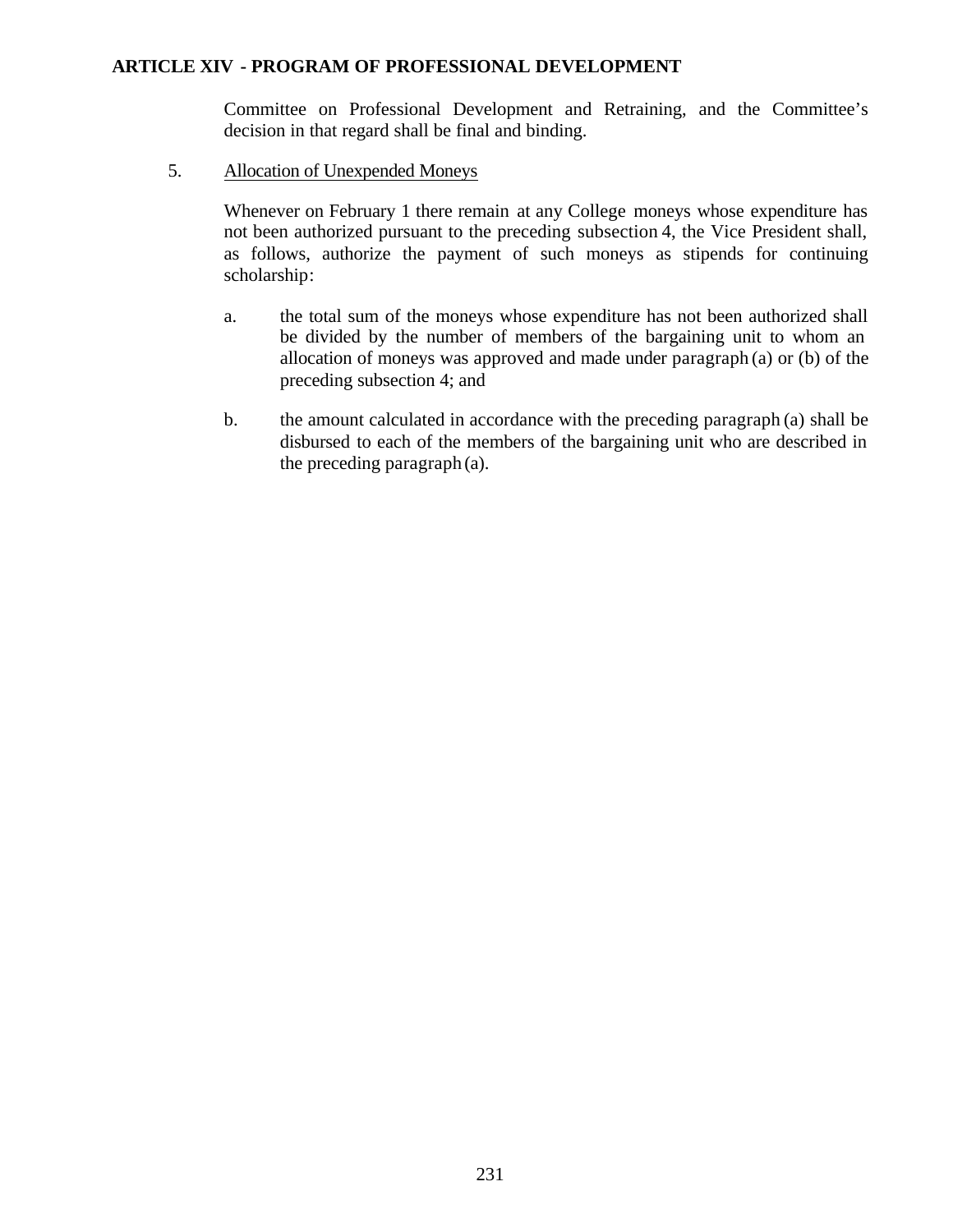### A. REAFFIRMATION

The parties reaffirm their mutual commitment to support the professional development and growth of individual members of the bargaining unit; and to that end they similarly reaffirm their commitment to the granting of sabbatical leaves in accordance with the provisions of this Article.

#### B. ELIGIBILITY

The provisions of this Article shall apply to all full-time tenured and tenure-track faculty members and librarians; provided that such employees have served at one or another of the State Colleges for at least seven (7) years, exclusive of the periods of any unpaid leaves of absence, after entering any such service and since the termination of their last such leave. For purposes of determining the eligibility for sabbatical leave of any member of the bargaining unit, the number of years of such member's service shall be computed by counting

- 1. his/her semesters of service so that every two (2) such semesters shall be deemed to constitute one (1) year of such service; and
- 2. so many consecutive semesters of service as a temporary full-time member of the bargaining unit as immediately precede a tenure-track appointment.

The provisions of this Article shall also apply to salaried part-time faculty members who have held a part-time appointment of not less than one-half time consecutively for a pro-rata period equivalent to at least seven (7) years of full-time service, exclusive of the periods of any unpaid leaves of absence, after entering any such service and since the termination of their last such leave.

Except as otherwise provided above, the provisions of this Article XV shall be of no application to any person holding an appointment to a part-time position in the bargaining unit, nor shall they apply to any Library Associate or to any Library Assistant.

The granting of sabbaticals shall be subject to the procedures provided in this Article, and during the term of this Agreement no quota limiting the number of sabbaticals to be granted shall be imposed.

No member of the bargaining unit shall be denied a sabbatical due to insufficient funds where the course or courses to be taught or the duties to be assumed are not deemed to be essential in accordance with the procedures provided in this Article.

### C. TERMS

Sabbatical leave shall be for purposes of study and research and may be granted for either a period of one (1) year at half pay for such period or a period of a half-year at full pay for such period.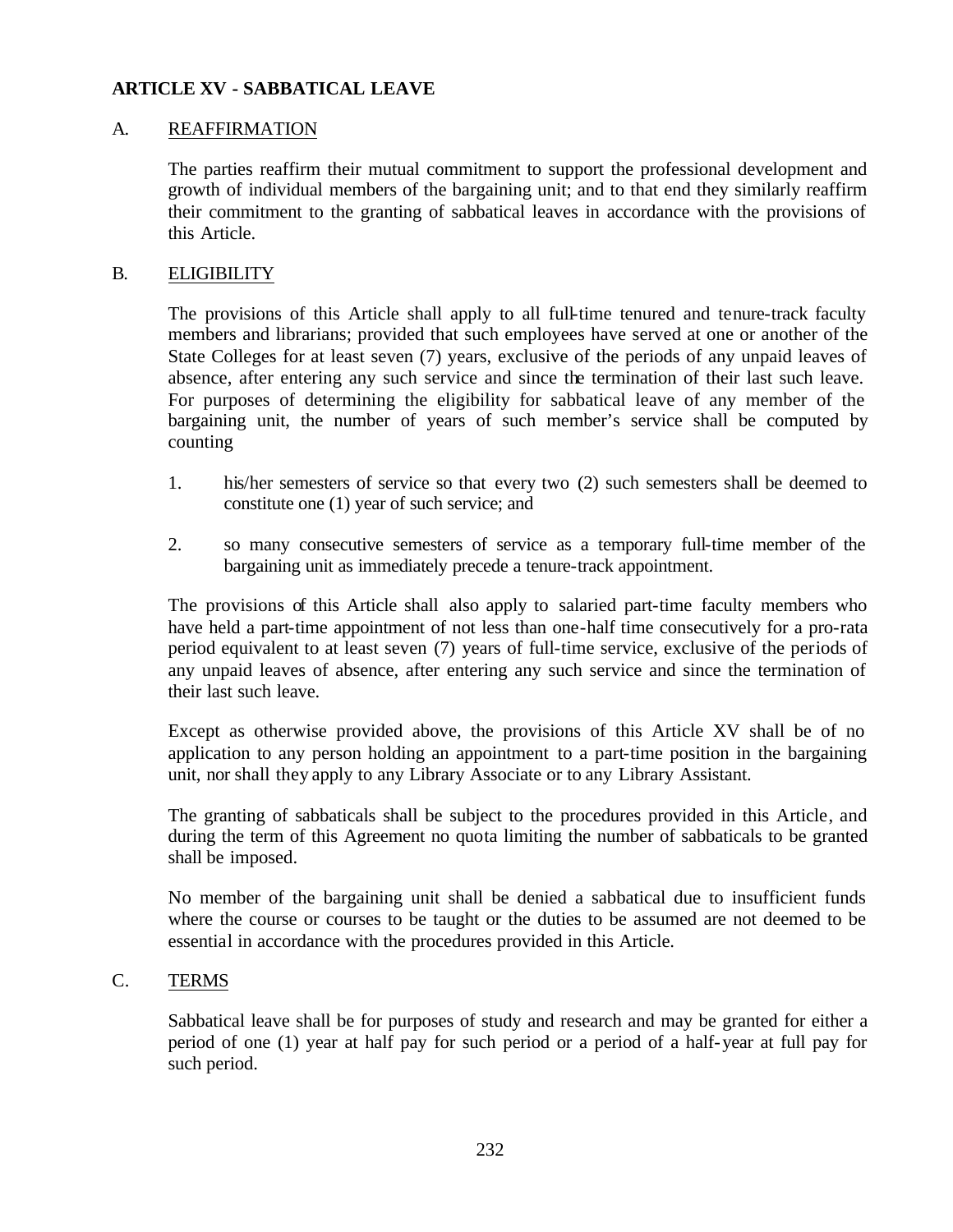No person to whom a sabbatical leave has been granted shall, during the period of such leave, be eligible or permitted to teach as a part-time member of the faculty in the day program at any College.

Prior to the Board's granting any sabbatical leave, the unit member must enter into a written agreement with the Board of Trustees that, upon the termination of such leave, he/she will return to the service of the College for a period equal to twice the length of such leave and that, in default of the completion of such service, he/she will refund to the Commonwealth, unless excused therefrom by the Board of Trustees for reasons satisfactory to it, an amount equal to such proportion of the salary received by him/her while on leave as the amount of service not actually rendered as agreed bears to the whole amount of the services agreed to be rendered.

Upon completion of any sabbatical leave the member of the bargaining unit to whom it was granted shall submit to the Vice President for his/her approval an appropriate written summary of the work undertaken and accomplished relative to the purpose or purposes for which the sabbatical leave was granted.

Whenever the Vice President shall require additional information previously not submitted in the aforementioned summary, the Vice President shall communicate his/her reasons therefore in writing to said member of the bargaining unit.

The application for and approval of sabbatical leaves shall be done in accordance with the Personnel Calendar in Appendix M.

# D. APPLICATION AND APPROVAL

No later than October 1 of each academic year, each member of the bargaining unit who is or will be eligible on the date on which the sabbatical will begin if approved, and who wishes to do so, shall submit to his/her Department Chair or to the Library Director, as the case may be, a written proposal setting forth the purposes for which the sabbatical leave is sought.

Thereafter the Department Chair or the Library Director, as the case may be, shall submit each such application, together with his/her written recommendation, to the Vice President in accordance with the applicable Personnel Calendar.

The Vice President, after consultation with the Department Chair or the Library Director, as the case may be, shall determine which course or courses or other professional duties or services among those that would otherwise be taught or assumed by the member of the bargaining unit are deemed essential to the curriculum of the department or to a program or service at the College.

The Vice President shall further determine whether such course or service or other professional duties or services so deemed essential are able to be taught or assumed by other members of the bargaining unit at the College without creating a workload in excess of that provided for in Article XII of this Agreement.

Thereafter, the Vice President shall submit a written recommendation to the President concerning each such application. He/she shall also transmit the application itself and the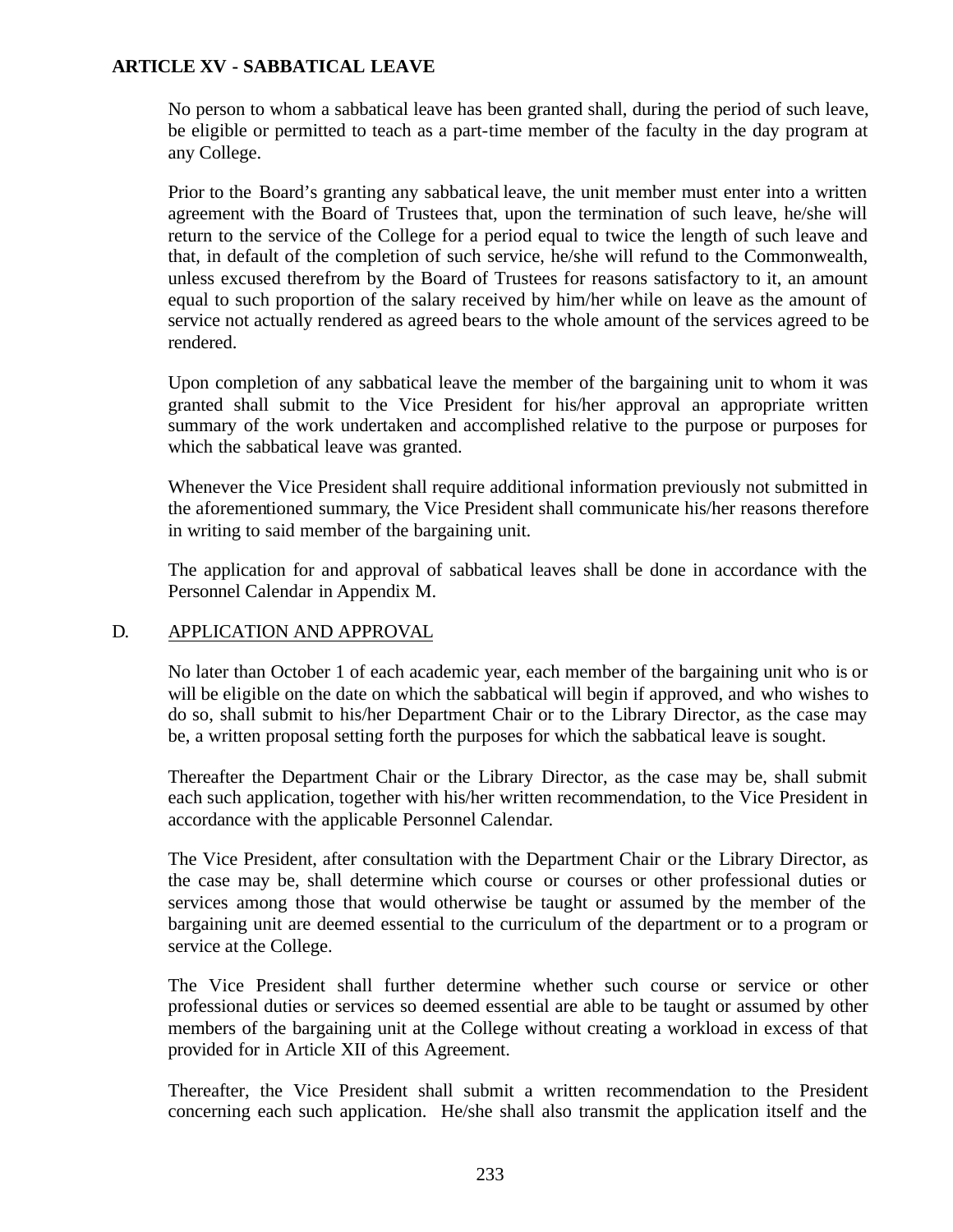recommendation of the Department Chair or the Library Director, as the case may be, to the President.

In determining which courses are essential, the President shall ensure that the quality of education to be provided to students shall not be diminished by the granting of any sabbatical leave.

Subject to the foregoing provisions of this Article, sabbatical leaves shall be granted by the Board of Trustees, upon the recommendation of the President, or by the President as its designee.

In any case in which a Board of Trustees acts upon the granting of sabbatical leaves, the President shall first transmit to the Board his/her written recommendations in that regard, which recommendation shall contain statements of his/her reasons for the making of each such recommendation. Whenever the Board shall not have accepted any such recommendation of the President, it shall set forth its reasons therefor fully and completely. In any such event, such reasons shall be transmitted to the unit member.

Following the final decision of the Board of Trustees or of the President as its designee, each applicant shall be notified of the decision with respect to his/her application.

### E. FUNDING/IMPLEMENTATION

The funding and implementation of every such sabbatical leave is contingent on the availability of moneys to be used solely for the purpose, to the extent necessary, of employing qualified temporary or part-time personnel to teach such essential courses, assume such essential duties or render such essential services during the absence of any member of the bargaining unit who shall have been granted a sabbatical leave.

Whenever the President shall have determined that any essential course, duty or service cannot be so taught or assumed, the President shall make available any savings that may be realized from the granting of a sabbatical for a full year.

## F. DEFERRAL

This Section F shall be of application only to sabbatical leaves the purposes for which (being study and research) the College has approved and for which application was made during academic year 2008-2009 or thereafter.

Whenever,

- 1. for lack of the availability of moneys to be used in the manner described in the second paragraph of the preceding Section E, the College requires a unit member, or
- 2. because at the request of the College for some professional purpose or obligation (e.g., to assist with accreditation), a unit member agrees, or
- 3. because of compelling reasons that make it impracticable for a unit member to carry out the purposes of his/her sabbatical leave, the College permits the unit member,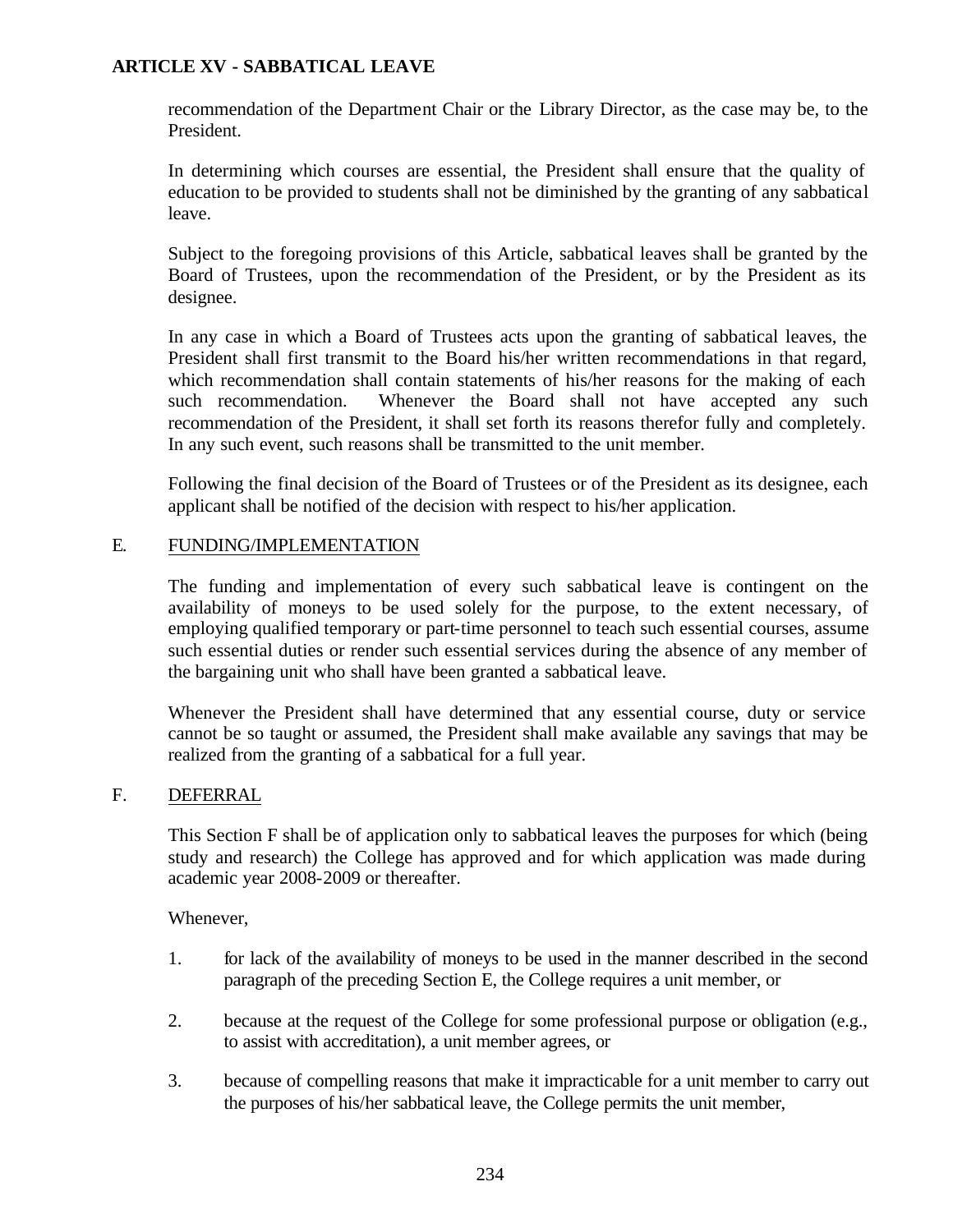to defer his/her sabbatical leave for one (1) or more academic semesters, the unit member shall have the right to take the sabbatical leave without having to reapply, provided that the purpose of the sabbatical leave can be accomplished after the deferral period or the sabbatical proposal is modified in a manner mutually agreeable to the unit member and the President of the College. No sabbatical leave shall be deferred hereunder for more than six (6) semesters commencing with the first (1st) academic semester during which such sabbatical leave would otherwise have been taken.

# G. FUTURE AMENDMENTS TO ARTICLE XV

# 1. Amendments to Section B

Upon repeal or amendment of Chapter 73, §4A, of the General Laws to permit its implementation, Section B shall be amended by deleting its first paragraph and inserting in its place the following paragraph:

"The provisions of this Article shall apply to all full-time tenured and tenure-track faculty members and librarians; provided that such employees have served at one or another of the State Colleges for at least six (6) years, exclusive of the periods of any unpaid leaves of absence, after entering into such service and since the termination of their last such leave. For purposes of determining the eligibility for sabbatical leave of any member of the bargaining unit, the number of years of such member's service shall be computed by counting

- 1. his/her semesters of service so that every two (2) such semesters shall be deemed to constitute one (1) year of such service; and
- 2. so many consecutive semesters of service as a temporary full-time member of the bargaining unit as immediately precede a tenure-track appointment."

# 2. Amendments to Section F

Upon repeal or amendment of Chapter 73, §4A, of the General Laws to permit its implementation, the following shall be added to the end of Section F:

"The unit member's eligibility for the next sabbatical leave after the deferred sabbatical leave shall be calculated under the preceding Section B as if the deferred sabbatical leave had been taken during the semester or semesters in which it would have been taken had it not been deferred."

# 3. Implementation of Amendments

If Chapter 73, §4A, of the General Laws is repealed or amended such that the amendments described in the preceding subsections 1 and 2 are given effect, and if the repeal or amendment of Section 4A occurs after October 1 in what is then any bargaining unit member's sixth (6th) year of qualifying employment under Section B of this Article, then such bargaining unit member shall, if practicable, be afforded an opportunity to apply for a sabbatical leave for the period of the following academic year.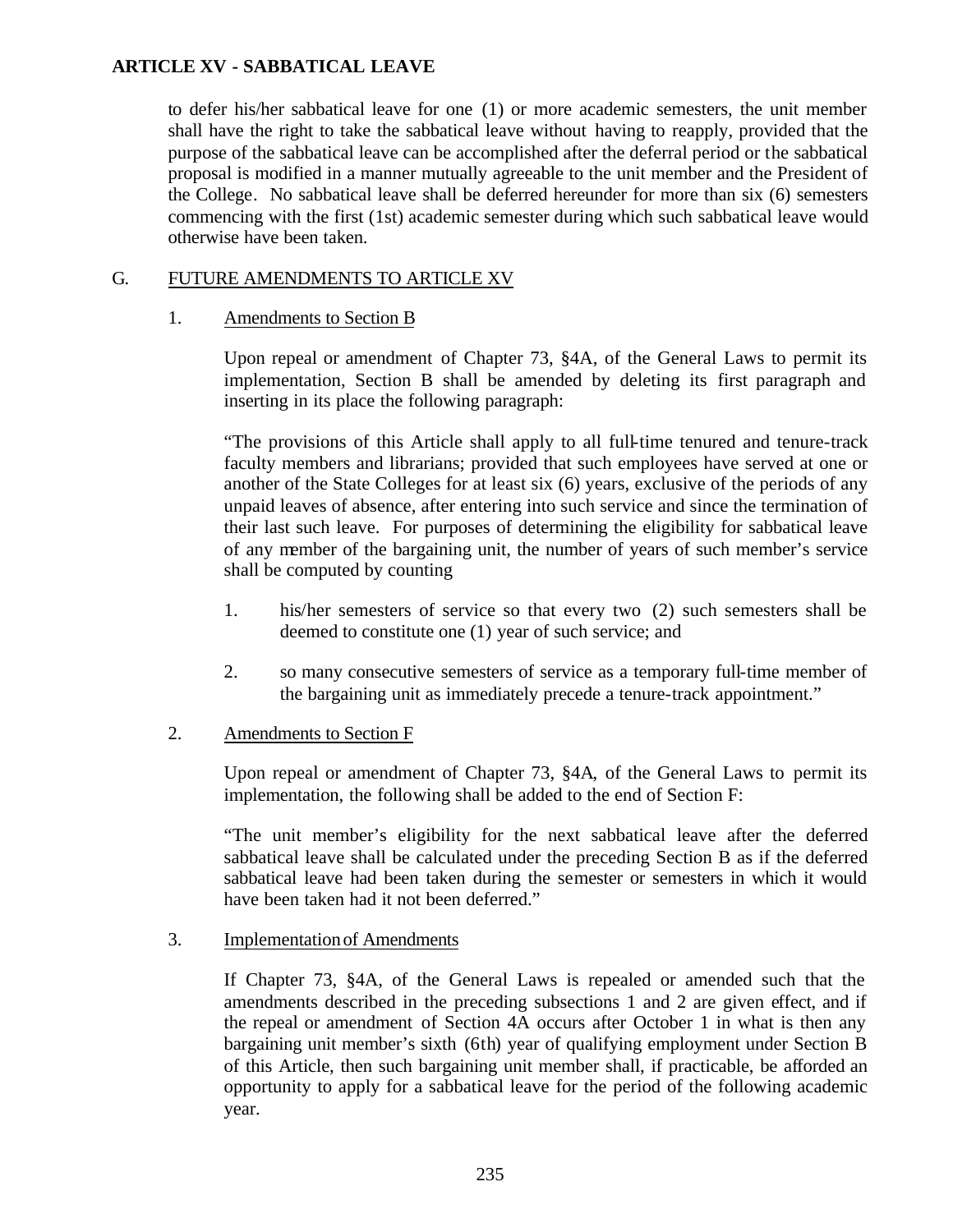# **ARTICLE XVI - OFFICIAL PERSONNEL FILES**

The administration of each College shall maintain an Official Personnel File for each member of the bargaining unit, which shall be kept in a secure place in the custody of the President. Such file shall contain a continuous record of the member of the bargaining unit's status as an employee in the bargaining unit at the College and shall be separate from any such record of his/her employment in the College's Division of Graduate and Continuing Education. The Official Personnel File shall contain the following:

- 1. copies of Official Personnel Correspondence and personnel actions concerning the member of the bargaining unit;
- 2. except as is hereinafter provided, all evaluations of the performance of the member of the bargaining unit made prior to the effective date of this Agreement and made thereafter pursuant to the provisions of Articles VIII, VIII-A or VIII-C hereof; provided only that the record of any student evaluations may be kept in the form of summaries thereof;
- 3. all recommendations of retention, merit, promotion and tenure made prior to the effective date of this Agreement and all such recommendations made thereafter pursuant to the provisions of Articles VIII, VIII-A or VIII-C hereof;
- 4. an updated official transcript submitted pursuant to the provisions of Article VIII, VIII-A or VIII-C hereof;
- 5. a copy of the Salary Data Form (Appendix O-1 or O-2); and
- 6. an updated comprehensive resume.

Except as is hereinafter provided, no other materials shall be included therein.

- 1. All such materials placed in the Official Personnel File of a member of the bargaining unit shall be dated when received, numbered sequentially and, with effect from and after September 1, 1981, all materials contained in each Official Personnel File shall be logged sequentially.
- 2. The unit member shall have the right without undue delay to examine his/her Official Personnel File. Under no circumstances shall the Official Personnel File be removed from its place of safekeeping by the unit member and access to the Official Personnel File shall, where feasible, be only in the presence of someone in authority.
- 3. The unit member shall have the right to place in his/her Official Personnel File a written statement made in response to materials contained in his/her Official Personnel File or which he/she believes may affect his/her employment status.
- 4. Upon written request of the individual member of the bargaining unit the College administration shall reproduce without undue delay one (1) copy of such materials.
- 5. Copies of Official Personnel Correspondence shall be filed at the time they are sent to the member of the bargaining unit.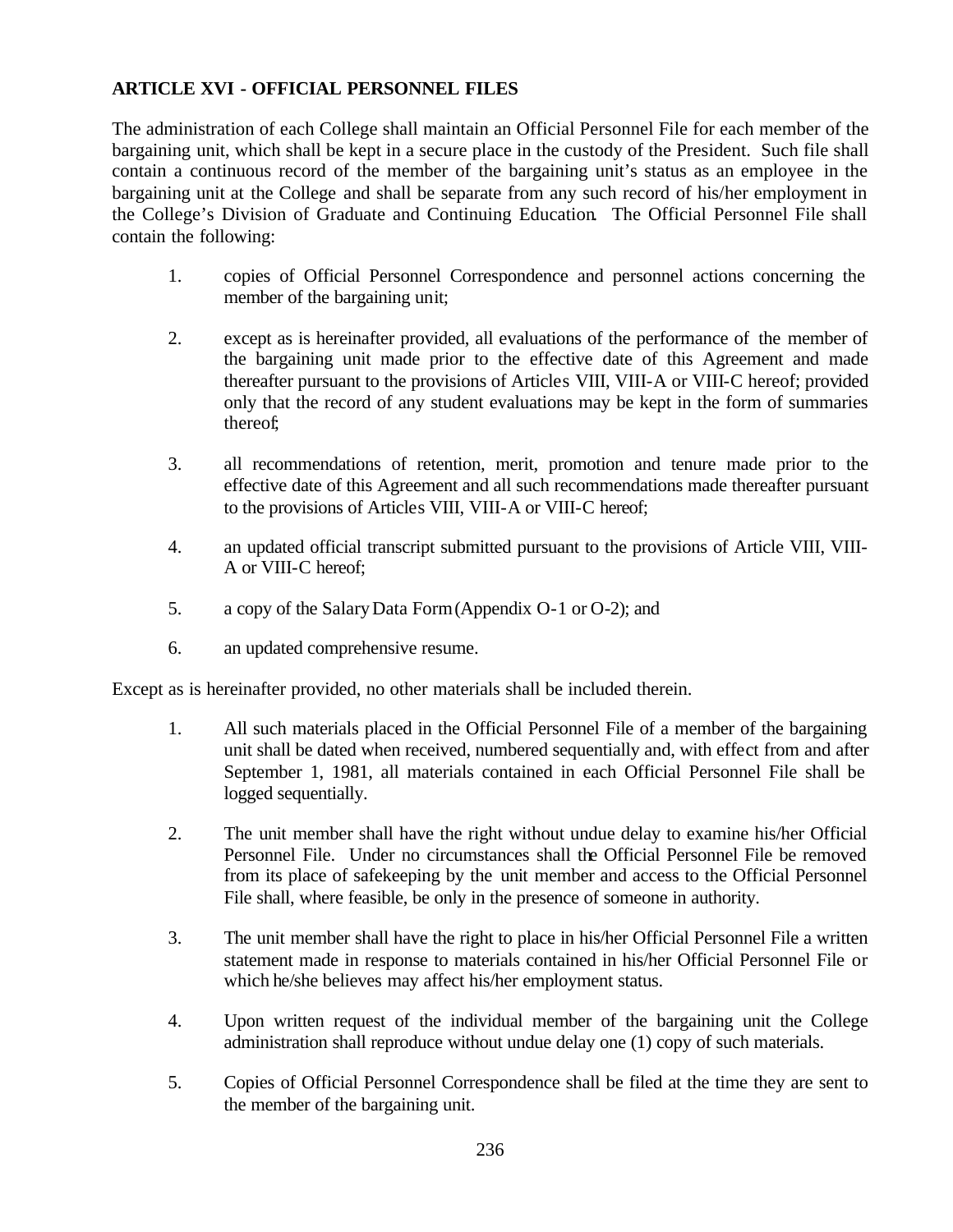## **ARTICLE XVI - OFFICIAL PERSONNEL FILES**

6. Within sixty (60) days of the commencement of the first (1st) day of the seventh (7th) year of employment at the College of each member of the bargaining unit, there shall be removed from the Official Personnel File of each such member of the bargaining unit all evaluations which have been filed therein for a period greater than six (6) years. Thereafter, no evaluations of the unit member which do not cover the prior six (6)-year period shall remain in the Official Personnel File.

The evaluations to be removed from the Official Personnel File shall be placed in a sealed envelope and stored by the administration at the College. Each year thereafter, those evaluations that have been in an Official Personnel File for more than six (6) years shall be similarly removed and stored.

All evaluations placed in such envelopes in accordance with the provisions of this Article and its predecessors may be examined only in compliance with either of the following conditions:

- a. upon written notice by the President to the unit member, which notice shall contain a statement of the reasons for such examination; or
- b. upon written notice by the member of the bargaining unit to the President, which notice shall contain a statement of the reasons for such examination.
- 7. The Official Personnel File shall be available for inspection by the Department Chair, Library Director or Library Program Area Chair, as may be appropriate, the Committee on Tenure, the Vice President, the President, the Board of Trustees and the Board of Higher Education acting through the Council of Presidents and, when so authorized in writing by the unit member, by an Association representative. An inspection sheet shall be maintained for each Official Personnel File. Whenever any of the foregoing individuals, committees or boards inspects the Official Personnel File of a unit member, the name of the individual or individuals conducting such inspection and the date and time thereof shall be noted on the inspection sheet.
- 8. Unless required by law or this Agreement, no person or agency other than those described in the preceding subsection 7 shall be given access to an Official Personnel File without the express written permission of the unit member concerned. Whenever, as required by law or this Agreement, any person or agency (other than the persons and bodies described in the preceding subsection 7) is given access to an Official Personnel File without the express written permission of the unit member concerned, such unit member shall be given prompt notice thereof.
- 9. No documentary materials shall be used in connection with the evaluation of any unit member unless such materials are contained in the Official Personnel File of such member of the bargaining unit or have been made a part of his/her evaluation in accordance with the provisions of Article VIII, VIII-A or VIII-C.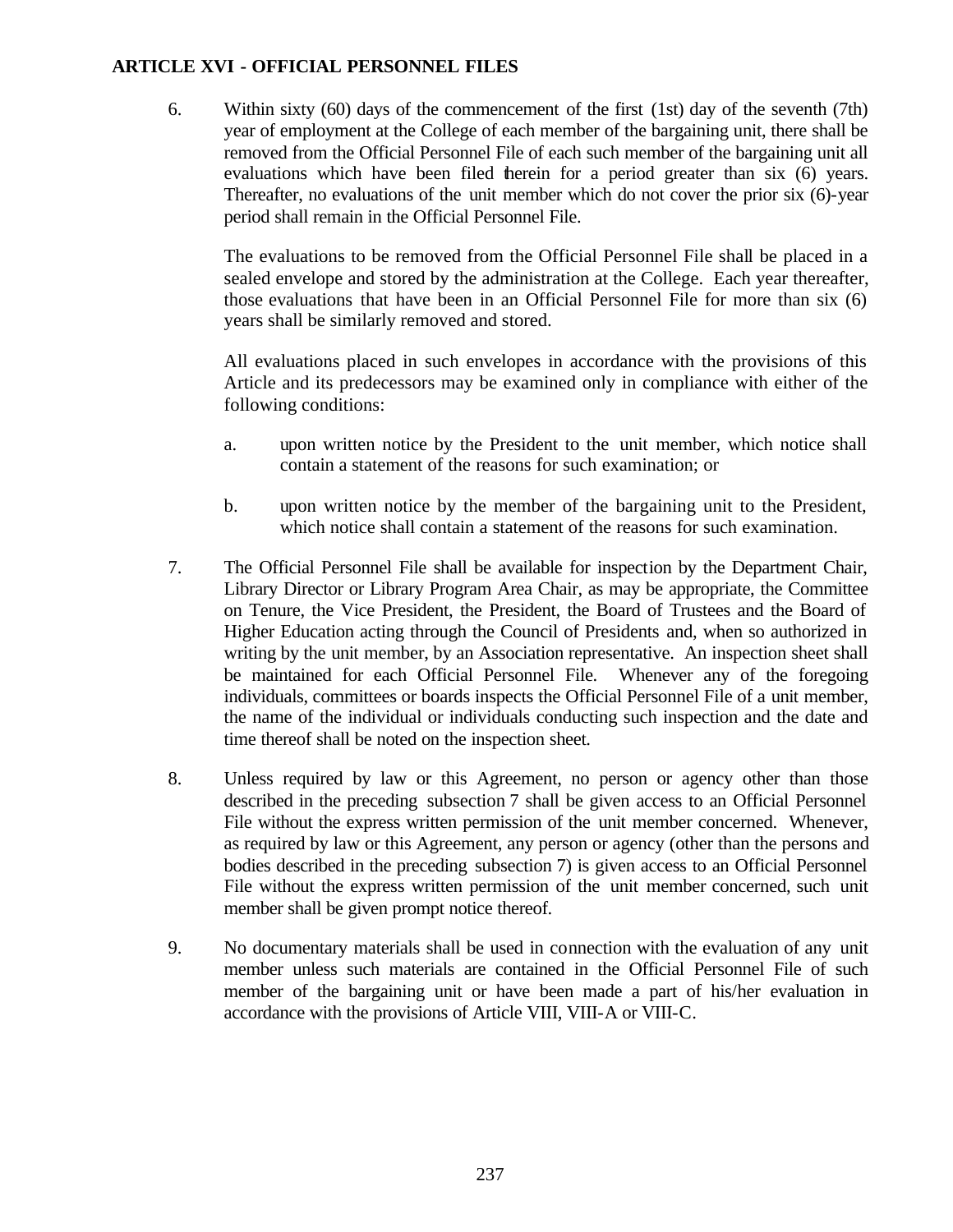## **ARTICLE XVII - COMPLIANCE WITH BOARD TIME SCHEDULES**

Save as is otherwise provided (i) in any rule adopted under Article VII and (ii) in the Personnel Calendar, the parties agree that any assignment, report, recommendation or other action of any committee, Department Chair or member of the bargaining unit provided for in this Agreement shall be completed in compliance with such time schedules as may be established from time to time by the Board or President of a College; provided, however, that whenever the President shall establish any such schedule, he/she shall first consult with the Chapter President regarding such schedule.

Reasonable written notice of time schedules shall be provided by the President of the College to the Chair of the All-College Committee, the Chapter President and the President of the Student Government Association. Such notice shall be deemed to be notice to all other committees established in or pursuant to this Agreement, to Department Chairs and to the members of the bargaining unit. In the event that any committee, Department Chair or member of the bargaining unit having received such written notice shall not have so completed its or his/her work, the President or the Board, as the case may be, may in his/her or its discretion make such recommendations or take such actions as he/she or it deems appropriate, and the making of such recommendations or the taking of such actions shall not be in violation of the procedures set forth in any provision of this Agreement.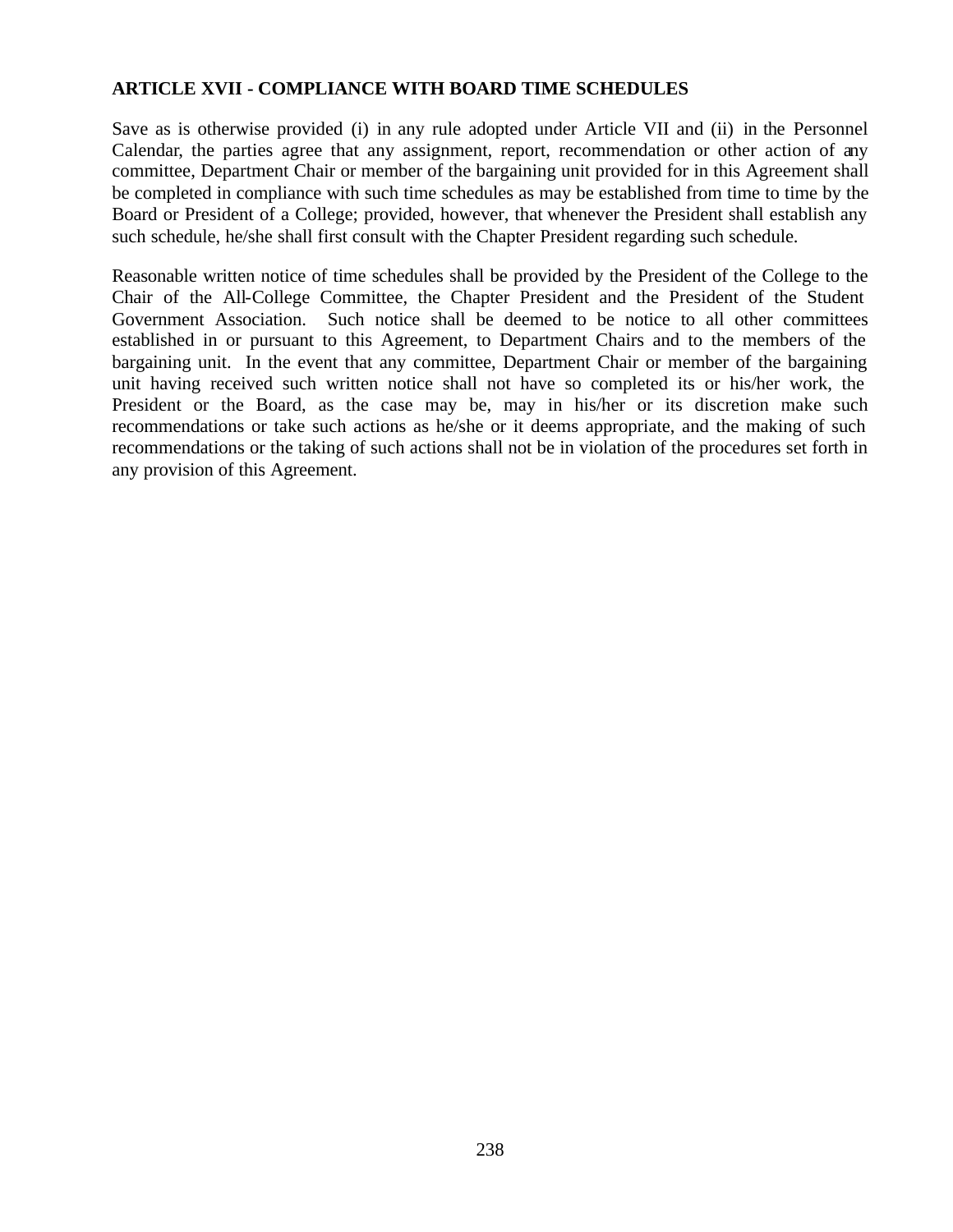# **ARTICLE XVIII - NO STRIKE OR LOCK OUT PLEDGE**

The Board of Higher Education agrees that it will not lock out any or all of its employees for any cause during the term of this Agreement, and the Association and its agents agree that they will not engage in, induce or encourage any strike, work stoppage, slowdown or withholding of services by any member or members of the bargaining unit.

Nothing contained in this Article shall be deemed to waive, impair or restrict the right of the Board of Higher Education or of the Association to seek or pursue any remedy at law or in equity provided by the laws of the Commonwealth.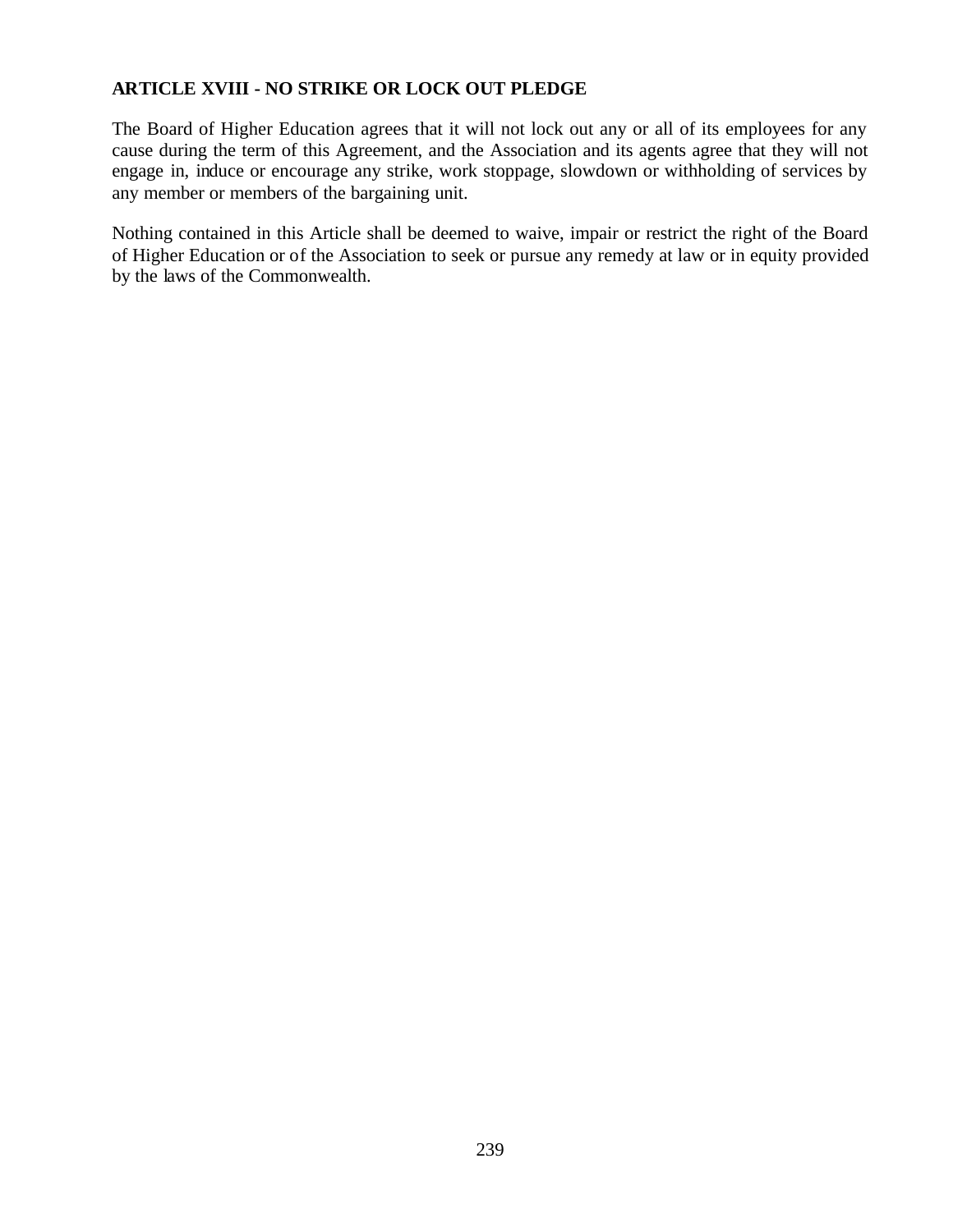## **ARTICLE XIX - STATUTORY RESPONSIBILITIES OF THE BOARDS**

All management rights and functions, except those that are clearly and expressly abridged by this Agreement, shall remain vested exclusively in the Board of Higher Education or the several Boards of Trustees as may be provided by any applicable provision of law. Nothing contained in this Agreement shall be deemed or construed to impair or limit the powers and duties of the Board of Higher Education or of any of said Boards under the laws of the Commonwealth, which powers include the power to adopt and establish policies to the extent that such policies do not contravene any express provision of this Agreement. Nothing contained in this Agreement shall be deemed to prohibit the Board of Trustees of any College from correcting any salary inequity in accordance with the formula set forth in Article XIII-A.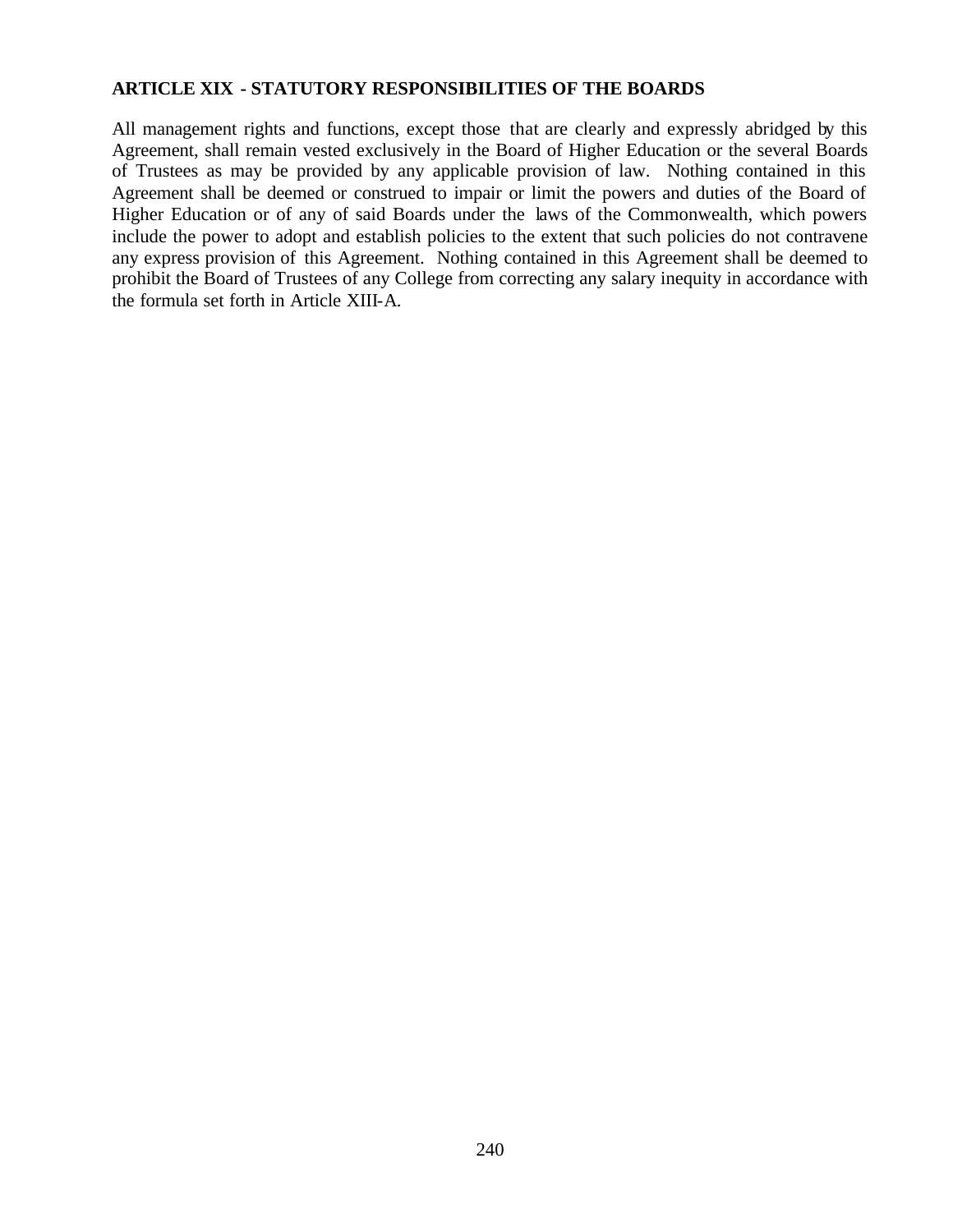### A. INTRODUCTION

The provisions of this Article XX shall be of no application to any person holding an appointment to a part-time position in the bargaining unit at a College other than the Massachusetts College of Art and Design.

Contracts for non-tenured faculty and librarians are term agreements subject to annual renewal after the completion of the established evaluation period.

For the purpose of this Agreement, a degree, including a terminal degree, shall be deemed to have been secured whenever the candidate for the degree has successfully completed all of the academic work required for it and the institution by which the degree will be awarded has acknowledged the same in some official writing. If the conditions just described shall have been fulfilled, a member of the bargaining unit shall be deemed to have secured a degree hereunder even if the ceremonial event at which the degree will be formally conferred has yet to occur.

#### B. APPOINTMENT AND PROMOTION OF FACULTY

Faculty members may be appointed initially at any rank in keeping with the following requirements of this Section B. These requirements apply to faculty members in the State Colleges other than to those who are Professional Maritime Faculty at the Massachusetts Maritime Academy; the requirements of application to Professional Maritime Faculty being set out in Article XX-A of this Agreement. Exceptions to these requirements may be made for sound academic reasons in certain specialized areas and under other special circumstances with the approval of the Board of Trustees. Nothing in these requirements should be construed to prohibit the appointment or promotion of an individual of exceptional talent or accomplishment who does not meet all the stated criteria. In considering candidates for exceptional appointments or promotions, the Board of Trustees or the President, as provided for in Article VIII, shall pay due regard in the alternative to: (a) evidence of the ability of the candidate to render a unique academic contribution to the College, (b) evidence of a candidate's extraordinary competence in the area of his/her discipline or specialty or (c) evidence that the discipline or specialty of the candidate does not customarily demand fulfillment of those academic degree requirements set forth by the Board as minimum criteria for appointment or promotion to each rank.

#### 1. Requirements

Faculty members who, when hired, possess a terminal degree effective on or before the date of appointment shall be appointed above the rank of Instructor.

- a. Instructor
	- i. a Master's degree from an accredited institution in the academic or professional discipline to be taught;
	- ii. understanding of the teaching and advising processes and the application of teaching and advising strategies in the college setting;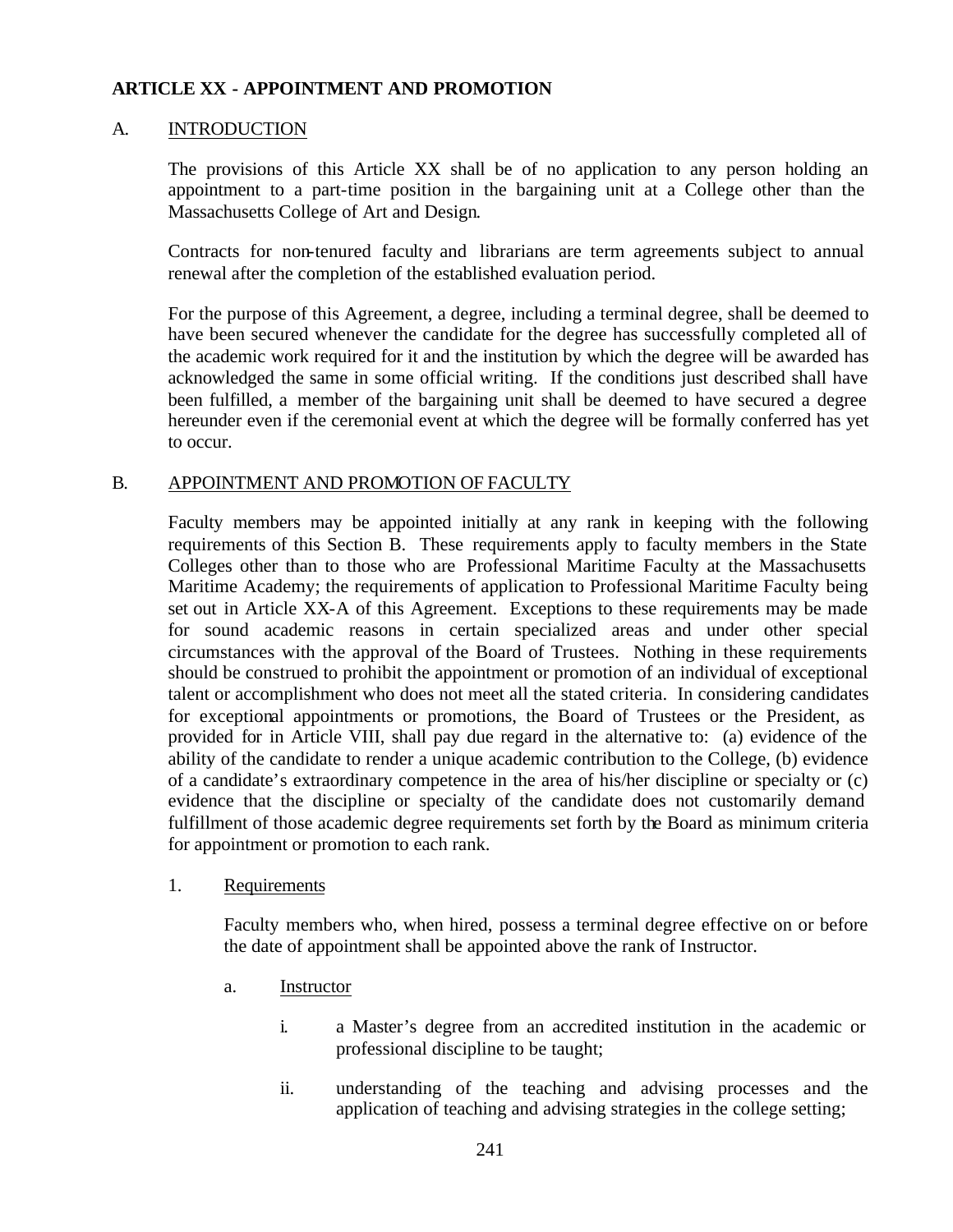- iii. demonstrated potential to fulfill the applicable evaluation criteria; and
- iv. for faculty appointed to teach courses in a professional area, two (2) years of appropriate professional experience.
- b. Assistant Professor
	- i. in the case of any person first appointed to a position as a member of the faculty in a State College prior to September 1, 1988, a Master's degree together with thirty (30) hours of graduate credits from an institution or institutions accredited at the level of such degree in the academic or professional discipline to be taught;
	- ii. in the case of any person first appointed to a position as a member of the faculty in a State College on or after September 1, 1988, a terminal degree from an institution or institutions accredited at the level of such degree in the academic or professional discipline to be taught;
	- iii. understanding of the teaching and advising processes and the application of teaching and advising strategies in the college setting; and
	- iv. in the case of a promotion, meritorious performance as demonstrated by the candidate's evaluations conducted in accordance with the provisions of Article VIII of this Agreement and by such evaluations conducted in accordance with any procedures in effect prior to the date of execution of this Agreement.

# c. Associate Professor

- i. a terminal degree from an institution or institutions accredited at the level of such degree in the academic or professional discipline to be taught;
- ii. six (6) years of full-time experience in teaching, at least three (3) of which must have been at an accredited two-year or four-year college or university; and
- iii. in the case of a promotion, not less than three (3) years of full-time employment at the rank of Assistant Professor (or higher) at an accredited four-year college or university and meritorious performance as demonstrated by the candidate's evaluations conducted in accordance with the provisions of Article VIII of this Agreement and by such evaluations conducted in accordance with any procedures in effect prior to the date of execution of this Agreement.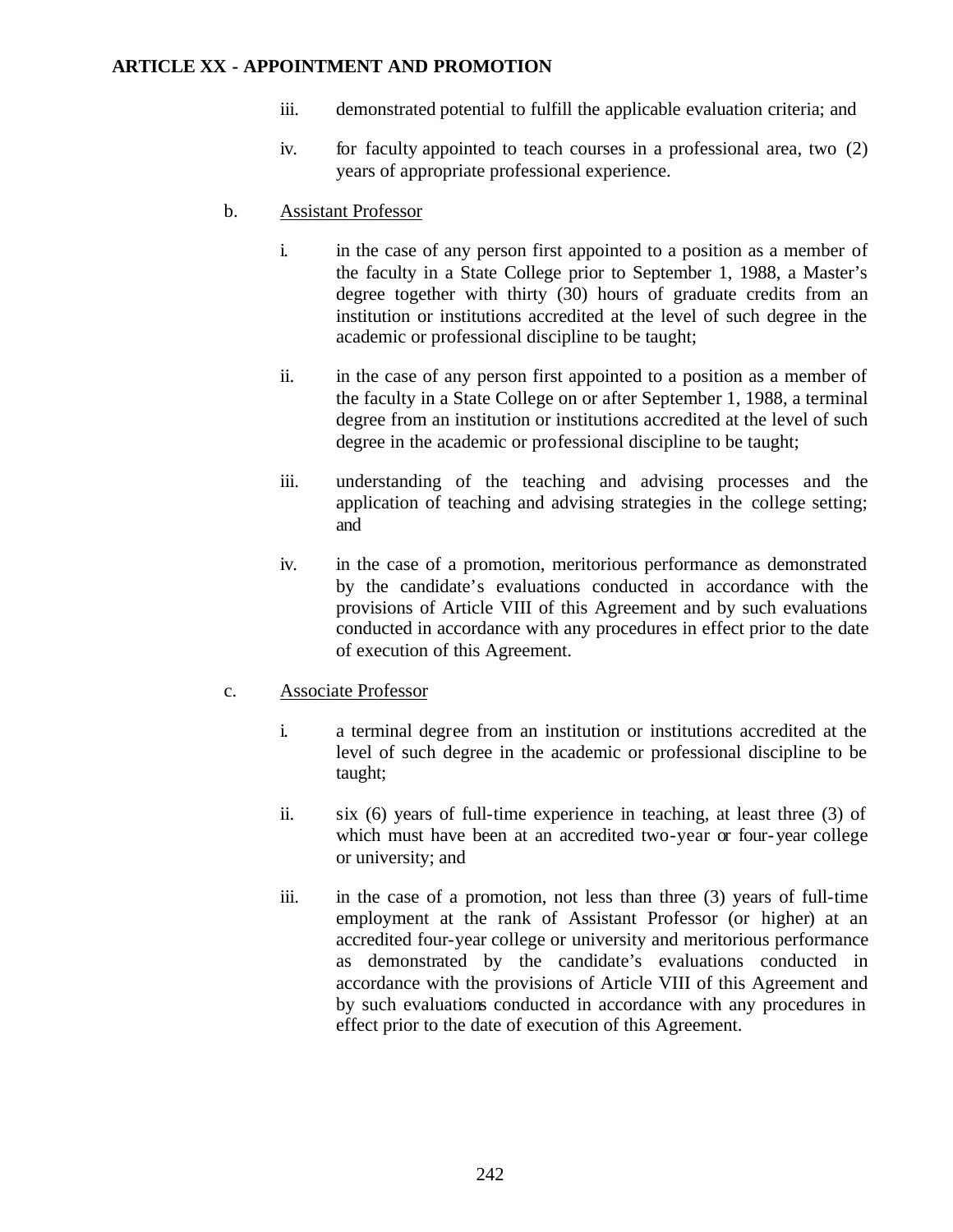## d. Professor

- i. a terminal degree from an institution or institutions accredited at the level of such degree in the academic or professional discipline to be taught;
- ii. eight (8) years of full-time experience in teaching, at least five (5) of which must have been at an accredited two-year or four-year college or university; and
- iii. in the case of a promotion, not less than four (4) years of full-time employment at the rank of Associate Professor (or higher) at an accredited four-year college or university and meritorious performance as demonstrated by the candidate's evaluations conducted in accordance with the provisions of Article VIII of this Agreement and by such evaluations conducted in accordance with any procedures in effect prior to the date of execution of this Agreement.

## 2. Application of the Criteria for Promotion

No member of the faculty shall be a candidate for promotion to any academic rank unless, on or before September 1 of the academic year during which he /she is to be evaluated for promotion, he/she shall have fulfilled the criteria, including, where appropriate, any applicable criteria set forth in the first paragraph of this Section B, that govern promotion to such rank.

No Board shall impose or use any quotas by rank and no quota shall govern the eligibility for promotion of any member of the bargaining unit.

A higher order of quality may be demanded for promotion to each higher academic rank.

### 3. Promotion of Certain Instructors

A member of the faculty who holds an appointment at the rank of Instructor and who is awarded a terminal degree shall, upon the College's being given notice thereof and confirming the same, be granted, with effect on the ensuing September 1, a promotion to the rank of Assistant Professor without its being required that he/she be evaluated for such promotion pursuant to Article VIII.

### C. APPOINTMENT PROCEDURES AND TERMS FOR FACULTY

### 1. Appointments at the Rank of Instructor

Instructors will ordinarily be appointed to successive one (1)-year term contracts and shall be entitled to receive such notice of the non-renewal of any such contract as is provided for in Section F below. No faculty member will remain in the rank of Instructor more than five (5) years; prior to the beginning of his/her fifth (5th) year, an Instructor will be given written notice that: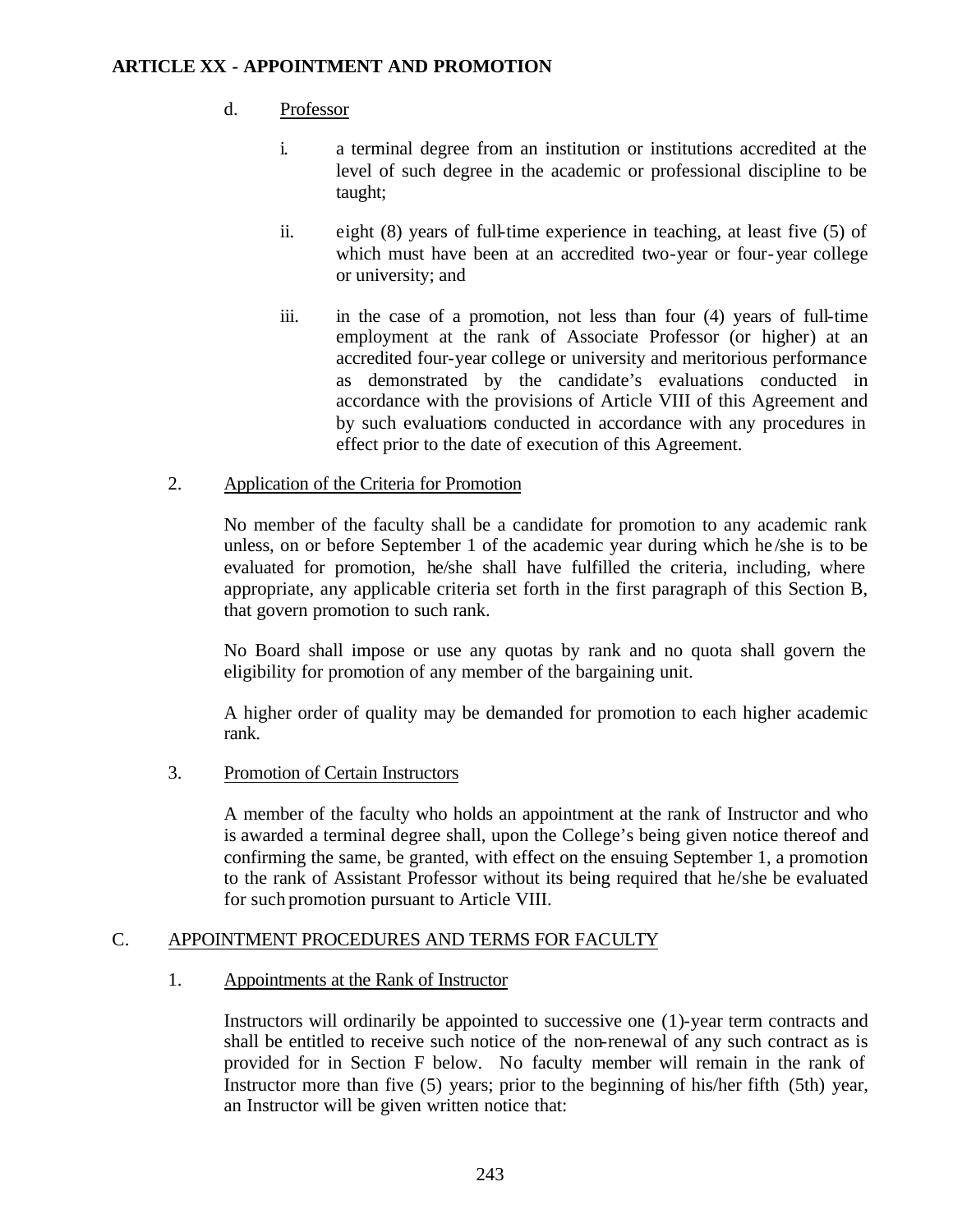- a. he/she is to be promoted to the rank of Assistant Professor at the beginning of the next year; or
- b. he/she is beginning a terminal one (1)-year appointment.
- 2. Initial Appointments at the Rank of Assistant Professor

Persons initially appointed at the rank of Assistant Professor may be given initial appointments, without tenure, of one  $(1)$ , two  $(2)$  or three  $(3)$  years. Those initially appointed at the rank of Assistant Professor may not be employed beyond six (6) consecutive years as a full-time faculty member, exclusive of a terminal year, without gaining tenure.

3. Initial Appointments at the Rank of Associate Professor or Professor

Subject to the provisions of Article IX, persons initially appointed at the rank of Associate Professor or Professor may be appointed for an initial one (1), two (2) or three (3) year term without tenure, or may be appointed initially with tenure. No person initially so employed may serve more than three (3) years as a faculty member, exclusive of a terminal year, without gaining tenure.

4. Visiting Professors

Persons appointed as Visiting Professors shall be employed for a specific period of time and shall not attain tenure.

5. Statement of Conditions of Employment

Precise conditions of employment shall be stated in writing and a copy of the Uniform Letter of Appointment (Appendix  $N(1)$  or  $N(2)$ ) shall be provided to the appointee and the Chapter President.

6. Temporary Appointments

Anything in this Agreement to the contrary notwithstanding, the Board may grant to any person, and at any academic rank, an appointment known as a temporary appointment. No such temporary appointment shall be for a period in excess of four (4) consecutive semesters. Every such temporary appointment shall be made in writing and shall terminate on a date that shall be stated therein. Anything in this Agreement to the contrary notwithstanding, such statement of the date of such termination shall be deemed to be due and timely notice of the termination of such appointment, and such termination shall have effect on the date so stated.

Anything in this Agreement to the contrary notwithstanding, any person or persons who shall have been granted a temporary appointment of one (1) semester duration pursuant to this provision shall not, during the term of such appointment, be required to be evaluated pursuant to Article VIII of this Agreement; provided, however, that the provisions of Article VIII may be applied to such person if the Board and such person mutually so agree; and provided further that any such application of the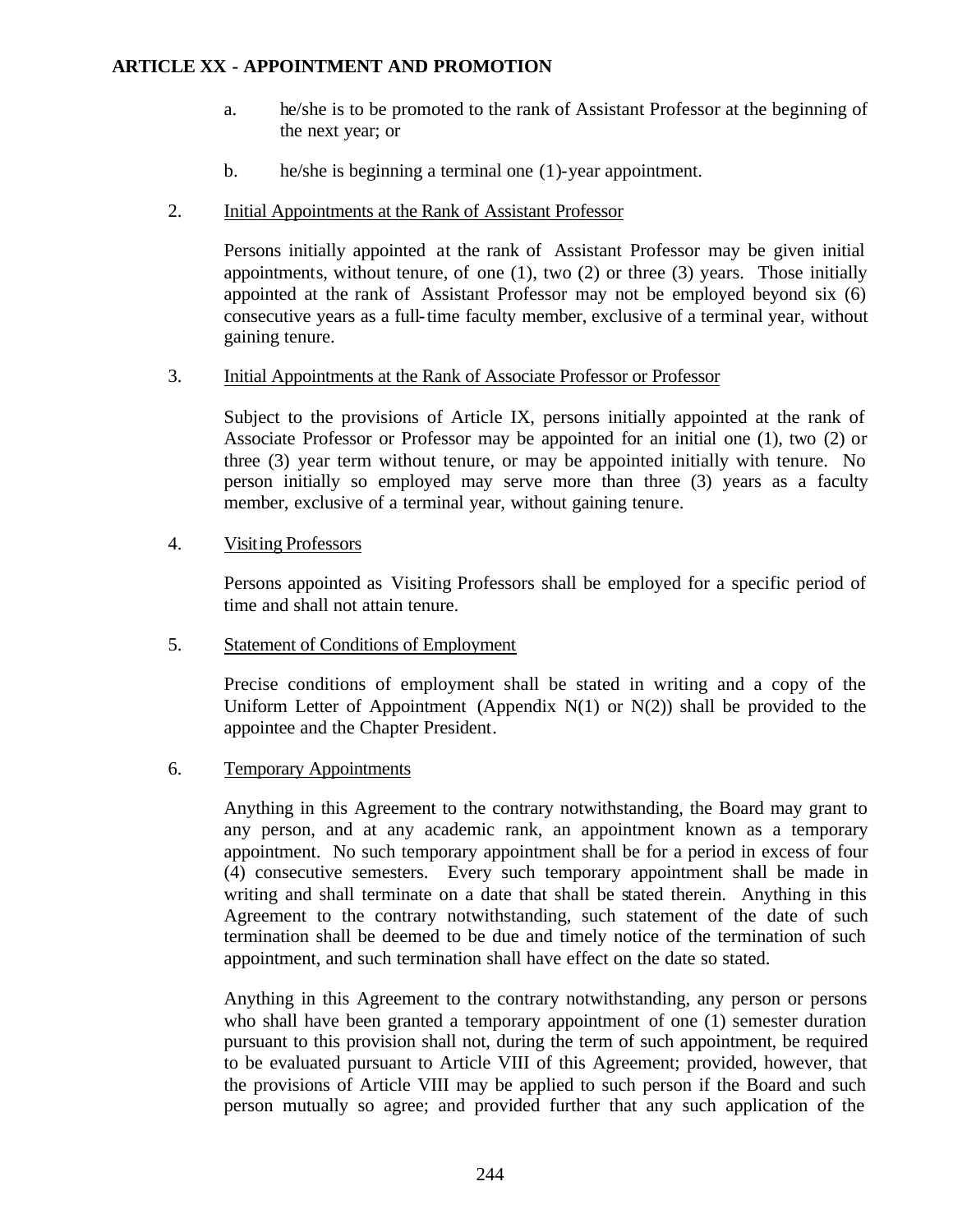provisions of Article VIII shall not be deemed to alter any of the terms or conditions of any temporary appointment that shall have been granted to such person.

Anything in this Agreement to the contrary notwithstanding, every person or persons who shall have been granted a temporary appointment in excess of one (1) semester in duration, shall be evaluated pursuant to the provisions of Article VIII of this Agreement; provided, however, that any such application of the provisions of Article VIII shall not be deemed to alter any of the terms or conditions of any temporary appointment that shall have been granted to such person.

No person granted a temporary appointment hereunder shall be eligible to be considered for tenure, and no person who shall have held a temporary appointment hereunder for four (4) consecutive semesters shall be granted another temporary appointment hereunder unless at least one (1) semester (during which such person may be granted a part-time appointment) shall have elapsed between the former such appointment and the latter.

Prior to making any temporary appointment hereunder, the Vice President shall meet with the Chapter President for the purpose of discussing the reasons therefor.

No person who is a member of the bargaining unit by reason of the fact that he /she holds a temporary appointment of the kind described in this subsection 6 shall be entitled to vote in any election conducted pursuant to the provisions of Article VI or Article VIII of this Agreement.

### 7. Applications for Vacant Positions: Existing Unit Members

Whenever any member of the bargaining unit, including, for the purposes of this subsection 7, any librarian, shall apply to be a candidate for any vacant position within the bargaining unit at any State College, such member of the bargaining unit shall be given added consideration as a candidate for such position; provided, however, that such added consideration shall be so given only if such member of the bargaining unit is not, by training and/or experience, less qualified for such position than the most qualified among all the applicants therefor.

Whenever any member of the bargaining unit, including, for the purposes of this subsection 7, any librarian, shall apply to be a candidate for any vacant position within the bargaining unit at any State College, such person's name shall be included on the list of candidates submitted to the President of such College by any screening or like committee, including any such committee constituted pursuant to Section I of Article VI of this Agreement; provided, however, that such person's name need not be so included unless he/she has the minimum advertised qualifications for the position for which he/she is a candidate; and provided further that nothing in this paragraph shall be deemed to abridge any right conferred by the foregoing paragraph.

Whenever any member of the bargaining unit, having applied as such for a vacant position in the bargaining unit, shall have been appointed to such position, his/her appointment shall be governed by subsection 9 of this Section C. No appointment made pursuant to this paragraph shall be deemed to be a transfer for the purposes of Article X of this Agreement.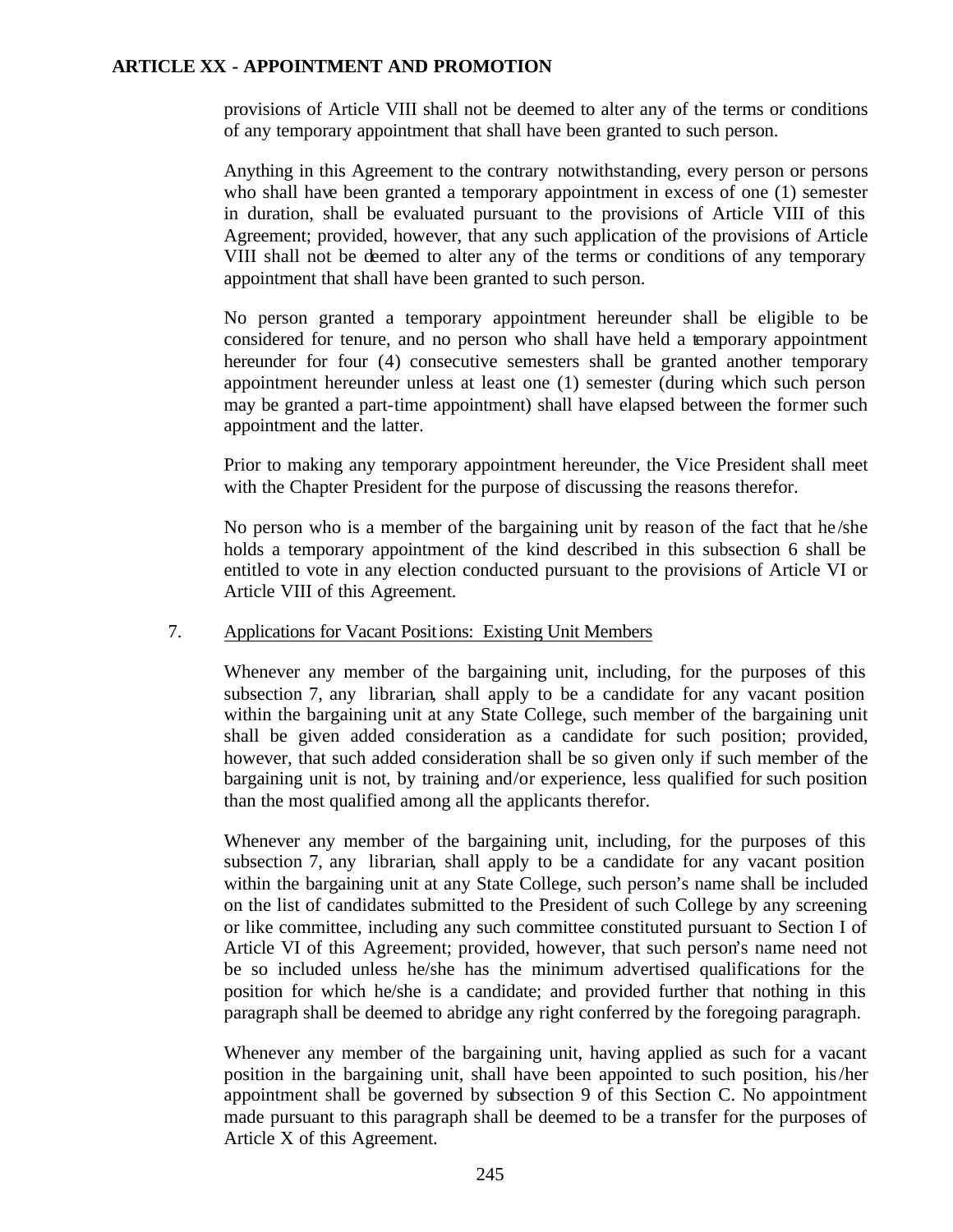#### 8. Candidacies for Tenure: Limitations

No member of the bargaining unit shall be a candidate for tenure more than once and, if denied tenure on the occasion of such candidacy, shall thereupon be granted a final appointment for the period of the ensuing academic year; provided only that nothing in this subsection 8 shall bar a member of the bargaining unit from being a candidate for tenure on more than a single occasion if a candidacy for tenure subsequent to the first such candidacy occurs in the circumstances described in the following subsection 9(b).

#### 9. Appointments to Vacant Positions: Existing Unit Members

Whenever any member of the bargaining unit to whom the provisions of subsection 7 apply seeks a different appointment at either the College where he /she then holds an appointment or at another College, he/she, if granted the appointment so sought, shall be granted the appointment, as he/she and the College shall then agree, either as a transfer (a "Transfer") or as a new, initial appointment (an "Appointment"). The terms upon which a Transfer and an Appointment shall be made are the following:

- a. Transfer. Any such member of the bargaining unit who is granted and accepts an appointment as a Transfer shall, as a term of such appointment, retain such academic rank (including, in the case of a librarian, such rank as a librarian), such salary, such entitlement to tenure (including, in the case of any member of the bargaining unit who does not hold tenure, any eligibility to be considered therefor), such accrued eligibility to be considered for sabbatical leave, if any, and such accrued sick leave and vacation as such member of the bargaining unit has at the State College where he /she is employed on the date immediately prior to the date on which such appointment takes effect.
- b. Appointment. Any such member of the bargaining unit who is granted and accepts an appointment as an Appointment shall, as a term of such appointment, retain such accrued sick leave, if any, and such accrued eligibility to be considered for sabbatical leave, if any, as such member of the bargaining unit holds at the State College where he/she is employed on the date immediately prior to the date on which such appointment takes effect; but such member of the bargaining unit shall not retain such academic rank (including, in the case of a librarian, such rank as a librarian), such salary, such accrued vacation, if any (and for all of which he/she shall be compensated in the manner required by law in respect of an employee terminating his/her employment), or such entitlement to tenure (including, in the case of any member of the bargaining unit who does not hold tenure, any eligibility to be considered therefor) as he /she has at the State College where he/she is employed on the date immediately prior to the date on which such appointment takes effect; and every such member of the bargaining unit shall be accorded such academic rank and salary as the College granting the appointment as an Appointment determines, and, anything in Section A(3) of Article IX or Section C(8) of this Article to the contrary notwithstanding, every such member of the bargaining unit shall have such entitlement, then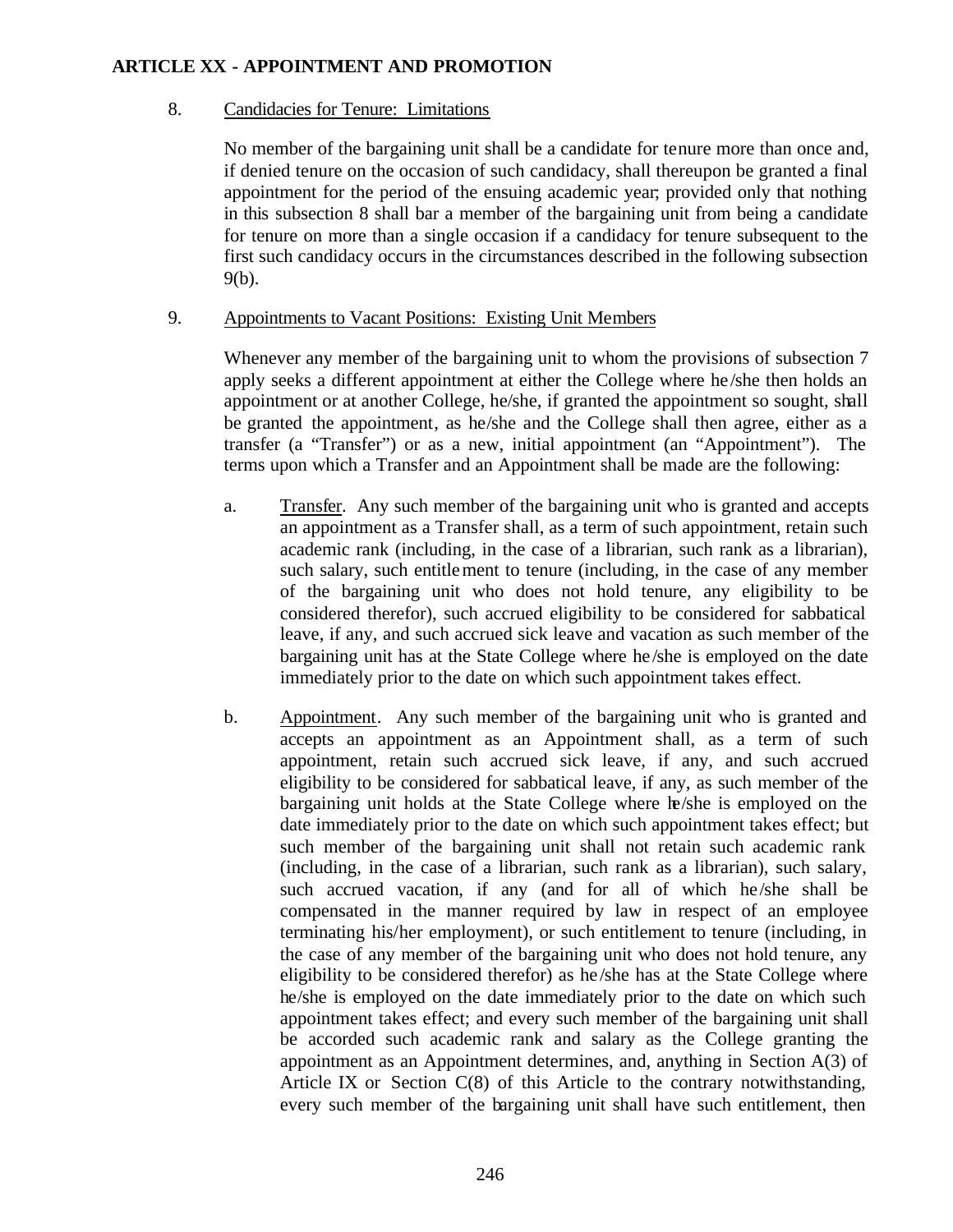and thereafter, to be considered for tenure as the Agreement otherwise confers.

Neither an Appointment nor a Transfer shall deprive a member of the bargaining unit of any then-accrued seniority.

10. Part-time Appointments: Limitations

This subsection shall be of application only to departments with six (6) or more fulltime members.

Except at the Massachusetts College of Art and Design, not more than fifteen percent (15%) of an academic department's total number of three (3)-credit and four (4) credit courses and sections shall be taught by part-time employees during an academic year.

At the Massachusetts College of Art and Design, not more than twenty percent (20%) of the total number of three (3) credit courses taught in departments with six (6) or more full-time faculty shall be taught by part-time employees during an academic year.

Not included in the foregoing are courses or sections taught by part-time employees hired to replace unit members on any leave of absence; on reduced teaching loads for the purposes of alternative professional responsibilities, Association release time or any other contractual released time; or any unforeseen emergency.

#### 11. Part-time Clinical Nursing Instructors

A part-time Clinical Nursing Instructor shall hold the degree of Master of Science in Nursing (M.S.N.) or other appropriate Master's degree and shall have and keep current a license as a registered nurse (R.N.) in Massachusetts. No person holding a doctoral degree in nursing shall be eligible for initial appointment as a Clinical Nursing Instructor.

Part-time Clinical Nursing Instructors shall be granted renewable appointments of not less than one (1) year's nor more than three (3) years' duration.

#### D. APPOINTMENT AND PROMOTION OF LIBRARIANS

Librarians may be appointed initially at any rank in keeping with the following requirements; provided only that no appointment shall be made at the rank of Library Assistant after the date of execution of this Agreement. For sound academic reasons, exceptions to these requirements may be made in certain specialized areas and under rare and extraordinary circumstances by the Board of Trustees.

- 1. Library Assistant
	- a. a baccalaureate degree from an accredited institution in an academic or professional discipline that forms a part of the curriculum of the College at which such appointment is to be made; and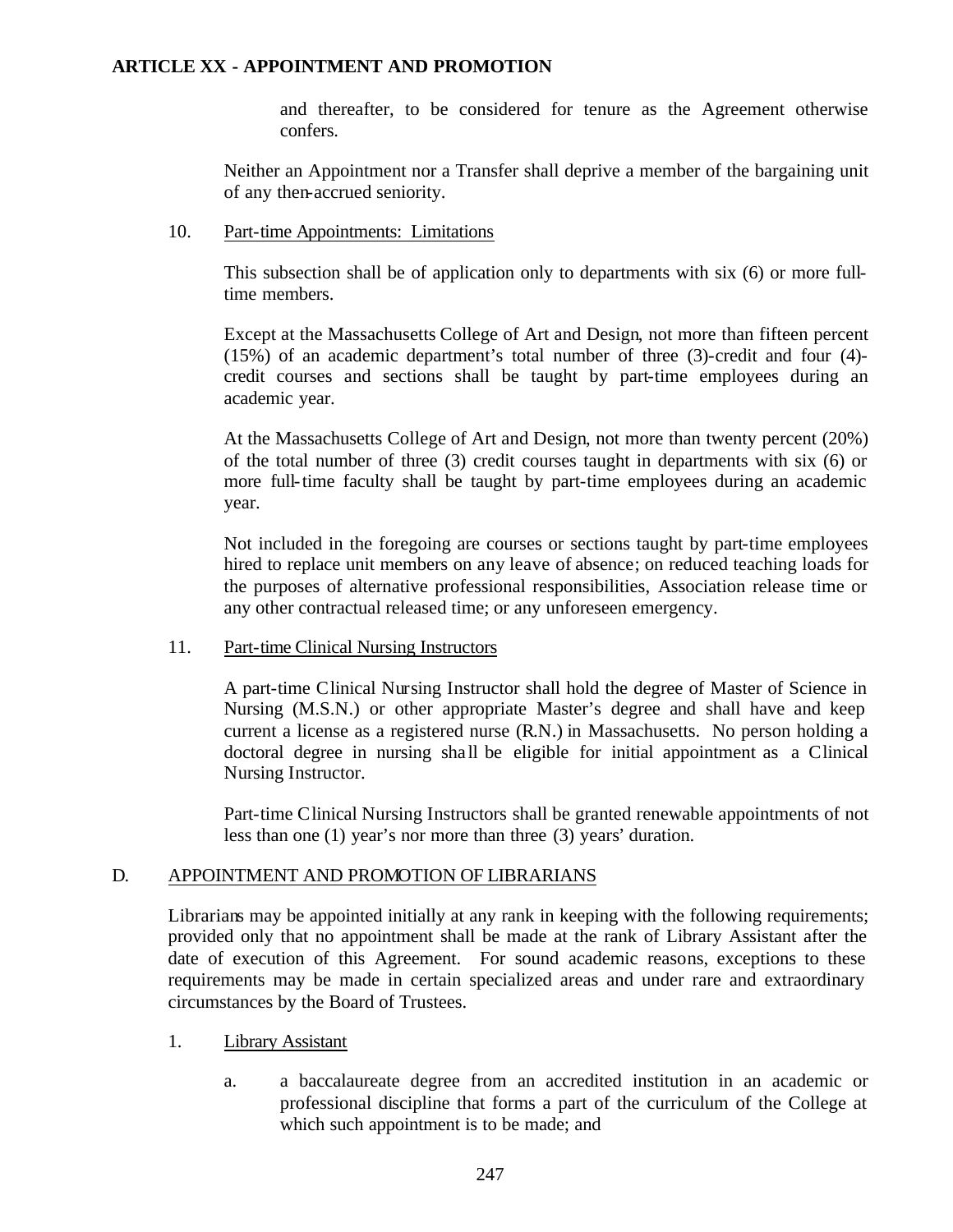- b. demonstrated potential to fulfill the applicable evaluation criteria.
- 2. Library Associate
	- a. the degree of Master of Library Science (M.L.S.) or an equivalent Master's degree, including the degree of Master of Library Science and Information Science (M.L.S.I.S.), from, in all cases, an institution accredited to grant such degrees by the American Library Association; or, for certain specialized professional activities within the Library, a Master's degree, from an institution accredited to grant such degrees, in a discipline directly related to such a specialized professional activity;
	- b. evidence of the potential for a successful career in librarianship at an academic or research library; and
	- c. demonstrated potential to fulfill the applicable evaluation criteria.
- 3. Assistant Librarian
	- a. the degree of Master of Library Science (M.L.S.) or an equivalent Master's degree, including the degree of Master of Library Science and Information Science (M.L.S.I.S.), from, in all cases, an institution accredited to grant such degrees by the American Library Association;
	- b. three (3) years of full-time experience as a librarian and a fully demonstrated professional competence as a librarian in an academic or research library; and
	- c. in the case of promotion, meritorious performance as demonstrated by the candidate's annual evaluations conducted in accordance with the provisions of Article VIII of this Agreement and by such evaluations conducted in accordance with any procedures in effect prior to the date of execution of this Agreement.
- 4. Associate Librarian
	- a. the degree of Master of Library Science (M.L.S.) or an equivalent Master's degree, including the degree of Master of Library Science and Information Science (M.L.S.I.S.), from, in all cases, an institution accredited to grant such degrees by the American Library Association;
	- b. seven (7) years of full-time experience as a librarian, at least three (3) of which must have been at an academic or research library; and
	- c. in the case of promotion, not less than three (3) years of full-time employment at the rank of Assistant Librarian and meritorious performance as demonstrated by the candidate's annual evaluations conducted in accordance with the provisions of Article VIII of this Agreement and by such evaluations conducted in accordance with any procedures in effect prior to the date of execution of this Agreement.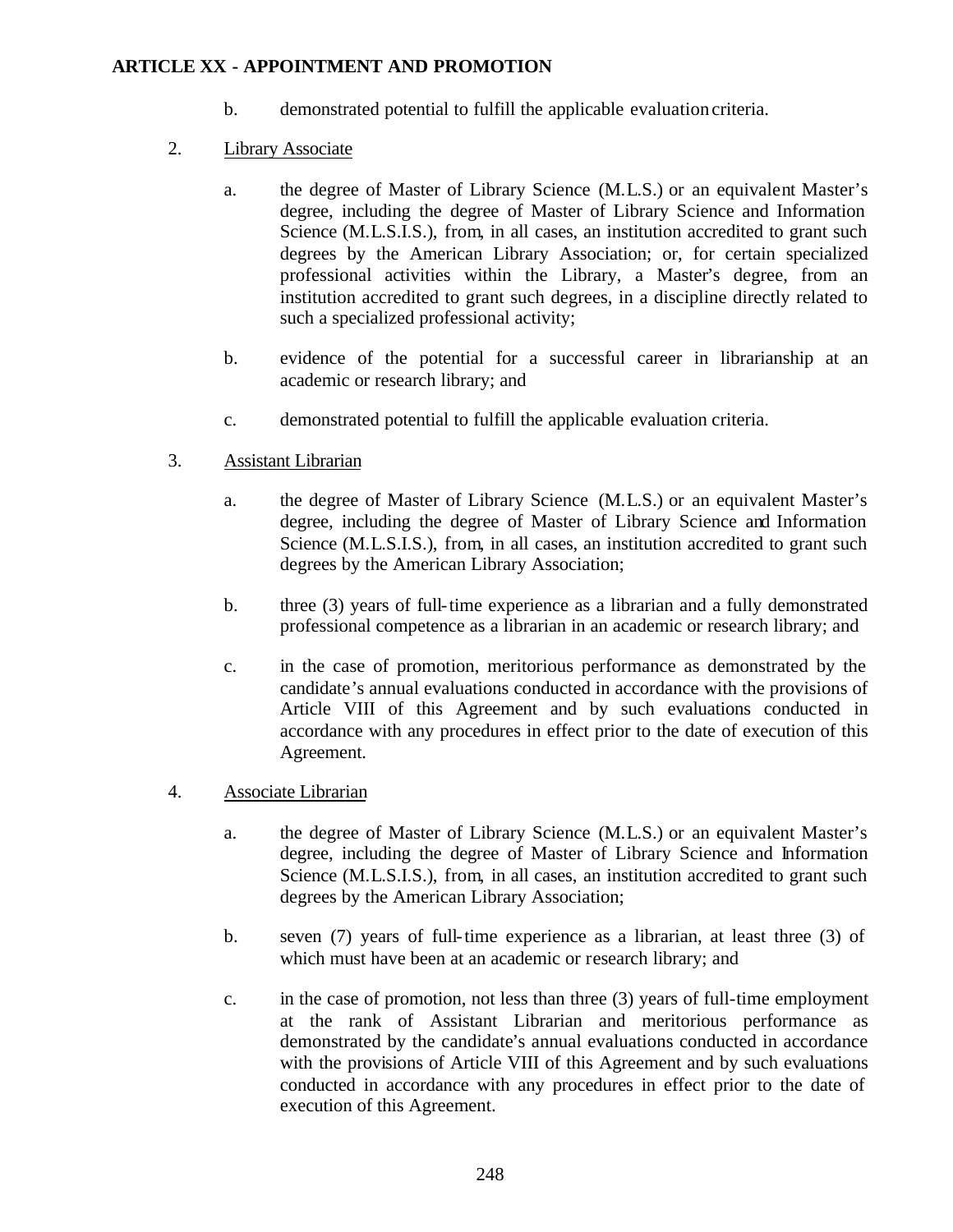## 5. Librarian

- a. the degree of Master of Library Science (M.L.S.) or an equivalent Master's degree, including the degree of Master of Library Science and Information Science (M.L.S.I.S.), from, in all cases, an institution accredited to grant such degrees by the American Library Association; and a second subject Master's degree from an institution accredited at the level of such degree;
- b. ten (10) years of full-time experience as a librarian, at least four (4) of which must have been at an academic or research library; and
- c. in the case of promotion, not less than four (4) years of full-time employment at the rank of Associate Librarian and meritorious performance as demonstrated by the candidate's annual evaluations conducted in accordance with the provisions of Article VIII of this Agreement and by such evaluations conducted in accordance with any procedures in effect prior to the date of execution of this Agreement.

## 6. Senior Librarian

- a. i. the degree of Doctor of Library Science (D.L.S.) or an equivalent doctoral degree, including the degree of Doctor of Library Science and Information Science (D.L.S.I.S.), from, in all cases, an institution accredited at the level of such degree; or
	- ii. an appropriate doctorate other than a doctoral degree of the kind described in subparagraph (i) from an institution accredited at the level of such degree, and the degree of Master of Library Science (M.L.S.) or an equivalent Master's degree, including the degree of Master of Library Science and Information Science (M.L.S.I.S.), from, in all cases, an institution accredited to grant such degrees by the American Library Association; or
	- iii. the degree of Master of Library Science (M.L.S.) or an equivalent Master's degree, including the degree of Master of Library Science and Information Science (M.L.S.I.S.), from, in all cases, an institution accredited to grant such degrees by the American Library Association and a second subject Master's degree from an institution accredited at the level of such degree;
- b. Twelve (12) years of full-time experience as a librarian, at least six (6) of which must have been at an academic or research library; and
- c. In the case of promotion, not less than five (5) years of full-time employment at the rank of Librarian and meritorious performance as demonstrated by the candidate's annual evaluations conducted in accordance with the provisions of Article VIII of this Agreement and by such evaluations conducted in accordance with any procedures in effect prior to the date of execution of this Agreement.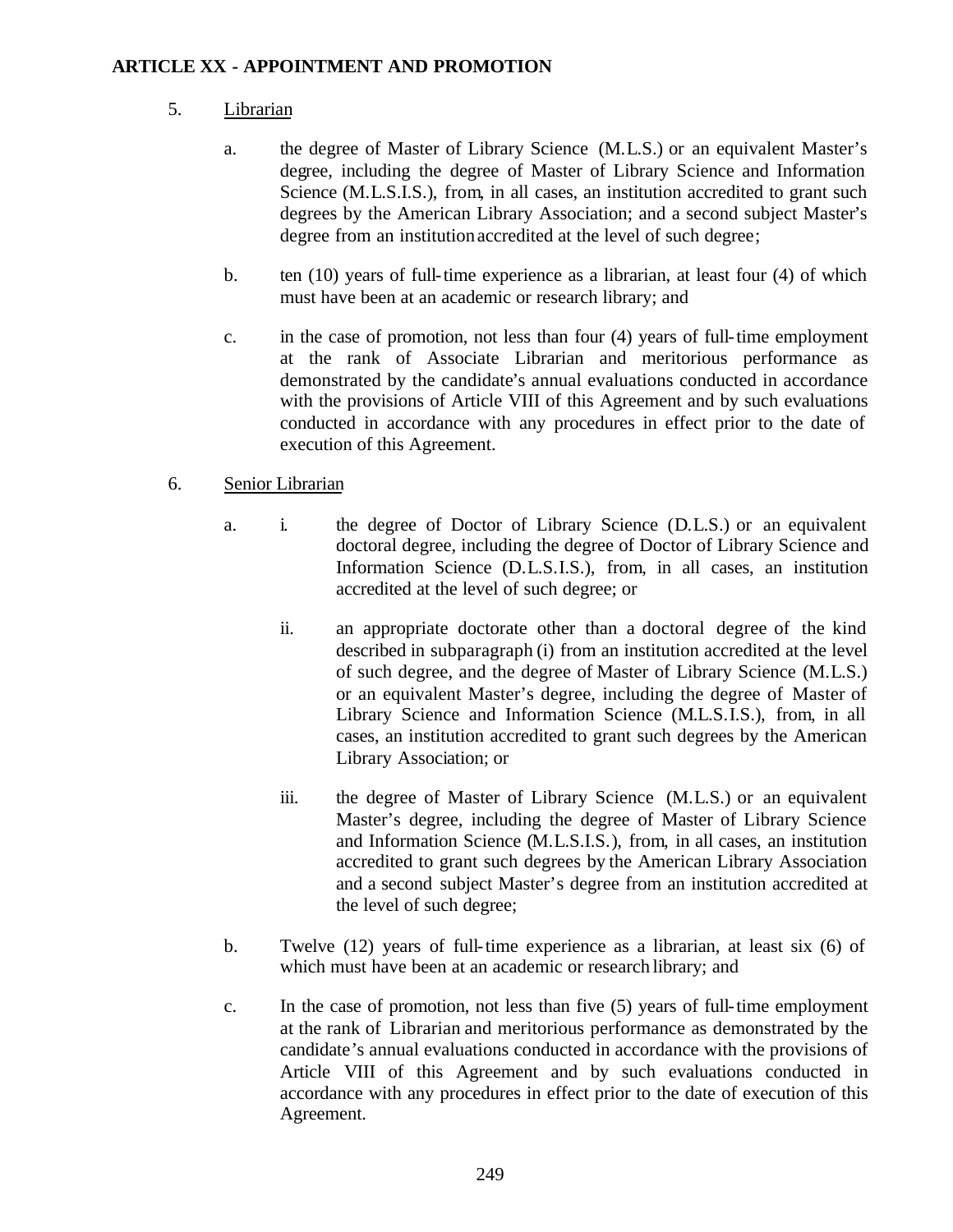No librarian shall be a candidate for promotion to any of the foregoing ranks unless, on or before September 1 of the academic year during which he/she is to be evaluated for promotion, he/she shall have fulfilled the criteria that govern promotion to such rank.

A higher order of quality may be demanded for promotion to each higher librarian rank.

A librarian who holds an appointment at the rank of Assistant Librarian and who is awarded a terminal degree shall, upon the College's being given notice thereof and confirming the same, be granted, with effect on the ensuing September 1, a promotion to the rank of Associate Librarian without its being required that he /she be evaluated for such promotion pursuant to Article VIII.

#### E. APPOINTMENT PROCEDURES AND TERMS FOR LIBRARIANS

1. Appointments of Non-tenured Librarians

Non-tenured librarians will be appointed pursuant to the issuance of successive term contracts and shall be entitled to receive such notice of the non-renewal of any such contract as is provided for in Section F below.

2. Appointments at the Rank of Library Associate

Every person appointed as a Library Associate shall ordinarily be appointed pursuant to the issuance of successive one (1)-year contracts. No such person shall remain in the rank of Library Associate for more than five (5) years. Prior to the beginning of his/her fifth (5th) year, a Library Associate will be given written notice that:

- a. he/she is to be promoted to the rank of Assistant Librarian on the September 1 next following, or
- b. he/she is beginning a terminal one (1)-year appointment.
- 3. Duration of Term Appointments

Any librarian who has served for more than five (5) consecutive years as a full-time librarian at any rank may thereafter be given appointments of one (1), two (2), three (3), four (4) or five (5) years; provided, however, that without limiting the foregoing, any librarian initially appointed at a rank other than the rank of Library Assistant may be given an initial appointment and successive appointments of one (1), two (2) or three (3) years.

4. Statement of Conditions of Employment

Precise conditions of employment shall be stated in writing and a copy of the Uniform Letter of Appointment (Appendix  $N(3)$  and  $N(4)$ ) shall be provided to the appointee and to the Chapter President.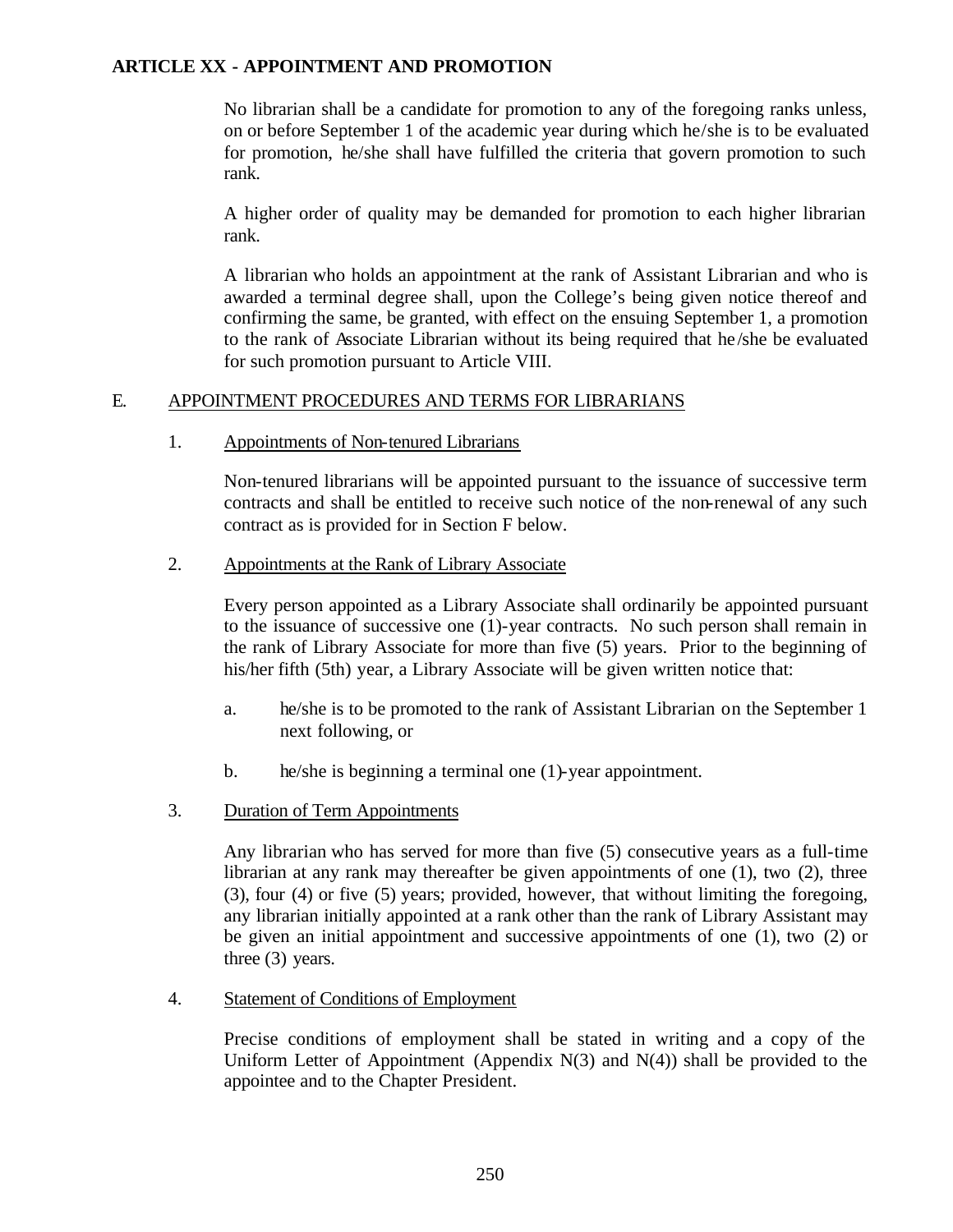## 5. Other Terms

The provisions of Section  $C(6, as appropriate)$ ,  $(7)$ ,  $(8)$  and  $(9)$  shall apply to librarians.

#### F. NOTICE OF NON-RENEWAL

Due notice of an intention not to renew the appointments of tenure-track librarians and faculty shall be given as follows:

- 1. Termination after the first (1st) year: notification by March 15 of the first (1st) year.
- 2. Termination after the second (2nd) year: notification by January 15 of the second (2nd) year.
- 3. Termination after three (3) or more years: notification by September 1 of the final year.

When notice is given to any faculty member or to any librarian that his/her contract is not to be renewed, a statement shall be given to him/her setting forth the reasons for such nonrenewal. Under no circumstances, however, shall either  $\phi$  a notice of non-renewal of contract or (ii) a statement setting forth the reasons therefor be so given without the prior approval of the Board of Trustees.

## G. ELIGIBILITY FOR PROMOTION

- 1. Eligibility for promotion shall be based on:
	- a. fulfillment of the minimum requirements set forth by rank in, as appropriate, Section B or D above;
	- b. meritorious performance as demonstrated by the evaluations of the candidate conducted in accordance with the provisions of Article VIII; and
	- c. recommendations made in accordance with the procedures contained in Article VIII.
- 2. Promotions of faculty and librarians shall take effect on September 1 of each year.

#### H. MISCELLANEOUS PROVISIONS

This Section H is intentionally left blank.

#### I. TERMINATION OF A NON-TENURED UNIT MEMBER

Whenever any non-tenured unit member is terminated prior to the expiration of a term contract of employment, he/she shall first be accorded the following rights:

1. The Board shall give notice to such person that the President has recommended his/her termination; such notice shall set forth the reasons for which the termination has been recommended.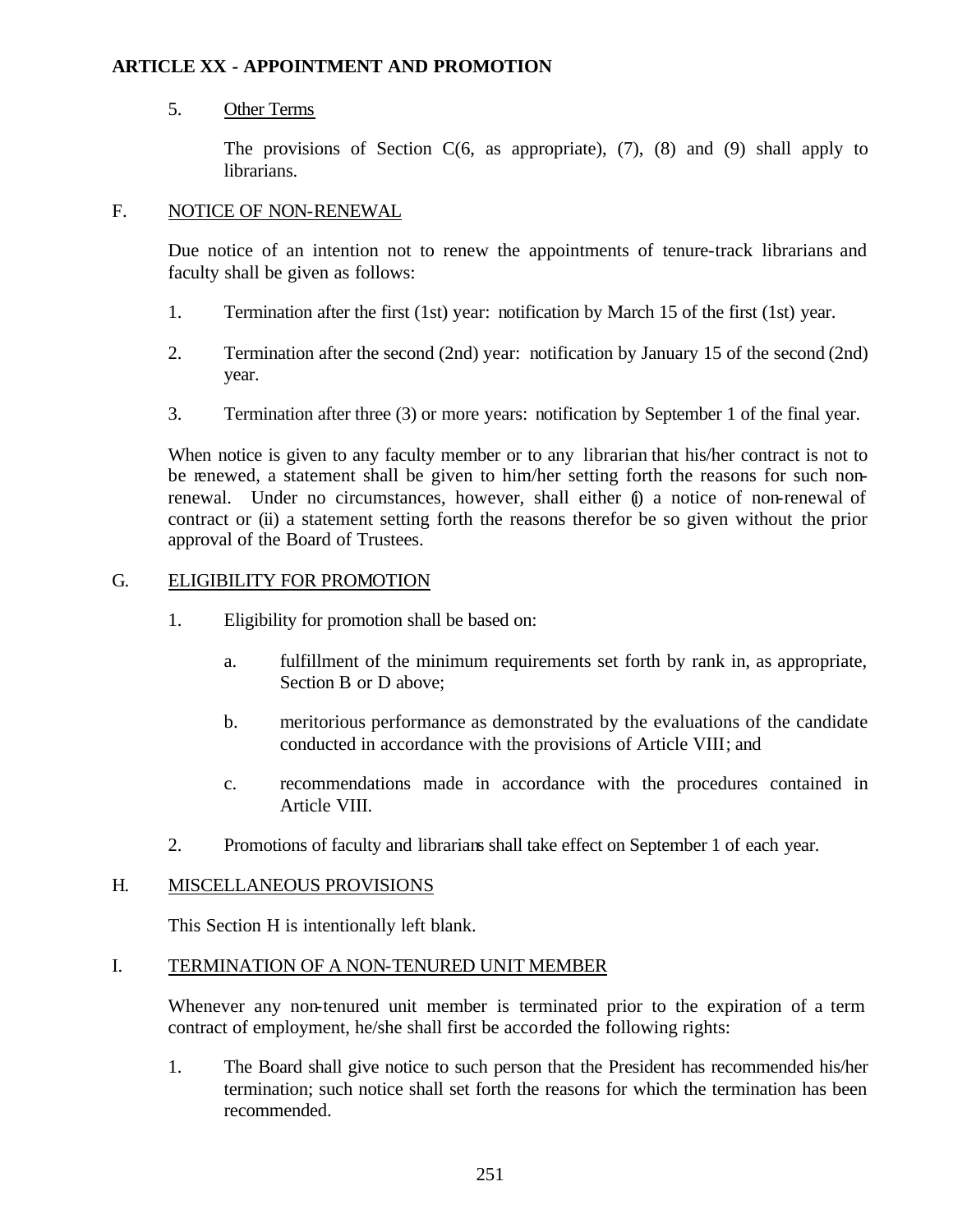- 2. Thereafter, at the written request of the person so notified, an informal hearing shall be conducted not sooner than five (5) days following the date on which such notice shall have been received by such person. Any such informal hearing shall be conducted by and before a hearing officer designated by the Board. The person whose termination has been recommended may be represented by a representative of the Association.
- 3. Thereafter, the hearing officer shall submit a written report to the Board setting forth any findings of fact and his/her own recommendation, together with the reasons therefor, regarding the disposition of the recommendation of termination.
- 4. As soon as may be practicable thereafter, the Board shall make such final decision in respect thereof as it deems appropriate.
- 5. The provisions of this Section I shall be deemed to be of application to any librarian who, in accordance with the provisions of Section J, is terminable only for just cause; provided, however, that nothing herein contained shall be deemed to diminish the right of any such librarian to be terminated only for just cause.

## J. TERMINATION OF CERTAIN LIBRARIANS ONLY FOR JUST CAUSE

Any librarian who, in accordance with the provisions of Section C of Article IX of the agreement made between the Board of Trustees of State Colleges and the Association and dated November 6, 1978, elected not to be eligible for tenure shall be terminable only for just cause. For the purposes of this Section J, the phrase "just cause" shall not be confined in its meaning to the meaning ascribed to it in Article IX of this Agreement. Any such librarian shall be subject to termination only in accordance with the procedures set forth in the foregoing Section I.

## K. TERMINATION OF CERTAIN PART-TIME UNIT MEMBERS ONLY FOR JUST CAUSE

## 1. Salaried Part-time Faculty Members at the Massachusetts College of Art and Design

Any salaried part-time faculty member who has served as such at the Massachusetts College of Art and Design and who has held a continuous appointment there of onehalf-time or more for a pro-rata period equivalent to six (6) consecutive years of fulltime service shall be terminable only for just cause as defined in Article IX of this Agreement; provided that any such faculty member shall be reviewed during the prorata fifth (5th) year by the Departmental Peer Evaluation Committee and the Department Chair with recommendations submitted to the Vice President for continued appointment. Evaluation materials for this review shall consist of student evaluations, an updated resume, course documents and an updated portfolio. Any such part-time faculty member shall be subject to termination only in accordance with the procedural provisions provided in Section I of this Article.

## 2. Part-time Clinical Nursing Instructors

Any part-time Clinical Nursing Instructor who, during the period following June 30, 2009, has held a continuous appointment as such of one-half-time or more for a prorata period equivalent to six (6) consecutive years of full-time service shall be terminable only for just cause as defined in Article IX of this Agreement; provided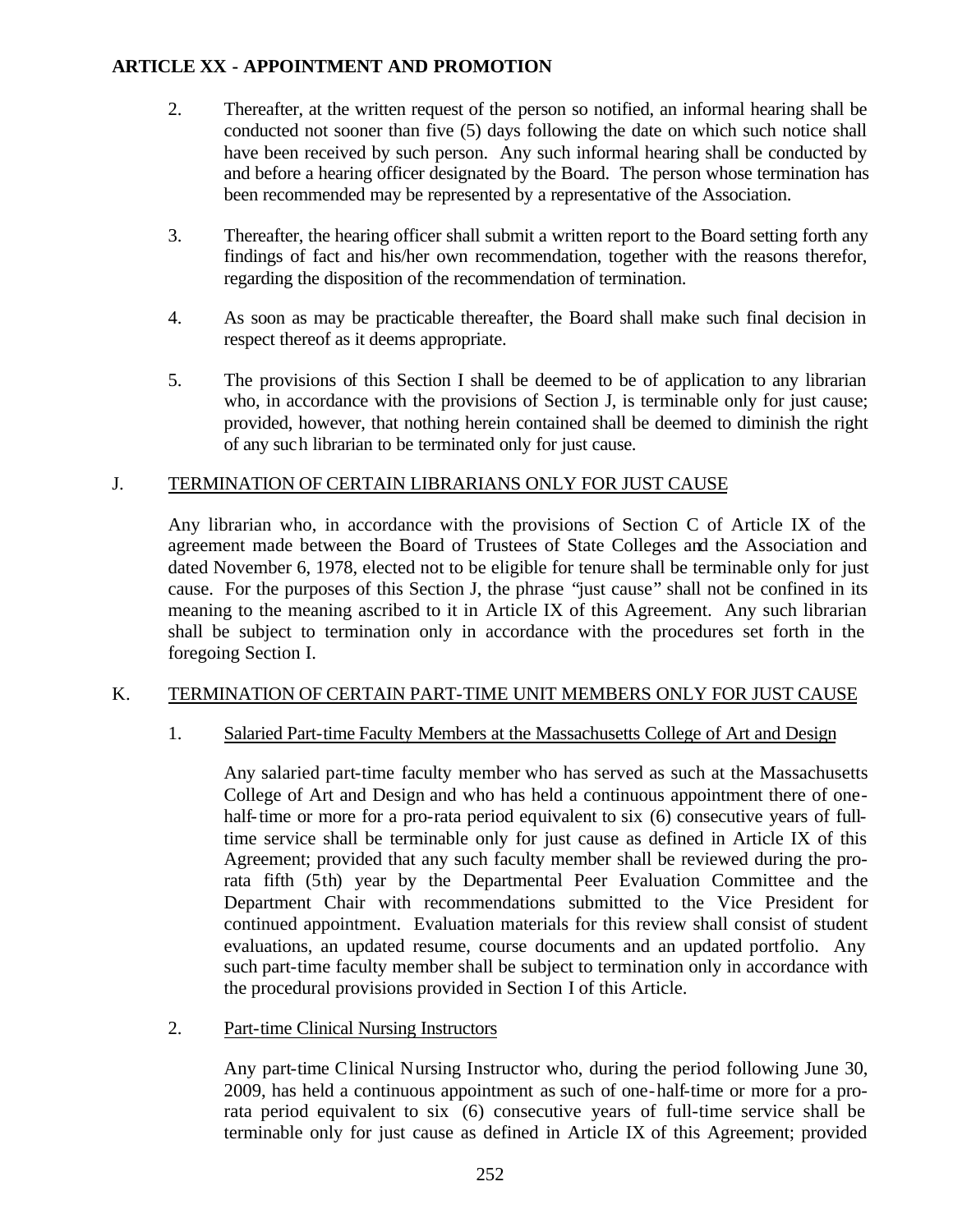that any such Clinical Nursing Instructor shall be reviewed during the pro-rata fifth (5th) year by the Departmental Peer Evaluation Committee and the Department Chair with recommendations submitted to the Vice President for continued appointment. Evaluation materials for this review shall consist of student evaluations, an updated resume and course documents. Any such Clinical Nursing Instructor shall be subject to termination only in accordance with the procedural provisions provided in Section I of this Article.

## L. REVIEW BY COMMISSIONER UPON TERMINATION FOR JUST CAUSE

Notwithstanding any other provision of this Agreement, any member of the bargaining unit who shall have been terminated for just cause pursuant to Sections I, J or K of this Article XX may, in addition to the remedies provided in Article XI, request that the Commissioner review the decision to terminate his/her employment. In order to initiate such review, the member of the bargaining unit shall address a written request therefor to the Commissioner within fourteen (14) calendar days following his/her having been notified of his/her termination. Such request shall set forth a complete statement of the reasons for which he/she believes that the termination was made without just cause. A copy of such notice shall be provided promptly by such unit member to the President of the Association, the President of the College and the Employee Relations Committee. The Commissioner may within fourteen (14) calendar days of the receipt of such notice reinstate the unit member upon a finding that such termination was made without just cause. The Commissioner shall do so by notice in writing to the unit member which shall set forth his/her findings fully and completely. In the event of such notice by the Commissioner, copies shall be provided to the President of the Association, the President of the College and the Employee Relations Committee.

#### M. APPOINTMENTS OF ACADEMIC ADMINISTRATORS

Each of the Colleges may grant persons appointments as academic administrators, whether any such person comes from within or without the bargaining unit, for a period of up to six (6) years on terms that permit such person to return to or to take up a faculty appointment with tenure at such College; every such faculty appointment shall be within a particular academic department at the College (which shall be deemed to include the successor, by merger or otherwise, to such department). Any person to whom a College grants such an appointment and who serves therein for more than six (6) years shall be permitted to return to and take up a faculty appointment with tenure at such College only after first having been evaluated for tenure in accordance with the requirements of Article VIII of this Agreement or in accordance with the corresponding provisions of any successor agreement then in effect.

For the purposes of this Section M, an appointment as an academic administrator shall be an appointment granted to a person who holds or has held an appointment with tenure as a member of a college or university faculty and whose administrative appointment is academic in its nature. The position of College President shall not be considered an academic administrative appointment.

Nothing in this Agreement, including this Section M, shall be deemed to prohibit any Board of Trustees from terminating, at any time, any leave of absence granted to a member of the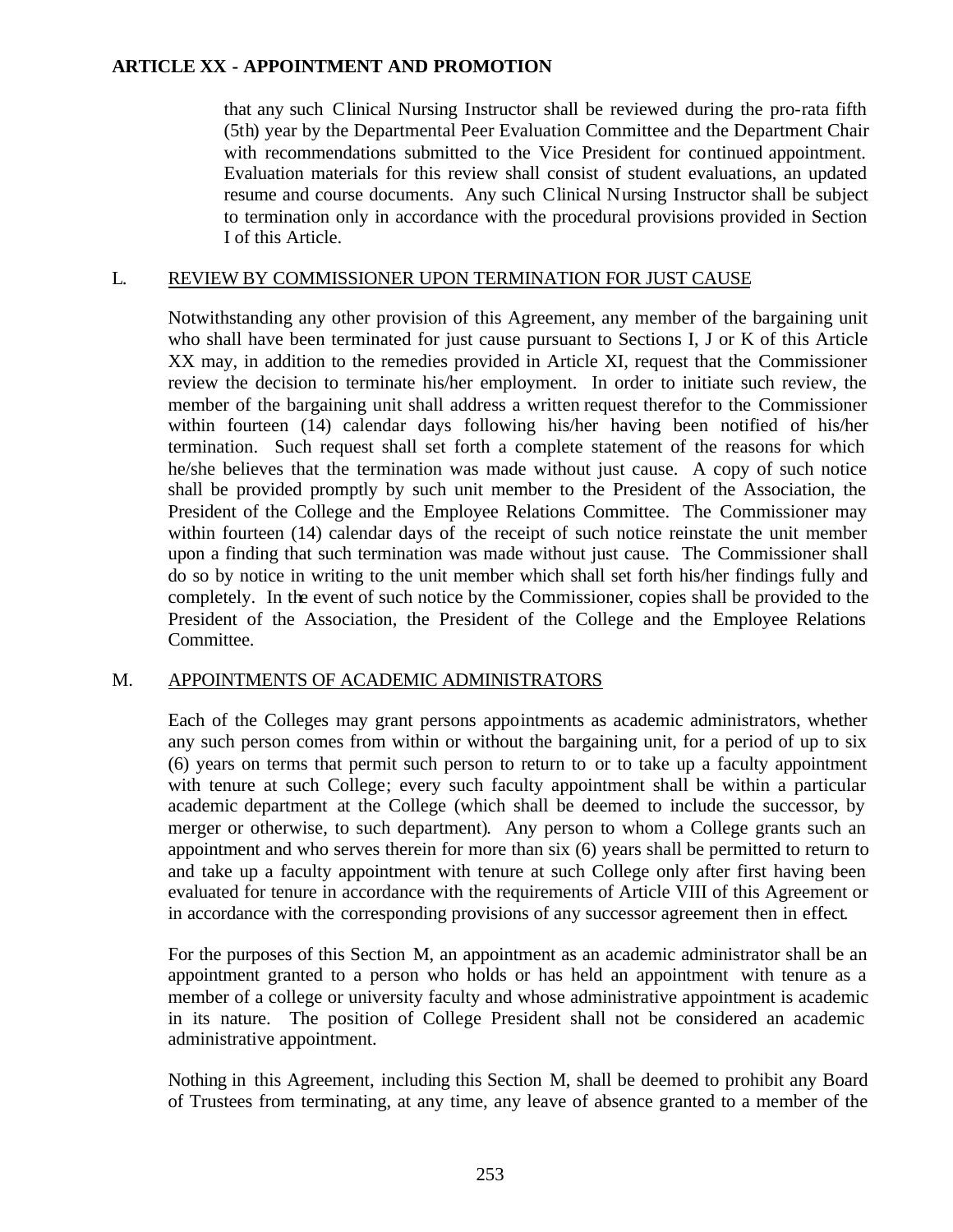bargaining unit for the purpose of enabling him or her to accept an appointment as an academic administrator.

Whenever a person who holds an appointment as an academic administrator returns to or takes up (upon the termination of such appointment) a faculty appointment, he /she shall, upon first returning to or taking up such faculty appointment, be paid no more than eighty percent (80%) of the salary he/she was last paid as an academic administrator; provided only as follows:

- 1. In no event shall an academic administrator who is returning to a position within the bargaining unit that he/she held prior to being granted an appointment as an academic administrator be paid less than an amount equal to the salary last paid such administrator, as he/she was when last a faculty member, on the date immediately prior to the date on which he/she was appointed to an administrative position, but increased by the amount of all those increases in salary that were of general application to members of the faculty and that would otherwise have been granted him/her had he/she remained a member of the faculty, whether such increases were accorded by law, by vote of the Board or by any collective bargaining agreement.
- 2. Whenever the provisions of the preceding subsection 1 are of application to an academic administrator who is returning with Blue and Gold status to a position within the bargaining unit at the Massachusetts Maritime Academy, the formula described in the preceding subsection 1 shall include the fifteen percent (15%) supplement that is payable to persons who hold positions in the bargaining unit with such status: it being the understanding of the parties that any such academic administrator shall continue to be obliged to discharge the balance of any Blue and Gold obligation that he/she had immediately prior to taking up his/her academic administrative position.

On or before September 30 of each year, the President of each College shall provide the Chapter President with a list of the names of those persons who hold academic administrative appointments and who have a right to return to or to take up a faculty appointment. An academic administrator who meets the criteria in this Section M is not eligible for faculty rank and tenure until his/her name appears on such a list by September 30 of any academic year. An otherwise eligible academic administrator whose name does not appear on the list provided by September 30 of any given academic year may not be appointed to a faculty position pursuant to this Section M during such academic year.

Whenever any person who holds an appointment as an academic administrator returns to or takes up a faculty appointment, he /she shall occupy a position created for that purpose and shall not occupy a vacant position the department has then been authorized to fill, nor shall he/she bump the incumbent of any position.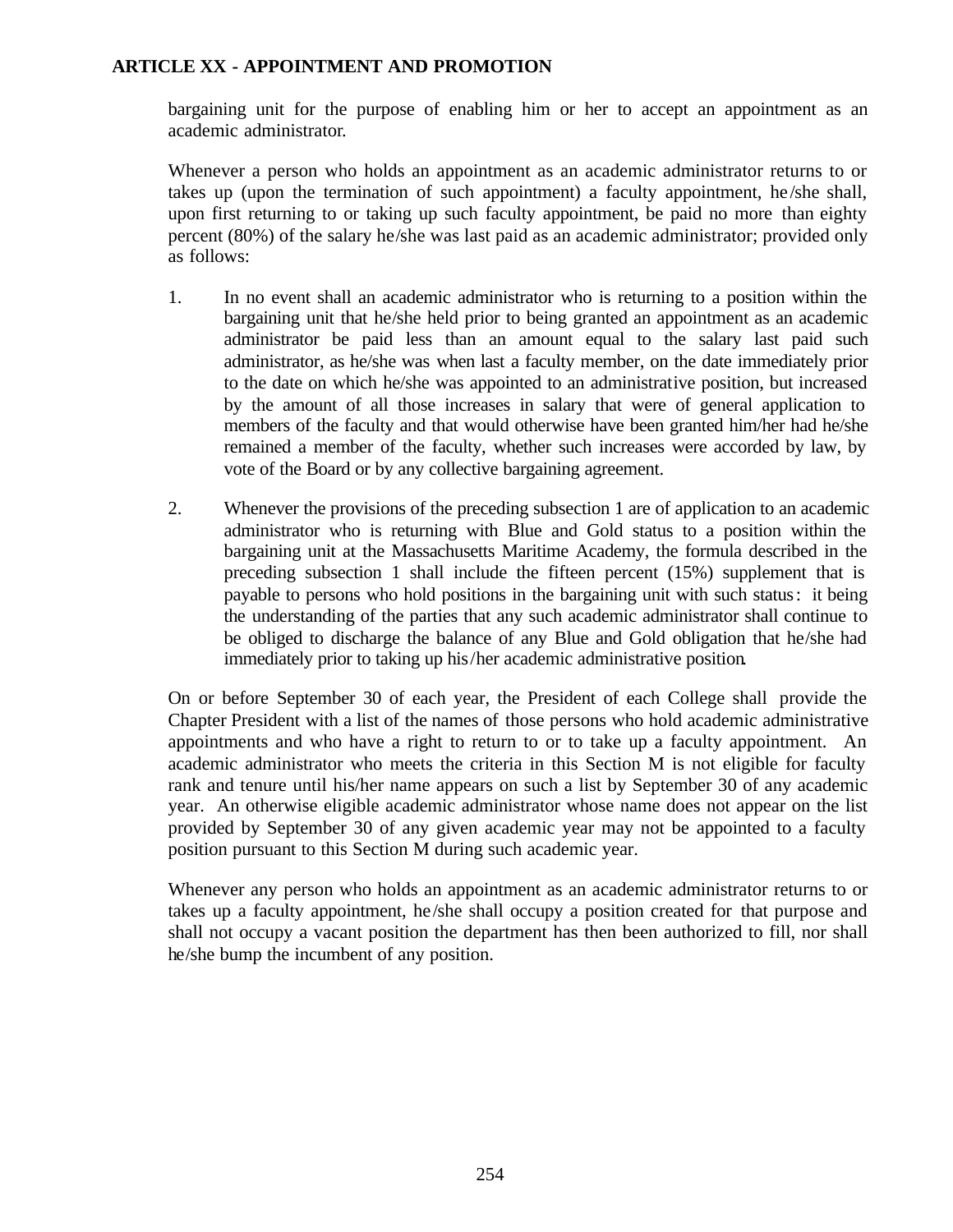## A. REQUIREMENTS FOR ELIGIBILITY OF PROFESSIONAL MARITIME FACULTY FOR APPOINTMENT AND PROMOTION

Professional Maritime Faculty at the Massachusetts Maritime Academy may, in the alternative to the requirements prescribed at Section B(1) of Article XX of the Agreement, be initially appointed at, or promoted to, any rank in keeping with the following requirements. For sound academic reasons, exceptions to these requirements may be made in certain specialized areas and under other special circumstances with the approval of the Board of Trustees or the President as its designee. Nothing in these requirements should be construed to prohibit the appointment or promotion of an individual of exceptional talent or accomplishment who does not meet all the stated criteria. In considering candidates for exceptional appointments or promotions, the Board of Trustees shall pay due regard in the alternative to: (a) evidence of the ability of the candidate to render a unique academic contribution to the College, (b) evidence of a candidate's extraordinary competence in the area of his/her discipline or specialty, or (c) evidence that the discipline or specialty of the candidate does not customarily demand fulfillment of those academic degree requirements set forth by the Board as minimum criteria for appointment or promotion to each rank.

A higher order of quality may be demanded for promotion to each higher academic rank.

- 1. Instructor
	- a. a Bachelor's degree in an appropriate field from an institution accredited at the level of such degree;
	- b. a Second License;
	- c. at least three (3) years of full-time experience in teaching at an accredited institution of higher learning or in professional service in the maritime field (or a combination thereof);
	- d. understanding of the teaching and advising processes and the application of teaching and advising strategies in the College setting; and
	- e. demonstrated potential to fulfill the applicable evaluation criteria.

#### 2. Assistant Professor

- a. a Master's degree in an appropriate field from an institution accredited at the level of such degree;
- b. a First License;
- c. at least three (3) years of full-time experience in teaching at an accredited institution of higher learning or in professional service in the maritime field (or a combination thereof);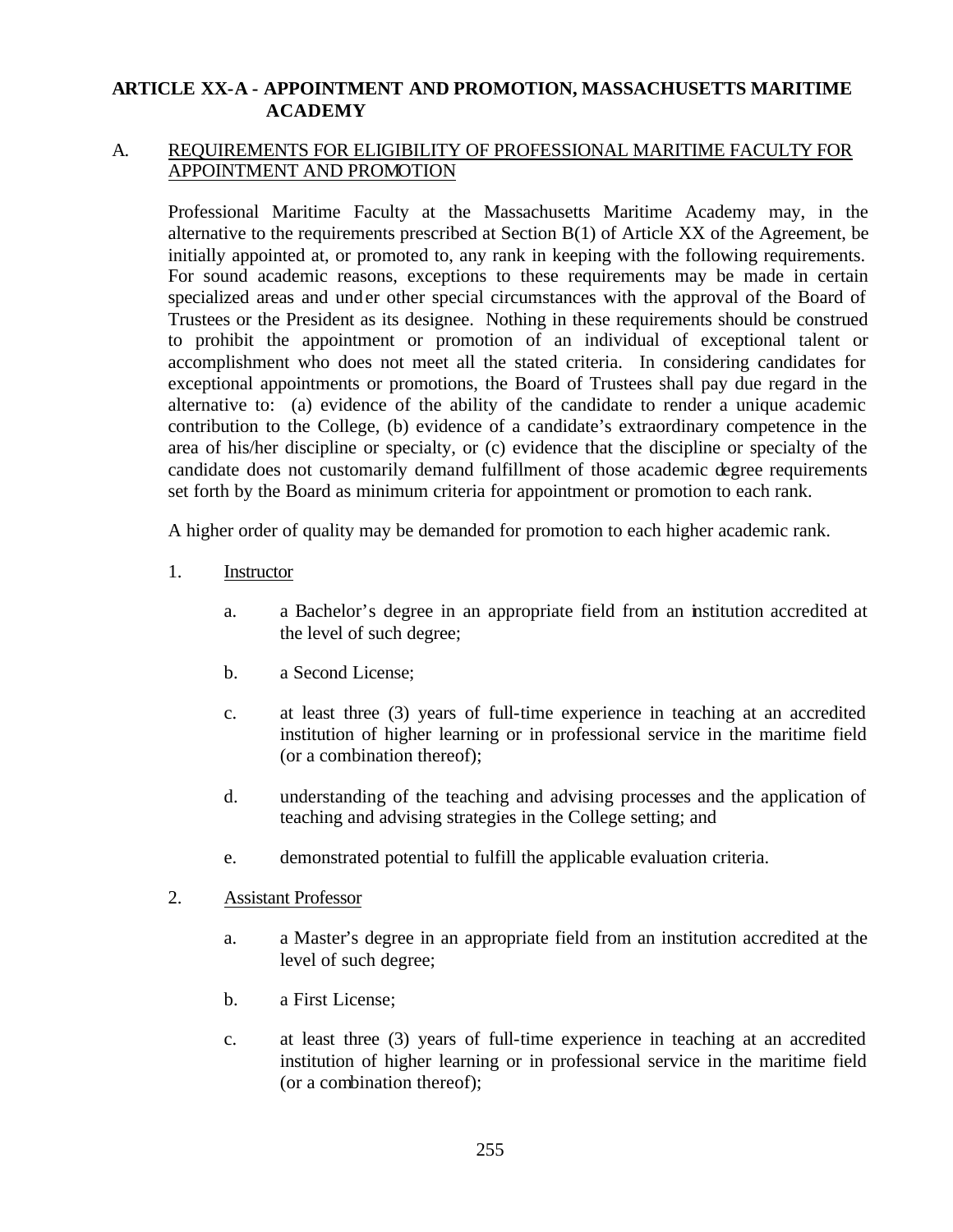- d. in the case of a promotion, meritorious performance as demonstrated by the candidate's annual evaluations conducted in accordance with the provisions of Articles VIII and VIII-A of this Agreement and by such evaluations conducted in accordance with any procedures in effect prior to the date of execution of this Agreement.
- 3. Associate Professor
	- a. a Master's degree in an appropriate field from an institution accredited at the level of such degree;
	- b. a Top License;
	- c. at least eight (8) years of full-time experience in teaching at an accredited institution of higher learning or in professional service in the maritime field (or a combination thereof); and
	- d. in the case of a promotion, not less than three (3) years of full-time employment at the rank of Assistant Professor (or higher) at an accredited four-year college or university and meritorious performance as demonstrated by the candidate's annual evaluations conducted in accordance with the provisions of Articles VIII and VIII-A of this Agreement and by such evaluations conducted in accordance with any procedures in effect prior to the date of execution of this Agreement.
- 4. Professor

For persons first employed prior to July 1, 1995:

- a. i. a First License, a Master's degree from an accredited institution and acceptable graduate study; or
	- ii. service on a Top License, a Bachelor of Science degree from an accredited institution and acceptable graduate study; or
	- iii. twenty-five (25) years of full-time service in the Merchant Marine, at least fifteen (15) of which have been service on a United States Coast Guard Top License; or
	- iv. a Top License and a Master's degree from an accredited institution;
- b. at least eight (8) years of full-time experience in teaching at an accredited institution of higher learning or in professional service in the maritime field (or a combination thereof); and
- c. in the case of a promotion, not less than four (4) years of full-time employment at the rank of Associate Professor or higher at an accredited fouryear college or university and meritorious performance as demonstrated by the candidate's annual evaluations conducted in accordance with the provisions of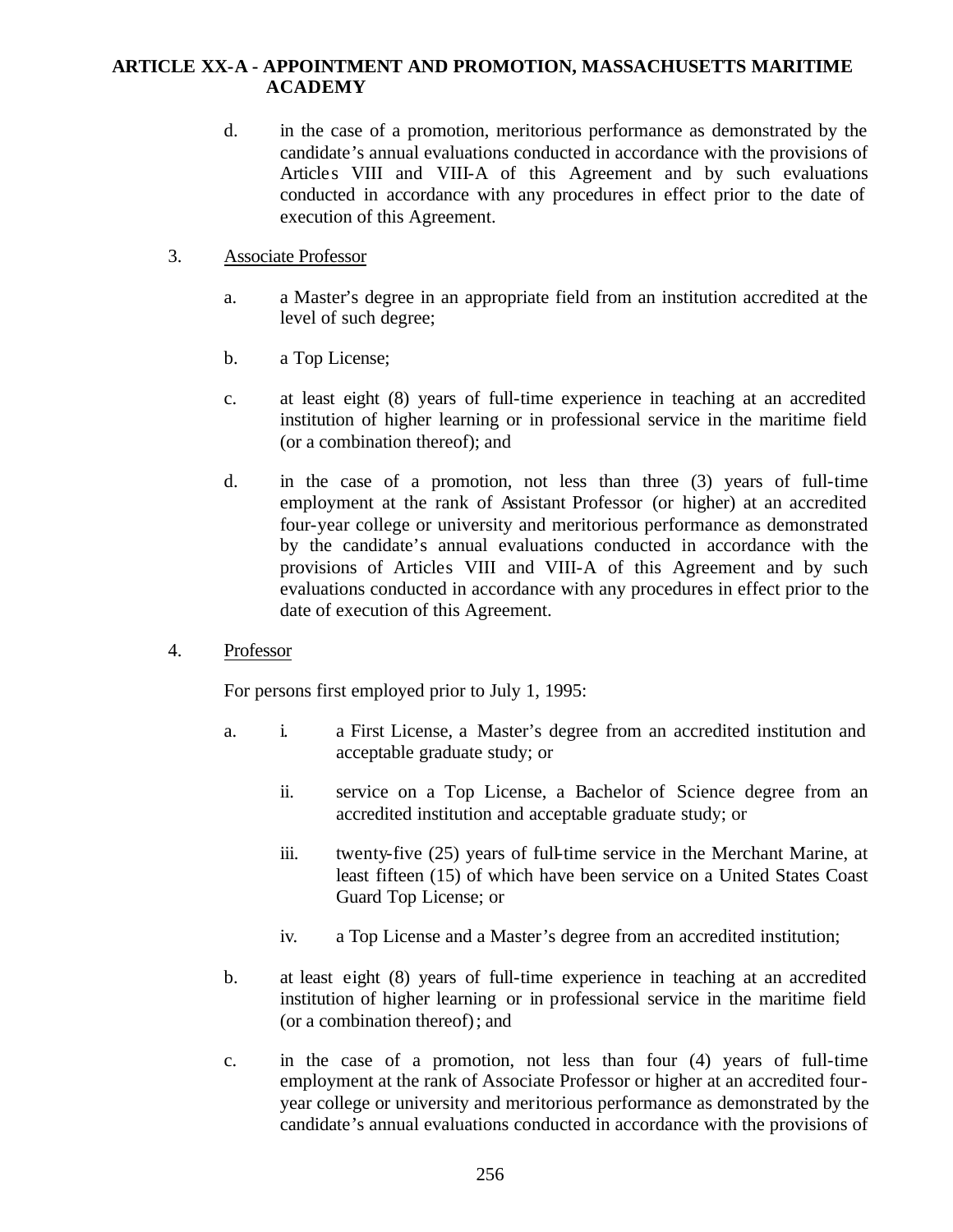Articles VIII and VIII-A of this Agreement and by such evaluations conducted in accordance with any procedures in effect prior to the date of execution of this Agreement.

For persons first employed after June 30, 1995:

- a. a Master's degree in an appropriate field from an institution accredited at the level of such degree;
- b. a Top License;
- c. at least ten (10) years of full-time experience in teaching at an accredited institution of higher learning or in professional service in the maritime field (or a combination thereof); and
- d. in the case of a promotion, not less than four (4) years of full-time employment at the rank of Associate Professor (or higher) at an accredited four-year college or university and meritorious performance as demonstrated by the candidate's annual evaluations conducted in accordance with the provisions of Articles VIII and VIII-A of this Agreement and by such evaluations conducted in accordance with any procedures in effect prior to the date of execution of this Agreement.

Those of the foregoing criteria that are of application only to persons first employed prior to July 1, 1995, shall be of application to them only for the purpose, in the case of each of them, of establishing his/her eligibility for promotion to the rank next higher than the rank he/she holds on such date and not otherwise.

5. Promotion of Certain Instructors

A member of the Professional Maritime Faculty who is appointed at the rank of Instructor and who, while holding that rank, secures (i) a Master's degree in an appropriate field from an institution accredited at the level of such degree and/or (ii) a First License shall, upon the Academy's being given notice thereof and confirming the same, be granted, with effect on the ensuing September 1, a promotion to the rank of Assistant Professor without its being required that he /she be evaluated for such promotion pursuant to Article VIII.

#### B. DEFINITIONS

For the purposes of the foregoing provisions of this Article XX-A, the following definitions shall apply:

- 1. Top License. A Top License shall mean a Master's or a Chief Marine Engineer's license.
- 2. Engineer Officer's License (Chief, First, Second or Third Engineer). A marine license issued by the United States Coast Guard that has no restrictions as to the waters upon which the engineer may serve and is not subject to any horsepower limitations.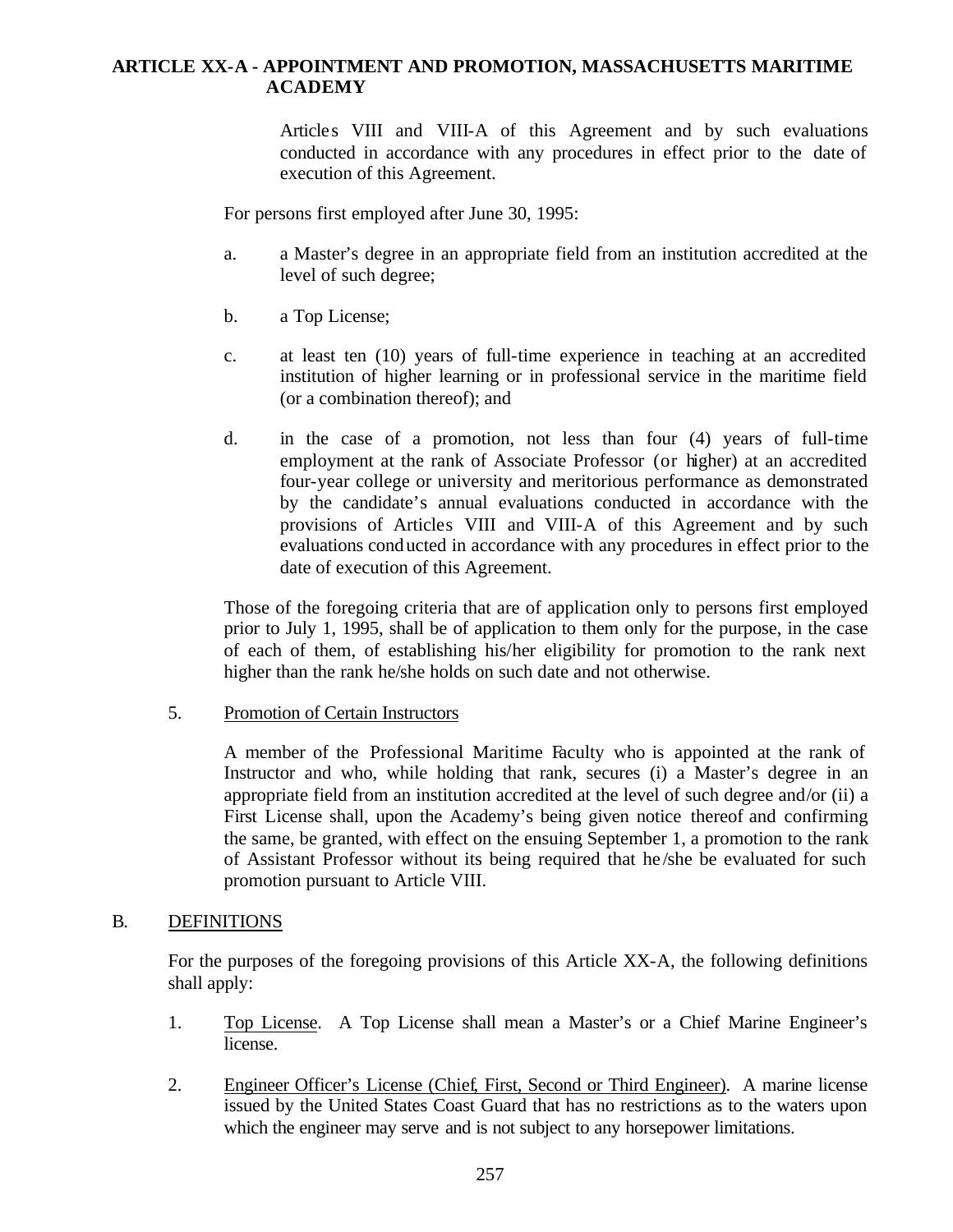3. Deck Officer's License (Master or First, Second or Third Mate). A marine license issued by the United States Coast Guard for service as a master or mate on ocean vessels which qualifies the licensee to serve in the same grade on any waters and on any tonnage vessel.

## C. APPLICATION

Except as provided in this Article XX-A, the provisions of Article XX that are of application to faculty shall also be of application to all Professional Maritime Faculty at the Massachusetts Maritime Academy.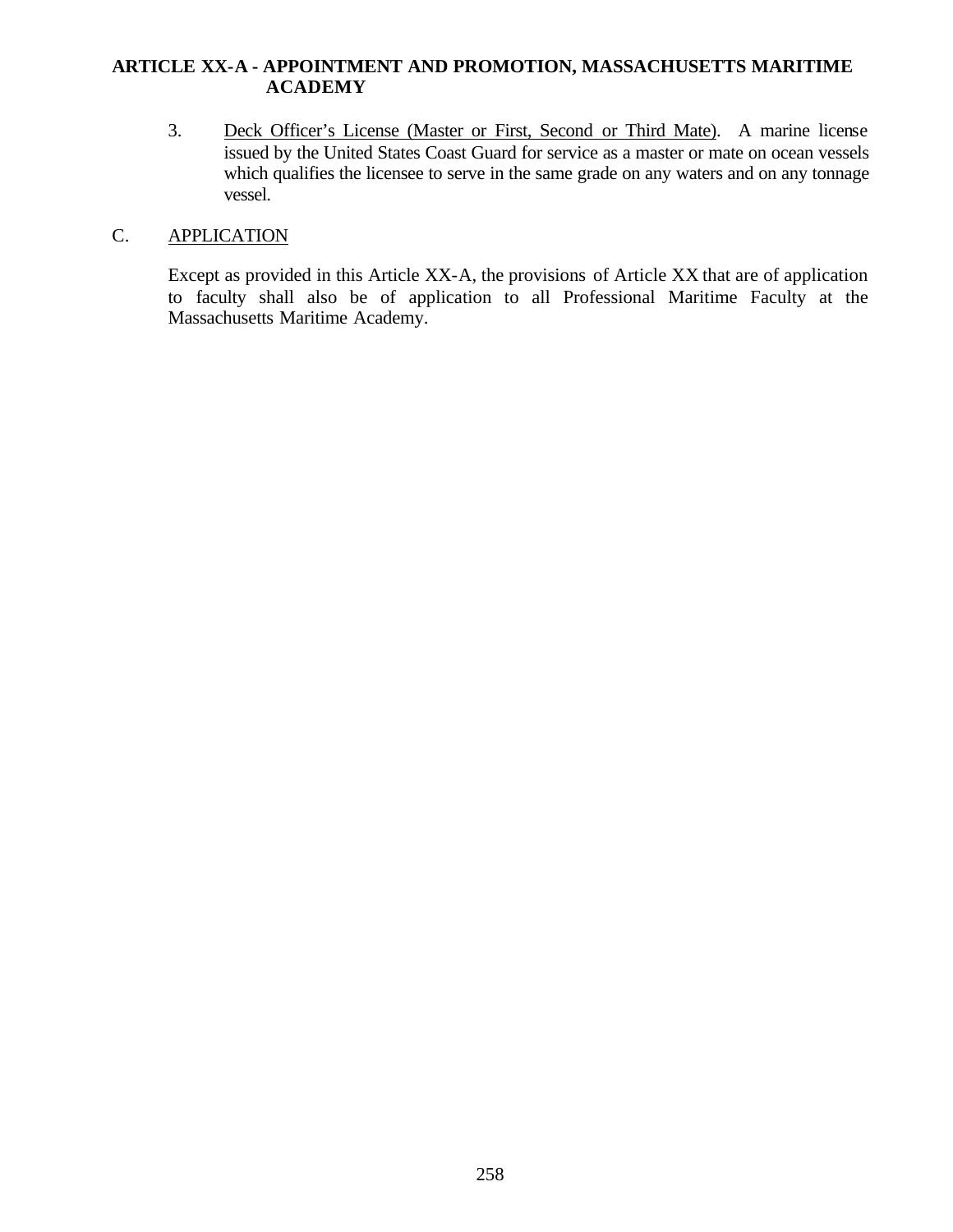### **ARTICLE XXI - DURATION AND EXTENT**

#### A. DURATION

This Agreement shall be in full force and effect from and after July 1, 2009; provided, however, that nothing herein contained shall be deemed to impose on the Board of Higher Education any obligation the discharge of which may require the expenditure of moneys for which an appropriation may be required to be sought pursuant to General Laws Chapter 150E, §7, as amended, until such time as such appropriation shall have been duly made by the General Court pursuant to the said provision of the General Laws, and until such time as moneys so appropriated in the amounts requested by the Board of Higher Education pursuant to the said Section 7 shall have been allocated to the appropriate accounts of the College; provided further that nothing herein contained shall be deemed to impose on the Board of Higher Education or on any College any obligation to expend any moneys (except as is provided in Section D of this Article XXI) pursuant to Article XIII or otherwise until the requirements of the foregoing proviso shall have been fulfilled; and provided further that, notwithstanding the foregoing, whenever the General Court shall not have acted pursuant to the said provision, or whenever such moneys have not been so allocated, and the Board of Higher Education shall have moneys allocable to the discharge of any obligation herein contained, and any such moneys shall, at the sole discretion of the Board of Higher Education, have been so allocated, such obligation shall be discharged in such measure as such moneys so allocated permit.

If, in respect of this Agreement,

- 1. the Governor shall have failed to recommend that the General Court appropriate all the moneys requested by the Board of Higher Education to fund the incremental cost items of this Agreement, all as is provided in General Laws Chapter 150E, §7, as amended; or
- 2. the Governor shall have otherwise failed to approve such request of the Board of Higher Education in accordance with the provision of any other law; or
- 3. the General Court shall have failed, on or before December 31, 2009, to appropriate the moneys so recommended and so requested, whether pursuant to the provisions of the said Section 7 or otherwise; or
- 4. the moneys so requested or approved and so appropriated shall not have been allocated to the appropriate accounts of each College by April 1, 2010,

the Association shall have the right, upon thirty (30) days' written notice to the Board of Higher Education, to require that the parties to this Agreement shall resume collective bargaining pursuant to the provisions of General Laws Chapter 150E; provided, however, that whenever such notice shall have been duly given, the cost items contained in this Agreement for which an appropriation has been requested, shall be null and void and shall be of no force and effect from and after the date on which such notice shall have effect.

This Agreement shall expire at midnight on June 30, 2012. Either party may at any time give notice to the other requiring commencement of negotiations for a successor agreement. Negotiations for a successor agreement shall commence no later than February 4, 2012.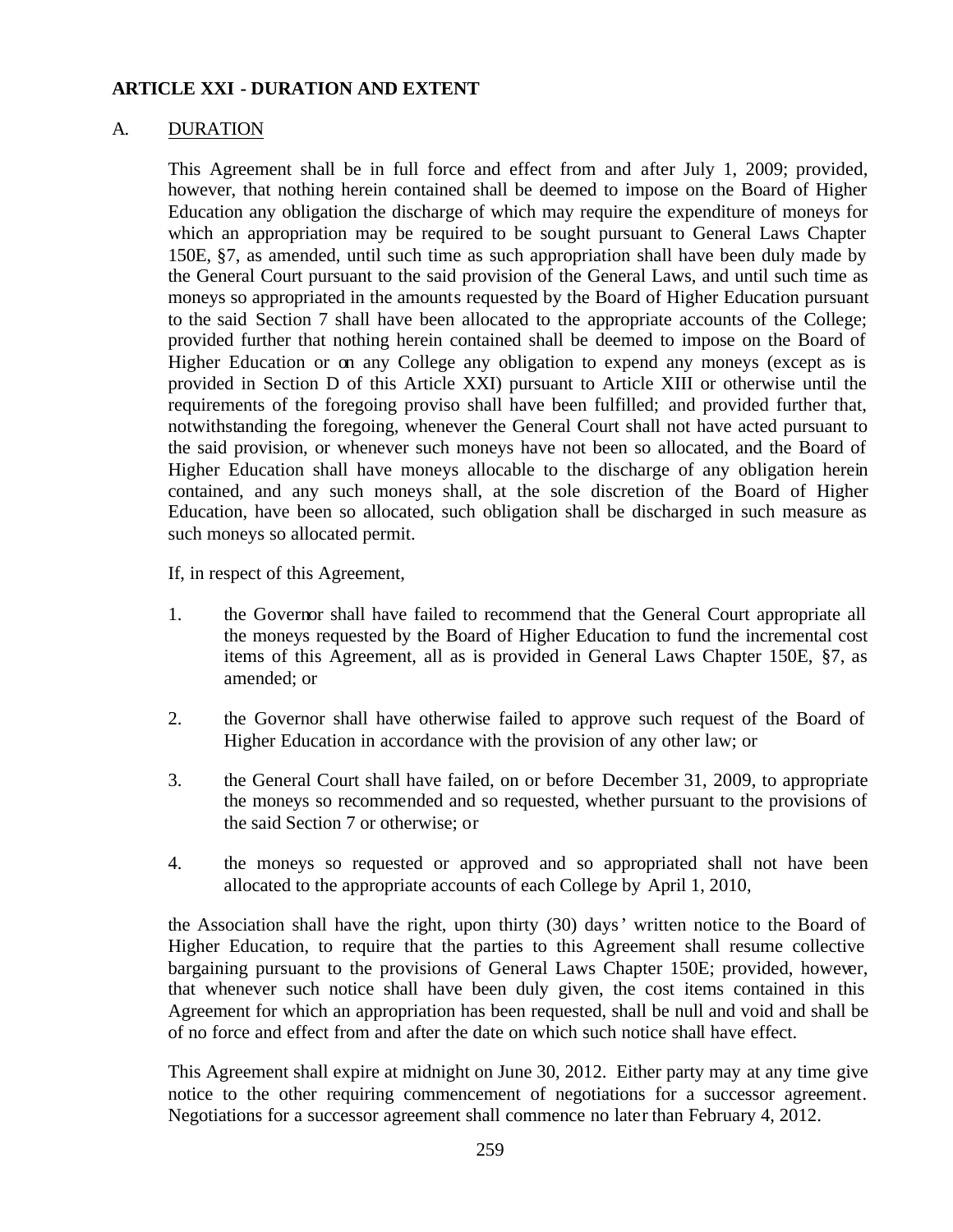## **ARTICLE XXI - DURATION AND EXTENT**

If an agreement shall not have been reached by June 30, 2012, this Agreement shall continue in full force and effect until the fifth (5th) day following receipt of written notice given by either party to the other of its intention to terminate this Agreement. Notice to the Association shall be given to the President of the Association. Notice to the Board of Higher Education shall be given to the Chair of the Council of Presidents.

## B. EXTENT

The Board of Higher Education and the Association acknowledge that, during the negotiations which resulted in this Agreement, each had the unlimited right and opportunity to make demands and proposals with respect to any subject or matter not removed by law from the applicable area of collective bargaining, and that the understandings and agreements arrived at by the parties after the exercise of that right and opportunity are set forth in this Agreement, which shall constitute the sole Agreement between the parties for the duration thereof.

Therefore, the Board of Higher Education and the Association for the life of this Agreement each voluntarily and unqualifiedly waives the right, and agrees that the other shall not be obliged, to bargain collectively with respect to any term or condition of this Agreement; nor shall any duty or responsibility not required or permitted as of the date of execution of this Agreement be added to the workload or be assigned to any unit member without prior consultation with the Chapter President and negotiation with the Association, if so requested by the President of the Association.

Nothing in this provision shall be deemed to prohibit the parties to this Agreement from conducting negotiations during the term thereof regarding the impact on the terms and conditions of service of any member or members of the bargaining unit caused by any decision of the Board of Higher Education or its successor in interest or by the enactment of law to close any College or to merge any College with any other educational institution.

The provisions of this Section B are not intended, nor are they to be deemed, to vest in the Association any right to initiate negotiations concerning any matter, except as hereinbefore provided; nor are they to be construed to be a maintenance of standards clause grandfathering all past practice.

## C. COST ITEMS AND APPROPRIATION

- 1. The cost items contained in this Agreement are specifically subject to additional, complete and identifiable appropriation by the General Court and shall not become effective unless the appropriation necessary to fully fund such cost items has been enacted in accordance with Massachusetts General Laws, Chapter 150E, §7, and allocated in accordance with law to the accounts of the several State Colleges, in which case the cost items shall be effective on the dates provided in this Agreement.
- 2. All bargaining unit members shall receive the benefit of the cost items of this Agreement in the cases where those cost items are effective for state-funded employees. In the case of institute, grant  $\alpha$  contract unit members, support funds must be available in the specific institute, grant or contract budget for the fiscal year in which payment must be made.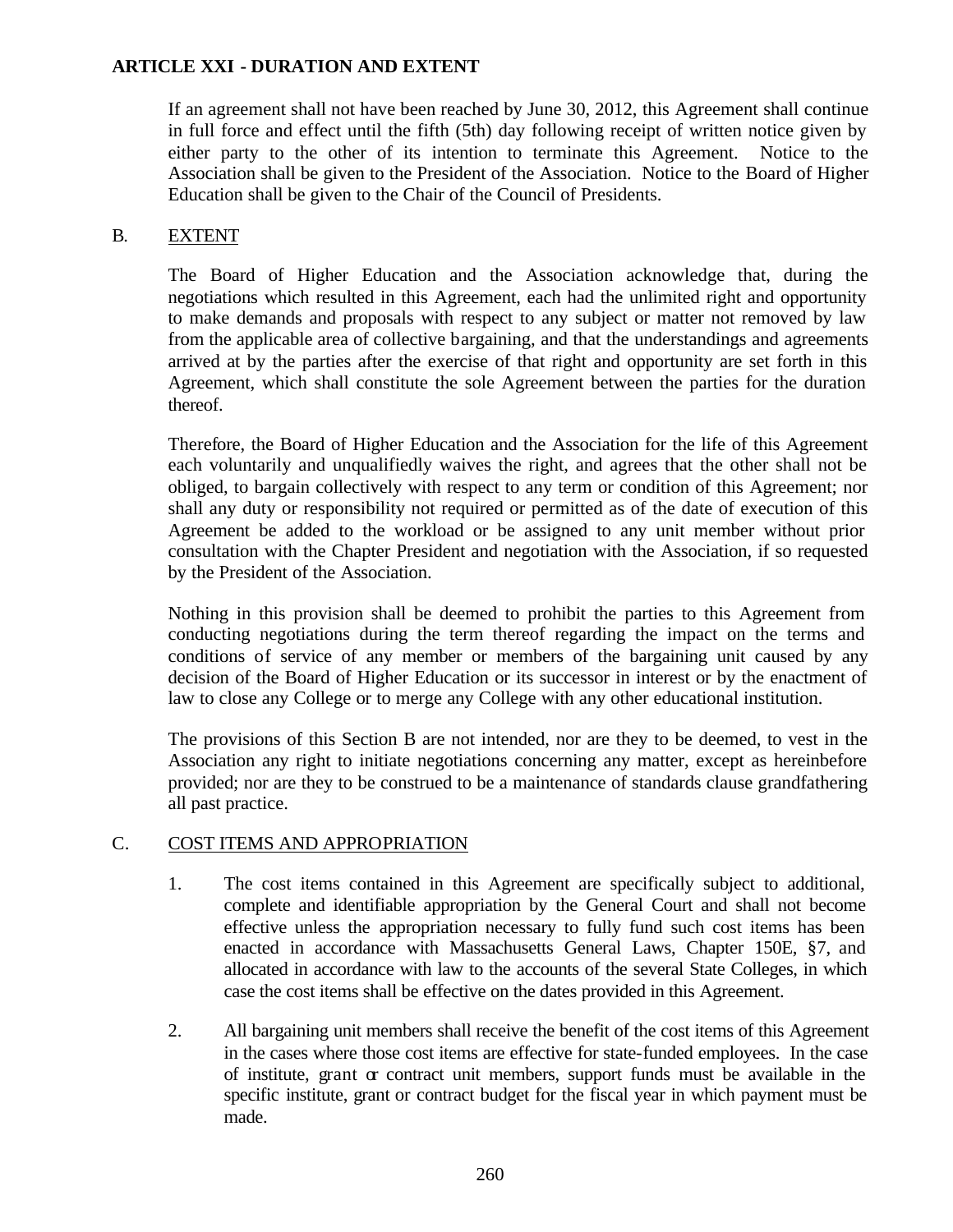## **ARTICLE XXI - DURATION AND EXTENT**

3. The Board of Higher Education shall make a request for the funding of this Agreement as required by Massachusetts General Laws, Chapter 150E, §7. In the event that the additional, specific, complete and identifiable funding in each year of this agreement is not fully provided, the remaining cost items shall be returned to the parties for further bargaining.

## D. CONTINUED EFFECT OF CERTAIN PROVISIONS

During academic years (or any parts thereof) that fall within any period following the expiration of the Agreement and preceding the execution and funding of a new or extended agreement, members of the bargaining unit will participate in decision-making pursuant to Article VII. This undertaking is given in consideration of each College's undertaking to continue during such academic years and parts thereof to do the following:

- 1. to pay promotion increases, terminal degree adjustments and department chair stipends in accordance with the applicable provisions of this Agreement;
- 2. to apply the Minimum Salary Formula prescribed by Article XIII and grant any salary increases prescribed thereby;
- 3. to expend not less thanthe prescribed percentage of the applicable unit payroll each year for salary increases under Section B of Article VIII-C; and
- 4. to make professional development moneys available to full-time unit members and salaried part-time faculty members in a per capita amount based on one percent (1%) of the AA unit payroll in accordance with the procedures in Article XIV, Sections A and G.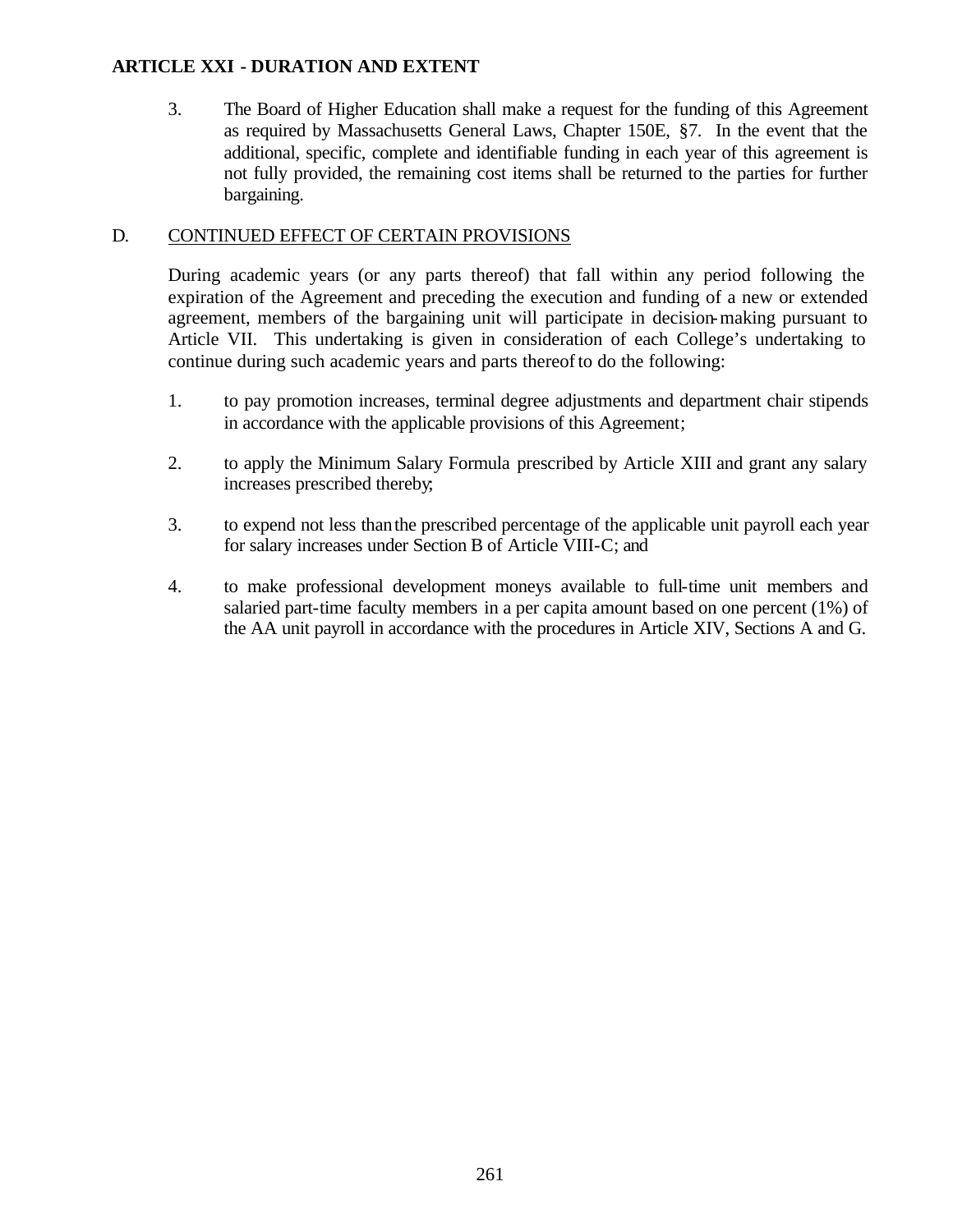## **ARTICLE XXII - AGENCY SERVICE FEE**

As a condition of employment during the term of this Agreement, every member of the bargaining unit who is not also a member of the Association shall pay or, by payroll deduction, shall have paid to the Association an agency service fee that shall be in an amount not greater than such amount as is permitted by law; provided, however, that no such payment or deduction shall include any amount that represents a cost not related to collective bargaining and contract administration, all as is required by the provisions of 456 CMR 17 of the Rules and Regulations Relating to the Administration of Chapter 150E of the General Laws as such Rules and Regulations have been promulgated, and as they may be amended from time to time, by the Division of Labor Relations. Such fee so required to be paid shall be payable on or before the thirtieth (30th) day next following the beginning of employment of such member of the bargaining unit or on or before the thirtieth (30th) day next following the effective date of this Agreement, whichever shall be later.

Such fee may be paid by payroll deduction as so authorized pursuant to an Agency Service Fee Deduction Authorization as set forth in Appendix K of this Agreement; provided, however that such authorization shall be deemed to have effect only with respect to such sum as is herein provided.

Any other provisions of this Agreement to the contrary notwithstanding, every unit member who shall have failed to fulfill the condition of employment as is herein prescribed shall be subject to immediate dismissal and shall be so dismissed by the Board with effect no later than the end of the semester during which the Board shall have acted to dismiss him/her in accordance with the provisions of this Article XXII; provided, however, that such dismissal shall be effected by notice promptly issued by the Board to such unit member within fourteen (14) days after the Association shall have notified the President that such unit member has not fulfilled the condition herein prescribed. Such notice shall be sent by certified mail, return receipt requested, and shall give such unit member fourteen (14) days from the date of its receipt to fulfill the said condition. Within the said fourteen (14) days, the Board shall grant such unit member such opportunity to respond to such notice as the Board may from time to time prescribe for the purposes of this provision.

Upon request of the Board, the Association President shall certify in writing that the Association has complied with the applicable rules and regulations promulgated by the Division of Labor Relations for the payment of an agency service fee.

Whenever such unit member shall not have fulfilled the condition within the prescribed time periods provided above, the Board, at its next regularly scheduled meeting, shall act to dismiss him/her following the expiration of the time period provided above; provided, however, that the Board need not so act if such unit member fulfills said condition prior to the date of such meeting.

Copies of all correspondence between the Board or its agents and the unit member shall be simultaneously forwarded to the President of the Association.

The provisions of Article XX, Section L, shall be of no application to this Article.

Any Board or any person or body authorized to act on its behalf shall, when complying with the provisions of this Article, be indemnified by the Association from any action which may arise when such person or body so authorized relies upon the written certification of the President of the Association that it has complied with the applicable regulations of the Division of Labor Relations governing the payment of an agency service fee.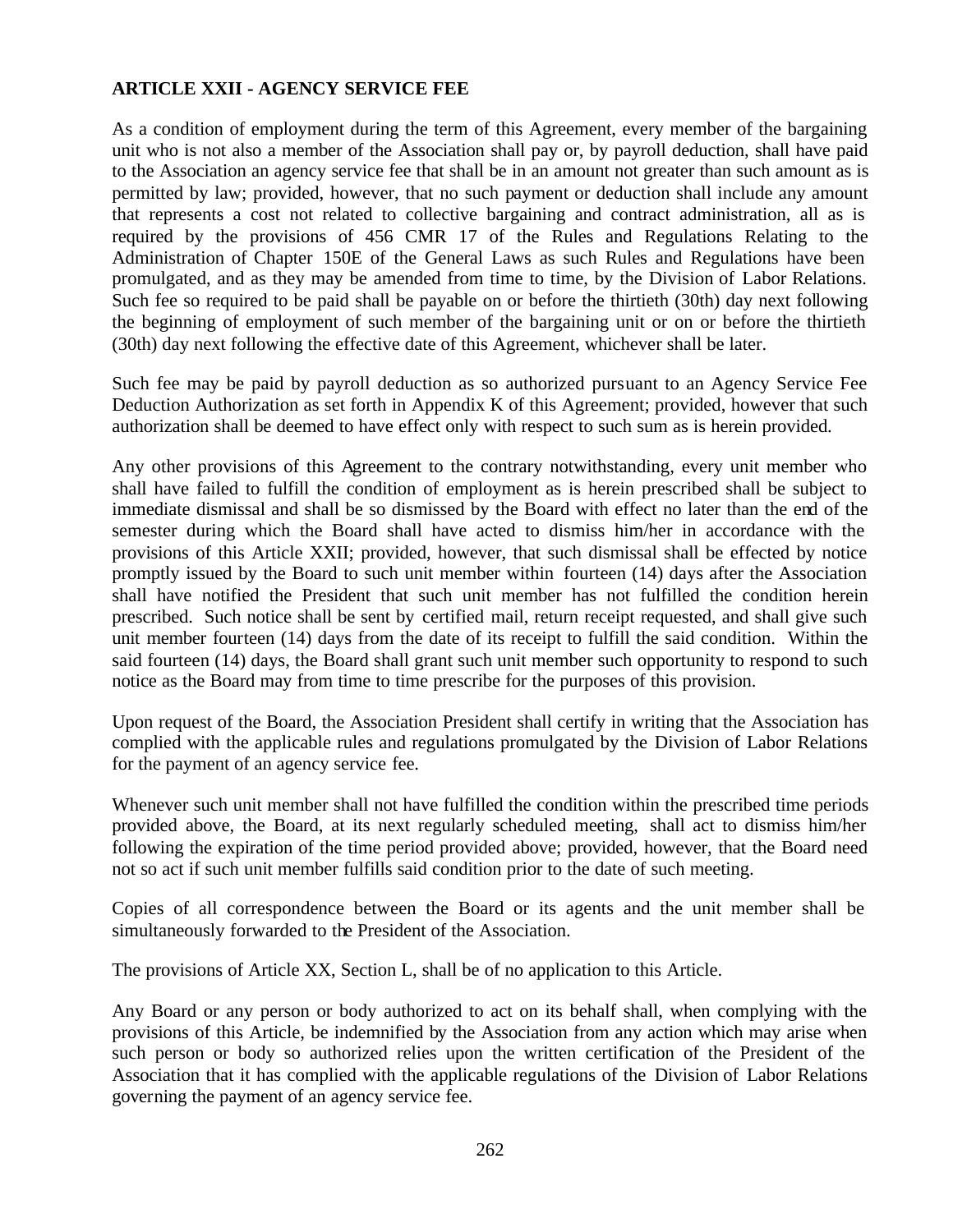# **ARTICLE XXII - AGENCY SERVICE FEE**

Any other provisions of this Agreement to the contrary notwithstanding, part-time unit members who are not also members of the Association are required to pay an Agency Service Fee.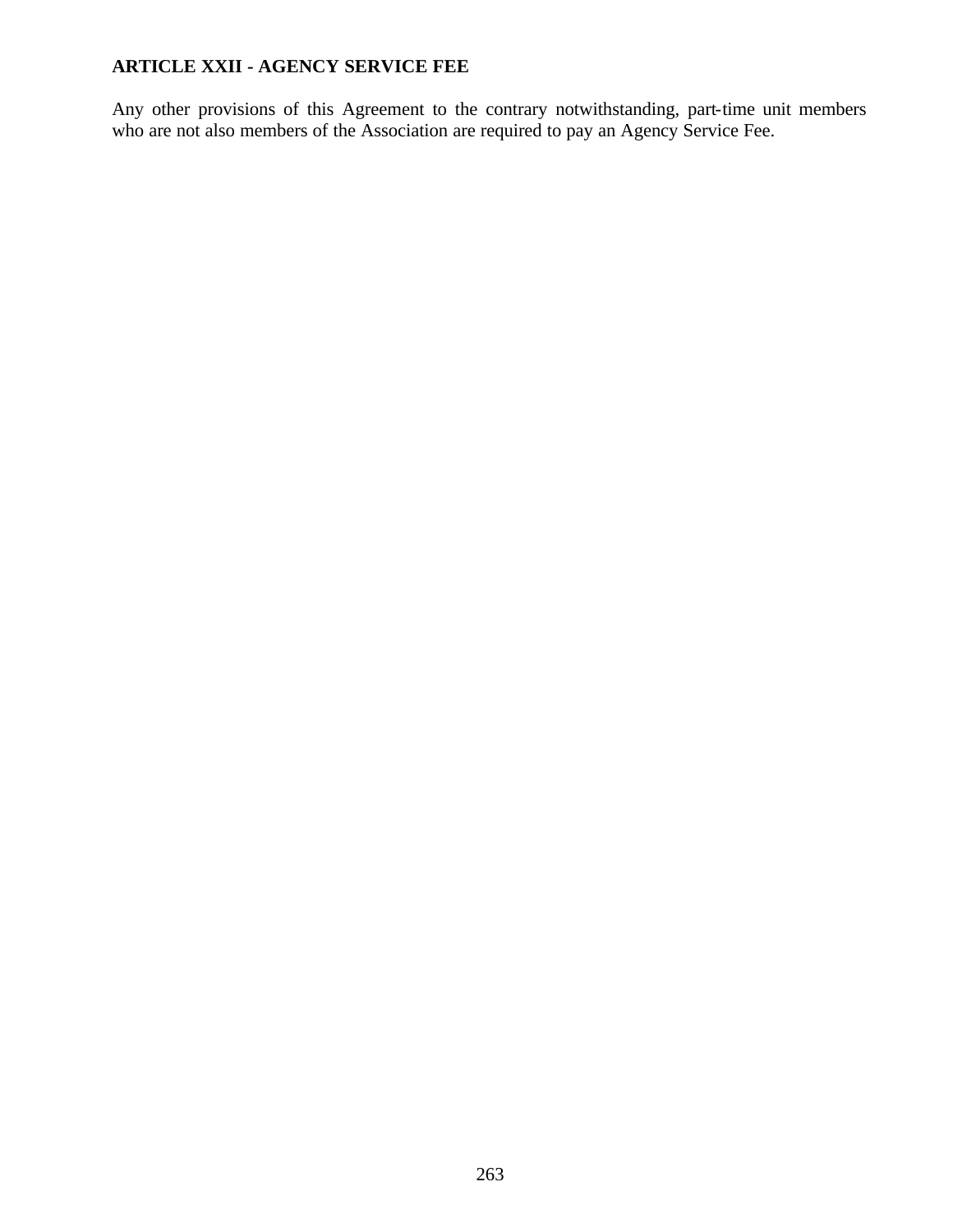## **ARTICLE XXIII - DEDUCTION**

Subject to the requirements of law and upon not less than sixty (60) days prior written notice to the President, there shall be deducted from the monthly salary of any unit member the amount of money specified in such notice for contributions to the Voice of Teachers for Education ("VOTE"). Any written authorization may be withdrawn by the unit member by submitting a written notice of withdrawal to the President of the College and the treasurer of the VOTE sixty (60) days in advance of the desired cessation of payroll deduction. Every such notice, including any notice of withdrawal, shall be given on the form appended hereto as Appendix L.

The provisions of this Article XXIII shall be of no application to any person holding an appointment to a part-time position in the bargaining unit.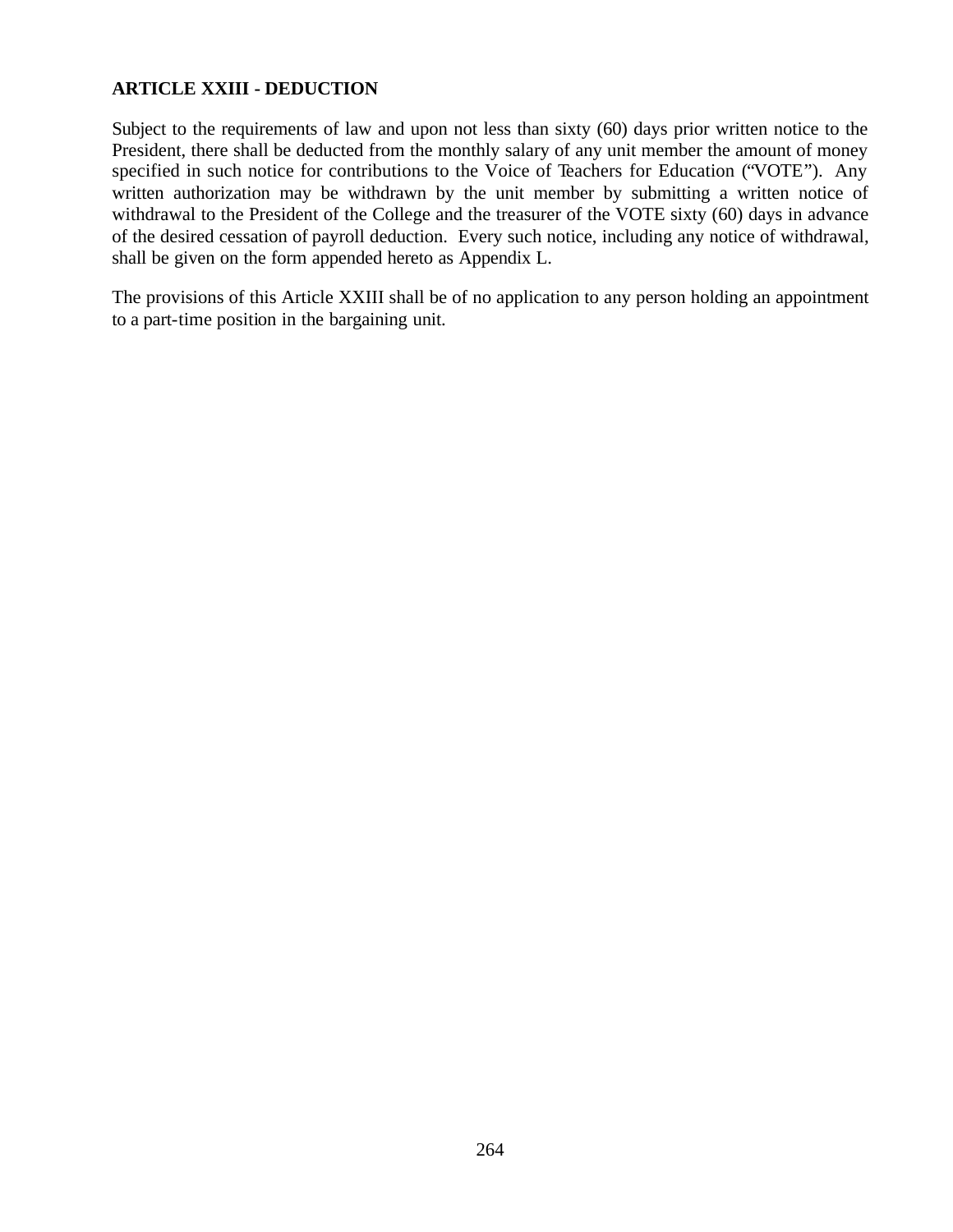# **ARTICLE XXIV - SUCCESSORS AND ASSIGNS**

To the extent that the same is permitted by law, any successor in interest to the Board of Higher Education or to any Board of Trustees shall be bound by and shall assume all the rights, duties and obligations of the Board of Higher Education or such Board as if such successor in interest were a named party and signatory to this Agreement.